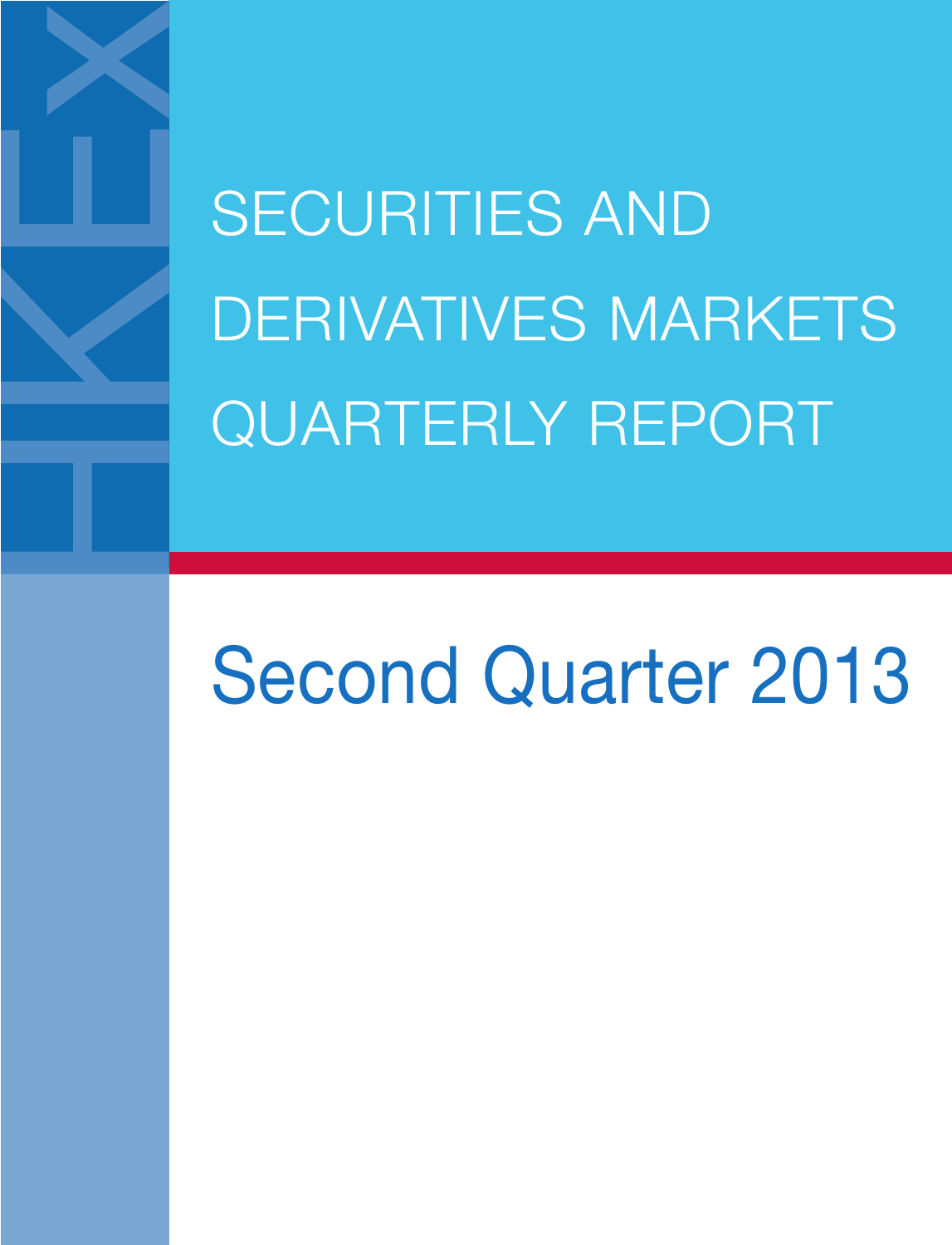#### **Main Board**

| <b>Highlights</b>                       | 2nd Quarter 2013   | 2nd Quarter 2012   |  |
|-----------------------------------------|--------------------|--------------------|--|
| No. of listed companies                 | 1,384              | 1,342              |  |
| No. of listed securities                | 7,991              | 6,747              |  |
| <b>Equities</b>                         |                    |                    |  |
| Ordinary shares                         | 1,385              | 1,343              |  |
| Preference shares                       | 3                  | $\mathfrak{Z}$     |  |
| <b>Warrants</b>                         | 4,905              | 4,046              |  |
| Equity                                  | 10                 | 14                 |  |
| Derivative                              | 4,895              | 4,032              |  |
| Equity linked instrument                | $\mathbf{0}$       | $\theta$           |  |
| Callable bull/bear contracts            | 1,222              | 1021               |  |
| Unit trusts/mutual funds                | 121                | 103                |  |
| Debt securities                         | 355                | 231                |  |
| No. of trading only stocks              |                    |                    |  |
| Nasdaq stocks                           | $\overline{7}$     | $\overline{7}$     |  |
| <b>iShares</b>                          | $\overline{2}$     | $\overline{2}$     |  |
|                                         |                    |                    |  |
| No. of trading days                     | 60                 | 61                 |  |
| Total turnover in value (HK\$ mil.) *   | 3,722,955.78       | 3,054,292.16       |  |
| Total turnover in shares (Mil. shs)     | 8,712,875.48       | 8,211,427.70       |  |
| Total number of trades (deals)          | 57,258,564         | 44,746,737         |  |
| Total market capitalisation (HK\$ mil.) | 20,607,719.38      | 18,351,873.28      |  |
| Average P/E ratio (times)               | 9.80               | 8.78               |  |
| Average dividend yield (%)              | 3.33               | 3.47               |  |
| Number of exchange participants         |                    |                    |  |
| $-$ Trading                             | 507                | 503                |  |
| $-$ Non-trading                         | 42                 | 39                 |  |
| Turnover in value (HK\$ mil.)           |                    |                    |  |
| Highest                                 | 97,169.63 (21/06)  | 76,534.41 (31/05)  |  |
| Lowest                                  | 42,633.39 (27/05)  | 36,673.28 (28/05)  |  |
| Turnover in shares (Mil. shs)           |                    |                    |  |
| Highest                                 | 205,743.98 (20/06) | 168,227.42 (16/05) |  |
| Lowest                                  | 93,356.54 (29/04)  | 87,792.75 (30/04)  |  |
| Total number of trades (deals)          |                    |                    |  |
| Highest                                 | 1,504,632 (25/06)  | 1,002,391 (16/05)  |  |
| Lowest                                  | 701,288 (29/04)    | 567,529 (28/05)    |  |

\* Included turnover value traded in non-HKD currency securities.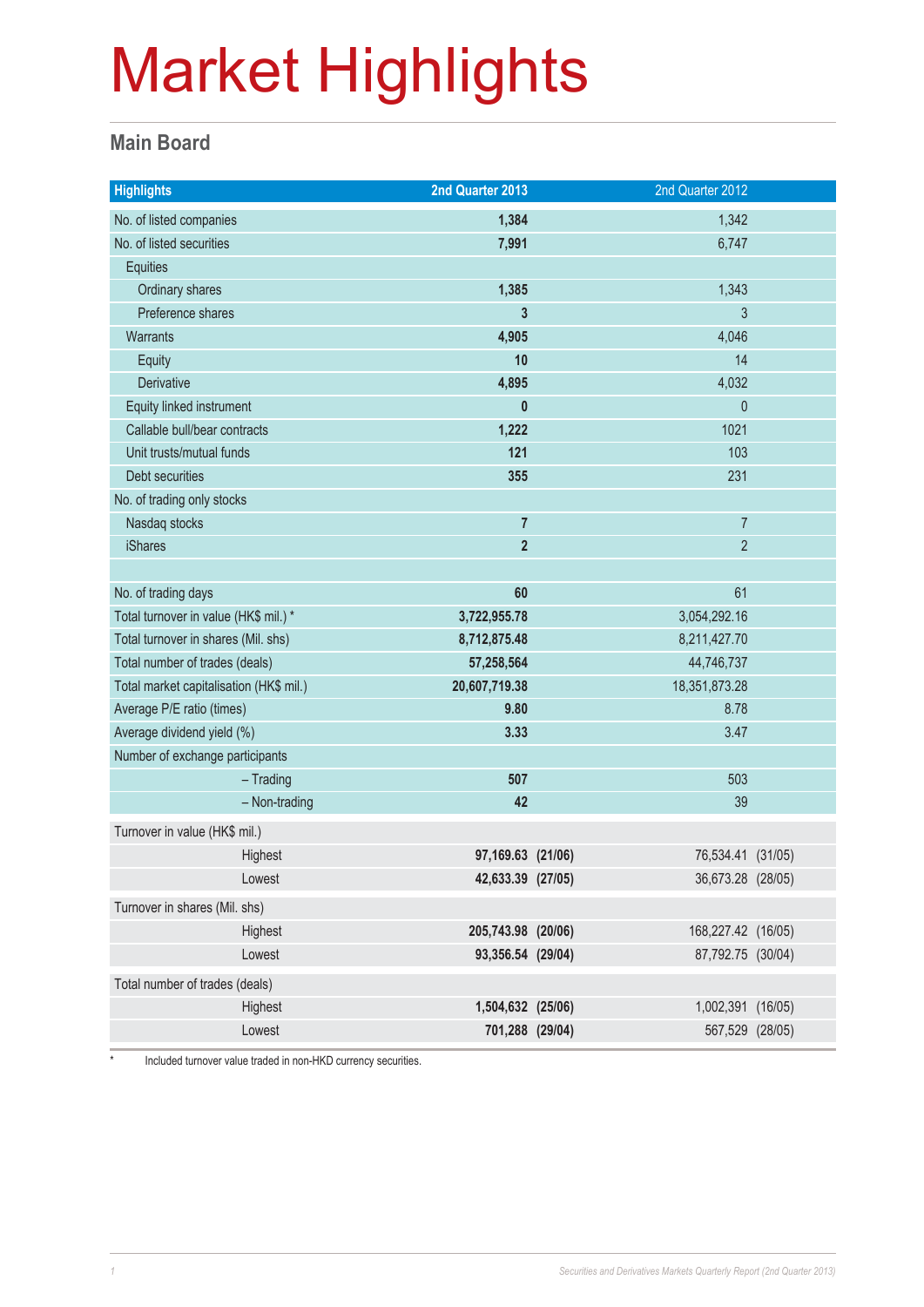### **Growth Enterprise Market (GEM)**

| <b>Highlights</b>                       | 2nd Quarter 2013 |                | 2nd Quarter 2012 |                |
|-----------------------------------------|------------------|----------------|------------------|----------------|
| No. of listed companies                 | 183              |                | 177              |                |
| No. of listed securities                | 183              |                | 179              |                |
| Equities                                | 183              |                | 177              |                |
| Warrants                                | $\mathbf{0}$     |                | $\overline{2}$   |                |
|                                         |                  |                |                  |                |
| No. of trading days                     | 60               |                | 61               |                |
| Total turnover in value (HK\$ mil.) *   | 15,384.62        |                | 6,875.14         |                |
| Total turnover in shares (Mil. shs)     | 38,483.69        |                | 33,829.05        |                |
| Total number of trades (deals)          | 413,646          |                | 228,063          |                |
| Total market capitalisation (HK\$ mil.) | 98,730.52        | 77,357.91      |                  |                |
| Average P/E ratio (times)               | 33.95            | 17.36          |                  |                |
| Average dividend yield (%)              | 0.93             | 0.53           |                  |                |
| Turnover in value (HK\$ mil.)           |                  |                |                  |                |
| Highest                                 |                  | 875.41 (07/05) |                  | 353.03 (13/04) |
| Lowest                                  |                  | 111.99 (03/04) |                  | 52.11 (25/06)  |
| Turnover in shares (Mil. shs)           |                  |                |                  |                |
| Highest                                 | 1,320.90 (26/04) |                | 1,562.26 (13/04) |                |
| Lowest                                  |                  | 356.46 (09/04) |                  | 198.35 (22/06) |
| Total number of trades (deals)          |                  |                |                  |                |
| Highest                                 |                  | 15,938 (07/05) |                  | 6,459 (02/04)  |
| Lowest                                  |                  | 3,549 (15/04)  |                  | 2,009 (25/06)  |

Included turnover value traded in non-HKD currency securities.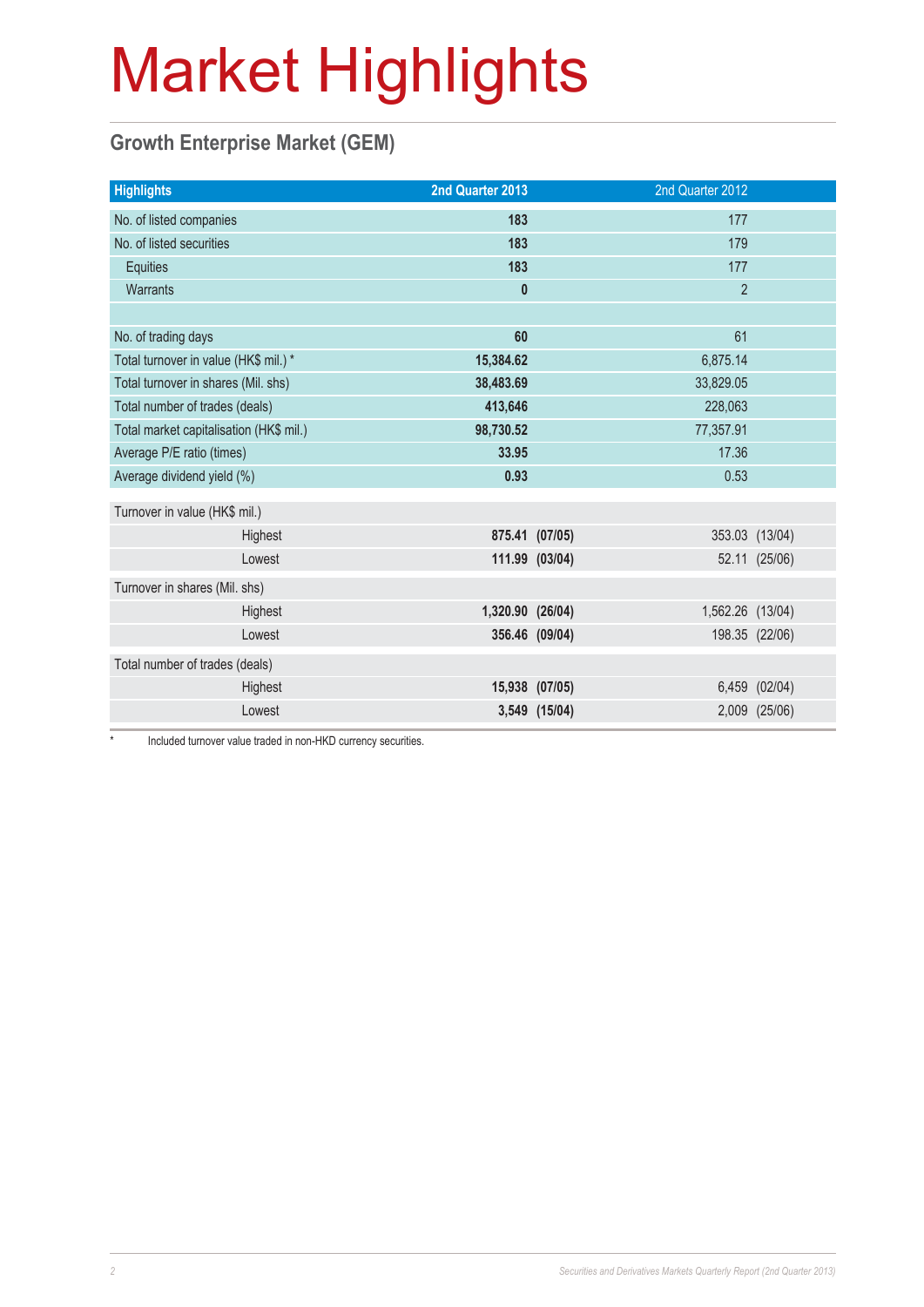### **Derivatives Market Highlights**

| <b>Highlights</b>                                          | 2nd Quarter 2013 | 2nd Quarter 2012 |
|------------------------------------------------------------|------------------|------------------|
| All futures and options products (excluding stock options) |                  |                  |
| No. of trading days                                        | 60.0             | 61.0             |
| Total contract volume                                      | 18,449,749       | 16,842,634       |
| Equity index products                                      | 18,293,427       | 16,782,405       |
| <b>Equity products</b>                                     | 110,084          | 60,172           |
| Interest rates products                                    | 0                | 55               |
| <b>RMB Currency Futures</b>                                | 46,238           |                  |
| <b>Gold Futures</b>                                        | $\mathbf{0}$     | $\overline{2}$   |
| Average daily contract volume                              | 307,496          | 276,109          |
|                                                            |                  |                  |
| Total open interest as at the quarter end (contracts)      | 1,716,051        | 1,054,101        |
| Equity index products                                      | 1,690,765        | 1,043,526        |
| <b>Equity products</b>                                     | 18,258           | 10,510           |
| Interest rates products                                    | 0                | 65               |
| <b>RMB Currency Futures</b>                                | 7,028            |                  |
| <b>Gold Futures</b>                                        | 0                | $\mathbf{0}$     |
|                                                            |                  |                  |
| <b>Stock options</b>                                       |                  |                  |
| No. of newly introduced stock options classes              | $\bf{0}$         | $\mathbf{0}$     |
| No. of stock options as at the quarter end                 |                  |                  |
| <b>Class</b>                                               | 65               | 63               |
| <b>Series</b>                                              | 17,304           | 14,708           |
| Total premium (HK\$ mil.)                                  | 9,361.17         | 8,578.21         |
| Call                                                       | 3,525.89         | 3,006.23         |
| Put                                                        | 5,835.29         | 5,571.98         |
| Average daily premium (HK\$ mil.)                          | 156.02           | 140.63           |
| Total contract volume                                      | 15,369,742       | 13,741,210       |
| Call                                                       | 7,012,176        | 5,810,627        |
| Put                                                        | 8,357,566        | 7,930,583        |
| Average daily contract volume                              | 256,162          | 225,266          |
| Total open interest as at the quarter end (contracts)      | 4,810,169        | 5,060,742        |
| Call                                                       | 2,219,643        | 1,926,473        |
| Put                                                        | 2,590,526        | 3,134,269        |
| Total number of trades                                     | 658,657          | 577,189          |
| Average daily number of trades                             | 10,978           | 9,462            |
| <b>Total contracts exercised</b>                           | 2,114,831        | 1,992,879        |
| Average premium per contract (HK\$)                        | 609.07           | 624.27           |
| Average contract per trade (contracts)                     | 23               | 24               |
| Put volume/call volume                                     | 1.19             | 1.36             |
| Average daily contract volume/open interest                | 5.3%             | 4.5%             |
|                                                            |                  |                  |
| All futures and options products                           |                  |                  |
| Total contract volume                                      | 33,819,491       | 30,583,844       |
| Total open interest as at the quarter end (contracts)      | 6,526,220        | 6,114,843        |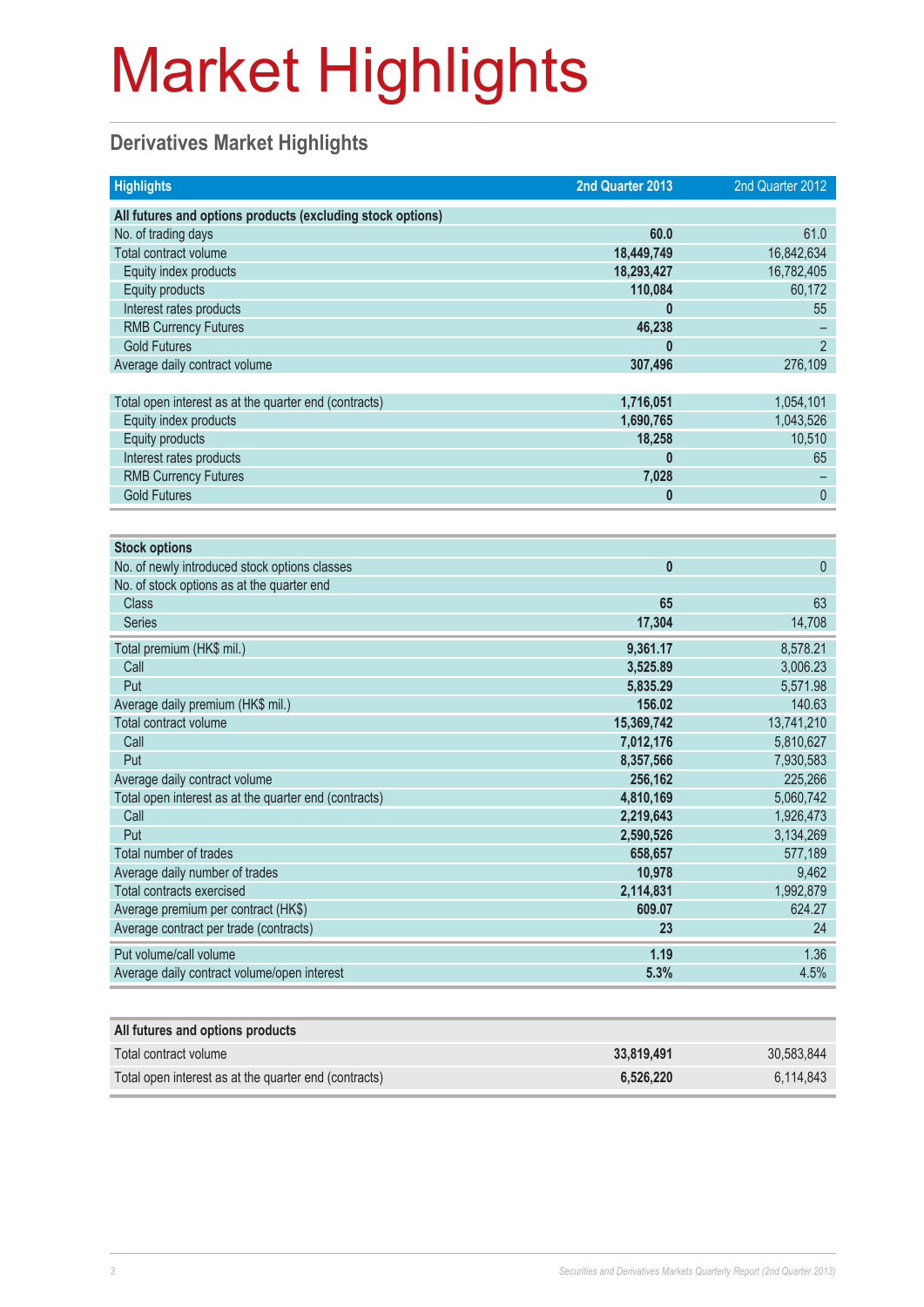### **Clearing and Settlement Statistics**

| <b>Securities Market</b>                                                        | 2nd Quarter 2013 | 2nd Quarter 2012 |
|---------------------------------------------------------------------------------|------------------|------------------|
| Average Daily Exchange Trades Handled by CCASS                                  |                  |                  |
| - Number of trades                                                              | 960,186          | 737,075          |
| - Value of trades (HK\$bil.)                                                    | 62.2             | 50.2             |
| - Share quantity Involved (bil shares)                                          | 145.8            | 135.2            |
| Average Daily Settlement Instructions ("SIs") Settled by CCASS                  |                  |                  |
| - Number of SIs                                                                 | 81,848           | 70,419           |
| - Value of SIs (HK\$bil.)                                                       | 218.9            | 179.8            |
| - Share quantity involved (bil. Shares)                                         | 58.4             | 43.0             |
| Average Daily Investor SIs ("ISIs") Settled by CCASS                            |                  |                  |
| - Number of ISIs                                                                | 386              | 329              |
| - Value of ISIs (HK\$mil.)                                                      | 229.9            | 254.7            |
| - Share quantity involved (mil. shares)                                         | 70.5             | 115.4            |
| Average Daily Settlement Efficiency of CNS Stock Positions on Due Day (T+2) (%) | 99.89            | 99.91            |
| Average Daily Settlement Efficiency of CNS Stock Positions                      |                  |                  |
| on the Day following the Due Day $(T+3)$ (%)                                    | 99.99            | 99.99            |
| Average Daily Buy-ins Executed on T+3                                           |                  |                  |
| - Number of brokers involved                                                    | 4                | $\overline{2}$   |
| - Number of buy-ins                                                             | 4                | $\overline{2}$   |
| - Value of buy-ins (HK\$mil)                                                    | 4.7              | 0.5              |
| Shares Deposited in the CCASS Depository *                                      |                  |                  |
| - Number of shares (bil shares)                                                 | 3,726.3          | 3,713.6          |
| - Percentage of total issued shares of the admitted securities                  | 70.11            | 70.37            |
| - Value of shares (HK\$bil)                                                     | 11,616.4         | 10,006.9         |
| - Percentage of the total market capitalisation of the admitted securities      | 51.72            | 50.29            |
| <b>Derivatives Market</b>                                                       |                  |                  |
| Open Interest                                                                   |                  |                  |
| - Equity Index Futures                                                          | 390,823          | 304,527          |
| - Stock Futures                                                                 | 18,258           | 10,510           |
| - Gold Futures                                                                  | $\mathbf{0}$     | $\theta$         |
| - Interest Rates Futures                                                        | $\mathbf{0}$     | 65               |
| - RMB Currency Futures                                                          | 7,028            |                  |
| - Equity Index Options                                                          | 1,299,942        | 738,999          |
| - Stock Options                                                                 | 4,810,169        | 5,060,742        |
| <b>Cumulative Stock Options Exercised</b>                                       |                  |                  |
| - Share quantity involved (mil. shs)                                            | 2,478            | 2,048            |
| - Value of shares (HK\$bil.)                                                    | 39               | 31               |

Share quantity and market value of securities in non-HKD currency are included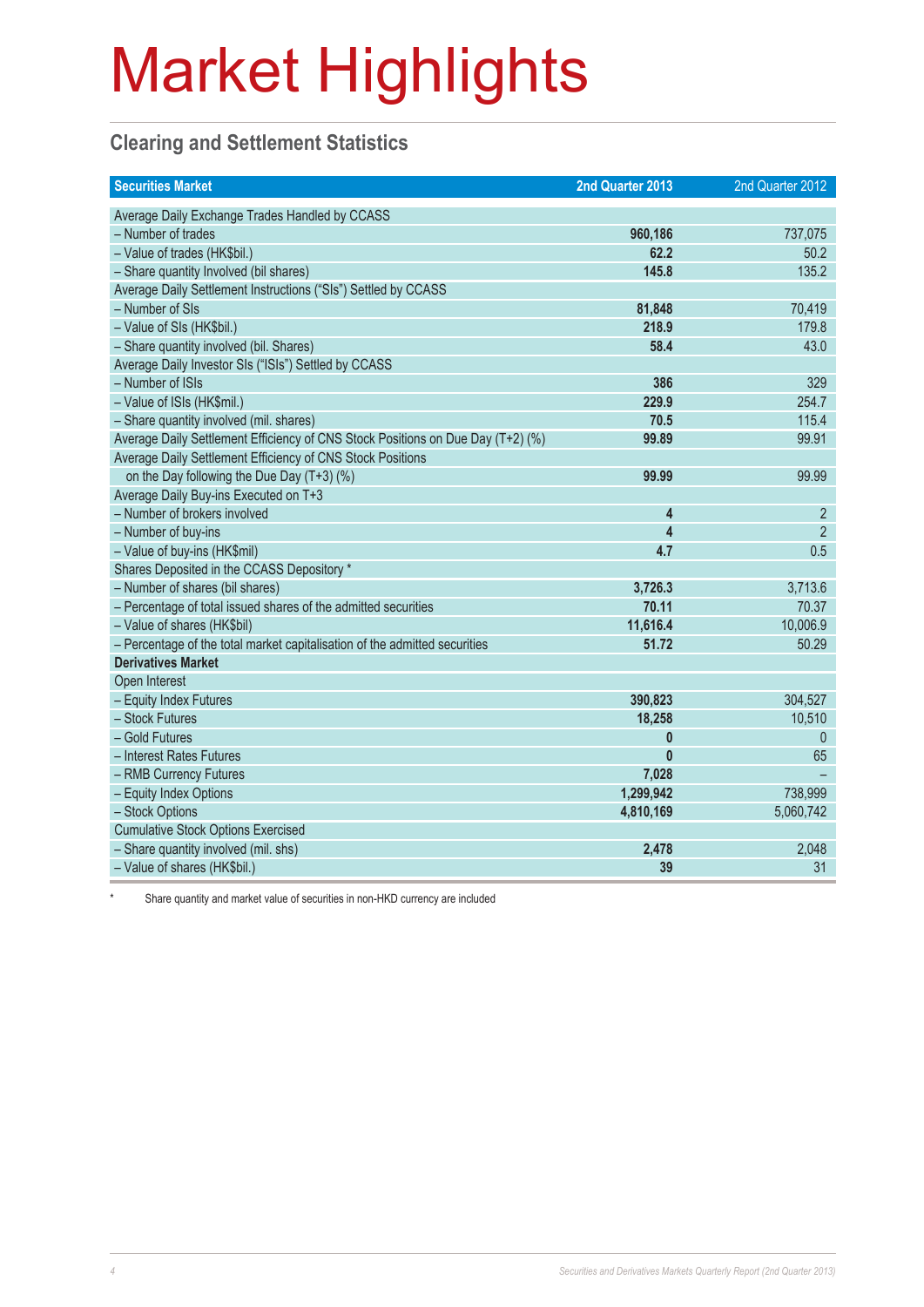#### **Equity Turnover**

|      |                | <b>Share</b><br>(Mil. shs) | <b>Value</b><br>(HK\$ mil.) | No. of deals |
|------|----------------|----------------------------|-----------------------------|--------------|
| 2012 | Q2             | 409,732.26                 | 2,175,416.95                | 36,208,311   |
|      | Q <sub>3</sub> | 437,269.47                 | 2,123,255.03                | 35,393,350   |
|      | Q4             | 524,830.38                 | 2,473,053.10                | 40,125,188   |
| 2013 | Q1             | 668,094.05                 | 3,081,052.48                | 47,851,601   |
|      | Q <sub>2</sub> | 535,314.29                 | 2,706,214.49                | 47,274,428   |

### **Equity Trading Statistics**

|      |                | No. of<br>trading days | <b>Average daily</b><br>turnover (HK\$ mil.) | Average<br>value per deal |
|------|----------------|------------------------|----------------------------------------------|---------------------------|
| 2012 | Q <sub>2</sub> | 61                     | 35,662.57                                    | 60,081                    |
|      | Q <sub>3</sub> | 64                     | 33,175.86                                    | 59,990                    |
|      | Q4             | 61                     | 40,541.85                                    | 61,633                    |
| 2013 | Q <sub>1</sub> | 59                     | 52,221.23                                    | 64,388                    |
|      | Q <sub>2</sub> | 60                     | 45,103.57                                    | 57,245                    |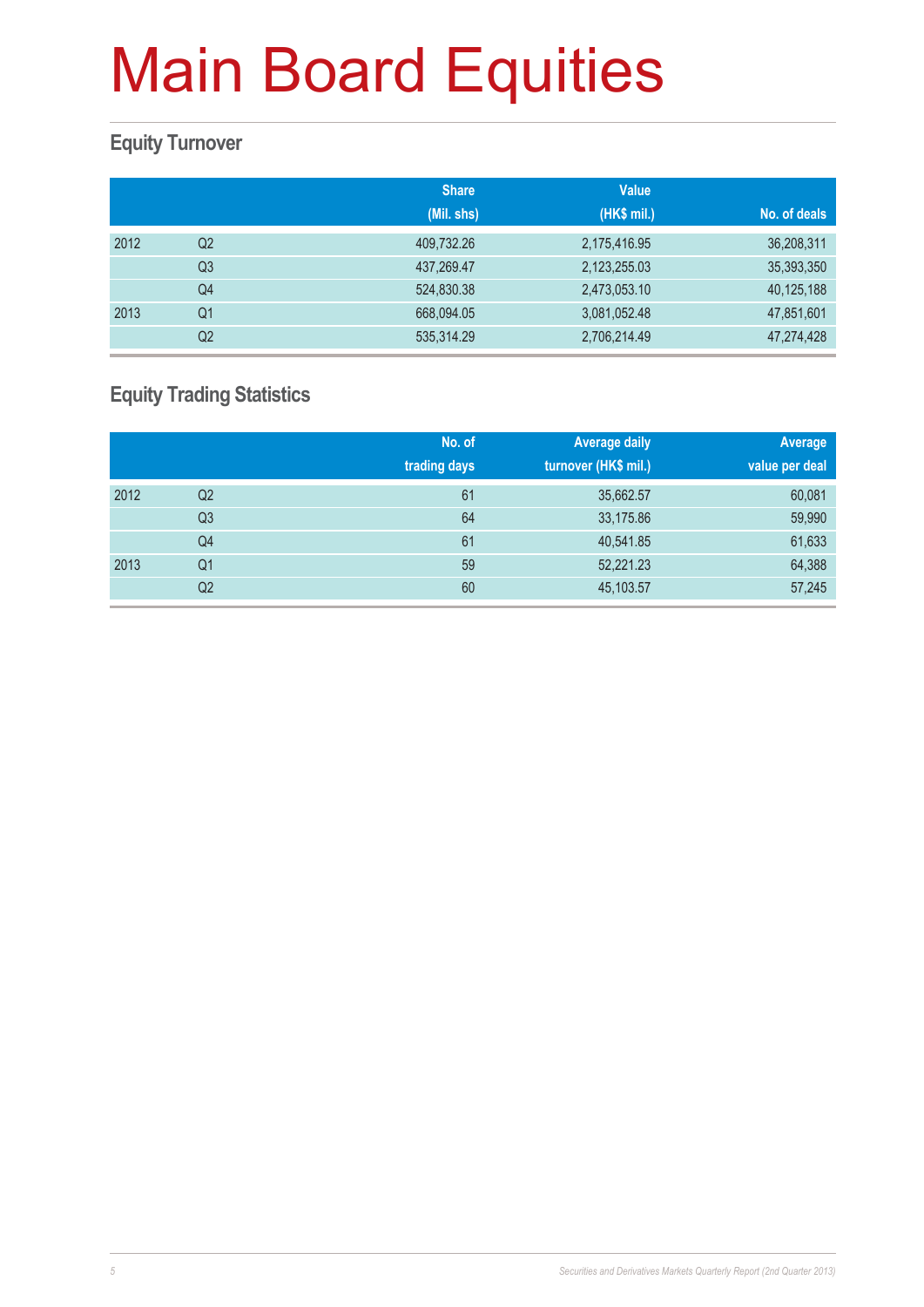#### **20 Most Advanced Stocks**

for 2nd quarter 2013

|                |       |                        |                 | <b>Closing price</b> |          |
|----------------|-------|------------------------|-----------------|----------------------|----------|
| Rank           | Code  | <b>Stock</b>           | End of Jun 2013 | End of Mar 2013      | $%$ up   |
| 1              | 00169 | <b>HENGLI COMM PPT</b> | 4.180           | 0.345                | 1,111.59 |
| $\overline{2}$ | 00582 | <b>GREENFIELD CHEM</b> | 0.445           | 0.086                | 417.44   |
| 3              | 01808 | <b>ENTERPRISE DEV</b>  | 0.640           | 0.200                | 220.00   |
| $\overline{4}$ | 00337 | <b>SPG LAND</b>        | 8.190           | 2.780                | 194.60   |
| 5              | 00106 | <b>SHENZHEN HI-TEC</b> | 0.930           | 0.385                | 141.56   |
| 6              | 02668 | PAK TAK INT'L          | 1.200           | 0.500                | 140.00   |
| $\overline{7}$ | 00508 | <b>DINGYI GP INV</b>   | 0.570           | 0.240                | 137.50   |
| $\bf 8$        | 01152 | <b>FORNTON GROUP</b>   | 2.400           | 1.100                | 118.18   |
| 9              | 00777 | <b>NETDRAGON</b>       | 19.360          | 8.880                | 118.02   |
| 10             | 01046 | UNIVERSE INT'L         | 0.124           | 0.058                | 113.79   |
| 11             | 00439 | <b>CLIMAX INT'L</b>    | 0.280           | 0.133                | 110.53   |
| 12             | 02088 | <b>XIWANG SUGAR</b>    | 1.640           | 0.780                | 110.26   |
| 13             | 01182 | C Y FOUNDATION         | 0.207           | 0.106                | 95.28    |
| 14             | 01236 | <b>QIANLONG TECH</b>   | 1.620           | 0.840                | 92.86    |
| 15             | 01282 | <b>WWTT</b>            | 0.365           | 0.190                | 92.11    |
| 16             | 00869 | PLAYMATES TOYS         | 1.410           | 0.750                | 88.00    |
| 17             | 00362 | C ZENITH CHEM          | 0.385           | 0.209                | 84.21    |
| 18             | 03888 | <b>KINGSOFT</b>        | 12.820          | 7.140                | 79.55    |
| 19             | 00095 | <b>NEW HERITAGE</b>    | 0.465           | 0.260                | 78.85    |
| 20             | 00176 | <b>UNITED PACIFIC</b>  | 0.710           | 0.400                | 77.50    |

A Adjusted

#### **20 Most Declined Stocks**

for 2nd quarter 2013

|                |       |                        | <b>Closing price</b> |                 |                            |
|----------------|-------|------------------------|----------------------|-----------------|----------------------------|
| Rank           | Code  | <b>Stock</b>           | End of Jun 2013      | End of Mar 2013 | % down                     |
| 1              | 00377 | <b>NEW ISLAND</b>      | 0.410                | 1.390           | $-70.50$                   |
| $\overline{2}$ | 02366 | <b>QJY MEDIA</b>       | 0.119                | 0.345           | $-65.51$                   |
| 3              | 00648 | <b>CHINA RENJI</b>     | 0.021                | 0.060           | $-65.00$                   |
| 4              | 00847 | <b>KAZAKHMYS-S</b>     | 31.050               | 83.900          | $-62.99$                   |
| 5              | 00690 | <b>UNI-BIO GROUP</b>   | 0.167                | 0.425           | $-60.71$                   |
| $6\phantom{.}$ | 00412 | <b>HERITAGE INT'L</b>  | 0.175                | 0.392           | $\overline{A}$<br>$-55.36$ |
| $\overline{7}$ | 03335 | <b>DBA TELECOM</b>     | 2.030                | 4.520           | $-55.09$                   |
| $\bf 8$        | 03330 | <b>LINGBAO GOLD</b>    | 1.340                | 2.920           | $-54.11$                   |
| 9              | 01818 | <b>ZHAOJIN MINING</b>  | 4.990                | 10.420          | $-52.11$                   |
| 10             | 01733 | <b>WINSWAY</b>         | 0.440                | 0.900           | $-51.11$                   |
| 11             | 00975 | <b>MONGOL MINING</b>   | 1.440                | 2.850           | $-49.47$                   |
| 12             | 00379 | <b>PME</b>             | 0.236                | 0.455           | $-48.13$                   |
| 13             | 01004 | <b>RISING DEV HOLD</b> | 0.305                | 0.580           | $-47.41$                   |
| 14             | 01171 | YANZHOU COAL           | 5.560                | 10.460          | $-46.85$                   |
| 15             | 00326 | <b>CHINA STAR ENT</b>  | 0.208                | 0.390           | $-46.67$                   |
| 16             | 02899 | <b>ZIJIN MINING</b>    | 1.370                | 2.560           | $-46.48$                   |
| 17             | 00631 | <b>SANY INT'L</b>      | 1.950                | 3.590           | $-45.68$                   |
| 18             | 01229 | <b>NAN NAN RES</b>     | 0.360                | 0.640           | $-43.75$                   |
| 19             | 00139 | <b>ICUBE TECH</b>      | 0.115                | 0.200           | $-42.50$                   |
| 20             | 01938 | <b>CHU KONG PIPE</b>   | 2.200                | 3.800           | $-42.11$                   |

A Adjusted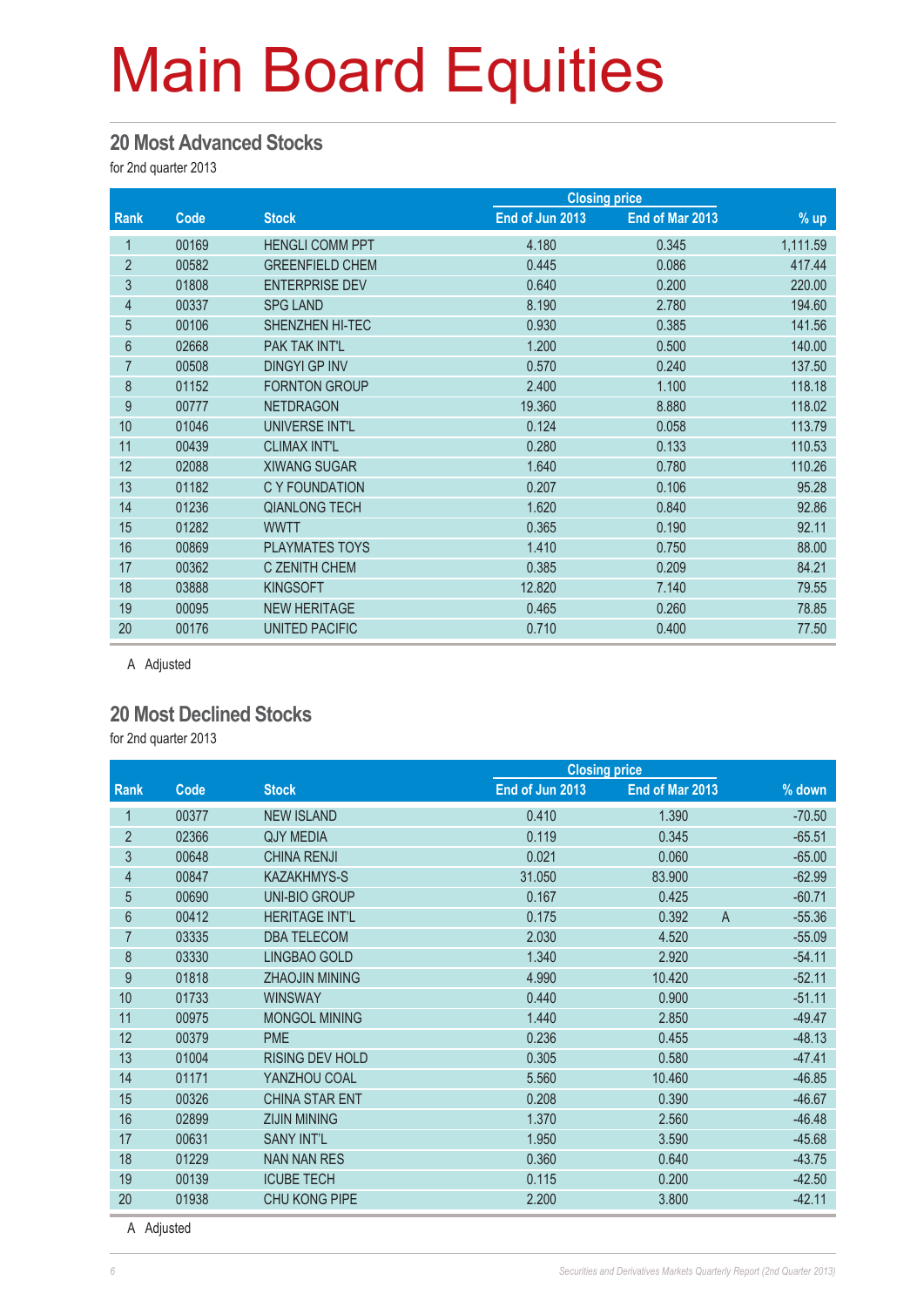#### **20 Most Active Stocks by Value**

for 2nd quarter 2013

| Rank             | Code  | <b>Stock</b>         | Turnover (HK\$ mil.) | % of total |
|------------------|-------|----------------------|----------------------|------------|
| 1                | 01398 | <b>ICBC</b>          | 113,449.09           | 4.19       |
| $\overline{2}$   | 00939 | <b>CCB</b>           | 102,169.37           | 3.78       |
| $\mathfrak{S}$   | 00941 | <b>CHINA MOBILE</b>  | 78,635.99            | 2.91       |
| $\overline{4}$   | 03988 | <b>BANK OF CHINA</b> | 76,555.18            | 2.83       |
| $\overline{5}$   | 00005 | <b>HSBC HOLDINGS</b> | 75,486.72            | 2.79       |
| $6\phantom{a}$   | 00700 | <b>TENCENT</b>       | 72,871.43            | 2.69       |
| $\overline{7}$   | 01299 | <b>AIA</b>           | 54,284.14            | 2.01       |
| 8                | 00883 | <b>CNOOC</b>         | 47,763.23            | 1.76       |
| $\boldsymbol{9}$ | 02628 | <b>CHINA LIFE</b>    | 45,613.20            | 1.69       |
| 10               | 02318 | <b>PING AN</b>       | 44,123.40            | 1.63       |
| 11               | 00857 | <b>PETROCHINA</b>    | 43,998.97            | 1.63       |
| 12               | 00386 | SINOPEC CORP         | 40,837.13            | 1.51       |
| 13               | 00016 | <b>SHK PPT</b>       | 37,191.29            | 1.37       |
| 14               | 00001 | <b>CHEUNG KONG</b>   | 34,498.20            | 1.27       |
| 15               | 00027 | <b>GALAXY ENT</b>    | 34, 152.87           | 1.26       |
| 16               | 01988 | <b>MINSHENG BANK</b> | 33,071.11            | 1.22       |
| 17               | 00388 | <b>HKEX</b>          | 32,080.21            | 1.19       |
| 18               | 00013 | <b>HUTCHISON</b>     | 31,333.99            | 1.16       |
| 19               | 01088 | <b>CHINA SHENHUA</b> | 30,876.97            | 1.14       |
| 20               | 00688 | CHINA OVERSEAS       | 29,625.80            | 1.09       |
| <b>Total</b>     |       |                      | 1,058,618.28         | 39.12      |

#### **20 Most Active Stock by Shares**

for 2nd quarter 2013

| Rank             | Code  | <b>Stock</b>           | <b>Turnover (Mil. shs)</b> | % of total |
|------------------|-------|------------------------|----------------------------|------------|
| $\mathbf{1}$     | 03988 | <b>BANK OF CHINA</b>   | 22,050.03                  | 4.12       |
| $\overline{2}$   | 01398 | <b>ICBC</b>            | 21,931.80                  | 4.10       |
| 3                | 00939 | <b>CCB</b>             | 17,104.60                  | 3.20       |
| $\overline{4}$   | 03800 | <b>GCL-POLY ENERGY</b> | 11,958.80                  | 2.23       |
| 5                | 00981 | <b>SMIC</b>            | 11,486.79                  | 2.15       |
| 6                | 01288 | <b>ABC</b>             | 8,359.19                   | 1.56       |
| $\overline{7}$   | 00566 | <b>HANERGY SOLAR</b>   | 6,953.65                   | 1.30       |
| $\,8\,$          | 00702 | SINO OIL & GAS         | 6,563.70                   | 1.23       |
| $\boldsymbol{9}$ | 00386 | SINOPEC CORP           | 5,526.98                   | 1.03       |
| 10               | 00152 | SHENZHEN INT'L         | 5,507.82                   | 1.03       |
| 11               | 00622 | <b>ENERCHINA HOLD</b>  | 5,177.01                   | 0.97       |
| 12               | 00857 | <b>PETROCHINA</b>      | 4,777.34                   | 0.89       |
| 13               | 00076 | SOUTH SEA PETRO        | 4,145.97                   | 0.77       |
| 14               | 00261 | <b>CCT TECH INT'L</b>  | 4,069.38                   | 0.76       |
| 15               | 03333 | <b>EVERGRANDE</b>      | 3,748.79                   | 0.70       |
| 16               | 01988 | <b>MINSHENG BANK</b>   | 3,725.97                   | 0.70       |
| 17               | 00136 | MASCOTTE HOLD          | 3,608.13                   | 0.67       |
| 18               | 01094 | C P PROCUREMENT        | 3,553.66                   | 0.66       |
| 19               | 00883 | <b>CNOOC</b>           | 3,458.01                   | 0.65       |
| 20               | 00493 | GOME                   | 3,397.73                   | 0.63       |
| <b>Total</b>     |       |                        | 157,105.35                 | 29.35      |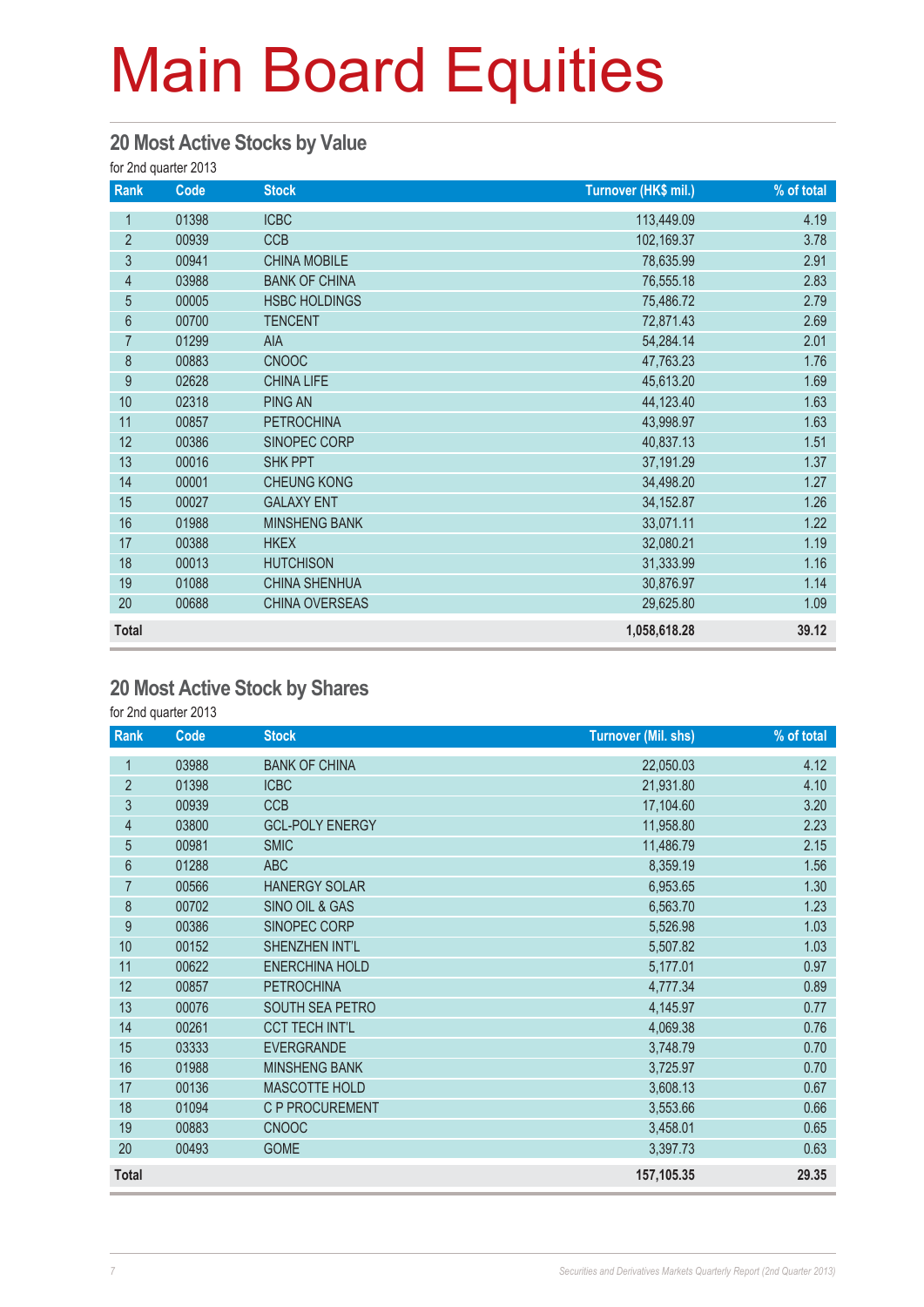**Market Capitalisation of listed companies for Main Board**

|      |    | HK\$ mil.     |
|------|----|---------------|
| 2012 | Q2 | 18,351,873.28 |
|      | Q3 | 19,575,154.28 |
|      | Q4 | 21,871,730.17 |
| 2013 | Q1 | 21,865,919.62 |
|      | Q2 | 20,607,719.38 |

**Market Capitalisation by Hang Seng Industry Classification System \* - Main Board** Quarter-end figures

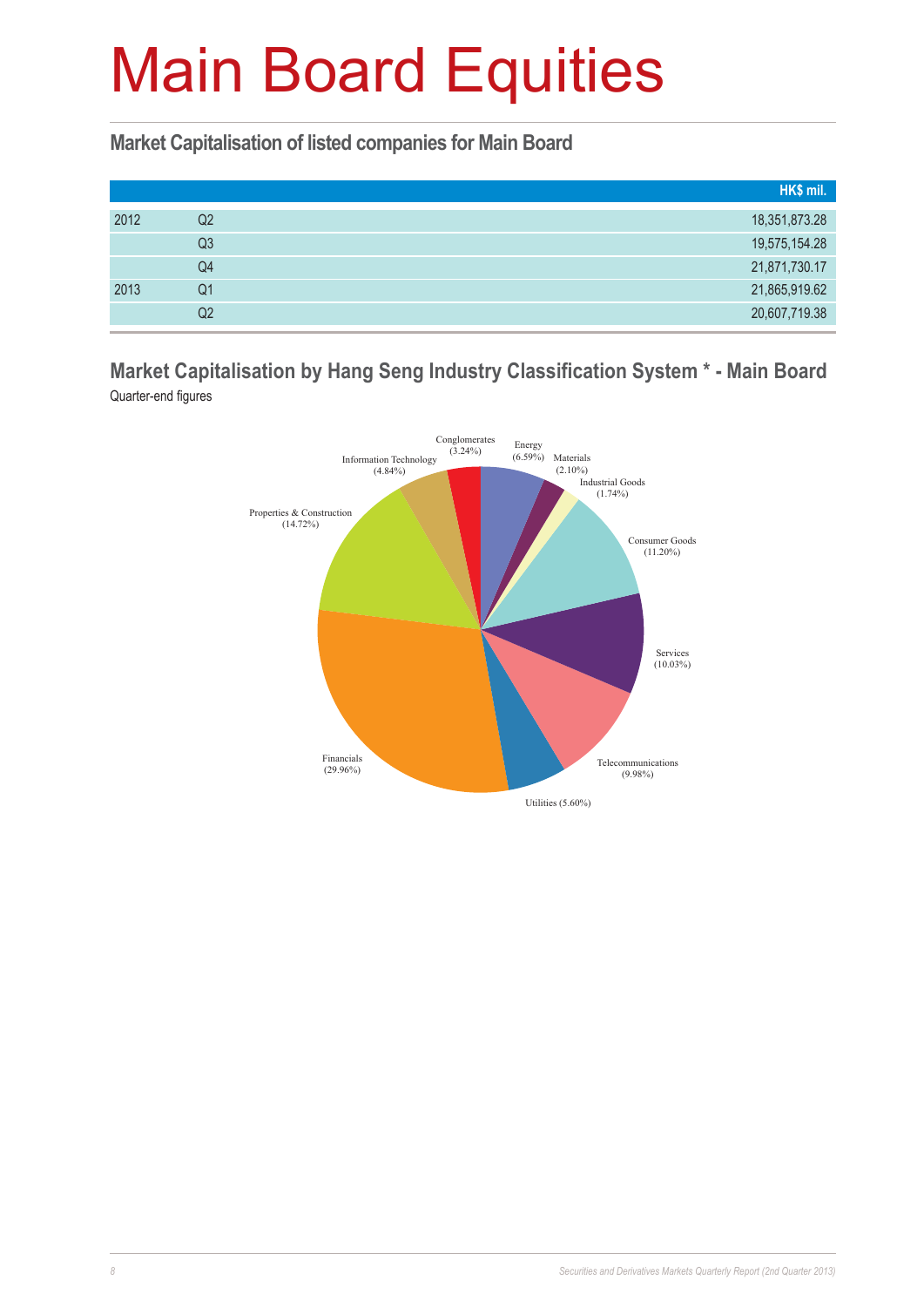#### **50 Leading Companies by Market Capitalisation**

as at the 2nd quarter end 2013

| Rank                | Code           | <b>Company</b>                                                                 | Market capitalisation (HK\$ mil.) | % of market total  |
|---------------------|----------------|--------------------------------------------------------------------------------|-----------------------------------|--------------------|
| $\mathbf{1}$        | 00941          | China Mobile Ltd.                                                              | 1,628,173.24                      | 7.90               |
| $\overline{2}$      | 00005          | <b>HSBC Holdings plc</b>                                                       | 1,513,389.73                      | 7.34               |
| 3                   | 00939          | China Construction Bank Corporation - H Shares                                 | 1,319,891.09                      | 6.40               |
| 4                   | 00883          | CNOOC Ltd.                                                                     | 587,545.39                        | 2.85               |
| 5                   | 00700          | Tencent Holdings Ltd.                                                          | 563,283.05                        | 2.73               |
| $6\phantom{a}$      | 01398          | Industrial and Commercial Bank of China Ltd. - H Shares                        | 424,422.88                        | 2.06               |
| $\overline{7}$      | 02888          | <b>Standard Chartered PLC</b>                                                  | 413,135.78                        | 2.00               |
| 8                   | 01299          | AIA Group Ltd.                                                                 | 395,645.40                        | 1.92               |
| 9                   | 00013          | Hutchison Whampoa Ltd.                                                         | 347,677.89                        | 1.69               |
| 10                  | 02378          | Prudential plc *                                                               |                                   | 322,724.49<br>N.A. |
| 11                  | 01928          | Sands China Ltd.                                                               | 294,479.12                        | 1.43               |
| 12                  | 00016          | Sun Hung Kai Properties Ltd.                                                   | 267,361.96                        | 1.30               |
| 13                  | 03988          | Bank of China Ltd. - H Shares                                                  | 266,755.06                        | 1.29               |
| 14                  | 02388          | BOC Hong Kong (Holdings) Ltd.                                                  | 252,160.81                        | 1.22               |
| 15                  | 00001          | Cheung Kong (Holdings) Ltd.                                                    | 243,660.49                        | 1.18               |
| 16                  | 00762          | China Unicom (Hong Kong) Ltd.                                                  | 243,432.83                        | 1.18               |
| 17                  | 00945          | Manulife Financial Corporation *                                               |                                   | N.A.<br>229,549.58 |
| 18                  | 00805          | Glencore Xstrata plc *                                                         |                                   | 228,103.41<br>N.A. |
| 19                  | 00011          | Hang Seng Bank Ltd.                                                            | 219,288.36                        | 1.06               |
| 20                  | 00004          | Wharf (Holdings) Ltd., The                                                     | 197,538.22                        | 0.96               |
| 21                  | 00003          | Hong Kong and China Gas Co. Ltd., The                                          | 181,251.35                        | 0.88               |
| 22                  | 01913          | PRADA S.p.A.                                                                   | 180,141.21                        | 0.87               |
| 23                  | 03328          | Bank of Communications Co., Ltd. - H Shares                                    | 175,059.31                        | 0.85               |
| 24                  | 00857          | PetroChina Co. Ltd. - H Shares                                                 | 174,065.93                        | 0.84               |
| 25<br>26            | 00688          | China Overseas Land & Investment Ltd.                                          | 166,312.74                        | 0.81               |
| 27                  | 00066<br>02318 | MTR Corporation Ltd.<br>Ping An Insurance (Group) Co. of China Ltd. - H Shares | 165,800.22<br>163,372.03          | 0.80<br>0.79       |
| 28                  | 00027          | Galaxy Entertainment Group Ltd.                                                | 159,987.01                        | 0.78               |
| 29                  | 00002          | CLP Holdings Ltd.                                                              | 158,534.77                        | 0.77               |
| 30                  | 00151          | Want Want China Holdings Ltd.                                                  | 144,446.91                        | 0.70               |
| 31                  | 00006          | Power Assets Holdings Ltd.                                                     | 142,782.10                        | 0.69               |
| 32                  | 00019          | Swire Pacific Ltd.                                                             | 139,846.35                        | 0.68               |
| 33                  | 00386          | China Petroleum & Chemical Corporation - H Shares                              | 139,303.37                        | 0.68               |
| 34                  | 02628          | China Life Insurance Co. Ltd. - H Shares                                       | 136,917.62                        | 0.66               |
| 35                  | 00388          | Hong Kong Exchanges and Clearing Ltd.                                          | 135, 130.76                       | 0.66               |
| 36                  | 01972          | Swire Properties Ltd.                                                          | 134,257.50                        | 0.65               |
| 37                  | 01038          | Cheung Kong Infrastructure Holdings Ltd.                                       | 129,035.21                        | 0.63               |
| 38                  | 01109          | China Resources Land Ltd.                                                      | 123,572.12                        | 0.60               |
| 39                  | 00012          | Henderson Land Development Co. Ltd.                                            | 122,987.93                        | 0.60               |
| 40                  | 00101          | Hang Lung Properties Ltd.                                                      | 121,142.85                        | 0.59               |
| 41                  | 00322          | Tingyi (Cayman Islands) Holding Corp.                                          | 112,996.73                        | 0.55               |
| 42                  | 00135          | Kunlun Energy Co. Ltd.                                                         | 111,002.03                        | 0.54               |
| 43                  | 01128          | Wynn Macau, Ltd.                                                               | 108,938.55                        | 0.53               |
| 44                  | 06808          | Sun Art Retail Group Ltd.                                                      | 107,035.49                        | 0.52               |
| 45                  | 00880          | SJM Holdings Ltd.                                                              | 104,676.76                        | 0.51               |
| 46                  | 01044          | Hengan International Group Co. Ltd.                                            | 104,052.01                        | 0.50               |
| 47                  | 01288          | Agricultural Bank of China Ltd. - H Shares                                     | 98,364.23                         | 0.48               |
| 48                  | 06883          | Melco Crown Entertainment Ltd.                                                 | 97,483.81                         | 0.47               |
| 49                  | 01880          | Belle International Holdings Ltd.                                              | 89,908.92                         | 0.44               |
| 50                  | 00494          | Li & Fung Ltd.                                                                 | 89,121.85                         | 0.43               |
| <b>Total</b>        |                |                                                                                | 13,195,368.98                     | 64.03              |
| <b>Market Total</b> |                |                                                                                | 20,607,719.38                     | 100.00             |

Notes:

\* not included in Market Total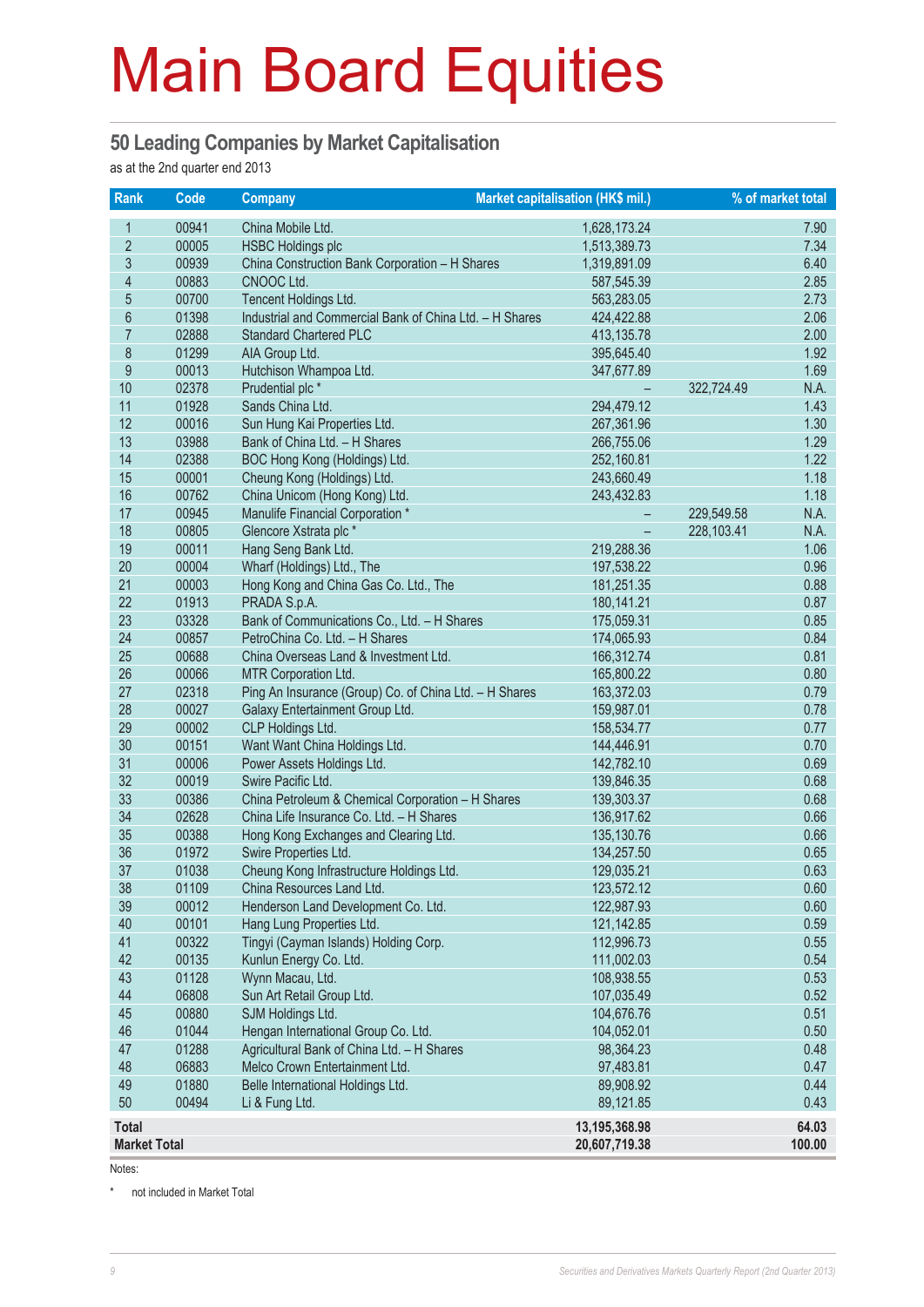### **Short Selling (value)**

|      |    | Short selling turnover (HK\$ mil.) | Market turnover (HK\$ mil.) * | % of market total |
|------|----|------------------------------------|-------------------------------|-------------------|
| 2012 | Q2 | 297,380.47                         | 3,061,167.30                  | 9.71              |
|      | Q3 | 295,053.14                         | 2,967,517.56                  | 9.94              |
|      | Q4 | 285,387.99                         | 3,416,543.59                  | 8.35              |
| 2013 | O1 | 407,011.47                         | 4,387,021.75                  | 9.28              |
|      | Q2 | 402,326.06                         | 3,738,340.40                  | 10.76             |

Included Market total for Main Board and GEM

### **Short Selling (share)**

|      |    | <b>Short selling turnover (Mil. shs)</b> | Market turnover (Mil. shs) * | % of market total |
|------|----|------------------------------------------|------------------------------|-------------------|
| 2012 | Q2 | 30,899.22                                | 8,245,256.75                 | 0.37              |
|      | Q3 | 29.541.26                                | 8,151,536.18                 | 0.36              |
|      | Q4 | 28,450.72                                | 7,779,826.30                 | 0.37              |
| 2013 | Q1 | 39,479.17                                | 10,186,659.76                | 0.39              |
|      | Q2 | 41,554.24                                | 8,751,359.18                 | 0.47              |

Included Market total for Main Board and GEM

#### **New Listing Companies Statistics**

|      |                | No. of newly<br>listed companies | No. of companies<br>transferred from GEM* | <b>Funds raised</b><br>(HK\$ mil.) # |
|------|----------------|----------------------------------|-------------------------------------------|--------------------------------------|
| 2012 | Q <sub>2</sub> | 10                               | 0                                         | 20,429.18                            |
|      | Q3             | 12                               | ာ                                         | 13,628.71                            |
|      | Q4             | 13                               | $\mathbf{0}$                              | 45,234.54                            |
| 2013 | Q1             | 10                               | 0                                         | 8,124.40                             |
|      | Q2             | 6                                |                                           | 30,416.14                            |

Included only the transfers of listing from GEM to Main Board pursuant to the revised Rule 9.24 of GEM Listing Rules and to the new Chapter 9A of the Main Board Listing Rules effective from 1 July 2008

# All funds raised are attributed to the initial public offers of newly listed companies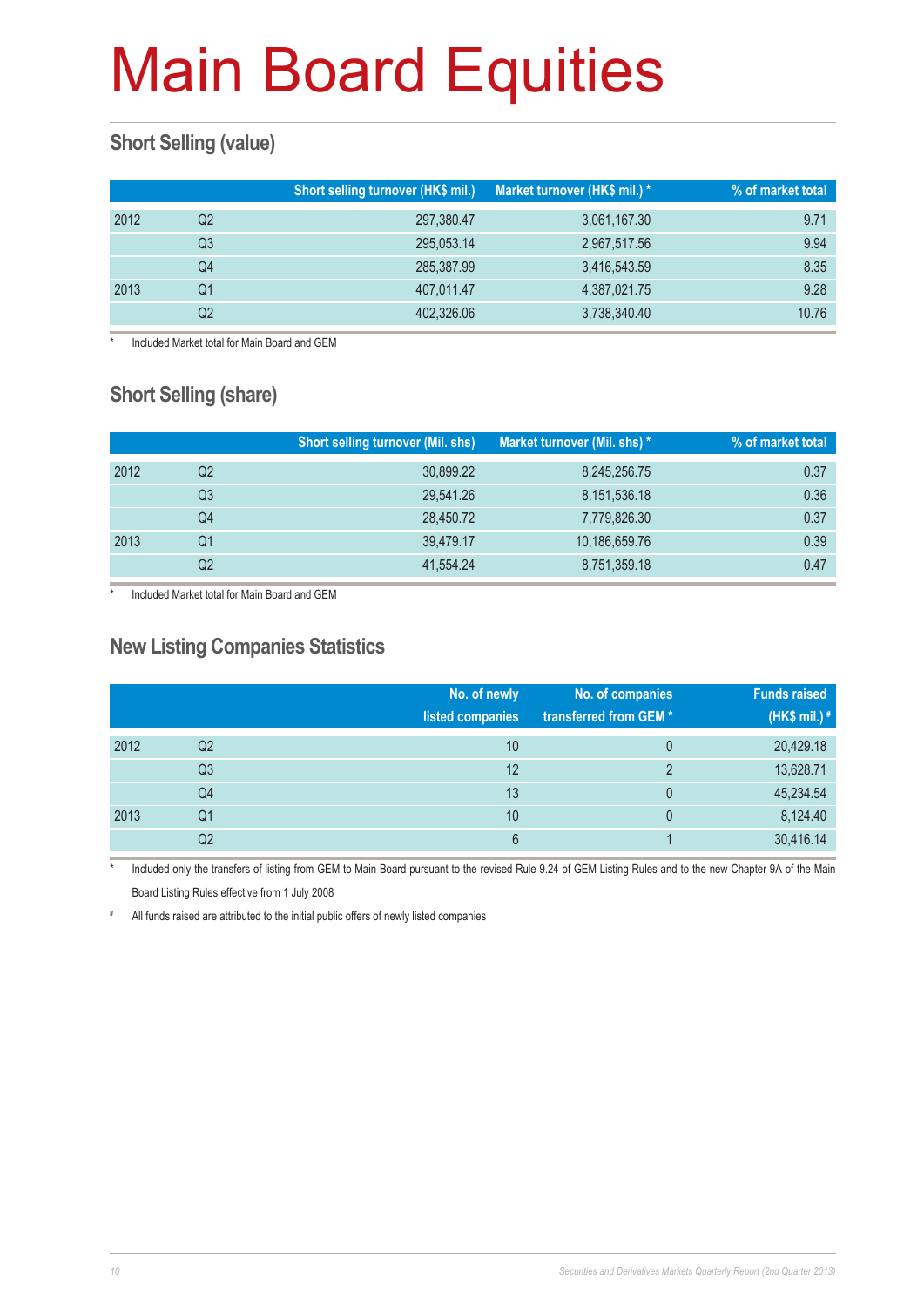#### **Newly Listed Companies**

for 2nd quarter 2013

| <b>Code</b>  | <b>Company name</b>                                          |            |               | Listing date No. of issued shares Funds raised (HK\$ mil.) |
|--------------|--------------------------------------------------------------|------------|---------------|------------------------------------------------------------|
| 06881        | China Galaxy Securities Co., Ltd. - H Shares                 | 2013/05/22 | 1.690.984.633 | 8.515.00                                                   |
| 02386        | SINOPEC Engineering (Group) Co., Ltd. - H Shares             | 2013/05/23 | 1.460.800.000 | 13.944.00                                                  |
| 01270        | Langham Hospitality Inv and Langham Hospitality Inv Ltd. -SS | 2013/05/30 | 2,000,000,000 | 4,260.87                                                   |
| 03836        | China Harmony Auto Holding Ltd.                              | 2013/06/13 | 1,075,126,000 | 1,672.77                                                   |
| 01369        | Wuzhou International Holdings Ltd.                           | 2013/06/13 | 4.562.901.914 | 1.391.70                                                   |
| 06888        | Freetech Road Recycling Technology (Holdings) Ltd.           | 2013/06/26 | 1,040,000,000 | 631.80                                                     |
| 00954        | Changmao Biochemical Engineering Co. Ltd. - H Shares *       | 2013/06/28 | 183,700,000   |                                                            |
| <b>Total</b> |                                                              |            |               | 30,416.14                                                  |

\* Transfers of listing from GEM to Main Board pursuant to the revised Rule 9.24 of the GEM Listing Rules and to the new Chapter 9A of the Main Board Listing Rules effective from 1 July 2008.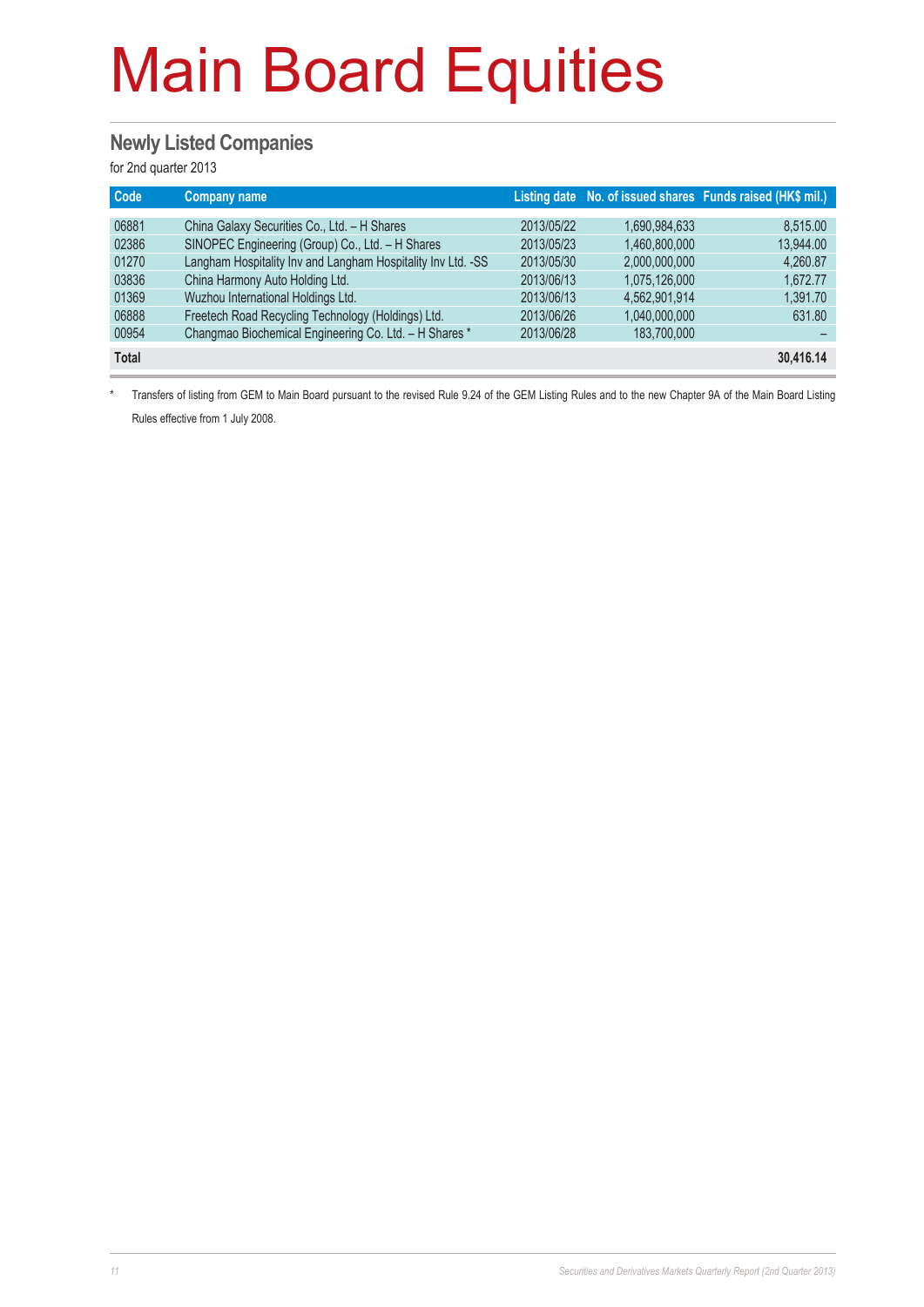#### **Withrawal of Listed Companies**

for 2nd quarter 2013

| <b>Code</b> | <b>Company name</b>                | Last trading date | Delisted date |
|-------------|------------------------------------|-------------------|---------------|
| 00739       | Zhejiang Glass Co. Ltd. - H Shares | 2010/04/30        | 2013/05/31    |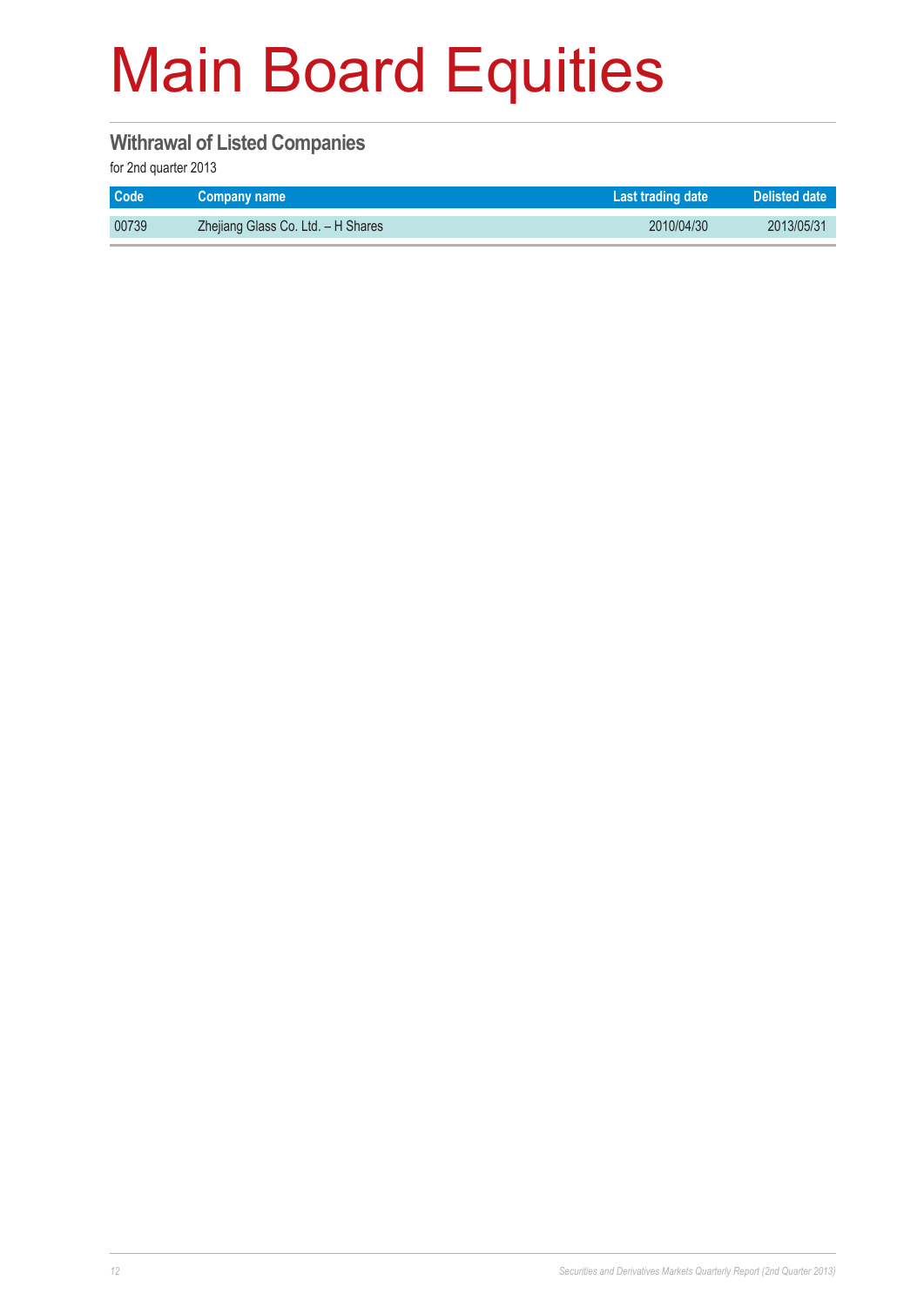#### **Company Name Changes**

for 2nd quarter 2013

| Code  | Old name                                            | New name                                     | <b>Effective date</b> | <b>Adoption date</b> |
|-------|-----------------------------------------------------|----------------------------------------------|-----------------------|----------------------|
| 00397 | China Gogreen Assets Investment Ltd.                | Jun Yang Solar Power Investments Ltd.        | 2013/03/21            | 2013/05/08           |
| 00542 | Morning Star Resources Ltd.                         | Ceneric (Holdings) Ltd.                      | 2013/04/08            | 2013/05/09           |
| 00577 | Paul Y. Engineering Group Ltd.                      | Louis XIII Holdings Ltd.                     | 2013/04/03            | 2013/05/15           |
| 00805 | Glencore International plc                          | Glencore Xstrata plc                         | 2013/05/02            | 2013/05/29           |
| 00559 | Hua Yi Copper Holdings Ltd.                         | Guocang Group Ltd.                           | 2013/05/02            | 2013/05/31           |
| 00112 | Chi Cheung Investment Co., Ltd.                     | LT Holdings Ltd.                             | 2013/06/19            | 2013/06/27           |
| 00527 | China Ruifeng Galaxy Renewable Energy Holdings Ltd. | China Ruifeng Renewable Energy Holdings Ltd. | 2013/05/08            | 2013/06/27           |
| 00099 | Wong's International (Holdings) Ltd.                | Wong's International Holdings Ltd.           | 2013/06/27            | 2013/06/27           |

\* Change of English name only

# Change of Chinese name only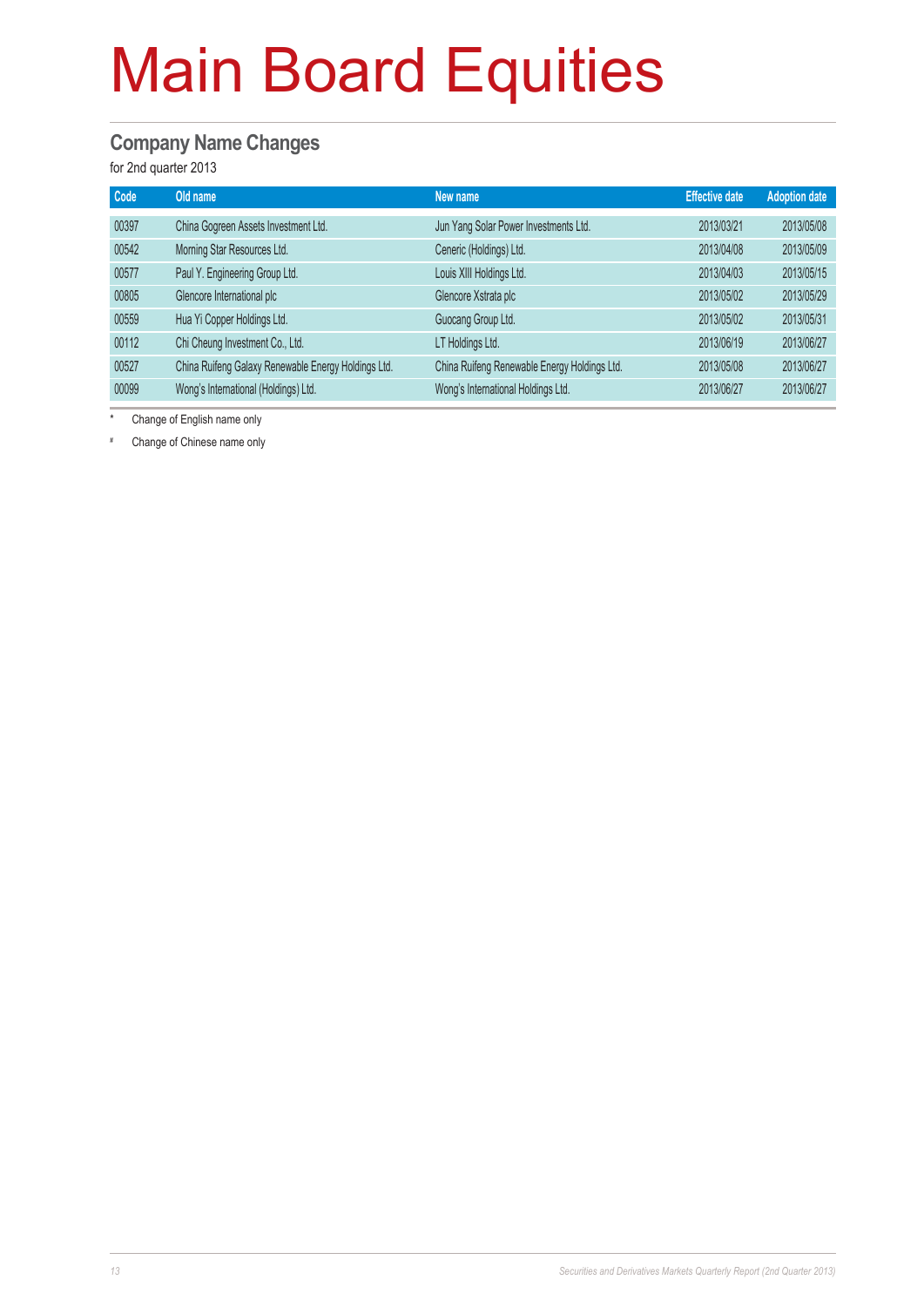#### **Bonus Issues/Bonus Warrants**

for 2nd quarter 2013

| Code  | <b>Company</b>                                    | <b>Particulars</b>               | Ex-date    |
|-------|---------------------------------------------------|----------------------------------|------------|
| 01127 | 1010 Printing Group Ltd.                          | 1 for 10                         | 2013/04/24 |
| 02268 | Youyuan International Holdings Ltd.               | 1 for 10                         | 2013/05/07 |
| 00148 | Kingboard Chemical Holdings Ltd.                  | 2 for 10                         | 2013/05/08 |
| 03389 | Hengdeli Holdings Ltd.                            | 1 for 10                         | 2013/05/20 |
| 03688 | Top Spring International Holdings Ltd.            | $2$ for $5$                      | 2013/05/20 |
|       |                                                   | (with option to receive          |            |
|       |                                                   | Bonus perpetual subordinated     |            |
|       |                                                   | convertible securities in lieu   |            |
|       |                                                   | of all or part of the bonus shs) |            |
| 00091 | New Smart Energy Group Ltd.                       | 2 2014 wts for 1 rts shs         | 2013/05/22 |
| 00856 | VST Holdings Ltd.                                 | 2 for 10                         | 2013/05/27 |
| 01628 | Yuzhou Properties Co. Ltd.                        | 2 for 10                         | 2013/05/31 |
| 00833 | Alltronics Holdings Ltd.                          | 1 for 10                         | 2013/06/03 |
| 00012 | Henderson Land Development Co. Ltd.               | 1 for 10                         | 2013/06/05 |
| 00003 | Hong Kong and China Gas Co. Ltd., The             | 1 for 10                         | 2013/06/07 |
| 00386 | China Petroleum & Chemical Corporation - H Shares | 3 for 10                         | 2013/06/10 |
| 00131 | Cheuk Nang (Holdings) Ltd.                        | 1 2014 wt for 50                 | 2013/06/13 |
| 00895 | Dongjiang Environmental Co. Ltd. - H Shares       | 5 for 10                         | 2013/06/18 |

### **Share Split/Consolidation**

for 2nd quarter 2013

| Code  | <b>Company</b>                                 | <b>Particulars</b>      | <b>Effective date</b> |
|-------|------------------------------------------------|-------------------------|-----------------------|
| 00055 | Neway Group Holdings Ltd.                      | Consolidation 10 into 1 | 2013/04/05            |
| 01191 | Yueshou Environmental Holdings Ltd.            | Consolidation 20 into 1 | 2013/04/18            |
| 01175 | FU JI Food and Catering Services Holdings Ltd. | Consolidation 10 into 1 | 2013/05/07            |
| 00155 | China Solar Energy Holdings Ltd.               | Consolidation 10 into 1 | 2013/05/16            |
| 00091 | New Smart Energy Group Ltd.                    | Consolidation 2 into 1  | 2013/05/21            |
| 00901 | Radford Capital Investment Ltd.                | Consolidation 10 into 1 | 2013/05/21            |
| 01803 | ASR Holdings Ltd.                              | Split 1 into 2          | 2013/05/24            |
| 00577 | Louis XIII Holdings Ltd.                       | Consolidation 10 into 1 | 2013/05/27            |
| 00279 | Freeman Financial Corporation Ltd.             | Consolidation 10 into 1 | 2013/05/31            |
| 00899 | Asia Resources Holdings Ltd.                   | Consolidation 25 into 1 | 2013/06/03            |
| 00102 | Summit Ascent Holdings Ltd.                    | Split 1 into 2          | 2013/06/03            |
| 01008 | Brilliant Circle Holdings International Ltd.   | Split 1 into 2          | 2013/06/11            |
| 02324 | Capital VC Ltd.                                | Consolidation 10 into 1 | 2013/06/14            |
| 01180 | Paradise Entertainment Ltd.                    | Consolidation 10 into 1 | 2013/06/19            |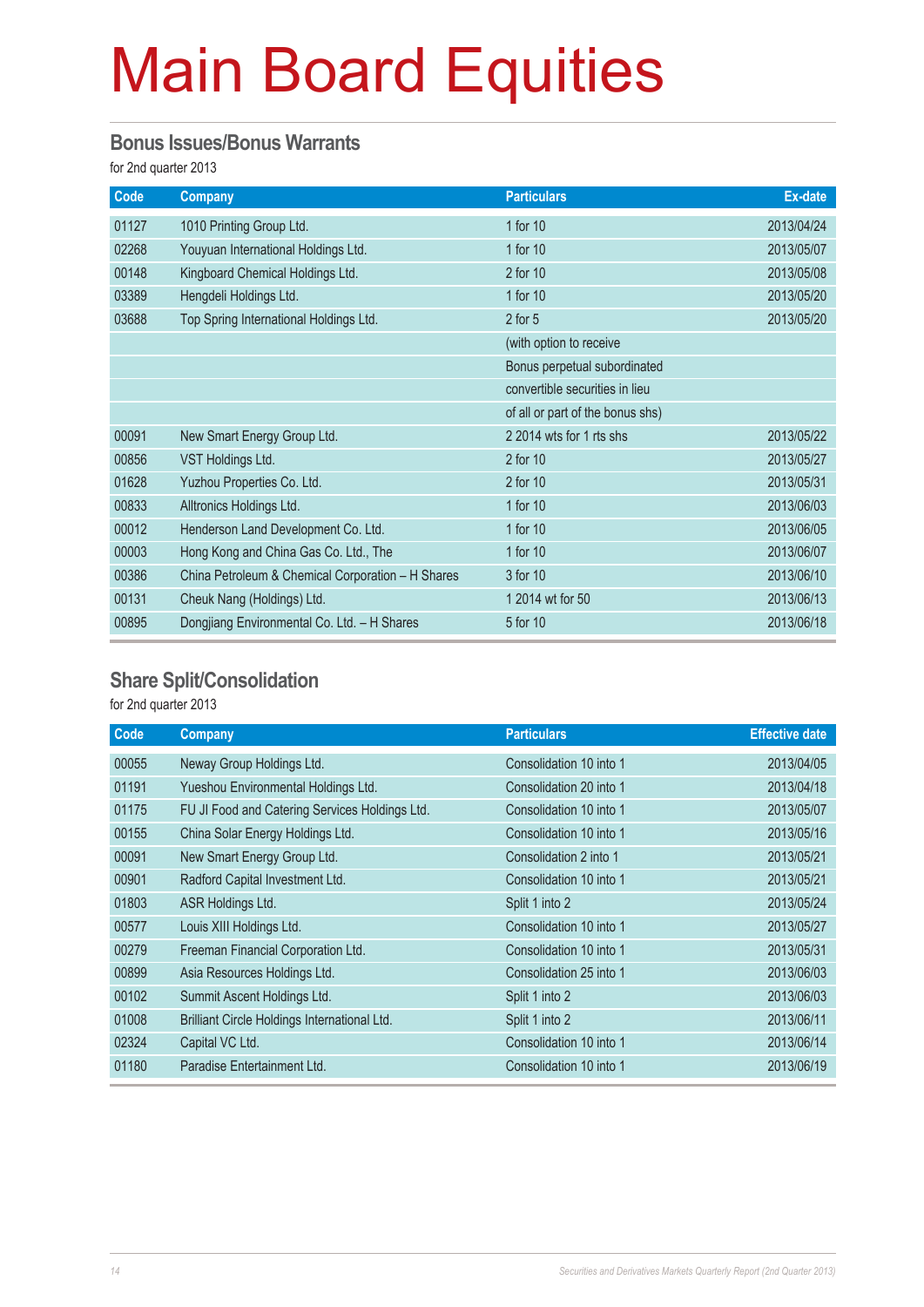#### **Rights Issues & Open Offers**

for 2nd quarter 2013

| <b>Month</b> | Code  | <b>Company</b>                                 | <b>Ratio</b>                             | Funds raised (HK\$ mil.) |
|--------------|-------|------------------------------------------------|------------------------------------------|--------------------------|
| Apr          | 01127 | 1010 Printing Group Ltd.                       | Rts 2 for 5 @\$0.50                      | 100.00                   |
|              | 00665 | Haitong International Securities Group Ltd.    | Rts 1 for 2 @\$2.55                      | 1,167.06                 |
|              | 00102 | Summit Ascent Holdings Ltd.                    | Open offer 3 for 10 @\$1.20              | 85.66                    |
|              | 00764 | Eternity Investment Ltd.                       | Open offer 1 for 2 @\$1.20               | 182.67                   |
|              | 00993 | Simsen International Corporation Ltd.          | Rts 3 for 1 @\$0.095                     | 181.17                   |
|              | 00546 | Fufeng Group Ltd.                              | Rts 1 for 5 @\$1.80                      | 626.78                   |
|              | 00723 | Sustainable Forest Holdings Ltd.               | Open offer 1 for 6 @\$0.0534             | 63.06                    |
|              |       |                                                | with bonus 1 wt for 1 offer sh           |                          |
| May          | 00272 | Shui On Land Ltd.                              | Rts 1 for 3 @\$1.84                      | 3,680.79                 |
|              | 00136 | Mascotte Holdings Ltd.                         | Rts 4 for 1 @\$0.07                      | 515.61                   |
|              | 00412 | Heritage International Holdings Ltd.           | Rts 1 for 2 @\$0.215                     | 202.04                   |
|              | 00518 | Tungtex (Holdings) Co. Ltd.                    | Rts 1 for 5 @\$0.80                      | 56.28                    |
|              | 01883 | CITIC Telecom International Holdings Ltd.      | Rts 3 for 8 @\$2.02                      | 1,825.52                 |
| Jun          | 01175 | FU JI Food and Catering Services Holdings Ltd. | Open offer 1 for 1 @\$0.74               | 40.06                    |
|              |       |                                                | (after consolidation 10 into 1)          |                          |
|              | 01049 | Celestial Asia Securities Holdings Ltd.        | Rts 1 for 2 @\$0.30                      | 55.41                    |
|              | 00616 | Easyknit Enterprises Holdings Ltd.             | Rts 3 for 1 @\$0.10                      | 123.58                   |
|              | 00091 | New Smart Energy Group Ltd.                    | Rts 1 for 10 @\$0.13                     | 43.15                    |
|              |       |                                                | with bonus 2 2014 wts for 1 rts sh       |                          |
|              |       |                                                | (after consolidation 2 into 1)           |                          |
|              | 02328 | PICC Property and Casualty Co. Ltd. - H Shares | Rts 1.1 H shares for 10 H shares @\$5.38 | 2,249.77                 |
|              | 00280 | King Fook Holdings Ltd.                        | Rts 1 for 2 @\$0.55                      | 119.64                   |
|              | 03989 | New Environmental Energy Holdings Ltd.         | Rts 3 for 2 @\$0.20                      | 558.68                   |
| <b>Total</b> |       |                                                |                                          | 11,876.93                |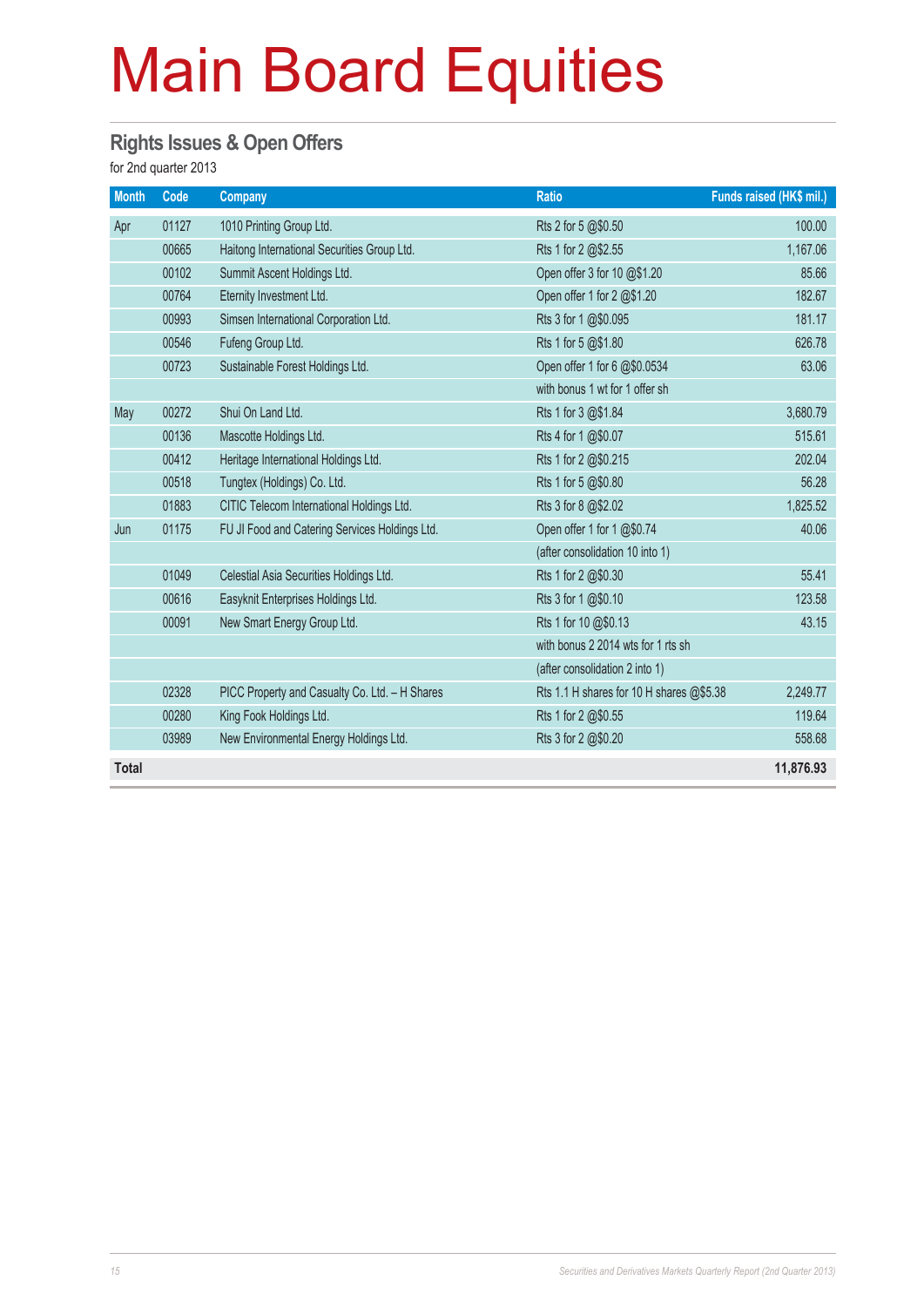#### **Placing\***

|              |                          |                        | No. of new    | <b>Placing price</b> | <b>Funds raised</b> |
|--------------|--------------------------|------------------------|---------------|----------------------|---------------------|
| <b>Month</b> | $\overline{\text{Code}}$ | <b>Company</b>         | shares placed | (HKS)                | (HK\$ mil.)         |
| 2013         |                          |                        |               |                      |                     |
| Mar **       | 00204                    | <b>CHINA INV DEV</b>   | 14,600,000    | 0.500                | 7.30                |
|              | 03918                    | <b>NAGACORP</b>        | 200,000,000   | 6.050                | 1,210.00            |
| Apr          | 00835                    | <b>ASIA COAL</b>       | 400,000,000   | 0.120                | 48.00               |
|              | 00024                    | <b>BURWILL</b>         | 397,052,000   | 0.122                | 48.44               |
|              | 01130                    | <b>CHINA ENV RES</b>   | 24,000,000    | 0.265                | 6.36                |
|              | 00587                    | <b>HUA HAN</b>         | 58,000,000    | 2.020                | 117.16              |
|              | 01029                    | <b>IRC</b>             | 817,536,000   | 0.940                | 768.48              |
|              | 00348                    | <b>LUNG CHEONG</b>     | 2,000,000,000 | 0.200                | 400.00              |
|              | 00342                    | <b>NEWOCEAN ENERGY</b> | 166,500,000   | 4.680                | 779.22              |
|              | 01099                    | <b>SINOPHARM</b>       | 165,668,190   | 24.600               | 4,075.44            |
| May          | 00940                    | C ANIMAL HEALTH        | 53,079,270    | 1.879                | 99.74               |
|              | 00940                    | C ANIMAL HEALTH        | 53,079,270    | 1.879                | 99.74               |
|              | 00643                    | <b>CARRY WEALTH</b>    | 89,234,000    | 0.350                | 31.23               |
|              | 01269                    | CHINA VEH COM          | 64,000,000    | 1.300                | 83.20               |
|              | 01019                    | <b>CONVOY</b>          | 19,000,000    | 2.300                | 43.70               |
|              | 00508                    | <b>DINGYI GP INV</b>   | 475,000,000   | 0.300                | 142.50              |
|              | 01102                    | <b>ENVIRO ENERGY</b>   | 77,500,000    | 0.150                | 11.63               |
|              | 00279                    | <b>FREEMAN FIN-NEW</b> | 42,067,480    | 0.100                | 4.21                |
|              | 03303                    | <b>JUTAL OIL SER</b>   | 50,000,000    | 1.730                | 86.50               |
|              | 00402                    | <b>MONGOLIA INV</b>    | 360,000,000   | 0.250                | 90.00               |
|              | 00901                    | RADFORD CAPITAL        | 242,079,719   | 0.065                | 15.74               |
|              | 00934                    | <b>SINOPEC KANTONS</b> | 412,500,000   | 6.500                | 2,681.25            |
|              | 00729                    | SINOPOLYBATTERY        | 1,200,000,000 | 0.220                | 264.00              |
|              | 00757                    | <b>SOLARGIGA</b>       | 222,220,000   | 0.360                | 80.00               |
|              | 00928                    | <b>TACK FIORI</b>      | 22,910,489    | 0.540                | 12.37               |
|              | 00690                    | <b>UNI-BIO GROUP</b>   | 260,000,000   | 0.150                | 39.00               |
|              | 00913                    | <b>UNITY INV HOLD</b>  | 38,807,040    | 0.690                | 26.78               |
| Jun          | 00745                    | CH RAILSMEDIA          | 88,200,000    | 0.340                | 29.99               |
|              | 00670                    | CHINA EAST AIR         | 698,865,000   | 2.320                | 1,621.37            |
|              | 01130                    | <b>CHINA ENV RES</b>   | 30,453,958    | 0.200                | 6.09                |
|              | 00439                    | <b>CLIMAX INT'L</b>    | 241,580,000   | 0.100                | 24.16               |
|              | 01159                    | <b>KARCE INTL HOLD</b> | 140,468,000   | 0.210                | 29.50               |
|              | 01323                    | <b>NEWTREE GROUP</b>   | 40,000,000    | 2.100                | 84.00               |
|              | 00802                    | <b>RCG</b>             | 98,600,000    | 0.355                | 35.00               |
|              | 00376                    | <b>REORIENT GROUP</b>  | 27,000,000    | 3.050                | 82.35               |
|              | 00223                    | <b>SRGL</b>            | 412,470,000   | 0.080                | 33.00               |
|              | 02349                    | <b>WATER PROPERTY</b>  | 50,000,000    | 0.660                | 33.00               |
|              | 00570                    | <b>WINTEAM PHARMA</b>  | 225,000,000   | 3.100                | 697.50              |
| <b>Total</b> |                          |                        |               |                      | 13,947.92           |

\* Due to the reporting time-lag, placing figures for the quarter are provisional.

\*\* Supplementary information update for previous quarters.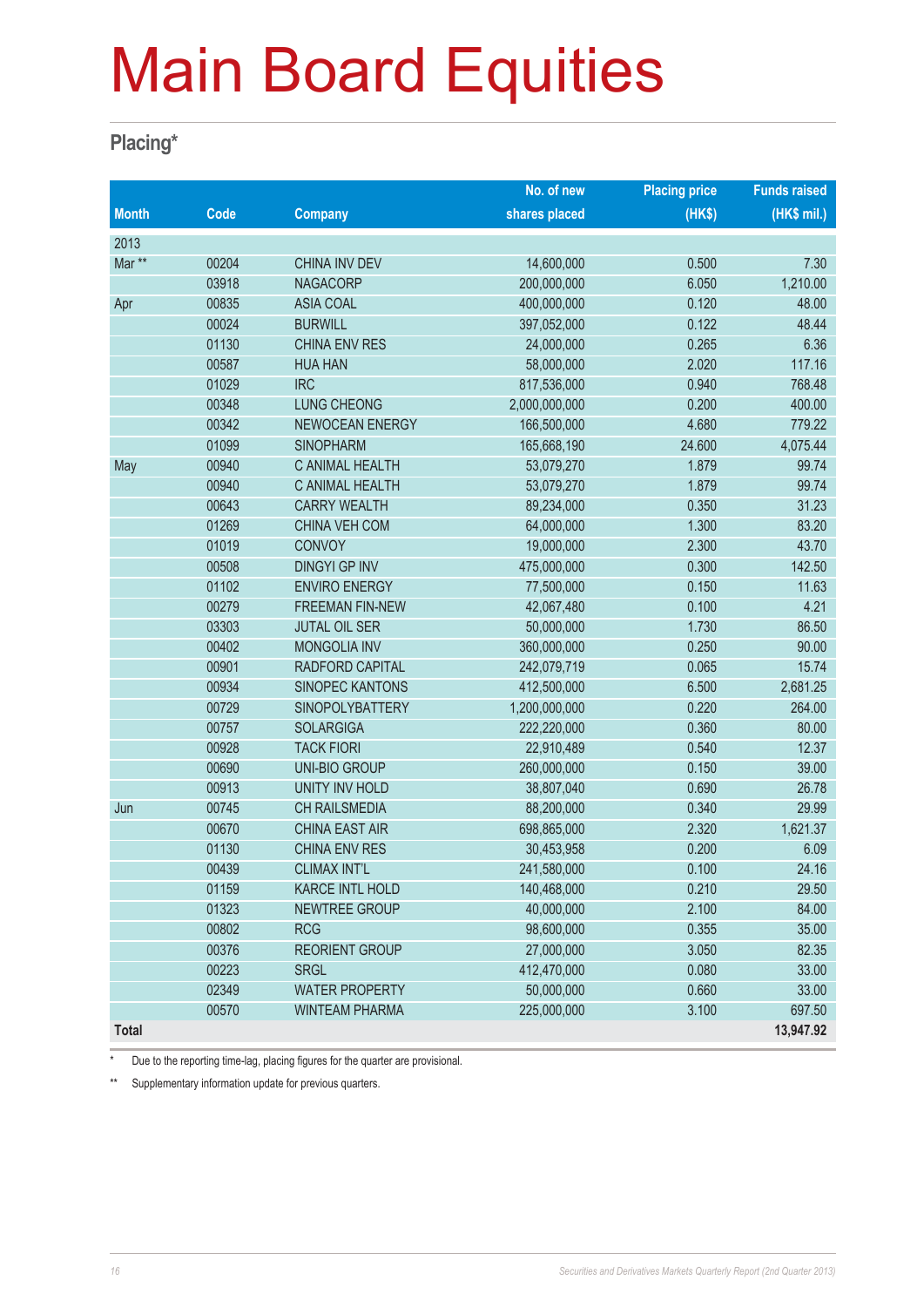### **Warrant Trading Statistics**

|      |                | <b>Equity wts</b><br>(HK\$ mil.) | <b>Derivative wts</b><br>(HK\$ mil.) | <b>Total</b><br>(HK\$ mil.) |
|------|----------------|----------------------------------|--------------------------------------|-----------------------------|
| 2012 | Q <sub>2</sub> | 22.75                            | 382,702.18                           | 382,724.93                  |
|      | Q <sub>3</sub> | 10.37                            | 355,739.26                           | 355,749.63                  |
|      | Q4             | 18.06                            | 382,100.50                           | 382,118.56                  |
| 2013 | Q <sub>1</sub> | 25.69                            | 605,817.72                           | 605,843.41                  |
|      | Q <sub>2</sub> | 5.48                             | 428,993.08                           | 428,998.56                  |

### **Warrant Market Value**

|      |                |               | <b>Equity wts</b> |               | <b>Derivative wts</b> |           | <b>Total</b> |
|------|----------------|---------------|-------------------|---------------|-----------------------|-----------|--------------|
|      |                | <b>Number</b> | (HK\$ mil.)       | <b>Number</b> | (HK\$ mil.)           | Total no. | (HK\$ mil.)  |
| 2012 | Q2             | 14            | 378.29            | 4,032         | 64,850.10             | 4,046     | 65,228.38    |
|      | Q <sub>3</sub> | 12            | 335.18            | 3.903         | 77.929.72             | 3,915     | 78,264.90    |
|      | Q4             | 10            | 521.90            | 3.747         | 105.257.03            | 3.757     | 105,778.92   |
| 2013 | Q1             | 11            | 359.52            | 4.484         | 70,659.35             | 4,495     | 71,018.87    |
|      | Q2             | 10            | 231.90            | 4.895         | 56,917.10             | 4,905     | 57,149.00    |

### **New Listing Statistics – Warrants**

|      |    | No. of newly listed<br>equity wts | No. of newly listed<br>derivative wts | <b>Amount raised</b><br>(HK\$ mil.) |
|------|----|-----------------------------------|---------------------------------------|-------------------------------------|
| 2012 | Q2 | 2                                 | 1,373                                 | 44,256.44                           |
|      | Q3 | 0                                 | 1,328                                 | 36,903.66                           |
|      | Q4 | 0                                 | 1,605                                 | 42,042.21                           |
| 2013 | Q1 |                                   | 1,880                                 | 48,254.00                           |
|      | Q2 | C                                 | 1,684                                 | 41,005.85                           |

### **Newly Listed Equity Warrants**

for 2nd quarter 2013

|              |                                           | Initial issued |                            |            | <b>Amount raised</b>     |
|--------------|-------------------------------------------|----------------|----------------------------|------------|--------------------------|
| <b>Code</b>  | <b>Equity warrants</b>                    | amount (HK\$)  | <b>Listing date Expiry</b> |            | (HK\$ mil.)              |
| 00944        | Cheuk Nang (Holdings) Ltd. Warrants 2014  | 35,772,792     | 2013/06/25                 | 2014/06/24 | $\overline{\phantom{0}}$ |
| 01042        | New Smart Energy Group Ltd. Warrants 2014 | 66,384,732     | 2013/06/25                 | 2014/06/23 | -                        |
| <b>Total</b> |                                           |                |                            |            | -                        |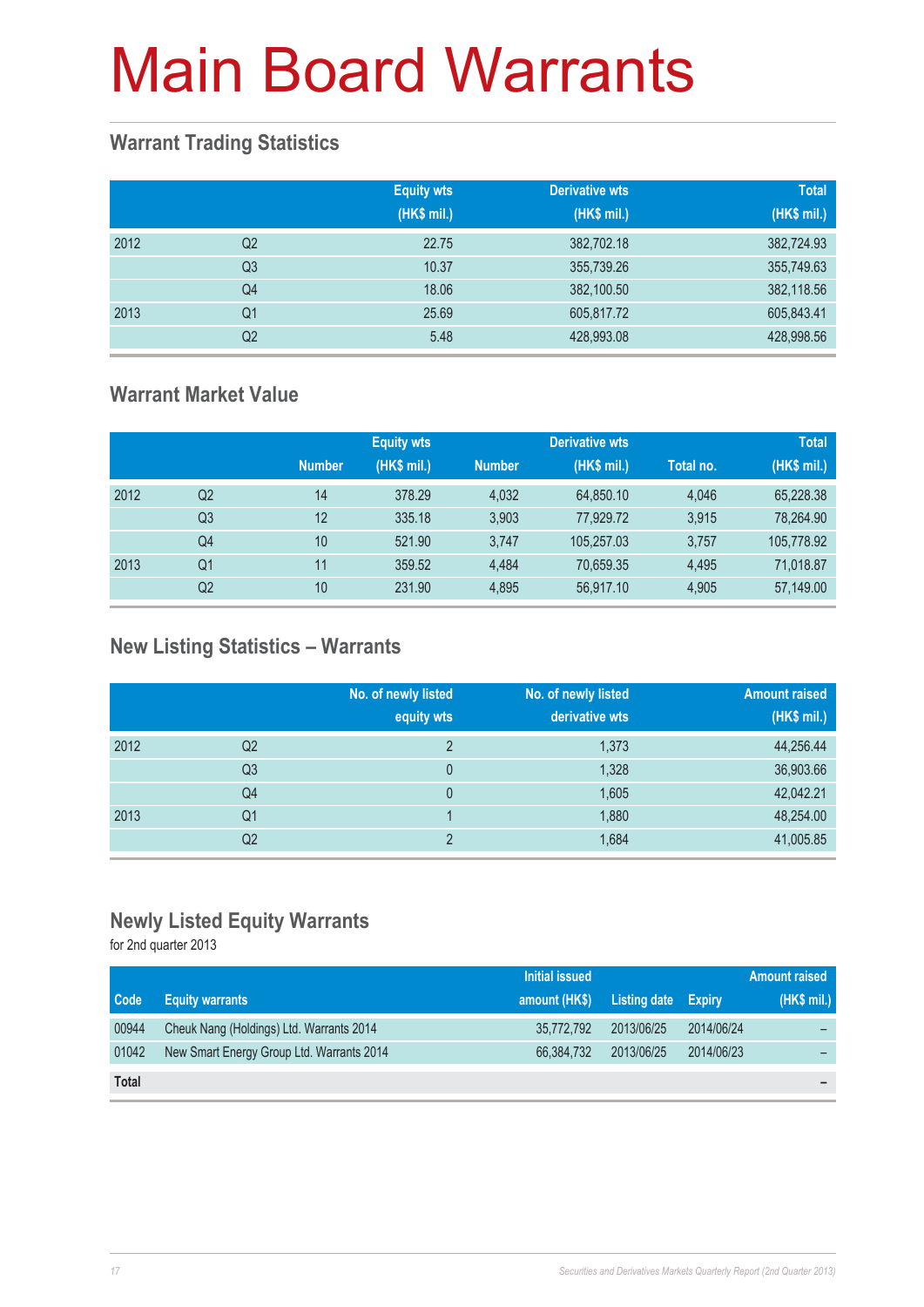### **Newly Listed Derivative Warrants**

for 2nd quarter 2013

|        |                                                                |               |                            |                       | <b>Amount</b> |
|--------|----------------------------------------------------------------|---------------|----------------------------|-----------------------|---------------|
|        |                                                                | No. of        |                            |                       | raised        |
| Code   | <b>Derivative warrants</b>                                     | issue (units) | <b>Listing date Expiry</b> |                       | (HK\$ mil.)   |
| 24683  | BOCI Asia Ltd. - China Mobile European Warrants Aug 2013 A     | 100,000,000   | 2013/04/02 2013/08/08      |                       | 17.00         |
| 24681  | BOCI Asia Ltd. - Ping An European Warrants Sep 2013 A          | 100,000,000   | 2013/04/02 2013/09/03      |                       | 19.00         |
| 24678  | BOCI Asia Ltd. - Tencent Holdings European Wts Sep 2013 A      | 100,000,000   | 2013/04/02 2013/09/03      |                       | 15.00         |
| 24699  | Credit Suisse AG - KECL European Warrants Aug 2013 A           | 70,000,000    | 2013/04/02 2013/08/05      |                       | 11.90         |
| 24700  | Daiwa Capital Mkt - CCB European Warrants Aug 2013 A           | 128,000,000   | 2013/04/02 2013/08/26      |                       | 23.04         |
| 24695  | Goldman Sachs SP (Asia) – Dongfeng European Wts Jun 2014 A     | 80,000,000    | 2013/04/02 2014/06/19      |                       | 13.36         |
| 24696  | Goldman Sachs SP (Asia) – Tencent European Wt Aug 2013 C       | 80,000,000    | 2013/04/02 2013/08/05      |                       | 12.24         |
| 24677  | J P Morgan SP BV - China Railway European Wts Oct 2013 A       | 60,000,000    |                            | 2013/04/02 2013/10/02 | 15.00         |
| 24672  | J P Morgan SP BV - Henderson Land Dev European Wt Oct 2013 A   | 200,000,000   | 2013/04/02 2013/10/02      |                       | 50.00         |
| 24671  | J P Morgan SP BV – Kerry Ppt European Warrants Nov 2013 A      | 40,000,000    | 2013/04/02 2013/11/01      |                       | 10.00         |
| 24668  | J P Morgan SP BV - Sa Sa Int'l European Warrants Dec 2014 A    | 80,000,000    | 2013/04/02 2014/12/31      |                       | 20.00         |
| 24666  | J P Morgan SP BV - Tencent European Warrants Oct 2013 E        | 200,000,000   | 2013/04/02 2013/10/02      |                       | 50.00         |
| 24664  | J P Morgan SP BV - Tencent European Put Warrants Oct 2013 D    | 200,000,000   | 2013/04/02 2013/10/02      |                       | 50.00         |
| 24663  | J P Morgan SP BV - Tingyi European Warrants Dec 2013 A         | 100,000,000   | 2013/04/02 2013/12/02      |                       | 25.00         |
| 24662  | J P Morgan SP BV - Yuexiu Property European Wts Nov 2013 A     | 80,000,000    | 2013/04/02 2013/11/11      |                       | 20.00         |
| 24692  | SGA Societe Generale Acceptance N.V - Anhui Conch Eu Wt Sep13A | 100,000,000   | 2013/04/02 2013/09/16      |                       | 25.00         |
| 24693  | SGA Societe Generale Acceptance N.V. - CNBM Eu Wt Sep 2013 A   | 30,000,000    | 2013/04/02 2013/09/16      |                       | 20.70         |
| 24687  | SGA Societe Generale Acceptance N.V. - A50 Ch Eu Wt Sep2013 A  | 50,000,000    | 2013/04/02 2013/09/16      |                       | 22.00         |
| 24701  | SGA Societe Generale Acceptance N.V. - HSI Eur Wt Sep 2013 B   | 300,000,000   |                            | 2013/04/02 2013/09/27 | 45.00         |
| 24685  | SGA Societe Generale Acceptance N.V. - Tencent Eu Wt Aug13 A   | 300,000,000   | 2013/04/02 2013/08/05      |                       | 51.00         |
| 24694  | UBS AG - HSI European Put Warrants Dec 2013 C                  | 300,000,000   | 2013/04/02 2013/12/30      |                       | 45.00         |
| 21625# | Goldman Sachs SP (Asia) – Tencent European Wt Aug 2013 B       | 150,000,000   | 2013/04/02 2013/08/05      |                       | 12.75         |
| 24723  | Credit Suisse – Cheung Kong European Put Warrants Oct 2013 A   | 70,000,000    |                            | 2013/04/03 2013/10/02 | 26.60         |
| 24719  | Credit Suisse AG - Tencent Holdings European Wts Jul 2013 E    | 100,000,000   | 2013/04/03 2013/07/16      |                       | 15.00         |
| 24717  | J P Morgan SP BV - China Coal European Warrants Oct 2013 A     | 40,000,000    | 2013/04/03 2013/10/02      |                       | 12.20         |
| 24718  | J P Morgan SP BV - CKI Holdings European Warrants Oct 2013 A   | 50,000,000    | 2013/04/03 2013/10/02      |                       | 12.50         |
| 24731  | J P Morgan SP BV - CNBM European Warrants Oct 2013 A           | 80,000,000    | 2013/04/03 2013/10/02      |                       | 39.68         |
| 24730  | J P Morgan SP BV - CNBM European Warrants Jun 2014 A           | 200,000,000   | 2013/04/03 2014/06/09      |                       | 50.00         |
| 24716  | J P Morgan SP BV - China Tel European Warrants Oct 2013 B      | 180,000,000   | 2013/04/03 2013/10/02      |                       | 45.54         |
| 24713  | J P Morgan SP BV - Datang European Wts Oct 2013 A              | 40,000,000    | 2013/04/03 2013/10/02      |                       | 10.00         |
| 24711  | J P Morgan SP BV - HSI European Put Warrants Oct 2013 B        | 200,000,000   | 2013/04/03 2013/10/30      |                       | 50.00         |
| 24710  | J P Morgan SP BV - Samsonite European Warrants Oct 2013 A      | 100,000,000   | 2013/04/03 2013/10/02      |                       | 25.00         |
| 24706  | J P Morgan SP BV - Weigao Group European Warrants Sep 2014 A   | 200,000,000   | 2013/04/03 2014/09/01      |                       | 50.00         |
| 24722  | Macquarie Bank Ltd. - China Mobile European Wts Aug 2013 A     | 120,000,000   | 2013/04/03 2013/08/02      |                       | 18.00         |
| 24724  | Macquarie Bank Ltd. - Chi Res Power European Wts Oct 2013 A    | 120,000,000   | 2013/04/03 2013/10/03      |                       | 30.60         |
| 24720  | Macquarie Bank Ltd. - Tencent European Put Wts Oct 2013 A      | 250,000,000   | 2013/04/03 2013/10/03      |                       | 62.75         |
| 24704  | Standard Chartered Bank - Tencent Hidg Euro Wts Aug 2013 C     | 100,000,000   | 2013/04/03 2013/08/05      |                       | 15.00         |
| 24702  | Standard Chartered Bank - Tencent Hidg Euro Wts Oct 2013 A     | 100,000,000   | 2013/04/03 2013/10/04      |                       | 25.00         |
| 24725  | UBS AG - China Mobile European Warrants Jul 2013 F             | 200,000,000   | 2013/04/03 2013/07/29      |                       | 30.00         |
| 24727  | UBS AG - HKEx European Warrants Sep 2013 C                     | 100,000,000   | 2013/04/03 2013/09/16      |                       | 30.00         |
| 24729  | UBS AG - Tencent Holdings European Warrants Oct 2013 A         | 200,000,000   | 2013/04/03 2013/10/09      |                       | 50.00         |
| 24759  | BNP Paribas Arbit Issu B.V. - Ch Mobile Euro Wts Nov 2013 A    | 100,000,000   | 2013/04/05 2013/11/04      |                       | 25.00         |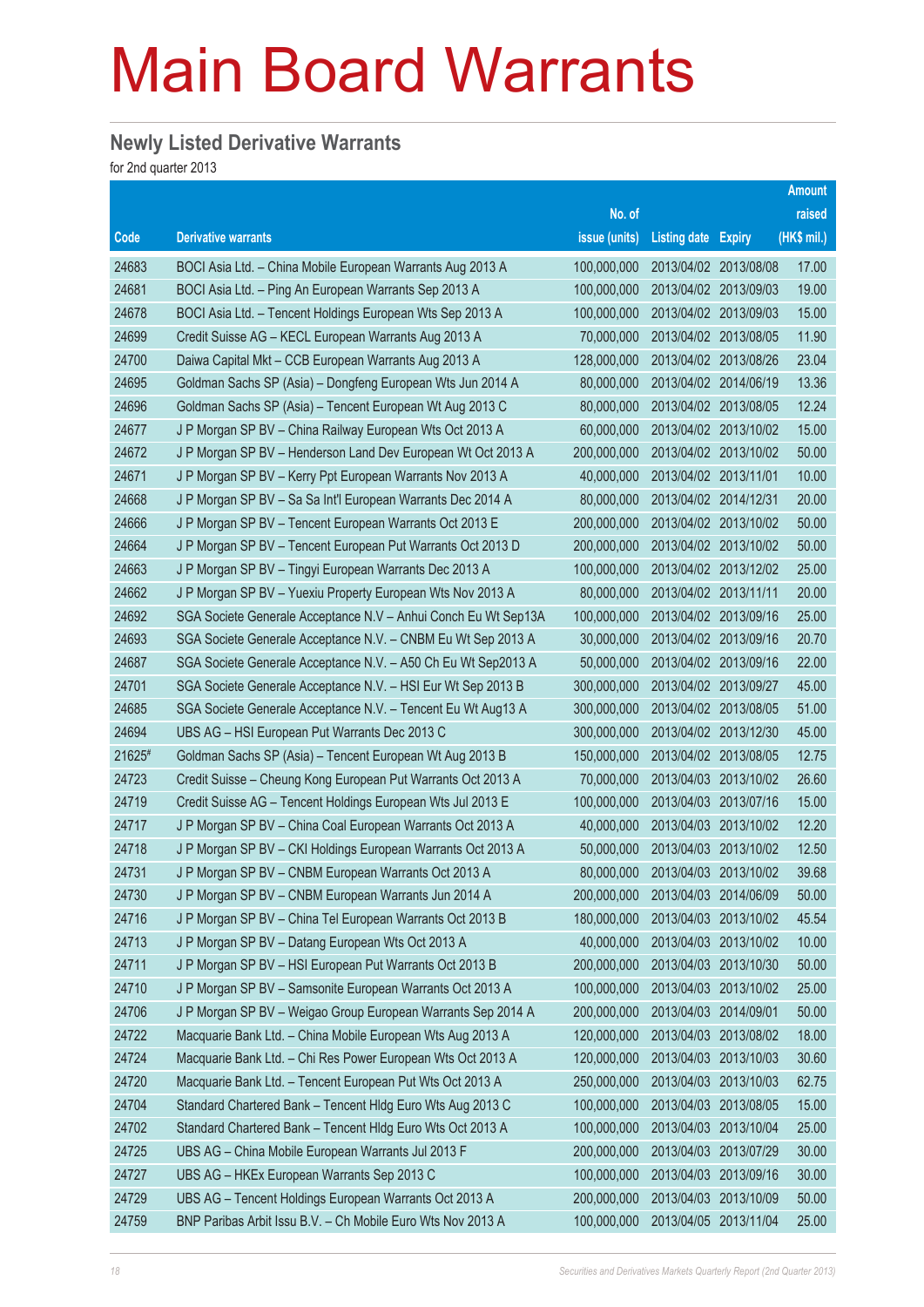|       |                                                                |               |                            |            | <b>Amount</b> |
|-------|----------------------------------------------------------------|---------------|----------------------------|------------|---------------|
|       |                                                                | No. of        |                            |            | raised        |
| Code  | <b>Derivative warrants</b>                                     | issue (units) | <b>Listing date Expiry</b> |            | (HK\$ mil.)   |
| 24756 | BNP Paribas Arbit Issu B.V. - HLand Dev Euro Wts Nov 2013 A    | 69,000,000    | 2013/04/05 2013/11/04      |            | 13.11         |
| 24757 | BNP Paribas Arbit Issu B.V. - Jiangxi Copper Eu Wt Dec2013 A   | 100,000,000   | 2013/04/05 2013/12/03      |            | 15.00         |
| 24753 | BNP Paribas Arbit Issu B.V. - SHK Ppt Euro Wts Nov 2013 A      | 92,000,000    | 2013/04/05 2013/11/04      |            | 23.00         |
| 24758 | BNP Paribas Arbit Issu B.V. - Ting Yi European Wts Feb 2014 A  | 100,000,000   | 2013/04/05 2014/02/05      |            | 25.00         |
| 24765 | Credit Suisse AG - GCL-Poly Energy European Wts Aug 2013 A     | 70,000,000    | 2013/04/05 2013/08/26      |            | 11.20         |
| 24770 | Daiwa Capital Mkt - CNOOC European Warrants Feb 2014 A         | 158,000,000   | 2013/04/05 2014/02/12      |            | 39.50         |
| 24739 | Goldman Sachs SP (Asia) - BOCL European Warrants Nov 2013 A    | 80,000,000    | 2013/04/05 2013/11/26      |            | 12.64         |
| 24746 | Goldman Sachs SP (Asia) - CITIC Bank European Wts Dec 2013 A   | 80,000,000    | 2013/04/05 2013/12/02      |            | 20.56         |
| 24742 | Goldman Sachs SP (Asia) - Minsheng Bank Euro Wts Oct 2013 A    | 80,000,000    | 2013/04/05 2013/10/31      |            | 56.08         |
| 24766 | Goldman Sachs SP (Asia) - Haitong Sec Euro Wts Nov 2013 A      | 80,000,000    | 2013/04/05 2013/11/25      |            | 12.08         |
| 24751 | Goldman Sachs SP (Asia) - Tencent European Wt Dec 2013 A       | 120,000,000   | 2013/04/05 2013/12/02      |            | 30.24         |
| 24752 | HK Bank - Tencent European Warrants Aug 2013 C                 | 160,000,000   | 2013/04/05 2013/08/05      |            | 24.00         |
| 24738 | HK Bank - Tencent European Warrants Oct 2013 A                 | 160,000,000   | 2013/04/05 2013/10/07      |            | 40.00         |
| 24737 | J P Morgan SP BV - China Life European Warrants Sep 2013 E     | 300,000,000   | 2013/04/05 2013/09/13      |            | 45.00         |
| 24736 | J P Morgan SP BV - China Life European Warrants Nov 2013 A     | 300,000,000   | 2013/04/05 2013/11/01      |            | 75.00         |
| 24735 | J P Morgan Int'l Der. Ltd. - HSCEI European Wts Oct 2013 C     | 300,000,000   | 2013/04/05 2013/10/30      |            | 75.00         |
| 24734 | J P Morgan SP BV - HSCEI European Put Warrants Dec 2013 C      | 300,000,000   | 2013/04/05 2013/12/30      |            | 75.00         |
| 24733 | SGA Societe Generale Acceptance N.V. - Tencent Eu Wt Oct13 A   | 200,000,000   | 2013/04/05 2013/10/28      |            | 50.00         |
| 24782 | BNP Paribas Arbit Issu B.V. - HSI European Wts Sep 2013 A      | 200,000,000   | 2013/04/08 2013/09/27      |            | 32.00         |
| 24781 | BNP Paribas Arbit Issu B.V. - HSI Euro Put Wts Oct 2013 B      | 200,000,000   | 2013/04/08 2013/10/30      |            | 54.00         |
| 24780 | BNP Paribas Arbit Issu B.V. - HSI Euro Put Wts Nov 2013 A      | 200,000,000   | 2013/04/08 2013/11/28      |            | 50.00         |
| 24783 | Credit Suisse AG - Sands China European Warrants Oct 2013 A    | 50,000,000    | 2013/04/08 2013/10/09      |            | 12.50         |
| 24778 | Daiwa Capital Mkt - China Life European Warrants Oct 2013 D    | 168,000,000   | 2013/04/08 2013/10/08      |            | 42.00         |
| 24777 | Goldman Sachs SP (Asia) - EFUND CSI100 Euro Wts Sep 2013 A     | 100,000,000   | 2013/04/08 2013/09/11      |            | 15.60         |
| 24775 | Macquarie Bank Ltd. - Evergrande European Wts Oct 2013 B       | 80,000,000    | 2013/04/08 2013/10/07      |            | 20.32         |
| 24776 | Macquarie Bank Ltd. - NCI European Warrants Jan 2014 A         | 100,000,000   | 2013/04/08 2014/01/03      |            | 25.00         |
| 24779 | Macquarie Bank Ltd. - Sands China European Wts Nov 2013 A      | 100,000,000   | 2013/04/08 2013/11/04      |            | 25.00         |
| 24772 | Standard Chartered Bank - SHK P European Warrants Oct 2013 A   | 60,000,000    | 2013/04/08 2013/10/08      |            | 18.00         |
| 24808 | Credit Suisse AG - A50 China European Warrants Aug 2013 C      | 70,000,000    | 2013/04/09 2013/08/08      |            | 26.60         |
| 24809 | Credit Suisse AG - Hutchison European Warrants Aug 2013 A      | 70,000,000    | 2013/04/09 2013/08/13      |            | 16.10         |
| 24786 | Merrill Lynch Int'l & Co. C.V. - AIA Euro Wts Dec 2013 A       | 60,000,000    | 2013/04/09 2013/12/24      |            | 10.86         |
| 24802 | Merrill Lynch Int'l & Co. C.V. - CK(H) Euro Wts Aug 2013 A     | 80,000,000    | 2013/04/09 2013/08/28      |            | 12.08         |
| 24788 | Merrill Lynch Int'l & Co. C.V. - China Life Eu Wt Oct 2013 B   | 80,000,000    | 2013/04/09                 | 2013/10/28 | 12.24         |
| 24795 | Merrill Lynch Int'l & Co. C.V. - China Life Eu Wt Nov 2013 A   | 80,000,000    | 2013/04/09 2013/11/15      |            | 12.00         |
| 24793 | Merrill Lynch Int'l & Co. C.V. - Ch Mobile Eur Wt Jan 2014 A   | 60,000,000    | 2013/04/09 2014/01/13      |            | 16.20         |
| 24792 | Merrill Lynch Int'l & Co. C.V. - Ping An Euro Wts Oct 2013 A   | 40,000,000    | 2013/04/09 2013/10/15      |            | 14.20         |
| 24797 | Merrill Lynch Int'l & Co. C.V. - SHK Ppt Euro Wts Sep 2013 B   | 40,000,000    | 2013/04/09                 | 2013/09/02 | 10.00         |
| 24796 | Merrill Lynch Int'l & Co. C.V. - SHK Ppt Euro Wts Oct 2013 A   | 40,000,000    | 2013/04/09 2013/10/28      |            | 10.20         |
| 24791 | Merrill Lynch Int'l & Co. C.V. - Tencent Eu Put Wt Aug2013 C   | 80,000,000    | 2013/04/09 2013/08/26      |            | 15.60         |
| 24805 | Standard Chartered Bank - CC Bank European Wts Oct 2013 A      | 60,000,000    | 2013/04/09 2013/10/10      |            | 18.00         |
| 24804 | Standard Chartered Bank - China Life European Wts Oct 2013 B   | 100,000,000   | 2013/04/09                 | 2013/10/24 | 25.00         |
| 24806 | SGA Societe Generale Acceptance NV - Minsheng Bk Eu Wt Oct13 B | 30,000,000    | 2013/04/09 2013/10/09      |            | 22.50         |
| 24807 | SGA Societe Generale Acceptance N.V - Sands China Eu Wt Nov13A | 100,000,000   | 2013/04/09 2013/11/04      |            | 19.00         |
| 24815 | UBS AG - China Life European Warrants Nov 2013 A               | 200,000,000   | 2013/04/09 2013/11/11      |            | 50.00         |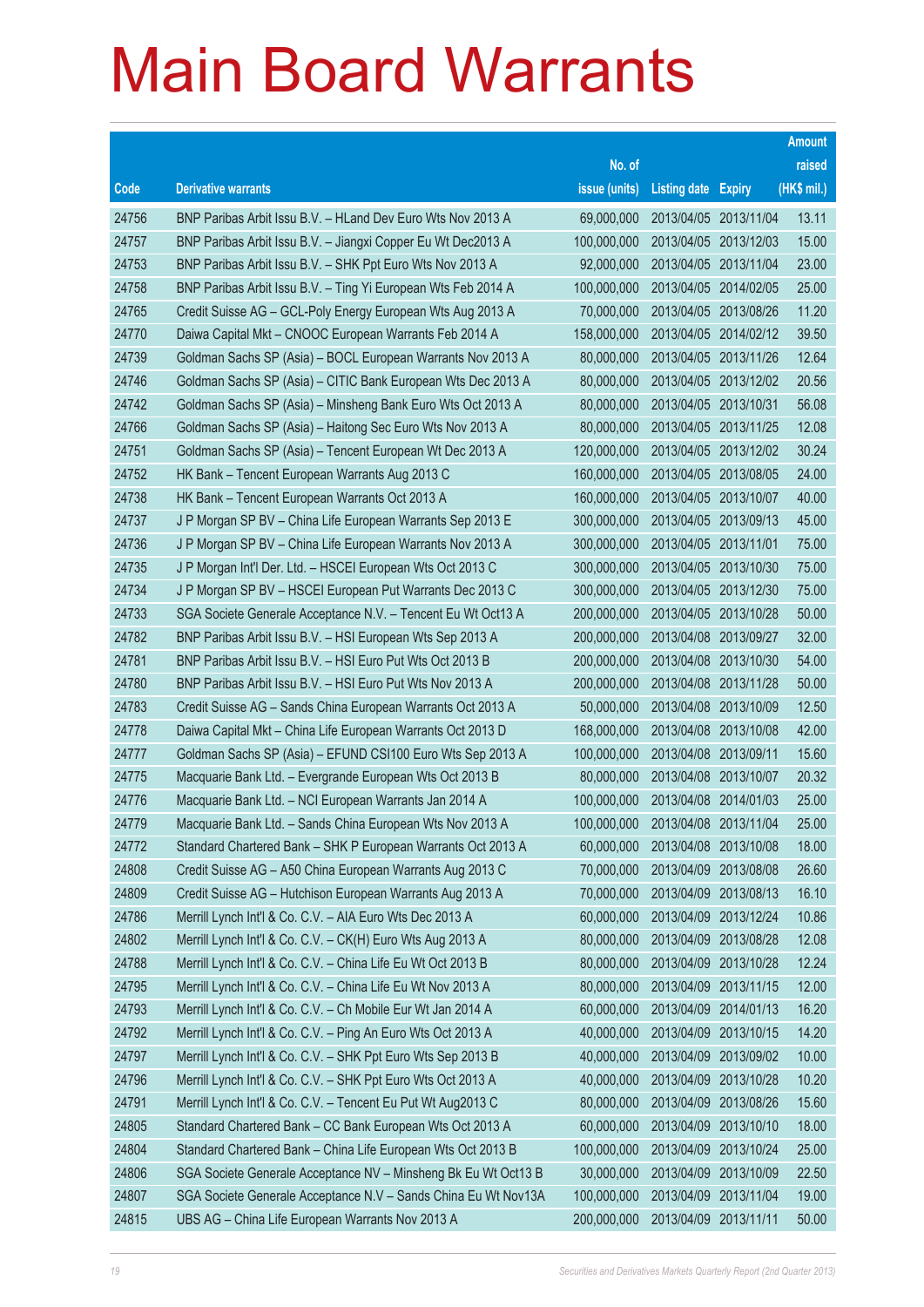|        |                                                               |               |                            |            | <b>Amount</b> |
|--------|---------------------------------------------------------------|---------------|----------------------------|------------|---------------|
|        |                                                               | No. of        |                            |            | raised        |
| Code   | <b>Derivative warrants</b>                                    | issue (units) | <b>Listing date Expiry</b> |            | (HK\$ mil.)   |
| 24814  | UBS AG - CSOP A50 ETF European Warrants Aug 2013 B            | 100,000,000   | 2013/04/09 2013/08/22      |            | 65.00         |
| 24811  | UBS AG - ICBC European Warrants Nov 2013 A                    | 100,000,000   | 2013/04/09 2013/11/18      |            | 20.00         |
| 20303# | HK Bank – Zoomlion European Warrants Sep 2013 A               | 170,000,000   | 2013/04/09                 | 2013/09/30 | 10.37         |
| 24860  | Credit Suisse AG - China Coal European Warrants Oct 2013 A    | 70,000,000    | 2013/04/10 2013/10/15      |            | 19.60         |
| 24846  | Credit Suisse AG – Cheung Kong European Warrants Aug 2013 A   | 70,000,000    | 2013/04/10 2013/08/26      |            | 19.60         |
| 24858  | Credit Suisse AG - CM Bank European Warrants May 2014 A       | 70,000,000    | 2013/04/10 2014/05/26      |            | 10.50         |
| 24849  | Credit Suisse AG - Sinopec Corp European Warrants Aug 2013 B  | 70,000,000    | 2013/04/10 2013/08/30      |            | 12.60         |
| 24851  | Credit Suisse AG - HKEx European Warrants Sep 2013 B          | 70,000,000    | 2013/04/10 2013/09/23      |            | 29.40         |
| 24835  | Credit Suisse AG - Nine Dragons European Warrants Dec 2013 A  | 70,000,000    | 2013/04/10 2013/12/24      |            | 10.50         |
| 24848  | Credit Suisse AG – New World Dev European Wts Jul 2013 C      | 50,000,000    | 2013/04/10 2013/07/12      |            | 22.50         |
| 24856  | Credit Suisse AG - Tencent Holdings European Wts Sep 2013 C   | 70,000,000    | 2013/04/10 2013/09/27      |            | 13.30         |
| 24857  | Credit Suisse AG – Tencent Holdings European Wts Oct 2013 A   | 70,000,000    | 2013/04/10 2013/10/04      |            | 10.50         |
| 24847  | Credit Suisse AG - Wharf European Warrants Jul 2013 A         | 70,000,000    | 2013/04/10 2013/07/29      |            | 10.50         |
| 24834  | Daiwa Capital Mkt - ICBC European Warrants Sep 2013 B         | 128,000,000   | 2013/04/10 2013/09/23      |            | 30.72         |
| 24868  | Goldman Sachs SP (Asia) - HSCEI European Warrants Dec 2013 B  | 150,000,000   | 2013/04/10 2013/12/30      |            | 22.50         |
| 24874  | Goldman Sachs SP (Asia) – HSCEI European Put Wts Mar 2014 A   | 150,000,000   | 2013/04/10 2014/03/28      |            | 38.85         |
| 24875  | Goldman Sachs SP (Asia) – HSI European Warrants Oct 2013 C    | 150,000,000   | 2013/04/10 2013/10/30      |            | 23.10         |
| 24827  | Macquarie Bank Ltd. - China COSCO European Wts Oct 2013 A     | 80,000,000    | 2013/04/10 2013/10/09      |            | 20.00         |
| 24837  | Macquarie Bank Ltd. - Ch LongYuan European Wts Oct 2014 A     | 150,000,000   | 2013/04/10 2014/10/06      |            | 22.50         |
| 24833  | Macquarie Bank Ltd. - CSR Times European Warrants Mar 2014 A  | 150,000,000   | 2013/04/10 2014/03/04      |            | 37.50         |
| 24832  | Macquarie Bank Ltd. - Jiangxi Copper European Wts Dec 2013 A  | 150,000,000   | 2013/04/10 2013/12/23      |            | 22.50         |
| 24829  | Macquarie Bank Ltd. - Shui On Land European Wts Nov 2013 A    | 80,000,000    | 2013/04/10 2013/11/04      |            | 20.00         |
| 24820  | Standard Chartered Bank - Evergrande European Wts Nov 2013 A  | 60,000,000    | 2013/04/10 2013/11/04      |            | 16.80         |
| 24822  | Standard Chartered Bank - Hutchison Euro Euro Wts Oct 2013 B  | 100,000,000   | 2013/04/10 2013/10/11      |            | 25.00         |
| 24823  | Standard Chartered Bank - ICBC European Warrants Oct 2013 B   | 100,000,000   | 2013/04/10 2013/10/10      |            | 25.00         |
| 24865  | UBS AG - CC Bank European Warrants Aug 2013 B                 | 100,000,000   | 2013/04/10 2013/08/26      |            | 21.00         |
| 24862  | UBS AG - Minsheng Bank European Warrants Oct 2013 A           | 30,000,000    | 2013/04/10 2013/10/09      |            | 14.40         |
| 24866  | UBS AG - HSCEI European Warrants Dec 2013 C                   | 100,000,000   | 2013/04/10 2013/12/30      |            | 15.00         |
| 24864  | UBS AG - Ping An European Warrants Aug 2013 C                 | 100,000,000   | 2013/04/10 2013/08/27      |            | 15.00         |
| 24923  | BOCI Asia Ltd. - China Life European Warrants Sep 2013 B      | 100,000,000   | 2013/04/11                 | 2013/09/23 | 15.00         |
| 24921  | BOCI Asia Ltd. - HSI European Warrants Sep 2013 A             | 100,000,000   | 2013/04/11                 | 2013/09/27 | 15.00         |
| 24922  | BOCI Asia Ltd. - Sands China European Warrants Sep 2013 A     | 100,000,000   | 2013/04/11                 | 2013/09/23 | 16.00         |
| 24924  | BOCI Asia Ltd. - Tencent Holdings European Put Wts Dec 2013 A | 100,000,000   | 2013/04/11                 | 2013/12/02 | 25.00         |
| 24900  | Goldman Sachs SP (Asia) - BYD European Warrants Dec 2013 A    | 80,000,000    | 2013/04/11                 | 2013/12/02 | 20.72         |
| 24926  | Goldman Sachs SP (Asia) - CC Bank European Wts Nov 2013 A     | 80,000,000    | 2013/04/11                 | 2013/11/28 | 21.52         |
| 24925  | Goldman Sachs SP (Asia) - China Life Euro Put Wts Feb 2014 A  | 80,000,000    | 2013/04/11                 | 2014/02/27 | 20.08         |
| 24893  | Goldman Sachs SP (Asia) - Cathay Pacific Euro Wts Dec 2014 A  | 80,000,000    | 2013/04/11                 | 2014/12/30 | 20.24         |
| 24895  | Goldman Sachs SP (Asia) - Chi Resources Euro Wt Dec 2013 A    | 80,000,000    | 2013/04/11                 | 2013/12/31 | 20.00         |
| 24899  | Goldman Sachs SP (Asia) - China Tel European Wts Dec 2013 A   | 80,000,000    | 2013/04/11                 | 2013/12/02 | 20.64         |
| 24894  | Goldman Sachs SP (Asia) - Galaxy Ent Euro Wts Dec 2013 A      | 80,000,000    | 2013/04/11                 | 2013/12/31 | 20.32         |
| 24929  | Goldman Sachs SP (Asia) - HSBC European Put Wts Aug 2013 A    | 80,000,000    | 2013/04/11                 | 2013/08/29 | 12.56         |
| 24902  | HK Bank - Minsheng Bank European Warrants Oct 2013 A          | 50,000,000    | 2013/04/11                 | 2013/10/15 | 35.00         |
| 24901  | HK Bank - Minsheng Bank European Warrants Nov 2013 A          | 60,000,000    | 2013/04/11                 | 2013/11/04 | 31.20         |
| 24931  | Macquarie Bank Ltd. - Anhui Conch European Wts Dec 2013 A     | 150,000,000   | 2013/04/11                 | 2013/12/03 | 37.50         |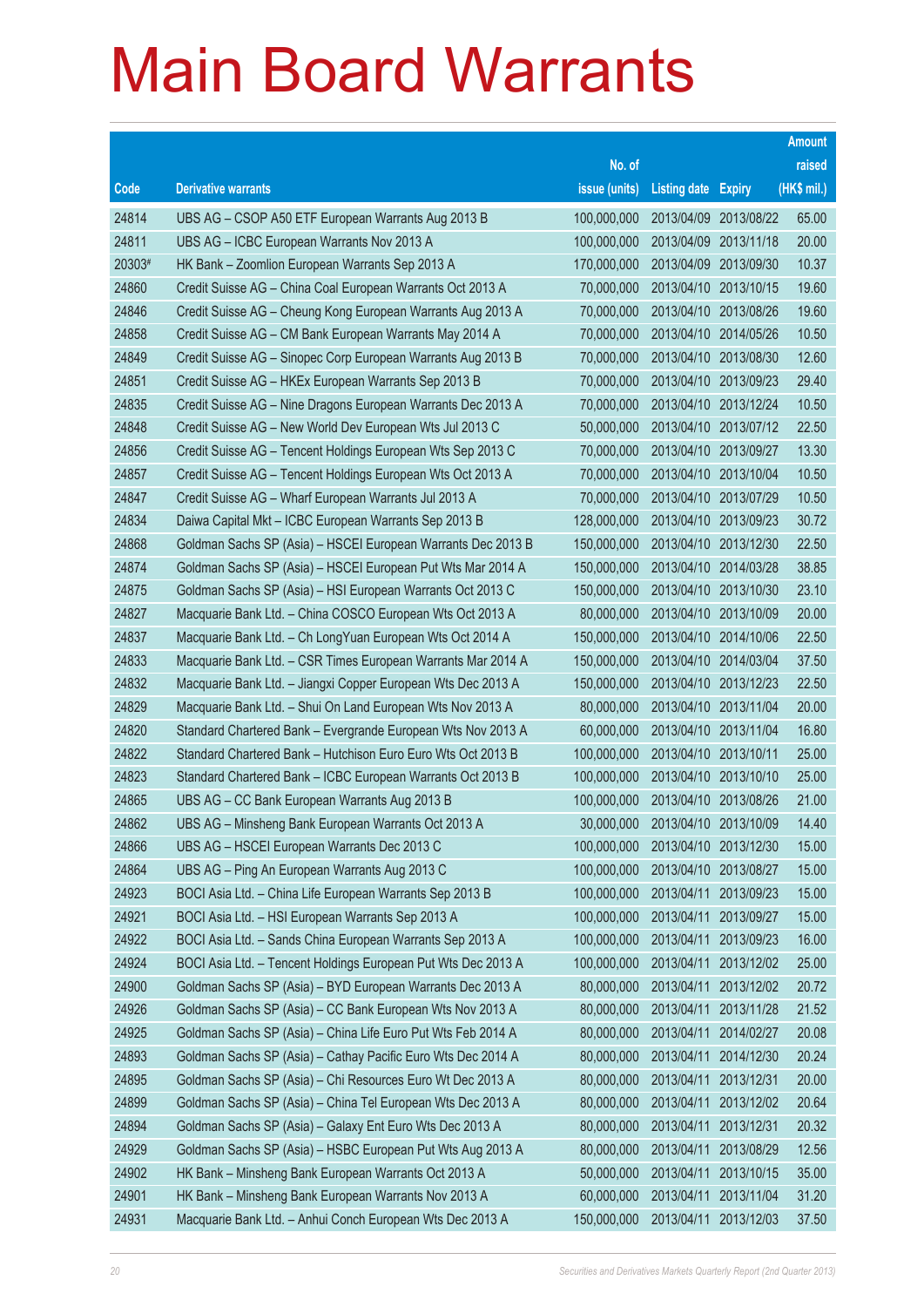|        |                                                              |               |                            |            | <b>Amount</b> |
|--------|--------------------------------------------------------------|---------------|----------------------------|------------|---------------|
|        |                                                              | No. of        |                            |            | raised        |
| Code   | <b>Derivative warrants</b>                                   | issue (units) | <b>Listing date Expiry</b> |            | (HK\$ mil.)   |
| 24935  | Macquarie Bank Ltd. - Chinares Cement European Wt Oct 2013 A | 80,000,000    | 2013/04/11                 | 2013/10/10 | 20.00         |
| 24876  | Merrill Lynch Int'l & Co. C.V. - CC Bank Euro Wts Aug 2013 B | 60,000,000    | 2013/04/11                 | 2013/08/26 | 13.68         |
| 24884  | Merrill Lynch Int'l & Co. C.V. – CC Bank Euro Wts Sep 2013 A | 60,000,000    | 2013/04/11                 | 2013/09/23 | 12.36         |
| 24890  | Merrill Lynch Int'l & Co. C.V. - HSBC Euro Wts Sep 2013 A    | 40,000,000    | 2013/04/11                 | 2013/09/04 | 16.00         |
| 24891  | Merrill Lynch Int'l & Co. C.V. - HSBC Euro Wts Sep 2013 B    | 60,000,000    | 2013/04/11                 | 2013/09/17 | 14.04         |
| 24885  | Merrill Lynch Int'l & Co. C.V. - Hutchison Eur Wt Oct 2013 A | 40,000,000    | 2013/04/11                 | 2013/10/29 | 15.00         |
| 24886  | Merrill Lynch Int'l & Co. C.V. - Hutchison Eur Wt Oct 2013 B | 40,000,000    | 2013/04/11                 | 2013/10/21 | 20.40         |
| 24882  | Merrill Lynch Int'l & Co. C.V. - ICBC Euro Wts Sep 2013 B    | 60,000,000    | 2013/04/11                 | 2013/09/23 | 15.00         |
| 24877  | Merrill Lynch Int'l & Co. C.V. - ICBC Euro Wts Nov 2013 A    | 60,000,000    | 2013/04/11                 | 2013/11/18 | 12.78         |
| 24936  | SGA Societe Generale Acceptance N.V. - BOCL Eu Wt Oct 2013 A | 150,000,000   | 2013/04/11                 | 2013/10/02 | 22.50         |
| 23915# | Standard Chartered Bank – China Life European Wts Nov 2013 B | 130,000,000   | 2013/04/11                 | 2013/11/22 | 10.01         |
| 24951  | BOCI Asia Ltd. - HSBC European Warrants Aug 2013 B           | 100,000,000   | 2013/04/12 2013/08/08      |            | 16.00         |
| 24953  | BOCI Asia Ltd. - Hutchison European Warrants Aug 2013 A      | 100,000,000   | 2013/04/12 2013/08/19      |            | 21.00         |
| 24950  | BOCI Asia Ltd. - PetroChina European Warrants Oct 2013 A     | 100,000,000   | 2013/04/12 2013/10/21      |            | 18.00         |
| 24992  | BNP Paribas Arbit Issu B.V. - Anhui Conch Euro Wt Jan 2014 A | 100,000,000   | 2013/04/12 2014/01/03      |            | 27.00         |
| 24990  | BNP Paribas Arbit Issu B.V. - AIA European Put Wt Jan 2014 B | 100,000,000   | 2013/04/12 2014/01/03      |            | 26.00         |
| 24991  | BNP Paribas Arbit Issu B.V. - CITIC Bank Euro Wts Jan 2014 A | 85,000,000    | 2013/04/12 2014/01/03      |            | 22.95         |
| 24988  | BNP Paribas Arbit Issu B.V. - China Life Euro Wts Jan 2014 B | 100,000,000   | 2013/04/12 2014/01/03      |            | 25.00         |
| 25002  | BNP Paribas Arbit Issu B.V. - China Overseas Eu Wt Jan 2014A | 100,000,000   | 2013/04/12 2014/01/03      |            | 25.00         |
| 24986  | BNP Paribas Arbit Issu B.V. - Evergrande Euro Wts Jan 2014 A | 100,000,000   | 2013/04/12 2014/01/03      |            | 34.00         |
| 25007  | BNP Paribas Arbit Issu B.V. - Hutchison Euro Wts Nov 2013 B  | 100,000,000   | 2013/04/12 2013/11/04      |            | 30.00         |
| 25006  | BNP Paribas Arbit Issu B.V. - Li & Fung Euro Wts Apr 2015 A  | 100,000,000   | 2013/04/12 2015/04/02      |            | 25.00         |
| 24998  | BNP Paribas Arbit Issu B.V. - Tencent HIdgs Eu Wt Jan 2014 B | 100,000,000   | 2013/04/12 2014/01/03      |            | 25.00         |
| 24993  | BNP Paribas Arbit Issu B.V. - Tencent Eu Put Wt Jan 2014 A   | 100,000,000   | 2013/04/12 2014/01/03      |            | 25.00         |
| 24954  | HK Bank - CITIC Bank European Warrants Nov 2013 A            | 60,000,000    | 2013/04/12 2013/11/18      |            | 15.00         |
| 24963  | HK Bank - China Life European Warrants Oct 2013 B            | 200,000,000   | 2013/04/12 2013/10/28      |            | 30.00         |
| 24957  | HK Bank – Minsheng Bank European Warrants Dec 2014 B         | 200,000,000   | 2013/04/12 2014/12/31      |            | 50.00         |
| 24959  | HK Bank - Minsheng Bank European Warrants Jun 2015 A         | 250,000,000   | 2013/04/12 2015/06/04      |            | 50.00         |
| 24962  | Macquarie Bank Ltd. - Angang Steel European Wts Oct 2013 B   | 80,000,000    | 2013/04/12 2013/10/15      |            | 25.68         |
| 24961  | Macquarie Bank Ltd. - Ch Southern Air Euro Wts Oct 2013 A    | 80,000,000    | 2013/04/12 2013/10/15      |            | 28.80         |
| 24960  | Macquarie Bank Ltd. - Ping An European Warrants Nov 2013 A   | 180,000,000   | 2013/04/12 2013/11/04      |            | 45.00         |
| 24949  | Merrill Lynch Int'l & Co. C.V. - Sinopec Euro Wts Sep 2013 B | 40,000,000    | 2013/04/12 2013/09/16      |            | 22.80         |
| 24943  | Merrill Lynch Int'l & Co. C.V. - Ch Telecom Eu Wt Jul 2013 B | 80,000,000    | 2013/04/12 2013/07/30      |            | 12.08         |
| 24940  | Merrill Lynch Int'l & Co. C.V. - PetroChina Eu Wt Sep 2013 A | 40,000,000    | 2013/04/12 2013/09/23      |            | 10.20         |
| 24938  | Merrill Lynch Int'l & Co. C.V. - Tencent Euro Wts Nov 2013 B | 80,000,000    | 2013/04/12 2013/11/25      |            | 20.00         |
| 24937  | Merrill Lynch Int'l & Co. C.V. - Tencent Eu Put Wt Nov 2013A | 80,000,000    | 2013/04/12 2013/11/18      |            | 20.00         |
| 24939  | Merrill Lynch Int'l & Co. C.V. - Wharf Euro Wts Jul 2013 B   | 70,000,000    | 2013/04/12 2013/07/29      |            | 11.06         |
| 24973  | SGA Societe Generale Acceptance N.V. - HSI Eur Wt Sep 2013 D | 300,000,000   | 2013/04/12 2013/09/27      |            | 46.50         |
| 24965  | SGA Societe Generale Acceptance N.V. - HSI Eu Put Wt Jul13 C | 300,000,000   | 2013/04/12 2013/07/30      |            | 45.00         |
| 24964  | SGA Societe Generale Acceptance N.V. - HSI Eu Put Wt Sep13 C | 300,000,000   | 2013/04/12 2013/09/27      |            | 54.00         |
| 24981  | UBS AG - CNOOC European Warrants Feb 2014 B                  | 100,000,000   | 2013/04/12 2014/02/05      |            | 17.50         |
| 24979  | UBS AG - Hutchison European Warrants Oct 2013 A              | 100,000,000   | 2013/04/12 2013/10/03      |            | 35.50         |
| 24977  | UBS AG - ICBC European Warrants Sep 2013 B                   | 100,000,000   | 2013/04/12 2013/09/23      |            | 20.00         |
| 24984  | UBS AG - PICC European Warrants Dec 2013 A                   | 100,000,000   | 2013/04/12 2013/12/16      |            | 15.00         |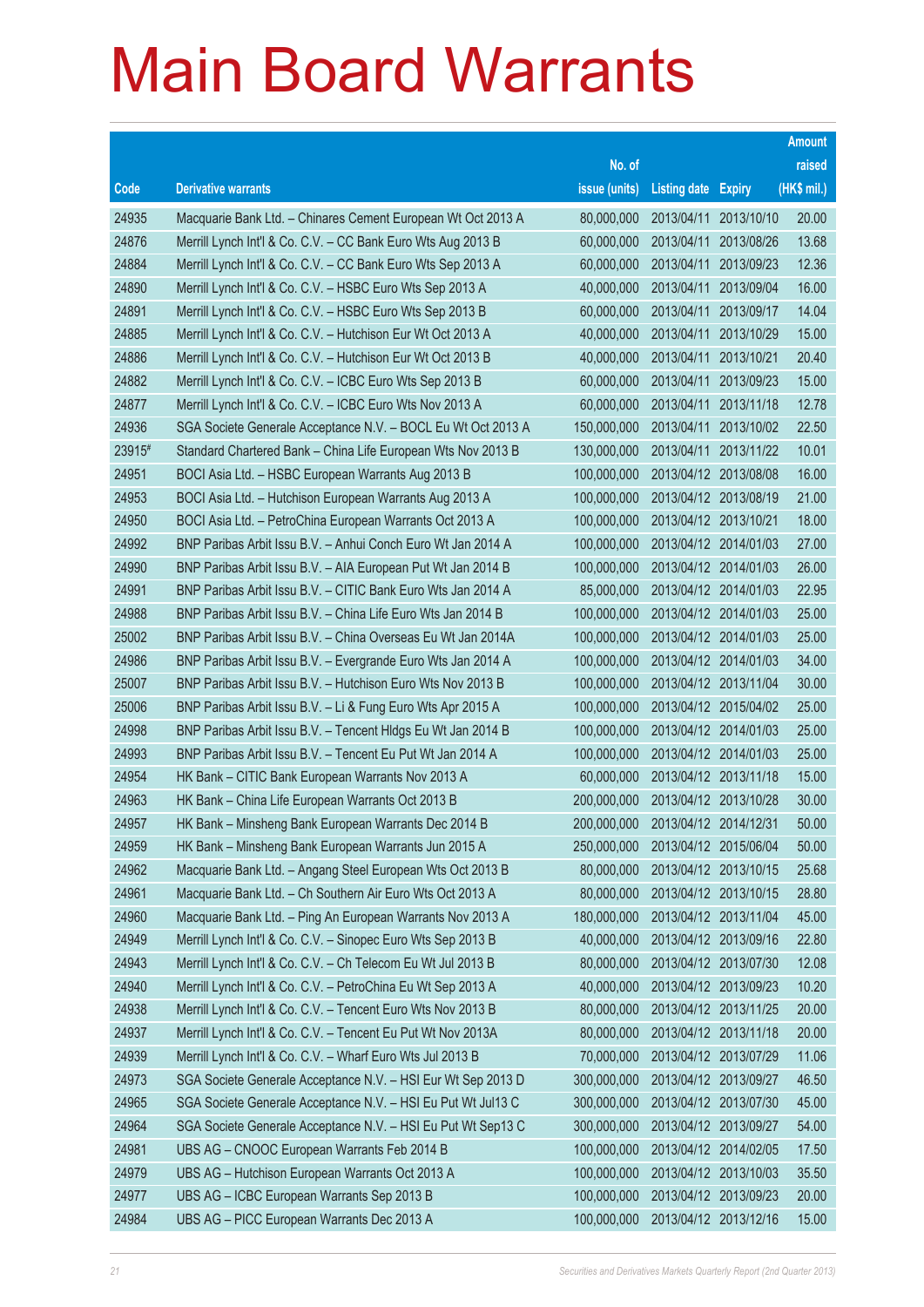|       |                                                               |               |                            |                       | <b>Amount</b> |
|-------|---------------------------------------------------------------|---------------|----------------------------|-----------------------|---------------|
|       |                                                               | No. of        |                            |                       | raised        |
| Code  | <b>Derivative warrants</b>                                    | issue (units) | <b>Listing date Expiry</b> |                       | (HK\$ mil.)   |
| 24975 | UBS AG - Yurun Food European Warrants Sep 2013 A              | 50,000,000    |                            | 2013/04/12 2013/09/05 | 12.75         |
| 25009 | BOCI Asia Ltd. - China Life European Warrants Nov 2013 A      | 100,000,000   | 2013/04/15 2013/11/01      |                       | 15.00         |
| 25008 | BOCI Asia Ltd. - Ch Overseas European Warrants Nov 2013 B     | 100,000,000   |                            | 2013/04/15 2013/11/15 | 18.00         |
| 25011 | BOCI Asia Ltd. - Ping An European Warrants Oct 2013 A         | 100,000,000   | 2013/04/15 2013/10/31      |                       | 25.00         |
| 10180 | BNP Paribas Arbit Issu B.V. - AUD/USD European Wts Nov 2013 B | 100,000,000   |                            | 2013/04/15 2013/11/28 | 25.00         |
| 10179 | BNP Paribas Arbit Issu B.V. - AUD/USD Euro Put Wts Nov 2013 A | 100,000,000   |                            | 2013/04/15 2013/11/28 | 25.00         |
| 10178 | BNP Paribas Arbit Issu B.V. - USD/YEN Eur Put Wts Nov 2013 B  | 100,000,000   |                            | 2013/04/15 2013/11/28 | 25.00         |
| 25053 | Credit Suisse AG - AIA European Warrants Dec 2013 A           | 80,000,000    |                            | 2013/04/15 2013/12/24 | 12.00         |
| 25035 | Credit Suisse AG - China Life European Warrants Oct 2013 A    | 70,000,000    |                            | 2013/04/15 2013/10/28 | 10.50         |
| 25051 | Credit Suisse - China Railway European Warrants Sep 2013 A    | 70,000,000    |                            | 2013/04/15 2013/09/30 | 10.50         |
| 25027 | Credit Suisse AG - China Shenhua European Wts Sep 2013 B      | 70,000,000    |                            | 2013/04/15 2013/09/30 | 10.50         |
| 25052 | Credit Suisse AG - Evergrande European Warrants Sep 2013 A    | 70,000,000    |                            | 2013/04/15 2013/09/02 | 10.50         |
| 25049 | Credit Suisse AG - Galaxy Ent European Warrants Oct 2013 A    | 70,000,000    | 2013/04/15 2013/10/21      |                       | 10.50         |
| 25022 | Credit Suisse AG - HSI European Warrants Oct 2013 C           | 150,000,000   |                            | 2013/04/15 2013/10/30 | 22.50         |
| 25031 | Credit Suisse AG - ICBC European Warrants Sep 2013 B          | 70,000,000    |                            | 2013/04/15 2013/09/30 | 12.60         |
| 25030 | Credit Suisse AG - ICBC European Warrants Nov 2013 A          | 70,000,000    |                            | 2013/04/15 2013/11/25 | 10.50         |
| 25032 | Credit Suisse AG - Ping An European Warrants Sep 2013 A       | 70,000,000    |                            | 2013/04/15 2013/09/30 | 10.50         |
| 25023 | Credit Suisse AG - Tencent Holdings European Wts Sep 2013 D   | 100,000,000   |                            | 2013/04/15 2013/09/30 | 15.00         |
| 25025 | Credit Suisse AG - Tencent Holdings European Wts Sep 2013 E   | 100,000,000   |                            | 2013/04/15 2013/09/30 | 20.00         |
| 25090 | Daiwa Capital Mkt - HSCEI European Put Warrants Nov 2013 A    | 100,000,000   |                            | 2013/04/15 2013/11/28 | 25.00         |
| 25089 | Daiwa Capital Mkt - HSI European Put Warrants Oct 2013 B      | 200,000,000   |                            | 2013/04/15 2013/10/30 | 50.00         |
| 25042 | Goldman Sachs SP (Asia) - HSI European Put Wts Jul 2013 C     | 200,000,000   |                            | 2013/04/15 2013/07/30 | 30.40         |
| 25014 | HK Bank - CAM CSI300 European Warrants Sep 2013 B             | 100,000,000   |                            | 2013/04/15 2013/09/16 | 15.00         |
| 25015 | HK Bank - CNOOC European Warrants Nov 2014 A                  | 150,000,000   |                            | 2013/04/15 2014/11/17 | 34.50         |
| 25012 | HK Bank - China Shenhua European Warrants Nov 2013 B          | 80,000,000    | 2013/04/15 2013/11/18      |                       | 12.00         |
| 25013 | HK Bank - HKEx European Warrants Nov 2013 B                   | 60,000,000    | 2013/04/15 2013/11/18      |                       | 15.00         |
| 25125 | J P Morgan SP BV - AIA European Warrants Jan 2014 A           | 200,000,000   |                            | 2013/04/15 2014/01/03 | 30.00         |
| 25075 | J P Morgan SP BV - China Life European Warrants Oct 2013 B    | 300,000,000   |                            | 2013/04/15 2013/10/02 | 45.00         |
| 25083 | J P Morgan SP BV - A50 China European Warrants Oct 2013 A     | 200,000,000   |                            | 2013/04/15 2013/10/15 | 71.20         |
| 25081 | J P Morgan SP BV - A50 China European Warrants Nov 2013 A     | 200,000,000   | 2013/04/15 2013/11/04      |                       | 53.00         |
| 25084 | J P Morgan SP BV - Ping An European Warrants Oct 2013 B       | 200,000,000   |                            | 2013/04/15 2013/10/02 | 34.00         |
| 25124 | J P Morgan SP BV - Yurun Food European Warrants Oct 2013 A    | 50,000,000    |                            | 2013/04/15 2013/10/15 | 12.50         |
| 25047 | Macquarie Bank Ltd. - CSOP A50 ETF European Wts Nov 2013 A    | 50,000,000    |                            | 2013/04/15 2013/11/04 | 12.50         |
| 25048 | Macquarie Bank Ltd. - A50 China European Warrants Oct 2013 A  | 50,000,000    | 2013/04/15 2013/10/03      |                       | 10.00         |
| 25112 | Merrill Lynch Int'l & Co. C.V. - CC Bank Euro Wts Sep 2013 B  | 40,000,000    |                            | 2013/04/15 2013/09/24 | 11.00         |
| 25117 | Merrill Lynch Int'l & Co. C.V. - HSI European Wts Sep 2013 I  | 100,000,000   |                            | 2013/04/15 2013/09/27 | 15.30         |
| 25119 | Merrill Lynch Int'l & Co. C.V. - HSI Euro Put Wts Dec 2013 B  | 100,000,000   |                            | 2013/04/15 2013/12/30 | 15.90         |
| 25123 | Merrill Lynch Int'l & Co. C.V. - HSI Euro Put Wts Dec 2013 C  | 100,000,000   |                            | 2013/04/15 2013/12/30 | 16.90         |
| 25118 | Merrill Lynch Int'l & Co. C.V. - HSI Euro Put Wts Mar 2014 A  | 100,000,000   |                            | 2013/04/15 2014/03/28 | 25.00         |
| 25111 | Merrill Lynch Int'l & Co. C.V. - ICBC Euro Wts Oct 2013 A     | 40,000,000    |                            | 2013/04/15 2013/10/15 | 10.20         |
| 25106 | Merrill Lynch Int'l & Co. C.V. - Ping An Euro Wts Oct 2013 B  | 40,000,000    |                            | 2013/04/15 2013/10/28 | 14.60         |
| 25108 | Merrill Lynch Int'l & Co. C.V. - SHK Ppt Euro Wts Oct 2013 B  | 40,000,000    |                            | 2013/04/15 2013/10/22 | 22.40         |
| 25109 | Merrill Lynch Int'l & Co. C.V. - Tencent Euro Wts Oct 2013 B  | 80,000,000    |                            | 2013/04/15 2013/10/02 | 12.00         |
| 25043 | Standard Chartered Bank - BOCL European Warrants Jan 2014 A   | 100,000,000   | 2013/04/15 2014/01/03      |                       | 46.00         |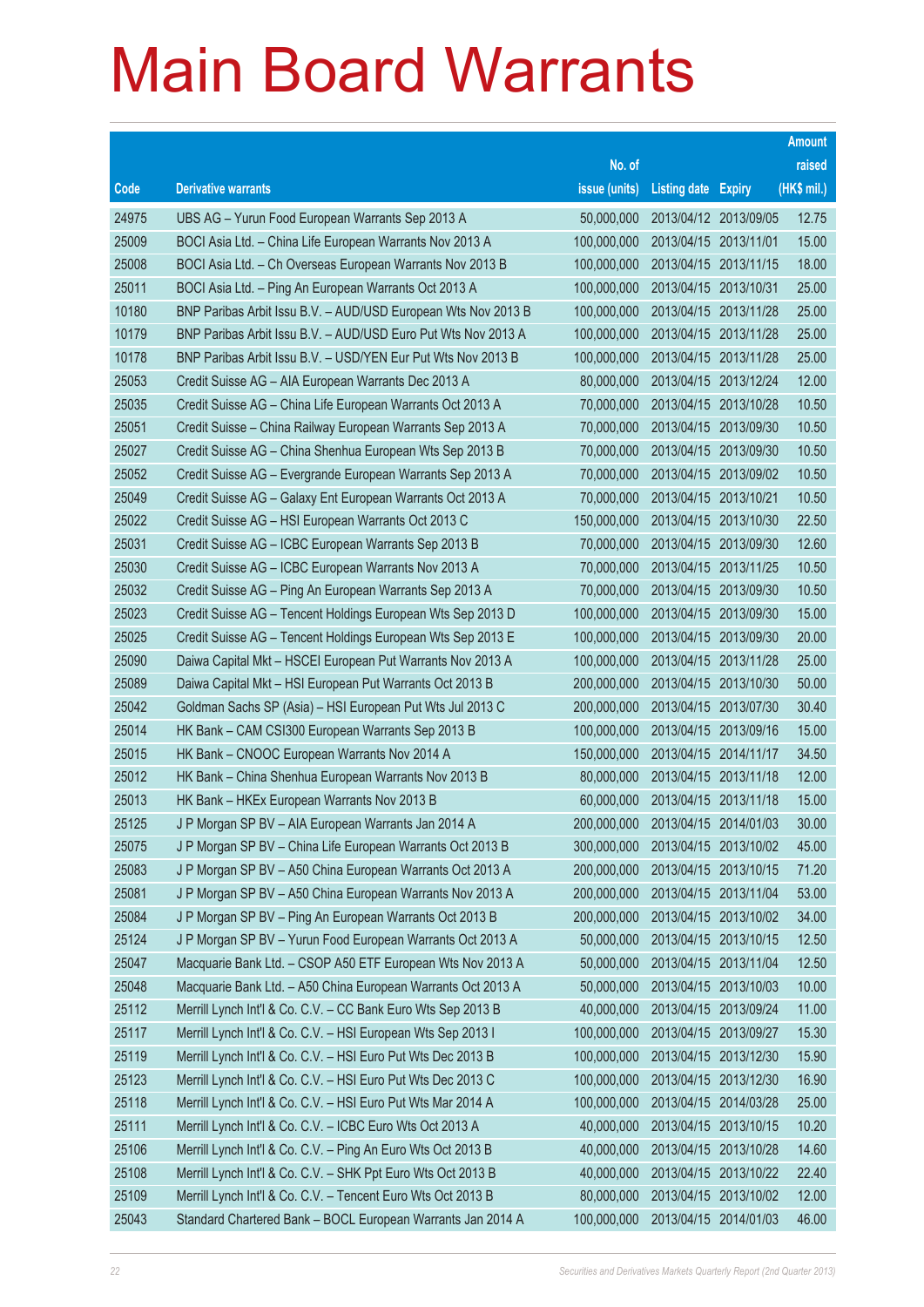|       |                                                                |               |                       |                       | <b>Amount</b> |
|-------|----------------------------------------------------------------|---------------|-----------------------|-----------------------|---------------|
|       |                                                                | No. of        |                       |                       | raised        |
| Code  | <b>Derivative warrants</b>                                     | issue (units) | Listing date Expiry   |                       | (HK\$ mil.)   |
| 25038 | Standard Chartered Bank - CC Bank European Wts Dec 2013 A      | 100,000,000   | 2013/04/15 2013/12/31 |                       | 45.00         |
| 25037 | Standard Chartered Bank - China Life European Wts Dec 2013 B   | 150,000,000   | 2013/04/15 2013/12/31 |                       | 37.50         |
| 25040 | Standard Chartered Bank - CNOOC European Warrants Feb 2014 A   | 150,000,000   | 2013/04/15 2014/02/05 |                       | 22.50         |
| 25039 | Standard Chartered Bank - ICBC European Warrants Dec 2013 A    | 100,000,000   | 2013/04/15 2013/12/04 |                       | 40.00         |
| 25041 | Standard Chartered Bank - PetroChina European Wts Dec 2013 A   | 150,000,000   |                       | 2013/04/15 2013/12/04 | 37.50         |
| 25044 | Standard Chartered Bank - Ping An European Wts Oct 2013 B      | 100,000,000   |                       | 2013/04/15 2013/10/30 | 40.00         |
| 25046 | Standard Chartered Bank - Ping An Euro Put Wts Jul 2013 B      | 100,000,000   | 2013/04/15 2013/07/29 |                       | 15.00         |
| 25017 | SGA Societe Generale Acceptance N.V. - AGBK Eu Wt Nov 2013 A   | 80,000,000    |                       | 2013/04/15 2013/11/18 | 13.20         |
| 25021 | SGA Societe Generale Acceptance N.V. - AIA Eur Wt Jan 2014 A   | 100,000,000   |                       | 2013/04/15 2014/01/27 | 15.00         |
| 25063 | SGA Societe Generale Acceptance N.V. - CCCCL Eu Wt Oct 2013 A  | 30,000,000    |                       | 2013/04/15 2013/10/16 | 13.35         |
| 25066 | SGA Societe Generale Acceptance N.V - Chi COSCO Eu Wt Oct13 A  | 40,000,000    | 2013/04/15 2013/10/16 |                       | 10.80         |
| 25062 | SGA Societe Generale Acceptance N.V. - CCoal Eu Wt Oct 2013 A  | 30,000,000    |                       | 2013/04/15 2013/10/16 | 10.05         |
| 25054 | SGA Societe Generale Acceptance N.V. - CITBK Eu Wt Oct2013A    | 50,000,000    |                       | 2013/04/15 2013/10/16 | 12.50         |
| 25085 | SGA Societe Generale Acceptance N.V. - CLife Eu Wt Oct2013 B   | 200,000,000   |                       | 2013/04/15 2013/10/07 | 35.00         |
| 25086 | SGA Societe Generale Acceptance N.V. - CLife Eu Wt Oct2013 C   | 200,000,000   |                       | 2013/04/15 2013/10/30 | 30.00         |
| 25018 | SGA Societe Generale Acceptance N.V. - CNOOC Eu Wt Feb2014 A   | 120,000,000   |                       | 2013/04/15 2014/02/05 | 18.00         |
| 25069 | SGA Societe Generale Acceptance N.V. - Geely Auto Eu Wt Sep13B | 50,000,000    | 2013/04/15 2013/09/18 |                       | 17.50         |
| 25068 | SGA Societe Generale Acceptance N.V. - Galaxy Ent Eu Wt Sep13A | 100,000,000   | 2013/04/15 2013/09/09 |                       | 27.00         |
| 25087 | SGA Societe Generale Acceptance N.V. - HSBC Eu Wt Sep 2013 A   | 150,000,000   | 2013/04/15 2013/09/04 |                       | 46.50         |
| 25088 | SGA Societe Generale Acceptance N.V. - HSBC Eu Wt Sep 2013 B   | 150,000,000   |                       | 2013/04/15 2013/09/23 | 27.00         |
| 25019 | SGA Societe Generale Acceptance N.V. - HWL Eur Wt Oct 2013 A   | 100,000,000   |                       | 2013/04/15 2013/10/02 | 38.50         |
| 25020 | SGA Societe Generale Acceptance N.V. - Ping An Eu Wt Oct13 A   | 100,000,000   |                       | 2013/04/15 2013/10/16 | 39.50         |
| 25067 | SGA Societe Generale Acceptance N.V. - Yurun Food Eu Wt Oct13A | 30,000,000    | 2013/04/15 2013/10/16 |                       | 14.40         |
| 25072 | SGA Societe Generale Acceptance NV - Yanzhou Coal Eu Wt Oct13A | 25,000,000    |                       | 2013/04/15 2013/10/16 | 12.25         |
| 25104 | UBS AG - China Life European Warrants Sep 2013 E               | 200,000,000   |                       | 2013/04/15 2013/09/30 | 34.00         |
| 25101 | UBS AG - China Life European Warrants Oct 2013 B               | 200,000,000   | 2013/04/15 2013/10/15 |                       | 50.00         |
| 25105 | UBS AG - HSBC European Warrants Sep 2013 D                     | 100,000,000   |                       | 2013/04/15 2013/09/10 | 31.00         |
| 25100 | UBS AG - HSI European Warrants Sep 2013 F                      | 300,000,000   | 2013/04/15 2013/09/27 |                       | 45.00         |
| 25091 | UBS AG - HSI European Put Warrants Sep 2013 E                  | 300,000,000   | 2013/04/15 2013/09/27 |                       | 63.00         |
| 25170 | Credit Suisse AG - Angang Steel European Warrants Oct 2013 A   | 60,000,000    |                       | 2013/04/16 2013/10/18 | 16.80         |
| 25164 | Credit Suisse AG - Ch Long Yuan European Warrants Sep 2013 A   | 60,000,000    |                       | 2013/04/16 2013/09/30 | 21.00         |
| 25166 | Credit Suisse AG - Minsheng Bank European Wts Oct 2013 A       | 60,000,000    | 2013/04/16 2013/10/18 |                       | 51.60         |
| 25167 | Credit Suisse AG - ChiUnicom European Warrants Oct 2013 A      | 60,000,000    | 2013/04/16 2013/10/18 |                       | 33.00         |
| 25163 | Credit Suisse AG - HSI European Put Warrants Dec 2013 A        | 150,000,000   |                       | 2013/04/16 2013/12/30 | 22.50         |
| 25172 | Credit Suisse AG - Ping An European Warrants Oct 2013 A        | 80,000,000    | 2013/04/16 2013/10/18 |                       | 21.60         |
| 25150 | Goldman Sachs SP (Asia) - China Life Euro Wts Oct 2013 B       | 120,000,000   |                       | 2013/04/16 2013/10/30 | 19.08         |
| 25149 | Goldman Sachs SP (Asia) - CNOOC European Warrants Oct 2013 A   | 80,000,000    |                       | 2013/04/16 2013/10/30 | 36.24         |
| 25145 | Goldman Sachs SP (Asia) - Evergrande European Wts Nov 2013 A   | 80,000,000    | 2013/04/16 2013/11/28 |                       | 20.40         |
| 25151 | Goldman Sachs SP (Asia) - A50 China European Wts Oct 2013 A    | 80,000,000    | 2013/04/16 2013/10/30 |                       | 42.48         |
| 25146 | Goldman Sachs SP (Asia) - Ping An European Wts Nov 2013 B      | 80,000,000    | 2013/04/16 2013/11/28 |                       | 35.52         |
| 25148 | Goldman Sachs SP (Asia) - Weichai Power Euro Wts Feb 2014 A    | 80,000,000    | 2013/04/16 2014/02/27 |                       | 24.96         |
| 25131 | HK Bank - China Life European Warrants Sep 2013 C              | 120,000,000   | 2013/04/16 2013/09/30 |                       | 19.20         |
| 25136 | HK Bank - HSI European Warrants Sep 2013 G                     | 200,000,000   | 2013/04/16 2013/09/27 |                       | 30.00         |
| 25132 | HK Bank - Ping An European Warrants Oct 2013 C                 | 80,000,000    | 2013/04/16 2013/10/16 |                       | 21.60         |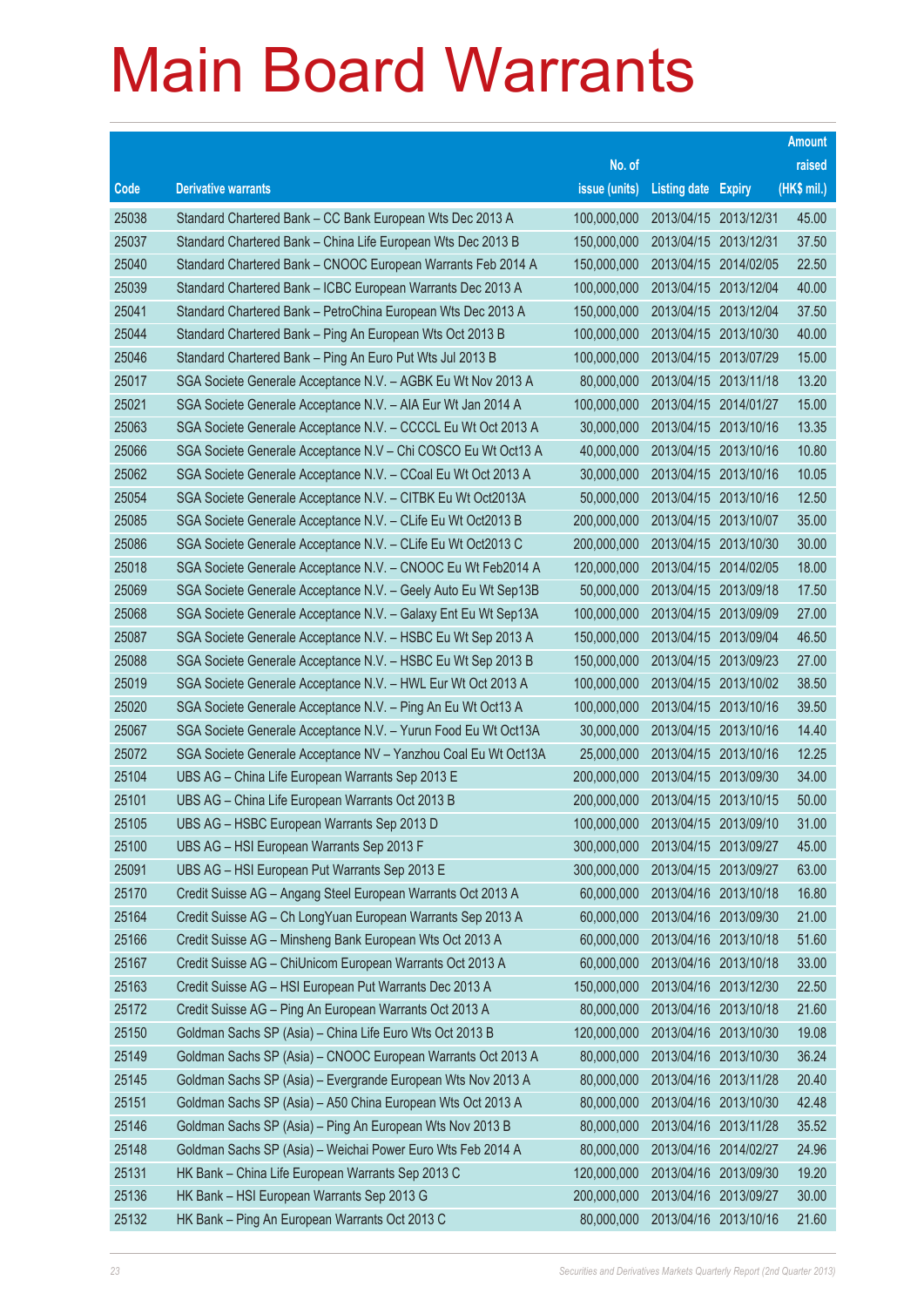|       |                                                                |               |                            |                       | <b>Amount</b> |
|-------|----------------------------------------------------------------|---------------|----------------------------|-----------------------|---------------|
|       |                                                                | No. of        |                            |                       | raised        |
| Code  | <b>Derivative warrants</b>                                     | issue (units) | <b>Listing date Expiry</b> |                       | (HK\$ mil.)   |
| 25134 | HK Bank - SHK Ppt European Warrants Dec 2013 A                 | 60,000,000    | 2013/04/16 2013/12/31      |                       | 18.00         |
| 25143 | J P Morgan SP BV - Angang Steel European Warrants Oct 2013 A   | 40,000,000    |                            | 2013/04/16 2013/10/15 | 10.00         |
| 25126 | J P Morgan SP BV - HSI European Warrants Oct 2013 C            | 300,000,000   |                            | 2013/04/16 2013/10/30 | 75.00         |
| 25160 | Macquarie Bank Ltd. - Cheung Kong European Wts Nov 2013 A      | 150,000,000   |                            | 2013/04/16 2013/11/04 | 37.50         |
| 25161 | Macquarie Bank Ltd. - China Life European Wts Nov 2013 B       | 75,000,000    |                            | 2013/04/16 2013/11/04 | 11.25         |
| 25156 | Macquarie Bank Ltd. - SHK Ppt European Warrants Nov 2013 A     | 150,000,000   |                            | 2013/04/16 2013/11/04 | 37.50         |
| 25162 | Macquarie Bank Ltd. - Yanzhou Coal European Wts Apr 2014 A     | 150,000,000   |                            | 2013/04/16 2014/04/02 | 22.50         |
| 25137 | Standard Chartered Bank - Galaxy Ent European Wts Oct 2013 A   | 100,000,000   | 2013/04/16 2013/10/21      |                       | 15.00         |
| 25152 | SGA Societe Generale Acceptance N.V - Anhui Conch Eu Wt Dec13A | 100,000,000   |                            | 2013/04/16 2013/12/04 | 25.00         |
| 25139 | SGA Societe Generale Acceptance N.V. - CITIC Sec Eu Wt Oct13A  | 100,000,000   |                            | 2013/04/16 2013/10/28 | 20.50         |
| 25138 | SGA Societe Generale Acceptance N.V. - CRail Eu Wt Dec2013 A   | 50,000,000    |                            | 2013/04/16 2013/12/09 | 12.50         |
| 25177 | UBS AG - A50 China European Warrants Oct 2013 A                | 100,000,000   |                            | 2013/04/16 2013/10/15 | 45.00         |
| 25178 | UBS AG - Lumena Newmat European Warrants Jan 2014 A            | 100,000,000   |                            | 2013/04/16 2014/01/20 | 25.00         |
| 25186 | BOCI Asia Ltd. - BOCL European Warrants Dec 2013 A             | 100,000,000   |                            | 2013/04/17 2013/12/16 | 22.00         |
| 25187 | BOCI Asia Ltd. - HSI European Warrants Sep 2013 B              | 100,000,000   | 2013/04/17 2013/09/27      |                       | 17.00         |
| 25188 | BOCI Asia Ltd. - HSI European Put Warrants Oct 2013 B          | 100,000,000   |                            | 2013/04/17 2013/10/30 | 20.00         |
| 25195 | Credit Suisse AG - CNOOC European Warrants Feb 2014 A          | 70,000,000    |                            | 2013/04/17 2014/02/10 | 10.50         |
| 25197 | Credit Suisse AG - Hutchison European Warrants Jul 2013 B      | 80,000,000    |                            | 2013/04/17 2013/07/22 | 12.00         |
| 25198 | Credit Suisse AG - Lumena Newmat European Wts Dec 2013 A       | 60,000,000    |                            | 2013/04/17 2013/12/23 | 15.00         |
| 25215 | Goldman Sachs SP (Asia) - BankComm European Wts Feb 2014 A     | 80,000,000    |                            | 2013/04/17 2014/02/27 | 20.08         |
| 25217 | Goldman Sachs SP (Asia) - Esprit European Wts Sep 2014 A       | 80,000,000    |                            | 2013/04/17 2014/09/29 | 20.00         |
| 25223 | Goldman Sachs SP (Asia) - A50 China Euro Put Wts Oct 2013 B    | 80,000,000    |                            | 2013/04/17 2013/10/30 | 26.96         |
| 25218 | Goldman Sachs SP (Asia) - Yurun Food European Wts Feb 2014 A   | 80,000,000    | 2013/04/17 2014/02/27      |                       | 30.88         |
| 25189 | HK Bank - Agricultural Bank European Warrants Nov 2013 A       | 80,000,000    | 2013/04/17 2013/11/18      |                       | 13.60         |
| 25184 | HK Bank - HSCEI European Put Warrants Dec 2013 C               | 180,000,000   |                            | 2013/04/17 2013/12/30 | 37.80         |
| 25185 | HK Bank - HWL European Warrants Sep 2013 A                     | 100,000,000   | 2013/04/17 2013/09/24      |                       | 15.00         |
| 25181 | J P Morgan SP BV - Evergrande European Warrants Oct 2013 A     | 150,000,000   |                            | 2013/04/17 2013/10/16 | 37.50         |
| 25190 | J P Morgan SP BV - GCL-Poly European Warrants Nov 2013 A       | 200,000,000   | 2013/04/17 2013/11/04      |                       | 50.00         |
| 25180 | J P Morgan SP BV - Sands China European Warrants Nov 2013 A    | 200,000,000   | 2013/04/17 2013/11/04      |                       | 50.00         |
| 25191 | Macquarie Bank Ltd. - China Railway European Wts Oct 2013 B    | 80,000,000    | 2013/04/17 2013/10/03      |                       | 12.00         |
| 25182 | Macquarie Bank Ltd. - China Shenhua European Wts Feb 2014 A    | 150,000,000   | 2013/04/17 2014/02/17      |                       | 22.50         |
| 25183 | Macquarie Bank Ltd. - Geely Auto European Wts Nov 2013 A       | 80,000,000    | 2013/04/17 2013/11/04      |                       | 20.00         |
| 25194 | Macquarie Bank Ltd. - Yurun Food European Wts Oct 2013 A       | 80,000,000    | 2013/04/17                 | 2013/10/17            | 22.64         |
| 25203 | UBS AG - China Life European Put Warrants Nov 2013 B           | 100,000,000   | 2013/04/17 2013/11/19      |                       | 25.00         |
| 25199 | UBS AG - A50 China European Put Warrants Oct 2013 B            | 50,000,000    | 2013/04/17 2013/10/16      |                       | 21.50         |
| 25209 | UBS AG - HSI European Warrants Oct 2013 B                      | 300,000,000   | 2013/04/17 2013/10/30      |                       | 45.00         |
| 25200 | UBS AG - Hutchison European Warrants Sep 2013 B                | 200,000,000   | 2013/04/17                 | 2013/09/24            | 33.00         |
| 25202 | UBS AG - Hutchison European Warrants Oct 2013 B                | 200,000,000   | 2013/04/17 2013/10/16      |                       | 86.00         |
| 25230 | BOCI Asia Ltd. - CNBM European Warrants Jan 2014 A             | 100,000,000   | 2013/04/18 2014/01/27      |                       | 15.00         |
| 25231 | BOCI Asia Ltd. - China Shenhua European Warrants Nov 2013 B    | 100,000,000   | 2013/04/18 2013/11/25      |                       | 15.00         |
| 25245 | BNP Paribas Arbit Issu B.V. - Minsheng Bk Euro Wt Jun 2015 A   | 100,000,000   | 2013/04/18 2015/06/02      |                       | 17.00         |
| 25244 | BNP Paribas Arbit Issu B.V. - Sinopec Corp Eu Wts Nov 2013 A   | 100,000,000   | 2013/04/18 2013/11/04      |                       | 27.00         |
| 25243 | BNP Paribas Arbit Issu B.V. - CSOP A50 ETF Eu Wts Sep 2013 A   | 100,000,000   | 2013/04/18 2013/09/02      |                       | 19.00         |
| 25246 | BNP Paribas Arbit Issu B.V. - A50 China Euro Wts Dec 2013 A    | 100,000,000   | 2013/04/18 2013/12/03      |                       | 16.00         |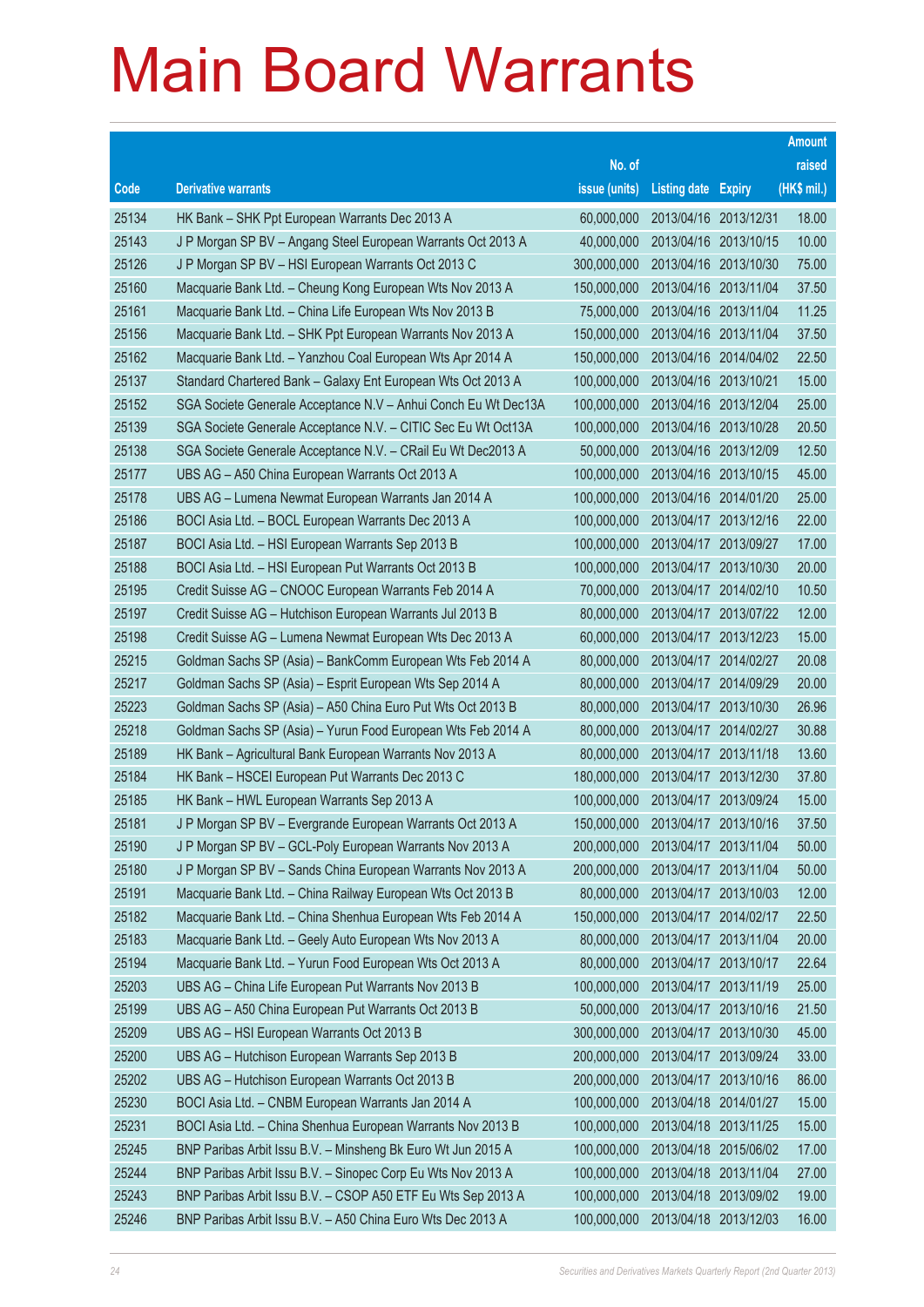|       |                                                                |               |                            |                       | <b>Amount</b> |
|-------|----------------------------------------------------------------|---------------|----------------------------|-----------------------|---------------|
|       |                                                                | No. of        |                            |                       | raised        |
| Code  | <b>Derivative warrants</b>                                     | issue (units) | <b>Listing date Expiry</b> |                       | (HK\$ mil.)   |
| 25224 | Goldman Sachs Sp (Asia) - ICBC European Warrants Nov 2013 A    | 60,000,000    | 2013/04/18 2013/11/28      |                       | 10.08         |
| 25225 | Goldman Sachs SP (Asia) - Mongol Mining Euro Wt Mar 2014 A     | 50,000,000    | 2013/04/18 2014/03/31      |                       | 12.80         |
| 25228 | HK Bank - ICBC European Warrants Oct 2013 A                    | 80,000,000    | 2013/04/18 2013/10/03      |                       | 12.80         |
| 25242 | J P Morgan SP BV - Sh Electric European Warrants Dec 2013 A    | 50,000,000    | 2013/04/18 2013/12/02      |                       | 12.50         |
| 25240 | J P Morgan SP BV - Wharf European Warrants Dec 2013 A          | 100,000,000   |                            | 2013/04/18 2013/12/02 | 25.00         |
| 25236 | Macquarie Bank Ltd. - CPIC European Warrants Jan 2014 A        | 60,000,000    | 2013/04/18 2014/01/03      |                       | 10.20         |
| 25226 | Macquarie Bank Ltd. - HK Gas European Warrants Dec 2014 A      | 150,000,000   | 2013/04/18 2014/12/02      |                       | 37.50         |
| 25239 | Macquarie Bank Ltd. - HSCEI European Warrants Dec 2013 B       | 70,000,000    | 2013/04/18 2013/12/30      |                       | 10.50         |
| 25232 | Macquarie Bank Ltd. - HSCEI European Put Warrants Dec 2013 A   | 70,000,000    |                            | 2013/04/18 2013/12/30 | 11.83         |
| 25233 | Macquarie Bank Ltd. - Hutchison European Warrants Aug 2013 A   | 60,000,000    | 2013/04/18 2013/08/30      |                       | 15.00         |
| 25247 | UBS AG - HKEx European Warrants Dec 2014 B                     | 300,000,000   | 2013/04/18 2014/12/24      |                       | 45.00         |
| 25254 | Macquarie Bank Ltd. - BankComm European Warrants Oct 2013 A    | 80,000,000    | 2013/04/19 2013/10/09      |                       | 12.00         |
| 25248 | Macquarie Bank Ltd. - China Coal European Wts Nov 2013 A       | 80,000,000    | 2013/04/19 2013/11/04      |                       | 20.00         |
| 25263 | Macquarie Bank Ltd. - A50 China European Put Wts Jul 2014 A    | 200,000,000   | 2013/04/19 2014/07/03      |                       | 30.00         |
| 25251 | Macquarie Bank Ltd. - Sh Electric European Wts Dec 2013 A      | 80,000,000    | 2013/04/19 2013/12/03      |                       | 20.00         |
| 25264 | Standard Chartered Bank - China COSCO European Wt Nov 2013 B   | 60,000,000    | 2013/04/19 2013/11/04      |                       | 21.00         |
| 25265 | Standard Chartered Bank - Lenovo European Wts Jul 2014 A       | 100,000,000   | 2013/04/19 2014/07/02      |                       | 25.00         |
| 25259 | SGA Societe Generale Acceptance N.V. - Lenovo Eu Wt Oct 13 A   | 50,000,000    | 2013/04/19 2013/10/21      |                       | 25.00         |
| 25277 | BOCI Asia Ltd. - Lenovo European Warrants Nov 2013 A           | 100,000,000   | 2013/04/22 2013/11/04      |                       | 25.00         |
| 25299 | Credit Suisse AG - Sinopec Corp European Warrants Sep 2013 A   | 50,000,000    | 2013/04/22 2013/09/13      |                       | 16.50         |
| 25303 | Credit Suisse AG - HKEx European Put Warrants Oct 2013 A       | 70,000,000    | 2013/04/22 2013/10/25      |                       | 22.40         |
| 25302 | Credit Suisse AG - Lenovo European Warrants Oct 2013 A         | 50,000,000    | 2013/04/22 2013/10/25      |                       | 17.50         |
| 25301 | Credit Suisse AG - Yanzhou Coal European Warrants Oct 2013 A   | 50,000,000    | 2013/04/22 2013/10/08      |                       | 17.50         |
| 25311 | Citigroup Global Mkt H Inc. - CC Bank European Wt Sep 2013 A   | 100,000,000   | 2013/04/22 2013/09/23      |                       | 20.00         |
| 25317 | Citigroup Global Mkt H Inc. - China Mobile Eur Wt Sep 2013 A   | 100,000,000   | 2013/04/22 2013/09/23      |                       | 16.00         |
| 25319 | Citigroup Global Mkt H Inc. - China Mobile Eur Wt Oct 2013 B   | 100,000,000   | 2013/04/22 2013/10/02      |                       | 30.00         |
| 25325 | Citigroup Global Mkt H Inc. – HKEx European Wts Sep 2013 B     | 100,000,000   | 2013/04/22 2013/09/24      |                       | 25.00         |
| 25332 | Citigroup Global Mkt H Inc. - HKEx Euro Put Wts Jul 2013 A     | 70,000,000    | 2013/04/22 2013/07/22      |                       | 44.10         |
| 25313 | Citigroup Global Mkt H Inc. - Hutchison Euro Wts Sep 2013 B    | 100,000,000   | 2013/04/22 2013/09/16      |                       | 35.00         |
| 25304 | Citigroup Global Mkt H Inc. - Hutchison Eu Put Wt Sep 2013 A   | 70,000,000    | 2013/04/22 2013/09/25      |                       | 40.60         |
| 25268 | HK Bank - Evergrande European Warrants Oct 2013 A              | 60,000,000    | 2013/04/22 2013/10/28      |                       | 15.00         |
| 25271 | HK Bank - Lenovo European Warrants Oct 2013 A                  | 60,000,000    | 2013/04/22 2013/10/22      |                       | 31.80         |
| 25267 | HK Bank - Lenovo European Warrants Dec 2013 A                  | 60,000,000    | 2013/04/22 2013/12/09      |                       | 21.60         |
| 25286 | J P Morgan SP BV - China Mob European Wts Nov 2013 A           | 200,000,000   | 2013/04/22 2013/11/01      |                       | 50.00         |
| 25274 | J P Morgan SP BV - Evergrande European Warrants Nov 2013 A     | 100,000,000   | 2013/04/22 2013/11/04      |                       | 25.00         |
| 25285 | J P Morgan SP BV - Zijin Mining European Warrants Nov 2013 A   | 88,000,000    | 2013/04/22 2013/11/01      |                       | 22.00         |
| 25279 | Standard Chartered Bank - HKEx European Warrants Sep 2013 B    | 100,000,000   | 2013/04/22 2013/09/09      |                       | 25.00         |
| 25288 | Standard Chartered Bank - SPDR Gold Trust Euro Wt Apr 2014 A   | 50,000,000    | 2013/04/22 2014/04/25      |                       | 25.00         |
| 25273 | SGA Societe Generale Acceptance N.V. - ChiUnicom Eu Wt Oct13 B | 30,000,000    | 2013/04/22 2013/10/23      |                       | 13.35         |
| 25290 | UBS AG - China Mobile European Warrants Sep 2013 A             | 100,000,000   | 2013/04/22 2013/09/23      |                       | 15.00         |
| 25289 | UBS AG - HKEx European Warrants Sep 2013 D                     | 100,000,000   | 2013/04/22 2013/09/23      |                       | 31.00         |
| 25293 | UBS AG - SPDR Gold Trust European Warrants Oct 2013 A          | 100,000,000   | 2013/04/22 2013/10/21      |                       | 38.00         |
| 25292 | UBS AG - Yanzhou Coal European Wts Oct 2013 A                  | 30,000,000    | 2013/04/22 2013/10/21      |                       | 11.40         |
| 25278 | UBS AG - Zhaojin Mining European Warrants Aug 2014 A           | 100,000,000   | 2013/04/22 2014/08/11      |                       | 25.00         |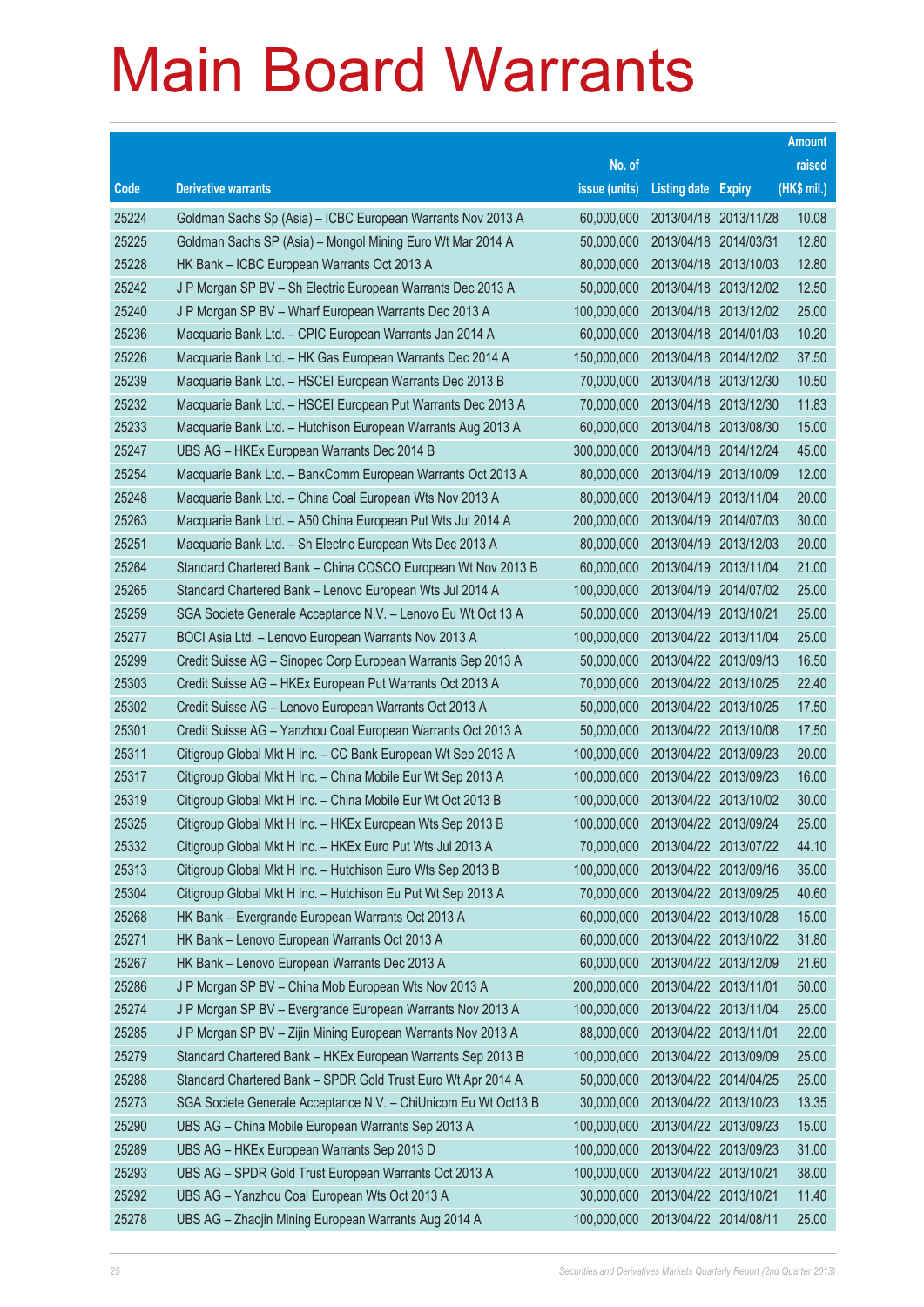|                |                                                                                                                           |                           |                                                | <b>Amount</b>  |
|----------------|---------------------------------------------------------------------------------------------------------------------------|---------------------------|------------------------------------------------|----------------|
|                |                                                                                                                           | No. of                    |                                                | raised         |
| Code           | <b>Derivative warrants</b>                                                                                                | issue (units)             | <b>Listing date Expiry</b>                     | (HK\$ mil.)    |
| 25294          | UBS AG - Zijin Mining European Warrants Sep 2013 A                                                                        | 60,000,000                | 2013/04/22 2013/09/19                          | 13.50          |
| 18212#         | Merrill Lynch Int'l & Co. C.V. - HKEx Euro Wts Jul 2013 A                                                                 | 300,000,000               | 2013/04/22 2013/07/25                          | 10.20          |
| 25396          | BOCI Asia Ltd. - Anhui Conch European Warrants Nov 2013 A                                                                 | 100,000,000               | 2013/04/23 2013/11/25                          | 25.00          |
| 25394          | BOCI Asia Ltd. - Agricultural Bk European Warrants Nov2013 A                                                              | 100,000,000               | 2013/04/23 2013/11/25                          | 15.00          |
| 25393          | BOCI Asia Ltd. - Sinopec Corp European Warrants Oct 2013 A                                                                | 100,000,000               | 2013/04/23 2013/10/02                          | 19.00          |
| 25392          | BOCI Asia Ltd. - SHK Ppt European Warrants Sep 2013 A                                                                     | 100,000,000               | 2013/04/23 2013/09/23                          | 21.00          |
| 10183          | BNP Paribas Arbit Issu B.V. - Gold European Wts Dec 2013 B                                                                | 100,000,000               | 2013/04/23 2013/12/06                          | 25.00          |
| 10182          | BNP Paribas Arbit Issu B.V. - Gold European Put Wts Dec13 A                                                               | 100,000,000               | 2013/04/23 2013/12/06                          | 25.00          |
| 25481          | Credit Suisse - SPDR Gold Trust European Warrants Oct 2013 B                                                              | 50,000,000                | 2013/04/23 2013/10/25                          | 12.50          |
| 25480          | Credit Suisse AG - SPDR Gold Trust Euro Put Wts Oct 2013 A                                                                | 50,000,000                | 2013/04/23 2013/10/25                          | 12.50          |
| 25484          | Credit Suisse AG - Zhaojin Mining European Wts Oct 2013 A                                                                 | 50,000,000                | 2013/04/23 2013/10/25                          | 32.00          |
| 25482          | Credit Suisse AG - Zijin Mining European Warrants Oct 2013 A                                                              | 50,000,000                | 2013/04/23 2013/10/25                          | 12.50          |
| 25488          | Daiwa Capital Mkt - CCB European Warrants Dec 2013 A                                                                      | 128,000,000               | 2013/04/23 2013/12/02                          | 20.48          |
| 25489          | Daiwa Capital Mkt - CCB European Put Warrants Oct 2013 A                                                                  | 80,000,000                | 2013/04/23 2013/10/23                          | 21.60          |
| 25397          | Goldman Sachs SP (Asia) - Agri Bk European Wts Nov 2013 A                                                                 | 80,000,000                | 2013/04/23 2013/11/18                          | 12.08          |
| 25404          | Goldman Sachs SP (Asia) - Angang Steel Euro Wts Dec 2013 A                                                                | 50,000,000                | 2013/04/23 2013/12/30                          | 22.30          |
| 25398          | Goldman Sachs SP (Asia) - China Shenhua Euro Wts Sep 2013 B                                                               | 80,000,000                | 2013/04/23 2013/09/27                          | 12.16          |
| 25416          | Goldman Sachs SP (Asia) - Lenovo European Wts Oct 2013 A                                                                  | 80,000,000                | 2013/04/23 2013/10/30                          | 36.80          |
| 25415          | Goldman Sachs SP (Asia) - Yanzhou Coal Euro Wts Dec 2013 B                                                                | 80,000,000                | 2013/04/23 2013/12/30                          | 50.48          |
| 25367          | J P Morgan SP BV - CHALCO European Warrants Nov 2013 A                                                                    | 48,000,000                | 2013/04/23 2013/11/01                          | 12.10          |
| 25365          | J P Morgan SP BV - CPIC European Warrants Nov 2013 A                                                                      | 180,000,000               | 2013/04/23 2013/11/01                          | 45.00          |
| 25341          | J P Morgan SP BV - HSI European Warrants Apr 2014 A                                                                       | 500,000,000               | 2013/04/23 2014/04/29                          | 125.00         |
| 25350          | J P Morgan SP BV - HSI European Put Warrants Oct 2013 D                                                                   | 500,000,000               | 2013/04/23 2013/10/30                          | 125.00         |
| 25362          | J P Morgan SP BV - Haitong Sec European Warrants Sep 2014 A                                                               | 150,000,000               | 2013/04/23 2014/09/01                          | 37.50          |
| 25337          | J P Morgan SP BV - PICC European Warrants Dec 2013 A                                                                      | 150,000,000               | 2013/04/23 2013/12/20                          | 22.50          |
| 25426          | J P Morgan SP BV - SPDR Gold Trust European Wts Nov 2013 A                                                                | 100,000,000               | 2013/04/23 2013/11/20                          | 25.00          |
| 25420          | J P Morgan SP BV - SPDR Gold Trust Euro Put Wts Dec 2013 A                                                                | 100,000,000               | 2013/04/23 2013/12/18                          | 25.00          |
| 25389          | J P Morgan SP BV - Wharf European Warrants Nov 2013 A                                                                     | 100,000,000               | 2013/04/23 2013/11/01                          | 25.00          |
| 25335          | Macquarie Bank Ltd. - CNOOC European Warrants Nov 2014 A                                                                  | 150,000,000               | 2013/04/23 2014/11/17                          | 22.50          |
| 25405          | Macquarie Bank Ltd. - Zhaojin Mining Euro Wts Dec 2014 A                                                                  | 150,000,000               | 2013/04/23 2014/12/02                          | 37.50          |
| 25406          | Macquarie Bank Ltd. - Zijin Mining European Wts Jul 2014 A                                                                | 75,000,000                | 2013/04/23 2014/07/03                          | 18.75          |
| 25413          | Standard Chartered Bank - CTel European Warrants Nov 2013 A                                                               | 60,000,000                | 2013/04/23 2013/11/05                          | 15.00          |
| 25409<br>25414 | Standard Chartered Bank - Lenovo European Wts Dec 2013 A<br>Standard Chartered Bank - SPDR Gold Trust Euro Wt Oct 2013 A  | 60,000,000<br>50,000,000  | 2013/04/23 2013/12/02<br>2013/04/23 2013/10/28 | 24.00<br>50.00 |
| 25408          |                                                                                                                           | 100,000,000               | 2013/04/23 2014/09/02                          | 25.00          |
| 25407          | Standard Chartered Bank - YZ Coal European Wts Sep 2014 A<br>Standard Chartered Bank - Zhaojin Mining Euro Wts Mar 2014 A | 100,000,000               | 2013/04/23 2014/03/31                          | 25.00          |
| 25451          |                                                                                                                           | 100,000,000               | 2013/04/23 2013/10/30                          | 17.00          |
| 25477          | SGA Societe Generale Acceptance N.V. - CNOOC Eu Wt Oct2013 B                                                              | 80,000,000                | 2013/04/23 2013/08/26                          | 32.40          |
|                | SGA Societe Generale Acceptance NV - CSOP A50 ETF Eu Wt Aug13B                                                            | 80,000,000                |                                                |                |
| 25464          | SGA Societe Generale Acceptance NV - CSOP A50 ETF Eu Wt Oct13A                                                            |                           | 2013/04/23 2013/10/23                          | 54.40          |
| 25439<br>10181 | SGA Societe Generale Acceptance N.V. - Ping An Eu Wt Oct 13 B                                                             | 100,000,000<br>50,000,000 | 2013/04/23 2013/10/09<br>2013/04/23 2013/11/27 | 23.50<br>12.50 |
| 25454          | SGA Societe Generale Acceptance N.V. - USD/YEN Eu Wt Nov13 A                                                              | 50,000,000                | 2013/04/23 2013/09/23                          |                |
|                | SGA Societe Generale Acceptance NV - Zijin Mining Eu Wt Sep13A                                                            |                           |                                                | 10.00          |
| 25333          | UBS AG - CC Bank European Warrants Sep 2013 C                                                                             | 100,000,000               | 2013/04/23 2013/09/19                          | 33.50          |
| 25564          | BOCI Asia Ltd. - Cheung Kong European Warrants Sep 2013 A                                                                 | 100,000,000               | 2013/04/24 2013/09/30                          | 28.00          |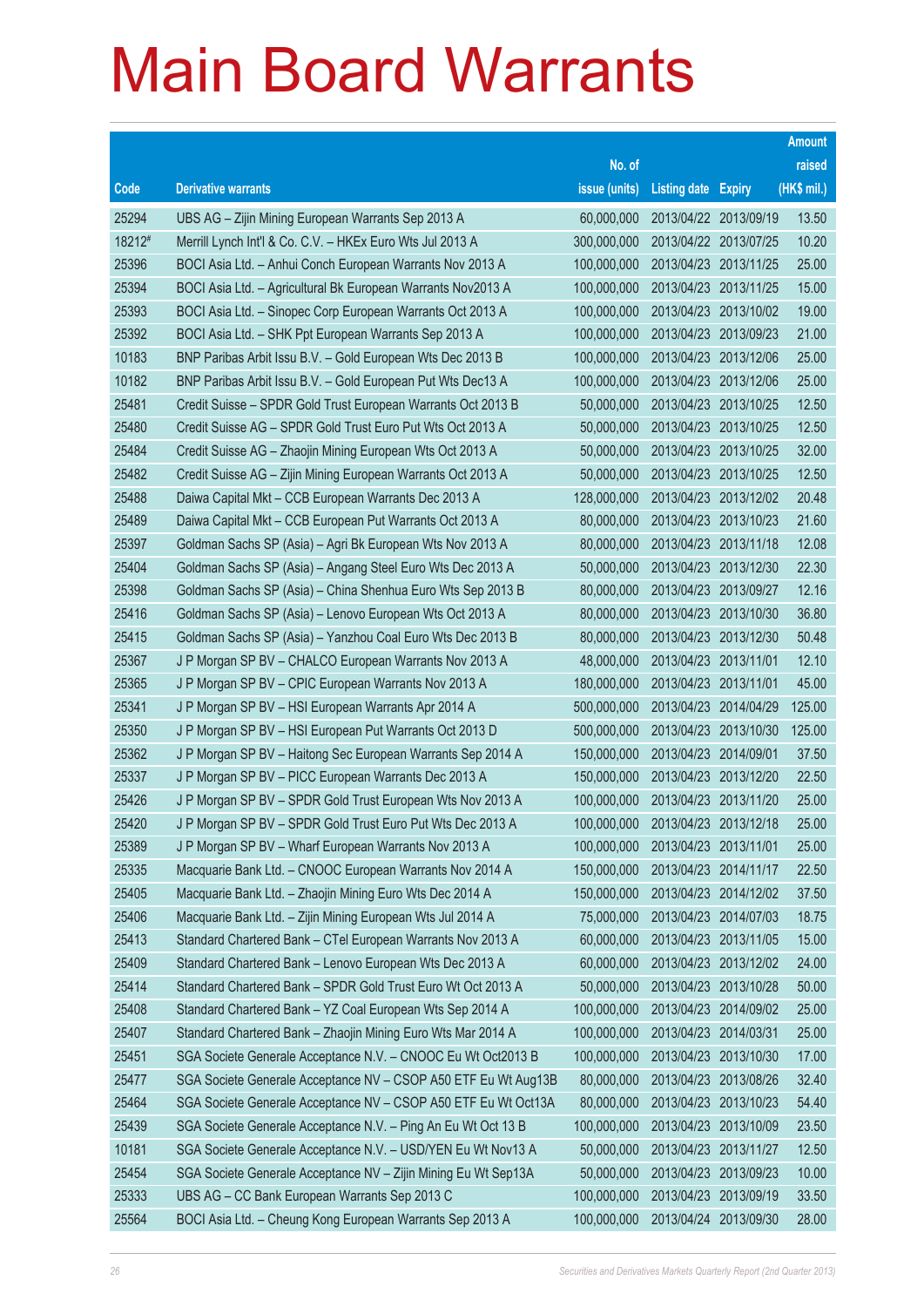|       |                                                                |               |                            |            | <b>Amount</b> |
|-------|----------------------------------------------------------------|---------------|----------------------------|------------|---------------|
|       |                                                                | No. of        |                            |            | raised        |
| Code  | <b>Derivative warrants</b>                                     | issue (units) | <b>Listing date Expiry</b> |            | (HK\$ mil.)   |
| 25563 | BOCI Asia Ltd. - Chi Res Land European Warrants Dec 2013 A     | 100,000,000   | 2013/04/24                 | 2013/12/10 | 25.00         |
| 25568 | BOCI Asia Ltd. - A50 China European Warrants Sep 2013 B        | 100,000,000   | 2013/04/24 2013/09/23      |            | 20.00         |
| 25560 | Credit Suisse AG - CNOOC European Warrants Sep 2013 A          | 70,000,000    | 2013/04/24                 | 2013/09/27 | 17.50         |
| 25593 | Credit Suisse AG - Greatwall Motor European Wts Aug 2013 A     | 70,000,000    | 2013/04/24 2013/08/30      |            | 10.50         |
| 25579 | Credit Suisse AG - HSCEI European Warrants Dec 2013 A          | 70,000,000    | 2013/04/24 2013/12/30      |            | 10.50         |
| 25585 | Credit Suisse AG - PetroChina European Warrants Nov 2013 A     | 70,000,000    | 2013/04/24 2013/11/29      |            | 10.50         |
| 25607 | Credit Suisse AG - Poly HK Inv European Warrants Sep 2013 A    | 70,000,000    | 2013/04/24                 | 2013/09/06 | 14.00         |
| 25597 | Credit Suisse AG - Yurun Food European Warrants Oct 2013 A     | 70,000,000    | 2013/04/24 2013/10/11      |            | 17.50         |
| 25605 | Credit Suisse AG - ZTE European Warrants Sep 2013 A            | 70,000,000    | 2013/04/24 2013/09/27      |            | 10.50         |
| 25610 | Citigroup Global Mkt H Inc. - Cheung Kong Euro Wt Sep 2013 A   | 100,000,000   | 2013/04/24 2013/09/02      |            | 20.00         |
| 25612 | Citigroup Global Mkt H Inc. - ICBC European Wts Oct 2013 A     | 100,000,000   | 2013/04/24                 | 2013/10/08 | 20.00         |
| 25531 | Goldman Sachs SP (Asia) – China Coal European Wts Dec 2013 B   | 60,000,000    | 2013/04/24 2013/12/30      |            | 20.82         |
| 25528 | Goldman Sachs SP (Asia) - Minsheng Bank Euro Wts Oct 2013 B    | 60,000,000    | 2013/04/24 2013/10/11      |            | 35.22         |
| 25559 | Goldman Sachs SP (Asia) – CRCC European Warrants Dec 2013 A    | 60,000,000    | 2013/04/24 2013/12/30      |            | 30.36         |
| 25502 | Goldman Sachs SP (Asia) - HSI European Put Wts Dec 2013 B      | 150,000,000   | 2013/04/24                 | 2013/12/30 | 22.95         |
| 25516 | HK Bank - China Tel European Warrants Nov 2013 A               | 80,000,000    | 2013/04/24 2013/11/04      |            | 20.00         |
| 25514 | HK Bank – A50 China European Warrants Aug 2013 A               | 80,000,000    | 2013/04/24 2013/08/26      |            | 12.00         |
| 25512 | HK Bank - Ping An European Warrants Nov 2013 A                 | 80,000,000    | 2013/04/24 2013/11/04      |            | 20.00         |
| 25510 | Merrill Lynch Int'l & Co. C.V. - CNOOC Euro Wts Nov 2014 A     | 80,000,000    | 2013/04/24 2014/11/17      |            | 12.00         |
| 25511 | Merrill Lynch Int'l & Co. C.V. – PetroChina Eu Wt Dec 2013 A   | 80,000,000    | 2013/04/24 2013/12/23      |            | 35.60         |
| 25571 | Standard Chartered Bank – Jiangxi Copper Euro Wts Nov 2013 A   | 100,000,000   | 2013/04/24 2013/11/04      |            | 25.00         |
| 25573 | Standard Chartered Bank - Li & Fung European Wts Dec 2014 A    | 100,000,000   | 2013/04/24 2014/12/24      |            | 15.00         |
| 25569 | Standard Chartered Bank - Zijin Mining Euro Wts Nov 2013 B     | 50,000,000    | 2013/04/24 2013/11/29      |            | 17.50         |
| 25608 | UBS AG - CNOOC European Warrants Oct 2013 A                    | 100,000,000   | 2013/04/24 2013/10/28      |            | 18.50         |
| 25578 | UBS AG - China Tel European Warrants Oct 2013 A                | 100,000,000   | 2013/04/24 2013/10/23      |            | 25.00         |
| 25609 | UBS AG - Tencent Holdings European Warrants Oct 2013 B         | 200,000,000   | 2013/04/24 2013/10/02      |            | 35.00         |
| 25658 | BOCI Asia Ltd. - CC Bank European Put Warrants Nov 2013 A      | 100,000,000   | 2013/04/25 2013/11/11      |            | 25.00         |
| 25657 | BOCI Asia Ltd. – China Life European Put Warrants Dec 2013 A   | 100,000,000   | 2013/04/25 2013/12/16      |            | 25.00         |
| 25660 | BOCI Asia Ltd. - ICBC European Warrants Dec 2013 A             | 100,000,000   | 2013/04/25 2013/12/03      |            | 15.00         |
| 25661 | Daiwa Capital Mkt - Hutchison European Warrants Oct 2013 B     | 128,000,000   | 2013/04/25 2013/10/15      |            | 56.32         |
| 25665 | Daiwa Capital Mkt - Hutchison European Put Wts Oct 2013 C      | 80,000,000    | 2013/04/25 2013/10/25      |            | 22.40         |
| 25646 | Goldman Sachs SP (Asia) - CC Bank European Wts Jul 2013 C      | 80,000,000    | 2013/04/25 2013/07/29      |            | 12.72         |
| 25647 | Goldman Sachs SP (Asia) - China Mobile Euro Wts Oct 2013 A     | 80,000,000    | 2013/04/25 2013/10/02      |            | 17.44         |
| 25641 | Goldman Sachs SP (Asia) - Sinopec Corp European Wts Oct 2013 B | 80,000,000    | 2013/04/25 2013/10/30      |            | 30.64         |
| 25644 | Goldman Sachs SP (Asia) - HKEx European Warrants Oct 2013 B    | 80,000,000    | 2013/04/25 2013/10/30      |            | 44.72         |
| 25631 | Goldman Sachs SP (Asia) - HSBC European Warrants Nov 2013 A    | 80,000,000    | 2013/04/25 2013/11/28      |            | 29.28         |
| 25630 | J P Morgan SP BV - Minsheng Bank European Wts Dec 2014 B       | 200,000,000   | 2013/04/25 2014/12/29      |            | 30.00         |
| 25668 | Macquarie Bank Ltd. - HSBC European Warrants Oct 2013 A        | 150,000,000   | 2013/04/25 2013/10/03      |            | 22.50         |
| 25667 | Macquarie Bank Ltd. - Hang Seng Bank European Wts Sep 2013 A   | 150,000,000   | 2013/04/25 2013/09/03      |            | 22.50         |
| 25656 | Standard Chartered Bank - R&F Ppt European Wts Nov 2013 A      | 100,000,000   | 2013/04/25 2013/11/04      |            | 25.00         |
| 25648 | Standard Chartered Bank - HS H-SHARE European Wts Nov 2013 A   | 100,000,000   | 2013/04/25 2013/11/04      |            | 33.00         |
| 25649 | Standard Chartered Bank - HS H-SHARE European Wts Nov 2014 A   | 150,000,000   | 2013/04/25 2014/11/04      |            | 37.50         |
| 25613 | SGA Societe Generale Acceptance N.V. - Ch Mob Eu Wt Sep13 B    | 150,000,000   | 2013/04/25 2013/09/30      |            | 39.00         |
| 25614 | SGA Societe Generale Acceptance N.V. - Ch Mob Eu Wt Sep13 C    | 150,000,000   | 2013/04/25 2013/09/25      |            | 22.50         |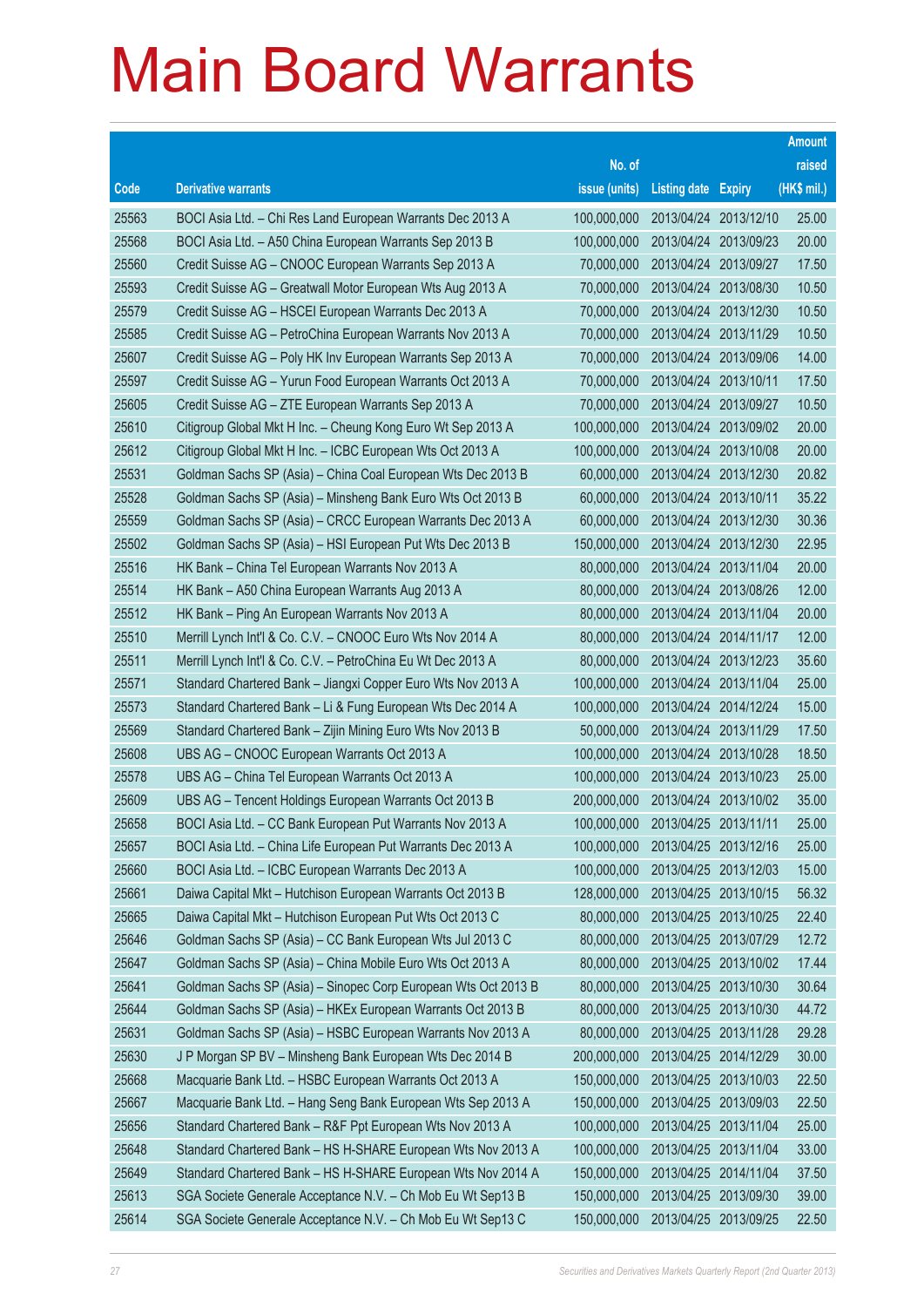|       |                                                                |               |                            | <b>Amount</b> |
|-------|----------------------------------------------------------------|---------------|----------------------------|---------------|
|       |                                                                | No. of        |                            | raised        |
| Code  | <b>Derivative warrants</b>                                     | issue (units) | <b>Listing date Expiry</b> | (HK\$ mil.)   |
| 25697 | UBS AG - HKEx European Warrants Oct 2013 A                     | 100,000,000   | 2013/04/25 2013/10/24      | 68.00         |
| 25687 | UBS AG - KECL European Warrants Oct 2013 A                     | 100,000,000   | 2013/04/25 2013/10/28      | 15.00         |
| 25877 | BNP Paribas Arbit Issu B.V. - Ch Mobile Euro Wts Oct 2013 B    | 100,000,000   | 2013/04/26 2013/10/03      | 19.00         |
| 25880 | BNP Paribas Arbit Issu B.V. - A50 China Euro Wts Aug 2014 A    | 100,000,000   | 2013/04/26 2014/08/04      | 19.00         |
| 25876 | BNP Paribas Arbit Issu B.V. - HKEx European Wts Oct 2013 A     | 57,000,000    | 2013/04/26 2013/10/03      | 14.25         |
| 25878 | BNP Paribas Arbit Issu B.V. - Hutchison Euro Wts Oct 2013 B    | 100,000,000   | 2013/04/26 2013/10/03      | 17.00         |
| 25879 | BNP Paribas Arbit Issu B.V. - Zijin Mining Eu Wts Sep 2014 A   | 79,000,000    | 2013/04/26 2014/09/02      | 25.28         |
| 25836 | Credit Suisse AG - CSOP A50 ETF European Warrants Aug 2013 B   | 80,000,000    | 2013/04/26 2013/08/19      | 16.00         |
| 25828 | Credit Suisse AG - HSBC European Wts Sep 2013 B                | 80,000,000    | 2013/04/26 2013/09/09      | 21.60         |
| 25829 | Credit Suisse AG - HSBC European Put Warrants Jul 2013 D       | 80,000,000    | 2013/04/26 2013/07/29      | 15.20         |
| 25834 | Credit Suisse AG - HSI European Put Warrants Oct 2013 D        | 150,000,000   | 2013/04/26 2013/10/30      | 25.50         |
| 25835 | Credit Suisse AG - HSI European Put Warrants Oct 2013 E        | 150,000,000   | 2013/04/26 2013/10/30      | 24.00         |
| 25882 | Citigroup Global Mkt H Inc. - Ch Overseas Eu Put Wt Sep 13 B   | 100,000,000   | 2013/04/26 2013/09/23      | 25.00         |
| 25887 | Citigroup Global Mkt H Inc. - HSBC European Wts Dec 2013 A     | 100,000,000   | 2013/04/26 2013/12/23      | 30.00         |
| 25886 | Citigroup Global Mkt H Inc. - PetroChina Euro Wts Dec 2013 C   | 100,000,000   | 2013/04/26 2013/12/23      | 40.00         |
| 25881 | Citigroup Global Mkt H Inc. - Sands China Euro Wt Jul 2013 C   | 100,000,000   | 2013/04/26 2013/07/29      | 16.00         |
| 25883 | Citigroup Global Mkt H Inc. - Sands China Eu Put Wt Dec 13 A   | 70,000,000    | 2013/04/26 2013/12/23      | 28.00         |
| 25837 | Daiwa Capital Mkt - BOCL European Warrants Oct 2013 A          | 158,000,000   | 2013/04/26 2013/10/02      | 23.70         |
| 25868 | Daiwa Capital Mkt - CSOP A50 ETF European Wts Sep 2013 B       | 108,000,000   | 2013/04/26 2013/09/02      | 22.68         |
| 25867 | Daiwa Capital Mkt - CSOP A50 ETF European Wts Dec 2013 A       | 128,000,000   | 2013/04/26 2013/12/23      | 19.20         |
| 25838 | Daiwa Capital Mkt - ICBC European Warrants Nov 2013 A          | 128,000,000   | 2013/04/26 2013/11/26      | 19.20         |
| 25779 | Goldman Sachs SP (Asia) - CAM CSI300 European Wts Dec 2013 C   | 80,000,000    | 2013/04/26 2013/12/30      | 20.00         |
| 25787 | Goldman Sachs SP (Asia) - SPDR Gold Trust Euro Wt Dec 2013 A   | 80,000,000    | 2013/04/26 2013/12/30      | 26.32         |
| 25759 | HK Bank - China Mobile European Warrants Nov 2013 A            | 100,000,000   | 2013/04/26 2013/11/04      | 25.00         |
| 25755 | HK Bank - HSI European Warrants Oct 2013 B                     | 150,000,000   | 2013/04/26 2013/10/30      | 37.50         |
| 25758 | HK Bank - HSI European Put Warrants Dec 2013 B                 | 250,000,000   | 2013/04/26 2013/12/30      | 37.50         |
| 25732 | J P Morgan SP BV - Agricultural Bk Euro Warrants Dec 2013 A    | 100,000,000   | 2013/04/26 2013/12/02      | 25.00         |
| 25703 | J P Morgan SP BV - BOCL European Warrants Nov 2013 B           | 200,000,000   | 2013/04/26 2013/11/04      | 50.00         |
| 25704 | J P Morgan SP BV - CSOP A50 ETF European Warrants Nov 2013 A   | 150,000,000   | 2013/04/26 2013/11/04      | 51.00         |
| 25729 | J P Morgan SP BV - Luk Fook Hold European Wts Dec 2013 A       | 60,000,000    | 2013/04/26 2013/12/02      | 15.00         |
| 25788 | Standard Chartered Bank - CNOOC European Warrants Sep 2013 A   | 60,000,000    | 2013/04/26 2013/09/25      | 11.10         |
| 25789 | Standard Chartered Bank - China Shenhua Euro Wts Nov 2013 A    | 100,000,000   | 2013/04/26 2013/11/05      | 25.00         |
| 25799 | Standard Chartered Bank - HSI European Put Wts Jul 2013 C      | 100,000,000   | 2013/04/26 2013/07/30      | 15.60         |
| 25795 | Standard Chartered Bank - ICBC European Warrants Nov 2013 A    | 100,000,000   | 2013/04/26 2013/11/05      | 25.00         |
| 10184 | SGA Societe Generale Acceptance NV - Nikkei 225 Eu Wt Dec 13 A | 100,000,000   | 2013/04/26 2013/12/13      | 25.00         |
| 10185 | SGA Societe Generale Acceptance NV - Nikkei 225 Eu Wt Dec 13 B | 100,000,000   | 2013/04/26 2013/12/13      | 25.00         |
| 10186 | SGA Societe Generale Acceptance NV - N225 Eu Put Wt Dec 2013 C | 100,000,000   | 2013/04/26 2013/12/13      | 25.00         |
| 25814 | UBS AG - Geely Auto European Warrants Oct 2013 A               | 50,000,000    | 2013/04/26 2013/10/25      | 14.00         |
| 25875 | UBS AG - Jiangxi Copper European Warrants Oct 2014 A           | 60,000,000    | 2013/04/26 2014/10/27      | 15.00         |
| 25889 | BOCI Asia Ltd. - Galaxy Ent European Warrants Nov 2013 A       | 100,000,000   | 2013/04/29 2013/11/04      | 17.00         |
| 25891 | BOCI Asia Ltd. - HKEx European Warrants Oct 2013 C             | 100,000,000   | 2013/04/29 2013/10/02      | 24.00         |
| 25888 | BOCI Asia Ltd. - ICBC European Put Warrants Nov 2013 A         | 100,000,000   | 2013/04/29 2013/11/04      | 25.00         |
| 25948 | BNP Paribas Arbit Issu B.V. - CHALCO European Wts Feb 2014 A   | 31,000,000    | 2013/04/29 2014/02/05      | 10.23         |
| 25945 | BNP Paribas Arbit Issu B.V. - China Res Gas Eu Wt Dec 2013 A   | 60,000,000    | 2013/04/29 2013/12/05      | 15.00         |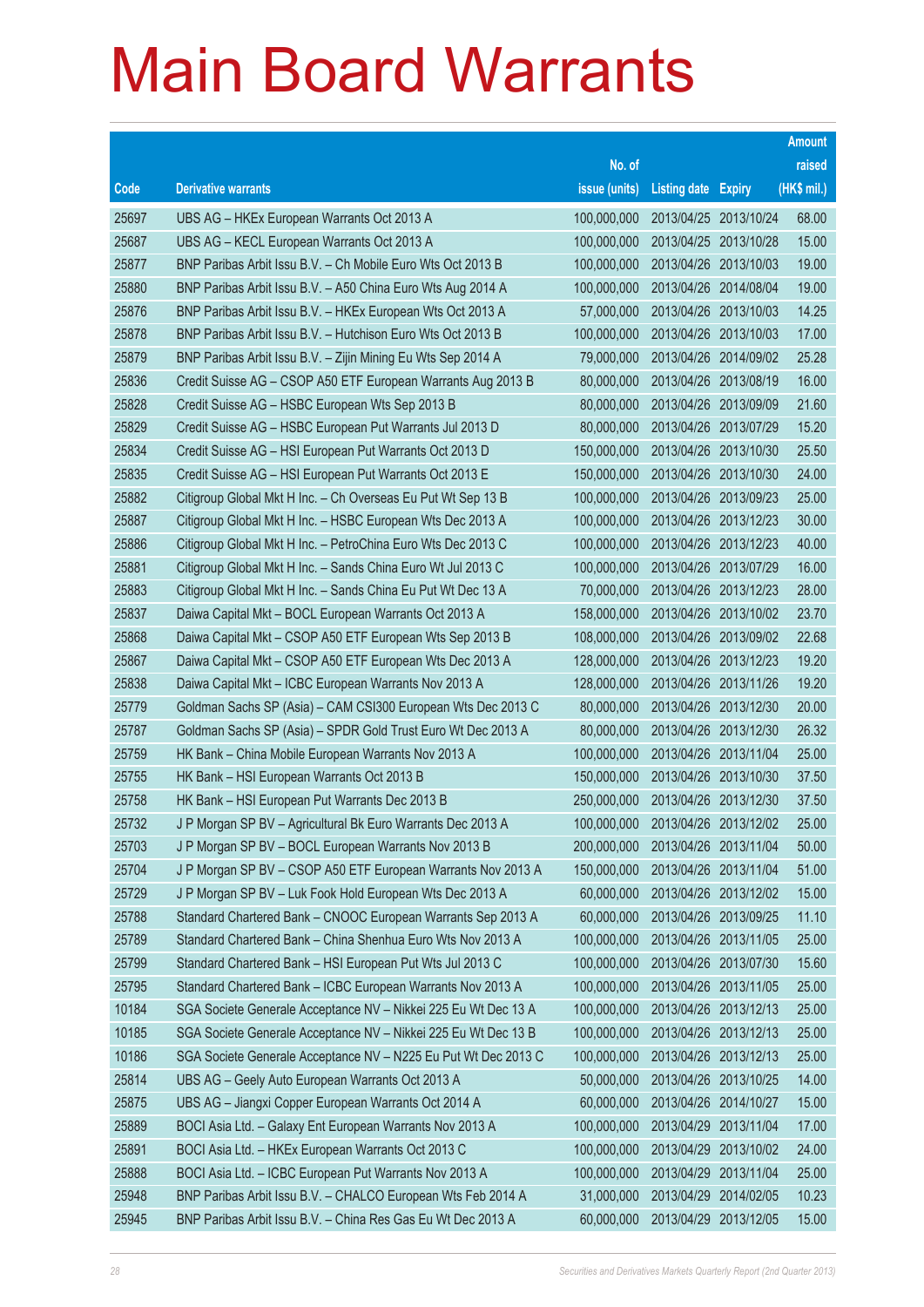|       |                                                               |               |                       |            | <b>Amount</b> |
|-------|---------------------------------------------------------------|---------------|-----------------------|------------|---------------|
|       |                                                               | No. of        |                       |            | raised        |
| Code  | <b>Derivative warrants</b>                                    | issue (units) | Listing date Expiry   |            | (HK\$ mil.)   |
| 25951 | BNP Paribas Arbit Issu B.V. - Greatwall Motor Eu Wt Dec 13 A  | 100,000,000   | 2013/04/29            | 2013/12/03 | 29.00         |
| 25946 | BNP Paribas Arbit Issu B.V. - Shanghai Electric Eu Wt Feb14A  | 32,000,000    | 2013/04/29 2014/02/05 |            | 10.56         |
| 25949 | BNP Paribas Arbit Issu B.V. - Weichai Power Eu Wt Dec 2013 A  | 64,000,000    | 2013/04/29            | 2013/12/03 | 18.56         |
| 25942 | Macquarie Bank Ltd. - Ping An European Warrants Oct 2013 B    | 70,000,000    | 2013/04/29 2013/10/03 |            | 10.50         |
| 25904 | UBS AG - HSCEI European Warrants Oct 2013 A                   | 100,000,000   | 2013/04/29            | 2013/10/30 | 15.00         |
| 26065 | BOCI Asia Ltd. - Minsheng Bank European Warrants Sep 2013 A   | 100,000,000   | 2013/04/30 2013/09/09 |            | 18.00         |
| 26064 | BOCI Asia Ltd. - China Unicom European Warrants Nov 2013 A    | 100,000,000   | 2013/04/30 2013/11/11 |            | 15.00         |
| 26050 | BOCI Asia Ltd. - Hutchison European Warrants Oct 2013 A       | 100,000,000   | 2013/04/30 2013/10/18 |            | 19.00         |
| 26070 | Credit Suisse AG - Sinopharm European Warrants Sep 2013 B     | 70,000,000    | 2013/04/30 2013/09/30 |            | 10.50         |
| 26071 | Credit Suisse AG - SJM Holdings European Warrants Sep 2013 B  | 70,000,000    | 2013/04/30 2013/09/30 |            | 10.50         |
| 25959 | Goldman Sachs SP (Asia) - CITIC Bank European Wts Mar 2014 A  | 80,000,000    | 2013/04/30 2014/03/28 |            | 20.16         |
| 25966 | Goldman Sachs SP (Asia) – CNOOC European Warrants Nov 2014 A  | 100,000,000   | 2013/04/30 2014/11/17 |            | 15.30         |
| 25955 | HK Bank - Anhui Conch European Warrants Nov 2013 A            | 60,000,000    | 2013/04/30 2013/11/04 |            | 15.00         |
| 25958 | HK Bank - China Unicom European Warrants Oct 2013 A           | 100,000,000   | 2013/04/30 2013/10/29 |            | 15.00         |
| 26014 | J P Morgan SP BV - Galaxy Ent European Warrants Nov 2013 A    | 200,000,000   | 2013/04/30 2013/11/04 |            | 50.00         |
| 25979 | J P Morgan SP BV - Yanzhou Coal European Warrants Nov 2013 B  | 50,000,000    | 2013/04/30 2013/11/15 |            | 12.50         |
| 26067 | Macquarie Bank Ltd. - BYD European Warrants Nov 2013 A        | 150,000,000   | 2013/04/30 2013/11/04 |            | 37.50         |
| 26074 | Macquarie Bank Ltd. - Galaxy Ent European Wts Nov 2013 A      | 50,000,000    | 2013/04/30 2013/11/04 |            | 12.50         |
| 26066 | Macquarie Bank Ltd. - Greatwall Motor European Wts Nov 2013 A | 150,000,000   | 2013/04/30 2013/11/04 |            | 37.50         |
| 26046 | Standard Chartered Bank – NCI European Warrants Dec 2013 A    | 60,000,000    | 2013/04/30 2013/12/31 |            | 15.00         |
| 26048 | UBS AG - Anhui Conch European Warrants Oct 2013 A             | 100,000,000   | 2013/04/30 2013/10/29 |            | 30.00         |
| 26077 | UBS AG - Ping An European Warrants Oct 2013 B                 | 100,000,000   | 2013/04/30 2013/10/21 |            | 45.00         |
| 26216 | Credit Suisse AG - Hutchison European Put Wts Aug 2013 B      | 70,000,000    | 2013/05/02 2013/08/30 |            | 10.50         |
| 26221 | Credit Suisse AG – ZTE European Warrants Nov 2013 A           | 60,000,000    | 2013/05/02 2013/11/05 |            | 10.80         |
| 26226 | Goldman Sachs SP (Asia) - CSOP A50 ETF Euro Wts Dec 2013 A    | 80,000,000    | 2013/05/02 2013/12/30 |            | 41.84         |
| 26178 | J P Morgan SP BV - CITIC Bank European Warrants Nov 2013 A    | 100.000.000   | 2013/05/02 2013/11/04 |            | 25.00         |
| 26233 | J P Morgan SP BV - CNOOC European Warrants Nov 2014 A         | 300,000,000   | 2013/05/02 2014/11/17 |            | 45.00         |
| 26185 | J P Morgan SP BV - Link Reit European Warrants Dec 2013 A     | 80,000,000    | 2013/05/02 2013/12/02 |            | 20.00         |
| 26158 | J P Morgan SP BV - PetroChina European Warrants Nov 2013 A    | 100,000,000   | 2013/05/02 2013/11/01 |            | 25.00         |
| 26228 | J P Morgan SP BV - Sands China European Put Wts Nov 2013 B    | 200,000,000   | 2013/05/02 2013/11/04 |            | 50.00         |
| 26157 | J P Morgan SP BV - Weichai Power European Wts Dec 2013 A      | 80,000,000    | 2013/05/02 2013/12/02 |            | 20.00         |
| 26156 | Macquarie Bank Ltd. - A50 China European Warrants Aug 2013 A  | 50,000,000    | 2013/05/02 2013/08/02 |            | 10.00         |
| 26152 | Macquarie Bank Ltd. - Shui On Land European Wts Mar 2014 A    | 60,000,000    | 2013/05/02 2014/03/04 |            | 15.00         |
| 26097 | Merrill Lynch Int'l & Co. C.V. - CAM CSI300 Eu Wt Oct 2013 A  | 60,000,000    | 2013/05/02 2013/10/15 |            | 11.10         |
| 26147 | Merrill Lynch Int'l & Co. C.V. - CAM CSI300 Eu Wt Dec 2013 A  | 40,000,000    | 2013/05/02 2013/12/09 |            | 10.00         |
| 26150 | Merrill Lynch Int'l & Co. C.V. - China Life Eu Wt Oct 2013 C  | 70,000,000    | 2013/05/02 2013/10/25 |            | 10.64         |
| 26148 | Merrill Lynch Int'l & Co. C.V. - Ch Life Eur Put Wt Feb 14 A  | 60,000,000    | 2013/05/02 2014/02/20 |            | 12.30         |
| 26087 | Merrill Lynch Int'l & Co. C.V. - HSCEI Euro Put Wt Dec 13 D   | 100,000,000   | 2013/05/02 2013/12/30 |            | 21.30         |
| 26132 | Merrill Lynch Int'l & Co. C.V. - Hutchison Eur Wt Aug 2013 A  | 60,000,000    | 2013/05/02 2013/08/30 |            | 10.56         |
| 26130 | Merrill Lynch Int'l & Co. C.V. - Hutchison Eur Wt Oct 2013 C  | 60,000,000    | 2013/05/02 2013/10/04 |            | 10.56         |
| 26151 | Merrill Lynch Int'l & Co. C.V. - Hutchison Eu Put Wt Nov 13 A | 40,000,000    | 2013/05/02 2013/11/11 |            | 15.20         |
| 26093 | Merrill Lynch Int'l & Co. C.V. - Wharf Euro Wts Dec 2013 A    | 25,000,000    | 2013/05/02 2013/12/30 |            | 10.38         |
| 26271 | Credit Suisse AG - CC Bank European Warrants Sep 2013 A       | 70,000,000    | 2013/05/03 2013/09/23 |            | 11.90         |
| 26328 | Credit Suisse AG - HSCEI European Warrants Oct 2013 A         | 70,000,000    | 2013/05/03 2013/10/30 |            | 10.50         |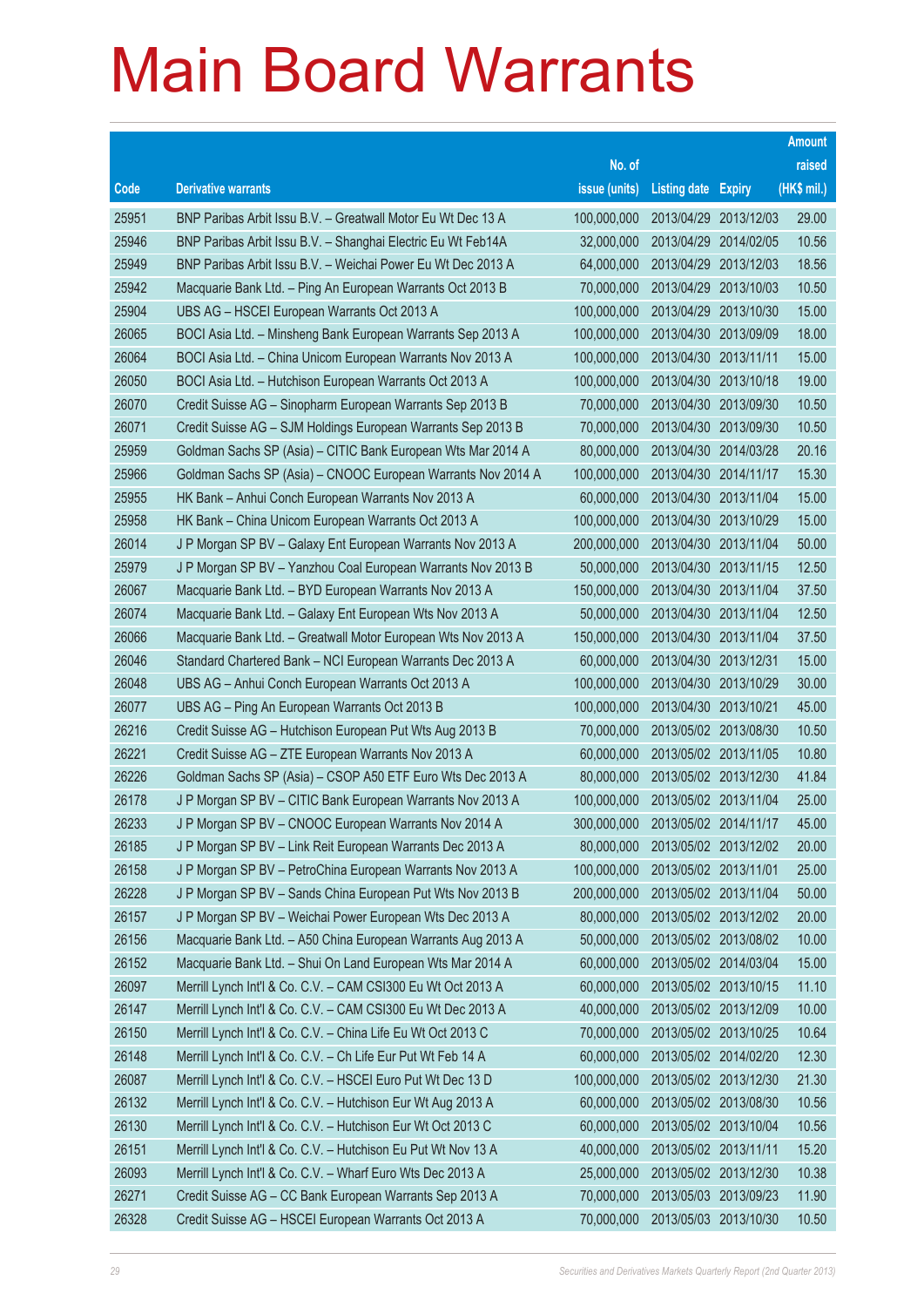|       |                                                                |               |                            | <b>Amount</b> |
|-------|----------------------------------------------------------------|---------------|----------------------------|---------------|
|       |                                                                | No. of        |                            | raised        |
| Code  | <b>Derivative warrants</b>                                     | issue (units) | <b>Listing date Expiry</b> | (HK\$ mil.)   |
| 26287 | Credit Suisse AG - HSI European Put Warrants Sep 2013 D        | 150,000,000   | 2013/05/03 2013/09/27      | 22.50         |
| 26327 | Credit Suisse AG - HSI European Put Warrants Nov 2013 A        | 150,000,000   | 2013/05/03 2013/11/28      | 22.50         |
| 26270 | Credit Suisse AG - ICBC European Warrants Oct 2013 A           | 70,000,000    | 2013/05/03 2013/10/03      | 12.60         |
| 26259 | Bank of East Asia - BYD European Warrants Oct 2013 A           | 50,000,000    | 2013/05/03 2013/10/28      | 10.50         |
| 26387 | Bank of East Asia - China COSCO European Warrants Feb 2014 A   | 50,000,000    | 2013/05/03 2014/02/04      | 12.50         |
| 26334 | Bank of East Asia - Ch Mobile European Warrants Jan 2014 A     | 50,000,000    | 2013/05/03 2014/01/02      | 13.50         |
| 26366 | Bank of East Asia - China Overseas Euro Warrants Feb 2014 A    | 60,000,000    | 2013/05/03 2014/02/04      | 15.00         |
| 26393 | Bank of East Asia – Galaxy Ent European Warrants Feb 2014 A    | 50,000,000    | 2013/05/03 2014/02/04      | 12.50         |
| 26368 | Bank of East Asia – Zhaojin Mining European Wts Feb 2015 A     | 90,000,000    | 2013/05/03 2015/02/02      | 22.50         |
| 26264 | Macquarie Bank Ltd. - Agricultural Bk Euro Warrants Feb 2014 A | 80,000,000    | 2013/05/03 2014/02/05      | 20.00         |
| 26260 | Macquarie Bank Ltd. - CITIC Bank European Wts Jan 2014 A       | 80,000,000    | 2013/05/03 2014/01/03      | 20.00         |
| 26234 | Merrill Lynch Int'l & Co. C.V. - ChiUnicom Eu Wts Apr 2014 A   | 80,000,000    | 2013/05/03 2014/04/22      | 12.00         |
| 26246 | Standard Chartered Bank - Agricultural Bk Eur Wts Dec 2013 A   | 60,000,000    | 2013/05/03 2013/12/04      | 15.00         |
| 26252 | Standard Chartered Bank - HuanengPower Euro Wts Aug 2013 A     | 50,000,000    | 2013/05/03 2013/08/05      | 21.00         |
| 26251 | Standard Chartered Bank - HuanengPower Euro Wts Dec 2013 A     | 50,000,000    | 2013/05/03 2013/12/06      | 17.50         |
| 89010 | UBS AG - CSOP A50 ETF European Warrants Dec 2013 B             | 25,000,000    | 2013/05/03 2013/12/30      | 10.37         |
| 26445 | HK Bank – HSI European Put Warrants Aug 2013 D                 | 180,000,000   | 2013/05/06 2013/08/29      | 27.00         |
| 26442 | HK Bank - Sands China European Warrants Oct 2013 A             | 80,000,000    | 2013/05/06 2013/10/02      | 12.00         |
| 26514 | Macquarie Bank Ltd. - CC Bank European Put Wts Dec 2013 B      | 100,000,000   | 2013/05/06 2013/12/03      | 25.00         |
| 26447 | Macquarie Bank Ltd. - Ch Comm Cons European Wts Dec 2014 A     | 150,000,000   | 2013/05/06 2014/12/02      | 22.50         |
| 26486 | Macquarie Bank Ltd. - CM Bank European Warrants Jul 2014 A     | 150,000,000   | 2013/05/06 2014/07/03      | 22.50         |
| 26511 | Macquarie Bank Ltd. - ICBC European Put Warrants Dec 2013 B    | 100,000,000   | 2013/05/06 2013/12/03      | 25.00         |
| 26473 | Macquarie Bank Ltd. - Link REIT European Warrants Mar 2014 A   | 150,000,000   | 2013/05/06 2014/03/04      | 22.50         |
| 26494 | Standard Chartered Bank - Sinopec Corp Euro Wts Nov 2013 A     | 80,000,000    | 2013/05/06 2013/11/08      | 20.00         |
| 26552 | UBS AG - Galaxy Ent European Warrants Nov 2013 A               | 80,000,000    | 2013/05/06 2013/11/05      | 20.00         |
| 26534 | UBS AG - HSI European Warrants Oct 2013 C                      | 300,000,000   | 2013/05/06 2013/10/30      | 45.00         |
| 26543 | UBS AG - HSI European Put Warrants Sep 2013 G                  | 300,000,000   | 2013/05/06 2013/09/27      | 51.00         |
| 26536 | UBS AG - Hutchison European Warrants Sep 2013 C                | 200,000,000   | 2013/05/06 2013/09/30      | 39.00         |
| 26545 | UBS AG - Lumena Newmat European Warrants Dec 2013 A            | 100,000,000   | 2013/05/06 2013/12/30      | 25.00         |
| 26560 | UBS AG - Sands China European Warrants Sep 2013 A              | 60,000,000    | 2013/05/06 2013/09/16      | 12.00         |
| 26551 | UBS AG - Tencent Holdings European Put Warrants Sep 2013 D     | 100,000,000   | 2013/05/06 2013/09/25      | 15.00         |
| 26786 | Credit Suisse AG - China Coal European Warrants Aug 2013 A     | 60,000,000    | 2013/05/07 2013/08/30      | 12.00         |
| 26651 | Credit Suisse AG - Jiangxi Copper European Wts Dec 2013 A      | 70,000,000    | 2013/05/07 2013/12/02      | 17.50         |
| 26914 | Goldman Sachs SP (Asia) - HSI European Put Wts Aug 2013 B      | 150,000,000   | 2013/05/07 2013/08/29      | 23.25         |
| 26916 | Goldman Sachs SP (Asia) - HSI European Put Wts Sep 2013 B      | 150,000,000   | 2013/05/07 2013/09/27      | 22.80         |
| 26616 | HK Bank - CNOOC European Warrants Feb 2014 A                   | 120,000,000   | 2013/05/07 2014/02/11      | 18.00         |
| 26583 | HK Bank - CSOP A50 ETF European Warrants Dec 2013 A            | 80,000,000    | 2013/05/07 2013/12/31      | 30.40         |
| 26692 | Macquarie Bank Ltd. - Agricultural Bk Euro Put Wt Oct 2013 A   | 100,000,000   | 2013/05/07 2013/10/09      | 18.90         |
| 26637 | Macquarie Bank Ltd. - CRCC European Warrants Jan 2015 A        | 150,000,000   | 2013/05/07 2015/01/05      | 22.50         |
| 26679 | Macquarie Bank Ltd. - Stanchart European Warrants Jul 2014 A   | 250,000,000   | 2013/05/07 2014/07/03      | 62.50         |
| 26645 | Standard Chartered Bank - HSI European Warrants Sep 2013 D     | 100,000,000   | 2013/05/07 2013/09/27      | 15.00         |
| 26755 | SGA Societe Generale Acceptance NV - Yanzhou Coal Eu Wt Nov13A | 25,000,000    | 2013/05/07 2013/11/11      | 12.75         |
| 26884 | UBS AG - AIA European Warrants Dec 2013 A                      | 100,000,000   | 2013/05/07 2013/12/24      | 19.00         |
| 26883 | UBS AG - China Coal European Warrants Nov 2013 A               | 40,000,000    | 2013/05/07 2013/11/06      | 12.00         |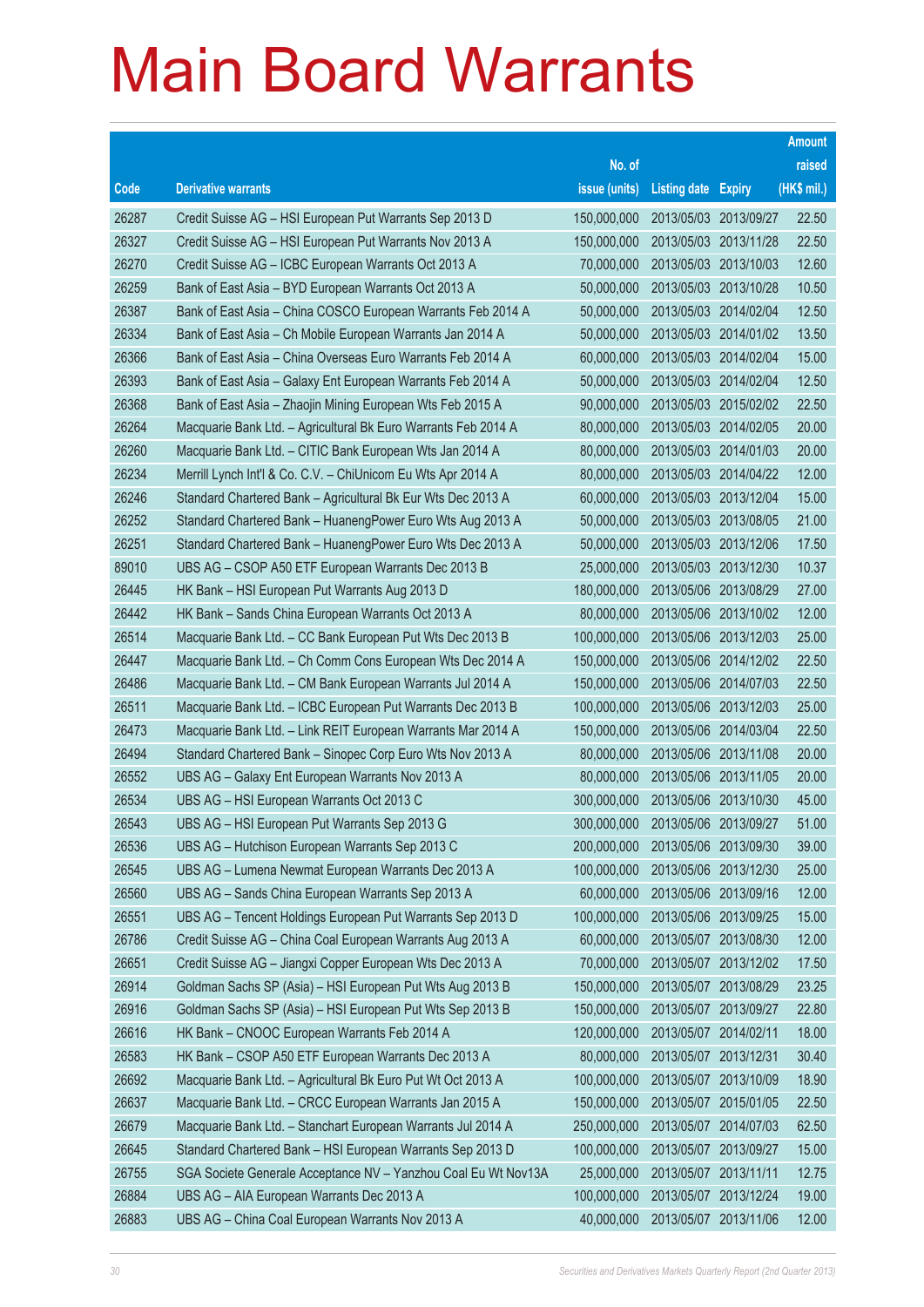|        |                                                                |               |                            | <b>Amount</b> |
|--------|----------------------------------------------------------------|---------------|----------------------------|---------------|
|        |                                                                | No. of        |                            | raised        |
| Code   | <b>Derivative warrants</b>                                     | issue (units) | <b>Listing date Expiry</b> | (HK\$ mil.)   |
| 26835  | UBS AG - HSCEI European Put Warrants Dec 2013 D                | 100,000,000   | 2013/05/07 2013/12/30      | 20.00         |
| 26858  | UBS AG - Wynn Macau European Warrants Nov 2013 A               | 50,000,000    | 2013/05/07 2013/11/06      | 12.50         |
| 26948  | Credit Suisse AG - AIA European Warrants Nov 2013 A            | 80,000,000    | 2013/05/08 2013/11/11      | 13.60         |
| 26947  | Credit Suisse AG - CNBM European Warrants Nov 2013 A           | 60,000,000    | 2013/05/08 2013/11/11      | 37.20         |
| 26949  | Daiwa Capital Mkt - Galaxy Ent European Warrants Nov 2013 A    | 98,000,000    | 2013/05/08 2013/11/01      | 27.44         |
| 26928  | Goldman Sachs SP (Asia) - JIANC European Warrants Jun 2014 A   | 80,000,000    | 2013/05/08 2014/06/27      | 20.08         |
| 26917  | Goldman Sachs SP (Asia) - KECL European Warrants Dec 2014 B    | 80,000,000    | 2013/05/08 2014/12/15      | 12.16         |
| 26945  | Goldman Sachs SP (Asia) – Tencent European Wt Oct 2013 B       | 80,000,000    | 2013/05/08 2013/10/31      | 12.08         |
| 26972  | UBS AG – Sinopec Corp European Warrants Nov 2013 A             | 100,000,000   | 2013/05/08 2013/11/07      | 26.00         |
| 26979  | UBS AG - HSI European Warrants Aug 2013 B                      | 300,000,000   | 2013/05/08 2013/08/29      | 45.00         |
| 26976  | UBS AG - Ping An European Put Warrants Nov 2013 A              | 100,000,000   | 2013/05/08 2013/11/07      | 40.00         |
| 26977  | UBS AG - Sands China European Warrants Nov 2013 A              | 60,000,000    | 2013/05/08 2013/11/07      | 21.00         |
| 27094  | Credit Suisse AG - SUNAC European Warrants Nov 2013 A          | 50,000,000    | 2013/05/09 2013/11/11      | 36.00         |
| 27089  | Credit Suisse AG - Tencent Holdings Euro Put Wts Sep 2013 F    | 80,000,000    | 2013/05/09 2013/09/30      | 13.60         |
| 27021  | HK Bank - Minsheng Bank European Warrants Dec 2013 A           | 50,000,000    | 2013/05/09 2013/12/02      | 63.50         |
| 27022  | HK Bank - HSI European Put Warrants Sep 2013 H                 | 150,000,000   | 2013/05/09 2013/09/27      | 22.50         |
| 27023  | HK Bank – HSI European Put Warrants Nov 2013 A                 | 150,000,000   | 2013/05/09 2013/11/28      | 22.50         |
| 27020  | HK Bank - Tencent European Put Warrants Oct 2013 B             | 100,000,000   | 2013/05/09 2013/10/18      | 15.00         |
| 27026  | Standard Chartered Bank - AIA European Warrants Feb 2014 A     | 100,000,000   | 2013/05/09 2014/02/26      | 19.00         |
| 27041  | Standard Chartered Bank - China Mobile Eur Put Wt Nov 2013 B   | 80,000,000    | 2013/05/09 2013/11/15      | 20.00         |
| 27025  | Standard Chartered Bank - Ping An European Wts Aug 2013 D      | 100,000,000   | 2013/05/09 2013/08/27      | 15.00         |
| 27024  | Standard Chartered Bank - Tencent Hidg Euro Wts Sep 2013 B     | 100,000,000   | 2013/05/09 2013/09/25      | 15.00         |
| 27136  | UBS AG - CITIC Bank European Warrants Nov 2013 A               | 50,000,000    | 2013/05/09 2013/11/08      | 12.50         |
| 27117  | UBS AG - Esprit European Warrants Aug 2014 A                   | 100,000,000   | 2013/05/09 2014/08/08      | 25.00         |
| 27141  | UBS AG - Tencent Holdings European Warrants Nov 2013 A         | 100,000,000   | 2013/05/09 2013/11/08      | 25.00         |
| 27221  | Daiwa Capital Mkt - Agricultural Bank European Wts Nov 2013 A  | 108,000,000   | 2013/05/10 2013/11/11      | 27.00         |
| 27180  | Daiwa Capital Mkt - CCB European Warrants Nov 2013 A           | 128,000,000   | 2013/05/10 2013/11/11      | 19.20         |
| 27216  | Daiwa Capital Mkt - HSBC European Warrants Oct 2013 B          | 128,000,000   | 2013/05/10 2013/10/02      | 35.84         |
| 27217  | Daiwa Capital Mkt - HSBC European Put Warrants Sep 2013 C      | 98,000,000    | 2013/05/10 2013/09/09      | 34.30         |
| 27182  | Daiwa Capital Mkt - Hutchison European Warrants Oct 2013 D     | 108,000,000   | 2013/05/10 2013/10/21      | 28.08         |
| 27488  | Goldman Sachs SP (Asia) - CC Bank European Wts Dec 2013 A      | 80,000,000    | 2013/05/10 2013/12/27      | 20.00         |
| 27331  | Goldman Sachs SP (Asia) - CITIC Pacific Euro Wts Nov 2013 A    | 60,000,000    | 2013/05/10 2013/11/29      | 25.56         |
| 27305  | Goldman Sachs SP (Asia) - Ch Mer Hold Euro Wts Jan 2014 A      | 60,000,000    | 2013/05/10 2014/01/30      | 15.00         |
| 27491  | Goldman Sachs SP (Asia) - Geely Auto European Wts Jan 2014 A   | 60,000,000    | 2013/05/10 2014/01/30      | 15.78         |
| 27149  | HK Bank - A50 China European Warrants Aug 2014 A               | 200,000,000   | 2013/05/10 2014/08/01      | 30.00         |
| 27170  | HK Bank - HWL European Warrants Oct 2013 B                     | 80,000,000    | 2013/05/10 2013/10/03      | 40.00         |
| 27179  | HK Bank - HWL European Warrants Dec 2013 A                     | 80,000,000    | 2013/05/10 2013/12/31      | 56.00         |
| 27257  | UBS AG - China Shenhua European Warrants Jan 2014 A            | 80,000,000    | 2013/05/10 2014/01/27      | 20.00         |
| 27242  | UBS AG - HSI European Warrants Feb 2014 A                      | 300,000,000   | 2013/05/10 2014/02/27      | 45.00         |
| 27251  | UBS AG - New World European Warrants Oct 2014 A                | 100,000,000   | 2013/05/10 2014/10/20      | 25.00         |
| 27248  | UBS AG - Tencent Holdings European Put Warrants Sep 2013 E     | 100,000,000   | 2013/05/10 2013/09/24      | 18.00         |
| 27301  | UBS AG - ZTE European Warrants Nov 2013 B                      | 100,000,000   | 2013/05/10 2013/11/05      | 20.00         |
| 20867# | Daiwa Capital Mkt - HSCEI European Warrants Jun 2013 D         | 300,000,000   | 2013/05/10 2013/06/27      | 19.50         |
| 11058  | BNP Paribas Arbit Issu B.V. - BOCL European Put Wts Apr 2014 A | 100,000,000   | 2013/05/13 2014/04/02      | 25.00         |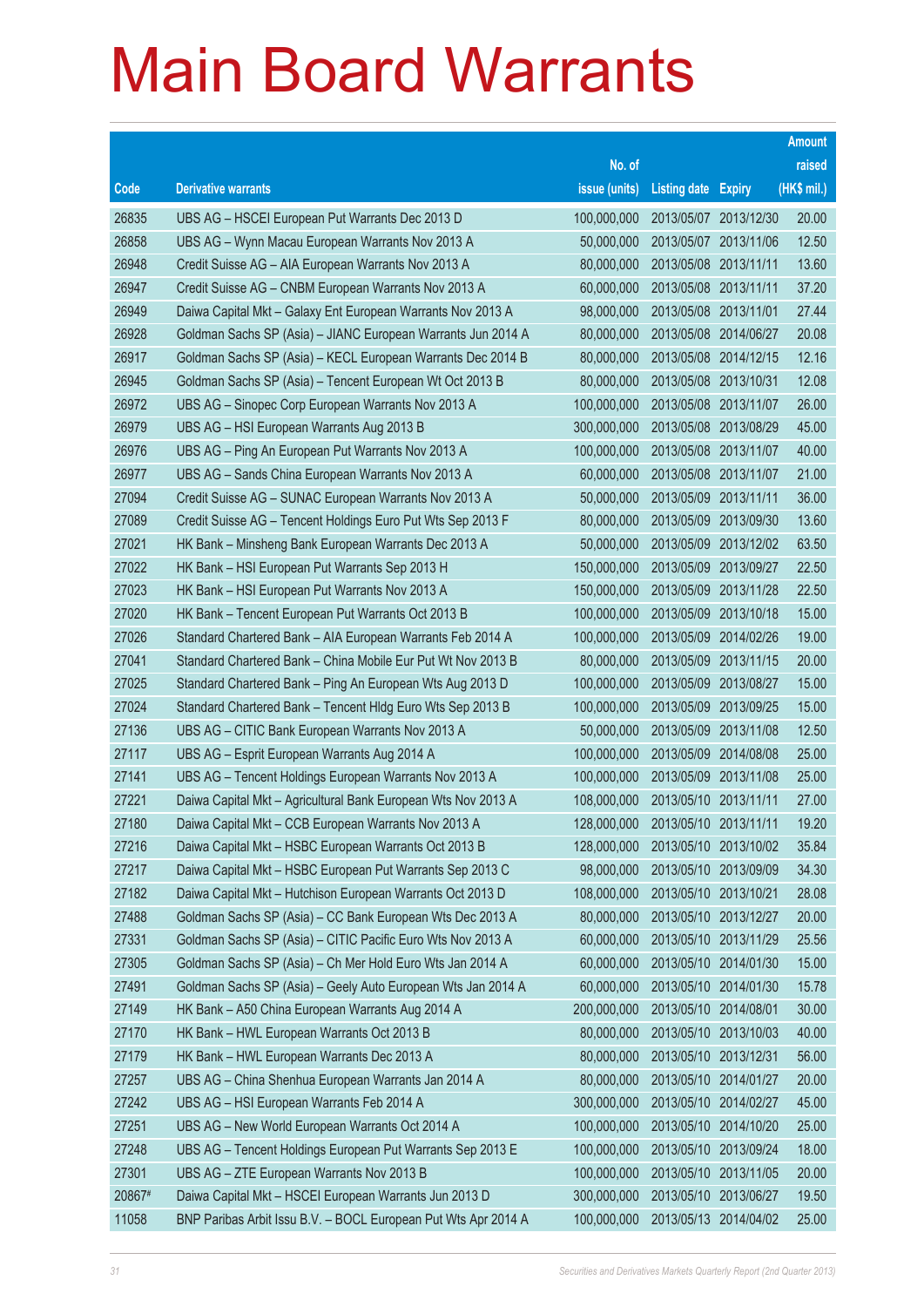|        |                                                              |               |                            |                       | <b>Amount</b> |
|--------|--------------------------------------------------------------|---------------|----------------------------|-----------------------|---------------|
|        |                                                              | No. of        |                            |                       | raised        |
| Code   | <b>Derivative warrants</b>                                   | issue (units) | <b>Listing date Expiry</b> |                       | (HK\$ mil.)   |
| 11059  | BNP Paribas Arbit Issu B.V. - CNOOC European Wts Jan 2015 A  | 100,000,000   |                            | 2013/05/13 2015/01/05 | 25.00         |
| 11061  | BNP Paribas Arbit Issu B.V. - Galaxy Ent Euro Wts Jan 2014 A | 100,000,000   |                            | 2013/05/13 2014/01/03 | 25.00         |
| 11062  | BNP Paribas Arbit Issu B.V. - PICC Group Euro Wts Jan 2014 A | 90,000,000    | 2013/05/13 2014/01/03      |                       | 22.50         |
| 11060  | BNP Paribas Arbit Issu B.V. - Tencent Eu Put Wt Jan 2014 C   | 100,000,000   |                            | 2013/05/13 2014/01/03 | 25.00         |
| 29330  | Credit Suisse AG - Ch Oil & Gas European Warrants Dec 2013 A | 50,000,000    |                            | 2013/05/13 2013/12/23 | 12.50         |
| 27495  | Credit Suisse AG - HSI European Put Warrants Aug 2013 D      | 150,000,000   |                            | 2013/05/13 2013/08/29 | 22.50         |
| 11010  | Credit Suisse AG - PICC Group European Warrants Nov 2013 A   | 60,000,000    |                            | 2013/05/13 2013/11/12 | 15.00         |
| 11011  | Credit Suisse AG - PICC Group European Warrants Nov 2013 B   | 60,000,000    |                            | 2013/05/13 2013/11/12 | 15.00         |
| 11040  | Daiwa Capital Mkt - BOC HK European Put Warrants May 2014 A  | 80,000,000    |                            | 2013/05/13 2014/05/02 | 20.00         |
| 11019  | Daiwa Capital Mkt - China Life European Warrants Nov 2013 B  | 168,000,000   |                            | 2013/05/13 2013/11/15 | 25.20         |
| 11014  | Daiwa Capital Mkt - China Life European Put Wts Nov 2013 A   | 80,000,000    |                            | 2013/05/13 2013/11/12 | 24.80         |
| 11020  | Daiwa Capital Mkt - ICBC European Warrants Dec 2013 A        | 128,000,000   | 2013/05/13 2013/12/24      |                       | 19.20         |
| 11018  | Daiwa Capital Mkt - ICBC European Put Warrants Nov 2013 B    | 80,000,000    |                            | 2013/05/13 2013/11/12 | 24.00         |
| 11057  | Bank of East Asia - PICC Group European Warrants Jan 2014 A  | 50,000,000    |                            | 2013/05/13 2014/01/13 | 13.00         |
| 27517  | HK Bank - Esprit European Warrants Jun 2014 A                | 120,000,000   |                            | 2013/05/13 2014/06/30 | 30.00         |
| 27501  | HK Bank - Tencent European Warrants Oct 2013 C               | 150,000,000   | 2013/05/13 2013/10/07      |                       | 22.50         |
| 27497  | Macquarie Bank Ltd. - Esprit European Warrants Sep 2014 A    | 120,000,000   |                            | 2013/05/13 2014/09/02 | 30.00         |
| 11012  | Macquarie Bank Ltd. - PICC Group European Wts Dec 2013 A     | 50,000,000    |                            | 2013/05/13 2013/12/03 | 12.50         |
| 27546  | Nomura Int'l plc - BOCL European Warrants Aug 2014 A         | 100,000,000   | 2013/05/13 2014/08/01      |                       | 15.70         |
| 27987  | Nomura Int'l plc - China Agri European Warrants Feb 2014 A   | 50,000,000    | 2013/05/13 2014/02/18      |                       | 12.50         |
| 27978  | Nomura Int'l plc - China Coal European Warrants Dec 2013 A   | 50,000,000    | 2013/05/13 2013/12/31      |                       | 12.75         |
| 27940  | Nomura Int'l plc - CITIC Bank European Warrants Dec 2013 A   | 50,000,000    | 2013/05/13 2013/12/31      |                       | 12.60         |
| 27555  | Nomura Int'l plc - China Life European Warrants Nov 2013 A   | 100,000,000   | 2013/05/13 2013/11/28      |                       | 15.00         |
| 27991  | Nomura Int'l plc - Ch Oil & Gas European Warrants Aug 2014 A | 50,000,000    |                            | 2013/05/13 2014/08/28 | 12.95         |
| 27545  | Nomura Int'l plc - China Shenhua European Wts Feb 2014 A     | 80,000,000    | 2013/05/13 2014/02/17      |                       | 12.00         |
| 27844  | Nomura Int'l plc - PICC Group European Warrants Dec 2013 A   | 50,000,000    |                            | 2013/05/13 2013/12/02 | 13.75         |
| 27802  | Nomura Int'l plc – Ping An European Warrants Dec 2013 A      | 50,000,000    |                            | 2013/05/13 2013/12/02 | 13.95         |
| 27544  | Nomura Int'l plc - Renhe Comm European Warrants Dec 2015 A   | 50,000,000    | 2013/05/13 2015/12/18      |                       | 12.75         |
| 27996  | SGA Societe Generale Acceptance N.V. - PICC Gp Eu Wts Nov13A | 50,000,000    | 2013/05/13 2013/11/13      |                       | 13.75         |
| 11044  | UBS AG - CNOOC European Put Warrants Nov 2014 B              | 80,000,000    | 2013/05/13 2014/11/07      |                       | 20.00         |
| 11056  | UBS AG - PICC Group European Warrants Nov 2013 A             | 60,000,000    |                            | 2013/05/13 2013/11/12 | 15.00         |
| 12833# | Merrill Lynch Int'l & Co. C.V. - HSBC Euro Put Wt Dec 2013   | 200,000,000   | 2013/05/13 2013/12/11      |                       | 10.40         |
| 22339# | UBS AG - HSI European Put Warrants Jul 2013 A                | 200,000,000   | 2013/05/13 2013/07/30      |                       | 14.40         |
| 11197  | Credit Suisse AG - HKEx European Warrants Aug 2013 B         | 70,000,000    |                            | 2013/05/14 2013/08/26 | 10.50         |
| 11211  | Credit Suisse AG - HKEx European Warrants Sep 2013 C         | 70,000,000    | 2013/05/14 2013/09/27      |                       | 29.40         |
| 11237  | Citigroup Global Mkt H Inc. - Galaxy Ent Euro Wts Dec 2013 A | 100,000,000   | 2013/05/14 2013/12/18      |                       | 40.00         |
| 11235  | Citigroup Global Mkt H Inc. - Galaxy Ent Euro Wts Mar 2014 A | 100,000,000   | 2013/05/14                 | 2014/03/19            | 40.00         |
| 11240  | Citigroup Global Mkt H Inc. - Sands China Euro Wt Nov 2013 A | 100,000,000   | 2013/05/14 2013/11/20      |                       | 25.00         |
| 11239  | Citigroup Global Mkt H Inc. - Sands China Euro Wt Feb 2014 A | 100,000,000   | 2013/05/14 2014/02/19      |                       | 25.00         |
| 11136  | Daiwa Capital Mkt - AIA European Warrants Mar 2014 A         | 108,000,000   | 2013/05/14 2014/03/03      |                       | 21.60         |
| 11168  | Daiwa Capital Mkt - AIA European Put Warrants Dec 2013 B     | 80,000,000    | 2013/05/14                 | 2013/12/13            | 20.00         |
| 11129  | Daiwa Capital Mkt - Ping An European Warrants Oct 2013 A     | 108,000,000   | 2013/05/14 2013/10/02      |                       | 30.24         |
| 11132  | Daiwa Capital Mkt - Ping An European Warrants Nov 2013 A     | 108,000,000   | 2013/05/14 2013/11/01      |                       | 17.28         |
| 11133  | Daiwa Capital Mkt - Ping An European Put Warrants Nov 2013 B | 80,000,000    | 2013/05/14 2013/11/14      |                       | 40.00         |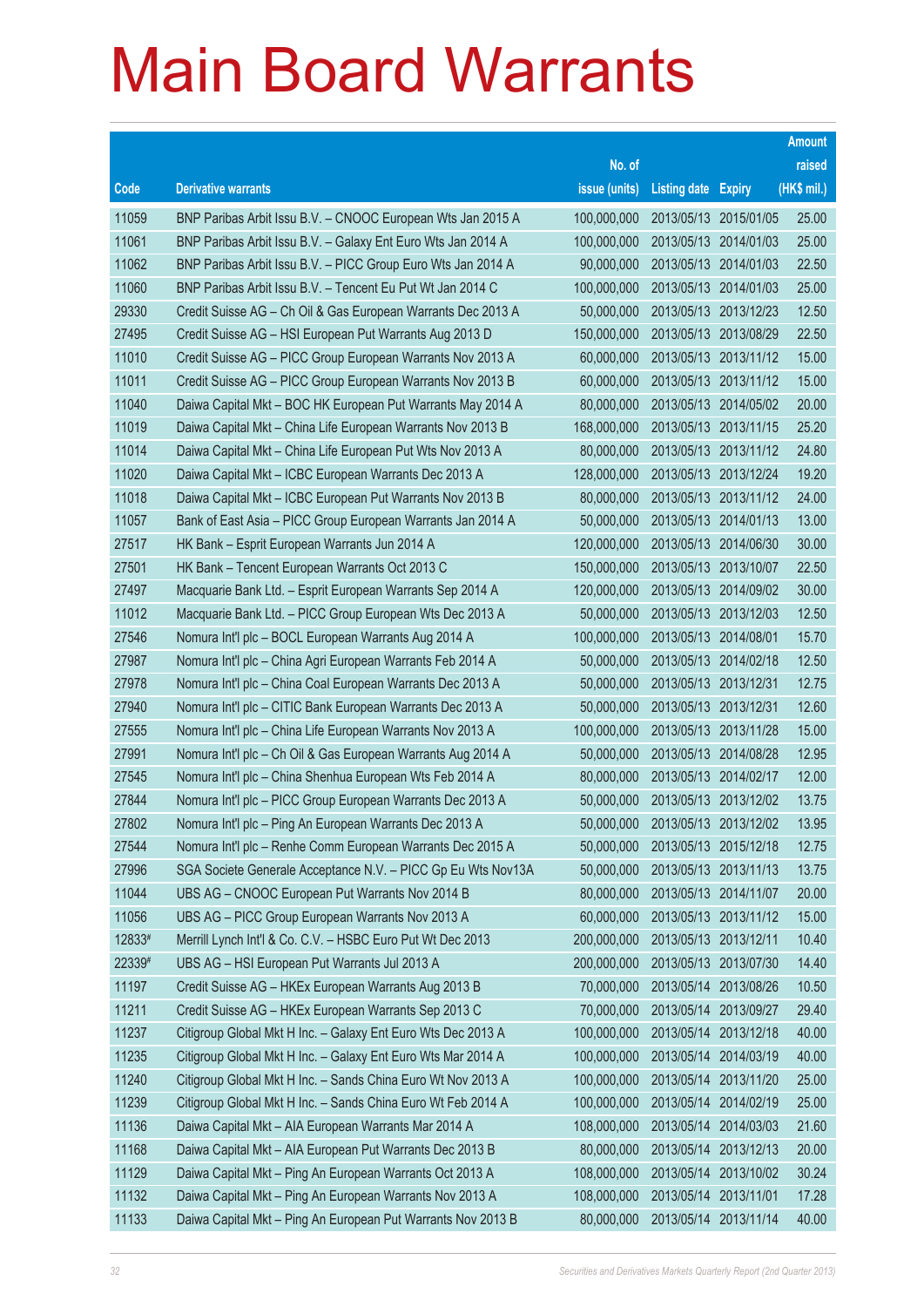|        |                                                                |               |                            |            | <b>Amount</b> |
|--------|----------------------------------------------------------------|---------------|----------------------------|------------|---------------|
|        |                                                                | No. of        |                            |            | raised        |
| Code   | <b>Derivative warrants</b>                                     | issue (units) | <b>Listing date Expiry</b> |            | $(HK$$ mil.)  |
| 11138  | Goldman Sachs SP (Asia) - CNBM European Warrants Jun 2014 A    | 80,000,000    | 2013/05/14 2014/06/16      |            | 12.80         |
| 11149  | Goldman Sachs SP (Asia) – Ch Ship Dev Euro Wts Nov 2013 A      | 60,000,000    | 2013/05/14 2013/11/28      |            | 20.22         |
| 11165  | Goldman Sachs SP (Asia) - Chow Tai Fook Euro Wts Aug 2014 B    | 80,000,000    | 2013/05/14                 | 2014/08/18 | 12.00         |
| 11064  | Goldman Sachs SP (Asia) - HSCEI European Put Wts Oct 2013 A    | 150,000,000   | 2013/05/14 2013/10/30      |            | 27.00         |
| 11160  | Goldman Sachs SP (Asia) - Li & Fung European Wts Dec 2014 A    | 80,000,000    | 2013/05/14 2014/12/24      |            | 12.24         |
| 11167  | Goldman Sachs SP (Asia) - Zhaojin Mining Euro Wts Nov 2014 A   | 80,000,000    | 2013/05/14 2014/11/26      |            | 12.32         |
| 11073  | HK Bank – Haitong Sec European Warrants Dec 2013 A             | 100,000,000   | 2013/05/14                 | 2013/12/05 | 15.00         |
| 11074  | HK Bank – Jiangxi Copper European Warrants Aug 2014 A          | 80,000,000    | 2013/05/14 2014/08/04      |            | 20.00         |
| 11077  | HK Bank - PICC Group European Warrants Nov 2013 A              | 100,000,000   | 2013/05/14 2013/11/13      |            | 25.00         |
| 11075  | HK Bank - Ping An European Warrants Aug 2013 A                 | 100,000,000   | 2013/05/14 2013/08/30      |            | 15.00         |
| 11070  | HK Bank - SPDR Gold Trust European Warrants Nov 2013 A         | 80,000,000    | 2013/05/14 2013/11/18      |            | 20.00         |
| 11079  | Standard Chartered Bank – China Coal European Wts Jan 2014 A   | 60,000,000    | 2013/05/14 2014/01/09      |            | 24.00         |
| 11090  | Standard Chartered Bank – Jiangxi Copper Euro Wts Jan 2014 A   | 100,000,000   | 2013/05/14 2014/01/09      |            | 25.00         |
| 11103  | Standard Chartered Bank - SPDR Gold Trust Euro Wt Jul 2014 A   | 100,000,000   | 2013/05/14 2014/07/25      |            | 44.00         |
| 11063  | SGA Societe Generale Acceptance N.V. - Galaxy Ent Eu Wt Sep13B | 100,000,000   | 2013/05/14                 | 2013/09/23 | 15.00         |
| 11122  | UBS AG - AIA European Warrants Nov 2013 A                      | 100,000,000   | 2013/05/14 2013/11/11      |            | 20.00         |
| 11128  | UBS AG - AIA European Warrants Feb 2014 A                      | 100,000,000   | 2013/05/14 2014/02/17      |            | 25.00         |
| 11234  | UBS AG – CC Bank European Warrants Sep 2013 D                  | 100,000,000   | 2013/05/14 2013/09/27      |            | 20.00         |
| 11112  | UBS AG - CITIC Sec European Warrants Oct 2013 A                | 80,000,000    | 2013/05/14 2013/10/29      |            | 15.20         |
| 11115  | UBS AG – Galaxy Ent European Warrants Nov 2013 B               | 80,000,000    | 2013/05/14 2013/11/01      |            | 15.20         |
| 11121  | UBS AG - Haitong Sec European Warrants May 2014 A              | 80,000,000    | 2013/05/14 2014/05/26      |            | 20.00         |
| 24125# | Merrill Lynch Int'l & Co. C.V. - HSI Euro Put Wts Jul 2013 B   | 240,000,000   | 2013/05/14 2013/07/30      |            | 10.08         |
| 12104  | Credit Suisse AG - BOC HK European Warrants Sep 2014 A         | 70,000,000    | 2013/05/15 2014/09/26      |            | 12.60         |
| 12101  | Credit Suisse AG - BYD European Warrants Sep 2013 A            | 70,000,000    | 2013/05/15 2013/09/30      |            | 11.20         |
| 11880  | Credit Suisse AG - CC Bank European Warrants Nov 2013 A        | 70,000,000    | 2013/05/15 2013/11/15      |            | 17.50         |
| 11957  | Credit Suisse AG - CC Bank European Put Warrants Sep 2013 B    | 60,000,000    | 2013/05/15 2013/09/23      |            | 18.00         |
| 12103  | Credit Suisse AG – China Mobile European Warrants Sep 2013 A   | 70,000,000    | 2013/05/15 2013/09/23      |            | 10.50         |
| 12102  | Credit Suisse AG - China Mobile European Warrants Oct 2013 A   | 70,000,000    | 2013/05/15 2013/10/28      |            | 11.90         |
| 12105  | Credit Suisse AG - Greatwall Motor European Wts Oct 2013 A     | 50,000,000    | 2013/05/15 2013/10/28      |            | 14.00         |
| 11783  | Credit Suisse AG - HSBC European Put Warrants Sep 2013 C       | 60,000,000    | 2013/05/15 2013/09/09      |            | 16.80         |
| 11439  | Credit Suisse AG - HSI European Put Warrants Sep 2013 E        | 150,000,000   | 2013/05/15 2013/09/27      |            | 22.50         |
| 11782  | Credit Suisse AG - HSI European Put Warrants Sep 2013 F        | 150,000,000   | 2013/05/15 2013/09/27      |            | 27.00         |
| 12106  | Credit Suisse AG - Jiangxi Copper European Wts Jan 2014 A      | 60,000,000    | 2013/05/15 2014/01/27      |            | 15.00         |
| 11879  | Credit Suisse AG - ZTE European Warrants Sep 2013 B            | 70,000,000    | 2013/05/15 2013/09/09      |            | 10.50         |
| 12108  | Daiwa Capital Mkt - China Mobile European Wts Sep 2013 B       | 128,000,000   | 2013/05/15 2013/09/23      |            | 19.20         |
| 12109  | Daiwa Capital Mkt - China Mobile European Wts Nov 2013 A       | 128,000,000   | 2013/05/15 2013/11/15      |            | 42.24         |
| 12110  | Daiwa Capital Mkt - China Mobile European Put Wts Nov 2013 B   | 80,000,000    | 2013/05/15 2013/11/15      |            | 29.60         |
| 12107  | Daiwa Capital Mkt - HKEx European Warrants Sep 2014 A          | 128,000,000   | 2013/05/15 2014/09/05      |            | 19.20         |
| 12111  | Daiwa Capital Mkt - HKEx European Put Warrants Jul 2014 A      | 80,000,000    | 2013/05/15 2014/07/02      |            | 20.00         |
| 11387  | Goldman Sachs SP (Asia) - AIA European Put Wts Dec 2013 B      | 80,000,000    | 2013/05/15 2013/12/30      |            | 20.16         |
| 11394  | Goldman Sachs SP (Asia) - China Life Euro Wts Jan 2014 A       | 80,000,000    | 2013/05/15 2014/01/30      |            | 20.00         |
| 11370  | Goldman Sachs SP (Asia) - A50 China European Wts Oct 2013 C    | 80,000,000    | 2013/05/15 2013/10/30      |            | 31.20         |
| 11438  | Goldman Sachs SP (Asia) - HSBC European Put Wts Nov 2013 B     | 80,000,000    | 2013/05/15 2013/11/29      |            | 36.00         |
| 11368  | Goldman Sachs SP (Asia) - Yurun Food European Wts Mar 2014 A   | 60,000,000    | 2013/05/15 2014/03/31      |            | 31.02         |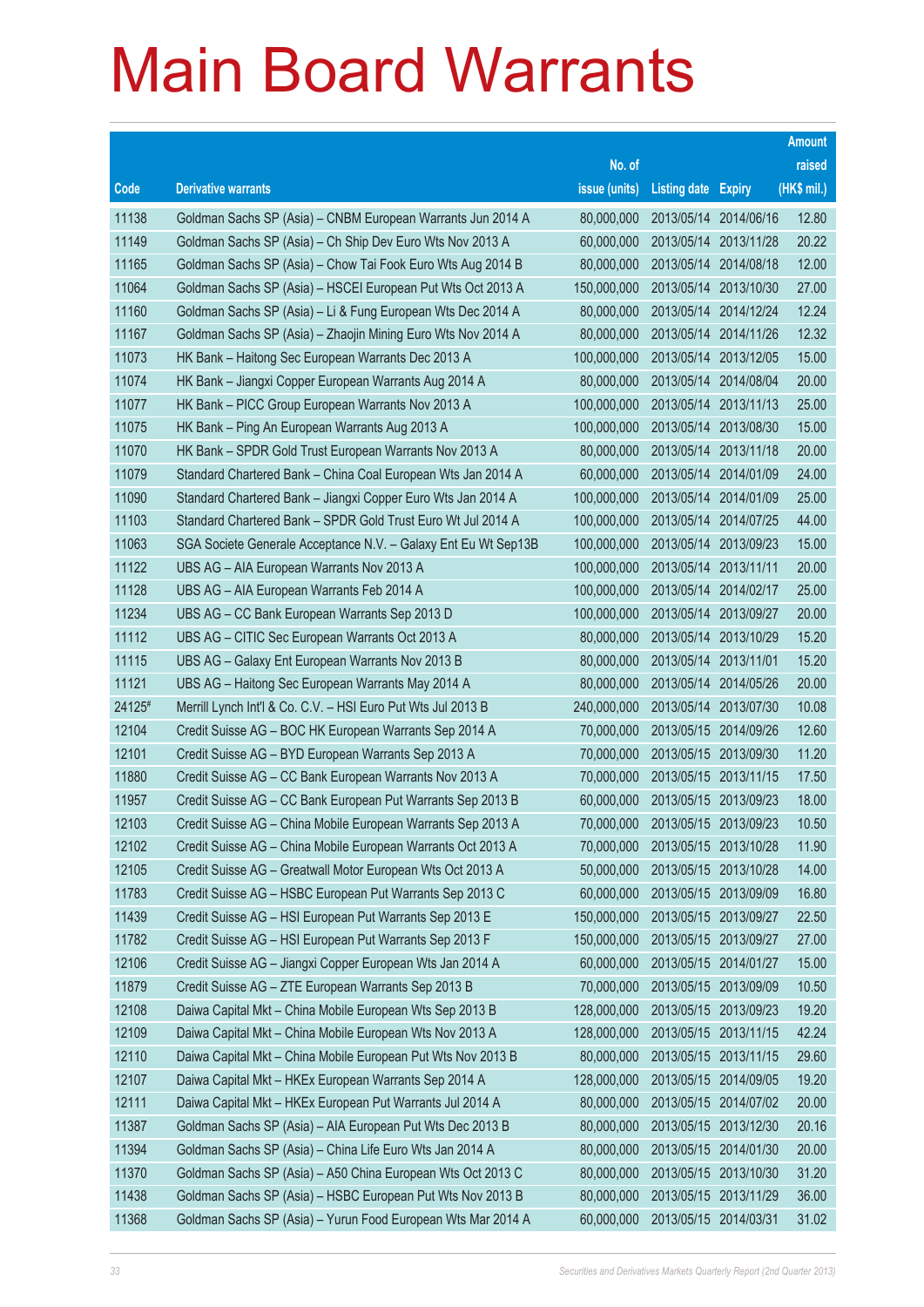|       |                                                               |               |                            | <b>Amount</b> |
|-------|---------------------------------------------------------------|---------------|----------------------------|---------------|
|       |                                                               | No. of        |                            | raised        |
| Code  | <b>Derivative warrants</b>                                    | issue (units) | <b>Listing date Expiry</b> | (HK\$ mil.)   |
| 11351 | Goldman Sachs SP (Asia) – Zoomlion European Wts Dec 2013 A    | 60,000,000    | 2013/05/15 2013/12/31      | 31.44         |
| 11307 | HK Bank - AIA European Put Warrants Dec 2013 B                | 80,000,000    | 2013/05/15 2013/12/02      | 20.00         |
| 11302 | HK Bank - China Unicom European Warrants Apr 2014 A           | 100,000,000   | 2013/05/15 2014/04/23      | 15.00         |
| 11329 | Macquarie Bank Ltd. - China Gas Hold Euro Wts Oct 2014 A      | 150,000,000   | 2013/05/15 2014/10/28      | 27.00         |
| 11331 | Macquarie Bank Ltd. - MGM China European Warrants Apr 2014 A  | 100,000,000   | 2013/05/15 2014/04/02      | 25.00         |
| 11333 | Macquarie Bank Ltd - Skyworth Digital European Wts Feb 2016 A | 120,000,000   | 2013/05/15 2016/02/15      | 30.00         |
| 11242 | Merrill Lynch Int'l & Co. C.V. - HSBC Euro Wts Nov 2013 A     | 70,000,000    | 2013/05/15 2013/11/01      | 11.48         |
| 11283 | Merrill Lynch Int'l & Co. C.V. - HSI European Wts Oct 2013 B  | 100,000,000   | 2013/05/15 2013/10/30      | 15.50         |
| 11241 | Merrill Lynch Int'l & Co. C.V. - Ping An Euro Wts Oct 2013 C  | 70,000,000    | 2013/05/15 2013/10/28      | 11.34         |
| 11244 | Merrill Lynch Int'l & Co. C.V. - Tencent Euro Wts Sep 2013 B  | 80,000,000    | 2013/05/15 2013/09/24      | 12.08         |
| 11258 | Merrill Lynch Int'l & Co. C.V. - Tencent Euro Wts Dec 2013 A  | 60,000,000    | 2013/05/15 2013/12/16      | 12.36         |
| 12112 | Standard Chartered Bank - BOC HK European Wts Sep 2014 A      | 100,000,000   | 2013/05/15 2014/09/23      | 15.00         |
| 11308 | Standard Chartered Bank - China COSCO European Wt Jan 2014 A  | 60,000,000    | 2013/05/15 2014/01/06      | 15.00         |
| 11312 | Standard Chartered Bank - Ch Ship Cont Euro Wts Dec 2013 A    | 60,000,000    | 2013/05/15 2013/12/03      | 15.00         |
| 12113 | Standard Chartered Bank - HSBC European Put Wts Jan 2014 A    | 100,000,000   | 2013/05/15 2014/01/08      | 39.00         |
| 11635 | UBS AG - CC Bank European Warrants Nov 2013 A                 | 100,000,000   | 2013/05/15 2013/11/21      | 16.00         |
| 11448 | UBS AG - Esprit European Warrants Apr 2014 A                  | 100,000,000   | 2013/05/15 2014/04/08      | 25.00         |
| 11481 | UBS AG - HSBC European Warrants Nov 2013 A                    | 100,000,000   | 2013/05/15 2013/11/06      | 21.00         |
| 11581 | UBS AG - HSCEI European Put Warrants Sep 2013 C               | 100,000,000   | 2013/05/15 2013/09/27      | 19.00         |
| 11704 | UBS AG - HSI European Warrants Dec 2013 D                     | 300,000,000   | 2013/05/15 2013/12/30      | 45.00         |
| 11744 | UBS AG - HSI European Put Warrants Nov 2013 A                 | 300,000,000   | 2013/05/15 2013/11/28      | 87.00         |
| 11478 | UBS AG - ICBC European Warrants Dec 2013 A                    | 100,000,000   | 2013/05/15 2013/12/24      | 15.00         |
| 11455 | UBS AG - PetroChina European Warrants Sep 2013 A              | 60,000,000    | 2013/05/15 2013/09/23      | 13.20         |
| 11534 | UBS AG - SPDR Gold Trust European Warrants Nov 2013 A         | 100,000,000   | 2013/05/15 2013/11/25      | 25.00         |
| 12158 | BNP Paribas Arbit Issu B.V. - AIA European Wts Sep 2014 A     | 100,000,000   | 2013/05/16 2014/09/02      | 25.00         |
| 12156 | BNP Paribas Arbit Issu B.V. - China Life Euro Wts Sep 2013 A  | 100,000,000   | 2013/05/16 2013/09/30      | 16.00         |
| 12157 | BNP Paribas Arbit Issu B.V. - CNOOC European Wts Dec 2014 B   | 100,000,000   | 2013/05/16 2014/12/01      | 27.00         |
| 12154 | BNP Paribas Arbit Issu B.V. - HSBC European Wts Sep 2013 A    | 100,000,000   | 2013/05/16 2013/09/03      | 16.00         |
| 12153 | BNP Paribas Arbit Issu B.V. - HSCEI European Wts Dec 2013 C   | 100,000,000   | 2013/05/16 2013/12/30      | 15.00         |
| 12152 | BNP Paribas Arbit Issu B.V. - HSCEI Euro Put Wts Dec 2013 B   | 100,000,000   | 2013/05/16 2013/12/30      | 16.00         |
| 12151 | BNP Paribas Arbit Issu B.V. - HSI European Wts Feb 2014 A     | 100,000,000   | 2013/05/16 2014/02/27      | 15.00         |
| 12155 | BNP Paribas Arbit Issu B.V. - Ping An European Wt Jul 2014 A  | 100,000,000   | 2013/05/16 2014/07/03      | 28.00         |
| 12143 | Credit Suisse AG - AIA European Warrants Jan 2014 B           | 70,000,000    | 2013/05/16 2014/01/27      | 17.50         |
| 12144 | Credit Suisse AG - AIA European Put Warrants Nov 2013 B       | 70,000,000    | 2013/05/16 2013/11/25      | 17.50         |
| 12136 | Credit Suisse - Cheung Kong European Put Warrants Sep 2013 A  | 70,000,000    | 2013/05/16 2013/09/30      | 12.60         |
| 12140 | Credit Suisse AG - ChiUnicom European Warrants Sep 2014 A     | 70,000,000    | 2013/05/16 2014/09/29      | 10.50         |
| 12134 | Credit Suisse AG - A50 China European Warrants Sep 2013 A     | 70,000,000    | 2013/05/16 2013/09/30      | 12.60         |
| 12139 | Credit Suisse AG - Geely Auto European Warrants Sep 2013 A    | 70,000,000    | 2013/05/16 2013/09/30      | 10.50         |
| 12141 | Credit Suisse AG - Galaxy Ent European Warrants Sep 2013 A    | 70,000,000    | 2013/05/16 2013/09/30      | 10.50         |
| 12142 | Credit Suisse AG - Galaxy Ent European Put Wts Nov 2013 A     | 70,000,000    | 2013/05/16 2013/11/15      | 17.50         |
| 12135 | Credit Suisse AG - HSI European Warrants Dec 2013 B           | 150,000,000   | 2013/05/16 2013/12/30      | 22.50         |
| 12137 | Credit Suisse AG - Ping An European Warrants Aug 2013 B       | 70,000,000    | 2013/05/16 2013/08/30      | 12.60         |
| 12146 | Credit Suisse AG - Sands China European Put Wts Nov 2013 A    | 60,000,000    | 2013/05/16 2013/11/15      | 15.00         |
| 12138 | Credit Suisse AG - SHK Ppt European Warrants Oct 2013 A       | 60,000,000    | 2013/05/16 2013/10/28      | 16.80         |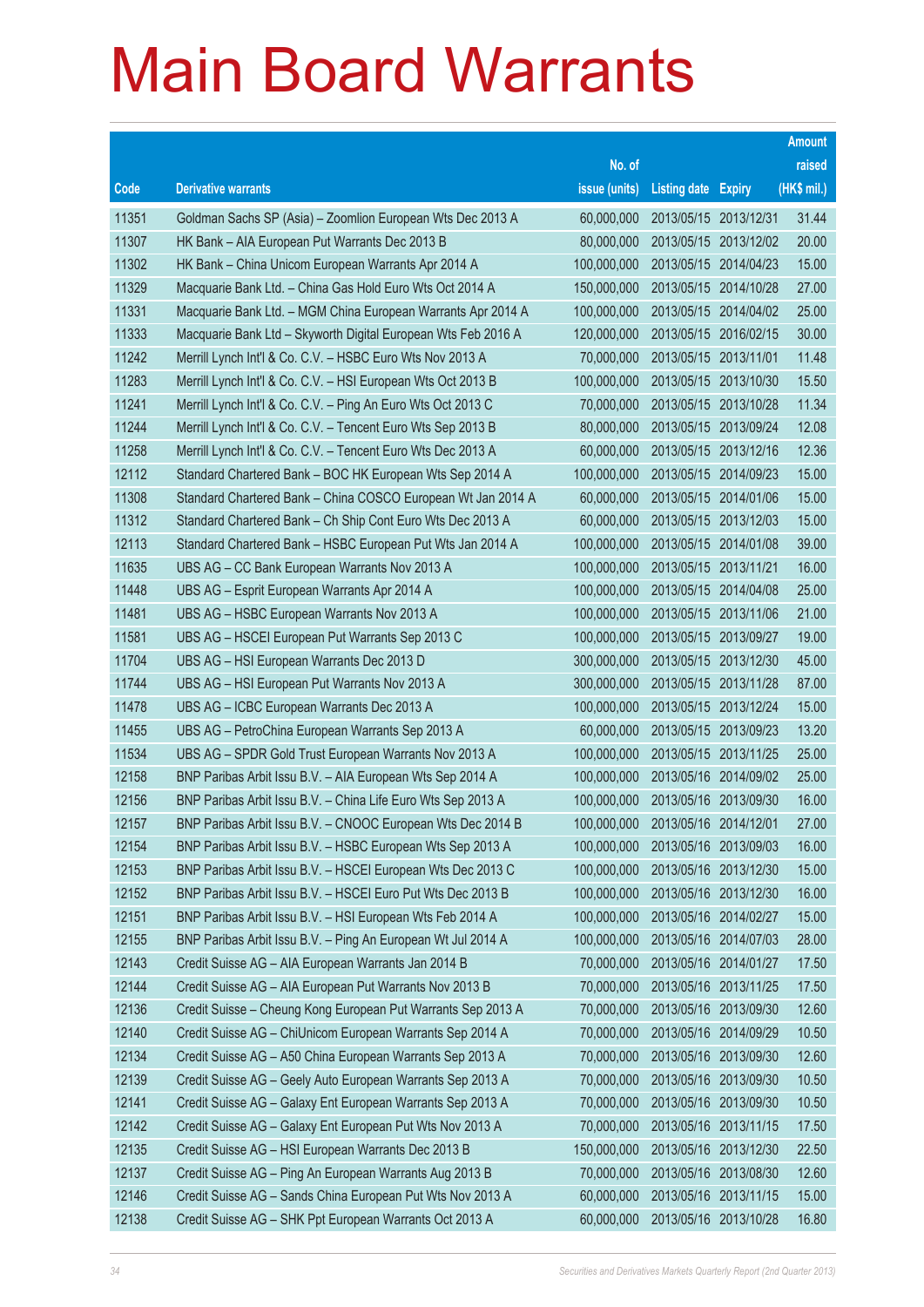|       |                                                              |               |                            |                       | <b>Amount</b> |
|-------|--------------------------------------------------------------|---------------|----------------------------|-----------------------|---------------|
|       |                                                              | No. of        |                            |                       | raised        |
| Code  | <b>Derivative warrants</b>                                   | issue (units) | <b>Listing date Expiry</b> |                       | (HK\$ mil.)   |
| 12145 | Credit Suisse AG – SHK Ppt European Put Warrants Nov 2013 B  | 60,000,000    |                            | 2013/05/16 2013/11/15 | 31.80         |
| 12133 | Citigroup Global Mkt H Inc. - A50 China Euro Wts Nov 2013 B  | 100,000,000   |                            | 2013/05/16 2013/11/20 | 50.00         |
| 12132 | Citigroup Global Mkt H Inc. - A50 China Euro Wts Feb 2014 A  | 100,000,000   |                            | 2013/05/16 2014/02/19 | 40.00         |
| 12131 | Citigroup Global Mkt H Inc. - A50 China Eu Put Wt Nov 2013 A | 150,000,000   |                            | 2013/05/16 2013/11/20 | 52.50         |
| 12161 | Daiwa Capital Mkt - HSI European Put Warrants Oct 2013 C     | 200,000,000   |                            | 2013/05/16 2013/10/30 | 30.00         |
| 12162 | Daiwa Capital Mkt - HSI European Put Warrants Nov 2013 A     | 200,000,000   | 2013/05/16 2013/11/28      |                       | 50.00         |
| 12159 | Daiwa Capital Mkt - Tencent Holdings European Wts Feb 2014 A | 168,000,000   |                            | 2013/05/16 2014/02/10 | 30.24         |
| 12160 | Daiwa Capital Mkt - Tencent Holdings Euro Put Wts Dec 2013 A | 108,000,000   |                            | 2013/05/16 2013/12/12 | 27.00         |
| 12125 | HK Bank – HSI European Put Warrants Oct 2013 C               | 200,000,000   |                            | 2013/05/16 2013/10/30 | 36.00         |
| 12124 | HK Bank - HSI European Put Warrants Nov 2013 B               | 150,000,000   | 2013/05/16 2013/11/28      |                       | 37.50         |
| 12126 | HK Bank - PICC Group European Warrants Dec 2013 A            | 80,000,000    |                            | 2013/05/16 2013/12/02 | 20.00         |
| 12120 | J P Morgan SP BV - AIA European Warrants Dec 2013 A          | 200,000,000   |                            | 2013/05/16 2013/12/02 | 50.00         |
| 12118 | J P Morgan Int'l Der. Ltd. - CC Bank European Wts Dec 2013 A | 200,000,000   |                            | 2013/05/16 2013/12/02 | 50.00         |
| 12119 | J P Morgan SP BV - China Life European Warrants Oct 2013 C   | 200,000,000   |                            | 2013/05/16 2013/10/10 | 30.00         |
| 12114 | J P Morgan SP BV - Galaxy Ent European Warrants Dec 2013 A   | 200,000,000   |                            | 2013/05/16 2013/12/02 | 50.00         |
| 12115 | J P Morgan SP BV - Galaxy Ent European Put Wts Dec 2013 B    | 200,000,000   |                            | 2013/05/16 2013/12/02 | 50.00         |
| 12116 | J P Morgan SP BV - Skyworth Digital European Wts Dec 2013 A  | 50,000,000    |                            | 2013/05/16 2013/12/30 | 12.50         |
| 12117 | J P Morgan SP BV - Zhaojin Mining European Wts Nov 2014 A    | 150,000,000   | 2013/05/16 2014/11/25      |                       | 22.50         |
| 12127 | Macquarie Bank Ltd. - Avichina European Warrants Dec 2013 A  | 50,000,000    | 2013/05/16 2013/12/03      |                       | 12.50         |
| 12128 | Macquarie Bank Ltd. - China Life European Wts Apr 2014 A     | 100,000,000   |                            | 2013/05/16 2014/04/02 | 25.00         |
| 12130 | Macquarie Bank Ltd. - Melco Int'l Dev Euro Wts Jan 2014 A    | 100,000,000   |                            | 2013/05/16 2014/01/03 | 25.00         |
| 12129 | Macquarie Bank Ltd. – Shougang Res European Wts Jan 2014 A   | 50,000,000    | 2013/05/16 2014/01/03      |                       | 12.50         |
| 12123 | Standard Chartered Bank - Minsheng Bank Euro Wts Feb 2015 A  | 100,000,000   |                            | 2013/05/16 2015/02/02 | 17.00         |
| 12122 | Standard Chartered Bank – China Mobile Euro Wts Dec 2013 A   | 100,000,000   | 2013/05/16 2013/12/19      |                       | 25.00         |
| 12121 | Standard Chartered Bank - PetroChina European Wts Feb 2014 A | 100,000,000   | 2013/05/16 2014/02/05      |                       | 25.00         |
| 12150 | UBS AG - BYD European Warrants Nov 2013 A                    | 80,000,000    | 2013/05/16 2013/11/15      |                       | 20.00         |
| 12147 | UBS AG – China Mobile European Warrants Sep 2013 B           | 100,000,000   | 2013/05/16 2013/09/30      |                       | 15.00         |
| 12149 | UBS AG - Galaxy Ent European Put Warrants Nov 2013 C         | 40,000,000    | 2013/05/16 2013/11/15      |                       | 10.00         |
| 12148 | UBS AG - Sands China European Put Warrants Nov 2013 B        | 40,000,000    |                            | 2013/05/16 2013/11/15 | 10.00         |
| 12199 | Credit Suisse AG - GCL-Poly Energy European Wts Sep 2013 A   | 70,000,000    | 2013/05/20 2013/09/23      |                       | 10.50         |
| 12200 | Credit Suisse AG - HSCEI European Warrants Dec 2013 B        | 100,000,000   |                            | 2013/05/20 2013/12/30 | 15.00         |
| 12201 | Credit Suisse AG - HSCEI European Warrants Sep 2014 A        | 100,000,000   | 2013/05/20 2014/09/29      |                       | 15.00         |
| 12198 | Daiwa Capital Mkt - Sands China European Warrants Nov 2013 A | 98,000,000    | 2013/05/20 2013/11/01      |                       | 21.56         |
| 12172 | HK Bank - CC Bank European Warrants Dec 2013 A               | 80,000,000    |                            | 2013/05/20 2013/12/02 | 20.00         |
| 12173 | HK Bank - China Life European Warrants Nov 2013 A            | 150,000,000   |                            | 2013/05/20 2013/11/18 | 22.50         |
| 12175 | HK Bank - China Mobile European Warrants Dec 2013 A          | 80,000,000    |                            | 2013/05/20 2013/12/02 | 20.00         |
| 12174 | HK Bank - Zhaojin Mining European Warrants Oct 2014 A        | 150,000,000   |                            | 2013/05/20 2014/10/06 | 37.50         |
| 12195 | HK Bank - Zijin Mining European Warrants Jan 2014 A          | 150,000,000   |                            | 2013/05/20 2014/01/02 | 37.50         |
| 12193 | J P Morgan SP BV - Cheung Kong European Warrants Dec 2013 B  | 100,000,000   |                            | 2013/05/20 2013/12/03 | 25.00         |
| 12192 | J P Morgan SP BV - China Mob European Wts Dec 2013 A         | 200,000,000   |                            | 2013/05/20 2013/12/02 | 50.00         |
| 12197 | J P Morgan SP BV - Geely Auto European Warrants Nov 2013 A   | 100,000,000   |                            | 2013/05/20 2013/11/20 | 25.00         |
| 12187 | J P Morgan SP BV - HSBC European Warrants Dec 2013 A         | 200,000,000   | 2013/05/20 2013/12/03      |                       | 50.00         |
| 12186 | J P Morgan SP BV - Hutchison European Warrants Dec 2013 B    | 100,000,000   |                            | 2013/05/20 2013/12/02 | 25.00         |
| 12191 | J P Morgan SP BV - Lenovo European Warrants Dec 2013 A       | 100,000,000   | 2013/05/20 2013/12/03      |                       | 25.00         |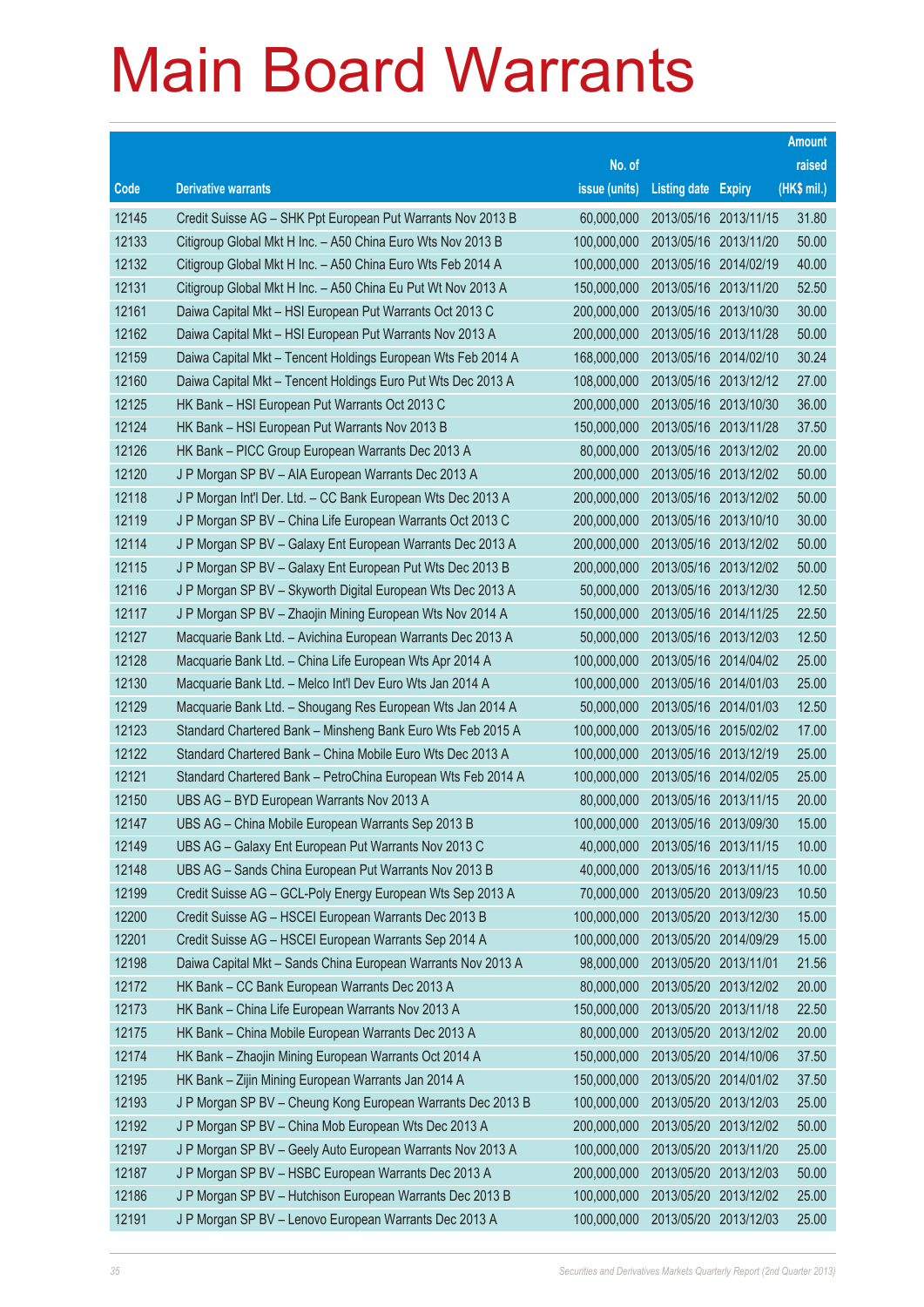|                |                                                                                                                            |                           |                            |                          | <b>Amount</b>  |
|----------------|----------------------------------------------------------------------------------------------------------------------------|---------------------------|----------------------------|--------------------------|----------------|
|                |                                                                                                                            | No. of                    |                            |                          | raised         |
| Code           | <b>Derivative warrants</b>                                                                                                 | issue (units)             | <b>Listing date Expiry</b> |                          | (HK\$ mil.)    |
| 12190          | J P Morgan SP BV - PetroChina European Warrants Dec 2013 A                                                                 | 100,000,000               |                            | 2013/05/20 2013/12/02    | 25.00          |
| 12189          | J P Morgan SP BV - Ping An European Warrants Dec 2013 A                                                                    | 150,000,000               |                            | 2013/05/20 2013/12/03    | 37.50          |
| 12188          | J P Morgan SP BV - Tencent European Warrants Dec 2013 A                                                                    | 200,000,000               |                            | 2013/05/20 2013/12/03    | 50.00          |
| 12196          | Macquarie Bank Ltd. - AAC Acoustic European Wts Nov 2013 A                                                                 | 100,000,000               |                            | 2013/05/20 2013/11/19    | 25.00          |
| 12166          | Merrill Lynch Int'l & Co. C.V. - CC Bank Euro Wts Nov 2013 A                                                               | 40,000,000                |                            | 2013/05/20 2013/11/25    | 10.00          |
| 12167          | Merrill Lynch Int'l & Co. C.V. - CC Bank Euro Wts Nov 2013 B                                                               | 70,000,000                | 2013/05/20 2013/11/21      |                          | 10.99          |
| 12169          | Merrill Lynch Int'l & Co. C.V. - Ch Life Eur Put Wt Nov 13 B                                                               | 40,000,000                |                            | 2013/05/20 2013/11/25    | 10.00          |
| 12168          | Merrill Lynch Int'l & Co. C.V. - HSBC Euro Wts Nov 2013 B                                                                  | 40,000,000                |                            | 2013/05/20 2013/11/25    | 10.40          |
| 12164          | Merrill Lynch Int'l & Co. C.V. - ICBC Euro Wts Dec 2013 A                                                                  | 70,000,000                |                            | 2013/05/20 2013/12/27    | 11.90          |
| 12165          | Merrill Lynch Int'l & Co. C.V. - ICBC Euro Wts Dec 2013 B                                                                  | 40,000,000                |                            | 2013/05/20 2013/12/02    | 10.00          |
| 12163          | Merrill Lynch Int'l & Co. C.V. - Ping An Euro Put Wts Nov13A                                                               | 40,000,000                |                            | 2013/05/20 2013/11/20    | 14.80          |
| 12184          | Nomura Int'l plc - CITIC Sec European Warrants Oct 2013 A                                                                  | 100,000,000               |                            | 2013/05/20 2013/10/25    | 15.90          |
| 12183          | Nomura Int'l plc - Ch Ship Cont European Warrants Dec 2013 A                                                               | 50,000,000                |                            | 2013/05/20 2013/12/30    | 12.50          |
| 12185          | Nomura Int'l plc - Lenovo European Warrants Oct 2013 A                                                                     | 80,000,000                |                            | 2013/05/20 2013/10/28    | 12.32          |
| 12181          | Nomura Int'l plc - MCC European Warrants Dec 2014 A                                                                        | 50,000,000                | 2013/05/20 2014/12/18      |                          | 12.60          |
| 12178          | Nomura Int'l plc - New World Dev European Wts Mar 2015 A                                                                   | 50,000,000                |                            | 2013/05/20 2015/03/02    | 12.60          |
| 12179          | Nomura Int'l plc - Poly European Warrants Nov 2013 A                                                                       | 50,000,000                |                            | 2013/05/20 2013/11/29    | 18.25          |
| 12177          | Nomura Int'l plc - SHK P European Warrants Dec 2013 A                                                                      | 50,000,000                |                            | 2013/05/20 2013/12/02    | 18.35          |
| 12176          | Nomura Int'l plc - Wharf European Warrants Dec 2013 A                                                                      | 50,000,000                |                            | 2013/05/20 2013/12/02    | 16.75          |
| 12182          | Nomura Int'l plc - Weichai Power European Warrants Feb2014 A                                                               | 50,000,000                | 2013/05/20 2014/02/28      |                          | 12.50          |
| 12180          | Nomura Int'l plc - Yanzhou Coal European Warrants Nov 2013 A                                                               | 50,000,000                |                            | 2013/05/20 2013/11/20    | 12.55          |
| 12170          | SGA Societe Generale Acceptance N.V. - HSBC Eu Wt Oct 2013 A                                                               | 120,000,000               |                            | 2013/05/20 2013/10/09    | 18.00          |
| 12194          | SGA Societe Generale Acceptance N.V. - HSI Eur Wt Oct 2013 A                                                               | 300,000,000               |                            | 2013/05/20 2013/10/30    | 45.00          |
| 12171          | SGA Societe Generale Acceptance N.V. - HWL Eur Wt Sep 2013 B                                                               | 100,000,000               |                            | 2013/05/20 2013/09/30    | 20.50          |
| 10187          | SGA Societe Generale Acceptance N.V. - USD/YEN Eu Wt Nov13 B                                                               | 50,000,000                |                            | 2013/05/20 2013/11/27    | 12.50          |
| 10188          | SGA Societe Generale Acceptance N.V - USD/YEN Eu Put Wt Nov13C                                                             | 50,000,000                | 2013/05/20 2013/11/27      |                          | 13.00          |
| 12213          | Daiwa Capital Mkt – Galaxy Ent European Put Wts Nov 2013 B                                                                 | 80,000,000                | 2013/05/21 2013/11/21      |                          | 20.00          |
| 12217          | J P Morgan SP BV - PICC Group European Warrants Nov 2013 A                                                                 | 68,000,000                |                            | 2013/05/21 2013/11/05    | 10.20          |
| 12208          | Macquarie Bank Ltd. - AIA European Warrants Apr 2014 A                                                                     | 50,000,000                | 2013/05/21                 | 2014/04/02               | 12.55          |
| 12202          | Merrill Lynch Int'l & Co. C.V. - China Coal Eur Wts Dec 13 A                                                               | 40,000,000                | 2013/05/21                 | 2013/12/23               | 10.00          |
| 12204          | Merrill Lynch Int'l & Co. C.V. - Ch Telecom Eu Wt Sep 2013 B                                                               | 70,000,000                | 2013/05/21                 | 2013/09/30<br>2013/11/22 | 10.85          |
| 12205          | Merrill Lynch Int'l & Co. C.V. - Galaxy Ent Eu Wts Nov2013 A                                                               | 40,000,000                | 2013/05/21                 |                          | 10.00<br>16.80 |
| 12203<br>12207 | Merrill Lynch Int'l & Co. C.V. - Lenovo Euro Wts Dec 2013 A<br>Standard Chartered Bank - Chi Res Power Euro Wts Mar 2014 A | 40,000,000<br>80,000,000  | 2013/05/21<br>2013/05/21   | 2013/12/02<br>2014/03/05 | 20.00          |
|                | Standard Chartered Bank - Galaxy Ent European Wts Sep 2013 A                                                               | 100,000,000               |                            |                          |                |
| 12209<br>12210 |                                                                                                                            | 100,000,000               | 2013/05/21                 | 2013/09/23               | 20.60          |
| 12211          | Standard Chartered Bank - Galaxy Ent Euro Put Wts Jan 2014 A                                                               | 60,000,000                | 2013/05/21<br>2013/05/21   | 2014/01/08               | 25.00          |
| 12212          | Standard Chartered Bank - PICC Group European Wts Nov 2013 A                                                               | 60,000,000                | 2013/05/21                 | 2013/11/05<br>2014/05/08 | 16.20<br>15.00 |
|                | Standard Chartered Bank - PICC Group European Wts May 2014 A                                                               |                           |                            |                          |                |
| 12206<br>12214 | SGA Societe Generale Acceptance N.V. - SJM Hold Eu Wt Dec13A                                                               | 80,000,000<br>100,000,000 | 2013/05/21                 | 2013/12/16               | 12.00<br>15.00 |
| 12216          | UBS AG - Anhui Conch European Warrants Nov 2013 A                                                                          | 50,000,000                | 2013/05/21<br>2013/05/21   | 2013/11/05               |                |
| 12215          | UBS AG - BankComm European Warrants Oct 2013 A                                                                             |                           |                            | 2013/10/08               | 10.00          |
|                | UBS AG - CITIC Pacific European Warrants Nov 2013 A                                                                        | 36,000,000                | 2013/05/21                 | 2013/11/20               | 10.08          |
| 12226          | Credit Suisse AG - Agricultural Bank European Wts Nov 2013 A                                                               | 70,000,000                | 2013/05/22 2013/11/04      |                          | 11.20          |
| 12225          | Credit Suisse AG - Sinopec Corp European Warrants Sep 2013 A                                                               | 70,000,000                | 2013/05/22 2013/09/23      |                          | 11.20          |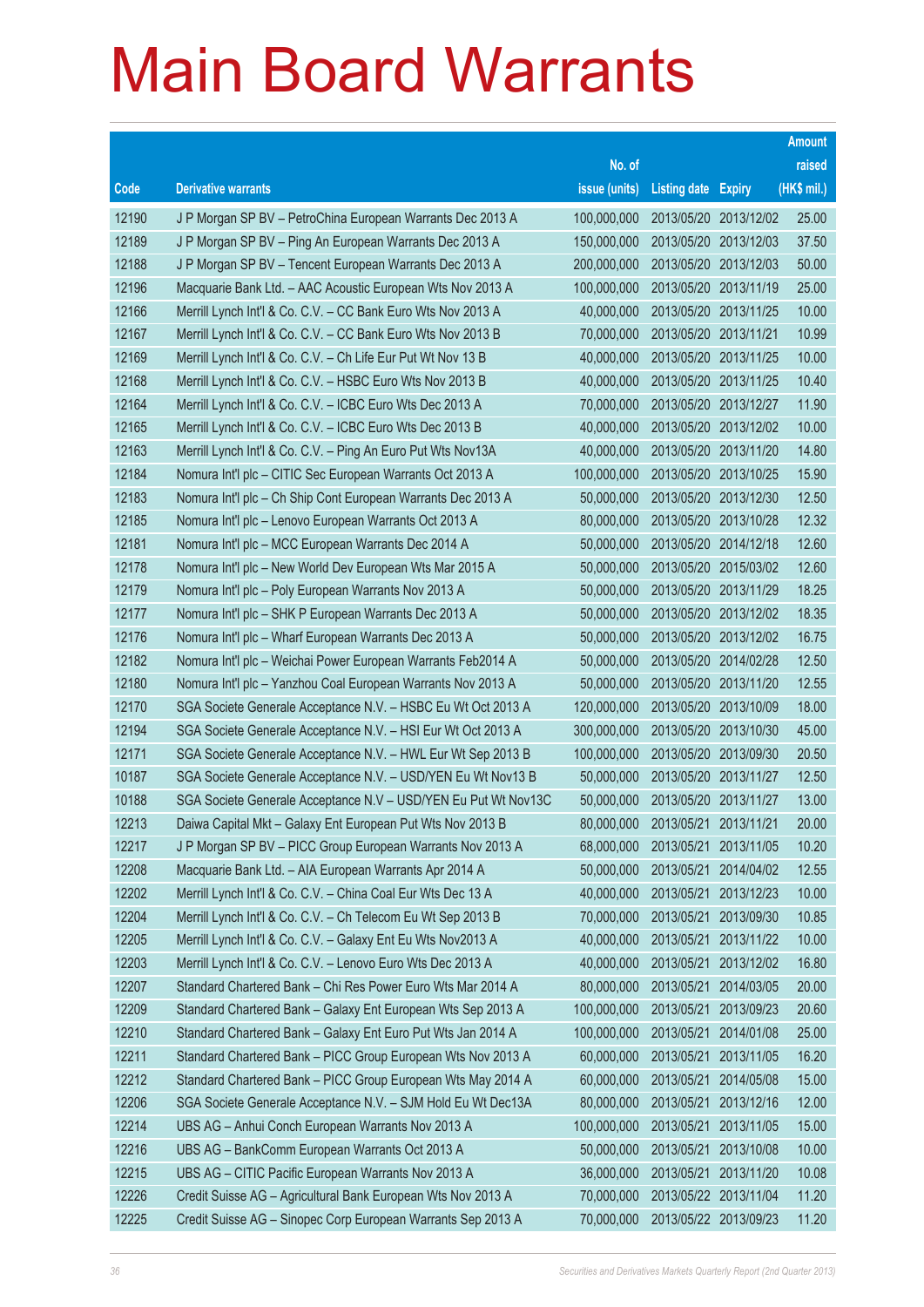|        |                                                                |               |                            |                       | <b>Amount</b> |
|--------|----------------------------------------------------------------|---------------|----------------------------|-----------------------|---------------|
|        |                                                                | No. of        |                            |                       | raised        |
| Code   | <b>Derivative warrants</b>                                     | issue (units) | <b>Listing date Expiry</b> |                       | (HK\$ mil.)   |
| 12232  | Goldman Sachs SP (Asia) - Galaxy Ent Euro Wts Oct 2013 A       | 80,000,000    |                            | 2013/05/22 2013/10/10 | 12.24         |
| 12230  | Goldman Sachs SP (Asia) - PICC Group European Wts Dec 2013 A   | 80,000,000    |                            | 2013/05/22 2013/12/30 | 20.00         |
| 12233  | Goldman Sachs SP (Asia) – Sands China Euro Wts Feb 2014 A      | 80,000,000    | 2013/05/22 2014/02/28      |                       | 20.00         |
| 12231  | Goldman Sachs SP (Asia) - Wharf European Warrants Feb 2014 A   | 60,000,000    |                            | 2013/05/22 2014/02/27 | 24.06         |
| 12222  | HK Bank - Tencent European Warrants Dec 2013 A                 | 100,000,000   |                            | 2013/05/22 2013/12/02 | 25.00         |
| 12219  | J P Morgan SP BV - HSBC European Put Warrants Dec 2013 B       | 100,000,000   |                            | 2013/05/22 2013/12/02 | 27.80         |
| 12218  | J P Morgan SP BV - Stanchart European Warrants Jul 2014 A      | 80,000,000    |                            | 2013/05/22 2014/07/02 | 12.00         |
| 12224  | Merrill Lynch Int'l & Co. C.V. - AIA Euro Put Wts Dec 2013 B   | 80,000,000    |                            | 2013/05/22 2013/12/09 | 12.56         |
| 12220  | Merrill Lynch Int'l & Co. C.V. - CNOOC Eu Put Wts Sep 2014 A   | 40,000,000    |                            | 2013/05/22 2014/09/08 | 10.00         |
| 12221  | Merrill Lynch Int'l & Co. C.V. - HSI Euro Put Wts Nov 2013 C   | 100,000,000   |                            | 2013/05/22 2013/11/28 | 25.00         |
| 12223  | Standard Chartered Bank - Zhaojin Mining Euro Wts Aug 2014 A   | 100,000,000   |                            | 2013/05/22 2014/08/08 | 15.00         |
| 12229  | UBS AG - PICC Group European Warrants Nov 2013 B               | 60,000,000    | 2013/05/22 2013/11/05      |                       | 13.20         |
| 12227  | UBS AG - Ping An European Warrants Oct 2013 C                  | 100,000,000   |                            | 2013/05/22 2013/10/28 | 24.00         |
| 12228  | UBS AG - Ping An European Warrants Nov 2013 B                  | 100,000,000   |                            | 2013/05/22 2013/11/04 | 15.00         |
| 24653# | UBS AG - Tencent Holdings European Put Warrants Aug 2013 C     | 250,000,000   |                            | 2013/05/22 2013/08/26 | 10.75         |
| 12245  | BOCI Asia Ltd. - China Life European Warrants Nov 2013 B       | 100,000,000   | 2013/05/23 2013/11/22      |                       | 15.00         |
| 12246  | BOCI Asia Ltd. - CNOOC European Warrants Feb 2014 A            | 100,000,000   |                            | 2013/05/23 2014/02/12 | 15.00         |
| 12244  | BOCI Asia Ltd. - HSI European Warrants Dec 2013 B              | 100,000,000   |                            | 2013/05/23 2013/12/30 | 15.00         |
| 12243  | BOCI Asia Ltd. - HSI European Put Warrants Dec 2013 A          | 100,000,000   |                            | 2013/05/23 2013/12/30 | 25.00         |
| 12255  | Credit Suisse AG - Anhui Conch European Warrants Nov 2013 A    | 60,000,000    | 2013/05/23 2013/11/29      |                       | 11.40         |
| 12256  | Credit Suisse AG - China Coal European Warrants Oct 2013 B     | 60,000,000    | 2013/05/23 2013/10/31      |                       | 12.00         |
| 12258  | Credit Suisse AG - CITIC Bank European Warrants Nov 2013 A     | 50,000,000    | 2013/05/23 2013/11/01      |                       | 16.00         |
| 12257  | Credit Suisse AG - CITIC Pacific European Warrants Sep 13 A    | 70,000,000    |                            | 2013/05/23 2013/09/30 | 10.50         |
| 12259  | Credit Suisse AG - Li & Fung European Warrants Nov 2013 A      | 50,000,000    |                            | 2013/05/23 2013/11/22 | 24.00         |
| 12254  | Credit Suisse - SPDR Gold Trust European Warrants Nov 2013 A   | 60,000,000    |                            | 2013/05/23 2013/11/18 | 10.80         |
| 12251  | J P Morgan SP BV - Anhui Conch European Put Warrants Dec13 A   | 200,000,000   |                            | 2013/05/23 2013/12/02 | 50.00         |
| 12237  | J P Morgan SP BV - AIA European Put Warrants Dec 2013 B        | 100,000,000   | 2013/05/23 2013/12/02      |                       | 25.00         |
| 12250  | J P Morgan SP BV - Esprit European Put Warrants Jul 2014 A     | 80,000,000    | 2013/05/23 2014/07/02      |                       | 20.00         |
| 12236  | J P Morgan SP BV - Want Want Ch European Warrants Aug 2014 A   | 120,000,000   | 2013/05/23 2014/08/01      |                       | 30.00         |
| 12240  | Macquarie Bank Ltd. - China Coal European Wts Dec 2013 A       | 80,000,000    | 2013/05/23 2013/12/03      |                       | 20.00         |
| 12239  | Standard Chartered Bank - AIA European Put Warrants Mar 14 A   | 80,000,000    | 2013/05/23 2014/03/28      |                       | 20.00         |
| 12247  | Standard Chartered Bank - China Coal European Wts Dec 2013 A   | 100,000,000   |                            | 2013/05/23 2013/12/02 | 45.00         |
| 12248  | Standard Chartered Bank - China Coal European Put Wt Jul14 A   | 100,000,000   | 2013/05/23 2014/07/04      |                       | 22.50         |
| 12238  | Standard Chartered Bank - ICBC European Warrants Dec 2013 B    | 100,000,000   | 2013/05/23 2013/12/24      |                       | 15.00         |
| 12249  | Standard Chartered Bank - Li & Fung European Wts Nov 2013 A    | 50,000,000    | 2013/05/23 2013/11/28      |                       | 22.50         |
| 12241  | SGA Societe Generale Acceptance N.V. - CCoal Eu Wt Nov 2013 A  | 40,000,000    |                            | 2013/05/23 2013/11/25 | 11.40         |
| 12234  | SGA Societe Generale Acceptance N.V. - Shenhua Eu Wt Feb 14 A  | 100,000,000   | 2013/05/23 2014/02/17      |                       | 15.00         |
| 12242  | SGA Societe Generale Acceptance N.V - Evergrande Eu Wt Oct13 A | 50,000,000    | 2013/05/23 2013/10/09      |                       | 15.25         |
| 12252  | SGA Societe Generale Acceptance N.V. - HSBC Eu Wt Sep 2013 C   | 120,000,000   |                            | 2013/05/23 2013/09/02 | 18.00         |
| 12235  | SGA Societe Generale Acceptance N.V. - HSBC Eu Wt Nov 2013 A   | 100,000,000   |                            | 2013/05/23 2013/11/25 | 27.50         |
| 12253  | SGA Societe Generale Acceptance N.V. - Ping An Eu Wt Oct 13 C  | 120,000,000   | 2013/05/23 2013/10/02      |                       | 18.00         |
| 12263  | UBS AG - CPIC European Warrants Dec 2013 A                     | 80,000,000    | 2013/05/23 2013/12/09      |                       | 20.00         |
| 12261  | UBS AG - HSCEI European Put Warrants Oct 2013 B                | 100,000,000   | 2013/05/23 2013/10/30      |                       | 15.00         |
| 12260  | UBS AG - PICC European Warrants Aug 2014 A                     | 100,000,000   | 2013/05/23 2014/08/21      |                       | 15.00         |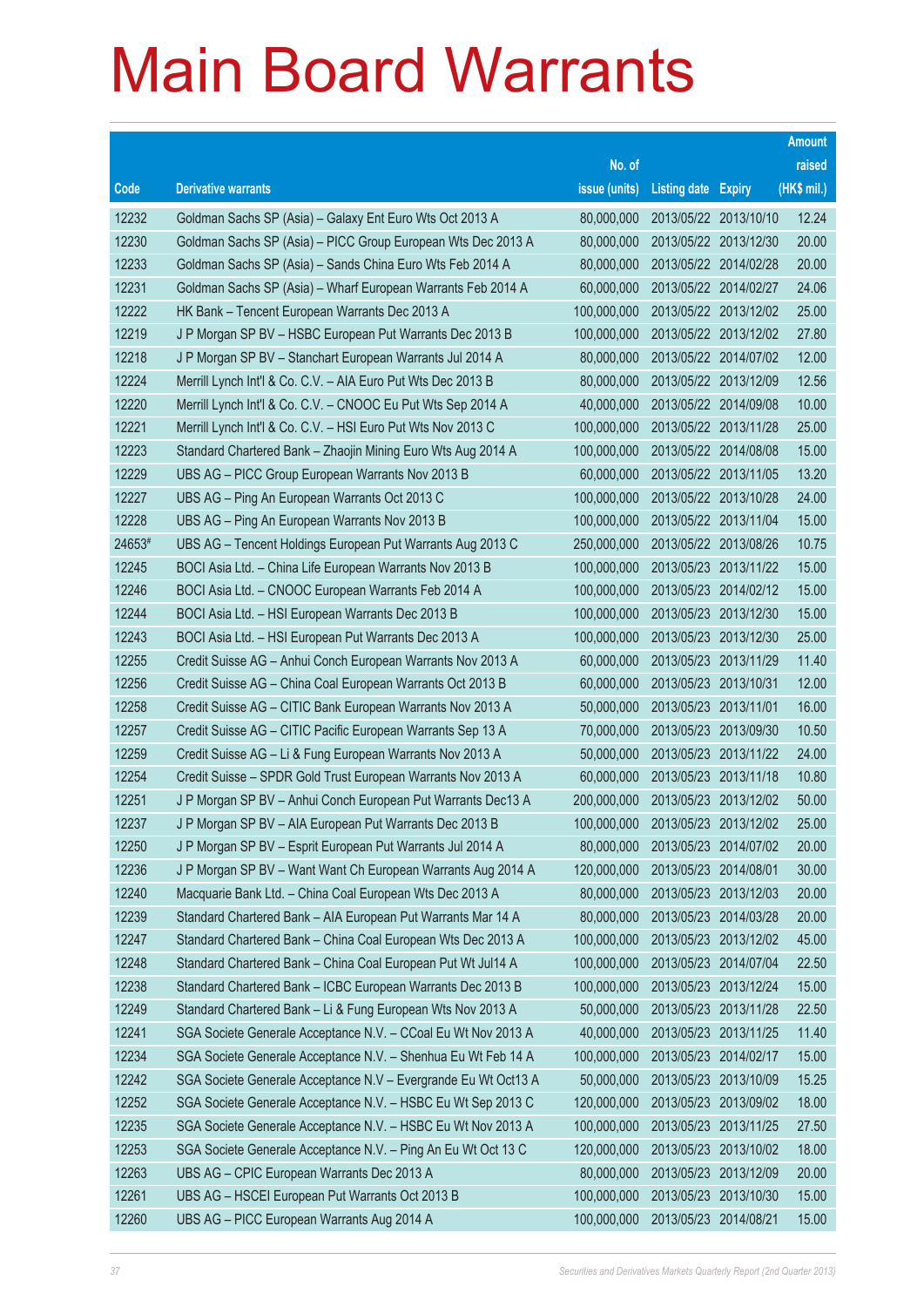|        |                                                               |               |                            | <b>Amount</b> |
|--------|---------------------------------------------------------------|---------------|----------------------------|---------------|
|        |                                                               | No. of        |                            | raised        |
| Code   | <b>Derivative warrants</b>                                    | issue (units) | <b>Listing date Expiry</b> | (HK\$ mil.)   |
| 12262  | UBS AG - SJM Holdings European Warrants Dec 2013 A            | 80,000,000    | 2013/05/23 2013/12/16      | 15.60         |
| 24147# | UBS AG - Tencent Holdings European Put Warrants Aug 2013 B    | 300,000,000   | 2013/05/23 2013/08/05      | 11.40         |
| 24275# | Merrill Lynch Int'l & Co. C.V. - Tencent Eu Put Wt Oct2013 A  | 70,000,000    | 2013/05/23 2013/10/28      | 10.85         |
| 12275  | BOCI Asia Ltd. - China Mobile European Put Wts Nov 2013 A     | 100,000,000   | 2013/05/24 2013/11/15      | 18.00         |
| 12276  | BOCI Asia Ltd. - HSBC European Put Warrants Nov 2013 A        | 100,000,000   | 2013/05/24 2013/11/08      | 19.00         |
| 12277  | BOCI Asia Ltd. - Tencent Holdings European Wts Dec 2013 B     | 100,000,000   | 2013/05/24 2013/12/03      | 18.00         |
| 12289  | BNP Paribas Arbit Issu B.V. - BYD European Wts Dec 2013 A     | 67,000,000    | 2013/05/24 2013/12/03      | 20.10         |
| 12292  | BNP Paribas Arbit Issu B.V. - CITIC Sec Euro Wts Dec 2013 A   | 100,000,000   | 2013/05/24 2013/12/03      | 15.00         |
| 12285  | BNP Paribas Arbit Issu B.V. - First Pacific Eu Wt Feb 2015 A  | 79,000,000    | 2013/05/24 2015/02/03      | 20.54         |
| 12293  | BNP Paribas Arbit Issu B.V. - A50 China Euro Wts Jan 2017 A   | 100,000,000   | 2013/05/24 2017/01/04      | 25.00         |
| 12287  | BNP Paribas Arbit Issu B.V. - Poly HK Inv Eur Wts Dec 2013 A  | 22,000,000    | 2013/05/24 2013/12/03      | 10.34         |
| 12291  | BNP Paribas Arbit Issu B.V. - Tencent HIdgs Eu Wt Dec 2014 A  | 77,000,000    | 2013/05/24 2014/12/02      | 26.18         |
| 12290  | BNP Paribas Arbit Issu B.V. - Tencent Eu Put Wt Nov 2013 A    | 77,000,000    | 2013/05/24 2013/11/04      | 18.48         |
| 12286  | BNP Paribas Arbit Issu B.V. - Yuexiu Property Eu Wt Feb 14 A  | 40,000,000    | 2013/05/24 2014/02/05      | 10.40         |
| 12288  | BNP Paribas Arbit Issu B.V. - Zhaojin Mining Eu Wt Aug 14 A   | 100,000,000   | 2013/05/24 2014/08/04      | 15.00         |
| 12280  | Credit Suisse AG - Tencent Holdings Euro Put Wts Sep 2013 G   | 80,000,000    | 2013/05/24 2013/09/23      | 12.00         |
| 12294  | Daiwa Capital Mkt - Tencent Holdings European Wts Feb 2014 B  | 168,000,000   | 2013/05/24 2014/02/18      | 42.00         |
| 12279  | HK Bank - China Coal European Warrants Jan 2014 A             | 80,000,000    | 2013/05/24 2014/01/06      | 20.00         |
| 12278  | HK Bank - Yanzhou Coal European Warrants Jan 2014 A           | 70,000,000    | 2013/05/24 2014/01/06      | 28.00         |
| 12295  | Macquarie Bank Ltd. - Tencent European Warrants Jan 2014 A    | 250,000,000   | 2013/05/24 2014/01/03      | 62.50         |
| 12274  | Macquarie Bank Ltd. - Tencent European Put Wts Dec 2013 A     | 250,000,000   | 2013/05/24 2013/12/03      | 62.50         |
| 12273  | Nomura Int'l plc - BOC HK European Warrants Dec 2014 A        | 50,000,000    | 2013/05/24 2014/12/01      | 12.95         |
| 12266  | Nomura Int'l plc - BYD European Warrants Nov 2013 A           | 50,000,000    | 2013/05/24 2013/11/25      | 15.15         |
| 12265  | Nomura Int'l plc - CITIC Bank European Put Warrants Dec 13 B  | 50,000,000    | 2013/05/24 2013/12/02      | 12.70         |
| 12269  | Nomura Int'l plc - Esprit European Warrants May 2014 A        | 50,000,000    | 2013/05/24 2014/05/20      | 12.55         |
| 12271  | Nomura Int'l plc - Esprit European Put Warrants Mar 2014 A    | 50,000,000    | 2013/05/24 2014/03/31      | 12.90         |
| 12268  | Nomura Int'l plc - HSBC European Warrants Feb 2014 A          | 50,000,000    | 2013/05/24 2014/02/28      | 13.05         |
| 12267  | Nomura Int'l plc - HSBC European Put Warrants Dec 2013 A      | 50,000,000    | 2013/05/24 2013/12/02      | 12.90         |
| 12264  | Nomura Int'l plc - Link REIT European Put Wts Mar 2014 A      | 50,000,000    | 2013/05/24 2014/03/31      | 14.65         |
| 12272  | Nomura Int'l plc - Ping An European Put Warrants Dec 2013 B   | 50,000,000    | 2013/05/24 2013/12/02      | 12.70         |
| 12270  | Nomura Int'l plc - Tencent Holdings Euro Warrants Jun 2014 A  | 80,000,000    | 2013/05/24 2014/06/30      | 20.32         |
| 12282  | Standard Chartered Bank - Anhui Conch Euro Wts Nov 2013 A     | 100,000,000   | 2013/05/24 2013/11/01      | 15.00         |
| 12281  | Standard Chartered Bank - CITIC Pacific Euro Wts Nov 2014 A   | 100,000,000   | 2013/05/24 2014/11/04      | 25.00         |
| 12283  | UBS AG - Tencent Holdings European Warrants Jan 2014 A        | 100,000,000   | 2013/05/24 2014/01/27      | 25.00         |
| 12284  | UBS AG - Tencent Holdings European Put Warrants Dec 2013 A    | 100,000,000   | 2013/05/24 2013/12/05      | 19.50         |
| 14630  | BOCI Asia Ltd. - Tencent Holdings European Wts Dec 2013 C     | 100,000,000   | 2013/05/27 2013/12/30      | 25.00         |
| 14944  | BOCI Asia Ltd. - Tencent Holdings European Put Wts Nov 2013 A | 100,000,000   | 2013/05/27 2013/11/04      | 18.00         |
| 10189  | BNP Paribas Arbit Issu B.V. - USD/YEN Euro Wts Nov 2013 C     | 100,000,000   | 2013/05/27 2013/11/29      | 25.00         |
| 15597  | Credit Suisse AG - Tencent Holdings European Wts Nov 2013 B   | 100,000,000   | 2013/05/27 2013/11/26      | 25.00         |
| 17394  | Credit Suisse AG - Tencent Holdings European Wts Nov 2013 C   | 100,000,000   | 2013/05/27 2013/11/26      | 25.00         |
| 15586  | Credit Suisse AG - Tencent Holdings Euro Put Wts Oct 2013 B   | 100,000,000   | 2013/05/27 2013/10/28      | 16.00         |
| 15415  | Credit Suisse AG - Tencent Holdings Euro Put Wts Dec 2013 A   | 100,000,000   | 2013/05/27 2013/12/05      | 15.00         |
| 12662  | HK Bank - BYD European Warrants Jan 2014 A                    | 60,000,000    | 2013/05/27 2014/01/06      | 16.80         |
| 12299  | HK Bank - CITIC Bank European Warrants Dec 2013 A             | 60,000,000    | 2013/05/27 2013/12/02      | 15.00         |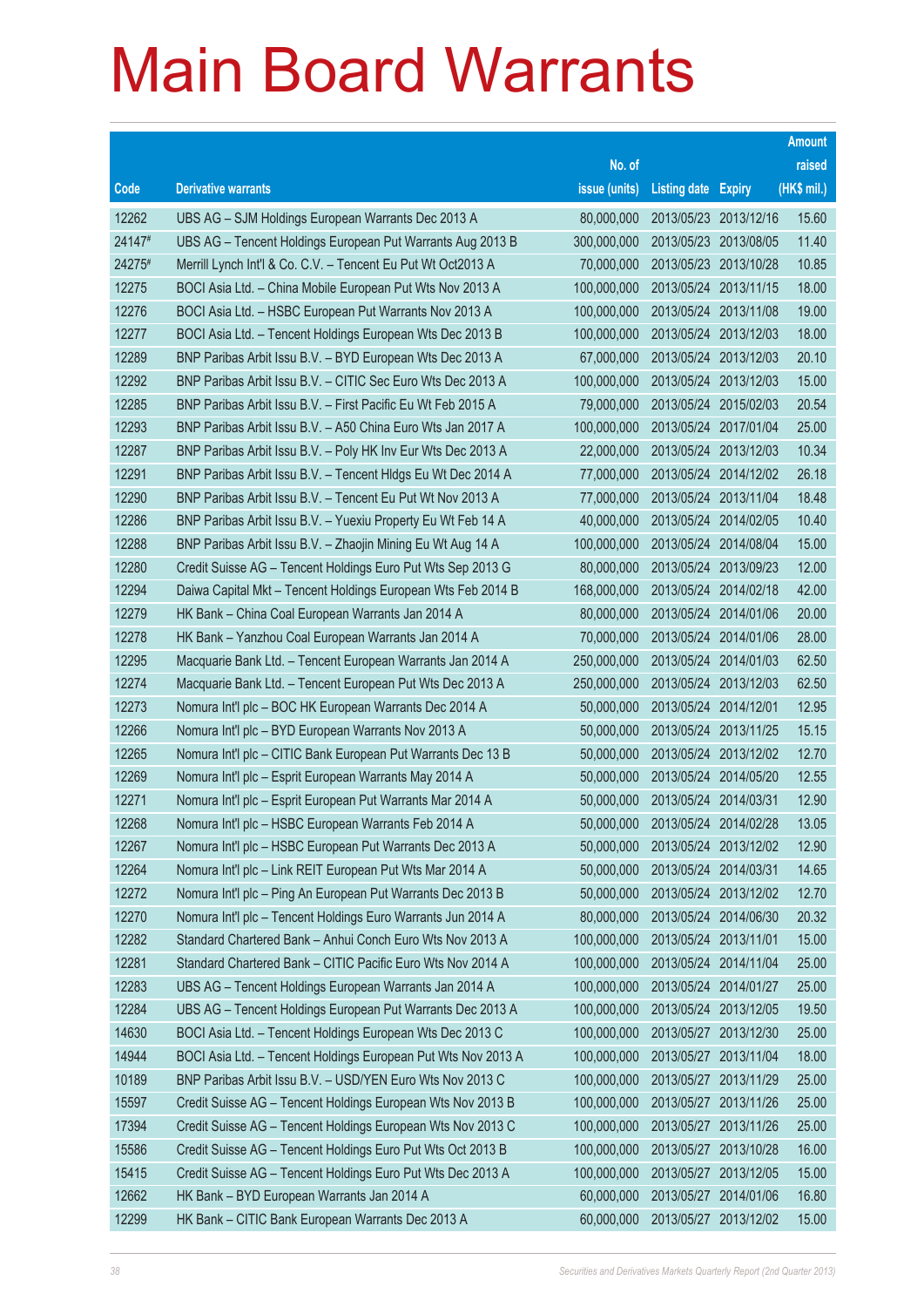|       |                                                                |               |                            |                       | <b>Amount</b> |
|-------|----------------------------------------------------------------|---------------|----------------------------|-----------------------|---------------|
|       |                                                                | No. of        |                            |                       | raised        |
| Code  | <b>Derivative warrants</b>                                     | issue (units) | <b>Listing date Expiry</b> |                       | (HK\$ mil.)   |
| 12297 | HK Bank – Datang Power European Warrants Dec 2013 A            | 60,000,000    |                            | 2013/05/27 2013/12/02 | 15.00         |
| 12298 | HK Bank - Link REIT European Warrants Jan 2014 A               | 60,000,000    |                            | 2013/05/27 2014/01/06 | 15.00         |
| 12695 | HK Bank – Tencent European Warrants Dec 2013 B                 | 100,000,000   | 2013/05/27                 | 2013/12/02            | 25.00         |
| 13462 | HK Bank – Tencent European Put Warrants Oct 2013 D             | 120,000,000   | 2013/05/27 2013/10/21      |                       | 20.40         |
| 14428 | HK Bank - Tencent European Put Warrants Dec 2013 C             | 120,000,000   |                            | 2013/05/27 2013/12/05 | 18.00         |
| 12296 | J P Morgan SP BV - China Coal European Warrants Dec 2013 A     | 40,000,000    | 2013/05/27 2013/12/02      |                       | 10.00         |
| 17271 | J P Morgan SP BV - China Shenhua Euro Put Wts Jan 2014 A       | 100,000,000   |                            | 2013/05/27 2014/01/02 | 25.00         |
| 17277 | J P Morgan SP BV - Tencent European Warrants Dec 2013 C        | 200,000,000   | 2013/05/27 2013/12/02      |                       | 50.00         |
| 17094 | J P Morgan SP BV - Tencent European Warrants Feb 2014 A        | 200,000,000   |                            | 2013/05/27 2014/02/04 | 50.00         |
| 17092 | J P Morgan SP BV - Tencent European Put Warrants Dec 2013 B    | 200,000,000   |                            | 2013/05/27 2013/12/02 | 50.00         |
| 16722 | Macquarie Bank Ltd. - Dongfeng Motor European Wts Mar 2014 A   | 120,000,000   |                            | 2013/05/27 2014/03/04 | 18.00         |
| 16878 | Macquarie Bank Ltd. - Hysan Dev European Warrants Feb 2014 A   | 120,000,000   | 2013/05/27 2014/02/05      |                       | 30.00         |
| 15201 | Standard Chartered Bank – Tencent Hidg Euro Wts Dec 2013 B     | 100,000,000   |                            | 2013/05/27 2013/12/04 | 25.00         |
| 15225 | Standard Chartered Bank – Tencent Hidg Eu Put Wts Oct 2013 B   | 100,000,000   | 2013/05/27 2013/10/21      |                       | 16.00         |
| 15869 | SGA Societe Generale Acceptance N.V. - CCB Eur Wt Nov 2013 B   | 120,000,000   | 2013/05/27 2013/11/11      |                       | 21.00         |
| 16298 | SGA Societe Generale Acceptance NV – CSOP A50 ETF Eu Wt Dec13A | 50,000,000    | 2013/05/27 2013/12/02      |                       | 17.75         |
| 16661 | SGA Societe Generale Acceptance N.V. - A50 Ch Eu Wt Nov2013 A  | 50,000,000    | 2013/05/27 2013/11/11      |                       | 12.50         |
| 16299 | SGA Societe Generale Acceptance N.V. - HSI Eu Put Wt Sep 13 E  | 150,000,000   |                            | 2013/05/27 2013/09/27 | 27.00         |
| 17360 | UBS AG - Galaxy Ent European Warrants Nov 2013 D               | 80,000,000    |                            | 2013/05/27 2013/11/29 | 20.00         |
| 17321 | UBS AG - HSBC European Put Warrants Nov 2013 B                 | 100,000,000   | 2013/05/27 2013/11/22      |                       | 36.00         |
| 17396 | UBS AG – Tencent Holdings European Warrants Nov 2013 B         | 200,000,000   |                            | 2013/05/27 2013/11/26 | 50.00         |
| 17393 | UBS AG - Tencent Holdings European Put Warrants Oct 2013 C     | 200,000,000   | 2013/05/27 2013/10/21      |                       | 32.00         |
| 19187 | BOCI Asia Ltd. - AIA European Warrants Jan 2014 A              | 100,000,000   |                            | 2013/05/28 2014/01/13 | 25.00         |
| 19136 | BOCI Asia Ltd. - CAM CSI300 European Warrants Dec 2013 A       | 100,000,000   | 2013/05/28 2013/12/30      |                       | 15.00         |
| 19386 | BOCI Asia Ltd. - HSBC European Warrants Sep 2013 A             | 100,000,000   |                            | 2013/05/28 2013/09/09 | 20.00         |
| 20578 | BNP Paribas Arbit Issu B.V. - AAC Acoustic Eu Wts Dec 2013 A   | 72,000,000    |                            | 2013/05/28 2013/12/03 | 24.48         |
| 20425 | BNP Paribas Arbit Issu B.V. - Agile Ppt Euro Wt Aug 2014 A     | 100,000,000   | 2013/05/28 2014/08/04      |                       | 17.00         |
| 20588 | BNP Paribas Arbit Issu B.V. - China Coal Euro Wts Jan 2014 A   | 53,000,000    | 2013/05/28 2014/01/03      |                       | 16.96         |
| 20431 | BNP Paribas Arbit Issu B.V. - Ch Ship Cont Eur Wt Jan 2014 A   | 53,000,000    |                            | 2013/05/28 2014/01/03 | 13.25         |
| 20411 | BNP Paribas Arbit Issu B.V. - Datang Power Eu Wts Feb 2014 A   | 28,000,000    | 2013/05/28 2014/02/05      |                       | 10.08         |
| 20480 | BNP Paribas Arbit Issu B.V. - HSBC Euro Put Wts Dec 2013 A     | 100,000,000   |                            | 2013/05/28 2013/12/03 | 46.00         |
| 20420 | BNP Paribas Arbit Issu B.V. - PetroCh Euro Wts Dec 2013 B      | 100,000,000   |                            | 2013/05/28 2013/12/03 | 25.00         |
| 20475 | BNP Paribas Arbit Issu B.V. - Tencent HIdgs Eu Wt Mar 2014 A   | 100,000,000   |                            | 2013/05/28 2014/03/04 | 26.00         |
| 20537 | BNP Paribas Arbit Issu B.V. - Wharf European Wts Dec 2013 A    | 80,000,000    |                            | 2013/05/28 2013/12/03 | 20.00         |
| 20626 | BNP Paribas Arbit Issu B.V. - Yanzhou Coal Eur Wt Dec 2013 A   | 44,000,000    |                            | 2013/05/28 2013/12/03 | 11.88         |
| 21331 | Credit Suisse AG - GCL-Poly Energy European Wts Aug 2013 B     | 70,000,000    |                            | 2013/05/28 2013/08/30 | 11.20         |
| 21348 | Credit Suisse - Huaneng Power European Warrants Sep 2013 A     | 60,000,000    |                            | 2013/05/28 2013/09/23 | 33.60         |
| 21325 | Credit Suisse AG - Hutchison European Warrants Sep 2013 A      | 80,000,000    | 2013/05/28 2013/09/23      |                       | 16.00         |
| 21350 | Credit Suisse AG - Link REIT European Warrants Dec 2013 A      | 60,000,000    |                            | 2013/05/28 2013/12/09 | 15.00         |
| 10190 | Daiwa Capital Mkt - Nikkei 225 Index European Wts Dec 2013 A   | 250,000,000   | 2013/05/28 2013/12/13      |                       | 62.50         |
| 10191 | Daiwa Capital Mkt - Nikkei 225 Index European Wts Dec 2013 B   | 250,000,000   |                            | 2013/05/28 2013/12/13 | 62.50         |
| 10192 | Daiwa Capital Mkt - Nikkei 225 Index European Wts Dec 2013 C   | 250,000,000   | 2013/05/28 2013/12/13      |                       | 62.75         |
| 10193 | Daiwa Capital Mkt - Nikkei 225 Index Euro Put Wts Dec 2013 D   | 250,000,000   |                            | 2013/05/28 2013/12/13 | 62.50         |
| 10194 | Daiwa Capital Mkt - Nikkei 225 Index Euro Put Wts Dec 2013 E   | 250,000,000   | 2013/05/28 2013/12/13      |                       | 62.75         |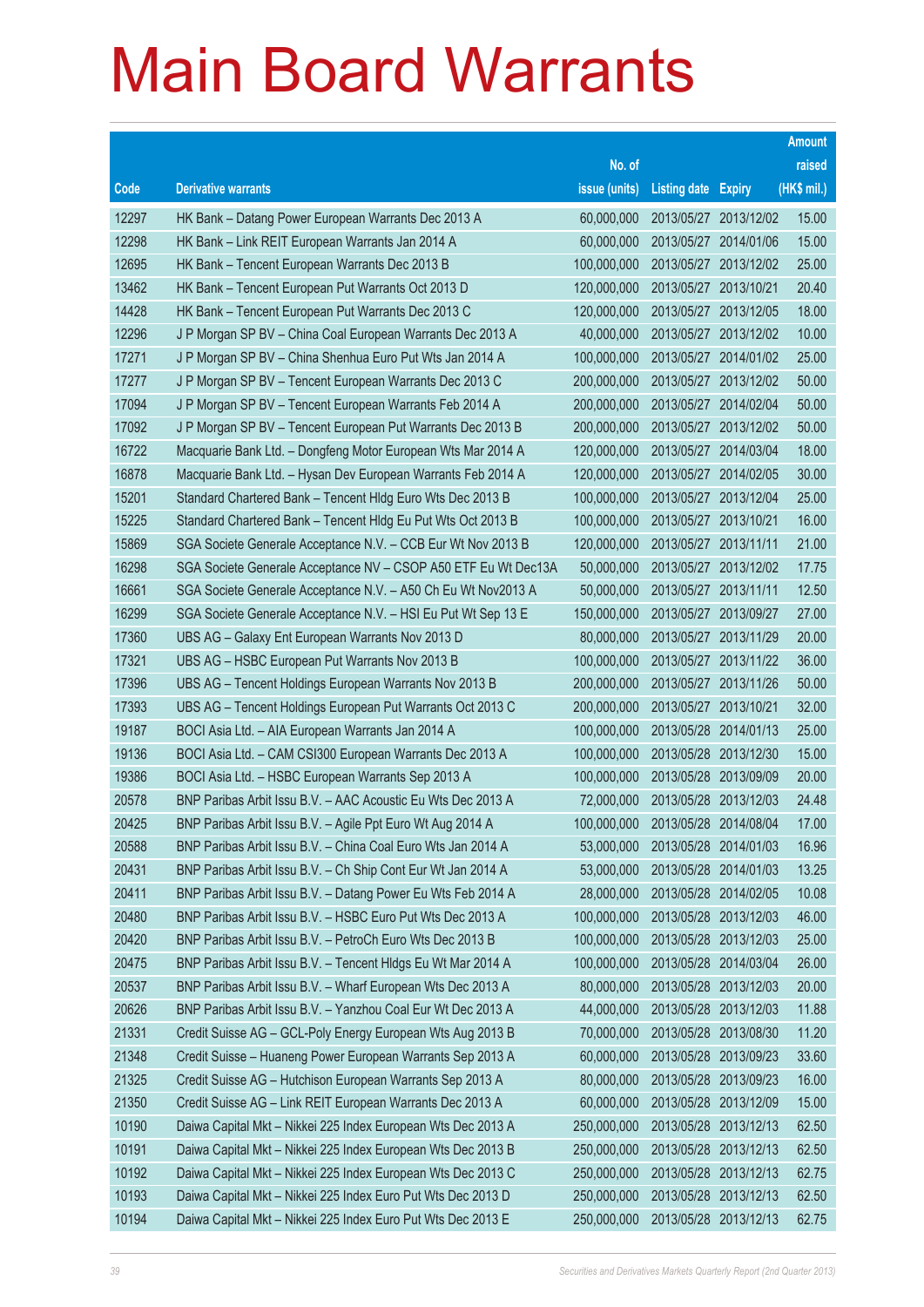|        |                                                                |               |                            |            | <b>Amount</b> |
|--------|----------------------------------------------------------------|---------------|----------------------------|------------|---------------|
|        |                                                                | No. of        |                            |            | raised        |
| Code   | <b>Derivative warrants</b>                                     | issue (units) | <b>Listing date Expiry</b> |            | (HK\$ mil.)   |
| 10195  | Daiwa Capital Mkt - Nikkei 225 Index Euro Put Wts Dec 2013 F   | 250,000,000   | 2013/05/28 2013/12/13      |            | 62.50         |
| 19477  | Goldman Sachs SP (Asia) - Ch Overseas European Wts Dec 2013 A  | 80,000,000    | 2013/05/28 2013/12/30      |            | 20.48         |
| 19428  | Goldman Sachs SP (Asia) – HKEx European Warrants Nov 2013 B    | 80,000,000    | 2013/05/28 2013/11/28      |            | 38.72         |
| 19839  | Goldman Sachs SP (Asia) - Tencent European Wt Dec 2013 B       | 80,000,000    | 2013/05/28 2013/12/30      |            | 20.00         |
| 19845  | Goldman Sachs SP (Asia) - Tencent European Put Wt Dec 2013 C   | 80,000,000    | 2013/05/28 2013/12/30      |            | 20.00         |
| 20114  | Goldman Sachs SP (Asia) - ZTE European Warrants May 2014 A     | 80,000,000    | 2013/05/28 2014/05/30      |            | 20.08         |
| 18785  | HK Bank - HSCEI European Warrants Sep 2014 A                   | 200,000,000   | 2013/05/28 2014/09/29      |            | 30.00         |
| 18795  | HK Bank - HSCEI European Put Warrants Oct 2013 B               | 200,000,000   | 2013/05/28 2013/10/30      |            | 30.00         |
| 18796  | HK Bank - HWL European Warrants Sep 2013 B                     | 100,000,000   | 2013/05/28 2013/09/23      |            | 20.00         |
| 18783  | HK Bank - Tencent European Warrants Jul 2014 A                 | 150,000,000   | 2013/05/28 2014/07/02      |            | 37.50         |
| 18617  | HK Bank - Tencent European Put Warrants Dec 2013 D             | 100,000,000   | 2013/05/28 2013/12/02      |            | 27.00         |
| 21129  | J P Morgan SP BV - HKEx European Warrants Jun 2014 A           | 300,000,000   | 2013/05/28 2014/06/20      |            | 45.00         |
| 21157  | J P Morgan SP BV - HSI European Warrants Dec 2013 A            | 300,000,000   | 2013/05/28 2013/12/30      |            | 75.00         |
| 21132  | J P Morgan SP BV - HSI European Put Warrants Nov 2013 A        | 300,000,000   | 2013/05/28 2013/11/28      |            | 75.00         |
| 20267  | Macquarie Bank Ltd. - Golden Eagle European Wts Aug 2014 A     | 120,000,000   | 2013/05/28 2014/08/04      |            | 30.00         |
| 20169  | Macquarie Bank Ltd. - Kerry Ppt European Warrants Feb 2014 A   | 120,000,000   | 2013/05/28 2014/02/05      |            | 30.00         |
| 17773  | Merrill Lynch Int'l & Co. C.V. - AIA Euro Wts Dec 2013 D       | 40,000,000    | 2013/05/28 2013/12/23      |            | 10.00         |
| 17758  | Merrill Lynch Int'l & Co. C.V. - AIA Euro Wts Apr 2014 A       | 40,000,000    | 2013/05/28 2014/04/24      |            | 10.00         |
| 17752  | Merrill Lynch Int'l & Co. C.V. - AIA Euro Put Wts Dec 2013 C   | 40,000,000    | 2013/05/28 2013/12/02      |            | 10.00         |
| 17497  | Merrill Lynch Int'l & Co. C.V. - Ch Mobile Eur Wt Oct 2013 B   | 80,000,000    | 2013/05/28 2013/10/29      |            | 13.04         |
| 17680  | Merrill Lynch Int'l & Co. C.V. - Ch Mobile Eur Wt Dec 2013 A   | 40,000,000    | 2013/05/28 2013/12/09      |            | 10.00         |
| 17994  | Merrill Lynch Int'l & Co. C.V. - Tencent Euro Wts Dec 2013 C   | 40,000,000    | 2013/05/28 2013/12/02      |            | 10.20         |
| 17984  | Merrill Lynch Int'l & Co. C.V. - Tencent Euro Wts Jan 2014 A   | 40,000,000    | 2013/05/28 2014/01/20      |            | 10.20         |
| 17851  | Merrill Lynch Int'l & Co. C.V. - Tencent Euro Wts Feb 2014 A   | 40,000,000    | 2013/05/28 2014/02/17      |            | 10.00         |
| 17840  | Merrill Lynch Int'l & Co. C.V. - Tencent Eu Put Wt Dec 2013B   | 40,000,000    | 2013/05/28 2013/12/10      |            | 10.00         |
| 17810  | Merrill Lynch Int'l & Co. C.V. - Tencent Eu Put Wt Mar 2014A   | 40,000,000    | 2013/05/28 2014/03/28      |            | 10.00         |
| 18876  | Standard Chartered Bank - Belle Int'l European Wts Mar 2014A   | 80,000,000    | 2013/05/28 2014/03/24      |            | 20.00         |
| 17997  | SGA Societe Generale Acceptance N.V. - BYD Eu Wt Nov 2013 A    | 40,000,000    | 2013/05/28 2013/11/11      |            | 12.00         |
| 18094  | SGA Societe Generale Acceptance N.V. - CITIC Sec Eu Wt Nov13A  | 100,000,000   | 2013/05/28 2013/11/25      |            | 15.50         |
| 20663  | SGA Societe Generale Acceptance N.V. - CLife Eu Wt Jan 2014A   | 180,000,000   | 2013/05/28 2014/01/29      |            | 36.00         |
| 20785  | SGA Societe Generale Acceptance N.V. - CLife Eu Wt Mar 2014A   | 180,000,000   | 2013/05/28 2014/03/31      |            | 36.00         |
| 18531  | SGA Societe Generale Acceptance NV - Minsheng Bk Eu Wt Jan15 A | 200,000,000   | 2013/05/28 2015/01/19      |            | 32.00         |
| 20954  | SGA Societe Generale Acceptance N.V. - Ch Mob Eu Wt Oct 13 A   | 150,000,000   | 2013/05/28 2013/10/28      |            | 22.50         |
| 18052  | SGA Societe Generale Acceptance N.V. - CNBM Eu Wt Jun 2014 A   | 150,000,000   | 2013/05/28 2014/06/04      |            | 22.50         |
| 18079  | SGA Societe Generale Acceptance N.V. - CPIC Euro Wt Dec 2013A  | 100,000,000   | 2013/05/28 2013/12/23      |            | 20.00         |
| 18160  | SGA Societe Generale Acceptance N.V. - Esprit Eu Wt Jun2014A   | 150,000,000   | 2013/05/28 2014/06/23      |            | 28.50         |
| 18239  | SGA Societe Generale Acceptance N.V. - Galaxy Ent Eu Wt Dec13A | 100,000,000   | 2013/05/28 2013/12/23      |            | 25.00         |
| 18265  | SGA Societe Generale Acceptance N.V. - JIANC Eu Wt Jan 2014A   | 100,000,000   | 2013/05/28 2014/01/22      |            | 15.00         |
| 18267  | SGA Societe Generale Acceptance NV - NewWorld Dev Eu Wt Jan15A | 100,000,000   | 2013/05/28 2015/01/05      |            | 15.00         |
| 18344  | SGA Societe Generale Acceptance N.V - Sands China Eu Wt Sep13A | 100,000,000   | 2013/05/28 2013/09/16      |            | 15.00         |
| 21125  | UBS AG - Link REIT European Warrants Jan 2014 A                | 100,000,000   | 2013/05/28 2014/01/09      |            | 25.00         |
| 23369# | Merrill Lynch Int'l & Co. C.V. - HSI European Wts Aug 2013 C   | 170,000,000   | 2013/05/28 2013/08/29      |            | 10.37         |
| 21818  | BNP Paribas Arbit Issu B.V. - China EB Int'l Eu Wts Dec 13 A   | 53,000,000    | 2013/05/29                 | 2013/12/03 | 26.50         |
| 21813  | BNP Paribas Arbit Issu B.V. - CKI Holdings Eu Wts Feb 2014 A   | 80,000,000    | 2013/05/29 2014/02/05      |            | 20.00         |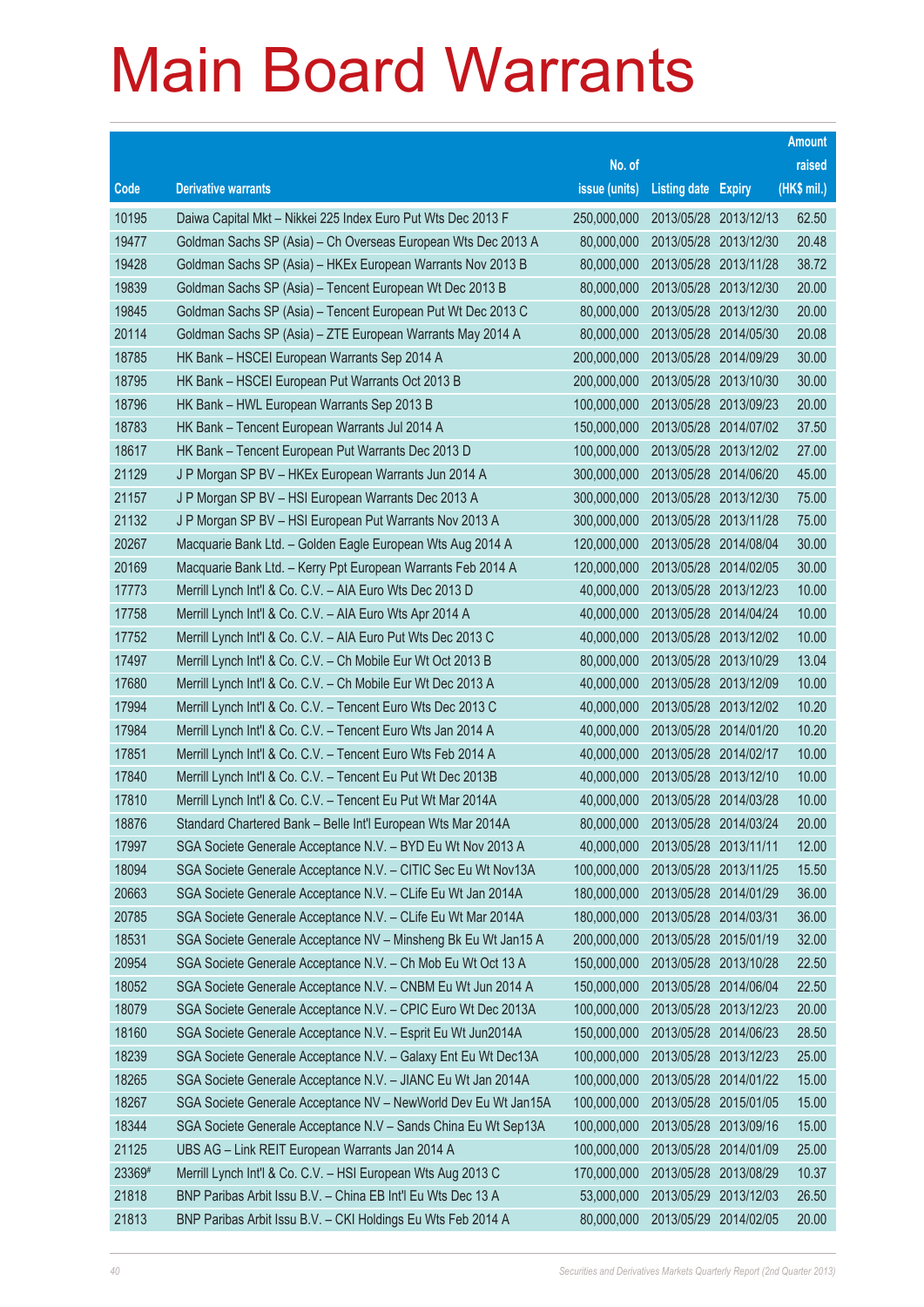|        |                                                               |               |                            |                       | <b>Amount</b> |
|--------|---------------------------------------------------------------|---------------|----------------------------|-----------------------|---------------|
|        |                                                               | No. of        |                            |                       | raised        |
| Code   | <b>Derivative warrants</b>                                    | issue (units) | <b>Listing date Expiry</b> |                       | (HK\$ mil.)   |
| 21816  | BNP Paribas Arbit Issu B.V. - Esprit European Wts Sep 2014 A  | 72,000,000    |                            | 2013/05/29 2014/09/02 | 18.72         |
| 21821  | BNP Paribas Arbit Issu B.V. - HK Gas European Wts Jan 2015 A  | 44,000,000    | 2013/05/29 2015/01/05      |                       | 11.00         |
| 21812  | Daiwa Capital Mkt - Hutchison European Put Wts Nov 2013 A     | 80,000,000    | 2013/05/29                 | 2013/11/28            | 33.60         |
| 21711  | Goldman Sachs SP (Asia) - BYD European Warrants Nov 2013 B    | 80,000,000    |                            | 2013/05/29 2013/11/08 | 16.16         |
| 21707  | Goldman Sachs SP (Asia) - China Mobile Euro Wts Dec 2013 B    | 80,000,000    | 2013/05/29                 | 2013/12/30            | 22.56         |
| 21729  | Goldman Sachs SP (Asia) - China Mobile Euro Wts Dec 2013 C    | 80,000,000    |                            | 2013/05/29 2013/12/30 | 20.08         |
| 21588  | HK Bank - HSI European Warrants Sep 2013 I                    | 200,000,000   | 2013/05/29                 | 2013/09/27            | 30.00         |
| 21419  | HK Bank - HSI European Warrants Oct 2013 D                    | 200,000,000   | 2013/05/29 2013/10/30      |                       | 30.00         |
| 21563  | HK Bank - HSI European Warrants Dec 2013 C                    | 200,000,000   |                            | 2013/05/29 2013/12/30 | 30.00         |
| 21416  | J P Morgan Int'l Der. Ltd. - COSCO Pac Euro Wts Nov 2014 A    | 100,000,000   |                            | 2013/05/29 2014/11/03 | 15.00         |
| 21404  | J P Morgan SP BV - HS Bank European Warrants Dec 2013 A       | 40,000,000    | 2013/05/29                 | 2013/12/02            | 10.00         |
| 21352  | J P Morgan SP BV - HSI European Warrants Dec 2014 A           | 500,000,000   | 2013/05/29 2014/12/30      |                       | 125.00        |
| 21648  | Macquarie Bank Ltd. - Luk Fook Hold European Wts Jul 2014 A   | 50,000,000    |                            | 2013/05/29 2014/07/03 | 12.50         |
| 21785  | UBS AG - HSI European Warrants Nov 2013 B                     | 300,000,000   | 2013/05/29 2013/11/28      |                       | 75.00         |
| 10198  | UBS AG - Nikkei 225 European Warrants Dec 2013 C              | 100,000,000   | 2013/05/29                 | 2013/12/13            | 25.00         |
| 10199  | UBS AG - Nikkei 225 European Warrants Dec 2013 D              | 100,000,000   | 2013/05/29 2013/12/13      |                       | 25.00         |
| 10196  | UBS AG - Nikkei 225 European Put Warrants Dec 2013 A          | 100,000,000   |                            | 2013/05/29 2013/12/13 | 25.00         |
| 10197  | UBS AG - Nikkei 225 European Put Warrants Dec 2013 B          | 100,000,000   | 2013/05/29 2013/12/13      |                       | 25.00         |
| 22244# | Goldman Sachs SP (Asia) - HSI European Warrants Aug 2013 A    | 230,000,000   | 2013/05/29                 | 2013/08/29            | 10.12         |
| 21876  | HK Bank – AIA European Warrants Dec 2013 C                    | 100,000,000   | 2013/05/30 2013/12/31      |                       | 25.00         |
| 21922  | HK Bank – HKEx European Warrants Sep 2013 A                   | 80,000,000    |                            | 2013/05/30 2013/09/24 | 20.00         |
| 22024  | HK Bank – HKEx European Warrants Dec 2013 B                   | 80,000,000    |                            | 2013/05/30 2013/12/02 | 20.80         |
| 21859  | HK Bank - Ping An European Warrants Sep 2013 A                | 120,000,000   | 2013/05/30 2013/09/24      |                       | 19.20         |
| 21864  | HK Bank - Ping An European Warrants Oct 2013 D                | 100,000,000   |                            | 2013/05/30 2013/10/07 | 28.00         |
| 21852  | J P Morgan SP BV - Chi Res Power European Wts Dec 2013 A      | 80,000,000    |                            | 2013/05/30 2013/12/02 | 20.00         |
| 21822  | J P Morgan SP BV - HSBC European Warrants Dec 2013 C          | 200,000,000   | 2013/05/30 2013/12/02      |                       | 50.00         |
| 22211  | Macquarie Bank Ltd. - CITIC Sec European Warrants Nov 2013 A  | 120,000,000   | 2013/05/30 2013/11/25      |                       | 18.00         |
| 22217  | Macquarie Bank Ltd. - China Mobile European Wts Dec 2013 B    | 120,000,000   | 2013/05/30 2013/12/02      |                       | 18.00         |
| 22116  | Merrill Lynch Int'l & Co. C.V. - CNOOC Eu Put Wts Mar 2014 A  | 60,000,000    | 2013/05/30 2014/03/24      |                       | 12.36         |
| 22156  | Merrill Lynch Int'l & Co. C.V. - Sinopec Euro Wts Dec 2013 A  | 40,000,000    |                            | 2013/05/30 2013/12/02 | 10.20         |
| 22064  | Merrill Lynch Int'l & Co. C.V. - Ch Shenhua Eu Wt Feb 2014 A  | 70,000,000    | 2013/05/30 2014/02/17      |                       | 10.50         |
| 22033  | Merrill Lynch Int'l & Co. C.V. - Ch Shenhua Eu Wt Mar 2014 A  | 40,000,000    | 2013/05/30 2014/03/10      |                       | 10.20         |
| 22199  | Merrill Lynch Int'l & Co. C.V. - Hutchison Eur Wt Oct 2013 D  | 70,000,000    | 2013/05/30 2013/10/15      |                       | 10.78         |
| 22030  | Merrill Lynch Int'l & Co. C.V. - Hutchison Eur Wt Dec 2013 A  | 40,000,000    | 2013/05/30 2013/12/23      |                       | 12.40         |
| 22197  | Merrill Lynch Int'l & Co. C.V. - Hutchison Eu Put Wt Jan 14 A | 40,000,000    | 2013/05/30 2014/01/13      |                       | 17.40         |
| 22090  | Merrill Lynch Int'l & Co. C.V. - JX Copper Eu Wts Jun 2014 A  | 60,000,000    | 2013/05/30 2014/06/20      |                       | 10.86         |
| 22259  | UBS AG - China Mobile European Warrants Oct 2013 B            | 100,000,000   | 2013/05/30 2013/10/28      |                       | 27.00         |
| 22257  | UBS AG - HKEx European Warrants Oct 2013 B                    | 100,000,000   | 2013/05/30 2013/10/30      |                       | 61.00         |
| 22254  | UBS AG - Li & Fung European Warrants Dec 2014 A               | 100,000,000   | 2013/05/30 2014/12/24      |                       | 20.00         |
| 22307  | BOCI Asia Ltd. - CNOOC European Put Warrants Jan 2014 A       | 100,000,000   | 2013/05/31 2014/01/27      |                       | 25.00         |
| 22309  | Macquarie Bank Ltd. - Henganintl European Wts Dec 2013 A      | 120,000,000   | 2013/05/31                 | 2013/12/03            | 30.00         |
| 22272  | Nomura Int'l plc - CSOP A50 ETF European Warrants Dec 2013 A  | 50,000,000    |                            | 2013/05/31 2013/12/02 | 12.70         |
| 22273  | Nomura Int'l plc - CSOP A50 ETF European Warrants Dec 2013 B  | 80,000,000    | 2013/05/31                 | 2013/12/23            | 12.00         |
| 22278  | Nomura Int'l plc - CSOP A50 ETF European Warrants Nov 2015 A  | 100,000,000   | 2013/05/31 2015/11/02      |                       | 15.20         |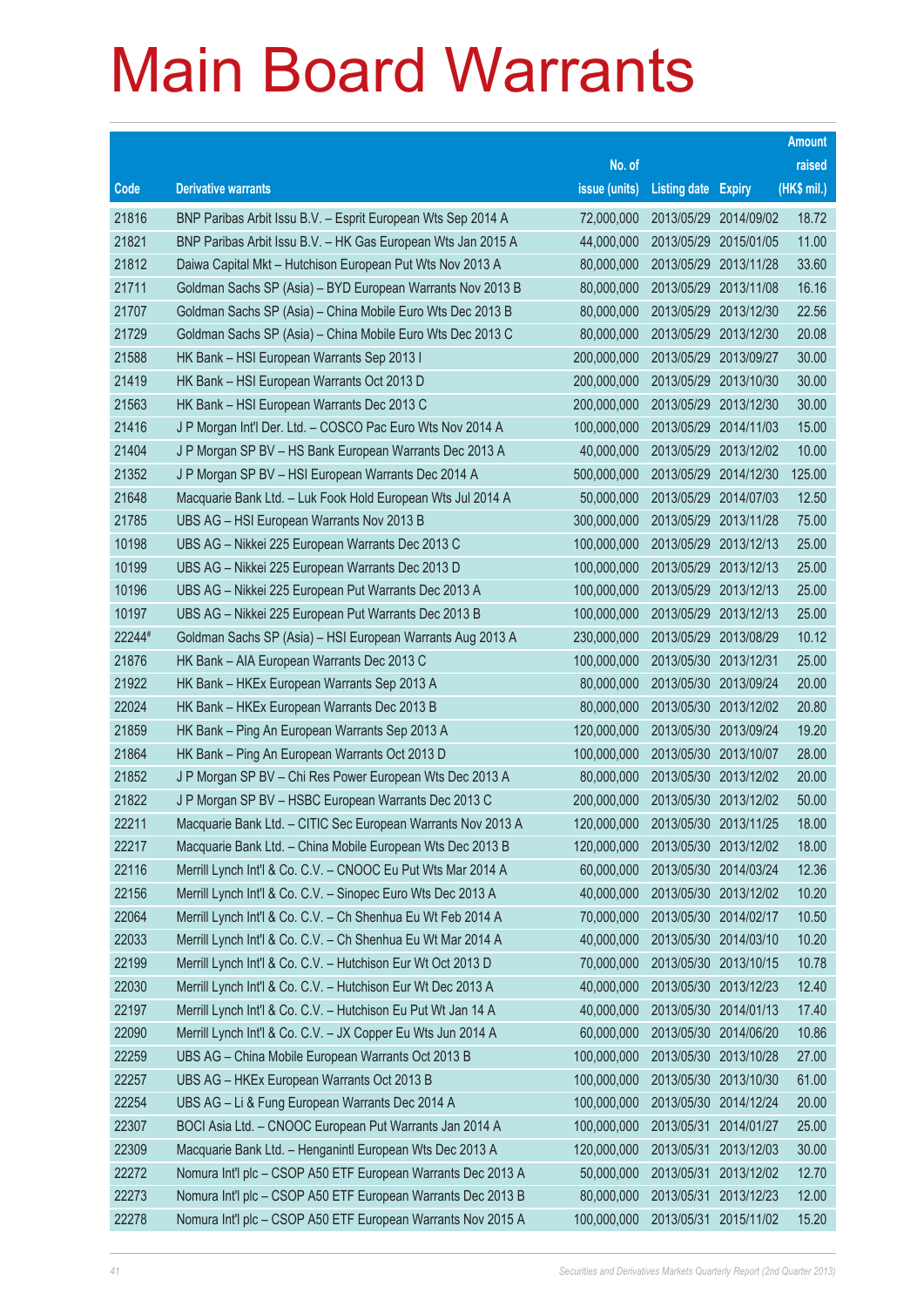|       |                                                                |               |                            |            | <b>Amount</b> |
|-------|----------------------------------------------------------------|---------------|----------------------------|------------|---------------|
|       |                                                                | No. of        |                            |            | raised        |
| Code  | <b>Derivative warrants</b>                                     | issue (units) | <b>Listing date Expiry</b> |            | (HK\$ mil.)   |
| 22282 | Nomura Int'l plc - A50 China European Warrants Nov 2013 B      | 80,000,000    | 2013/05/31 2013/11/11      |            | 15.84         |
| 22304 | Nomura Int'l plc - A50 China European Warrants Mar 2014 A      | 50,000,000    | 2013/05/31 2014/03/31      |            | 14.80         |
| 22291 | Nomura Int'l plc - A50 China European Put Wts Dec 2014 A       | 80,000,000    | 2013/05/31                 | 2014/12/01 | 12.88         |
| 22270 | Nomura Int'l plc - HKEx European Warrants Dec 2014 A           | 80,000,000    | 2013/05/31 2014/12/24      |            | 12.00         |
| 22271 | Nomura Int'l plc - HKEx European Warrants Dec 2015 A           | 50,000,000    | 2013/05/31                 | 2015/12/31 | 12.50         |
| 22265 | Nomura Int'l plc - JIANC European Warrants Jan 2014 A          | 80,000,000    | 2013/05/31 2014/01/20      |            | 12.00         |
| 22267 | Nomura Int'l plc - JIANC European Warrants Mar 2015 A          | 50,000,000    | 2013/05/31                 | 2015/03/31 | 12.95         |
| 22292 | Nomura Int'l plc - Zhaojin Mining European Wts Mar 2014 A      | 80,000,000    | 2013/05/31 2014/03/24      |            | 12.00         |
| 22320 | Standard Chartered Bank - ICBC European Warrants Nov 2013 B    | 100,000,000   | 2013/05/31                 | 2013/11/26 | 15.00         |
| 22260 | SGA Societe Generale Acceptance N.V. - CCB Eur Wt Oct 2013 A   | 120,000,000   | 2013/05/31 2013/10/02      |            | 18.00         |
| 22262 | SGA Societe Generale Acceptance N.V. - HKEx Eu Wt Oct 2013 A   | 50,000,000    | 2013/05/31                 | 2013/10/23 | 26.50         |
| 22263 | SGA Societe Generale Acceptance N.V. - Ping An Eu Wt Nov 13 A  | 120,000,000   | 2013/05/31 2013/11/04      |            | 23.40         |
| 22346 | BOCI Asia Ltd. - CC Bank European Warrants Dec 2013 A          | 100,000,000   | 2013/06/03 2013/12/09      |            | 16.00         |
| 22331 | BOCI Asia Ltd. - China Mobile European Warrants Nov 2013 B     | 100,000,000   | 2013/06/03 2013/11/15      |            | 15.00         |
| 22487 | Credit Suisse AG - Tencent Holdings European Wts Jan 2014 A    | 100,000,000   | 2013/06/03 2014/01/24      |            | 18.00         |
| 22460 | Citigroup Global Mkt H Inc. - Galaxy Ent Eu Put Wt Dec 13 B    | 60,000,000    | 2013/06/03 2013/12/02      |            | 15.00         |
| 22471 | Citigroup Global Mkt H Inc. - Ping An Euro Wts Oct 2013 A      | 100,000,000   | 2013/06/03 2013/10/09      |            | 30.50         |
| 22456 | Citigroup Global Mkt H Inc. - Tencent European Wts Dec 2013 A  | 100,000,000   | 2013/06/03 2013/12/04      |            | 25.00         |
| 22581 | Bank of East Asia - JIANC European Warrants Feb 2014 A         | 60,000,000    | 2013/06/03 2014/02/24      |            | 15.00         |
| 22552 | Bank of East Asia - Li & Fung European Warrants Dec 2014 A     | 80,000,000    | 2013/06/03 2014/12/24      |            | 13.60         |
| 22322 | Goldman Sachs SP (Asia) - HSI European Put Wts Sep 2013 C      | 150,000,000   | 2013/06/03 2013/09/27      |            | 22.50         |
| 22545 | J P Morgan SP BV - Ch Overseas European Warrants Mar 2014 A    | 100,000,000   | 2013/06/03 2014/03/03      |            | 25.00         |
| 22505 | J P Morgan SP BV - ICBC European Warrants Dec 2013 A           | 180,000,000   | 2013/06/03 2013/12/02      |            | 47.70         |
| 22522 | J P Morgan SP BV - ICBC European Warrants Dec 2013 B           | 180,000,000   | 2013/06/03 2013/12/02      |            | 45.00         |
| 22369 | Standard Chartered Bank - China Life European Wts Apr 2014 A   | 100,000,000   | 2013/06/03 2014/04/01      |            | 15.00         |
| 22349 | Standard Chartered Bank - HSBC European Warrants Feb 2014 A    | 100,000,000   | 2013/06/03 2014/02/21      |            | 20.00         |
| 22441 | Standard Chartered Bank - Link REIT European Wts Dec 2013 A    | 80,000,000    | 2013/06/03 2013/12/02      |            | 12.00         |
| 22433 | Standard Chartered Bank - PetroChina European Wts Oct 2013 A   | 80,000,000    | 2013/06/03 2013/10/28      |            | 20.00         |
| 22498 | Standard Chartered Bank - Ping An European Wts Oct 2013 C      | 100,000,000   | 2013/06/03 2013/10/28      |            | 17.00         |
| 10200 | SGA Societe Generale Acceptance NV - Nikkei 225 Eu Wt Dec 13 D | 100,000,000   | 2013/06/03 2013/12/13      |            | 25.00         |
| 10201 | SGA Societe Generale Acceptance NV - Nikkei 225 Eu Wt Dec 13 E | 100,000,000   | 2013/06/03 2013/12/13      |            | 25.00         |
| 10202 | SGA Societe Generale Acceptance NV - Nikkei 225 Eu Wt Dec 13 F | 100,000,000   | 2013/06/03 2013/12/13      |            | 25.00         |
| 10203 | SGA Societe Generale Acceptance NV - N225 Eu Put Wt Dec 2013 G | 100,000,000   | 2013/06/03 2013/12/13      |            | 25.00         |
| 10204 | SGA Societe Generale Acceptance NV - N225 Eu Put Wt Dec 2013 H | 100,000,000   | 2013/06/03 2013/12/13      |            | 25.00         |
| 22615 | UBS AG - Wynn Macau European Warrants Dec 2013 A               | 50,000,000    | 2013/06/03 2013/12/02      |            | 12.50         |
| 22682 | Credit Suisse AG - China Gas Hold European Wts Dec 2013 A      | 50,000,000    | 2013/06/04 2013/12/03      |            | 29.00         |
| 22641 | Credit Suisse AG - China Mobile European Warrants Oct 2013 B   | 70,000,000    | 2013/06/04                 | 2013/10/28 | 10.50         |
| 22631 | Credit Suisse AG - CSOP A50 ETF European Warrants Sep 2013 A   | 80,000,000    | 2013/06/04 2013/09/12      |            | 31.20         |
| 22691 | Credit Suisse AG - Xinyi Glass European Warrants Dec 2013 A    | 50,000,000    | 2013/06/04 2013/12/03      |            | 26.50         |
| 22733 | Goldman Sachs SP (Asia) - Anhui Conch Euro Wts Oct 2013 A      | 80,000,000    | 2013/06/04 2013/10/22      |            | 12.08         |
| 22735 | Goldman Sachs SP (Asia) - Ch Long Yuan Euro Wts Dec 2013 A     | 60,000,000    | 2013/06/04                 | 2013/12/30 | 32.70         |
| 22738 | Goldman Sachs SP (Asia) - Huaneng European Wts Jan 2014 A      | 60,000,000    | 2013/06/04 2014/01/30      |            | 40.44         |
| 22734 | Goldman Sachs SP (Asia) - Lenovo European Wts Jan 2014 A       | 68,000,000    | 2013/06/04 2014/01/30      |            | 24.28         |
| 22732 | Goldman Sachs SP (Asia) - PetroChina European Wts Dec 2013 A   | 80,000,000    | 2013/06/04 2013/12/30      |            | 29.36         |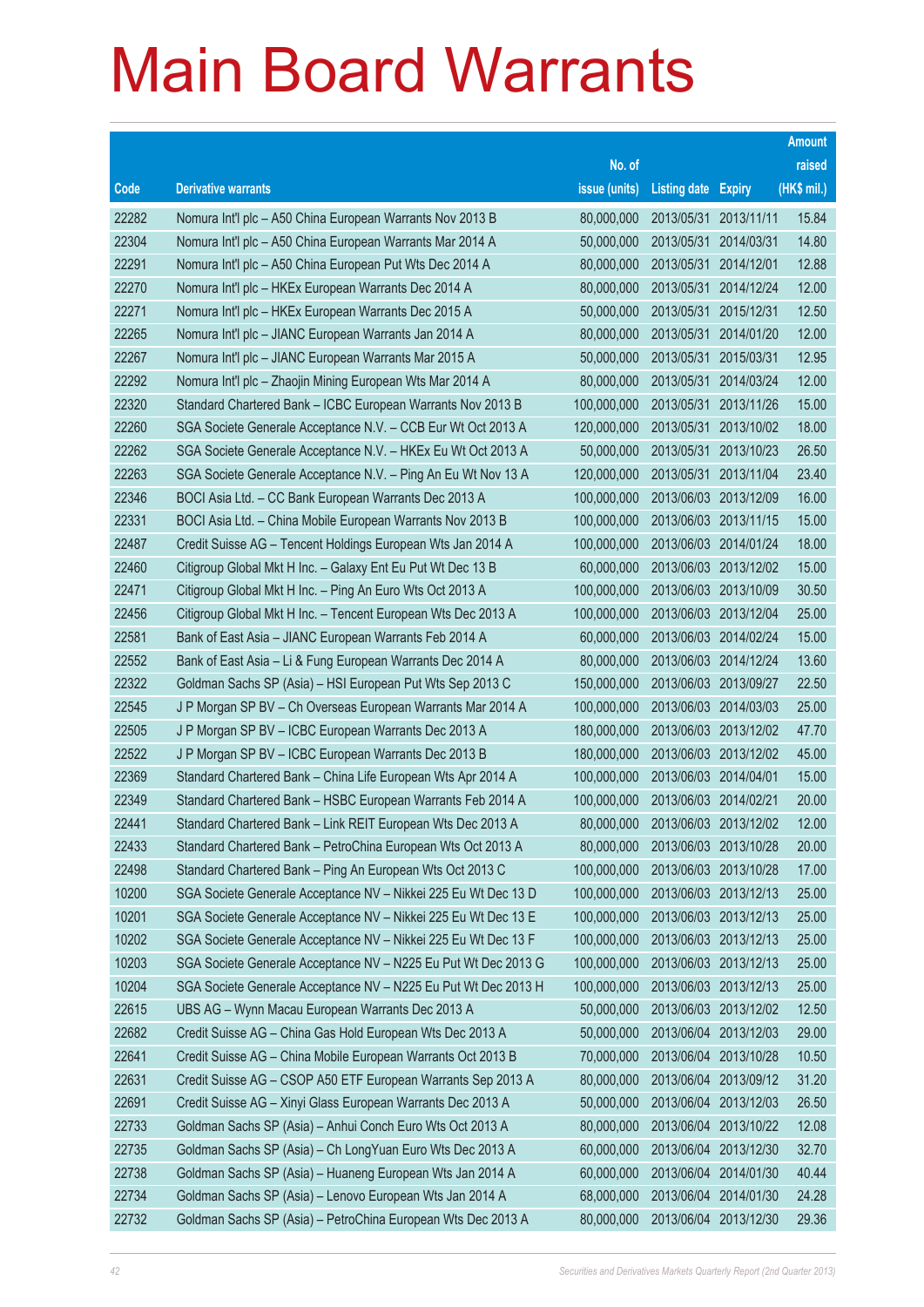|       |                                                                |               |                            |                       | <b>Amount</b> |
|-------|----------------------------------------------------------------|---------------|----------------------------|-----------------------|---------------|
|       |                                                                | No. of        |                            |                       | raised        |
| Code  | <b>Derivative warrants</b>                                     | issue (units) | <b>Listing date Expiry</b> |                       | (HK\$ mil.)   |
| 10205 | SGA Societe Generale Acceptance NV - Nikkei 225 Eu Wt Dec 13 I | 150,000,000   |                            | 2013/06/04 2013/12/13 | 23.25         |
| 22621 | UBS AG - China Life European Warrants Jan 2014 A               | 300,000,000   |                            | 2013/06/04 2014/01/23 | 54.00         |
| 22714 | UBS AG - CSOP A50 ETF European Warrants Oct 2013 A             | 50,000,000    |                            | 2013/06/04 2013/10/28 | 17.50         |
| 10208 | UBS AG - Nikkei 225 European Warrants Dec 2013 G               | 100,000,000   |                            | 2013/06/04 2013/12/13 | 25.00         |
| 10209 | UBS AG - Nikkei 225 European Warrants Dec 2013 H               | 100,000,000   |                            | 2013/06/04 2013/12/13 | 25.00         |
| 10206 | UBS AG - Nikkei 225 European Put Warrants Dec 2013 E           | 100,000,000   |                            | 2013/06/04 2013/12/13 | 25.00         |
| 10207 | UBS AG - Nikkei 225 European Put Warrants Dec 2013 F           | 100,000,000   |                            | 2013/06/04 2013/12/13 | 25.00         |
| 22622 | UBS AG - Tencent Holdings European Warrants Jun 2014 A         | 200,000,000   |                            | 2013/06/04 2014/06/24 | 30.00         |
| 22902 | Daiwa Capital Mkt - China Mobile European Wts Oct 2013 A       | 128,000,000   |                            | 2013/06/05 2013/10/02 | 30.72         |
| 22919 | Daiwa Capital Mkt - China Mobile European Wts Nov 2013 C       | 128,000,000   | 2013/06/05 2013/11/01      |                       | 21.76         |
| 22890 | Goldman Sachs SP (Asia) - CAM CSI300 Euro Put Wts Mar 2014 A   | 80,000,000    | 2013/06/05 2014/03/31      |                       | 20.00         |
| 22879 | Goldman Sachs SP (Asia) - China Life Euro Wts Mar 2014 A       | 120,000,000   |                            | 2013/06/05 2014/03/28 | 18.00         |
| 22842 | Goldman Sachs SP (Asia) - A50 China European Wts Dec 2013 A    | 80,000,000    |                            | 2013/06/05 2013/12/30 | 31.60         |
| 22849 | Goldman Sachs Sp (Asia) - ICBC European Warrants Mar 2014 A    | 68,000,000    |                            | 2013/06/05 2014/03/28 | 17.20         |
| 22880 | Goldman Sachs SP (Asia) - China Mengniu Euro Wt Dec 2013 A     | 80,000,000    | 2013/06/05 2013/12/31      |                       | 20.24         |
| 22838 | Macquarie Bank Ltd. - Xinyi Glass European Wts Dec 2013 A      | 80,000,000    |                            | 2013/06/05 2013/12/06 | 22.72         |
| 22739 | Merrill Lynch Int'l & Co. C.V. - A50 China Eur Wt Sep 2013 A   | 80,000,000    |                            | 2013/06/05 2013/09/13 | 12.00         |
| 22746 | Merrill Lynch Int'l & Co. C.V. - A50 China Eur Wt Oct 2013 A   | 40,000,000    |                            | 2013/06/05 2013/10/28 | 15.40         |
| 22820 | Standard Chartered Bank - Anhui Conch Euro Wts Jan 2014 A      | 100,000,000   |                            | 2013/06/05 2014/01/17 | 25.00         |
| 22781 | Standard Chartered Bank - BYD European Warrants Dec 2013 A     | 50,000,000    |                            | 2013/06/05 2013/12/04 | 12.50         |
| 22806 | Standard Chartered Bank - China Mobile Euro Wts Nov 2013 C     | 100,000,000   | 2013/06/05 2013/11/11      |                       | 16.00         |
| 22804 | Standard Chartered Bank - Lenovo European Wts Dec 2013 B       | 100,000,000   |                            | 2013/06/05 2013/12/04 | 25.00         |
| 22815 | Standard Chartered Bank - YZ Coal European Wts Dec 2013 B      | 50,000,000    |                            | 2013/06/05 2013/12/20 | 12.50         |
| 22889 | SGA Societe Generale Acceptance N.V. - AIA Eur Wt Dec 2013 A   | 100,000,000   |                            | 2013/06/05 2013/12/16 | 15.00         |
| 22755 | SGA Societe Generale Acceptance N.V. - PICC P&C Eu Wt May14A   | 150,000,000   |                            | 2013/06/05 2014/05/26 | 23.25         |
| 22946 | UBS AG - China Mobile European Warrants Dec 2013 A             | 100,000,000   |                            | 2013/06/05 2013/12/23 | 15.00         |
| 22833 | UBS AG - Hutchison European Warrants Oct 2013 C                | 100,000,000   |                            | 2013/06/05 2013/10/28 | 43.00         |
| 22941 | UBS AG - Link REIT European Warrants Dec 2013 A                | 80,000,000    |                            | 2013/06/05 2013/12/16 | 20.00         |
| 23020 | BNP Paribas Arbit Issu B.V. - BankComm Euro Wts Jan 2014 A     | 52,000,000    |                            | 2013/06/06 2014/01/03 | 13.52         |
| 23027 | BNP Paribas Arbit Issu B.V. - CQRC Bank Euro Wts Feb 2014 A    | 30,000,000    |                            | 2013/06/06 2014/02/05 | 10.20         |
| 23021 | BNP Paribas Arbit Issu B.V. - CSR European Wts Jan 2014 A      | 27,000,000    |                            | 2013/06/06 2014/01/03 | 14.58         |
| 23037 | BNP Paribas Arbit Issu B.V. - Huaneng Euro Wts Jan 2014 A      | 38,000,000    |                            | 2013/06/06 2014/01/03 | 12.16         |
| 23100 | BNP Paribas Arbit Issu B.V. - Tencent HIdgs Eu Wt Dec 2013 A   | 100,000,000   |                            | 2013/06/06 2013/12/03 | 20.00         |
| 23039 | BNP Paribas Arbit Issu B.V. - Zoomlion Euro Wts Jan 2016 A     | 100,000,000   |                            | 2013/06/06 2016/01/05 | 25.00         |
| 23064 | Daiwa Capital Mkt - Agricultural Bank Euro Put Wt Apr 2014 A   | 80,000,000    | 2013/06/06 2014/04/01      |                       | 20.00         |
| 23090 | Daiwa Capital Mkt - CNOOC European Put Warrants Jun 2014 A     | 80,000,000    |                            | 2013/06/06 2014/06/03 | 20.00         |
| 23067 | Daiwa Capital Mkt - Ping An European Warrants Nov 2013 C       | 108,000,000   | 2013/06/06 2013/11/01      |                       | 41.04         |
| 23066 | Daiwa Capital Mkt - Ping An European Put Warrants Dec 2013 A   | 80,000,000    |                            | 2013/06/06 2013/12/05 | 20.00         |
| 23016 | Goldman Sachs SP (Asia) - HSBC European Warrants Nov 2013 C    | 80,000,000    |                            | 2013/06/06 2013/11/18 | 15.28         |
| 23012 | Goldman Sachs SP (Asia) - Link REIT European Wts May 2014 A    | 80,000,000    |                            | 2013/06/06 2014/05/30 | 20.00         |
| 23006 | Goldman Sachs SP (Asia) - Swrie Pacific A Euro Wt Dec 2013 A   | 68,000,000    |                            | 2013/06/06 2013/12/30 | 17.07         |
| 22998 | J P Morgan SP BV - BankComm European Warrants Dec 2013 A       | 80,000,000    |                            | 2013/06/06 2013/12/05 | 20.00         |
| 22996 | J P Morgan SP BV - Sinopec Corp European Warrants Dec 2013 A   | 150,000,000   |                            | 2013/06/06 2013/12/05 | 37.50         |
| 22968 | J P Morgan SP BV - CSOP A50 ETF European Warrants Dec 2013 A   | 200,000,000   |                            | 2013/06/06 2013/12/30 | 50.00         |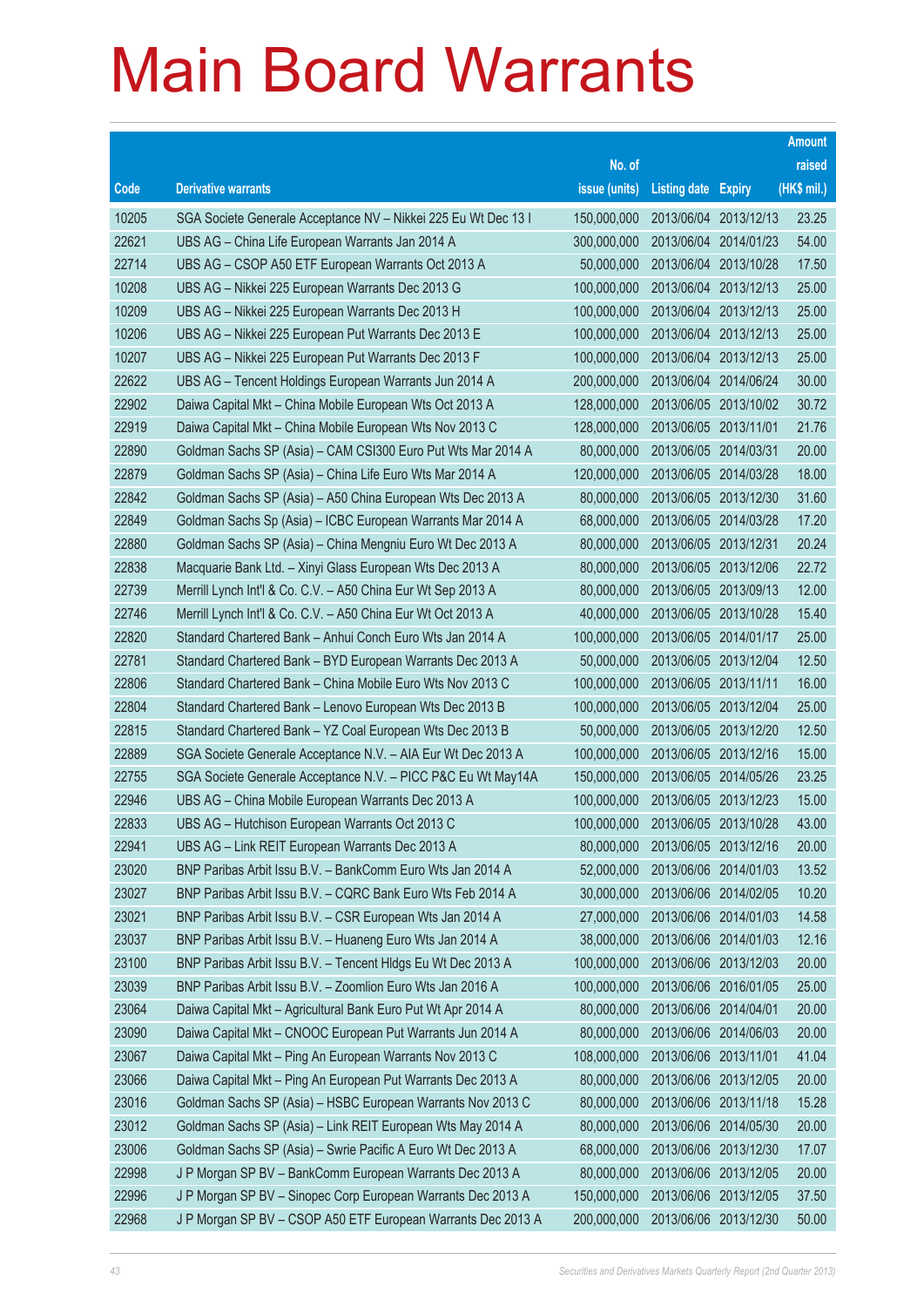|        |                                                                |               |                            |            | <b>Amount</b> |
|--------|----------------------------------------------------------------|---------------|----------------------------|------------|---------------|
|        |                                                                | No. of        |                            |            | raised        |
| Code   | <b>Derivative warrants</b>                                     | issue (units) | <b>Listing date Expiry</b> |            | (HK\$ mil.)   |
| 22992  | J P Morgan SP BV - China Shenhua European Wts Feb 2014 A       | 200,000,000   | 2013/06/06 2014/02/04      |            | 50.00         |
| 22955  | J P Morgan SP BV - Datang European Wts Jan 2014 A              | 40,000,000    | 2013/06/06 2014/01/02      |            | 10.60         |
| 22948  | J P Morgan SP BV - SHK Ppt European Warrants Jan 2014 A        | 100,000,000   | 2013/06/06 2014/01/02      |            | 25.20         |
| 23004  | Macquarie Bank Ltd. - GAC European Wts Dec 2014 A              | 120,000,000   | 2013/06/06 2014/12/02      |            | 30.00         |
| 23000  | Macquarie Bank Ltd. - Link REIT European Warrants Mar 2014 B   | 120,000,000   | 2013/06/06 2014/03/04      |            | 30.00         |
| 23060  | Standard Chartered Bank - Agricultural Bk Eur Wts Jan 2014 A   | 80,000,000    | 2013/06/06 2014/01/30      |            | 14.40         |
| 23063  | Standard Chartered Bank - A50 China Euro Warrants Dec 2013 B   | 100,000,000   | 2013/06/06 2013/12/05      |            | 25.00         |
| 23052  | Standard Chartered Bank - Ping An European Wts Feb 2014 A      | 100,000,000   | 2013/06/06 2014/02/06      |            | 25.00         |
| 23056  | Standard Chartered Bank - Tencent Hldg Euro Wts Jan 2014 A     | 100,000,000   | 2013/06/06 2014/01/24      |            | 19.50         |
| 23055  | Standard Chartered Bank - Tencent Hidg Eu Put Wts Dec 2013 C   | 100,000,000   | 2013/06/06 2013/12/05      |            | 30.00         |
| 23099  | UBS AG - Cheung Kong European Warrants Dec 2013 B              | 50,000,000    | 2013/06/06 2013/12/09      |            | 22.50         |
| 23223  | Credit Suisse AG - HSI European Warrants Nov 2013 B            | 150,000,000   | 2013/06/07 2013/11/28      |            | 25.50         |
| 23233  | Credit Suisse AG - Link REIT European Warrants Sep 2013 A      | 70,000,000    | 2013/06/07 2013/09/09      |            | 10.50         |
| 23234  | Credit Suisse AG - New World Dev European Wts Oct 2014 A       | 70,000,000    | 2013/06/07 2014/10/13      |            | 10.50         |
| 23244  | Credit Suisse AG - New World Dev European Wts Dec 2014 A       | 70,000,000    | 2013/06/07 2014/12/22      |            | 12.60         |
| 10213  | Daiwa Capital Mkt - Nikkei 225 Index European Wts Dec 2013 J   | 250,000,000   | 2013/06/07 2013/12/13      |            | 62.50         |
| 10210  | Daiwa Capital Mkt - Nikkei 225 Index Euro Put Wts Dec 2013 G   | 250,000,000   | 2013/06/07 2013/12/13      |            | 62.50         |
| 10211  | Daiwa Capital Mkt - Nikkei 225 Index Euro Put Wts Dec 2013 H   | 250,000,000   | 2013/06/07 2013/12/13      |            | 62.50         |
| 10212  | Daiwa Capital Mkt - Nikkei 225 Index Euro Put Wts Dec 2013 I   | 250,000,000   | 2013/06/07 2013/12/13      |            | 62.50         |
| 23144  | HK Bank - AIA European Warrants Dec 2013 D                     | 120,000,000   | 2013/06/07 2013/12/30      |            | 30.00         |
| 23178  | HK Bank - China Mobile European Warrants Dec 2013 B            | 120,000,000   | 2013/06/07 2013/12/30      |            | 30.00         |
| 23203  | HK Bank - China Mobile European Warrants Dec 2013 C            | 120,000,000   | 2013/06/07 2013/12/09      |            | 33.60         |
| 23156  | HK Bank - Geely Auto European Warrants Dec 2013 A              | 60,000,000    | 2013/06/07 2013/12/09      |            | 19.20         |
| 23169  | HK Bank - HSI European Put Warrants Nov 2013 C                 | 250,000,000   | 2013/06/07 2013/11/28      |            | 47.50         |
| 23113  | HK Bank - PICC Group European Warrants Dec 2013 B              | 80,000,000    | 2013/06/07 2013/12/09      |            | 20.00         |
| 23220  | Macquarie Bank Ltd. - A50 China European Warrants Jan 2014 A   | 50,000,000    | 2013/06/07 2014/01/03      |            | 12.50         |
| 23222  | Macquarie Bank Ltd. - A50 China European Put Wts Jan 2014 B    | 50,000,000    | 2013/06/07 2014/01/03      |            | 12.50         |
| 23206  | SGA Societe Generale Acceptance N.V - Ch Overseas Eu Wt Dec13A | 100,000,000   | 2013/06/07 2013/12/30      |            | 15.50         |
| 23208  | SGA Societe Generale Acceptance N.V. - HWL Eur Wt Oct 2013 B   | 80,000,000    | 2013/06/07 2013/10/09      |            | 20.00         |
| 23210  | SGA Societe Generale Acceptance N.V. - Link REIT Eu Wt Apr14A  | 60,000,000    | 2013/06/07 2014/04/28      |            | 13.20         |
| 23212  | SGA Societe Generale Acceptance N.V. - SHK P Eu Wt Dec 2013A   | 50,000,000    | 2013/06/07 2013/12/30      |            | 13.00         |
| 23217  | UBS AG - CC Bank European Warrants Oct 2013 A                  | 100,000,000   | 2013/06/07 2013/10/07      |            | 17.00         |
| 23291  | BNP Paribas Arbit Issu B.V. - Cheung Kong Eu Put Wt Jan 14 A   | 70,000,000    | 2013/06/10 2014/01/03      |            | 17.50         |
| 23287  | BNP Paribas Arbit Issu B.V. - HSBC Euro Put Wts Jan 2014 A     | 100,000,000   | 2013/06/10 2014/01/03      |            | 26.00         |
| 23286  | BNP Paribas Arbit Issu B.V. - SHK Ppt Eu Put Wts Jan 2014 A    | 100,000,000   | 2013/06/10 2014/01/03      |            | 26.00         |
| 23270  | Daiwa Capital Mkt - China Telecom European Wts Feb 2014 A      | 80,000,000    | 2013/06/10 2014/02/10      |            | 20.00         |
| 23248  | J P Morgan SP BV - Sinopharm European Warrants Jan 2014 A      | 80,000,000    | 2013/06/10 2014/01/02      |            | 20.00         |
| 23282  | Macquarie Bank Ltd. - CITIC Pacific European Wts Jan 2014 B    | 80,000,000    | 2013/06/10 2014/01/03      |            | 20.00         |
| 23256  | Macquarie Bank Ltd. - China Life European Wts Jan 2014 A       | 55,000,000    | 2013/06/10 2014/01/03      |            | 10.18         |
| 23260  | SGA Societe Generale Acceptance N.V. - CCB Eur Wt Sep 2013 B   | 100,000,000   | 2013/06/10 2013/09/25      |            | 27.50         |
| 21969# | Merrill Lynch Int'l & Co. C.V. - A50 China Eur Wt Sep 2014 A   | 110,000,000   | 2013/06/10 2014/09/15      |            | 10.12         |
| 23439  | BNP Paribas Arbit Issu B.V. - Cheung Kong Euro Wt Jan 2014 B   | 65,000,000    | 2013/06/11                 | 2014/01/03 | 18.20         |
| 23444  | BNP Paribas Arbit Issu B.V. - Fortune Reit Eu Wts Dec 2015 A   | 50,000,000    | 2013/06/11                 | 2015/12/01 | 12.50         |
| 23426  | BNP Paribas Arbit Issu B.V. - Geely Auto Euro Wts Jan 2014 A   | 100,000,000   | 2013/06/11                 | 2014/01/03 | 34.00         |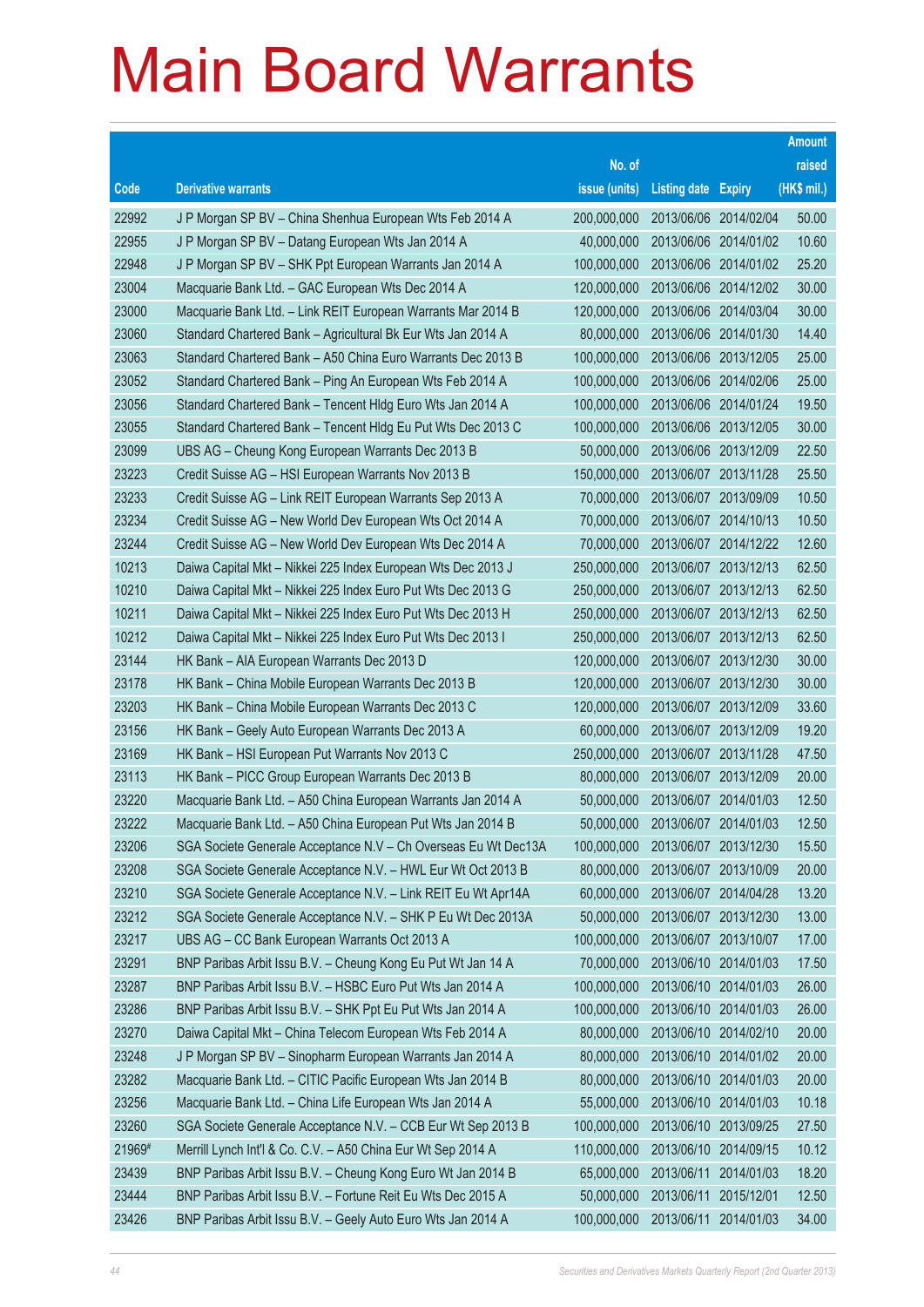|        |                                                                |               |                            |                       | <b>Amount</b> |
|--------|----------------------------------------------------------------|---------------|----------------------------|-----------------------|---------------|
|        |                                                                | No. of        |                            |                       | raised        |
| Code   | <b>Derivative warrants</b>                                     | issue (units) | <b>Listing date Expiry</b> |                       | (HK\$ mil.)   |
| 23425  | BNP Paribas Arbit Issu B.V. - Lenovo European Wts Jan 2014 A   | 90,000,000    |                            | 2013/06/11 2014/01/03 | 33.30         |
| 23422  | BNP Paribas Arbit Issu B.V. - Ping An European Wt Jan 2014 A   | 100,000,000   | 2013/06/11                 | 2014/01/03            | 25.00         |
| 23380  | Citigroup Global Mkt H Inc. - AIA European Wts Dec 2013 B      | 100,000,000   | 2013/06/11                 | 2013/12/16            | 41.00         |
| 23355  | Citigroup Global Mkt H Inc. - Ping An Euro Wts Dec 2013 A      | 100,000,000   | 2013/06/11                 | 2013/12/10            | 46.00         |
| 23375  | Citigroup Global Mkt H Inc. - SJM Holdings Eu Wt Dec 2013 A    | 100,000,000   | 2013/06/11                 | 2013/12/23            | 25.00         |
| 23354  | Citigroup Global Mkt H Inc. - Tencent Euro Put Wt Dec 2013 B   | 70,000,000    | 2013/06/11                 | 2013/12/10            | 17.50         |
| 23351  | Goldman Sachs SP (Asia) - Cheung Kong Euro Wts Jan 2014 A      | 80,000,000    | 2013/06/11                 | 2014/01/30            | 24.32         |
| 23420  | Goldman Sachs SP (Asia) - Ch Overseas Euro Put Wt Feb 2014 A   | 80,000,000    | 2013/06/11                 | 2014/02/27            | 20.00         |
| 23345  | Goldman Sachs SP (Asia) - China Railway Euro Wts Feb 2014 A    | 68,000,000    | 2013/06/11                 | 2014/02/27            | 17.68         |
| 23346  | Goldman Sachs SP (Asia) - Henganintl European Wts Oct 2015 A   | 100,000,000   | 2013/06/11                 | 2015/10/02            | 15.40         |
| 23353  | Goldman Sachs SP (Asia) - Poly HK Inv Euro Wts Jan 2014 A      | 60,000,000    | 2013/06/11                 | 2014/01/30            | 19.56         |
| 23404  | Macquarie Bank Ltd. - Galaxy Ent European Wts Jan 2014 B       | 40,000,000    | 2013/06/11                 | 2014/01/03            | 10.00         |
| 23403  | Macquarie Bank Ltd. - Galaxy Ent European Put Wts Jan 2014 A   | 40,000,000    | 2013/06/11                 | 2014/01/03            | 10.00         |
| 23312  | Standard Chartered Bank - Foxconn European Wts Dec 2013 A      | 40,000,000    | 2013/06/11                 | 2013/12/10            | 16.00         |
| 23318  | Standard Chartered Bank - Foxconn European Wts Dec 2016 A      | 100,000,000   | 2013/06/11                 | 2016/12/02            | 25.00         |
| 23332  | Standard Chartered Bank - Galaxy Ent European Wts Jan 2014 B   | 100,000,000   | 2013/06/11                 | 2014/01/03            | 25.00         |
| 23337  | Standard Chartered Bank - Sands China Euro Wts Jan 2014 A      | 100,000,000   | 2013/06/11                 | 2014/01/03            | 25.00         |
| 23297  | SGA Societe Generale Acceptance NV - Minsheng Bk Eu Wt Dec14 A | 150,000,000   | 2013/06/11                 | 2014/12/29            | 27.00         |
| 23301  | SGA Societe Generale Acceptance N.V. - Shenhua Eu Wt Jan 14 A  | 100,000,000   | 2013/06/11                 | 2014/01/20            | 18.00         |
| 23303  | SGA Societe Generale Acceptance N.V. - KECL Eu Wt Dec 2014 A   | 100,000,000   | 2013/06/11                 | 2014/12/22            | 15.00         |
| 23309  | SGA Societe Generale Acceptance N.V. - Li & Fung Eu Wt Dec14 A | 100,000,000   | 2013/06/11                 | 2014/12/29            | 18.50         |
| 23397  | SGA Societe Generale Acceptance N.V. - Lenovo Eu Wt Oct 14 A   | 150,000,000   | 2013/06/11                 | 2014/10/06            | 22.50         |
| 23401  | SGA Societe Generale Acceptance N.V. - Zhaojin Eu Wt Aug14 A   | 100,000,000   | 2013/06/11                 | 2014/08/11            | 15.00         |
| 23408  | UBS AG - Ping An European Warrants Dec 2013 A                  | 100,000,000   | 2013/06/11                 | 2013/12/09            | 15.00         |
| 21237# | Standard Chartered Bank - PetroChina European Wts Nov 2013 A   | 420,000,000   | 2013/06/11                 | 2013/11/01            | 10.08         |
| 23507  | BOCI Asia Ltd. - CSOP A50 ETFEuropean Warrants Sep 2013 A      | 100,000,000   | 2013/06/13 2013/09/16      |                       | 27.00         |
| 23519  | Credit Suisse AG - CC Bank European Warrants Sep 2013 C        | 70,000,000    | 2013/06/13 2013/09/23      |                       | 10.50         |
| 23550  | Credit Suisse AG - CITIC Sec European Warrants Nov 2013 A      | 70,000,000    | 2013/06/13 2013/11/29      |                       | 10.50         |
| 23547  | Credit Suisse AG - CSR European Warrants Dec 2013 A            | 50,000,000    | 2013/06/13 2013/12/13      |                       | 17.50         |
| 23518  | Credit Suisse AG - Geely Auto European Warrants Oct 2013 A     | 50,000,000    | 2013/06/13 2013/10/18      |                       | 11.50         |
| 23535  | Credit Suisse - Henderson Land European Warrants Dec 2013 A    | 50,000,000    | 2013/06/13 2013/12/13      |                       | 16.50         |
| 23512  | Credit Suisse AG - SHK Ppt European Warrants Oct 2013 B        | 60,000,000    |                            | 2013/06/13 2013/10/15 | 19.20         |
| 23522  | Credit Suisse AG - Wharf European Warrants Dec 2013 A          | 50,000,000    | 2013/06/13 2013/12/13      |                       | 20.00         |
| 23551  | Goldman Sachs SP (Asia) - Lenovo European Put Wts Jan 2014 B   | 68,000,000    |                            | 2013/06/13 2014/01/30 | 47.74         |
| 23472  | HK Bank - Anhui Conch European Warrants Nov 2013 B             | 100,000,000   | 2013/06/13 2013/11/18      |                       | 15.00         |
| 23470  | HK Bank - Cheung Kong European Warrants Dec 2013 B             | 80,000,000    | 2013/06/13 2013/12/31      |                       | 24.80         |
| 23466  | HK Bank - China Life European Warrants Oct 2013 C              | 128,000,000   | 2013/06/13 2013/10/17      |                       | 20.48         |
| 23467  | HK Bank - China Life European Warrants Feb 2014 A              | 128,000,000   | 2013/06/13 2014/02/04      |                       | 19.20         |
| 23477  | Macquarie Bank Ltd. - Hang Seng Bank European Wts Dec 2013 A   | 120,000,000   | 2013/06/13 2013/12/03      |                       | 18.00         |
| 23480  | Macquarie Bank Ltd. - Swrie Pacific A Euro Wts Feb 2014 A      | 120,000,000   |                            | 2013/06/13 2014/02/05 | 30.00         |
| 23454  | Merrill Lynch Int'l & Co. C.V. - HKEx Euro Wts Oct 2013 B      | 40,000,000    | 2013/06/13 2013/10/23      |                       | 22.80         |
| 23460  | Merrill Lynch Int'l & Co. C.V. - SHK Ppt Euro Wts Dec 2013 A   | 40,000,000    | 2013/06/13 2013/12/23      |                       | 10.20         |
| 23482  | Standard Chartered Bank - HSI European Warrants Nov 2013 A     | 100,000,000   | 2013/06/13 2013/11/28      |                       | 15.00         |
| 23494  | Standard Chartered Bank - HSI European Put Wts Oct 2013 A      | 150,000,000   | 2013/06/13 2013/10/30      |                       | 28.50         |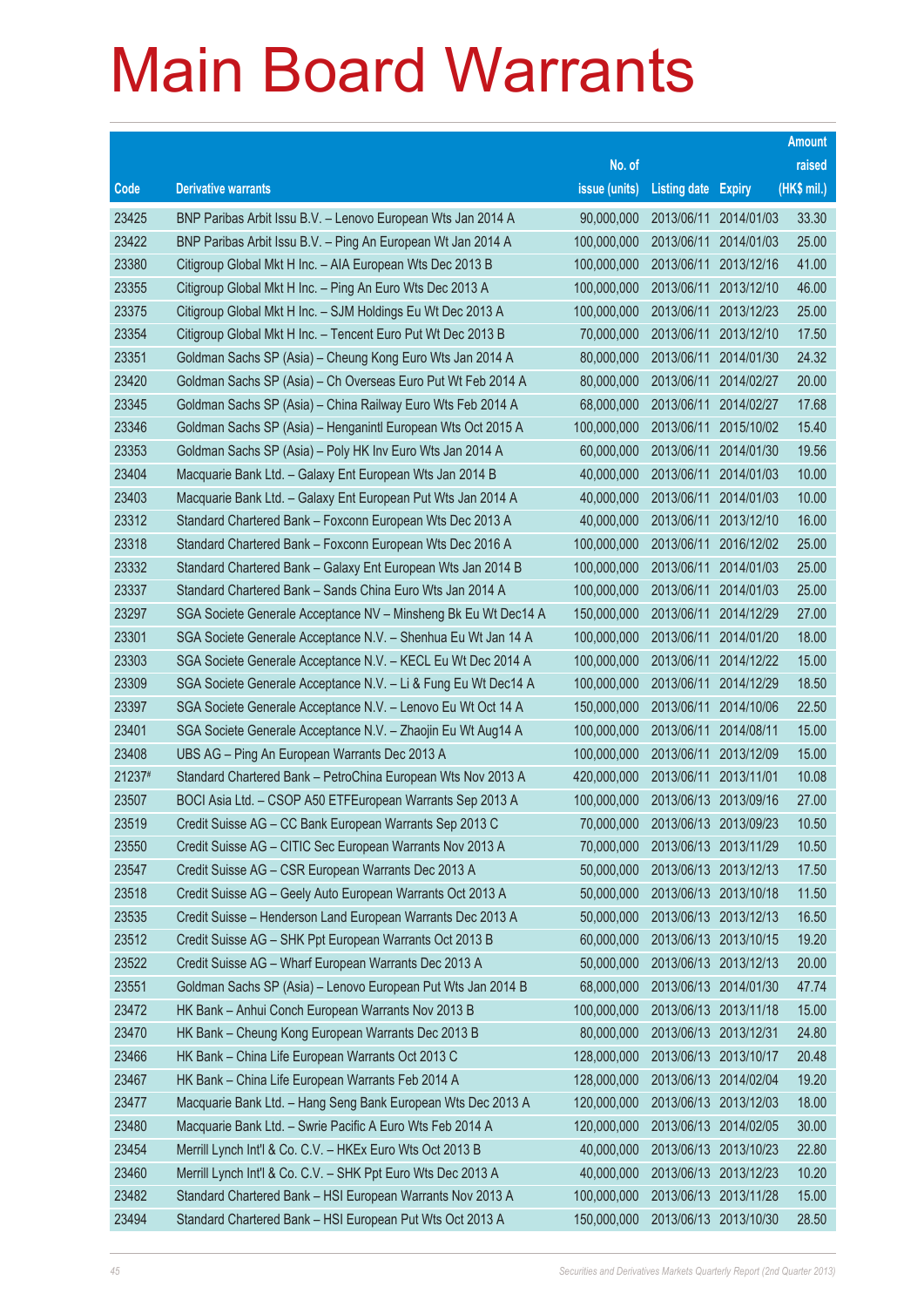|       |                                                                |               |                            |            | <b>Amount</b> |
|-------|----------------------------------------------------------------|---------------|----------------------------|------------|---------------|
|       |                                                                | No. of        |                            |            | raised        |
| Code  | <b>Derivative warrants</b>                                     | issue (units) | <b>Listing date Expiry</b> |            | (HK\$ mil.)   |
| 23493 | Standard Chartered Bank - HSI European Put Wts Nov 2013 B      | 100,000,000   | 2013/06/13 2013/11/28      |            | 15.00         |
| 23496 | Standard Chartered Bank - Wynn Macau European Wts Nov 2013 A   | 60,000,000    | 2013/06/13 2013/11/25      |            | 13.20         |
| 23508 | SGA Societe Generale Acceptance N.V - Anhui Conch Eu Wt Dec13B | 100,000,000   | 2013/06/13 2013/12/16      |            | 25.00         |
| 23476 | SGA Societe Generale Acceptance NV - Yanzhou Coal Eu Wt Sep14A | 100,000,000   | 2013/06/13 2014/09/01      |            | 15.00         |
| 23509 | UBS AG - HSI European Put Warrants Oct 2013 D                  | 300,000,000   | 2013/06/13 2013/10/30      |            | 45.00         |
| 23686 | Daiwa Capital Mkt - CCB European Warrants Oct 2013 B           | 128,000,000   | 2013/06/14 2013/10/08      |            | 32.00         |
| 23715 | Daiwa Capital Mkt - CCB European Warrants Dec 2013 B           | 128,000,000   | 2013/06/14                 | 2013/12/13 | 32.00         |
| 23679 | Bank of East Asia - CITIC Pacific European Wts Oct 2014 A      | 80,000,000    | 2013/06/14 2014/10/28      |            | 13.60         |
| 23683 | Bank of East Asia - CM Bank European Warrants Dec 2013 A       | 80,000,000    | 2013/06/14 2013/12/24      |            | 12.00         |
| 23674 | Bank of East Asia - China Overseas Eur Put Wts Jan 2014 B      | 60,000,000    | 2013/06/14 2014/01/07      |            | 15.00         |
| 23682 | Bank of East Asia - PICC European Warrants May 2014 A          | 80,000,000    | 2013/06/14                 | 2014/05/23 | 12.00         |
| 23585 | Goldman Sachs SP (Asia) - China Mobile Euro Wts Nov 2013 A     | 100,000,000   | 2013/06/14 2013/11/04      |            | 15.20         |
| 23579 | Goldman Sachs SP (Asia) - CSOP A50 ETF Euro Wts Dec 2013 B     | 80,000,000    | 2013/06/14                 | 2013/12/30 | 20.24         |
| 23648 | Goldman Sachs SP (Asia) - HSI European Put Wts Oct 2013 D      | 150,000,000   | 2013/06/14 2013/10/30      |            | 22.65         |
| 23646 | Goldman Sachs SP (Asia) - HSI European Put Wts Dec 2013 C      | 150,000,000   | 2013/06/14                 | 2013/12/30 | 37.80         |
| 23647 | Goldman Sachs SP (Asia) - HSI European Put Wts Dec 2013 D      | 150,000,000   | 2013/06/14 2013/12/30      |            | 23.70         |
| 23589 | HK Bank - Cheung Kong European Warrants Oct 2013 A             | 150,000,000   | 2013/06/14 2013/10/25      |            | 24.00         |
| 23592 | HK Bank - Sands China European Warrants Oct 2013 B             | 80,000,000    | 2013/06/14 2013/10/31      |            | 27.20         |
| 23721 | J P Morgan SP BV - HSI European Warrants Dec 2013 B            | 300,000,000   | 2013/06/14                 | 2013/12/30 | 75.00         |
| 23726 | J P Morgan SP BV - HSI European Warrants Dec 2013 C            | 300,000,000   | 2013/06/14 2013/12/30      |            | 75.00         |
| 23673 | Macquarie Bank Ltd. - Country Garden European Wts Dec 2013 A   | 50,000,000    | 2013/06/14                 | 2013/12/13 | 12.50         |
| 23599 | Macquarie Bank Ltd. - Foxconn European Warrants Jan 2014 A     | 50,000,000    | 2013/06/14 2014/01/03      |            | 18.55         |
| 23604 | Macquarie Bank Ltd. - Zoomlion European Warrants Dec 2015 A    | 120,000,000   | 2013/06/14                 | 2015/12/28 | 18.00         |
| 23627 | Standard Chartered Bank - Dongfeng European Wts Nov 2013 A     | 100,000,000   | 2013/06/14 2013/11/25      |            | 15.00         |
| 23638 | Standard Chartered Bank - Dongfeng European Wts Dec 2014 A     | 100,000,000   | 2013/06/14 2014/12/03      |            | 22.00         |
| 23639 | Standard Chartered Bank - Wharf European Warrants Nov 2013 A   | 100,000,000   | 2013/06/14 2013/11/26      |            | 17.50         |
| 23654 | SGA Societe Generale Acceptance N.V. - CMB Eu Wts Dec 2013 A   | 150,000,000   | 2013/06/14 2013/12/30      |            | 22.50         |
| 23655 | SGA Societe Generale Acceptance N.V. - CPIC Eur Wt Oct 2013 A  | 80,000,000    | 2013/06/14 2013/10/30      |            | 12.00         |
| 10214 | SGA Societe Generale Acceptance NV - Nikkei 225 Eu Wt Dec 13 J | 150,000,000   | 2013/06/14                 | 2013/12/13 | 37.50         |
| 10215 | SGA Societe Generale Acceptance NV - N225 Eu Put Wt Dec 2013 K | 150,000,000   | 2013/06/14 2013/12/13      |            | 37.50         |
| 10217 | UBS AG - Nikkei 225 European Warrants Dec 2013 J               | 100,000,000   | 2013/06/14 2013/12/13      |            | 25.00         |
| 10218 | UBS AG - Nikkei 225 European Warrants Dec 2013 K               | 100,000,000   | 2013/06/14 2013/12/13      |            | 15.00         |
| 10216 | UBS AG - Nikkei 225 European Put Warrants Dec 2013 I           | 100,000,000   | 2013/06/14                 | 2013/12/13 | 25.00         |
| 23662 | UBS AG - PetroChina European Warrants Nov 2013 A               | 70,000,000    | 2013/06/14 2013/11/04      |            | 10.50         |
| 23917 | BOCI Asia Ltd. - Sands China European Warrants Nov 2013 A      | 100,000,000   | 2013/06/17 2013/11/20      |            | 22.00         |
| 24024 | BNP Paribas Arbit Issu B.V. - CC Bank Euro Wts Aug 2014 A      | 100,000,000   | 2013/06/17 2014/08/04      |            | 25.00         |
| 23992 | BNP Paribas Arbit Issu B.V. - Ch Mobile Euro Wts Oct 2013 C    | 100,000,000   | 2013/06/17                 | 2013/10/03 | 16.00         |
| 23987 | BNP Paribas Arbit Issu B.V. - Ch Mobile Euro Wts Jan 2014 A    | 100,000,000   | 2013/06/17 2014/01/27      |            | 15.00         |
| 24026 | BNP Paribas Arbit Issu B.V. - HSBC European Wts Jan 2014 B     | 100,000,000   | 2013/06/17 2014/01/03      |            | 25.00         |
| 24006 | BNP Paribas Arbit Issu B.V. - ICBC European Wts Aug 2014 A     | 100,000,000   | 2013/06/17 2014/08/04      |            | 25.00         |
| 23984 | Credit Suisse AG - Ch Agri-Ind European Warrants Dec 2013 A    | 50,000,000    | 2013/06/17                 | 2013/12/16 | 12.50         |
| 23976 | Credit Suisse AG - China Mobile European Warrants Oct 2013 C   | 70,000,000    | 2013/06/17 2013/10/02      |            | 10.50         |
| 23954 | Credit Suisse AG - China Mobile European Put Wts Nov 2013 A    | 70,000,000    | 2013/06/17 2013/11/29      |            | 10.50         |
| 23947 | Credit Suisse AG - HKEx European Warrants Oct 2013 B           | 50,000,000    | 2013/06/17 2013/10/28      |            | 21.00         |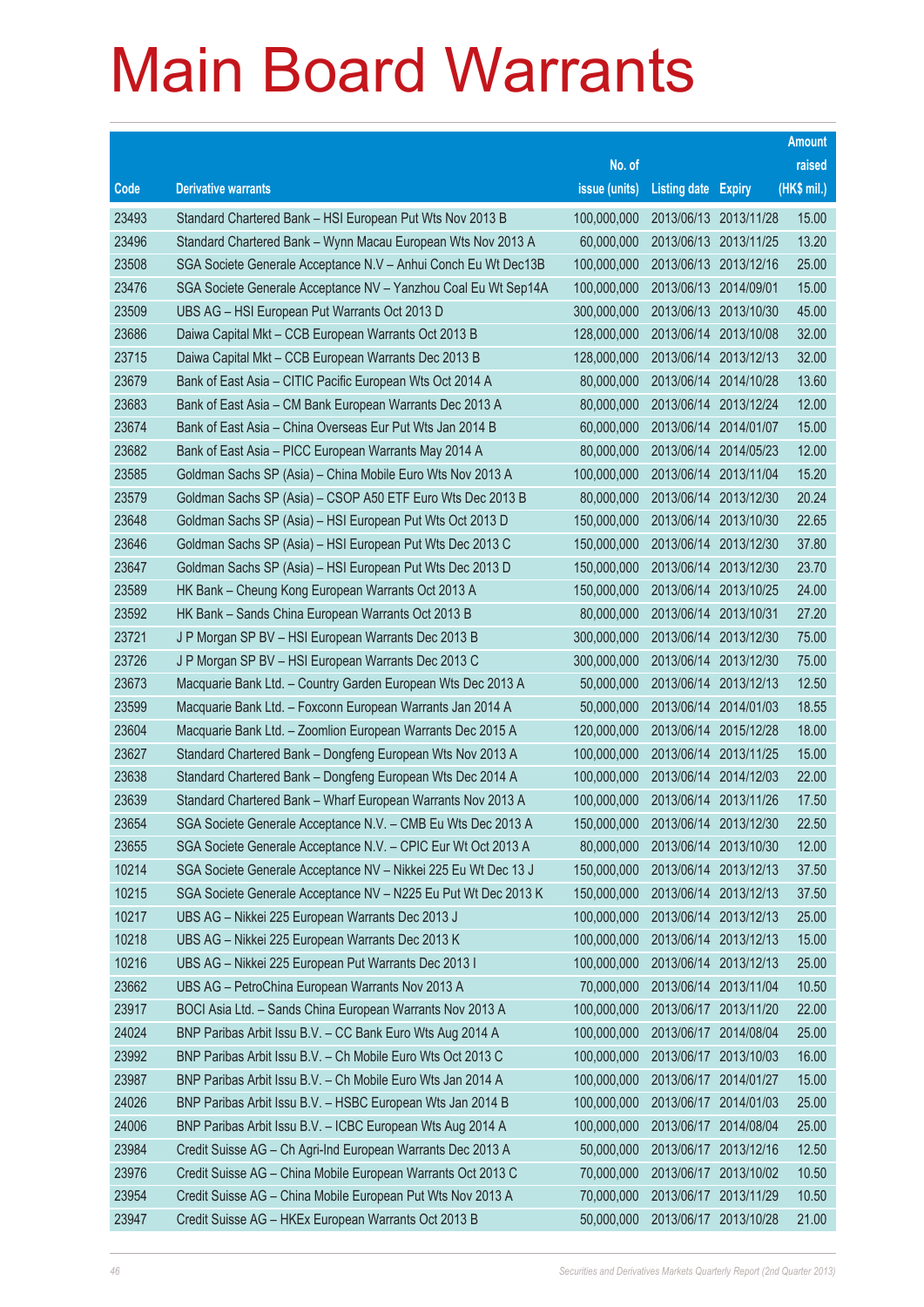|       |                                                              |               |                            |                       | <b>Amount</b> |
|-------|--------------------------------------------------------------|---------------|----------------------------|-----------------------|---------------|
|       |                                                              | No. of        |                            |                       | raised        |
| Code  | <b>Derivative warrants</b>                                   | issue (units) | <b>Listing date Expiry</b> |                       | (HK\$ mil.)   |
| 23951 | Credit Suisse AG - Hutchison European Warrants Sep 2013 B    | 70,000,000    |                            | 2013/06/17 2013/09/30 | 10.50         |
| 23986 | Credit Suisse AG - China Mengniu European Warrants Dec2013 A | 50,000,000    |                            | 2013/06/17 2013/12/16 | 12.50         |
| 23979 | Credit Suisse AG - Nine Dragons European Warrants Dec 2013 B | 50,000,000    |                            | 2013/06/17 2013/12/16 | 21.50         |
| 23960 | Credit Suisse AG - PICC Group European Warrants Dec 2013 A   | 70,000,000    |                            | 2013/06/17 2013/12/02 | 10.50         |
| 23985 | Credit Suisse AG - Sinopharm European Warrants Dec 2013 A    | 50,000,000    |                            | 2013/06/17 2013/12/16 | 12.50         |
| 23909 | HK Bank - CC Bank European Warrants Nov 2013 A               | 120,000,000   |                            | 2013/06/17 2013/11/26 | 18.00         |
| 23905 | HK Bank - China Mobile European Warrants Dec 2013 D          | 120,000,000   |                            | 2013/06/17 2013/12/23 | 30.00         |
| 23872 | HK Bank - Link REIT European Warrants Feb 2014 A             | 120,000,000   |                            | 2013/06/17 2014/02/04 | 30.00         |
| 23912 | HK Bank - PetroChina European Warrants Jan 2014 A            | 120,000,000   |                            | 2013/06/17 2014/01/06 | 30.00         |
| 23857 | HK Bank - Zoomlion European Warrants Dec 2015 A              | 120,000,000   |                            | 2013/06/17 2015/12/28 | 18.00         |
| 23966 | J P Morgan SP BV - Lenovo European Warrants Oct 2013 A       | 80,000,000    |                            | 2013/06/17 2013/10/28 | 20.00         |
| 23962 | Macquarie Bank Ltd. - Angang Steel European Wts Jan 2014 B   | 40,000,000    |                            | 2013/06/17 2014/01/03 | 10.00         |
| 23964 | Macquarie Bank Ltd. - CLP European Warrants May 2014 A       | 120,000,000   |                            | 2013/06/17 2014/05/05 | 30.00         |
| 23961 | Macquarie Bank Ltd. - Ping An European Warrants Jan 2014 A   | 40,000,000    |                            | 2013/06/17 2014/01/03 | 10.00         |
| 23748 | Merrill Lynch Int'l & Co. C.V. - CK(H) Euro Wts Dec 2013 B   | 40,000,000    |                            | 2013/06/17 2013/12/02 | 10.60         |
| 23736 | Merrill Lynch Int'l & Co. C.V. - Ch Mobile Eur Wt Nov 2013 A | 80,000,000    | 2013/06/17 2013/11/01      |                       | 12.00         |
| 23734 | Merrill Lynch Int'l & Co. C.V. - Ch Mobile Eur Wt Jan 2014 B | 40,000,000    |                            | 2013/06/17 2014/01/13 | 10.00         |
| 23752 | Merrill Lynch Int'l & Co. C.V. - A50 China Eur Wt Nov 2013 A | 80,000,000    |                            | 2013/06/17 2013/11/18 | 12.00         |
| 23753 | Merrill Lynch Int'l & Co. C.V. - A50 China Eur Wt Dec 2013 A | 80,000,000    |                            | 2013/06/17 2013/12/02 | 12.00         |
| 23758 | Merrill Lynch Int'l & Co. C.V. - A50 China Eur Wt Dec 2013 B | 40,000,000    |                            | 2013/06/17 2013/12/18 | 10.00         |
| 23771 | Merrill Lynch Int'l & Co. C.V. - A50 China Eur Wt Dec 2013 C | 40,000,000    |                            | 2013/06/17 2013/12/17 | 10.00         |
| 23791 | Merrill Lynch Int'l & Co. C.V. - HSCEI Euro Wts Sep 2013 B   | 100,000,000   |                            | 2013/06/17 2013/09/27 | 15.70         |
| 23809 | Merrill Lynch Int'l & Co. C.V. - HSI European Wts Oct 2013 E | 100,000,000   |                            | 2013/06/17 2013/10/30 | 15.50         |
| 23793 | Merrill Lynch Int'l & Co. C.V. - HSI European Wts Nov 2013 D | 100,000,000   |                            | 2013/06/17 2013/11/28 | 15.10         |
| 23794 | Merrill Lynch Int'l & Co. C.V. - HSI Euro Put Wts Oct 2013 C | 100,000,000   |                            | 2013/06/17 2013/10/30 | 15.50         |
| 23805 | Merrill Lynch Int'l & Co. C.V. - HSI Euro Put Wts Oct 2013 D | 100,000,000   |                            | 2013/06/17 2013/10/30 | 15.60         |
| 23772 | Merrill Lynch Int'l & Co. C.V. - HSI Euro Put Wts Dec 2013 D | 100,000,000   |                            | 2013/06/17 2013/12/30 | 25.00         |
| 23937 | Nomura Int'l plc - China Life European Warrants Dec 2013 A   | 80,000,000    | 2013/06/17 2013/12/24      |                       | 12.16         |
| 23839 | Nomura Int'l plc - Henganintl European Warrants Sep 2015 A   | 80,000,000    |                            | 2013/06/17 2015/09/24 | 12.96         |
| 23831 | Nomura Int'l plc - PetroChina European Warrants Oct 2013 A   | 80,000,000    |                            | 2013/06/17 2013/10/30 | 12.00         |
| 23828 | Nomura Int'l plc - Shui On Land EEuropean Warrants Jun2014 A | 50,000,000    |                            | 2013/06/17 2014/06/18 | 12.50         |
| 23923 | Nomura Int'l plc - SMIC European Warrants Jun 2015 A         | 50,000,000    | 2013/06/17 2015/06/18      |                       | 12.55         |
| 23932 | Standard Chartered Bank - Minsheng Bank Euro Wts Dec 2014 A  | 100,000,000   |                            | 2013/06/17 2014/12/22 | 17.40         |
| 23927 | Standard Chartered Bank - HKEx European Warrants Dec 2013 A  | 80,000,000    |                            | 2013/06/17 2013/12/16 | 32.00         |
| 23967 | Standard Chartered Bank - PICC Group European Wts Dec 2013 A | 100,000,000   |                            | 2013/06/17 2013/12/02 | 15.00         |
| 23975 | Standard Chartered Bank - PICC Group European Wts Jan 2014 A | 100,000,000   | 2013/06/17 2014/01/06      |                       | 25.00         |
| 23931 | Standard Chartered Bank - Wharf European Warrants Nov 2013 B | 100,000,000   |                            | 2013/06/17 2013/11/25 | 30.50         |
| 23814 | SGA Societe Generale Acceptance N.V. - CCB Eur Wt Dec 2013 A | 100,000,000   |                            | 2013/06/17 2013/12/16 | 25.00         |
| 23938 | SGA Societe Generale Acceptance N.V. - Ch Mob Eu Wt Dec 13 A | 150,000,000   |                            | 2013/06/17 2013/12/02 | 27.00         |
| 23827 | SGA Societe Generale Acceptance N.V. - ICBC Eu Wt Nov 2013 A | 100,000,000   |                            | 2013/06/17 2013/11/25 | 17.50         |
| 23939 | SGA Societe Generale Acceptance N.V. - PICC Gp Eu Wts Jan14A | 50,000,000    |                            | 2013/06/17 2014/01/13 | 12.50         |
| 24003 | UBS AG - HSI European Warrants Oct 2013 E                    | 300,000,000   |                            | 2013/06/17 2013/10/30 | 54.00         |
| 23841 | UBS AG - HSI European Put Warrants Dec 2013 E                | 300,000,000   |                            | 2013/06/17 2013/12/30 | 45.00         |
| 23993 | UBS AG - KECL European Warrants Dec 2014 A                   | 80,000,000    | 2013/06/17 2014/12/15      |                       | 12.00         |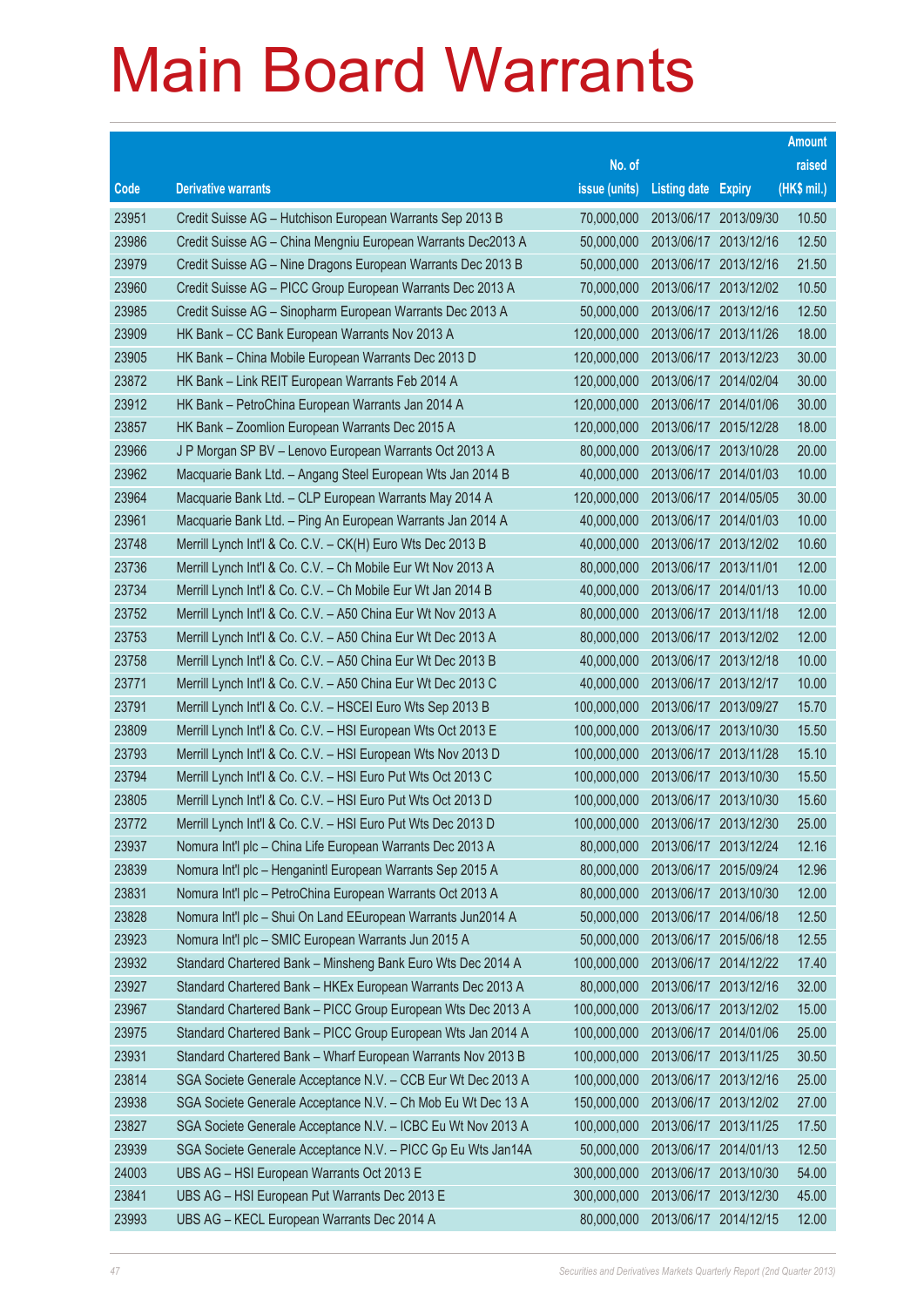|       |                                                                |               |                            |                       | <b>Amount</b> |
|-------|----------------------------------------------------------------|---------------|----------------------------|-----------------------|---------------|
|       |                                                                | No. of        |                            |                       | raised        |
| Code  | <b>Derivative warrants</b>                                     | issue (units) | <b>Listing date Expiry</b> |                       | (HK\$ mil.)   |
| 24107 | BOCI Asia Ltd. - Sinopec Corp European Warrants Dec 2013 A     | 100,000,000   |                            | 2013/06/18 2013/12/05 | 15.00         |
| 24108 | Credit Suisse AG - Sinopec Corp European Warrants Dec 2013 A   | 60,000,000    |                            | 2013/06/18 2013/12/20 | 15.00         |
| 24110 | Citigroup Global Mkt H Inc. - HSI European Wts Oct 2013 A      | 100,000,000   |                            | 2013/06/18 2013/10/30 | 15.00         |
| 24105 | HK Bank - BOCL European Warrants Dec 2013 A                    | 100,000,000   |                            | 2013/06/18 2013/12/10 | 16.00         |
| 24090 | HK Bank - China Life European Warrants Oct 2013 D              | 120,000,000   |                            | 2013/06/18 2013/10/07 | 18.00         |
| 24104 | HK Bank - HSI European Put Warrants Oct 2013 E                 | 150,000,000   |                            | 2013/06/18 2013/10/30 | 22.50         |
| 24103 | HK Bank - HSI European Put Warrants Dec 2013 D                 | 120,000,000   |                            | 2013/06/18 2013/12/30 | 30.00         |
| 24041 | J P Morgan SP BV - China Agri European Warrants Dec 2013 A     | 50,000,000    | 2013/06/18 2013/12/31      |                       | 12.50         |
| 24029 | J P Morgan SP BV - China Unicom European Warrants Apr 2014 A   | 200,000,000   |                            | 2013/06/18 2014/04/22 | 30.00         |
| 24027 | J P Morgan SP BV - PICC Group European Warrants Dec 2013 A     | 100,000,000   | 2013/06/18 2013/12/31      |                       | 25.00         |
| 24088 | Macquarie Bank Ltd. - Bank of EA European Wts Dec 2014 A       | 120,000,000   |                            | 2013/06/18 2014/12/02 | 30.00         |
| 24075 | Macquarie Bank Ltd. - Minsheng Bank European Wts Jan 2014 A    | 80,000,000    |                            | 2013/06/18 2014/01/03 | 20.00         |
| 24106 | Macquarie Bank Ltd. - Tencent European Put Wts Jan 2014 B      | 200,000,000   |                            | 2013/06/18 2014/01/03 | 48.20         |
| 24045 | SGA Societe Generale Acceptance N.V. - HSI Eur Wt Dec 2013 A   | 300,000,000   |                            | 2013/06/18 2013/12/30 | 75.00         |
| 24067 | SGA Societe Generale Acceptance N.V. - HSI Eu Put Wt Dec 13 B  | 300,000,000   | 2013/06/18 2013/12/30      |                       | 78.00         |
| 24043 | SGA Societe Generale Acceptance N.V - Sands China Eu Wt Nov13B | 100,000,000   |                            | 2013/06/18 2013/11/18 | 20.00         |
| 24111 | UBS AG - China Mobile European Warrants Dec 2013 B             | 100,000,000   | 2013/06/18 2013/12/17      |                       | 30.00         |
| 24114 | UBS AG - HSBC European Warrants Nov 2013 C                     | 80,000,000    |                            | 2013/06/18 2013/11/18 | 13.60         |
| 24112 | UBS AG - SHK Ppt European Warrants Dec 2013 A                  | 80,000,000    |                            | 2013/06/18 2013/12/30 | 26.40         |
| 24113 | UBS AG - SHK Ppt European Warrants Dec 2013 B                  | 80,000,000    |                            | 2013/06/18 2013/12/19 | 12.00         |
| 24173 | BNP Paribas Arbit Issu B.V. - Agricultural Bank Eu Wt Feb14A   | 100,000,000   |                            | 2013/06/19 2014/02/05 | 15.00         |
| 24138 | BNP Paribas Arbit Issu B.V. - Angang Steel Eur Wt Feb 2014 A   | 22,000,000    |                            | 2013/06/19 2014/02/05 | 10.34         |
| 24148 | BNP Paribas Arbit Issu B.V. - Chi Resources Eu Wt Jul 2014 A   | 78,000,000    | 2013/06/19 2014/07/03      |                       | 21.06         |
| 24196 | BNP Paribas Arbit Issu B.V. - Ch Shenhua Euro Wts Mar 2014 A   | 100,000,000   | 2013/06/19 2014/03/04      |                       | 15.00         |
| 24172 | BNP Paribas Arbit Issu B.V. - China Tel Euro Wts Feb 2014 A    | 85,000,000    |                            | 2013/06/19 2014/02/05 | 21.25         |
| 24202 | BNP Paribas Arbit Issu B.V. - HS H-SHARE Euro Wts Jan 2014 A   | 38,000,000    | 2013/06/19 2014/01/03      |                       | 10.64         |
| 24198 | BNP Paribas Arbit Issu B.V. – Lumena Newmat Eu Wt Jul 2014 A   | 43,000,000    |                            | 2013/06/19 2014/07/03 | 10.75         |
| 24188 | BNP Paribas Arbit Issu B.V. - PetroCh Euro Wts Jan 2014 B      | 92,000,000    | 2013/06/19 2014/01/03      |                       | 23.92         |
| 24237 | Credit Suisse AG - Anhui Conch European Warrants Jan 2014 A    | 50,000,000    | 2013/06/19 2014/01/27      |                       | 12.50         |
| 24242 | Credit Suisse AG - CITIC Bank European Warrants Dec 2013 A     | 50,000,000    |                            | 2013/06/19 2013/12/20 | 17.00         |
| 24234 | Credit Suisse AG - Evergrande European Warrants Oct 2013 A     | 70,000,000    | 2013/06/19 2013/10/28      |                       | 11.20         |
| 24233 | Credit Suisse AG - HSBC European Wts Sep 2013 D                | 70,000,000    |                            | 2013/06/19 2013/09/23 | 12.60         |
| 24229 | Credit Suisse AG - HSI European Warrants Oct 2013 F            | 150,000,000   | 2013/06/19                 | 2013/10/30            | 25.50         |
| 24230 | Credit Suisse AG - HSI European Put Warrants Dec 2013 C        | 150,000,000   |                            | 2013/06/19 2013/12/30 | 22.50         |
| 24238 | Credit Suisse AG - KECL European Warrants Dec 2013 A           | 50,000,000    | 2013/06/19 2013/12/20      |                       | 33.50         |
| 24262 | Credit Suisse AG - Shenzhen Int'l European Wts Apr 2014 A      | 50,000,000    |                            | 2013/06/19 2014/04/28 | 12.50         |
| 24131 | Goldman Sachs SP (Asia) - CC Bank European Wts Dec 2013 B      | 80,000,000    | 2013/06/19                 | 2013/12/30            | 20.16         |
| 24136 | Goldman Sachs SP (Asia) - China Life Euro Wts Dec 2013 A       | 120,000,000   |                            | 2013/06/19 2013/12/30 | 20.04         |
| 24122 | Goldman Sachs SP (Asia) - China Mobile Euro Wts Dec 2013 D     | 120,000,000   |                            | 2013/06/19 2013/12/30 | 30.12         |
| 24129 | Goldman Sachs SP (Asia) - Sinopec Corp European Wts Dec 2013 A | 120,000,000   |                            | 2013/06/19 2013/12/30 | 30.48         |
| 24133 | Goldman Sachs SP (Asia) - China Shenhua Euro Wts Jan 2014 A    | 80,000,000    | 2013/06/19 2014/01/30      |                       | 12.56         |
| 24120 | HK Bank - CITIC Sec European Warrants Apr 2014 A               | 100,000,000   | 2013/06/19 2014/04/30      |                       | 25.00         |
| 24121 | HK Bank - Sinopec Corp European Warrants Jan 2014 A            | 80,000,000    | 2013/06/19 2014/01/06      |                       | 20.00         |
| 24119 | Macquarie Bank Ltd. - BankComm European Warrants Dec 2013 A    | 80,000,000    | 2013/06/19 2013/12/03      |                       | 12.00         |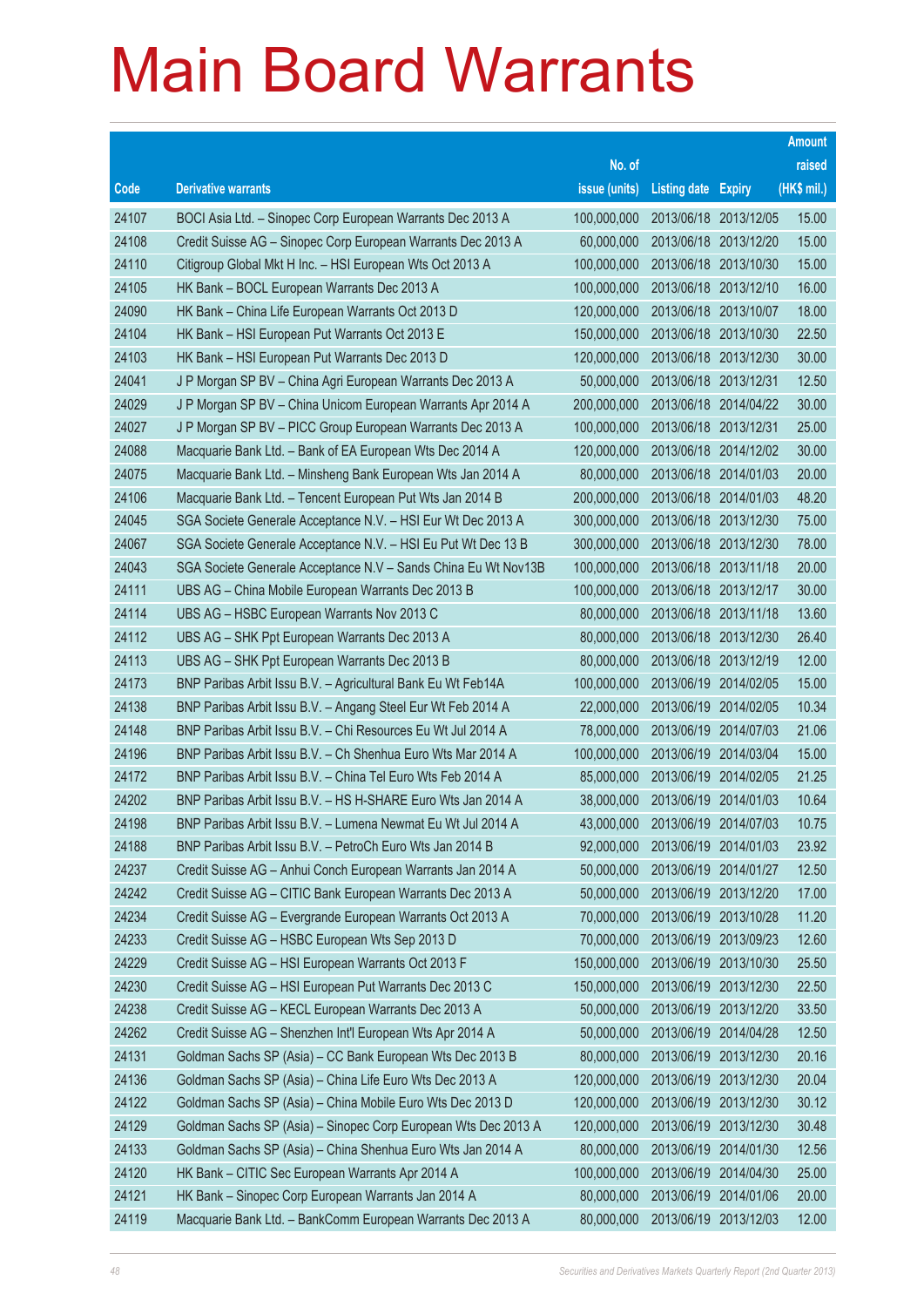|        |                                                               |               |                            |            | <b>Amount</b> |
|--------|---------------------------------------------------------------|---------------|----------------------------|------------|---------------|
|        |                                                               | No. of        |                            |            | raised        |
| Code   | <b>Derivative warrants</b>                                    | issue (units) | <b>Listing date Expiry</b> |            | (HK\$ mil.)   |
| 24214  | Macquarie Bank Ltd. - China Agri European Wts Jan 2014 A      | 80,000,000    | 2013/06/19 2014/01/03      |            | 20.00         |
| 24206  | Macquarie Bank Ltd. - Cheung Kong European Wts Jan 2014 B     | 120,000,000   | 2013/06/19 2014/01/03      |            | 30.00         |
| 24215  | Macquarie Bank Ltd. - New World Dev European Wts Jan 2015 B   | 120,000,000   | 2013/06/19                 | 2015/01/05 | 18.00         |
| 24220  | Macquarie Bank Ltd. - SHK Ppt European Warrants Jan 2014 A    | 120,000,000   | 2013/06/19 2014/01/03      |            | 18.00         |
| 24221  | SGA Societe Generale Acceptance N.V. - HWL Eur Wt Oct 2013 C  | 100,000,000   | 2013/06/19 2013/10/30      |            | 26.00         |
| 24222  | SGA Societe Generale Acceptance N.V. - Ping An Eu Wt Dec 13 A | 100,000,000   | 2013/06/19 2013/12/18      |            | 25.00         |
| 24263  | UBS AG - HSCEI European Put Warrants Mar 2014 A               | 100,000,000   | 2013/06/19 2014/03/28      |            | 25.00         |
| 24228  | UBS AG - Link REIT European Warrants Dec 2013 B               | 80,000,000    | 2013/06/19 2013/12/23      |            | 20.00         |
| 24223  | UBS AG - SJM Holdings European Warrants Dec 2013 B            | 80,000,000    | 2013/06/19 2013/12/23      |            | 13.60         |
| 15115# | HK Bank - HSCEI European Warrants Dec 2013                    | 200,000,000   | 2013/06/19 2013/12/30      |            | 14.80         |
| 24415# | HK Bank - A50 China European Warrants Jan 2014 A              | 200,000,000   | 2013/06/19 2014/01/02      |            | 10.80         |
| 24575  | BNP Paribas Arbit Issu B.V. - CC Bank Euro Wts Jan 2014 B     | 100,000,000   | 2013/06/20 2014/01/03      |            | 28.00         |
| 24589  | BNP Paribas Arbit Issu B.V. - Ch Ship Dev Euro Wts Mar 2014A  | 22,000,000    | 2013/06/20 2014/03/04      |            | 10.12         |
| 24568  | BNP Paribas Arbit Issu B.V. - HSI European Wts Feb 2014 B     | 100,000,000   | 2013/06/20 2014/02/27      |            | 26.00         |
| 24570  | BNP Paribas Arbit Issu B.V. - HSI Euro Put Wts Feb 2014 C     | 100,000,000   | 2013/06/20 2014/02/27      |            | 30.00         |
| 24574  | BNP Paribas Arbit Issu B.V. - Poly HK Inv Eur Wts Feb 2014 A  | 20,000,000    | 2013/06/20 2014/02/05      |            | 10.00         |
| 24580  | BNP Paribas Arbit Issu B.V. - Sinopharm Euro Wts Mar 2014 A   | 92,000,000    | 2013/06/20 2014/03/04      |            | 23.92         |
| 24571  | BNP Paribas Arbit Issu B.V. - SHK Ppt Euro Wts Jan 2014 B     | 100,000,000   | 2013/06/20 2014/01/02      |            | 26.00         |
| 24572  | BNP Paribas Arbit Issu B.V. - Sino Land Euro Wt Aug 2015 A    | 100,000,000   | 2013/06/20 2015/08/04      |            | 25.00         |
| 24587  | BNP Paribas Arbit Issu B.V. - Wynn Macau Euro Wts Feb 2014 A  | 100,000,000   | 2013/06/20 2014/02/05      |            | 25.00         |
| 24579  | BNP Paribas Arbit Issu B.V. - Yurun Food Euro Wts Jan 2014 B  | 22,000,000    | 2013/06/20 2014/01/03      |            | 10.34         |
| 24406  | Credit Suisse AG - BOCL European Warrants Dec 2013 A          | 70,000,000    | 2013/06/20 2013/12/09      |            | 10.50         |
| 24463  | Credit Suisse AG - CC Bank European Warrants Oct 2013 A       | 70,000,000    | 2013/06/20 2013/10/09      |            | 10.50         |
| 24476  | Credit Suisse AG - China Coal European Warrants Nov 2013 A    | 70,000,000    | 2013/06/20 2013/11/25      |            | 11.20         |
| 24455  | Credit Suisse AG - Cheung Kong European Warrants Dec 2013 B   | 60,000,000    | 2013/06/20 2013/12/02      |            | 16.20         |
| 24471  | Credit Suisse AG - Minsheng Bank European Wts Oct 2013 B      | 60,000,000    | 2013/06/20 2013/10/11      |            | 18.60         |
| 24467  | Credit Suisse AG - China Mobile European Warrants Dec 2013 A  | 70,000,000    | 2013/06/20 2013/12/20      |            | 17.50         |
| 24477  | Credit Suisse AG - CSOP A50 ETF European Warrants Oct 2013 A  | 70,000,000    | 2013/06/20 2013/10/28      |            | 17.50         |
| 24405  | Credit Suisse AG - China Shenhua European Wts Jan 2014 A      | 70,000,000    | 2013/06/20 2014/01/27      |            | 10.50         |
| 24482  | Credit Suisse AG - A50 China European Warrants Oct 2013 A     | 70,000,000    | 2013/06/20 2013/10/07      |            | 12.60         |
| 24400  | Credit Suisse AG - HSCEI European Warrants Sep 2013 A         | 80,000,000    | 2013/06/20 2013/09/27      |            | 13.60         |
| 24492  | Credit Suisse AG - HSI European Warrants Sep 2013 G           | 150,000,000   | 2013/06/20 2013/09/27      |            | 28.50         |
| 24486  | Credit Suisse AG - HSI European Put Warrants Dec 2013 D       | 150,000,000   | 2013/06/20 2013/12/30      |            | 27.00         |
| 24462  | Credit Suisse AG - Hutchison European Warrants Oct 2013 A     | 70,000,000    | 2013/06/20 2013/10/03      |            | 15.40         |
| 24465  | Credit Suisse AG - ICBC European Warrants Oct 2013 B          | 70,000,000    | 2013/06/20 2013/10/15      |            | 10.50         |
| 24468  | Credit Suisse AG - Ping An European Warrants Oct 2013 B       | 70,000,000    | 2013/06/20 2013/10/11      |            | 12.60         |
| 24548  | Credit Suisse AG - Yanzhou Coal European Warrants Nov 2013 A  | 70,000,000    | 2013/06/20 2013/11/04      |            | 11.20         |
| 24433  | Daiwa Capital Mkt - China Mobile European Wts Dec 2013 A      | 128,000,000   | 2013/06/20 2013/12/19      |            | 37.12         |
| 24441  | Daiwa Capital Mkt - China Mobile European Put Wts Nov 2013 D  | 80,000,000    | 2013/06/20 2013/11/26      |            | 16.00         |
| 24432  | Daiwa Capital Mkt - HSBC European Put Warrants Dec 2013 A     | 80,000,000    | 2013/06/20 2013/12/19      |            | 20.00         |
| 24447  | Daiwa Capital Mkt - ICBC European Warrants Nov 2013 C         | 128,000,000   | 2013/06/20 2013/11/01      |            | 23.04         |
| 24385  | Bank of East Asia - Belle European Warrants Mar 2014 A        | 80,000,000    | 2013/06/20 2014/03/20      |            | 12.00         |
| 24396  | Bank of East Asia - CITIC Sec European Warrants Jan 2014 A    | 80,000,000    | 2013/06/20 2014/01/02      |            | 12.00         |
| 24549  | Bank of East Asia - Minsheng Bank European Warrants Jan 15 A  | 80,000,000    | 2013/06/20 2015/01/08      |            | 12.00         |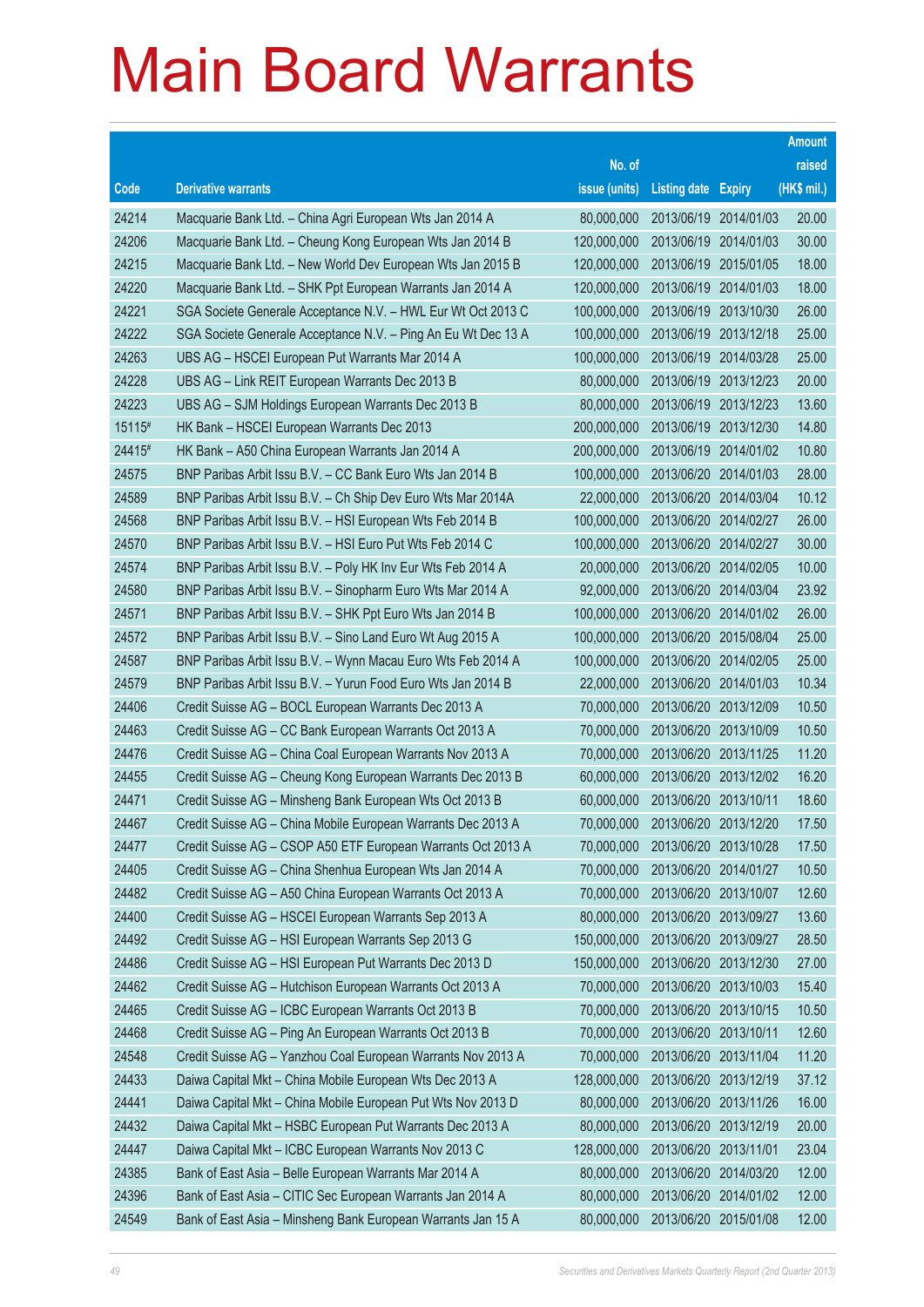|       |                                                                |               |                            |                       | <b>Amount</b> |
|-------|----------------------------------------------------------------|---------------|----------------------------|-----------------------|---------------|
|       |                                                                | No. of        |                            |                       | raised        |
| Code  | <b>Derivative warrants</b>                                     | issue (units) | <b>Listing date Expiry</b> |                       | (HK\$ mil.)   |
| 24567 | Bank of East Asia - Foxconn European Warrants Feb 2014 A       | 40,000,000    |                            | 2013/06/20 2014/02/06 | 10.40         |
| 24558 | Bank of East Asia - HKEx European Warrants Feb 2014 A          | 80,000,000    | 2013/06/20 2014/02/04      |                       | 12.48         |
| 24565 | Bank of East Asia – Wynn Macau European Warrants Feb 2014 A    | 60,000,000    |                            | 2013/06/20 2014/02/12 | 15.00         |
| 24424 | Goldman Sachs SP (Asia) - Galaxy Ent Euro Wts Jan 2014 A       | 120,000,000   |                            | 2013/06/20 2014/01/30 | 30.48         |
| 24416 | Goldman Sachs SP (Asia) - HSBC European Warrants Jan 2014 A    | 120,000,000   |                            | 2013/06/20 2014/01/30 | 35.28         |
| 24281 | Goldman Sachs SP (Asia) - HSI European Warrants Oct 2013 E     | 150,000,000   |                            | 2013/06/20 2013/10/30 | 22.50         |
| 24422 | Goldman Sachs SP (Asia) - Link REIT European Wts Mar 2014 A    | 120,000,000   | 2013/06/20 2014/03/31      |                       | 30.24         |
| 24419 | Goldman Sachs SP (Asia) - New World Dev Euro Wts Dec 2013 A    | 68,000,000    |                            | 2013/06/20 2013/12/30 | 27.20         |
| 24498 | J P Morgan Int'l Der. Ltd. - CC Bank European Wts Jan 2014 A   | 200,000,000   |                            | 2013/06/20 2014/01/02 | 50.00         |
| 24266 | J P Morgan SP BV - CITIC Sec European Warrants May 2014 A      | 100,000,000   |                            | 2013/06/20 2014/05/02 | 25.00         |
| 24511 | J P Morgan SP BV - China Life European Warrants Jan 2014 A     | 300,000,000   |                            | 2013/06/20 2014/01/02 | 75.00         |
| 24349 | J P Morgan SP BV - China Mob European Wts Jan 2014 A           | 200,000,000   |                            | 2013/06/20 2014/01/02 | 50.00         |
| 24514 | J P Morgan SP BV - HSI European Put Warrants Dec 2013 D        | 300,000,000   |                            | 2013/06/20 2013/12/30 | 75.00         |
| 24515 | J P Morgan SP BV - Hutchison European Warrants Jan 2014 A      | 150,000,000   |                            | 2013/06/20 2014/01/02 | 48.90         |
| 24517 | J P Morgan SP BV - ICBC European Warrants Jan 2014 A           | 200,000,000   |                            | 2013/06/20 2014/01/02 | 50.00         |
| 24523 | J P Morgan SP BV - PetroChina European Warrants Jan 2014 B     | 100,000,000   |                            | 2013/06/20 2014/01/02 | 25.00         |
| 24524 | J P Morgan SP BV - Ping An European Warrants Dec 2013 B        | 200,000,000   | 2013/06/20 2013/12/31      |                       | 50.00         |
| 24352 | Macquarie Bank Ltd. - China Coal European Wts Dec 2013 B       | 80,000,000    |                            | 2013/06/20 2013/12/03 | 16.24         |
| 24429 | Macquarie Bank Ltd. - China Mobile European Wts Dec 2013 C     | 120,000,000   | 2013/06/20 2013/12/03      |                       | 18.12         |
| 24537 | Macquarie Bank Ltd. - Huaneng Power European Wts Jan 2014 A    | 50,000,000    | 2013/06/20 2014/01/03      |                       | 12.50         |
| 24354 | Macquarie Bank Ltd. - PetroChina European Wts Jan 2014 B       | 80,000,000    |                            | 2013/06/20 2014/01/03 | 16.16         |
| 24398 | Standard Chartered Bank - Sinopec Corp Euro Wts Dec 2013 A     | 80,000,000    | 2013/06/20 2013/12/27      |                       | 20.00         |
| 24296 | SGA Societe Generale Acceptance N.V - Belle Int'l Eu Wt Mar14A | 150,000,000   | 2013/06/20 2014/03/24      |                       | 22.50         |
| 24300 | SGA Societe Generale Acceptance N.V. - CCoal Eu Wt Dec 2013 A  | 40,000,000    |                            | 2013/06/20 2013/12/23 | 15.40         |
| 24302 | SGA Societe Generale Acceptance N.V. - CITIC Pac Eu Wt Oct14A  | 150,000,000   |                            | 2013/06/20 2014/10/29 | 24.00         |
| 24361 | SGA Societe Generale Acceptance N.V. - CLife Eu Wt Oct 2013D   | 120,000,000   | 2013/06/20 2013/10/09      |                       | 20.40         |
| 24362 | SGA Societe Generale Acceptance N.V. - CLife Eu Wt Dec 2013A   | 120,000,000   |                            | 2013/06/20 2013/12/30 | 19.80         |
| 24448 | SGA Societe Generale Acceptance N.V. - Ch Mob Eu Wt Dec 13 B   | 150,000,000   | 2013/06/20 2013/12/23      |                       | 37.50         |
| 24452 | SGA Societe Generale Acceptance N.V. - Galaxy Ent Eu Wt Nov13A | 100,000,000   | 2013/06/20 2013/11/18      |                       | 31.50         |
| 24449 | SGA Societe Generale Acceptance N.V. - HKEx Eu Wt Jan 2014 A   | 300,000,000   | 2013/06/20 2014/01/06      |                       | 45.00         |
| 24380 | SGA Societe Generale Acceptance N.V. - HSBC Eu Wt Dec 2013 A   | 120,000,000   | 2013/06/20 2013/12/18      |                       | 51.00         |
| 24327 | SGA Societe Generale Acceptance N.V. - HSI Eur Wt Dec 2013 C   | 300,000,000   | 2013/06/20 2013/12/30      |                       | 84.00         |
| 24329 | SGA Societe Generale Acceptance N.V. - HSI Eur Wt Dec 2013 D   | 300,000,000   | 2013/06/20 2013/12/30      |                       | 75.00         |
| 24348 | SGA Societe Generale Acceptance N.V. - HSI Eu Put Wt Dec 13 E  | 300,000,000   | 2013/06/20 2013/12/30      |                       | 75.00         |
| 24368 | SGA Societe Generale Acceptance N.V. - ICBC Eu Wt Nov 2013 B   | 100,000,000   | 2013/06/20 2013/11/04      |                       | 19.00         |
| 24311 | SGA Societe Generale Acceptance N.V. - SHK P Eu Wt Oct 2013B   | 100,000,000   | 2013/06/20 2013/10/21      |                       | 21.50         |
| 24313 | SGA Societe Generale Acceptance NV - Zijin Mining Eu Wt Nov13A | 100,000,000   | 2013/06/20 2013/11/27      |                       | 15.00         |
| 24319 | SGA Societe Generale Acceptance N.V. - ZTE Eu Wt May 2014 A    | 100,000,000   | 2013/06/20 2014/05/26      |                       | 15.00         |
| 24425 | UBS AG - China Life European Warrants Dec 2013 A               | 200,000,000   | 2013/06/20 2013/12/23      |                       | 50.00         |
| 24427 | UBS AG - HSI European Warrants Dec 2013 F                      | 300,000,000   | 2013/06/20 2013/12/30      |                       | 75.00         |
| 24661 | BOCI Asia Ltd. - A50 China European Warrants Oct 2013 A        | 100,000,000   | 2013/06/21                 | 2013/10/30            | 26.00         |
| 24633 | BOCI Asia Ltd. - Ping An European Warrants Oct 2013 B          | 100,000,000   | 2013/06/21                 | 2013/10/30            | 24.00         |
| 24657 | BOCI Asia Ltd. - SHK Ppt European Warrants Dec 2013 A          | 100,000,000   | 2013/06/21                 | 2013/12/23            | 25.00         |
| 10219 | BNP Paribas Arbit Issu B.V. - Nikkei 225 Index Eu Wt Dec13A    | 100,000,000   | 2013/06/21 2013/12/13      |                       | 24.30         |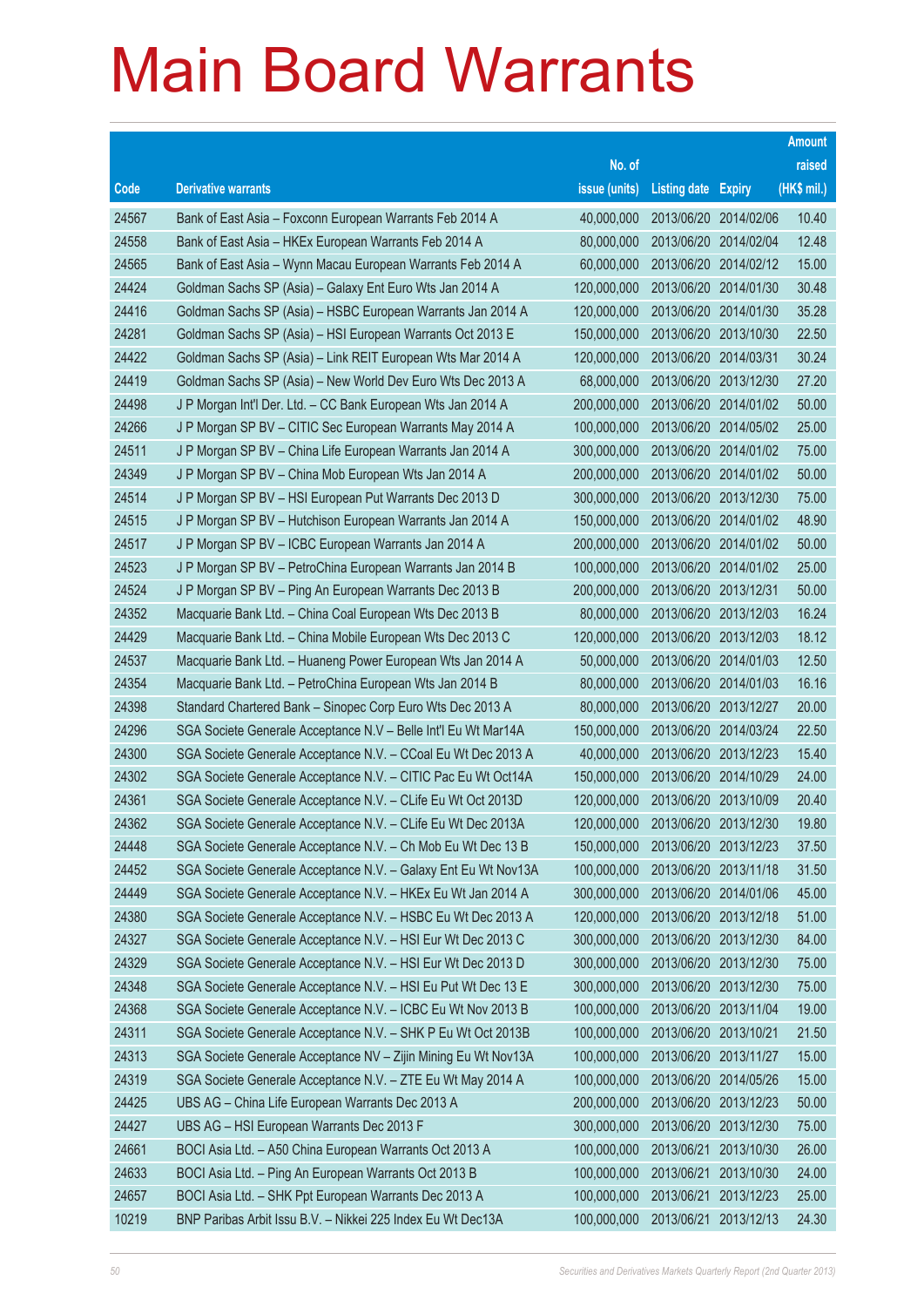|       |                                                                |               |                            |                       | <b>Amount</b> |
|-------|----------------------------------------------------------------|---------------|----------------------------|-----------------------|---------------|
|       |                                                                | No. of        |                            |                       | raised        |
| Code  | <b>Derivative warrants</b>                                     | issue (units) | <b>Listing date Expiry</b> |                       | (HK\$ mil.)   |
| 10220 | BNP Paribas Arbit Issu B.V. - Nikkei 225 Eu Put Wt Mar14A      | 100,000,000   | 2013/06/21                 | 2014/03/14            | 25.00         |
| 24707 | Citigroup Global Mkt H Inc. - China Mobile Eur Wt Dec 2013 B   | 100,000,000   | 2013/06/21                 | 2013/12/30            | 31.00         |
| 24712 | Citigroup Global Mkt H Inc. - Ping An Euro Wts Dec 2013 B      | 100,000,000   | 2013/06/21                 | 2013/12/30            | 57.00         |
| 24721 | Citigroup Global Mkt H Inc. - Sands China Euro Wt Dec 2013 B   | 100,000,000   | 2013/06/21                 | 2013/12/30            | 33.00         |
| 24709 | Citigroup Global Mkt H Inc. - SHK Ppt Euro Wts Dec 2013 B      | 100,000,000   | 2013/06/21                 | 2013/12/30            | 28.00         |
| 24732 | Citigroup Global Mkt H Inc. - Tencent European Wts Dec 2013 C  | 100,000,000   | 2013/06/21                 | 2013/12/30            | 33.00         |
| 24667 | Goldman Sachs SP (Asia) - HSCEI European Put Wts Jun 2014 A    | 150,000,000   | 2013/06/21                 | 2014/06/27            | 38.55         |
| 24673 | Goldman Sachs SP (Asia) - HSI European Warrants Oct 2013 F     | 150,000,000   | 2013/06/21                 | 2013/10/30            | 24.45         |
| 24674 | Goldman Sachs SP (Asia) - HSI European Put Wts Apr 2014 A      | 150,000,000   | 2013/06/21                 | 2014/04/29            | 38.10         |
| 24669 | Goldman Sachs SP (Asia) - Yanzhou Coal Euro Wts Feb 2014 A     | 80,000,000    | 2013/06/21                 | 2014/02/27            | 26.08         |
| 24632 | HK Bank - Agricultural Bank European Warrants Jan 2014 A       | 80,000,000    | 2013/06/21                 | 2014/01/06            | 20.00         |
| 24624 | HK Bank - CC Bank European Warrants Dec 2013 B                 | 80,000,000    | 2013/06/21                 | 2013/12/31            | 20.00         |
| 24625 | HK Bank - HKEx European Warrants Jan 2014 A                    | 200,000,000   | 2013/06/21                 | 2014/01/06            | 30.00         |
| 24618 | HK Bank - HSI European Put Warrants Jan 2014 A                 | 200,000,000   | 2013/06/21                 | 2014/01/29            | 50.00         |
| 24591 | J P Morgan SP BV - China Life European Warrants Jan 2014 B     | 300,000,000   | 2013/06/21                 | 2014/01/02            | 45.00         |
| 24750 | Macquarie Bank Ltd. - Lee & Man Paper European Wt Jan 2014 A   | 50,000,000    | 2013/06/21                 | 2014/01/14            | 15.05         |
| 24760 | Macquarie Bank Ltd. - Poly HK Inv European Wts Jan 2014 A      | 50,000,000    | 2013/06/21                 | 2014/01/02            | 12.50         |
| 24763 | Macquarie Bank Ltd. - Wharf European Warrants Jan 2014 A       | 120,000,000   | 2013/06/21                 | 2014/01/03            | 30.00         |
| 24755 | Macquarie Bank Ltd. - Yuexiu Property Euro Wts Jan 2014 A      | 70,000,000    | 2013/06/21                 | 2014/01/27            | 10.50         |
| 24686 | Standard Chartered Bank - CAM CSI300 European Wts Oct 2013 A   | 100,000,000   | 2013/06/21                 | 2013/10/07            | 20.00         |
| 24684 | Standard Chartered Bank - CC Bank European Wts Jan 2014 A      | 100,000,000   | 2013/06/21                 | 2014/01/07            | 25.00         |
| 24680 | Standard Chartered Bank - China Mobile Euro Wts Dec 2013 B     | 100,000,000   | 2013/06/21                 | 2013/12/23            | 27.00         |
| 24689 | Standard Chartered Bank - CSOP A50 ETF Euro Wts Oct 2013 B     | 50,000,000    | 2013/06/21                 | 2013/10/28            | 13.00         |
| 24676 | Standard Chartered Bank - HSI European Warrants Oct 2013 B     | 150,000,000   | 2013/06/21                 | 2013/10/30            | 22.50         |
| 24675 | Standard Chartered Bank - HSI European Put Wts Dec 2013 A      | 100,000,000   | 2013/06/21                 | 2013/12/30            | 15.00         |
| 24688 | Standard Chartered Bank - PetroChina European Wts Dec 2013 B   | 80,000,000    | 2013/06/21                 | 2013/12/23            | 20.00         |
| 24691 | SGA Societe Generale Acceptance N.V. - CCB Eur Wt Dec 2013 B   | 100,000,000   | 2013/06/21                 | 2013/12/23            | 26.50         |
| 24698 | SGA Societe Generale Acceptance NV - Minsheng Bk Eu Wt Oct13 C | 30,000,000    | 2013/06/21 2013/10/21      |                       | 11.55         |
| 24598 | SGA Societe Generale Acceptance N.V. - A50 Ch Eu Wt Nov 2013B  | 50,000,000    | 2013/06/21                 | 2013/11/06            | 12.75         |
| 24614 | SGA Societe Generale Acceptance N.V. - A50 Ch Eu Wt Jan 2014A  | 50,000,000    | 2013/06/21                 | 2014/01/06            | 14.50         |
| 24595 | SGA Societe Generale Acceptance N.V. - HSI Eu Put Wt Dec 13 F  | 300,000,000   | 2013/06/21                 | 2013/12/30            | 75.00         |
| 24705 | SGA Societe Generale Acceptance N.V. - Petch Eu Wt Dec 2013B   | 60,000,000    | 2013/06/21                 | 2013/12/23            | 20.40         |
| 24749 | UBS AG - Agricultural Bank European Warrants Nov 2013 A        | 70,000,000    | 2013/06/21                 | 2013/11/25            | 10.50         |
| 24740 | UBS AG - BOCL European Warrants Dec 2013 A                     | 100,000,000   | 2013/06/21                 | 2013/12/09            | 15.00         |
| 24748 | UBS AG - CC Bank European Warrants Dec 2013 A                  | 100,000,000   | 2013/06/21                 | 2013/12/20            | 26.00         |
| 24745 | UBS AG - ICBC European Warrants Oct 2013 A                     | 100,000,000   | 2013/06/21                 | 2013/10/29            | 19.00         |
| 24817 | BOCI Asia Ltd. - PetroChina European Warrants Dec 2013 A       | 100,000,000   | 2013/06/24                 | 2013/12/30            | 20.00         |
| 24771 | Goldman Sachs SP (Asia) - CC Bank European Wts Dec 2013 C      | 80,000,000    |                            | 2013/06/24 2013/12/30 | 20.56         |
| 24773 | Goldman Sachs SP (Asia) - CC Bank Euro Put Wts Jan 2014 A      | 80,000,000    |                            | 2013/06/24 2014/01/30 | 30.56         |
| 24774 | Goldman Sachs SP (Asia) - China Mobile Euro Wts Jan 2014 A     | 80,000,000    |                            | 2013/06/24 2014/01/30 | 20.08         |
| 24840 | Goldman Sachs SP (Asia) - China Mobile Eu Put Wts Jan 2014 B   | 80,000,000    | 2013/06/24                 | 2014/01/30            | 23.52         |
| 24769 | Goldman Sachs SP (Asia) - Galaxy Ent Euro Put Wts Jan 2014 B   | 80,000,000    |                            | 2013/06/24 2014/01/30 | 21.20         |
| 24821 | HK Bank - CM Bank European Warrants Dec 2013 A                 | 100,000,000   |                            | 2013/06/24 2013/12/30 | 15.00         |
| 24831 | HK Bank - Galaxy Ent European Warrants Dec 2013 A              | 80,000,000    |                            | 2013/06/24 2013/12/23 | 20.00         |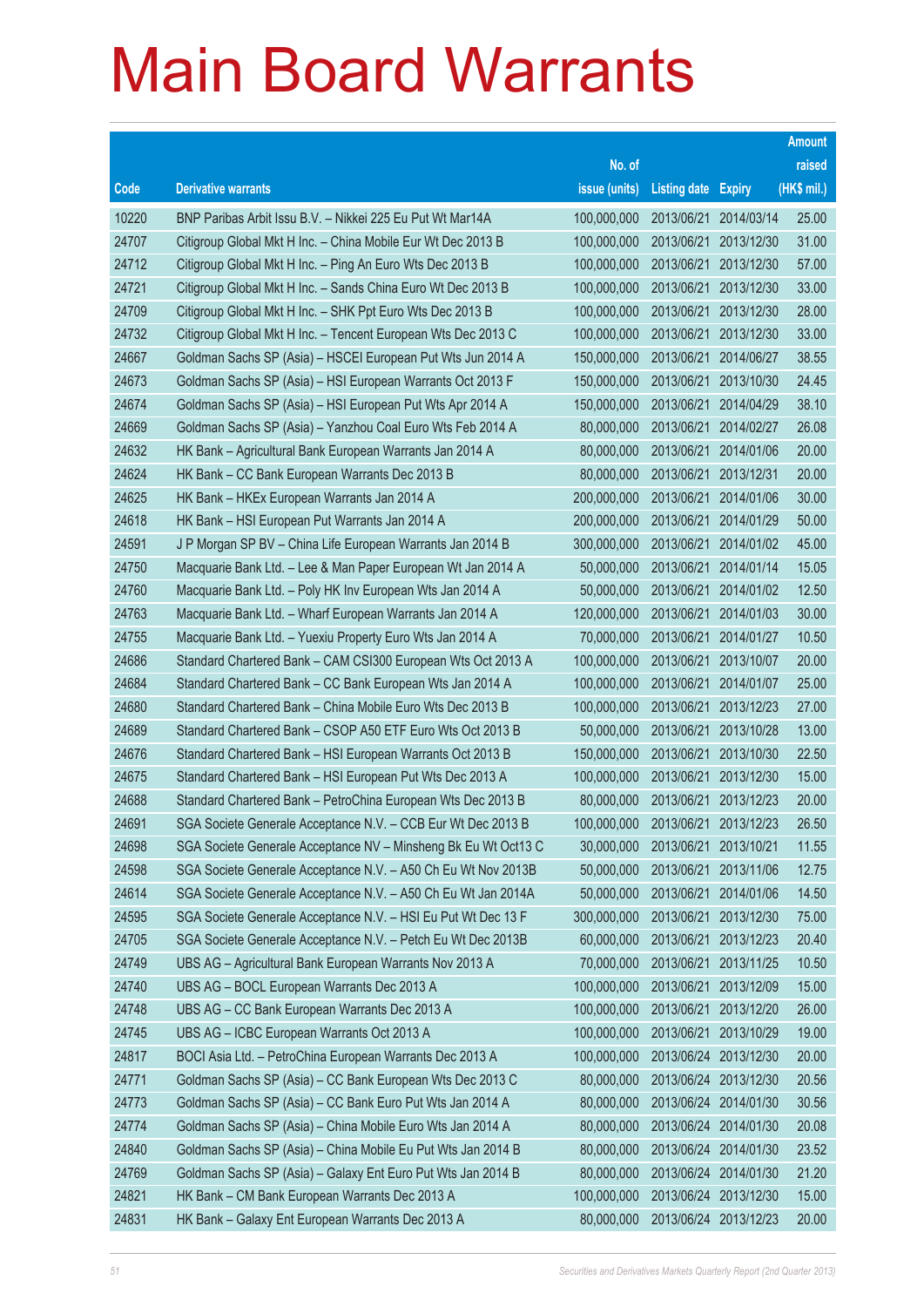|       |                                                                |               |                            |                       | <b>Amount</b> |
|-------|----------------------------------------------------------------|---------------|----------------------------|-----------------------|---------------|
|       |                                                                | No. of        |                            |                       | raised        |
| Code  | <b>Derivative warrants</b>                                     | issue (units) | <b>Listing date Expiry</b> |                       | (HK\$ mil.)   |
| 24818 | HK Bank - HSI European Warrants Dec 2013 E                     | 200,000,000   |                            | 2013/06/24 2013/12/30 | 30.00         |
| 24819 | HK Bank - HSI European Warrants Dec 2013 F                     | 200,000,000   |                            | 2013/06/24 2013/12/30 | 30.00         |
| 24794 | J P Morgan SP BV - HSCEI European Put Warrants Dec 2013 D      | 300,000,000   |                            | 2013/06/24 2013/12/30 | 75.00         |
| 24767 | Macquarie Bank Ltd. - CHALCO European Warrants Jul 2014 A      | 50,000,000    | 2013/06/24 2014/07/03      |                       | 12.50         |
| 24830 | Macquarie Bank Ltd. - China COSCO European Wts Feb 2014 A      | 50,000,000    |                            | 2013/06/24 2014/02/05 | 12.50         |
| 24768 | Macquarie Bank Ltd. - Chinares Cement European Wt Dec 2013 A   | 50,000,000    |                            | 2013/06/24 2013/12/24 | 12.50         |
| 24825 | Macquarie Bank Ltd. - Chi Res Land European Wts Dec 2013 A     | 120,000,000   |                            | 2013/06/24 2013/12/03 | 18.00         |
| 24839 | Standard Chartered Bank - BOCL European Warrants May 2014 A    | 60,000,000    | 2013/06/24 2014/05/09      |                       | 15.00         |
| 24836 | Standard Chartered Bank - BOCL European Warrants Dec 2014 A    | 100,000,000   |                            | 2013/06/24 2014/12/24 | 16.40         |
| 24801 | Standard Chartered Bank - Galaxy Ent European Wts Mar 2014 A   | 100,000,000   | 2013/06/24 2014/03/07      |                       | 25.00         |
| 24803 | Standard Chartered Bank – HSBC European Warrants Nov 2013 C    | 100,000,000   | 2013/06/24 2013/11/26      |                       | 22.00         |
| 24764 | SGA Societe Generale Acceptance NV – CSOP A50 ETF Eu Wt Jan14A | 50,000,000    | 2013/06/24 2014/01/06      |                       | 17.00         |
| 24911 | Credit Suisse AG - Ch Oil & Gas European Warrants Dec 2013 B   | 50,000,000    |                            | 2013/06/25 2013/12/24 | 12.50         |
| 24889 | Credit Suisse AG - Galaxy Ent European Warrants Dec 2013 A     | 70,000,000    |                            | 2013/06/25 2013/12/24 | 17.50         |
| 24888 | Credit Suisse AG - Galaxy Ent European Put Wts Nov 2013 B      | 70,000,000    | 2013/06/25 2013/11/25      |                       | 10.50         |
| 24958 | Citigroup Global Mkt H Inc. - HSI European Wts Dec 2013 E      | 100,000,000   |                            | 2013/06/25 2013/12/30 | 18.00         |
| 24933 | Goldman Sachs SP (Asia) – Belle Int'l Euro Wts Mar 2014 A      | 80,000,000    |                            | 2013/06/25 2014/03/17 | 12.08         |
| 24930 | Goldman Sachs SP (Asia) - Sinopec Corp European Wts Jan 2014 A | 80,000,000    |                            | 2013/06/25 2014/01/30 | 23.68         |
| 24927 | Goldman Sachs SP (Asia) - A50 China European Wts Aug 2014 A    | 120,000,000   | 2013/06/25 2014/08/01      |                       | 18.00         |
| 24928 | Goldman Sachs SP (Asia) – SHK Ppt European Wts Jan 2014 A      | 80,000,000    |                            | 2013/06/25 2014/01/30 | 40.40         |
| 24872 | HK Bank – China Shenhua European Warrants Feb 2014 A           | 100,000,000   |                            | 2013/06/25 2014/02/04 | 15.00         |
| 24869 | HK Bank – HSCEI European Warrants Mar 2014 A                   | 200,000,000   | 2013/06/25 2014/03/28      |                       | 50.00         |
| 24867 | HK Bank - ICBC European Warrants Oct 2013 B                    | 100,000,000   |                            | 2013/06/25 2013/10/30 | 16.00         |
| 24945 | J P Morgan SP BV - Galaxy Ent European Warrants Dec 2013 D     | 150,000,000   |                            | 2013/06/25 2013/12/30 | 37.50         |
| 24944 | J P Morgan SP BV - Galaxy Ent European Put Wts Dec 2013 C      | 150,000,000   |                            | 2013/06/25 2013/12/30 | 37.50         |
| 24934 | J P Morgan SP BV - Sands China European Warrants Dec 2013 A    | 150,000,000   | 2013/06/25 2013/12/30      |                       | 37.50         |
| 24914 | Macquarie Bank Ltd. - PICC Group European Wts Apr 2014 A       | 40,000,000    | 2013/06/25 2014/04/02      |                       | 10.00         |
| 24913 | Macquarie Bank Ltd. - Sands China European Wts Jan 2014 A      | 40,000,000    | 2013/06/25 2014/01/03      |                       | 10.00         |
| 24852 | Merrill Lynch Int'l & Co. C.V. - CC Bank Euro Wts Dec 2013 A   | 40,000,000    | 2013/06/25 2013/12/27      |                       | 10.00         |
| 24855 | Merrill Lynch Int'l & Co. C.V. - Ch Mobile Eur Wt Dec 2013 B   | 40,000,000    | 2013/06/25 2013/12/10      |                       | 10.00         |
| 24842 | Merrill Lynch Int'l & Co. C.V. - Ch Mobile Eu Put Wt Nov 13 B  | 80,000,000    | 2013/06/25 2013/11/26      |                       | 12.16         |
| 24853 | Merrill Lynch Int'l & Co. C.V. - ICBC Euro Wts Nov 2013 B      | 40,000,000    | 2013/06/25 2013/11/27      |                       | 10.20         |
| 24845 | Merrill Lynch Int'l & Co. C.V. - Ping An Euro Wts Dec 2013 A   | 40,000,000    | 2013/06/25 2013/12/27      |                       | 10.00         |
| 24854 | Merrill Lynch Int'l & Co. C.V. - SHK Ppt Euro Wts Dec 2013 B   | 80,000,000    | 2013/06/25 2013/12/19      |                       | 12.00         |
| 24892 | Standard Chartered Bank - CITIC Sec European Wts Dec 2013 B    | 100,000,000   | 2013/06/25 2013/12/24      |                       | 15.00         |
| 24878 | Standard Chartered Bank - CNOOC European Warrants Jan 2015 A   | 100,000,000   | 2013/06/25 2015/01/05      |                       | 16.00         |
| 24896 | Standard Chartered Bank - HuanengPower Euro Wts Jan 2014 A     | 60,000,000    | 2013/06/25 2014/01/06      |                       | 24.00         |
| 24861 | SGA Societe Generale Acceptance N.V. - CK(H) Eu Wt Jan 2014A   | 50,000,000    |                            | 2013/06/25 2014/01/06 | 15.75         |
| 24880 | SGA Societe Generale Acceptance N.V. - Galaxy Ent Eu Wt Feb14A | 100,000,000   | 2013/06/25 2014/02/05      |                       | 25.00         |
| 24863 | SGA Societe Generale Acceptance N.V - Haitong Sec Eu Wt May14A | 100,000,000   | 2013/06/25 2014/05/19      |                       | 16.00         |
| 24887 | SGA Societe Generale Acceptance NV - Yanzhou Coal Eu Wt Dec13B | 25,000,000    | 2013/06/25 2013/12/30      |                       | 10.88         |
| 24908 | UBS AG - China Tel European Warrants Nov 2013 A                | 70,000,000    | 2013/06/25 2013/11/25      |                       | 10.50         |
| 24910 | UBS AG - GCL-Poly Energy European Warrants Dec 2013 A          | 60,000,000    | 2013/06/25 2013/12/24      |                       | 16.80         |
| 24907 | UBS AG - Galaxy Ent European Warrants Dec 2013 A               | 80,000,000    | 2013/06/25 2013/12/24      |                       | 20.00         |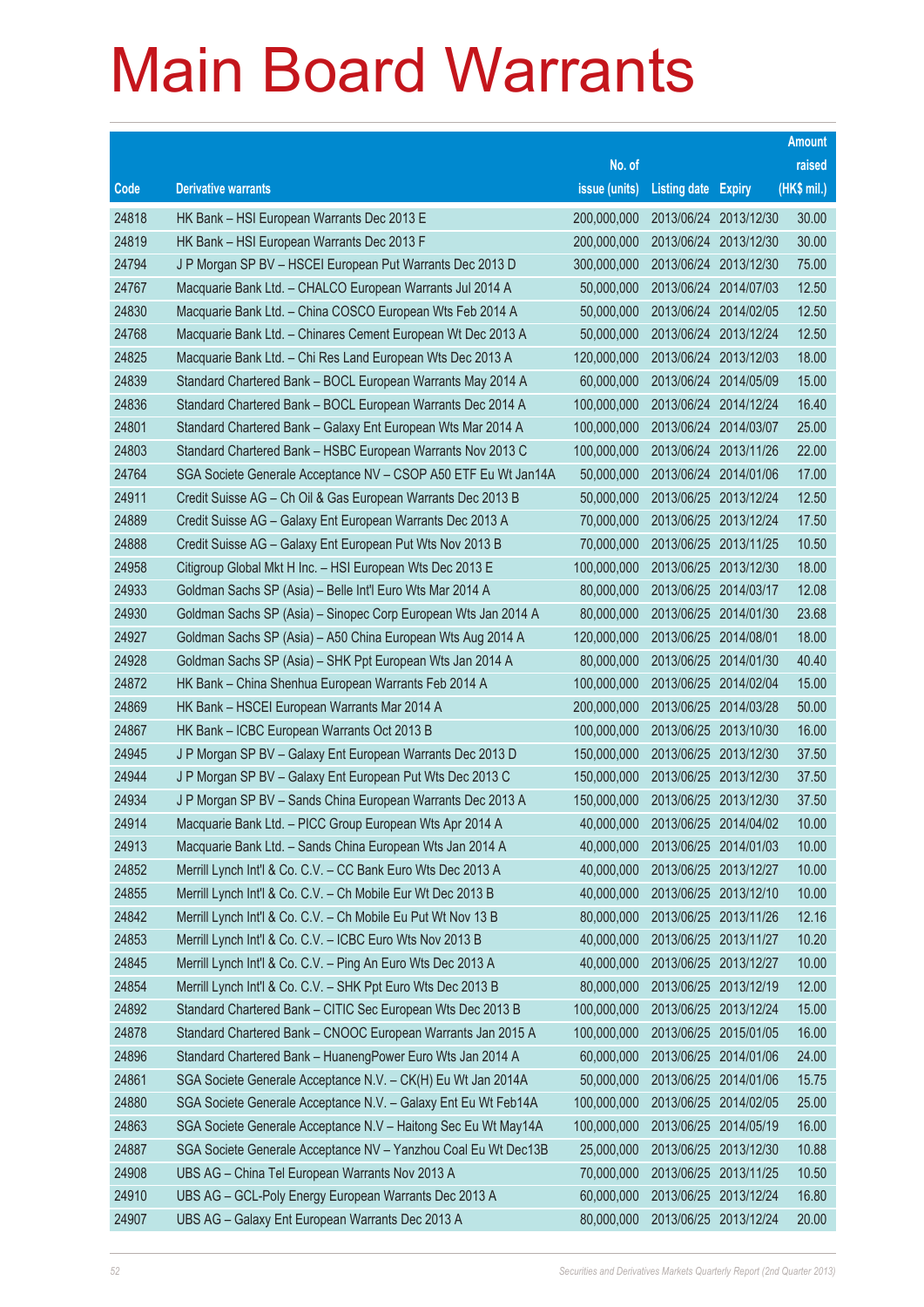|        |                                                              |               |                            |            | <b>Amount</b> |
|--------|--------------------------------------------------------------|---------------|----------------------------|------------|---------------|
|        |                                                              | No. of        |                            |            | raised        |
| Code   | <b>Derivative warrants</b>                                   | issue (units) | <b>Listing date Expiry</b> |            | (HK\$ mil.)   |
| 24905  | UBS AG - KECL European Warrants Aug 2014 A                   | 100,000,000   | 2013/06/25 2014/08/25      |            | 25.00         |
| 24920  | UBS AG - Sands China European Warrants Dec 2013 A            | 60,000,000    | 2013/06/25 2013/12/24      |            | 15.00         |
| 24906  | UBS AG - Yanzhou Coal European Wts Dec 2013 A                | 30,000,000    | 2013/06/25 2013/12/24      |            | 11.40         |
| 20013# | Standard Chartered Bank – CNBM European Warrants Dec 2013 A  | 200,000,000   | 2013/06/25 2013/12/13      |            | 10.80         |
| 24980  | BOCI Asia Ltd. - CC Bank European Warrants Dec 2013 B        | 100,000,000   | 2013/06/26 2013/12/13      |            | 17.00         |
| 24978  | BOCI Asia Ltd. - Galaxy Ent European Warrants Nov 2013 B     | 100,000,000   | 2013/06/26 2013/11/29      |            | 28.00         |
| 24982  | BOCI Asia Ltd. - ICBC European Warrants Nov 2013 B           | 100,000,000   | 2013/06/26 2013/11/05      |            | 18.00         |
| 24996  | BNP Paribas Arbit Issu B.V. - Belle Int'l Euro Wt Jul 2015 A | 100,000,000   | 2013/06/26 2015/07/03      |            | 25.00         |
| 24994  | BNP Paribas Arbit Issu B.V. - BOCL European Wts Mar 2014 A   | 100,000,000   | 2013/06/26 2014/03/04      |            | 25.00         |
| 24987  | BNP Paribas Arbit Issu B.V. - CSOP A50 ETF Eu Wts Jan 2014 A | 100,000,000   | 2013/06/26 2014/01/03      |            | 28.00         |
| 24985  | BNP Paribas Arbit Issu B.V. - A50 China Euro Wts Feb 2014 A  | 100,000,000   | 2013/06/26 2014/02/05      |            | 26.00         |
| 24989  | BNP Paribas Arbit Issu B.V. - Huaneng Euro Wts Jan 2014 B    | 40,000,000    | 2013/06/26 2014/01/03      |            | 16.80         |
| 25059  | Goldman Sachs Sp (Asia) – ICBC European Warrants Oct 2013 B  | 80,000,000    | 2013/06/26 2013/10/29      |            | 12.00         |
| 25057  | Goldman Sachs SP (Asia) - PetroChina European Wts Jan 2014 A | 80,000,000    | 2013/06/26 2014/01/30      |            | 21.92         |
| 25060  | Goldman Sachs SP (Asia) - Ping An European Wts Dec 2013 A    | 100,000,000   | 2013/06/26 2013/12/30      |            | 25.00         |
| 24976  | HK Bank - HSI European Warrants Dec 2013 G                   | 200,000,000   | 2013/06/26 2013/12/30      |            | 30.00         |
| 24972  | HK Bank – Sands China European Warrants Dec 2013 A           | 100,000,000   | 2013/06/26 2013/12/24      |            | 18.00         |
| 24970  | Macquarie Bank Ltd. - CC Bank European Warrants Jan 2014 A   | 120,000,000   | 2013/06/26 2014/01/03      |            | 30.48         |
| 25034  | Macquarie Bank Ltd. - CSOP A50 ETF European Wts Jan 2014 A   | 40,000,000    | 2013/06/26 2014/01/03      |            | 10.00         |
| 25033  | Macquarie Bank Ltd. - Huaneng Power European Wts Jan 2014 B  | 50,000,000    | 2013/06/26 2014/01/03      |            | 13.25         |
| 24969  | Merrill Lynch Int'l & Co. C.V. - Sinopec Euro Wts Dec 2013 B | 70,000,000    | 2013/06/26 2013/12/13      |            | 10.50         |
| 24968  | Merrill Lynch Int'l & Co. C.V. - A50 China Eu Put Wt Oct13 B | 50,000,000    | 2013/06/26 2013/10/28      |            | 10.95         |
| 24967  | Merrill Lynch Int'l & Co. C.V. - HSBC Euro Put Wt Dec 2013 A | 40,000,000    | 2013/06/26 2013/12/31      |            | 10.00         |
| 25000  | Merrill Lynch Int'l & Co. C.V. - HSI European Wts Oct 2013 F | 100,000,000   | 2013/06/26 2013/10/30      |            | 15.00         |
| 24966  | Merrill Lynch Int'l & Co. C.V. - PetroChina Eu Wt Dec 2013 B | 40,000,000    | 2013/06/26 2013/12/27      |            | 11.20         |
| 25001  | Standard Chartered Bank - Galaxy Ent European Wts May 2014 A | 80,000,000    | 2013/06/26 2014/05/30      |            | 20.00         |
| 25003  | Standard Chartered Bank – Galaxy Ent Euro Put Wts May 2014 B | 80,000,000    | 2013/06/26 2014/05/02      |            | 26.40         |
| 25005  | Standard Chartered Bank - MGM China European Wts Jan 2014 A  | 80,000,000    | 2013/06/26 2014/01/07      |            | 20.00         |
| 25010  | Standard Chartered Bank - MGM China European Wts May 2014 A  | 80,000,000    | 2013/06/26 2014/05/05      |            | 20.00         |
| 25004  | Standard Chartered Bank - Sands China Eu Put Wts Apr 2014 A  | 80,000,000    | 2013/06/26 2014/04/04      |            | 20.00         |
| 25036  | UBS AG - CC Bank European Warrants Dec 2013 B                | 100,000,000   | 2013/06/26 2013/12/31      |            | 38.00         |
| 25056  | UBS AG - Evergrande European Warrants Oct 2013 A             | 50,000,000    | 2013/06/26 2013/10/28      |            | 10.00         |
| 25055  | UBS AG - GCL-Poly Energy European Warrants Jan 2014 A        | 60,000,000    | 2013/06/26 2014/01/13      |            | 11.40         |
| 25050  | UBS AG - PICC Group European Warrants Dec 2013 A             | 60,000,000    | 2013/06/26 2013/12/27      |            | 15.00         |
| 24522# | HK Bank - HSI European Warrants Sep 2013 E                   | 200,000,000   | 2013/06/26 2013/09/27      |            | 10.80         |
| 25110  | BOCI Asia Ltd. - China Life European Warrants Dec 2013 B     | 100,000,000   | 2013/06/27 2013/12/31      |            | 18.00         |
| 25107  | BOCI Asia Ltd. - China Mobile European Warrants Jan 2014 A   | 100,000,000   | 2013/06/27 2014/01/02      |            | 18.00         |
| 25193  | BNP Paribas Arbit Issu B.V. - Ch Mobile Euro Wts Feb 2014 B  | 100,000,000   | 2013/06/27 2014/02/05      |            | 25.00         |
| 25192  | BNP Paribas Arbit Issu B.V. - CPIC European Wts Feb 2014 A   | 100,000,000   | 2013/06/27 2014/02/05      |            | 25.00         |
| 25201  | BNP Paribas Arbit Issu B.V. - Galaxy Ent Euro Wts Feb 2014 A | 100,000,000   | 2013/06/27 2014/02/05      |            | 25.00         |
| 25196  | BNP Paribas Arbit Issu B.V. - ICBC European Wts Jan 2014 C   | 100,000,000   | 2013/06/27                 | 2014/01/03 | 15.00         |
| 25174  | BNP Paribas Arbit Issu B.V. - Zijin Mining Eu Wts Jan 2015 A | 65,000,000    | 2013/06/27 2015/01/05      |            | 16.25         |
| 25283  | Credit Suisse AG - CAM CSI300 European Warrants Dec 2013 A   | 70,000,000    | 2013/06/27 2013/12/09      |            | 11.20         |
| 25212  | Credit Suisse AG - CC Bank European Warrants Dec 2013 A      | 70,000,000    | 2013/06/27 2013/12/23      |            | 11.20         |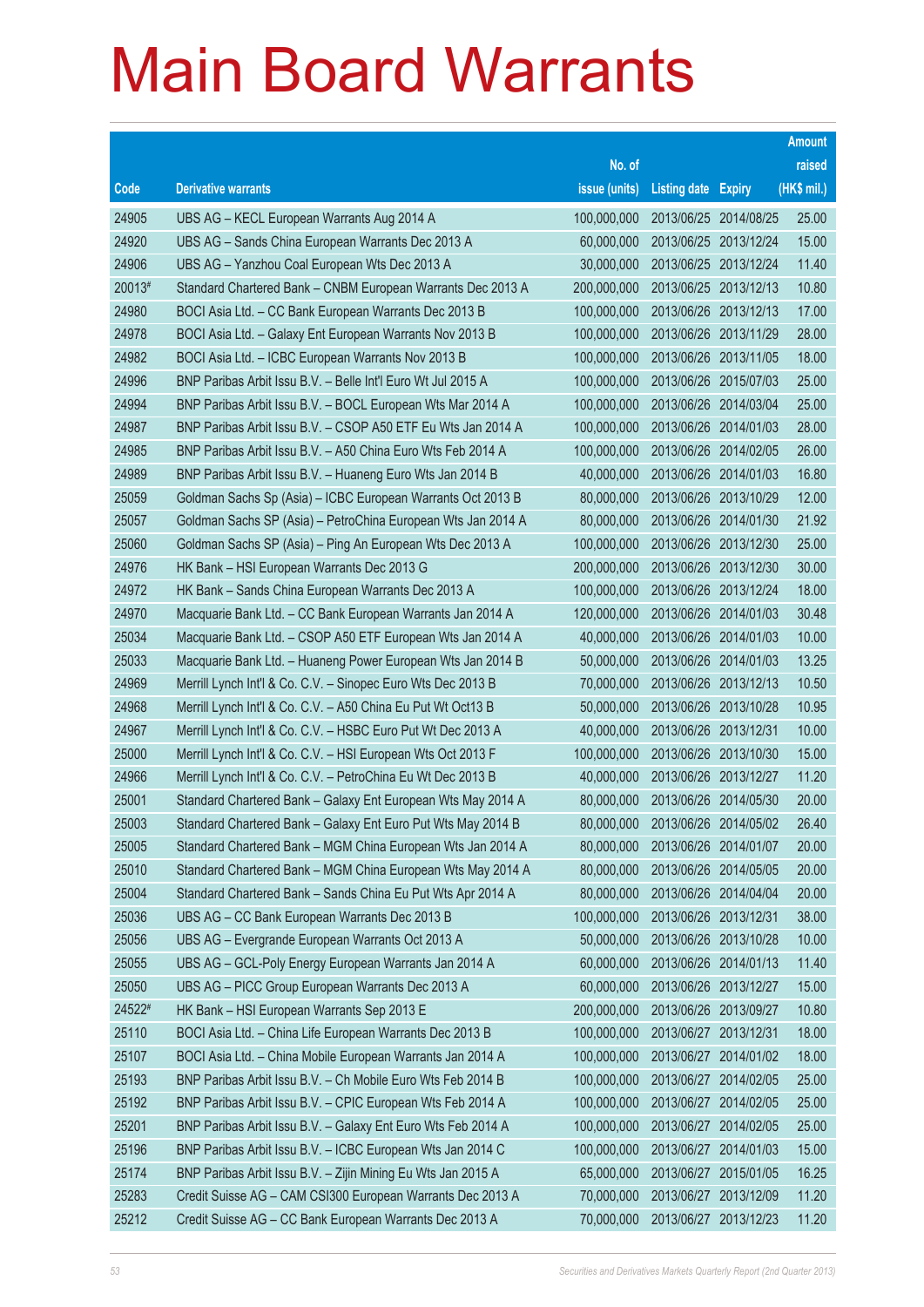|       |                                                                |               |                            |                       | <b>Amount</b> |
|-------|----------------------------------------------------------------|---------------|----------------------------|-----------------------|---------------|
|       |                                                                | No. of        |                            |                       | raised        |
| Code  | <b>Derivative warrants</b>                                     | issue (units) | <b>Listing date Expiry</b> |                       | (HK\$ mil.)   |
| 25229 | Credit Suisse AG – China Life European Warrants Oct 2013 B     | 70,000,000    |                            | 2013/06/27 2013/10/07 | 10.50         |
| 25235 | Credit Suisse AG – CNOOC European Warrants Nov 2014 A          | 70,000,000    | 2013/06/27 2014/11/17      |                       | 10.50         |
| 25238 | Credit Suisse AG - CSOP A50 ETF European Warrants Aug 2014 A   | 70,000,000    | 2013/06/27 2014/08/01      |                       | 10.50         |
| 25241 | Credit Suisse AG - HSI European Warrants Dec 2013 E            | 200,000,000   |                            | 2013/06/27 2013/12/30 | 32.00         |
| 25249 | Credit Suisse AG - HSI European Warrants Dec 2013 F            | 200,000,000   |                            | 2013/06/27 2013/12/30 | 38.00         |
| 25253 | Credit Suisse AG - HSI European Warrants Dec 2013 G            | 200,000,000   |                            | 2013/06/27 2013/12/30 | 30.00         |
| 25255 | Credit Suisse AG - HSI European Put Warrants Mar 2014 A        | 200,000,000   | 2013/06/27 2014/03/28      |                       | 44.00         |
| 25256 | Credit Suisse AG - HSI European Put Warrants Mar 2014 B        | 200,000,000   | 2013/06/27 2014/03/28      |                       | 50.00         |
| 25213 | Credit Suisse AG - ICBC European Warrants Nov 2013 B           | 70,000,000    |                            | 2013/06/27 2013/11/29 | 11.90         |
| 25237 | Credit Suisse AG - PICC Group European Warrants Jan 2014 A     | 70,000,000    | 2013/06/27 2014/01/10      |                       | 14.00         |
| 25222 | Credit Suisse AG - Tencent Holdings European Wts Nov 2013 D    | 70,000,000    | 2013/06/27 2013/11/25      |                       | 10.50         |
| 25219 | Credit Suisse AG – Tencent Holdings European Wts Jun 2014 A    | 70,000,000    | 2013/06/27 2014/06/30      |                       | 10.50         |
| 25169 | Daiwa Capital Mkt - CCB European Warrants Dec 2013 C           | 128,000,000   |                            | 2013/06/27 2013/12/23 | 21.76         |
| 25210 | Daiwa Capital Mkt - HSCEI European Put Warrants Dec 2013 C     | 100,000,000   | 2013/06/27 2013/12/30      |                       | 25.00         |
| 25211 | Daiwa Capital Mkt - HSCEI European Put Warrants Mar 2014 A     | 100,000,000   | 2013/06/27 2014/03/28      |                       | 25.00         |
| 25206 | Daiwa Capital Mkt - HSI European Put Warrants Dec 2013 B       | 200,000,000   | 2013/06/27 2013/12/30      |                       | 50.00         |
| 25207 | Daiwa Capital Mkt - HSI European Put Warrants Dec 2013 C       | 200,000,000   |                            | 2013/06/27 2013/12/30 | 50.00         |
| 25297 | Goldman Sachs SP (Asia) - Minsheng Bank Euro Wts Jan 2014 A    | 80,000,000    |                            | 2013/06/27 2014/01/30 | 56.48         |
| 25291 | Goldman Sachs SP (Asia) - CQRC Bank European Wts Mar 2014 A    | 68,000,000    | 2013/06/27 2014/03/31      |                       | 17.07         |
| 25287 | Goldman Sachs SP (Asia) – Greatwall Motor Eur Wts Jan 2014 A   | 100,000,000   | 2013/06/27 2014/01/30      |                       | 32.80         |
| 25296 | Goldman Sachs SP (Asia) – Lenovo European Wts Mar 2014 A       | 80,000,000    | 2013/06/27 2014/03/31      |                       | 46.72         |
| 25093 | HK Bank - AIA European Warrants Jan 2014 A                     | 88,000,000    |                            | 2013/06/27 2014/01/06 | 22.00         |
| 25079 | HK Bank - Minsheng Bank European Warrants Dec 2013 B           | 60,000,000    | 2013/06/27 2013/12/31      |                       | 30.60         |
| 25082 | HK Bank – China Mobile European Warrants Dec 2013 E            | 88,000,000    | 2013/06/27 2013/12/31      |                       | 24.64         |
| 25080 | HK Bank – HWL European Warrants Dec 2013 B                     | 60,000,000    | 2013/06/27 2013/12/31      |                       | 43.80         |
| 25078 | J P Morgan SP BV - Anhui Conch European Warrants Jan 2014 A    | 150,000,000   | 2013/06/27 2014/01/20      |                       | 22.50         |
| 25315 | J P Morgan Int'l Der. Ltd. - CC Bank European Wts Jan 2014 B   | 200,000,000   | 2013/06/27 2014/01/02      |                       | 50.00         |
| 25314 | J P Morgan SP BV - China Mob European Wts Jan 2014 B           | 200,000,000   | 2013/06/27 2014/01/02      |                       | 50.00         |
| 25064 | J P Morgan SP BV - CSOP A50 ETF European Warrants Dec 2013 B   | 200,000,000   | 2013/06/27 2013/12/31      |                       | 50.00         |
| 25070 | J P Morgan SP BV - CSOP A50 ETF European Warrants Dec 2013 C   | 200,000,000   | 2013/06/27 2013/12/31      |                       | 58.80         |
| 25061 | J P Morgan SP BV - A50 China European Warrants Dec 2013 A      | 200,000,000   | 2013/06/27 2013/12/31      |                       | 50.00         |
| 25071 | J P Morgan SP BV - A50 China European Warrants Dec 2013 B      | 200,000,000   | 2013/06/27 2013/12/31      |                       | 73.20         |
| 25310 | J P Morgan Int'l Der. Ltd. - HSCEI European Wts Jan 2014 A     | 300,000,000   | 2013/06/27 2014/01/29      |                       | 75.00         |
| 25312 | J P Morgan SP BV - HSCEI European Put Warrants Feb 2014 A      | 300,000,000   | 2013/06/27 2014/02/27      |                       | 75.00         |
| 25074 | J P Morgan SP BV - HSI European Warrants Dec 2013 F            | 300,000,000   | 2013/06/27 2013/12/30      |                       | 75.00         |
| 25307 | J P Morgan SP BV - HSI European Warrants Dec 2013 G            | 500,000,000   |                            | 2013/06/27 2013/12/30 | 125.00        |
| 25306 | J P Morgan SP BV - HSI European Warrants Jan 2014 B            | 500,000,000   | 2013/06/27 2014/01/29      |                       | 126.50        |
| 25305 | J P Morgan SP BV - HSI European Put Warrants Jan 2014 A        | 500,000,000   | 2013/06/27 2014/01/29      |                       | 125.00        |
| 25300 | J P Morgan SP BV - ICBC European Warrants Jan 2014 B           | 200,000,000   | 2013/06/27 2014/01/02      |                       | 50.00         |
| 25077 | J P Morgan SP BV - Yanzhou Coal European Warrants Dec 2013 A   | 60,000,000    | 2013/06/27 2013/12/31      |                       | 15.00         |
| 25076 | J P Morgan SP BV - Zijin Mining European Warrants Feb 2014 A   | 80,000,000    | 2013/06/27 2014/02/05      |                       | 20.00         |
| 25140 | Macquarie Bank Ltd. - Agricultural Bk Euro Warrants Feb 2014 B | 100,000,000   | 2013/06/27 2014/02/05      |                       | 25.00         |
| 25141 | Macquarie Bank Ltd. - CITIC Bank European Wts Feb 2014 A       | 100,000,000   | 2013/06/27 2014/02/05      |                       | 25.00         |
| 25159 | Macquarie Bank Ltd. - ICBC European Warrants Feb 2014 A        | 100,000,000   | 2013/06/27 2014/02/05      |                       | 26.00         |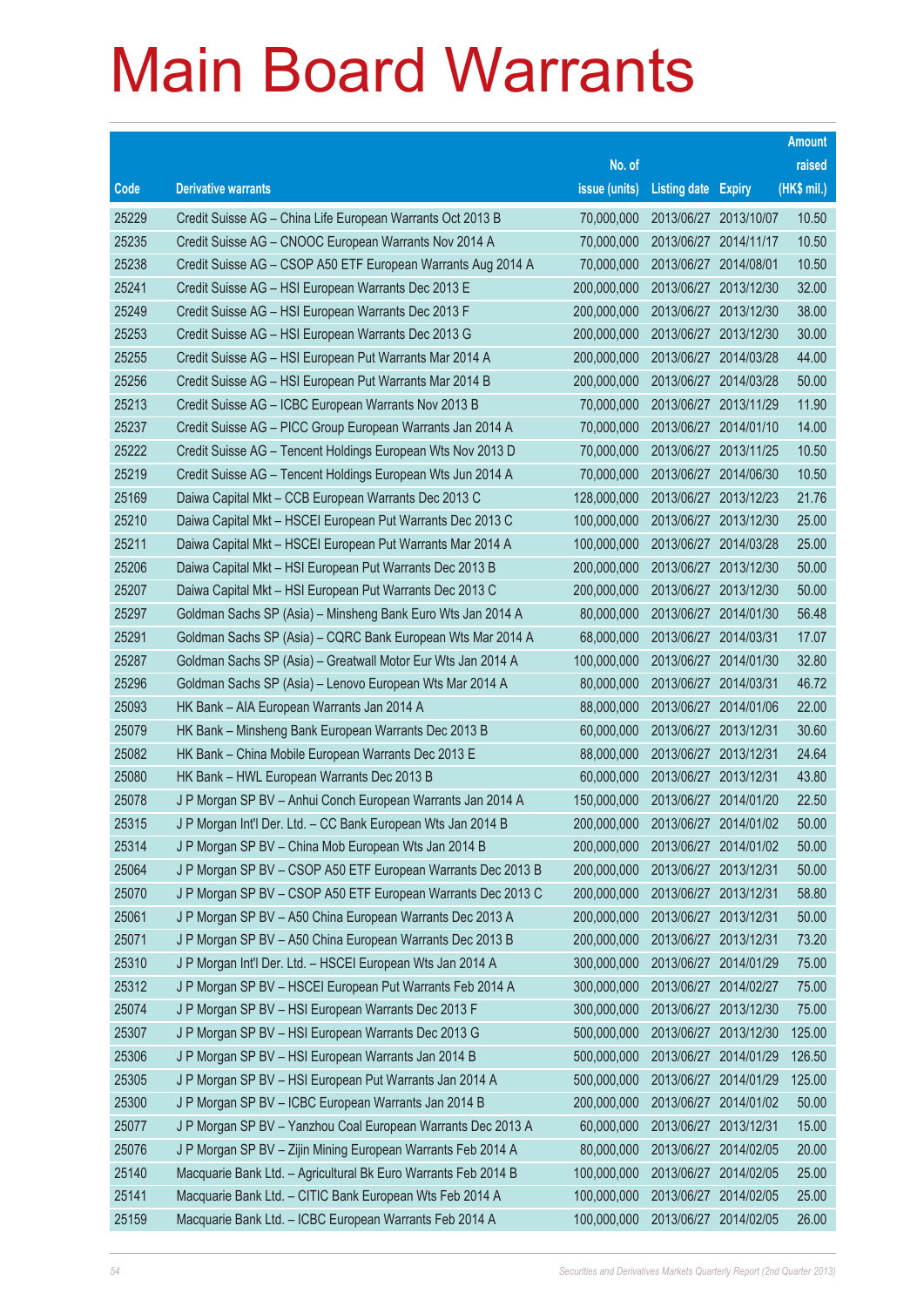|       |                                                                |               |                            | <b>Amount</b> |
|-------|----------------------------------------------------------------|---------------|----------------------------|---------------|
|       |                                                                | No. of        |                            | raised        |
| Code  | <b>Derivative warrants</b>                                     | issue (units) | <b>Listing date Expiry</b> | (HK\$ mil.)   |
| 25102 | Merrill Lynch Int'l & Co. C.V. - HKEx Euro Wts Oct 2013 C      | 40,000,000    | 2013/06/27 2013/10/17      | 12.60         |
| 25097 | Merrill Lynch Int'l & Co. C.V. - HKEx Euro Wts Jan 2014 A      | 80,000,000    | 2013/06/27 2014/01/06      | 12.00         |
| 25095 | Merrill Lynch Int'l & Co. C.V. - HKEx Euro Wts Dec 2015 A      | 80,000,000    | 2013/06/27 2015/12/23      | 12.00         |
| 25171 | Standard Chartered Bank - AIA European Warrants Dec 2013 A     | 100,000,000   | 2013/06/27 2013/12/09      | 25.00         |
| 25113 | Standard Chartered Bank - China Railway Euro Wts Dec 2013 A    | 70,000,000    | 2013/06/27 2013/12/02      | 11.20         |
| 25115 | Standard Chartered Bank - HSI European Warrants Dec 2013 B     | 100,000,000   | 2013/06/27 2013/12/30      | 25.00         |
| 25165 | SGA Societe Generale Acceptance N.V. - CCB Eur Wt Jan 2014 A   | 100,000,000   | 2013/06/27 2014/01/06      | 25.00         |
| 25173 | SGA Societe Generale Acceptance N.V - Evergrande Eu Wt Dec13 A | 50,000,000    | 2013/06/27 2013/12/30      | 21.00         |
| 25272 | UBS AG - BOCL European Warrants Jan 2014 A                     | 100,000,000   | 2013/06/27 2014/01/13      | 25.00         |
| 25281 | UBS AG - BYD European Warrants Dec 2013 A                      | 80,000,000    | 2013/06/27 2013/12/27      | 26.40         |
| 25133 | UBS AG - Minsheng Bank European Warrants Dec 2014 A            | 70,000,000    | 2013/06/27 2014/12/22      | 10.50         |
| 25270 | UBS AG - China Mobile European Warrants Dec 2013 C             | 100,000,000   | 2013/06/27 2013/12/27      | 32.00         |
| 25282 | UBS AG - CNOOC European Warrants Dec 2014 A                    | 100,000,000   | 2013/06/27 2014/12/08      | 25.00         |
| 25280 | UBS AG - CSOP A50 ETF European Warrants Dec 2013 A             | 100,000,000   | 2013/06/27 2013/12/27      | 50.00         |
| 25284 | UBS AG - A50 China European Warrants Aug 2014 B                | 300,000,000   | 2013/06/27 2014/08/15      | 45.00         |
| 25135 | UBS AG - HSCEI European Warrants Sep 2013 D                    | 100,000,000   | 2013/06/27 2013/09/27      | 15.00         |
| 25116 | UBS AG - HSI European Warrants Dec 2013 G                      | 300,000,000   | 2013/06/27 2013/12/30      | 45.00         |
| 25122 | UBS AG - HSI European Warrants Dec 2013 H                      | 300,000,000   | 2013/06/27 2013/12/30      | 75.00         |
| 25257 | UBS AG - HSI European Put Warrants Dec 2013 I                  | 300,000,000   | 2013/06/27 2013/12/30      | 75.00         |
| 25275 | UBS AG - ICBC European Warrants Dec 2013 B                     | 100,000,000   | 2013/06/27 2013/12/27      | 28.00         |
| 25261 | UBS AG – Ping An European Warrants Dec 2013 B                  | 100,000,000   | 2013/06/27 2013/12/27      | 42.00         |
| 25377 | BOCI Asia Ltd. - HSBC European Warrants Dec 2013 A             | 100,000,000   | 2013/06/28 2013/12/16      | 32.00         |
| 25376 | BOCI Asia Ltd. - HSI European Warrants Dec 2013 D              | 100,000,000   | 2013/06/28 2013/12/30      | 18.00         |
| 25375 | BOCI Asia Ltd. - HSI European Put Warrants Dec 2013 C          | 100,000,000   | 2013/06/28 2013/12/30      | 20.00         |
| 25385 | Credit Suisse AG - Agricultural Bank European Wts Jan 2014 A   | 70,000,000    | 2013/06/28 2014/01/10      | 10.50         |
| 25384 | Credit Suisse AG - AIA European Warrants Oct 2013 A            | 70,000,000    | 2013/06/28 2013/10/21      | 12.60         |
| 25423 | Credit Suisse AG - BOCL European Warrants Jan 2014 A           | 70,000,000    | 2013/06/28 2014/01/13      | 17.50         |
| 25421 | Credit Suisse AG - CC Bank European Warrants Dec 2013 B        | 70,000,000    | 2013/06/28 2013/12/30      | 21.70         |
| 25381 | Credit Suisse AG - CSOP A50 ETF European Warrants Jul 2015 A   | 100,000,000   | 2013/06/28 2015/07/06      | 17.00         |
| 25386 | Credit Suisse AG - HKEx European Warrants Oct 2013 C           | 70,000,000    | 2013/06/28 2013/10/21      | 24.50         |
| 25390 | Credit Suisse AG - HKEx European Warrants Jan 2014 A           | 70,000,000    | 2013/06/28 2014/01/27      | 10.50         |
| 25422 | Credit Suisse AG - ICBC European Warrants Dec 2013 A           | 70,000,000    | 2013/06/28 2013/12/30      | 23.80         |
| 25382 | Credit Suisse AG - Link REIT European Warrants Jan 2014 A      | 60,000,000    | 2013/06/28 2014/01/27      | 10.80         |
| 25391 | Credit Suisse AG - Ping An European Warrants Oct 2013 C        | 70,000,000    | 2013/06/28 2013/10/02      | 11.20         |
| 25380 | Citigroup Global Mkt H Inc. - SJM Holdings Eu Wt Jan 2014 B    | 100,000,000   | 2013/06/28 2014/01/30      | 25.00         |
| 25379 | Citigroup Global Mkt H Inc. - Tencent Euro Put Wt Dec 2013 D   | 100,000,000   | 2013/06/28 2013/12/27      | 17.00         |
| 25403 | Daiwa Capital Mkt - CSOP A50 ETF European Wts Dec 2013 B       | 98,000,000    | 2013/06/28 2013/12/27      | 32.34         |
| 25418 | Daiwa Capital Mkt - CSOP A50 ETF European Put Wts Dec 2014 A   | 98,000,000    | 2013/06/28 2014/12/23      | 14.70         |
| 25410 | Daiwa Capital Mkt - HSI European Warrants Dec 2013 D           | 200,000,000   | 2013/06/28 2013/12/30      | 34.00         |
| 25417 | Daiwa Capital Mkt - HSI European Warrants Dec 2013 E           | 200,000,000   | 2013/06/28 2013/12/30      | 30.00         |
| 25326 | HK Bank - HSI European Warrants Dec 2013 H                     | 200,000,000   | 2013/06/28 2013/12/30      | 30.00         |
| 25336 | J P Morgan SP BV - AIA European Warrants Jan 2014 B            | 200,000,000   | 2013/06/28 2014/01/02      | 50.00         |
| 25374 | J P Morgan SP BV - CAM CSI300 European Warrants Mar 2014 A     | 200,000,000   | 2013/06/28 2014/03/31      | 50.00         |
| 25355 | J P Morgan SP BV - BEA European Warrants Jul 2014 A            | 50,000,000    | 2013/06/28 2014/07/02      | 12.50         |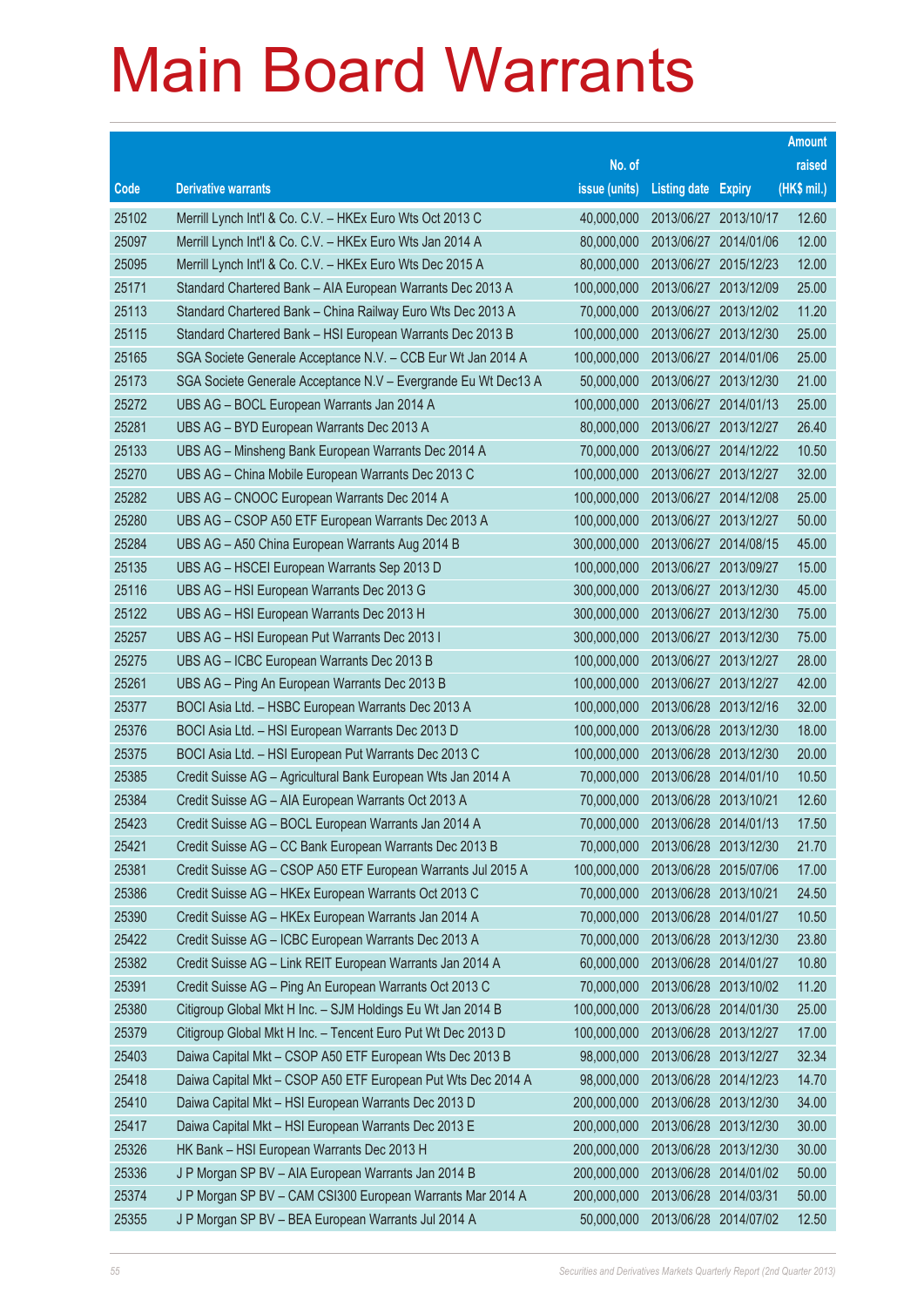|       |                                                                |               |                            |            | <b>Amount</b> |
|-------|----------------------------------------------------------------|---------------|----------------------------|------------|---------------|
|       |                                                                | No. of        |                            |            | raised        |
| Code  | <b>Derivative warrants</b>                                     | issue (units) | <b>Listing date Expiry</b> |            | (HK\$ mil.)   |
| 25334 | J P Morgan SP BV - BOCL European Warrants Dec 2013 A           | 200,000,000   | 2013/06/28 2013/12/31      |            | 50.00         |
| 25354 | J P Morgan SP BV - BYD European Warrants Jan 2014 A            | 80,000,000    | 2013/06/28 2014/01/02      |            | 21.36         |
| 25352 | J P Morgan SP BV - Ch Overseas European Warrants Jul 2014 A    | 180,000,000   | 2013/06/28 2014/07/02      |            | 45.00         |
| 25351 | J P Morgan SP BV - Chi Res Land European Warrants Feb 2014 A   | 100,000,000   | 2013/06/28 2014/02/05      |            | 25.00         |
| 25327 | J P Morgan SP BV - Foxconn European Warrants Jan 2014 A        | 40,000,000    | 2013/06/28 2014/01/02      |            | 12.08         |
| 25348 | J P Morgan SP BV - HS Bank European Warrants Jan 2014 A        | 40,000,000    | 2013/06/28 2014/01/02      |            | 10.00         |
| 25347 | J P Morgan Int'l Der. Ltd. - HSCEI European Wts Dec 2013 E     | 200,000,000   | 2013/06/28 2013/12/30      |            | 50.00         |
| 25330 | J P Morgan SP BV - HSI European Warrants Dec 2013 H            | 500,000,000   | 2013/06/28 2013/12/30      |            | 125.00        |
| 25346 | J P Morgan SP BV - JX Copper European Warrants Jul 2014 A      | 100,000,000   | 2013/06/28 2014/07/02      |            | 15.10         |
| 25353 | J P Morgan SP BV - Lumena Newmat European Wts Jan 2014 A       | 60,000,000    | 2013/06/28 2014/01/13      |            | 10.08         |
| 25328 | J P Morgan SP BV - Ping An European Warrants Dec 2013 C        | 200,000,000   | 2013/06/28 2013/12/31      |            | 50.00         |
| 25345 | J P Morgan SP BV - Sands China European Warrants Jan 2014 A    | 150,000,000   | 2013/06/28 2014/01/02      |            | 37.50         |
| 25340 | J P Morgan SP BV - ZTE European Warrants Jul 2014 A            | 80,000,000    | 2013/06/28 2014/07/02      |            | 20.00         |
| 25318 | Macquarie Bank Ltd. - China EB Ltd Euro Warrants Mar 2014 A    | 100,000,000   | 2013/06/28 2014/03/03      |            | 15.10         |
| 25419 | Macquarie Bank Ltd. - Haitong Sec European Wts May 2014 A      | 80,000,000    | 2013/06/28 2014/05/26      |            | 12.00         |
| 25357 | Standard Chartered Bank - Anhui Conch Euro Wts Mar 2014 A      | 80,000,000    | 2013/06/28 2014/03/05      |            | 20.00         |
| 25369 | Standard Chartered Bank - BOCL European Put Wts Feb 2014 A     | 100,000,000   | 2013/06/28 2014/02/05      |            | 25.00         |
| 25361 | Standard Chartered Bank - BYD European Warrants Oct 2013 B     | 80,000,000    | 2013/06/28 2013/10/28      |            | 24.00         |
| 25356 | Standard Chartered Bank - CC Bank European Wts Jan 2014 B      | 100,000,000   | 2013/06/28 2014/01/09      |            | 25.00         |
| 25371 | Standard Chartered Bank - China Coal European Wts Jan 2014 B   | 100,000,000   | 2013/06/28 2014/01/28      |            | 40.00         |
| 25372 | Standard Chartered Bank - China Life European Wts Jun 2014 B   | 100,000,000   | 2013/06/28 2014/06/06      |            | 30.00         |
| 25370 | Standard Chartered Bank - China Life Euro Put Wts Jun 2014 A   | 100,000,000   | 2013/06/28 2014/06/27      |            | 25.00         |
| 25363 | Standard Chartered Bank - ICBC European Warrants Jan 2014 A    | 100,000,000   | 2013/06/28 2014/01/06      |            | 26.00         |
| 25368 | Standard Chartered Bank - ICBC European Put Wts Jan 2014 B     | 100,000,000   | 2013/06/28 2014/01/06      |            | 26.00         |
| 25320 | SGA Societe Generale Acceptance N.V - Ch Overseas Eu Wt Dec13B | 100,000,000   | 2013/06/28 2013/12/30      |            | 15.00         |
| 25321 | SGA Societe Generale Acceptance N.V. - HSI Eur Wt Dec 2013 G   | 300,000,000   | 2013/06/28 2013/12/30      |            | 75.00         |
| 25322 | SGA Societe Generale Acceptance N.V. - HSI Eur Wt Dec 2013 H   | 300,000,000   | 2013/06/28 2013/12/30      |            | 75.00         |
| 25323 | SGA Societe Generale Acceptance N.V. - HSI Eu Put Wt Dec 13 I  | 300,000,000   | 2013/06/28 2013/12/30      |            | 75.00         |
| 25324 | SGA Societe Generale Acceptance N.V. - HSI Eu Put Wt Dec 13 J  | 300,000,000   | 2013/06/28                 | 2013/12/30 | 99.00         |
| 25395 | UBS AG - HSCEI European Put Warrants Feb 2014 A                | 100,000,000   | 2013/06/28 2014/02/27      |            | 25.00         |
| 25400 | UBS AG - PetroChina European Warrants Dec 2013 B               | 70,000,000    | 2013/06/28 2013/12/30      |            | 17.50         |
| 25401 | UBS AG - SPDR Gold Trust European Warrants Dec 2013 A          | 100,000,000   | 2013/06/28 2013/12/30      |            | 45.00         |
| 25399 | UBS AG - Tencent Holdings European Warrants Dec 2013 B         | 100,000,000   | 2013/06/28 2013/12/03      |            | 18.00         |
| Total |                                                                |               |                            |            | 41,005.85     |

# Further issue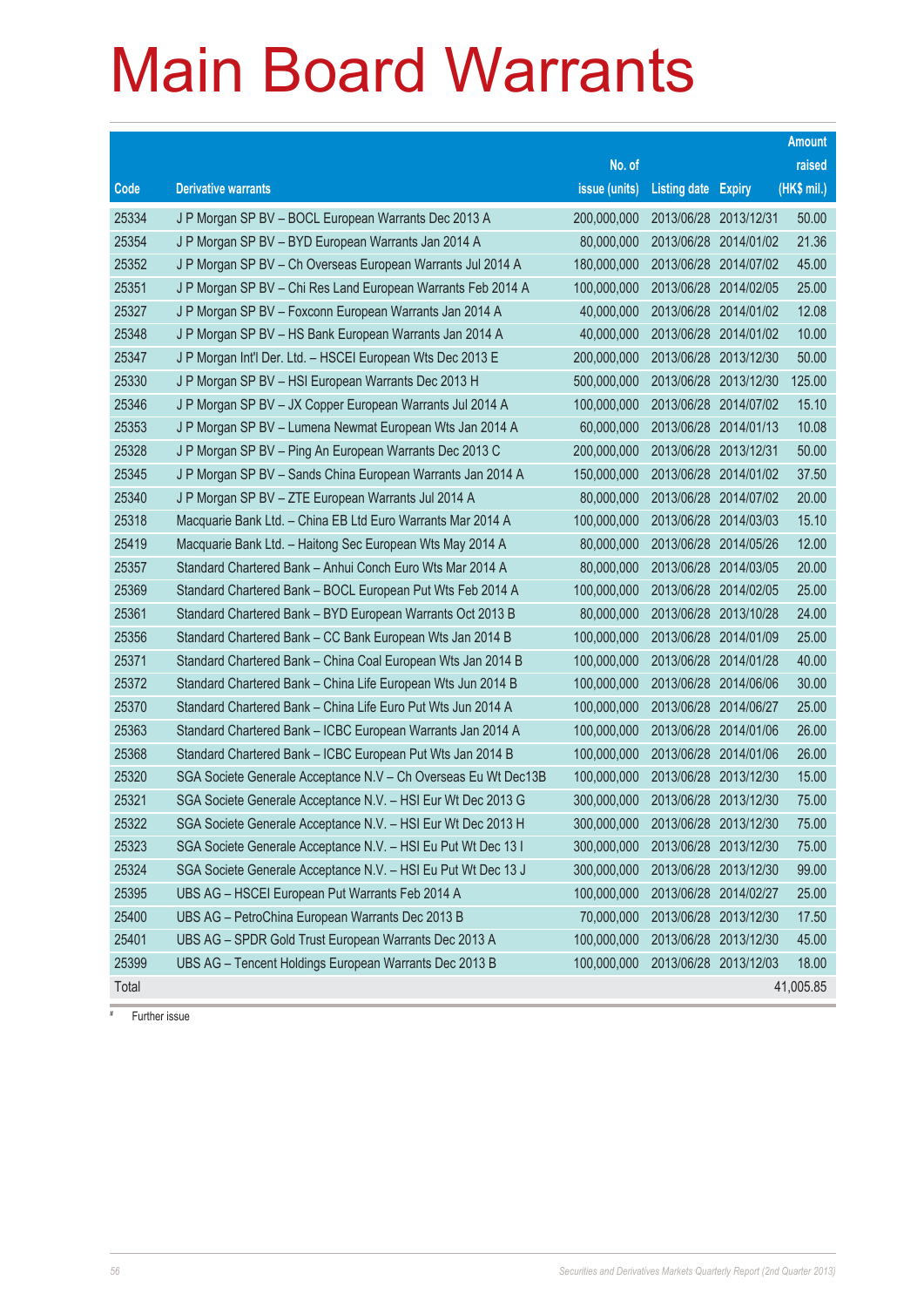# Main Board Debt Securities

### **Debt Securities Trading Statistics**

|      |                |                                       | <b>Turnover value</b>   |
|------|----------------|---------------------------------------|-------------------------|
|      |                | <b>Exchange fund notes (HK\$ mil)</b> | Market total (HK\$ mil) |
| 2012 | Q2             | $\overline{\phantom{0}}$              | 1,069.72                |
|      | Q <sub>3</sub> | $\overline{\phantom{0}}$              | 742.85                  |
|      | Q4             | $\overline{\phantom{0}}$              | 567.60                  |
| 2013 | Q1             | $\overline{\phantom{0}}$              | 585.65                  |
|      | Q2             | -                                     | 1,818.61                |

### **Debt Securities Nominal Value**

|      |                | No. of issues | Nominal value (HK\$ mil.) |
|------|----------------|---------------|---------------------------|
| 2012 | Q2             | 231           | 754,232.63                |
|      | Q <sub>3</sub> | 247           | 811,545.76                |
|      | Q4             | 269           | 883,784.51                |
| 2013 | Q1             | 299           | 960,682.29                |
|      | Q2             | 355           | 1,185,676.77              |

### **New Listing Statistics – Debt Securities**

|      |    | No. of newly listed debt securities | Amount raised (HK\$ mil.) |
|------|----|-------------------------------------|---------------------------|
| 2012 | Q2 | 30                                  | 113,905.00                |
|      | Q3 | 26                                  | 77,396.31                 |
|      | Q4 | 29                                  | 80,894.77                 |
| 2013 | Q1 | 37                                  | 113,959.19                |
|      | Q2 | 69                                  | 237,646.45                |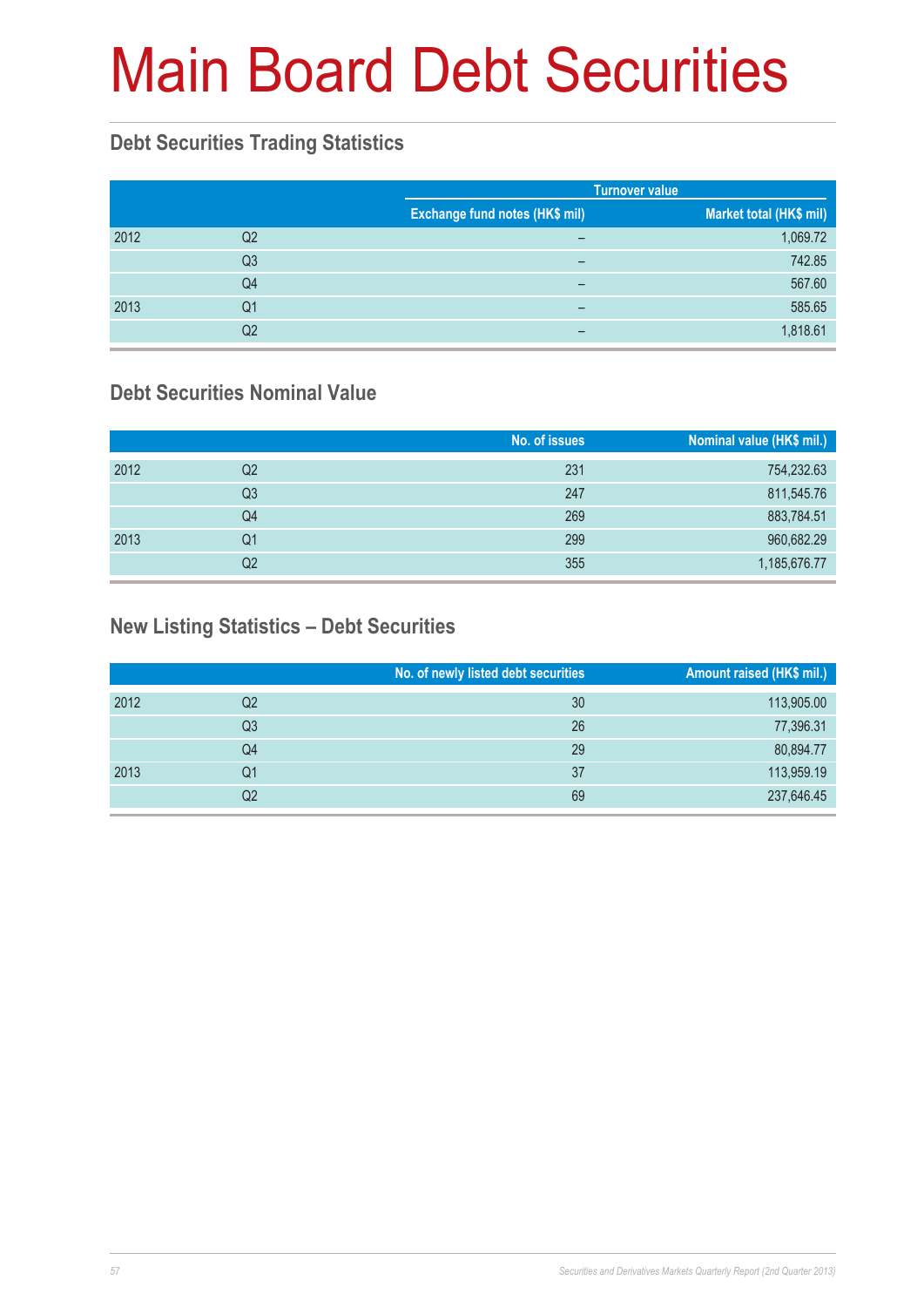# Main Board Debt Securities

#### **Newly Listed Debt Securities**

for 2nd quarter 2013

|        |                                                                                                 |                  |               |                     |                 | <b>Amount raised</b> |
|--------|-------------------------------------------------------------------------------------------------|------------------|---------------|---------------------|-----------------|----------------------|
| Code   | <b>Debt securities</b>                                                                          | <b>Principal</b> |               | <b>Listing date</b> | <b>Maturity</b> | $(HK$$ mil.)         |
| 85916  | China Minmetals Corporation 3.65% CNY Bonds 2016                                                | <b>RMB</b>       | 2,500,000,000 | 2013/04/02          | 2016/03/28      | 3,122.50             |
| 05916  | Ch State Construct Fin (Cayman) I Ltd. 3.125% Guar. Notes 2018                                  | <b>USD</b>       | 500,000,000   | 2013/04/03          | 2018/04/02      | 3,882.14             |
| 85917  | Dorsett Hospitality International Ltd. 6% CNY Bonds 2018                                        | <b>RMB</b>       | 850,000,000   | 2013/04/05          | 2018/04/03      | 1,064.12             |
| 05902# | Greentown China Holdings Ltd. 8.50% Senior Notes 2018                                           | <b>USD</b>       | 300,000,000   | 2013/04/08          | 2018/02/04      | 2,398.50             |
| 05917  | SmarTone Finance Ltd. 3.875% Guaranteed Notes 2023                                              | <b>USD</b>       | 200,000,000   | 2013/04/09          | 2023/04/08      | 1,542.92             |
| 05919  | Central Plaza Development Ltd. 8.375% Senior Perpetual CapSec                                   | <b>USD</b>       | 400,000,000   | 2013/04/09          |                 | 3,120.00             |
| 05918  | CITIC Pacific Ltd. 6.375% Notes 2020                                                            | <b>USD</b>       | 500,000,000   | 2013/04/11          | 2020/04/10      | 3,900.00             |
| 05920  | CIFI Holdings (Group) Co. Ltd. 12.25% Senior Notes 2018                                         | <b>USD</b>       | 275,000,000   | 2013/04/16          | 2018/04/15      | 2,145.00             |
| 05921  | CNPC General Capital Ltd. 1.45% Guaranteed Senior Notes 2016                                    | <b>USD</b>       | 750,000,000   | 2013/04/17          | 2016/04/16      | 5,844.03             |
| 05922  | CNPC General Capital Ltd. 1.95% Guaranteed Senior Notes 2018                                    | <b>USD</b>       | 500,000,000   | 2013/04/17          | 2018/04/16      | 3,900.00             |
| 05923  | CNPC General Capital Ltd. 3.40% Guaranteed Senior Notes 2023                                    | <b>USD</b>       | 750,000,000   | 2013/04/17          | 2023/04/16      | 5,848.01             |
| 05924  | FPC Treasury Ltd. 4.5% 4.5% Guaranteed Bonds 2023                                               | <b>USD</b>       | 400,000,000   | 2013/04/17          | 2023/04/16      | 3,120.00             |
| 85918  | Asia Standard Int'l Group Ltd. 6.5% CNY Senior Notes 2018                                       | <b>RMB</b>       | 500,000,000   | 2013/04/18          | 2018/04/17      | 627.60               |
| 05925  | Texhong Textile Group Ltd. 6.5% Senior Notes 2019                                               | <b>USD</b>       | 200,000,000   | 2013/04/19          | 2019/01/18      | 1,551.00             |
| 05926  | Yingde Gases Investment Ltd. 8.125% Senior Notes 2018                                           | <b>USD</b>       | 300,000,000   | 2013/04/23          | 2018/04/22      | 2,328.21             |
| 05927  | Sinopec Capital (2013) Ltd. 1.25% Senior Notes 2016                                             | <b>USD</b>       | 750,000,000   | 2013/04/25          | 2016/04/24      | 5,834.73             |
| 05928  | Sinopec Capital (2013) Ltd. 1.875% Senior Notes 2018                                            | <b>USD</b>       | 1,000,000,000 | 2013/04/25          | 2018/04/24      | 7,790.02             |
| 05929  | Sinopec Capital (2013) Ltd. 3.125% Senior Notes 2023                                            | <b>USD</b>       | 1,250,000,000 | 2013/04/25          | 2023/04/24      | 9,693.65             |
| 05930  | Sinopec Capital (2013) Ltd. 4.25% Senior Notes 2043                                             | <b>USD</b>       | 500,000,000   | 2013/04/25          | 2043/04/24      | 3,874.46             |
| 85919  | China Datang Corporation 3.6% CNY Bonds 2016                                                    | <b>RMB</b>       | 2,500,000,000 | 2013/04/26          | 2016/04/25      | 3,141.00             |
| 05931  | China Oil And Gas Group Ltd. 5.25% Senior Notes 2018                                            | <b>USD</b>       | 350,000,000   | 2013/04/26          | 2018/04/25      | 2,730.00             |
| 05934  | Hong Kong Mortgage Corporation Ltd. The FR Notes 2014                                           | <b>USD</b>       | 240,000,000   | 2013/04/26          | 2014/04/25      | 1,872.00             |
| 85920  | Lai Fung Holdings Ltd. 6.875% Senior CNY Notes 2018                                             | <b>RMB</b>       | 1,800,000,000 | 2013/04/26          | 2018/04/25      | 2,261.52             |
| 05932  | Minmetals Land Capital Ltd. 5.50% Guaranteed Bonds 2018                                         | <b>USD</b>       | 225,000,000   | 2013/04/29          | 2018/04/26      | 1,755.00             |
| 05933  | Minmetals Land Capital Ltd. 6.50% Guaranteed Bonds 2023                                         | <b>USD</b>       | 125,000,000   | 2013/04/29          | 2023/04/26      | 975.00               |
| 85921  | Golden Wheel Tiandi Hldgs Co. Ltd. 11.25% Senior CNY Notes 2016                                 | <b>RMB</b>       | 600,000,000   | 2013/05/03          | 2016/04/25      | 755.04               |
| 05935  | Sinochem Global Capital Co. Ltd. Subordinated Guaranteed Perpetual<br><b>Capital Securities</b> | <b>USD</b>       | 600,000,000   | 2013/05/03          |                 | 4,680.00             |
| 05926# | Yingde Gases Investment Ltd. 8.125% Senior Notes 2018                                           | <b>USD</b>       | 125,000,000   | 2013/05/03          | 2018/04/22      | 1,007.91             |
| 05936  | Parkson Retail Group Ltd. 4.50% Notes 2018                                                      | <b>USD</b>       | 500,000,000   | 2013/05/06          | 2018/05/03      | 3,900.00             |
| 05937  | CITIC Securities Finance 2013 Co., Ltd. 2.5% Credit Enhanced Bonds 2018                         | <b>USD</b>       | 800,000,000   | 2013/05/06          | 2018/05/03      | 6,224.58             |
| 05938  | Beijing Enterprises Water Capital Management Ltd. 4.625%                                        |                  |               |                     |                 |                      |
|        | Guaranteed Bonds 2018                                                                           | <b>USD</b>       | 500,000,000   | 2013/05/07          | 2018/05/06      | 3,900.00             |
| 04217  | The Government of the HKSAR of the PRC 0.34% Bonds 2016                                         | <b>HKD</b>       | 3,000,000,000 | 2013/05/10          | 2016/05/09      | 2,991.90             |
| 05939  | CNOOC Finance (2013) Ltd. 1.125% Guaranteed Notes 2016                                          | <b>USD</b>       | 750,000,000   | 2013/05/10          | 2016/05/09      | 5,829.41             |
| 05940  | CNOOC Finance (2013) Ltd. 1.75% Guaranteed Notes 2018                                           | <b>USD</b>       | 750,000,000   | 2013/05/10          | 2018/05/09      | 5,823.03             |
| 05941  | CNOOC Finance (2013) Ltd. 3.00% Guaranteed Notes 2023                                           | <b>USD</b>       | 2,000,000,000 | 2013/05/10          | 2023/05/09      | 15,362.42            |
| 05942  | CNOOC Finance (2013) Ltd. 4.25% Guaranteed Notes 2043                                           | <b>USD</b>       | 500,000,000   | 2013/05/10          | 2043/05/09      | 3,842.09             |
| 85922  | Greentown China Holdings Ltd. 5.625% Senior CNY Notes 2016                                      | <b>RMB</b>       | 2,500,000,000 | 2013/05/14          | 2016/05/13      | 3,158.25             |
| 05943  | Yuexiu REIT MTN Co. Ltd. 3.1% Notes 2018                                                        | <b>USD</b>       | 350,000,000   | 2013/05/15          | 2018/05/14      | 2,730.00             |
| 05944  | Want Want China Finance Ltd. 1.875% Guaranteed Notes 2018                                       | <b>USD</b>       | 600,000,000   | 2013/05/15          | 2018/05/14      | 4,675.13             |
| 85923  | I.T Ltd. 6.25% Senior CNY Notes 2018                                                            | <b>RMB</b>       | 1,000,000,000 | 2013/05/16          | 2018/05/15      | 1,263.30             |
| 05945  | CRCC Yuxiang Ltd. 3.50% Guaranteed Notes 2023                                                   | <b>USD</b>       | 800,000,000   | 2013/05/20          | 2023/05/16      | 6,218.60             |
| 05946  | Poly Property Group Co., Ltd. 4.75% Notes 2018                                                  | <b>USD</b>       | 500,000,000   | 2013/05/20          | 2018/05/16      | 3,900.00             |
| 05947  | Societe Generale Callable Zero Coupon Notes 2043                                                | <b>USD</b>       | 50,000,000    | 2013/05/21          | 2043/05/21      | 390.00               |
| 04038  | Hong Kong Monetary Authority 0.15% Exchange Fund Notes 2015                                     | <b>HKD</b>       | 1,200,000,000 | 2013/05/21          | 2015/05/20      | 1,198.92             |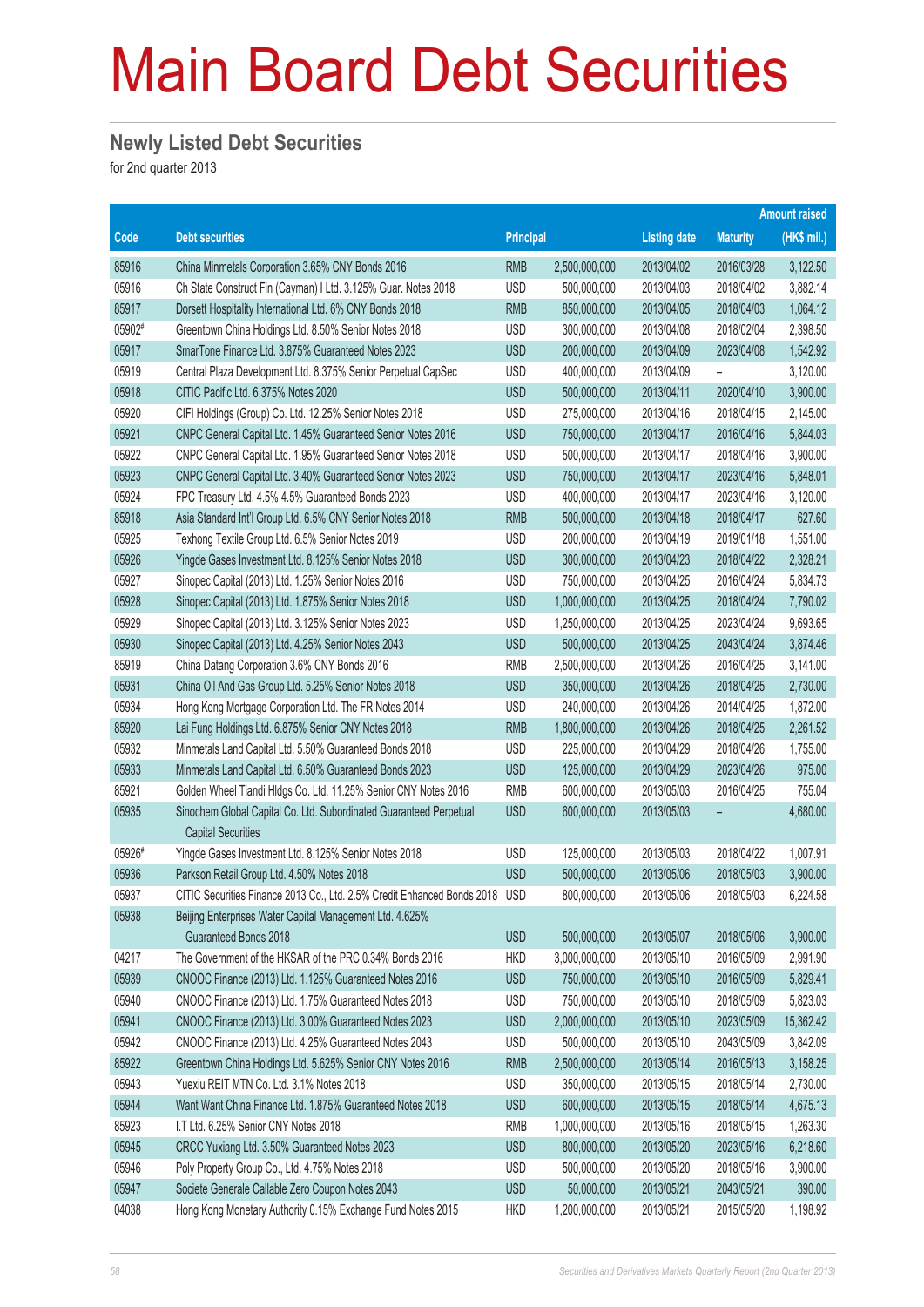# Main Board Debt Securities

|        |                                                                     |                  |                |                     | <b>Amount raised</b> |             |
|--------|---------------------------------------------------------------------|------------------|----------------|---------------------|----------------------|-------------|
| Code   | <b>Debt securities</b>                                              | <b>Principal</b> |                | <b>Listing date</b> | <b>Maturity</b>      | (HK\$ mil.) |
| 05948  | Bright Food Hong Kong Ltd. 3% Guaranteed Notes 2018                 | <b>USD</b>       | 500,000,000    | 2013/05/22          | 2018/05/21           | 3,877.97    |
| 05949  | IFC Development (Corporate Treasury) Ltd. 2.375%                    |                  |                |                     |                      |             |
|        | Guaranteed Notes 2019                                               | <b>USD</b>       | 500,000,000    | 2013/05/22          | 2019/05/21           | 3,868.69    |
| 05950  | Golden Eagle Retail Group Ltd. 4.625% Senior Notes 2023             | <b>USD</b>       | 400,000,000    | 2013/05/22          | 2023/05/21           | 3,106.93    |
| 05951  | CITIC Pacific Ltd. 8.625% Perpetual Subordinated Capital Securities | <b>USD</b>       | 800,000,000    | 2013/05/23          |                      | 6,240.00    |
| 05951# | CITIC Pacific Ltd. 8.625% Perpetual Subordinated Capital Securities | <b>USD</b>       | 200,000,000    | 2013/05/23          | ÷,                   | 1,567.80    |
| 05952  | R-REIT International Finance Ltd. 4.1% Guaranteed Notes 2018        | <b>USD</b>       | 150,000,000    | 2013/05/23          | 2018/05/22           | 1,164.77    |
| 05953  | State Grid Overseas Invest(2013)Ltd.1.75% Senior Guar. N2018        | <b>USD</b>       | 500,000,000    | 2013/05/23          | 2018/05/22           | 3,893.88    |
| 05954  | State Grid Overseas Invest(2013)Ltd.3.125% Senior Guar.N2023        | <b>USD</b>       | 1,000,000,000  | 2013/05/23          | 2023/05/22           | 7,720.60    |
| 05955  | State Grid Overseas Invest(2013)Ltd.4.375% Senior Guar.N2043        | <b>USD</b>       | 500,000,000    | 2013/05/23          | 2043/05/22           | 3,825.20    |
| 85925  | Brave Rise Investments Ltd. 4.7% Garanteed CNY Bonds 2016           | <b>RMB</b>       | 230,000,000    | 2013/05/27          | 2016/05/24           | 291.00      |
| 85924  | Powerlong Real Estate Hidgs Ltd. 9.50% Senior CNY Notes 2016        | <b>RMB</b>       | 800,000,000    | 2013/05/28          | 2016/05/27           | 1,012.48    |
| 05956  | CDaye Non-Ferrous Metals Mining USD Settled 0.5% Conv.B2018         | <b>RMB</b>       | 820,000,000    | 2013/05/31          | 2018/05/30           | 1,038.86    |
| 04039  | Hong Kong Monetary Authority 1.09% Exchange Fund Notes 2023         | <b>HKD</b>       | 800,000,000    | 2013/06/06          | 2023/06/05           | 772.08      |
| 85926  | Eastern Air Overseas (HK) Corp. Ltd. 3.875% Guar. CNY B2016         | <b>RMB</b>       | 2,200,000,000  | 2013/06/06          | 2016/06/05           | 2,785.20    |
| 85927  | Uni-President China Holdings Ltd. 3.5% CNY Notes 2016               | <b>RMB</b>       | 1,000,000,000  | 2013/06/07          | 2016/06/06           | 1,266.20    |
| 05957  | Huaneng Hong Kong Capital Ltd. 3.375% Guaranteed Bonds 2018         | <b>USD</b>       | 400,000,000    | 2013/06/13          | 2018/06/11           | 3,112.60    |
| 05958  | MTR Corporation Ltd. 3.65% Notes 2043                               | <b>USD</b>       | 90,000,000     | 2013/06/18          | 2043/06/17           | 702.00      |
| 04040  | Hong Kong Monetary Authority 7.24% Exchange Fund Notes 2003         | <b>HKD</b>       | 1,000,000,000  | 2013/06/18          | 2018/06/18           | 999.50      |
| 04015# | Hong Kong Monetary Authority 1.57% Exchange Fund Notes 2016         | <b>HKD</b>       | 1,200,000,000  | 2013/06/18          | 2016/06/13           | 1,241.64    |
| 05959  | Societe Generale Callable Zero Coupon Notes 2043 A                  | <b>USD</b>       | 25,000,000     | 2013/06/18          | 2043/06/18           | 195.00      |
| 05960  | Societe Generale Callable Zero Coupon Notes 2043 B                  | <b>USD</b>       | 30,000,000     | 2013/06/21          | 2043/06/21           | 234.00      |
| 05961  | Societe Generale Callable Zero Coupon Notes 2043 C                  | <b>USD</b>       | 20,000,000     | 2013/06/24          | 2043/06/24           | 156.00      |
| 04218  | The Govt of the HKSAR of the PRC iBonds 2016                        | <b>HKD</b>       | 10,000,000,000 | 2013/06/25          | 2016/06/24           | 10,000.00   |
| 86607  | Ministry of Finance of the PRC 2.87% CNY Bonds 2016                 | <b>RMB</b>       | 7,000,000,000  | 2013/06/28          | 2016/06/27           | 8,831.90    |
| 86608  | Ministry of Finance of the PRC 3.02% CNY Bonds 2018                 | <b>RMB</b>       | 2,700,000,000  | 2013/06/28          | 2018/06/27           | 3,406.59    |
| 86609  | Ministry of Finance of the PRC 3.09% CNY Bonds 2020                 | <b>RMB</b>       | 1,200,000,000  | 2013/06/28          | 2020/06/27           | 1,514.04    |
| 86610  | Ministry of Finance of the PRC 3.16% CNY Bonds 2023                 | <b>RMB</b>       | 1,100,000,000  | 2013/06/28          | 2023/06/27           | 1,387.87    |
| 86611  | Ministry of Finance of the PRC 3.60% CNY Bonds 2028                 | <b>RMB</b>       | 500,000,000    | 2013/06/28          | 2028/06/27           | 630.85      |
| 86612  | Ministry of Finance of the PRC 3.95% CNY Bonds 2043                 | <b>RMB</b>       | 500,000,000    | 2013/06/28          | 2043/06/27           | 630.85      |
| Total  |                                                                     |                  |                |                     |                      | 237,646.45  |

 $\overline{\phantom{a}^*}$  Further issue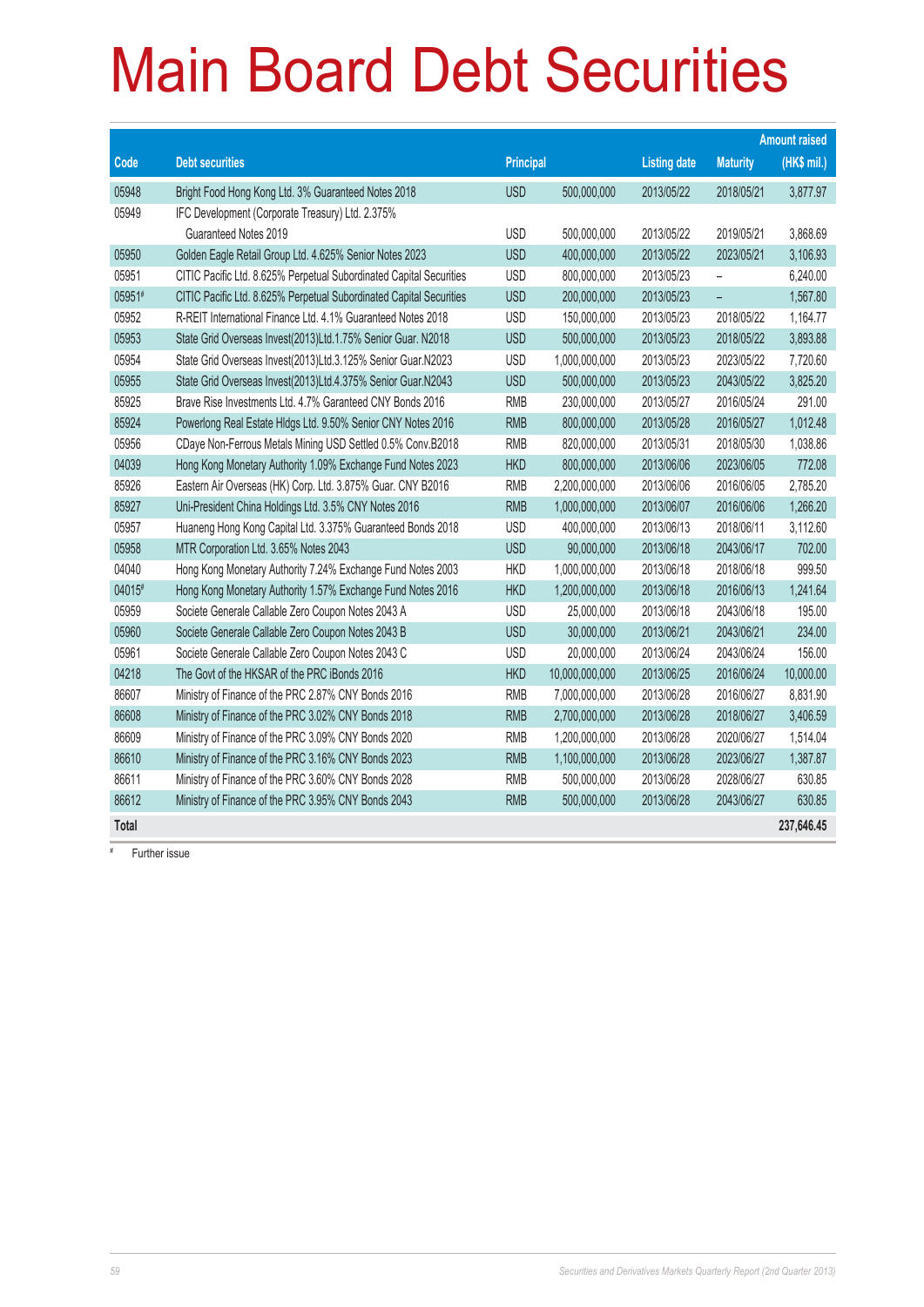# Main Board Unit Trusts and Mutual Funds

### **Unit Trusts and Mutual Funds Trading Statistics**

|      |                | <b>Exchange</b><br><b>Traded</b><br>Fund (ETF)<br>(HK\$ mil.) | <b>Real Estate</b><br><b>Investment</b><br><b>Trusts (REITs)</b><br>(HK\$ mil.) | <b>Others</b><br>(HK\$ mil.) | <b>Total</b><br>(HK\$ mil.) | $%$ of<br>market total |
|------|----------------|---------------------------------------------------------------|---------------------------------------------------------------------------------|------------------------------|-----------------------------|------------------------|
| 2012 | Q <sub>2</sub> | 92,849.35                                                     | 16,848.41                                                                       | 66.55                        | 109,764.32                  | 3.59                   |
|      | Q <sub>3</sub> | 99,979.83                                                     | 14,391.15                                                                       | 105.35                       | 114,476.33                  | 3.86                   |
|      | Q4             | 213,637.42                                                    | 22,489.26                                                                       | 51.26                        | 236,177.94                  | 6.93                   |
| 2013 | Q <sub>1</sub> | 309,073.10                                                    | 22,090.25                                                                       | 84.66                        | 331,248.01                  | 7.57                   |
|      | Q <sub>2</sub> | 232,045.35                                                    | 27,829.00                                                                       | 41.10                        | 259,915.45                  | 6.98                   |

Note: Turnover value traded in non-HKD currency securities have been included

### **Unit Trusts and Mutual Funds Market Value**

|      |                | No. of<br><b>issues</b> | <b>Exchange</b><br><b>Traded</b><br>Funds (ETF)<br>(HK\$ mil.) | No. of<br><b>issues</b> | <b>Real Estate</b><br><b>Investment</b><br><b>Trusts</b><br>(REITs)<br>(HK\$ mil.) | No. of<br><b>issues</b> | <b>Others</b><br>(HK\$ mil.) | No. of<br><b>issues</b> | <b>Total</b><br>(HK\$ mil.) |
|------|----------------|-------------------------|----------------------------------------------------------------|-------------------------|------------------------------------------------------------------------------------|-------------------------|------------------------------|-------------------------|-----------------------------|
| 2012 | Q <sub>2</sub> | 92                      | 711,788.89                                                     | 9                       | 136, 167.04                                                                        | $\overline{2}$          | 2,367.38                     | 103                     | 850,323.31                  |
|      | Q <sub>3</sub> | 96                      | 808,879.98                                                     | 9                       | 158,736.84                                                                         | $\overline{2}$          | 2,157.57                     | 107                     | 969,774.39                  |
|      | Q4             | 100                     | 839,802.08                                                     | 9                       | 174,124.01                                                                         | $\overline{2}$          | 1,474.98                     | 111                     | 1,015,401.07                |
| 2013 | Q <sub>1</sub> | 100                     | 808,762.75                                                     | 9                       | 188,509.03                                                                         | $\overline{2}$          | 1,445.61                     | 111                     | 998,717.39                  |
|      | Q <sub>2</sub> | 110                     | 577,695.30                                                     | 9                       | 174,766.41                                                                         | $\overline{2}$          | 1,290.35                     | 121                     | 753,752.05                  |

### **New Listing Unit Trust and Mutual Funds Statistics**

|      |    | No. of newly listed<br>unit trust and mutual funds | <b>Funds raised</b><br>(HK\$ mil.) |
|------|----|----------------------------------------------------|------------------------------------|
| 2012 | Q2 |                                                    |                                    |
|      | Q3 |                                                    |                                    |
|      | Q4 |                                                    |                                    |
| 2013 | Q1 | -                                                  |                                    |
|      | Q2 | 10                                                 |                                    |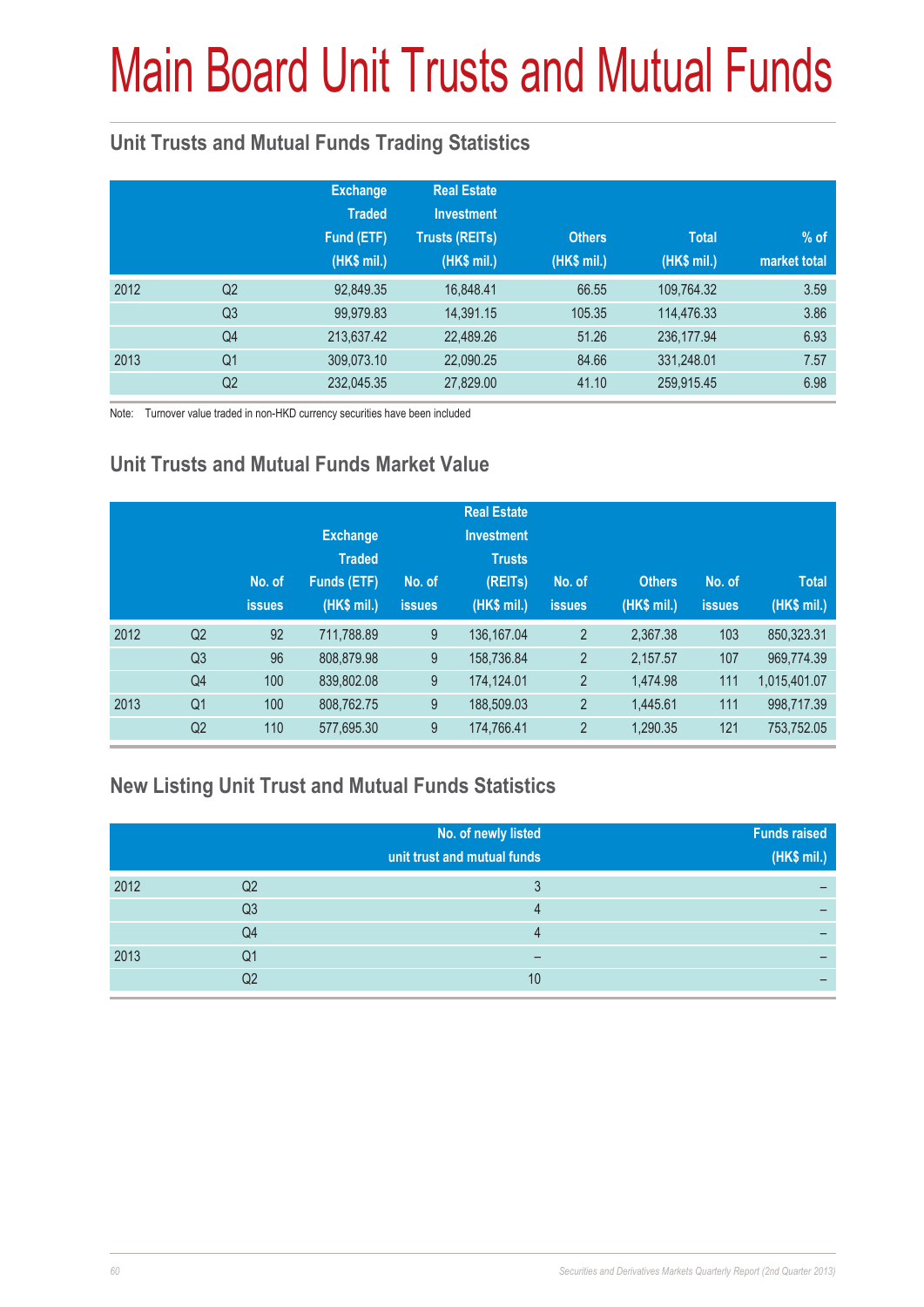# Main Board Unit Trusts and Mutual Funds

#### **Newly Listed Unit Trust and Mutual Funds**

for 2nd quarter 2013

|                 |                                                                |                                                         |                           |                   | <b>Amount raised</b> | <b>Subscription</b> |                     |
|-----------------|----------------------------------------------------------------|---------------------------------------------------------|---------------------------|-------------------|----------------------|---------------------|---------------------|
| Code            | <b>Unit trust and Mutual funds</b>                             | <b>Fund manager</b>                                     | <b>Issue price (HK\$)</b> | No. of unit offer | (HK\$ mil)           | rate (times)        | <b>Listing date</b> |
| 03013           | db x-trackers MSCI AC Asia Ex Jap H Div<br>Yield Idx UCITS ETF | <b>DB Platinum Advisors</b>                             | n.a.                      | n.a.              | n.a.                 | n.a.                | 2013/04/11          |
| 03105           | db x-trackers MSCI Bangladesh IM Index<br><b>UCITS ETF</b>     | <b>DB Platinum Advisors</b>                             | n.a.                      | n.a.              | n.a.                 | n.a.                | 2013/04/11          |
| 03106           | db x-trackers MSCI Pakistan IM Index<br><b>UCITS ETF</b>       | <b>DB Platinum Advisors</b>                             | n.a.                      | n.a.              | n.a.                 | n.a.                | 2013/04/11          |
| 03016           | db x-trackers MSCI Philippines IM Index<br><b>UCITS ETF</b>    | <b>DB Platinum Advisors</b>                             | n.a.                      | n.a.              | n.a.                 | n.a.                | 2013/04/11          |
| 03065           | db x-trackers MSCI Singapore IM Index<br><b>UCITS ETF</b>      | <b>DB Platinum Advisors</b>                             | n.a.                      | n.a.              | n.a.                 | n.a.                | 2013/04/11          |
| 02805           | Vanguard FTSE Asia ex Japan Index ETF                          | The Vanguard Group, Inc.                                | n.a.                      | n.a.              | n.a.                 | n.a.                | 2013/05/15          |
| 83136/<br>03136 | Harvest MSCI China A 50 Index ETF                              | Harvest Global Investments Limited                      | n.a.                      | n.a.              | n.a.                 | n.a.                | 2013/06/06          |
| 03040           | Horizons MSCI China ETF                                        | Mirae Asset Global Investments<br>(Hong Kong) Limited   | n.a.                      | n.a.              | n.a.                 | n.a.                | 2013/06/17          |
| 03110           | Horizons Hang Seng High Dividend Yield ETF                     | Mirae Asset Global Investments<br>(Hong Kong) Limited   | n.a.                      | n.a.              | n.a.                 | n.a.                | 2013/06/17          |
| 83139/<br>03139 | iShares RMB BOND INDEX ETF                                     | <b>BlackRock Asset Management</b><br>North Asia Limited | n.a.                      | n.a.              | n.a.                 | n.a.                | 2013/06/18          |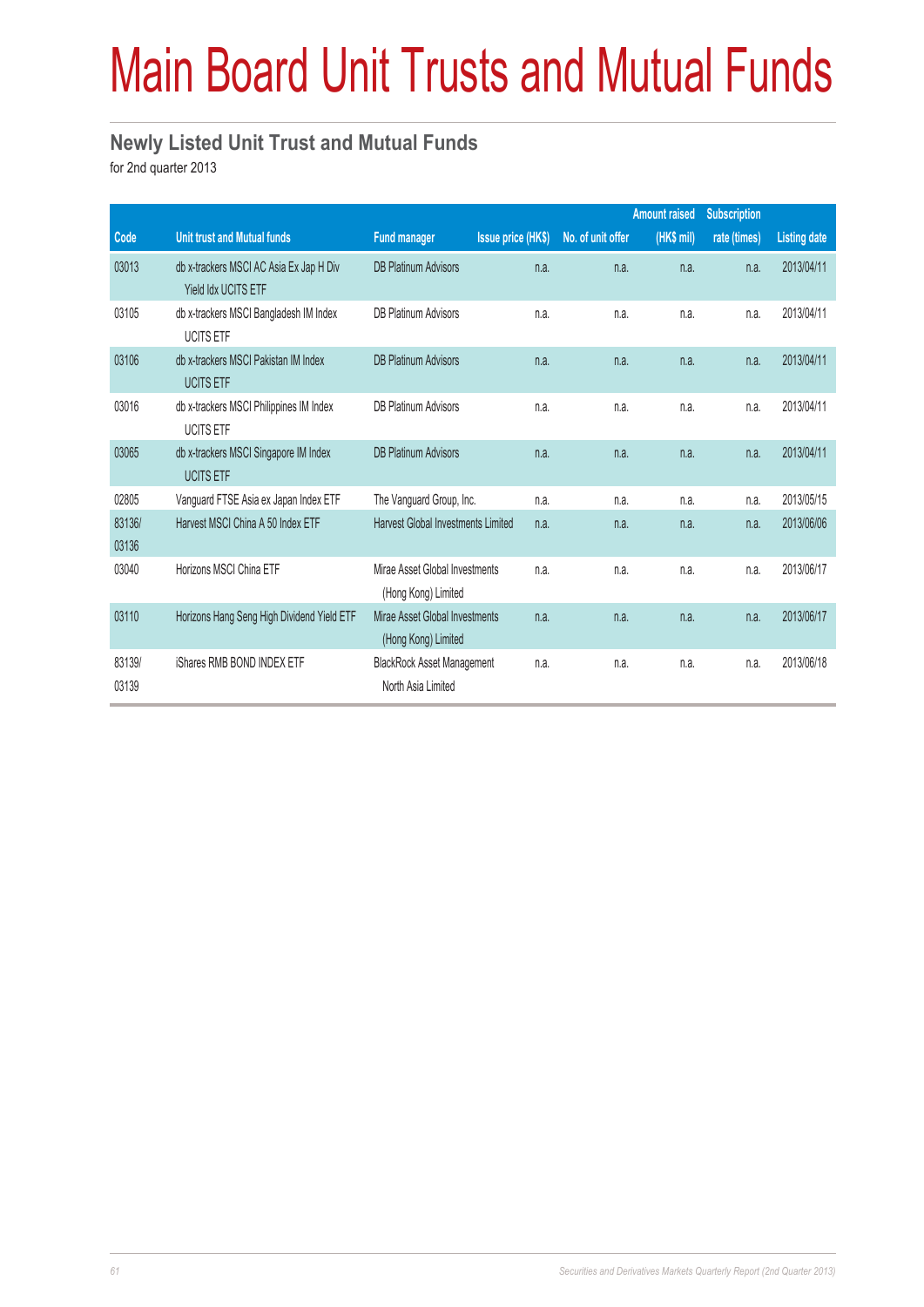#### **Callable Bull/Bear Contracts Trading Statistics**

|      |    | <b>Number</b> | <b>Market value</b> | <b>Turnover value</b> |
|------|----|---------------|---------------------|-----------------------|
|      |    |               | (HK\$ mil.)         | (HK\$ mil.)           |
| 2012 | Q2 | 1.021         | 46,730.67           | 385,316.23            |
|      | Q3 | 1.104         | 49,099.81           | 367,897.88            |
|      | Q4 | 1.214         | 53,414.12           | 315,589.20            |
| 2013 | Q1 | 1,276         | 45,190.12           | 355,912.23            |
|      | Q2 | 1,222         | 52,676.48           | 326,008.67            |

#### **New Listings Callable Bull/Bear Contracts Statistics**

|      |    | No. of newly listed CBBC | Amount raised (HK\$ mil.) |
|------|----|--------------------------|---------------------------|
| 2012 | Q2 | 1,530                    | 91,955.65                 |
|      | Q3 | 1,656                    | 94,844.71                 |
|      | Q4 | 1.451                    | 80,018.42                 |
| 2013 | Q1 | 1,922                    | 100,336.26                |
|      | Q2 | 2,415                    | 132,125.62                |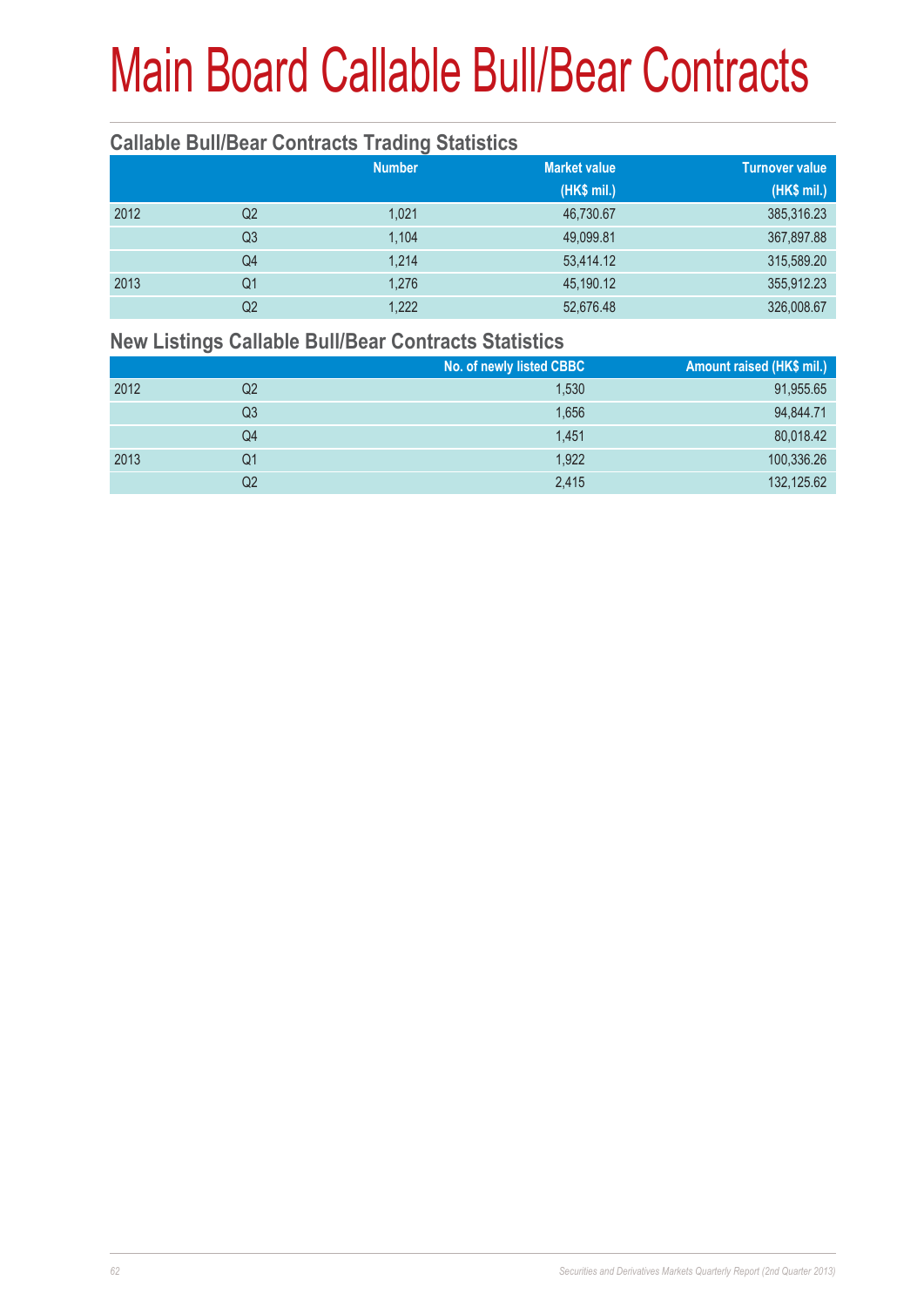#### **Newly Listed Callable Bull/Bear Contracts**

for 2nd quarter 2013

|             |                                                          | No. of        |                     |               | <b>Amount raised</b> |
|-------------|----------------------------------------------------------|---------------|---------------------|---------------|----------------------|
| <b>Code</b> | <b>Callable Bull/Bear Contracts</b>                      | issue (units) | <b>Listing date</b> | <b>Expiry</b> | (HK\$ mil.)          |
| 66727       | Credit Suisse AG - HSI R Bull CBBC Nov 2013 O            | 300,000,000   | 2013/04/02          | 2013/11/28    | 75.00                |
| 66763       | Credit Suisse AG - HSI R Bear CBBC Sep 2013 F            | 300,000,000   | 2013/04/02          | 2013/09/27    | 75.00                |
| 66733       | Goldman Sachs SP (Asia) - HSI R Bull CBBC Jul 2013 A     | 150,000,000   | 2013/04/02          | 2013/07/30    | 37.80                |
| 66734       | Goldman Sachs SP (Asia) - HSI R Bull CBBC Jul 2013 B     | 150,000,000   | 2013/04/02          | 2013/07/30    | 38.85                |
| 66735       | Goldman Sachs SP (Asia) - HSI R Bull CBBC Jul 2013 C     | 150,000,000   | 2013/04/02          | 2013/07/30    | 38.25                |
| 66739       | Goldman Sachs SP (Asia) - HSI R Bull CBBC Jul 2013 D     | 150,000,000   | 2013/04/02          | 2013/07/30    | 37.50                |
| 66744       | Goldman Sachs SP (Asia) - HSI R Bull CBBC Jul 2013 E     | 150,000,000   | 2013/04/02          | 2013/07/30    | 39.15                |
| 66706       | HK Bank - A50 R Bull CBBC Sep 2013 F                     | 100,000,000   | 2013/04/02          | 2013/09/16    | 25.00                |
| 66709       | HK Bank - A50 R Bull CBBC Nov 2013 B                     | 100,000,000   | 2013/04/02          | 2013/11/06    | 29.00                |
| 66705       | HK Bank - HSI R Bull CBBC Aug 2013 K                     | 100,000,000   | 2013/04/02          | 2013/08/29    | 25.00                |
| 66720       | HK Bank - TCH R Bull CBBC Nov 2013 B                     | 50,000,000    | 2013/04/02          | 2013/11/25    | 26.50                |
| 66712       | HK Bank - TCH R Bear CBBC Aug 2013 D                     | 50,000,000    | 2013/04/02          | 2013/08/12    | 15.00                |
| 66747       | UBS AG - China Life R Bull CBBC Oct 2013 A               | 100,000,000   | 2013/04/02          | 2013/10/07    | 25.00                |
| 66748       | UBS AG - HKEx R Bull CBBC Dec 2013 A                     | 100,000,000   | 2013/04/02          | 2013/12/16    | 25.00                |
| 66756       | UBS AG - HSBC R Bear CBBC Sep 2013 B                     | 100,000,000   | 2013/04/02          | 2013/09/09    | 25.00                |
| 66731       | UBS AG - HSI R Bull CBBC Feb 2014 C                      | 350,000,000   | 2013/04/02          | 2014/02/27    | 87.50                |
| 66745       | UBS AG - HSI R Bull CBBC Mar 2014 A                      | 350,000,000   | 2013/04/02          | 2014/03/28    | 87.50                |
| 66764       | UBS AG - HSI R Bear CBBC Sep 2013 Q                      | 350,000,000   | 2013/04/02          | 2013/09/27    | 87.50                |
| 66765       | UBS AG - HSI R Bear CBBC Sep 2013 R                      | 300,000,000   | 2013/04/02          | 2013/09/27    | 75.00                |
| 66752       | UBS AG - Hutchison R Bull CBBC Dec 2013 A                | 100,000,000   | 2013/04/02          | 2013/12/16    | 25.00                |
| 66786       | BNP Paribas Arbit Issu B.V. - HSI R Bear CBBC Jul 2013 D | 300,000,000   | 2013/04/03          | 2013/07/30    | 75.00                |
| 66784       | Credit Suisse AG - HSI R Bear CBBC Sep 2013 G            | 300,000,000   | 2013/04/03          | 2013/09/27    | 75.00                |
| 66785       | Credit Suisse AG - HSI R Bear CBBC Sep 2013 H            | 300,000,000   | 2013/04/03          | 2013/09/27    | 75.00                |
| 66793       | Credit Suisse AG - HSI R Bear CBBC Sep 2013 I            | 300,000,000   | 2013/04/03          | 2013/09/27    | 75.00                |
| 66798       | UBS AG - HSI R Bull CBBC Dec 2013 I                      | 300,000,000   | 2013/04/03          | 2013/12/30    | 75.00                |
| 66807       | UBS AG - HSI R Bull CBBC Dec 2013 J                      | 350,000,000   | 2013/04/03          | 2013/12/30    | 87.50                |
| 66787       | UBS AG - HSI R Bear CBBC Aug 2013 P                      | 300,000,000   | 2013/04/03          | 2013/08/29    | 75.00                |
| 66788       | UBS AG - HSI R Bear CBBC Sep 2013 S                      | 300,000,000   | 2013/04/03          | 2013/09/27    | 75.00                |
| 66841       | BNP Paribas Arbit Issu B.V. - HSI R Bull CBBC Dec 2013 E | 300,000,000   | 2013/04/05          | 2013/12/30    | 75.00                |
| 66903       | BNP Paribas Arbit Issu B.V. - HSI R Bull CBBC Dec 2013 H | 300,000,000   | 2013/04/05          | 2013/12/30    | 75.00                |
| 66842       | Credit Suisse AG - HSI R Bull CBBC Nov 2013 P            | 300,000,000   | 2013/04/05          | 2013/11/28    | 75.00                |
| 66845       | Credit Suisse AG - HSI R Bull CBBC Nov 2013 Q            | 300,000,000   | 2013/04/05          | 2013/11/28    | 75.00                |
| 66894       | Credit Suisse AG - HSI R Bull CBBC Nov 2013 R            | 300,000,000   | 2013/04/05          | 2013/11/28    | 75.00                |
| 66857       | Credit Suisse AG - HSI R Bear CBBC Sep 2013 J            | 300,000,000   | 2013/04/05          | 2013/09/27    | 75.00                |
| 66829       | HK Bank - CC Bank R Bull CBBC Aug 2013 D                 | 80,000,000    | 2013/04/05          | 2013/08/28    | 20.00                |
| 66827       | HK Bank - China Life R Bear CBBC Sep 2013 C              | 50,000,000    | 2013/04/05          | 2013/09/30    | 14.00                |
| 66809       | HK Bank - HSCEI R Bull CBBC Dec 2013 C                   | 100,000,000   | 2013/04/05          | 2013/12/30    | 25.00                |
| 66828       | HK Bank - SHK Ppt R Bear CBBC Sep 2013 C                 | 50,000,000    | 2013/04/05          | 2013/09/23    | 12.50                |
| 66817       | HK Bank - TCH R Bull CBBC Dec 2013 A                     | 50,000,000    | 2013/04/05          | 2013/12/23    | 25.50                |
| 66811       | HK Bank - TCH R Bear CBBC Nov 2013 A                     | 50,000,000    | 2013/04/05          | 2013/11/06    | 16.00                |
| 66850       | Standard Chartered Bank - HSI R Bear CBBC Jul 2013 J     | 100,000,000   | 2013/04/05          | 2013/07/30    | 25.00                |
| 66899       | UBS AG - HSCEI R Bull CBBC Oct 2013 D                    | 100,000,000   | 2013/04/05          | 2013/10/30    | 25.00                |
| 66896       | UBS AG - HSI R Bull CBBC Nov 2013 T                      | 300,000,000   | 2013/04/05          | 2013/11/28    | 75.00                |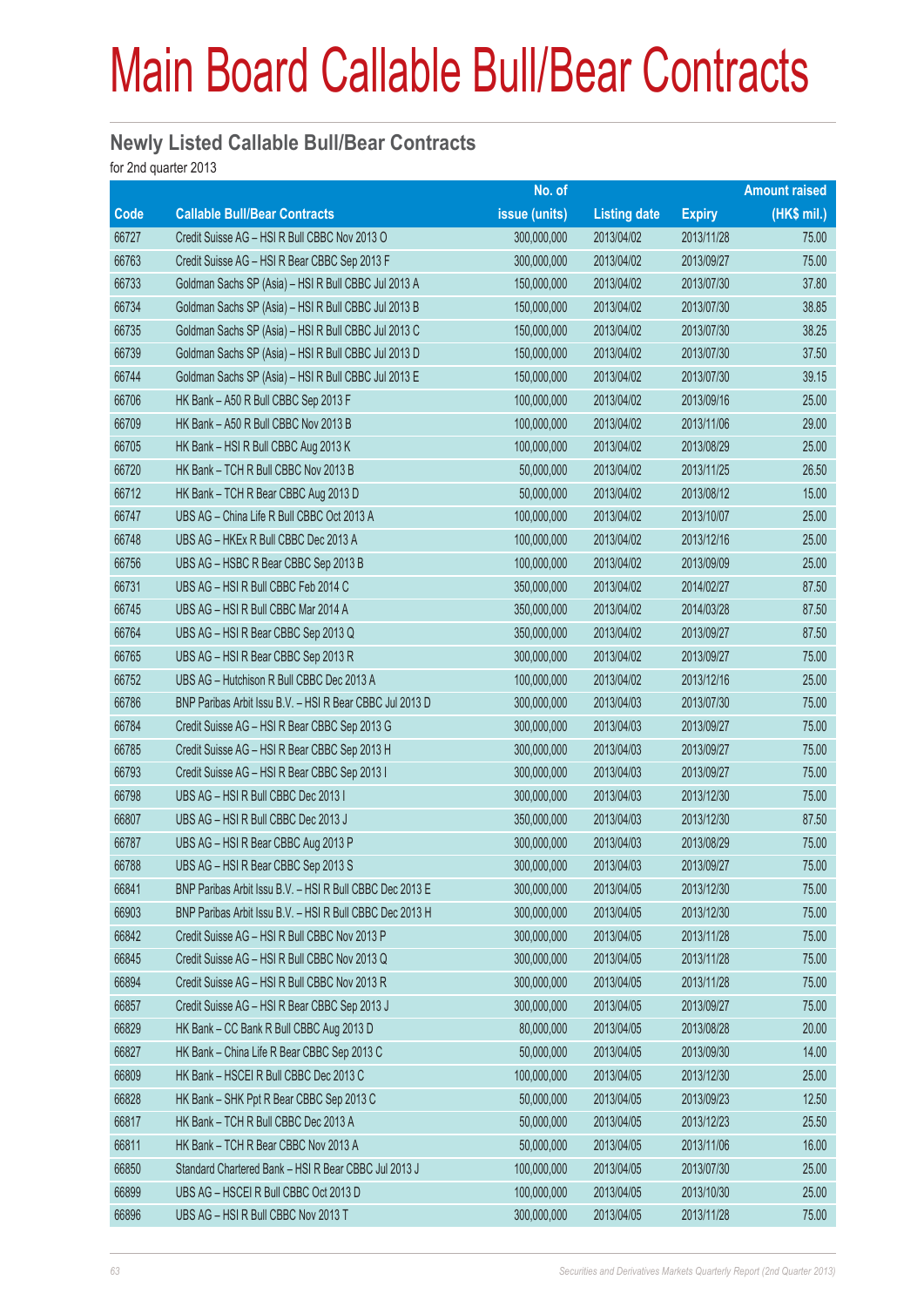|       |                                                                | No. of        |                     |               | <b>Amount raised</b> |
|-------|----------------------------------------------------------------|---------------|---------------------|---------------|----------------------|
| Code  | <b>Callable Bull/Bear Contracts</b>                            | issue (units) | <b>Listing date</b> | <b>Expiry</b> | $(HK$$ mil.)         |
| 66846 | UBS AG - HSI R Bull CBBC Mar 2014 B                            | 350,000,000   | 2013/04/05          | 2014/03/28    | 87.50                |
| 66861 | UBS AG - HSI R Bear CBBC Sep 2013 T                            | 350,000,000   | 2013/04/05          | 2013/09/27    | 87.50                |
| 66870 | UBS AG - HSI R Bear CBBC Sep 2013 U                            | 350,000,000   | 2013/04/05          | 2013/09/27    | 87.50                |
| 66986 | BNP Paribas Arbit Issu B.V. - HSI R Bull CBBC Dec 2013 S       | 300,000,000   | 2013/04/08          | 2013/12/30    | 75.00                |
| 66945 | BNP Paribas Arbit Issu B.V. - HSI R Bear CBBC Jul 2013 E       | 300,000,000   | 2013/04/08          | 2013/07/30    | 75.00                |
| 66936 | Credit Suisse AG - HSI R Bull CBBC Nov 2013 S                  | 300,000,000   | 2013/04/08          | 2013/11/28    | 75.00                |
| 66993 | Credit Suisse AG - HSI R Bull CBBC Nov 2013 T                  | 300,000,000   | 2013/04/08          | 2013/11/28    | 75.00                |
| 66994 | Credit Suisse AG - HSI R Bull CBBC Nov 2013 U                  | 300,000,000   | 2013/04/08          | 2013/11/28    | 75.00                |
| 66995 | Credit Suisse AG - HSI R Bull CBBC Nov 2013 V                  | 300,000,000   | 2013/04/08          | 2013/11/28    | 75.00                |
| 66937 | Credit Suisse AG - HSI R Bear CBBC Sep 2013 K                  | 300,000,000   | 2013/04/08          | 2013/09/27    | 75.00                |
| 66942 | Credit Suisse AG - HSI R Bear CBBC Sep 2013 L                  | 300,000,000   | 2013/04/08          | 2013/09/27    | 75.00                |
| 66906 | Goldman Sachs SP (Asia) - HSI R Bull CBBC Jul 2013 F           | 150,000,000   | 2013/04/08          | 2013/07/30    | 37.95                |
| 67003 | Goldman Sachs SP (Asia) - HSI R Bull CBBC Jul 2013 G           | 150,000,000   | 2013/04/08          | 2013/07/30    | 37.65                |
| 67017 | Goldman Sachs SP (Asia) - HSI R Bull CBBC Jul 2013 H           | 150,000,000   | 2013/04/08          | 2013/07/30    | 38.85                |
| 67019 | Goldman Sachs SP (Asia) - HSI R Bull CBBC Jul 2013 I           | 150,000,000   | 2013/04/08          | 2013/07/30    | 37.80                |
| 67020 | Goldman Sachs SP (Asia) - HSI R Bull CBBC Jul 2013 J           | 150,000,000   | 2013/04/08          | 2013/07/30    | 38.55                |
| 67037 | Goldman Sachs SP (Asia) - HSI R Bull CBBC Jul 2013 K           | 150,000,000   | 2013/04/08          | 2013/07/30    | 38.85                |
| 67042 | Goldman Sachs SP (Asia) - HSI R Bull CBBC Jul 2013 L           | 150,000,000   | 2013/04/08          | 2013/07/30    | 37.95                |
| 66909 | Goldman Sachs SP (Asia) - HSI R Bear CBBC Jul 2013 A           | 150,000,000   | 2013/04/08          | 2013/07/30    | 38.40                |
| 66928 | Goldman Sachs SP (Asia) - HSI R Bear CBBC Jul 2013 B           | 150,000,000   | 2013/04/08          | 2013/07/30    | 38.40                |
| 66951 | Standard Chartered Bank - HSI R Bull CBBC Sep 2013 R           | 100,000,000   | 2013/04/08          | 2013/09/27    | 25.00                |
| 66985 | Standard Chartered Bank - HSI R Bull CBBC Sep 2013 S           | 100,000,000   | 2013/04/08          | 2013/09/27    | 25.00                |
| 66933 | Standard Chartered Bank - HSI R Bear CBBC Jul 2013 K           | 100,000,000   | 2013/04/08          | 2013/07/30    | 25.00                |
| 67001 | SGA Societe Generale Acceptance N.V. - HSI R Bull CBBC Jul13 I | 200,000,000   | 2013/04/08          | 2013/07/30    | 50.00                |
| 67002 | SGA Societe Generale Acceptance N.V. - HSI R Bear CBBC Jul13 I | 200,000,000   | 2013/04/08          | 2013/07/30    | 50.00                |
| 66988 | UBS AG - HSI R Bull CBBC Oct 2013 Z                            | 300,000,000   | 2013/04/08          | 2013/10/30    | 75.00                |
| 66991 | UBS AG - HSI R Bull CBBC Feb 2014 D                            | 300,000,000   | 2013/04/08          | 2014/02/27    | 75.00                |
| 66990 | UBS AG - HSI R Bull CBBC Mar 2014 C                            | 350,000,000   | 2013/04/08          | 2014/03/28    | 87.50                |
| 66946 | UBS AG - HSI R Bear CBBC Jul 2013 Z                            | 300,000,000   | 2013/04/08          | 2013/07/30    | 75.00                |
| 66949 | UBS AG - HSI R Bear CBBC Aug 2013 Q                            | 300,000,000   | 2013/04/08          | 2013/08/29    | 75.00                |
| 67056 | BNP Paribas Arbit Issu B.V. - HSI R Bull CBBC Dec 2013 D       | 300,000,000   | 2013/04/09          | 2013/12/30    | 75.00                |
| 67064 | BNP Paribas Arbit Issu B.V. - HSI R Bear CBBC Jul 2013 F       | 300,000,000   | 2013/04/09          | 2013/07/30    | 75.00                |
| 67052 | Credit Suisse AG - HSI R Bull CBBC Nov 2013 W                  | 300,000,000   | 2013/04/09          | 2013/11/28    | 75.00                |
| 67054 | Credit Suisse AG - HSI R Bull CBBC Nov 2013 X                  | 300,000,000   | 2013/04/09          | 2013/11/28    | 75.00                |
| 67049 | Credit Suisse AG - HSI R Bear CBBC Sep 2013 M                  | 300,000,000   | 2013/04/09          | 2013/09/27    | 75.00                |
| 67070 | Credit Suisse AG - HSI R Bear CBBC Sep 2013 N                  | 300,000,000   | 2013/04/09          | 2013/09/27    | 75.00                |
| 67077 | Credit Suisse AG - HSI R Bear CBBC Sep 2013 O                  | 300,000,000   | 2013/04/09          | 2013/09/27    | 75.00                |
| 67079 | Credit Suisse AG - HSI R Bear CBBC Sep 2013 P                  | 300,000,000   | 2013/04/09          | 2013/09/27    | 75.00                |
| 67044 | HK Bank - HSI R Bull CBBC Oct 2013 H                           | 100,000,000   | 2013/04/09          | 2013/10/30    | 25.00                |
| 67045 | HK Bank - HSI R Bear CBBC Nov 2013 K                           | 400,000,000   | 2013/04/09          | 2013/11/28    | 100.00               |
| 67063 | UBS AG - HSI R Bull CBBC Nov 2013 U                            | 300,000,000   | 2013/04/09          | 2013/11/28    | 75.00                |
| 67058 | UBS AG - HSI R Bull CBBC Feb 2014 E                            | 350,000,000   | 2013/04/09          | 2014/02/27    | 87.50                |
| 67084 | UBS AG - HSI R Bear CBBC Jul 2013 S                            | 300,000,000   | 2013/04/09          | 2013/07/30    | 75.00                |
| 67086 | UBS AG - HSI R Bear CBBC Aug 2013 O                            | 350,000,000   | 2013/04/09          | 2013/08/29    | 87.50                |
| 67097 | Credit Suisse AG - HSI R Bull CBBC Oct 2013 N                  | 300,000,000   | 2013/04/10          | 2013/10/30    | 75.00                |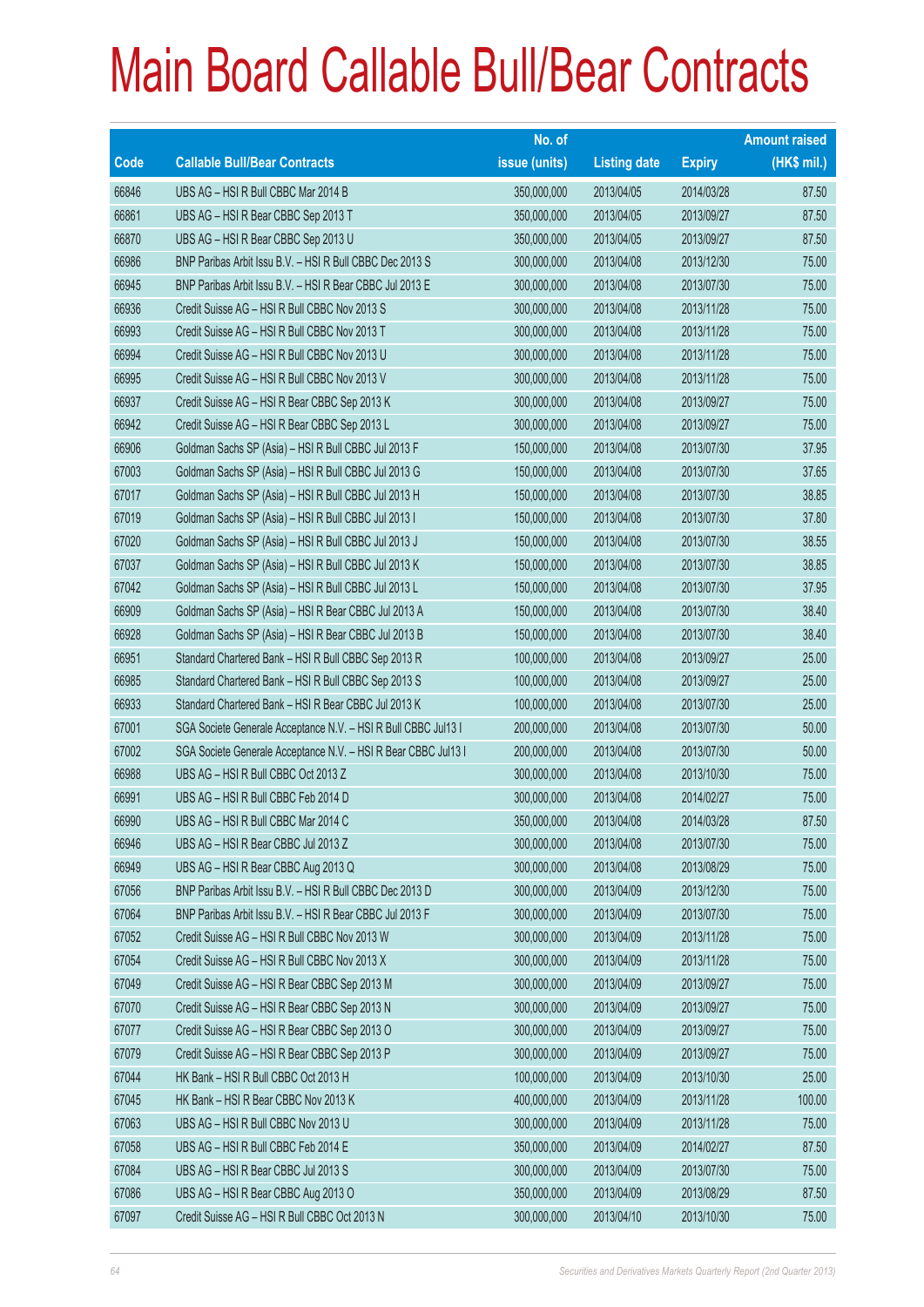|       |                                                                | No. of        |                     |               | <b>Amount raised</b> |
|-------|----------------------------------------------------------------|---------------|---------------------|---------------|----------------------|
| Code  | <b>Callable Bull/Bear Contracts</b>                            | issue (units) | <b>Listing date</b> | <b>Expiry</b> | (HK\$ mil.)          |
| 67098 | Credit Suisse AG - HSI R Bear CBBC Jul 2013 W                  | 300,000,000   | 2013/04/10          | 2013/07/30    | 75.00                |
| 67132 | Goldman Sachs SP (Asia) - HSI R Bull CBBC Jul 2013 M           | 150,000,000   | 2013/04/10          | 2013/07/30    | 38.10                |
| 67124 | Goldman Sachs SP (Asia) - HSI R Bear CBBC Jul 2013 C           | 150,000,000   | 2013/04/10          | 2013/07/30    | 38.70                |
| 67087 | SGA Societe Generale Acceptance N.V. - HSI R Bull CBBC Jul13 N | 200,000,000   | 2013/04/10          | 2013/07/30    | 50.00                |
| 67088 | SGA Societe Generale Acceptance N.V. - HSI R Bear CBBC Jul13 J | 200,000,000   | 2013/04/10          | 2013/07/30    | 50.00                |
| 67100 | UBS AG - CNBM R Bear CBBC Sep 2013 A                           | 50,000,000    | 2013/04/10          | 2013/09/09    | 13.00                |
| 67101 | UBS AG - A50 China R Bear CBBC Aug 2013 C                      | 100,000,000   | 2013/04/10          | 2013/08/12    | 25.00                |
| 67107 | UBS AG - Galaxy Ent R Bear CBBC Aug 2013 A                     | 50,000,000    | 2013/04/10          | 2013/08/26    | 23.50                |
| 67099 | UBS AG - HKEx R Bear CBBC Sep 2013 A                           | 100,000,000   | 2013/04/10          | 2013/09/30    | 25.00                |
| 67117 | UBS AG - HSI R Bull CBBC Nov 2013 V                            | 300,000,000   | 2013/04/10          | 2013/11/28    | 75.00                |
| 67123 | UBS AG - HSI R Bull CBBC Dec 2013 K                            | 350,000,000   | 2013/04/10          | 2013/12/30    | 87.50                |
| 67119 | UBS AG - HSI R Bull CBBC Feb 2014 F                            | 350,000,000   | 2013/04/10          | 2014/02/27    | 87.50                |
| 67091 | UBS AG - HSI R Bear CBBC Aug 2013 R                            | 300,000,000   | 2013/04/10          | 2013/08/29    | 75.00                |
| 67108 | UBS AG - SHK Ppt R Bear CBBC Nov 2013 A                        | 100,000,000   | 2013/04/10          | 2013/11/04    | 25.00                |
| 67106 | UBS AG - TCH R Bear CBBC Sep 2013 A                            | 100,000,000   | 2013/04/10          | 2013/09/02    | 25.50                |
| 67152 | Credit Suisse AG - HSI R Bull CBBC Oct 2013 O                  | 300,000,000   | 2013/04/11          | 2013/10/30    | 75.00                |
| 67154 | Credit Suisse AG - HSI R Bear CBBC Jul 2013 Z                  | 300,000,000   | 2013/04/11          | 2013/07/30    | 75.00                |
| 67134 | HK Bank - CUni R Bear CBBC Sep 2013 A                          | 40,000,000    | 2013/04/11          | 2013/09/23    | 10.40                |
| 67133 | HK Bank - China Life R Bull CBBC Dec 2013 A                    | 60,000,000    | 2013/04/11          | 2013/12/23    | 27.00                |
| 67140 | HK Bank - China Shenhua R Bear CBBC Dec 2013 B                 | 40,000,000    | 2013/04/11          | 2013/12/18    | 10.00                |
| 67135 | HK Bank - Yanzhou Coal R Bull CBBC Nov 2013 A                  | 50,000,000    | 2013/04/11          | 2013/11/25    | 12.50                |
| 67150 | SGA Societe Generale Acceptance N.V. - HSI R Bull CBBC Jul13 O | 200,000,000   | 2013/04/11          | 2013/07/30    | 50.00                |
| 67151 | SGA Societe Generale Acceptance N.V. - HSI R Bear CBBC Jul13 K | 200,000,000   | 2013/04/11          | 2013/07/30    | 50.00                |
| 67160 | UBS AG - CSOP A50 ETF R Bear CBBC Jul 2013 D                   | 100,000,000   | 2013/04/11          | 2013/07/22    | 25.00                |
| 67153 | UBS AG - HSI R Bull CBBC Oct 2013 A                            | 300,000,000   | 2013/04/11          | 2013/10/30    | 75.00                |
| 67158 | UBS AG - HSI R Bull CBBC Dec 2013 L                            | 300,000,000   | 2013/04/11          | 2013/12/30    | 75.00                |
| 67155 | UBS AG - HSI R Bear CBBC Jul 2013 U                            | 300,000,000   | 2013/04/11          | 2013/07/30    | 75.00                |
| 67156 | UBS AG - HSI R Bear CBBC Sep 2013 V                            | 300,000,000   | 2013/04/11          | 2013/09/27    | 75.00                |
| 67311 | BNP Paribas Arbit Issu B.V. - A50 Ch R Bull CBBC Dec 2013 G    | 200,000,000   | 2013/04/12          | 2013/12/30    | 50.00                |
| 67179 | BNP Paribas Arbit Issu B.V. - HSI R Bull CBBC Dec 2013 F       | 300,000,000   | 2013/04/12          | 2013/12/30    | 75.00                |
| 67181 | BNP Paribas Arbit Issu B.V. - HSI R Bull CBBC Dec 2013 G       | 300,000,000   | 2013/04/12          | 2013/12/30    | 75.00                |
| 67184 | BNP Paribas Arbit Issu B.V. - HSI R Bull CBBC Dec 2013 I       | 300,000,000   | 2013/04/12          | 2013/12/30    | 75.00                |
| 67175 | BNP Paribas Arbit Issu B.V. - HSI R Bull CBBC Dec 2013 K       | 300,000,000   | 2013/04/12          | 2013/12/30    | 75.00                |
| 67177 | BNP Paribas Arbit Issu B.V. - HSI R Bull CBBC Dec 2013 N       | 300,000,000   | 2013/04/12          | 2013/12/30    | 75.00                |
| 67312 | BNP Paribas Arbit Issu B.V. - HSI R Bear CBBC Jul 2013 G       | 300,000,000   | 2013/04/12          | 2013/07/30    | 75.00                |
| 67314 | BNP Paribas Arbit Issu B.V. - HSI R Bear CBBC Jul 2013 H       | 300,000,000   | 2013/04/12          | 2013/07/30    | 75.00                |
| 67315 | BNP Paribas Arbit Issu B.V. - HSI R Bear CBBC Jul 2013 I       | 300,000,000   | 2013/04/12          | 2013/07/30    | 75.00                |
| 67316 | BNP Paribas Arbit Issu B.V. - HSI R Bear CBBC Jul 2013 J       | 300,000,000   | 2013/04/12          | 2013/07/30    | 75.00                |
| 67317 | BNP Paribas Arbit Issu B.V. - HSI R Bear CBBC Jul 2013 K       | 300,000,000   | 2013/04/12          | 2013/07/30    | 75.00                |
| 67318 | BNP Paribas Arbit Issu B.V. - HSI R Bear CBBC Jul 2013 L       | 300,000,000   | 2013/04/12          | 2013/07/30    | 75.00                |
| 67324 | BNP Paribas Arbit Issu B.V. - HSI R Bear CBBC Jul 2013 M       | 300,000,000   | 2013/04/12          | 2013/07/30    | 75.00                |
| 67335 | BNP Paribas Arbit Issu B.V. - HSI R Bear CBBC Jul 2013 N       | 300,000,000   | 2013/04/12          | 2013/07/30    | 75.00                |
| 67389 | BNP Paribas Arbit Issu B.V. - HSI R Bear CBBC Jul 2013 O       | 300,000,000   | 2013/04/12          | 2013/07/30    | 75.00                |
| 67186 | Credit Suisse AG - HSI R Bull CBBC Sep 2013 E                  | 300,000,000   | 2013/04/12          | 2013/09/27    | 75.00                |
| 67185 | Credit Suisse AG - HSI R Bull CBBC Sep 2013 X                  | 300,000,000   | 2013/04/12          | 2013/09/27    | 75.00                |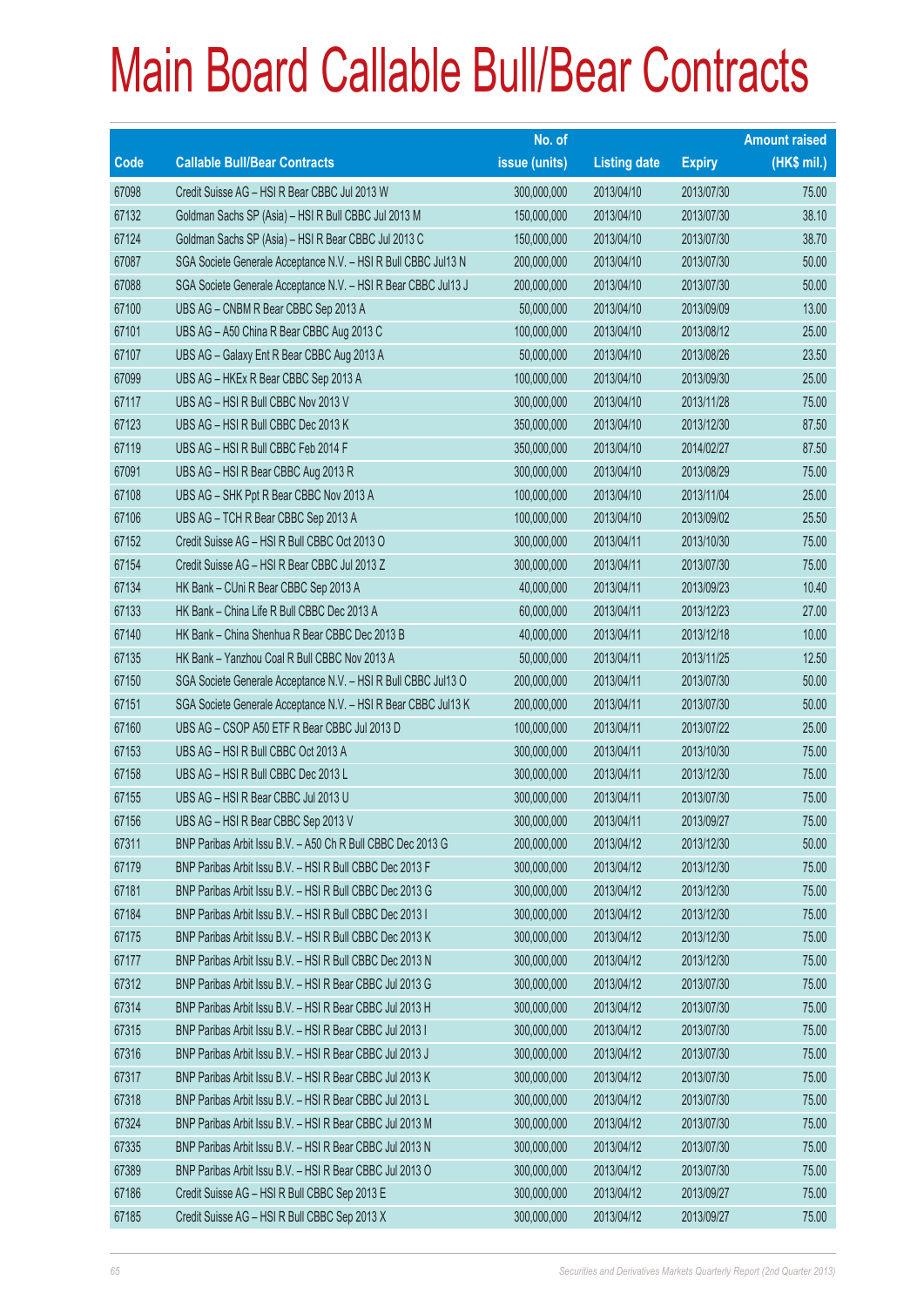|       |                                                                | No. of        |                     |               | <b>Amount raised</b> |
|-------|----------------------------------------------------------------|---------------|---------------------|---------------|----------------------|
| Code  | <b>Callable Bull/Bear Contracts</b>                            | issue (units) | <b>Listing date</b> | <b>Expiry</b> | (HK\$ mil.)          |
| 67196 | Credit Suisse AG - HSI R Bull CBBC Oct 2013 P                  | 300,000,000   | 2013/04/12          | 2013/10/30    | 75.00                |
| 67199 | Credit Suisse AG - HSI R Bull CBBC Oct 2013 W                  | 300,000,000   | 2013/04/12          | 2013/10/30    | 75.00                |
| 67359 | Credit Suisse AG - HSI R Bull CBBC Nov 2013 B                  | 300,000,000   | 2013/04/12          | 2013/11/28    | 75.00                |
| 67208 | Credit Suisse AG - HSI R Bull CBBC Nov 2013 Y                  | 300,000,000   | 2013/04/12          | 2013/11/28    | 75.00                |
| 67209 | Credit Suisse AG - HSI R Bull CBBC Nov 2013 Z                  | 300,000,000   | 2013/04/12          | 2013/11/28    | 75.00                |
| 67432 | Credit Suisse AG - HSI R Bear CBBC Jul 2013 A                  | 300,000,000   | 2013/04/12          | 2013/07/30    | 75.00                |
| 67433 | Credit Suisse AG - HSI R Bear CBBC Jul 2013 C                  | 300,000,000   | 2013/04/12          | 2013/07/30    | 75.00                |
| 67367 | Credit Suisse AG - HSI R Bear CBBC Jul 2013 R                  | 300,000,000   | 2013/04/12          | 2013/07/30    | 75.00                |
| 67381 | Credit Suisse AG - HSI R Bear CBBC Jul 2013 T                  | 300,000,000   | 2013/04/12          | 2013/07/30    | 75.00                |
| 67378 | Credit Suisse AG - HSI R Bear CBBC Aug 2013 T                  | 300,000,000   | 2013/04/12          | 2013/08/29    | 75.00                |
| 67412 | Credit Suisse AG - HSI R Bear CBBC Aug 2013 U                  | 300,000,000   | 2013/04/12          | 2013/08/29    | 75.00                |
| 67422 | Credit Suisse AG - HSI R Bear CBBC Aug 2013 V                  | 300,000,000   | 2013/04/12          | 2013/08/29    | 75.00                |
| 67255 | Goldman Sachs SP (Asia) - HSI R Bull CBBC Jul 2013 N           | 150,000,000   | 2013/04/12          | 2013/07/30    | 37.65                |
| 67258 | Goldman Sachs SP (Asia) - HSI R Bull CBBC Jul 2013 O           | 150,000,000   | 2013/04/12          | 2013/07/30    | 38.10                |
| 67259 | Goldman Sachs SP (Asia) - HSI R Bull CBBC Jul 2013 P           | 150,000,000   | 2013/04/12          | 2013/07/30    | 37.65                |
| 67260 | Goldman Sachs SP (Asia) - HSI R Bear CBBC Jul 2013 D           | 150,000,000   | 2013/04/12          | 2013/07/30    | 37.80                |
| 67263 | Goldman Sachs SP (Asia) - HSI R Bear CBBC Jul 2013 E           | 150,000,000   | 2013/04/12          | 2013/07/30    | 38.10                |
| 67264 | Goldman Sachs SP (Asia) - HSI R Bear CBBC Jul 2013 F           | 150,000,000   | 2013/04/12          | 2013/07/30    | 37.50                |
| 67265 | J P Morgan SP BV - HSI R Bear CBBC Jul 2013 L                  | 300,000,000   | 2013/04/12          | 2013/07/30    | 75.00                |
| 67271 | J P Morgan SP BV - HSI R Bear CBBC Jul 2013 M                  | 300,000,000   | 2013/04/12          | 2013/07/30    | 75.00                |
| 67275 | J P Morgan SP BV - HSI R Bear CBBC Jul 2013 N                  | 300,000,000   | 2013/04/12          | 2013/07/30    | 75.00                |
| 67276 | J P Morgan SP BV - HSI R Bear CBBC Jul 2013 O                  | 300,000,000   | 2013/04/12          | 2013/07/30    | 75.00                |
| 67281 | J P Morgan SP BV - HSI R Bear CBBC Jul 2013 P                  | 300,000,000   | 2013/04/12          | 2013/07/30    | 75.00                |
| 67435 | Merrill Lynch Int'l & Co. C.V. - HSI R Bull CBBC Sep 2013 D    | 60,000,000    | 2013/04/12          | 2013/09/27    | 15.00                |
| 67459 | Merrill Lynch Int'l & Co. C.V. - HSI R Bull CBBC Sep 2013 E    | 60,000,000    | 2013/04/12          | 2013/09/27    | 15.00                |
| 67460 | Merrill Lynch Int'l & Co. C.V. - HSI R Bull CBBC Sep 2013 F    | 60,000,000    | 2013/04/12          | 2013/09/27    | 15.00                |
| 67447 | Merrill Lynch Int'l & Co. C.V. - HSI R Bear CBBC Sep 2013 H    | 60,000,000    | 2013/04/12          | 2013/09/27    | 15.00                |
| 67449 | Merrill Lynch Int'l & Co. C.V. - HSI R Bear CBBC Sep 2013 I    | 60,000,000    | 2013/04/12          | 2013/09/27    | 15.00                |
| 67450 | Merrill Lynch Int'l & Co. C.V. - HSI R Bear CBBC Sep 2013 J    | 60,000,000    | 2013/04/12          | 2013/09/27    | 15.00                |
| 67451 | Merrill Lynch Int'l & Co. C.V. - HSI R Bear CBBC Sep 2013 K    | 60,000,000    | 2013/04/12          | 2013/09/27    | 15.00                |
| 67452 | Merrill Lynch Int'l & Co. C.V. - HSI R Bear CBBC Sep 2013 L    | 60,000,000    | 2013/04/12          | 2013/09/27    | 15.00                |
| 67461 | Merrill Lynch Int'l & Co. C.V. - HSI R Bear CBBC Sep 2013 M    | 60,000,000    | 2013/04/12          | 2013/09/27    | 15.00                |
| 67174 | Standard Chartered Bank - HSI R Bull CBBC Sep 2013 T           | 100,000,000   | 2013/04/12          | 2013/09/27    | 25.00                |
| 67358 | Standard Chartered Bank - HSI R Bull CBBC Sep 2013 U           | 100,000,000   | 2013/04/12          | 2013/09/27    | 25.00                |
| 67336 | Standard Chartered Bank - HSI R Bear CBBC Jul 2013 L           | 100,000,000   | 2013/04/12          | 2013/07/30    | 25.00                |
| 67338 | Standard Chartered Bank - HSI R Bear CBBC Jul 2013 M           | 100,000,000   | 2013/04/12          | 2013/07/30    | 25.00                |
| 67168 | SGA Societe Generale Acceptance N.V. - HSI R Bull CBBC Jul13 H | 200,000,000   | 2013/04/12          | 2013/07/30    | 50.00                |
| 67299 | SGA Societe Generale Acceptance N.V. - HSI R Bull CBBC Jul13 J | 200,000,000   | 2013/04/12          | 2013/07/30    | 50.00                |
| 67161 | SGA Societe Generale Acceptance N.V. - HSI R Bull CBBC Jul13 M | 200,000,000   | 2013/04/12          | 2013/07/30    | 50.00                |
| 67282 | SGA Societe Generale Acceptance N.V. - HSI R Bull CBBC Aug13 O | 200,000,000   | 2013/04/12          | 2013/08/29    | 50.00                |
| 67292 | SGA Societe Generale Acceptance N.V. - HSI R Bull CBBC Aug13 P | 200,000,000   | 2013/04/12          | 2013/08/29    | 50.00                |
| 67304 | SGA Societe Generale Acceptance N.V. - HSI R Bear CBBC Jul13 L | 200,000,000   | 2013/04/12          | 2013/07/30    | 50.00                |
| 67309 | SGA Societe Generale Acceptance N.V. - HSI R Bear CBBC Jul13 M | 200,000,000   | 2013/04/12          | 2013/07/30    | 50.00                |
| 67310 | SGA Societe Generale Acceptance N.V. - HSI R Bear CBBC Jul13 N | 200,000,000   | 2013/04/12          | 2013/07/30    | 50.00                |
| 67529 | UBS AG - China Life R Bull CBBC Aug 2013 B                     | 100,000,000   | 2013/04/12          | 2013/08/19    | 45.00                |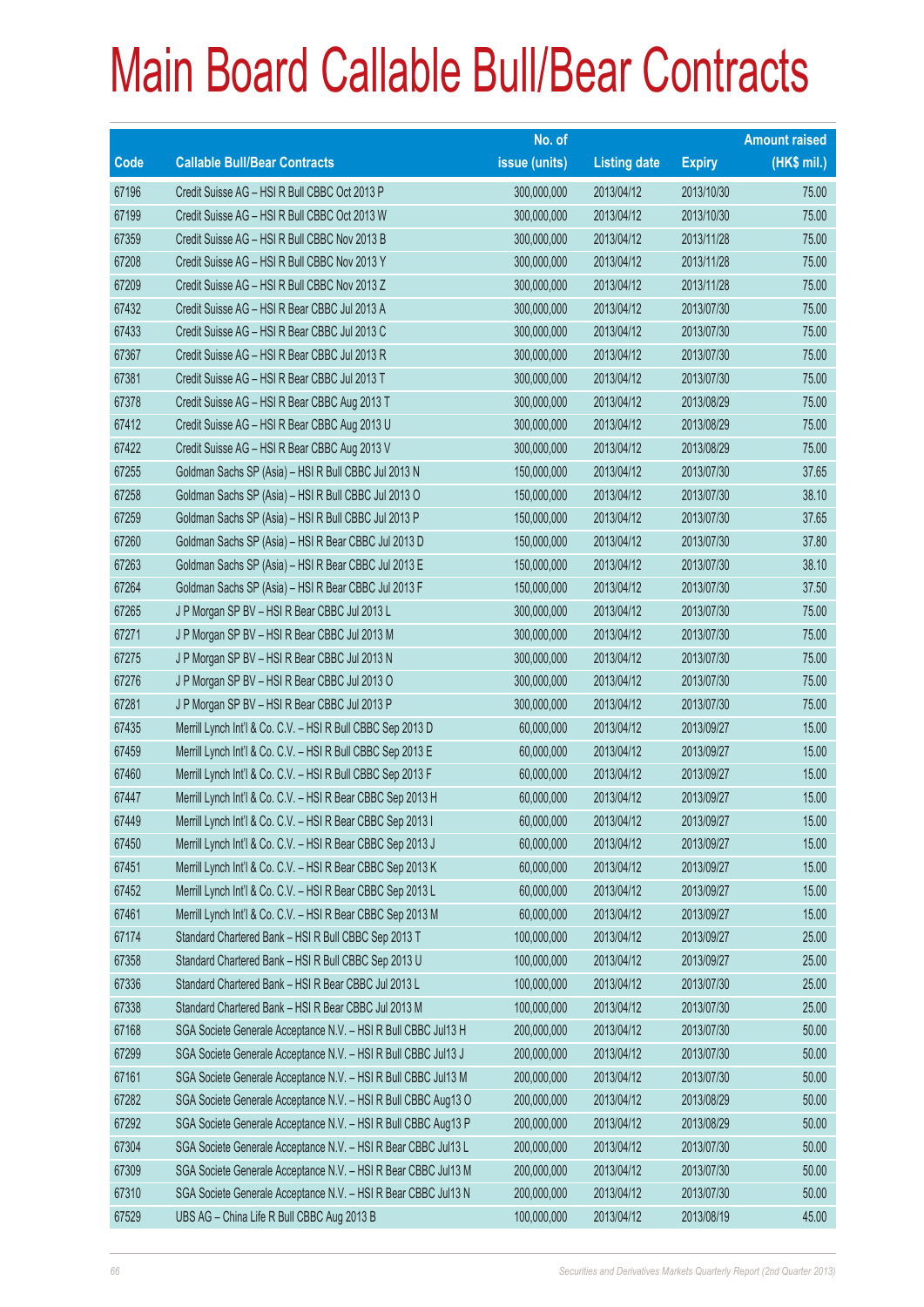|        |                                                          | No. of        |                     |               | <b>Amount raised</b> |
|--------|----------------------------------------------------------|---------------|---------------------|---------------|----------------------|
| Code   | <b>Callable Bull/Bear Contracts</b>                      | issue (units) | <b>Listing date</b> | <b>Expiry</b> | (HK\$ mil.)          |
| 67528  | UBS AG - China Life R Bear CBBC Dec 2013 A               | 100,000,000   | 2013/04/12          | 2013/12/09    | 25.00                |
| 67519  | UBS AG - CSOP A50 ETF R Bull CBBC Jan 2014 A             | 100,000,000   | 2013/04/12          | 2014/01/27    | 25.00                |
| 67506  | UBS AG - Evergrande R Bull CBBC Mar 2014 A               | 50,000,000    | 2013/04/12          | 2014/03/17    | 12.50                |
| 67511  | UBS AG - A50 China R Bull CBBC Jan 2014 C                | 100,000,000   | 2013/04/12          | 2014/01/27    | 25.00                |
| 67462  | UBS AG - HSCEI R Bear CBBC Jul 2013 E                    | 100,000,000   | 2013/04/12          | 2013/07/30    | 25.00                |
| 67463  | UBS AG - HSCEIR Bear CBBC Aug 2013 B                     | 100,000,000   | 2013/04/12          | 2013/08/29    | 25.00                |
| 67210  | UBS AG - HSI R Bull CBBC Oct 2013 D                      | 300,000,000   | 2013/04/12          | 2013/10/30    | 75.00                |
| 67240  | UBS AG - HSI R Bull CBBC Nov 2013 W                      | 300,000,000   | 2013/04/12          | 2013/11/28    | 75.00                |
| 67218  | UBS AG - HSI R Bull CBBC Dec 2013 M                      | 300,000,000   | 2013/04/12          | 2013/12/30    | 75.00                |
| 67254  | UBS AG - HSI R Bull CBBC Feb 2014 G                      | 300,000,000   | 2013/04/12          | 2014/02/27    | 75.00                |
| 67225  | UBS AG - HSI R Bull CBBC Mar 2014 D                      | 350,000,000   | 2013/04/12          | 2014/03/28    | 87.50                |
| 67497  | UBS AG - HSI R Bull CBBC Mar 2014 E                      | 300,000,000   | 2013/04/12          | 2014/03/28    | 75.00                |
| 67498  | UBS AG - HSI R Bull CBBC Mar 2014 F                      | 300,000,000   | 2013/04/12          | 2014/03/28    | 75.00                |
| 67493  | UBS AG - HSI R Bull CBBC May 2014 A                      | 300,000,000   | 2013/04/12          | 2014/05/29    | 75.00                |
| 67496  | UBS AG - HSI R Bull CBBC May 2014 B                      | 300,000,000   | 2013/04/12          | 2014/05/29    | 75.00                |
| 67480  | UBS AG - HSI R Bull CBBC Jul 2014 A                      | 300,000,000   | 2013/04/12          | 2014/07/30    | 75.00                |
| 67470  | UBS AG - HSI R Bear CBBC Jul 2013 V                      | 300,000,000   | 2013/04/12          | 2013/07/30    | 75.00                |
| 67473  | UBS AG - HSI R Bear CBBC Jul 2013 W                      | 300,000,000   | 2013/04/12          | 2013/07/30    | 75.00                |
| 67464  | UBS AG - HSI R Bear CBBC Jul 2013 X                      | 300,000,000   | 2013/04/12          | 2013/07/30    | 75.00                |
| 67469  | UBS AG - HSI R Bear CBBC Jul 2013 Y                      | 300,000,000   | 2013/04/12          | 2013/07/30    | 75.00                |
| 67468  | UBS AG - HSI R Bear CBBC Aug 2013 N                      | 350,000,000   | 2013/04/12          | 2013/08/29    | 87.50                |
| 67534  | UBS AG - HSI R Bear CBBC Aug 2013 S                      | 350,000,000   | 2013/04/12          | 2013/08/29    | 87.50                |
| 67532  | UBS AG - Petrochina R Bull CBBC Oct 2013 B               | 100,000,000   | 2013/04/12          | 2013/10/21    | 25.00                |
| 62125# | Goldman Sachs SP (Asia) - HSI R Bear CBBC Aug 2012 H     | 180,000,000   | 2013/04/12          | 2012/08/30    | 20.88                |
| 67537  | BNP Paribas Arbit Issu B.V. - HSI R Bull CBBC Dec 2013 O | 300,000,000   | 2013/04/15          | 2013/12/30    | 75.00                |
| 67589  | Credit Suisse AG - HSI R Bull CBBC Sep 2013 T            | 300,000,000   | 2013/04/15          | 2013/09/27    | 75.00                |
| 67593  | Credit Suisse AG - HSI R Bull CBBC Sep 2013 Z            | 300,000,000   | 2013/04/15          | 2013/09/27    | 75.00                |
| 67590  | Credit Suisse AG - HSI R Bull CBBC Oct 2013 Q            | 300,000,000   | 2013/04/15          | 2013/10/30    | 75.00                |
| 67637  | Credit Suisse AG - HSI R Bull CBBC Oct 2013 T            | 300,000,000   | 2013/04/15          | 2013/10/30    | 75.00                |
| 67551  | Credit Suisse AG - HSI R Bull CBBC Oct 2013 X            | 300,000,000   | 2013/04/15          | 2013/10/30    | 75.00                |
| 67592  | Credit Suisse AG - HSI R Bull CBBC Nov 2013 A            | 300,000,000   | 2013/04/15          | 2013/11/28    | 75.00                |
| 67552  | Credit Suisse AG - HSI R Bull CBBC Dec 2013 A            | 300,000,000   | 2013/04/15          | 2013/12/30    | 99.00                |
| 67553  | Credit Suisse AG - HSI R Bull CBBC Dec 2013 B            | 300,000,000   | 2013/04/15          | 2013/12/30    | 93.00                |
| 67562  | Credit Suisse AG - HSI R Bull CBBC Dec 2013 C            | 300,000,000   | 2013/04/15          | 2013/12/30    | 85.50                |
| 67563  | Credit Suisse AG - HSI R Bull CBBC Dec 2013 D            | 300,000,000   | 2013/04/15          | 2013/12/30    | 79.50                |
| 67564  | Credit Suisse AG - HSI R Bull CBBC Dec 2013 E            | 300,000,000   | 2013/04/15          | 2013/12/30    | 75.00                |
| 67547  | Credit Suisse AG - HSI R Bear CBBC Aug 2013 W            | 300,000,000   | 2013/04/15          | 2013/08/29    | 75.00                |
| 67548  | Credit Suisse AG - HSI R Bear CBBC Aug 2013 X            | 300,000,000   | 2013/04/15          | 2013/08/29    | 75.00                |
| 67549  | Credit Suisse AG - HSI R Bear CBBC Aug 2013 Y            | 300,000,000   | 2013/04/15          | 2013/08/29    | 75.00                |
| 67550  | Credit Suisse AG - HSI R Bear CBBC Aug 2013 Z            | 300,000,000   | 2013/04/15          | 2013/08/29    | 75.00                |
| 67644  | Goldman Sachs SP (Asia) - HSI R Bear CBBC Jul 2013 G     | 150,000,000   | 2013/04/15          | 2013/07/30    | 38.70                |
| 67645  | Goldman Sachs SP (Asia) - HSI R Bear CBBC Jul 2013 H     | 150,000,000   | 2013/04/15          | 2013/07/30    | 37.80                |
| 67646  | Goldman Sachs SP (Asia) - HSI R Bear CBBC Jul 2013 I     | 150,000,000   | 2013/04/15          | 2013/07/30    | 37.95                |
| 67650  | Goldman Sachs SP (Asia) - HSI R Bear CBBC Jul 2013 J     | 150,000,000   | 2013/04/15          | 2013/07/30    | 37.65                |
| 67652  | Goldman Sachs SP (Asia) - HSI R Bear CBBC Jul 2013 K     | 150,000,000   | 2013/04/15          | 2013/07/30    | 37.95                |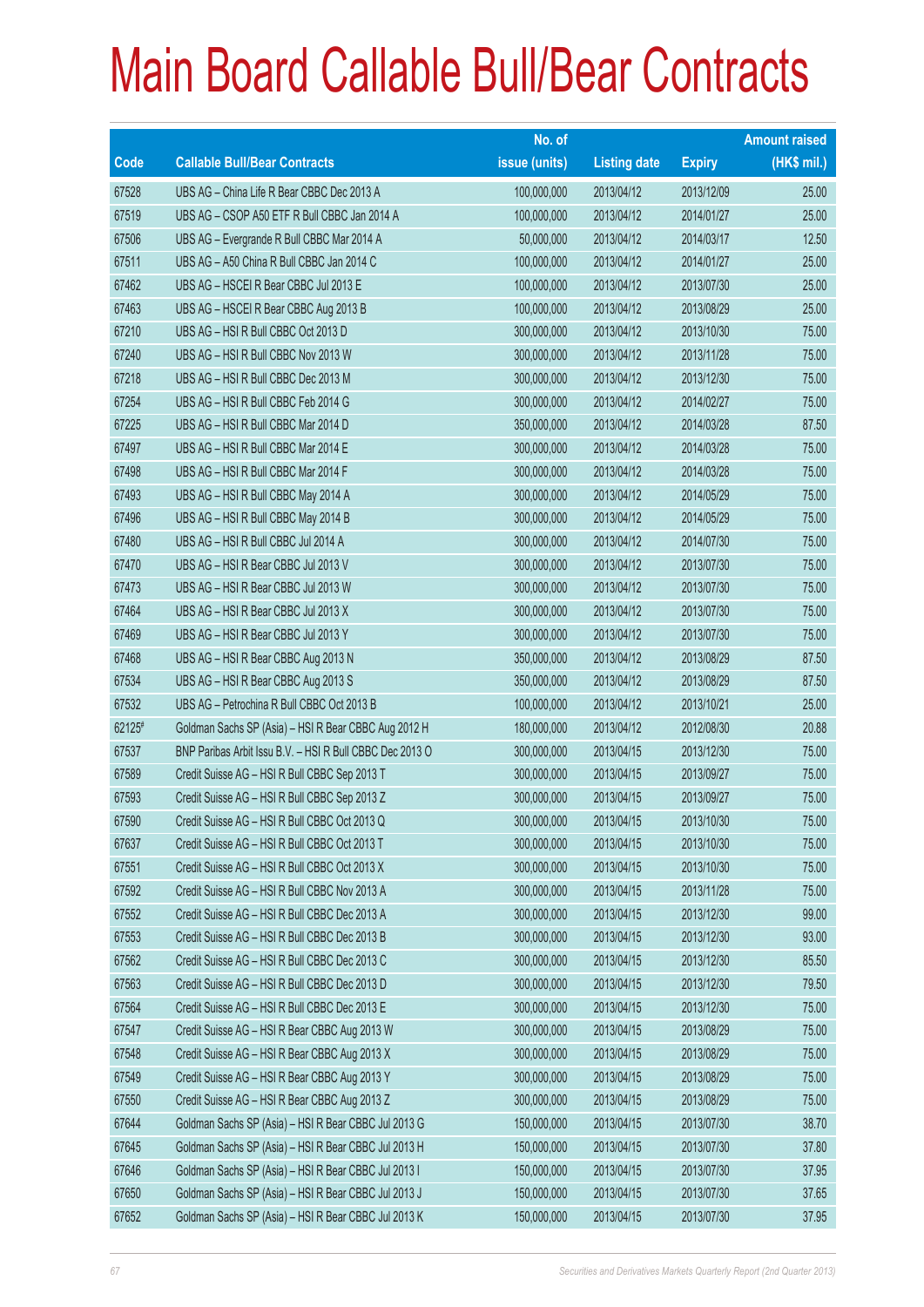|       |                                                                | No. of        |                     |               | <b>Amount raised</b> |
|-------|----------------------------------------------------------------|---------------|---------------------|---------------|----------------------|
| Code  | <b>Callable Bull/Bear Contracts</b>                            | issue (units) | <b>Listing date</b> | <b>Expiry</b> | $(HK$$ mil.)         |
| 67597 | J P Morgan SP BV - HSI R Bull CBBC Jul 2013 W                  | 300,000,000   | 2013/04/15          | 2013/07/30    | 75.00                |
| 67598 | J P Morgan SP BV - HSI R Bull CBBC Jul 2013 X                  | 300,000,000   | 2013/04/15          | 2013/07/30    | 75.00                |
| 67599 | J P Morgan SP BV - HSI R Bull CBBC Jul 2013 Y                  | 300,000,000   | 2013/04/15          | 2013/07/30    | 75.00                |
| 67600 | J P Morgan SP BV - HSI R Bull CBBC Jul 2013 Z                  | 300,000,000   | 2013/04/15          | 2013/07/30    | 75.00                |
| 67596 | J P Morgan SP BV - HSI R Bear CBBC Jul 2013 Q                  | 300,000,000   | 2013/04/15          | 2013/07/30    | 75.00                |
| 67658 | Merrill Lynch Int'l & Co. C.V. - HSI R Bull CBBC Sep 2013 G    | 60,000,000    | 2013/04/15          | 2013/09/27    | 15.00                |
| 67659 | Merrill Lynch Int'l & Co. C.V. - HSI R Bull CBBC Sep 2013 H    | 60,000,000    | 2013/04/15          | 2013/09/27    | 15.00                |
| 67535 | Standard Chartered Bank - HSI R Bull CBBC Sep 2013 V           | 100,000,000   | 2013/04/15          | 2013/09/27    | 25.00                |
| 67536 | Standard Chartered Bank - HSI R Bull CBBC Sep 2013 W           | 100,000,000   | 2013/04/15          | 2013/09/27    | 25.00                |
| 67621 | SGA Societe Generale Acceptance N.V. - A50 R Bull CBBC Oct13 A | 100,000,000   | 2013/04/15          | 2013/10/30    | 25.00                |
| 67627 | SGA Societe Generale Acceptance N.V. - A50 R Bull CBBC Oct13 B | 100,000,000   | 2013/04/15          | 2013/10/30    | 25.00                |
| 67628 | SGA Societe Generale Acceptance N.V. - A50 R Bull CBBC Oct13 C | 100,000,000   | 2013/04/15          | 2013/10/30    | 25.00                |
| 67630 | SGA Societe Generale Acceptance N.V. - A50 R Bear CBBCOct13 A  | 100,000,000   | 2013/04/15          | 2013/10/30    | 25.00                |
| 67634 | SGA Societe Generale Acceptance N.V. - A50 R Bear CBBC Oct13B  | 100,000,000   | 2013/04/15          | 2013/10/30    | 25.00                |
| 67636 | SGA Societe Generale Acceptance N.V. - A50 R Bear CBBC Oct13C  | 100,000,000   | 2013/04/15          | 2013/10/30    | 25.00                |
| 67614 | SGA Societe Generale Acceptance N.V. - HSI R Bull CBBC Jul13 K | 200,000,000   | 2013/04/15          | 2013/07/30    | 50.00                |
| 67617 | SGA Societe Generale Acceptance N.V. - HSI R Bear CBBC Jul13 O | 200,000,000   | 2013/04/15          | 2013/07/30    | 50.00                |
| 67638 | UBS AG - HSI R Bull CBBC Dec 2013 N                            | 300,000,000   | 2013/04/15          | 2013/12/30    | 75.00                |
| 67543 | UBS AG - HSI R Bull CBBC Feb 2014 H                            | 300,000,000   | 2013/04/15          | 2014/02/27    | 75.00                |
| 67542 | UBS AG - HSI R Bull CBBC Mar 2014 G                            | 300,000,000   | 2013/04/15          | 2014/03/28    | 75.00                |
| 67539 | UBS AG - HSI R Bull CBBC Apr 2014 A                            | 300,000,000   | 2013/04/15          | 2014/04/29    | 75.00                |
| 67544 | UBS AG - HSI R Bull CBBC Apr 2014 B                            | 300,000,000   | 2013/04/15          | 2014/04/29    | 75.00                |
| 67641 | UBS AG - HSI R Bear CBBC Aug 2013 A                            | 300,000,000   | 2013/04/15          | 2013/08/29    | 75.00                |
| 67538 | UBS AG - HSI R Bear CBBC Aug 2013 T                            | 300,000,000   | 2013/04/15          | 2013/08/29    | 75.00                |
| 67639 | UBS AG - HSI R Bear CBBC Sep 2013 W                            | 300,000,000   | 2013/04/15          | 2013/09/27    | 75.00                |
| 67640 | UBS AG - HSI R Bear CBBC Oct 2013 L                            | 300,000,000   | 2013/04/15          | 2013/10/30    | 75.00                |
| 67747 | Credit Suisse AG - HSI R Bull CBBC Aug 2013 Z                  | 300,000,000   | 2013/04/16          | 2013/08/29    | 75.00                |
| 67748 | Credit Suisse AG - HSI R Bull CBBC Oct 2013 R                  | 300,000,000   | 2013/04/16          | 2013/10/30    | 75.00                |
| 67754 | Credit Suisse AG - HSI R Bull CBBC Oct 2013 U                  | 300,000,000   | 2013/04/16          | 2013/10/30    | 75.00                |
| 67680 | Credit Suisse AG - HSI R Bull CBBC Feb 2014 A                  | 300,000,000   | 2013/04/16          | 2014/02/27    | 75.00                |
| 67709 | Credit Suisse AG - HSI R Bull CBBC Feb 2014 B                  | 300,000,000   | 2013/04/16          | 2014/02/27    | 75.00                |
| 67716 | Credit Suisse AG - HSI R Bull CBBC Feb 2014 C                  | 300,000,000   | 2013/04/16          | 2014/02/27    | 75.00                |
| 67718 | Credit Suisse AG - HSI R Bull CBBC Feb 2014 D                  | 300,000,000   | 2013/04/16          | 2014/02/27    | 75.00                |
| 67719 | Credit Suisse AG - HSI R Bull CBBC Feb 2014 E                  | 300,000,000   | 2013/04/16          | 2014/02/27    | 75.00                |
| 67730 | Credit Suisse AG - HSI R Bear CBBC Aug 2013 L                  | 300,000,000   | 2013/04/16          | 2013/08/29    | 75.00                |
| 67732 | Credit Suisse AG - HSI R Bear CBBC Aug 2013 M                  | 300,000,000   | 2013/04/16          | 2013/08/29    | 75.00                |
| 67723 | Credit Suisse AG - HSI R Bear CBBC Aug 2013 N                  | 300,000,000   | 2013/04/16          | 2013/08/29    | 75.00                |
| 67733 | Credit Suisse AG - HSI R Bear CBBC Aug 2013 O                  | 300,000,000   | 2013/04/16          | 2013/08/29    | 75.00                |
| 67671 | HK Bank - A50 R Bull CBBC Sep 2013 G                           | 100,000,000   | 2013/04/16          | 2013/09/30    | 25.00                |
| 67664 | HK Bank - A50 R Bear CBBC Sep 2013 C                           | 50,000,000    | 2013/04/16          | 2013/09/30    | 12.50                |
| 67672 | HK Bank - HKEx R Bear CBBC Nov 2013 B                          | 50,000,000    | 2013/04/16          | 2013/11/11    | 12.50                |
| 67662 | HK Bank - HSCEI R Bear CBBC Sep 2013 B                         | 68,000,000    | 2013/04/16          | 2013/09/27    | 17.00                |
| 67660 | HK Bank - HSI R Bear CBBC Aug 2013 J                           | 100,000,000   | 2013/04/16          | 2013/08/29    | 25.00                |
| 67661 | HK Bank - HSI R Bear CBBC Sep 2013 K                           | 100,000,000   | 2013/04/16          | 2013/09/27    | 25.00                |
| 67673 | HK Bank - Ping An R Bull CBBC Oct 2013 B                       | 60,000,000    | 2013/04/16          | 2013/10/21    | 15.00                |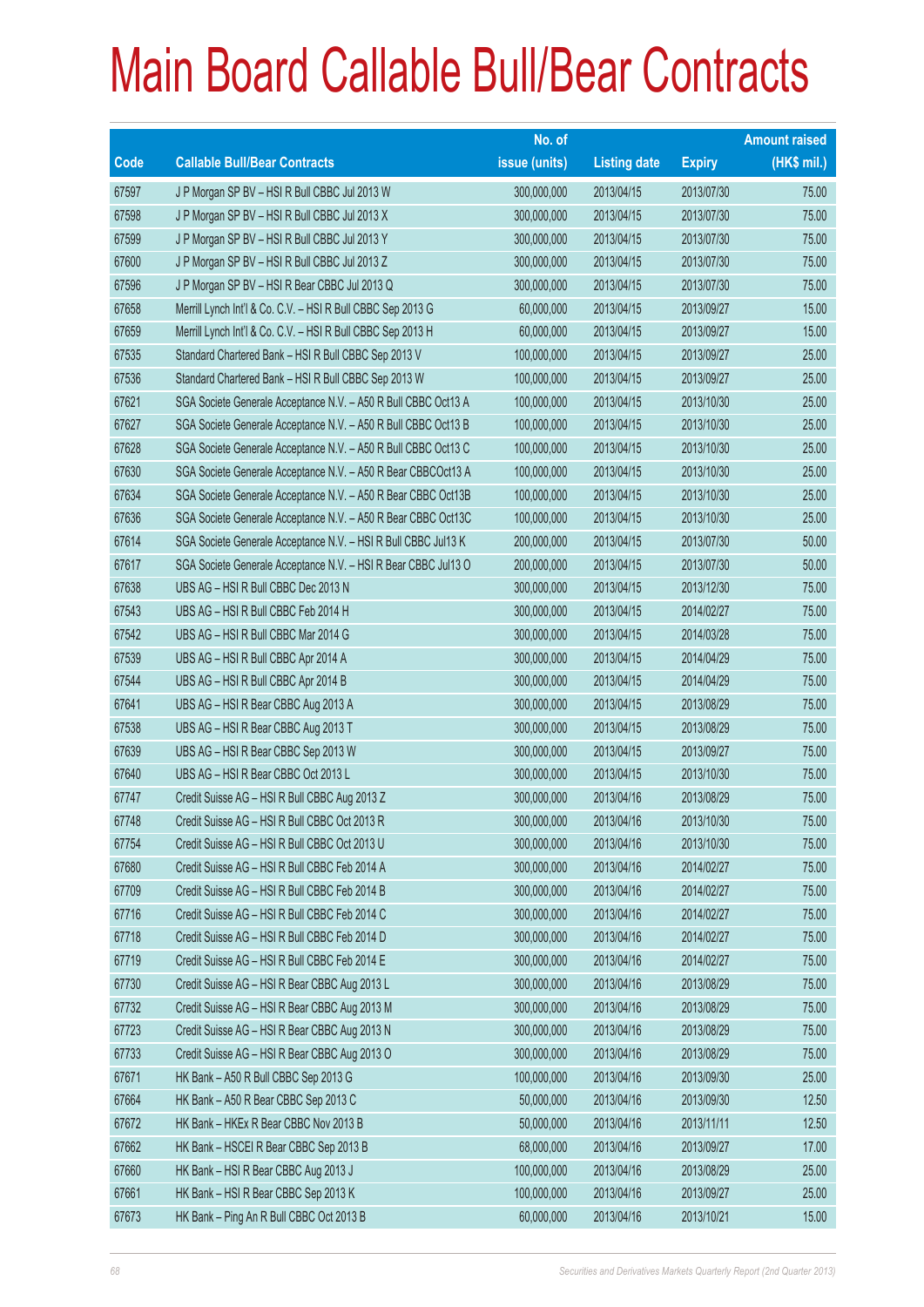|       |                                                                | No. of        |                     |               | <b>Amount raised</b> |
|-------|----------------------------------------------------------------|---------------|---------------------|---------------|----------------------|
| Code  | <b>Callable Bull/Bear Contracts</b>                            | issue (units) | <b>Listing date</b> | <b>Expiry</b> | $(HK$$ mil.)         |
| 67674 | Standard Chartered Bank - HSI R Bear CBBC Jul 2013 N           | 100,000,000   | 2013/04/16          | 2013/07/30    | 25.00                |
| 67755 | UBS AG - HSI R Bull CBBC Sep 2013 M                            | 300,000,000   | 2013/04/16          | 2013/09/27    | 75.00                |
| 67757 | UBS AG - HSI R Bull CBBC Sep 2013 S                            | 300,000,000   | 2013/04/16          | 2013/09/27    | 75.00                |
| 67746 | UBS AG - HSI R Bear CBBC Aug 2013 B                            | 300,000,000   | 2013/04/16          | 2013/08/29    | 75.00                |
| 67742 | UBS AG - HSI R Bear CBBC Oct 2013 M                            | 300,000,000   | 2013/04/16          | 2013/10/30    | 75.00                |
| 67744 | UBS AG - HSI R Bear CBBC Nov 2013 D                            | 300,000,000   | 2013/04/16          | 2013/11/28    | 75.00                |
| 67745 | UBS AG - HSI R Bear CBBC Dec 2013 D                            | 300,000,000   | 2013/04/16          | 2013/12/30    | 75.00                |
| 67791 | Credit Suisse AG - HSI R Bull CBBC Sep 2013 F                  | 300,000,000   | 2013/04/17          | 2013/09/27    | 75.00                |
| 67807 | Credit Suisse AG - HSI R Bull CBBC Sep 2013 K                  | 300,000,000   | 2013/04/17          | 2013/09/27    | 75.00                |
| 67810 | Credit Suisse AG - HSI R Bull CBBC Oct 2013 V                  | 300,000,000   | 2013/04/17          | 2013/10/30    | 75.00                |
| 67779 | Credit Suisse AG - HSI R Bear CBBC Sep 2013 Q                  | 300,000,000   | 2013/04/17          | 2013/09/27    | 75.00                |
| 67784 | Goldman Sachs SP (Asia) - HSI R Bull CBBC Jul 2013 Q           | 150,000,000   | 2013/04/17          | 2013/07/30    | 37.95                |
| 67785 | Goldman Sachs SP (Asia) - HSI R Bull CBBC Jul 2013 R           | 150,000,000   | 2013/04/17          | 2013/07/30    | 38.40                |
| 67787 | Goldman Sachs SP (Asia) - HSI R Bull CBBC Jul 2013 S           | 150,000,000   | 2013/04/17          | 2013/07/30    | 37.80                |
| 67790 | Goldman Sachs SP (Asia) - HSI R Bull CBBC Jul 2013 T           | 150,000,000   | 2013/04/17          | 2013/07/30    | 37.80                |
| 67769 | HK Bank - BOCL R Bull CBBC Nov 2013 C                          | 80,000,000    | 2013/04/17          | 2013/11/25    | 20.00                |
| 67771 | HK Bank - CUni R Bull CBBC Nov 2013 A                          | 50,000,000    | 2013/04/17          | 2013/11/25    | 13.50                |
| 67768 | HK Bank - CNBM R Bear CBBC Sep 2013 B                          | 50,000,000    | 2013/04/17          | 2013/09/30    | 12.50                |
| 67767 | HK Bank - CNOOC R Bull CBBC Dec 2013 A                         | 60,000,000    | 2013/04/17          | 2013/12/23    | 19.80                |
| 67763 | HK Bank - CSOP A50 ETF R Bear CBBC Oct 2013 A                  | 40,000,000    | 2013/04/17          | 2013/10/28    | 10.00                |
| 67778 | HK Bank - PetCh R Bull CBBC Nov 2013 A                         | 60,000,000    | 2013/04/17          | 2013/11/25    | 15.00                |
| 67782 | SGA Societe Generale Acceptance N.V. - HSI R Bear CBBC Jul13 P | 200,000,000   | 2013/04/17          | 2013/07/30    | 50.00                |
| 67811 | UBS AG - China Life R Bull CBBC Jul 2013 E                     | 100,000,000   | 2013/04/17          | 2013/07/29    | 25.00                |
| 67817 | UBS AG - HSI R Bull CBBC Sep 2013 J                            | 300,000,000   | 2013/04/17          | 2013/09/27    | 75.00                |
| 67816 | UBS AG - HSI R Bull CBBC Sep 2013 T                            | 300,000,000   | 2013/04/17          | 2013/09/27    | 75.00                |
| 67813 | UBS AG - HSI R Bull CBBC Oct 2013 C                            | 300,000,000   | 2013/04/17          | 2013/10/30    | 75.00                |
| 67820 | UBS AG - HSI R Bear CBBC Nov 2013 E                            | 300,000,000   | 2013/04/17          | 2013/11/28    | 75.00                |
| 67821 | UBS AG - HSI R Bear CBBC Dec 2013 E                            | 350,000,000   | 2013/04/17          | 2013/12/30    | 87.50                |
| 67863 | BNP Paribas Arbit Issu B.V. - HSI R Bull CBBC Dec 2013 A       | 300,000,000   | 2013/04/18          | 2013/12/30    | 75.00                |
| 67864 | BNP Paribas Arbit Issu B.V. - HSI R Bull CBBC Dec 2013 P       | 300,000,000   | 2013/04/18          | 2013/12/30    | 75.00                |
| 67865 | BNP Paribas Arbit Issu B.V. - HSI R Bull CBBC Dec 2013 R       | 300,000,000   | 2013/04/18          | 2013/12/30    | 75.00                |
| 67836 | Credit Suisse AG - A50 China R Bull CBBC Oct 2013 A            | 60,000,000    | 2013/04/18          | 2013/10/25    | 15.00                |
| 67837 | Credit Suisse AG - A50 China R Bear CBBC Jul 2013 A            | 60,000,000    | 2013/04/18          | 2013/07/26    | 15.00                |
| 67839 | Credit Suisse AG - A50 China R Bear CBBC Jul 2013 B            | 60,000,000    | 2013/04/18          | 2013/07/26    | 15.00                |
| 67844 | Credit Suisse AG - A50 China R Bear CBBC Jul 2013 C            | 60,000,000    | 2013/04/18          | 2013/07/26    | 15.00                |
| 67866 | Credit Suisse AG - HSI R Bull CBBC Sep 2013 Y                  | 300,000,000   | 2013/04/18          | 2013/09/27    | 75.00                |
| 67868 | Credit Suisse AG - HSI R Bull CBBC Oct 2013 S                  | 300,000,000   | 2013/04/18          | 2013/10/30    | 75.00                |
| 67867 | Credit Suisse AG - HSI R Bull CBBC Nov 2013 C                  | 300,000,000   | 2013/04/18          | 2013/11/28    | 75.00                |
| 67856 | Credit Suisse AG - HSI R Bear CBBC Aug 2013 K                  | 300,000,000   | 2013/04/18          | 2013/08/29    | 75.00                |
| 67855 | Credit Suisse AG - HSI R Bear CBBC Aug 2013 Q                  | 300,000,000   | 2013/04/18          | 2013/08/29    | 75.00                |
| 67875 | Goldman Sachs SP (Asia) - HSI R Bull CBBC Jul 2013 U           | 120,000,000   | 2013/04/18          | 2013/07/30    | 30.36                |
| 67876 | Goldman Sachs SP (Asia) - HSI R Bull CBBC Jul 2013 V           | 120,000,000   | 2013/04/18          | 2013/07/30    | 30.24                |
| 67877 | Goldman Sachs SP (Asia) - HSI R Bull CBBC Jul 2013 W           | 120,000,000   | 2013/04/18          | 2013/07/30    | 30.96                |
| 67882 | Goldman Sachs SP (Asia) - HSI R Bull CBBC Jul 2013 X           | 120,000,000   | 2013/04/18          | 2013/07/30    | 30.12                |
| 67830 | HK Bank - CNBM R Bull CBBC Oct 2013 B                          | 50,000,000    | 2013/04/18          | 2013/10/21    | 12.50                |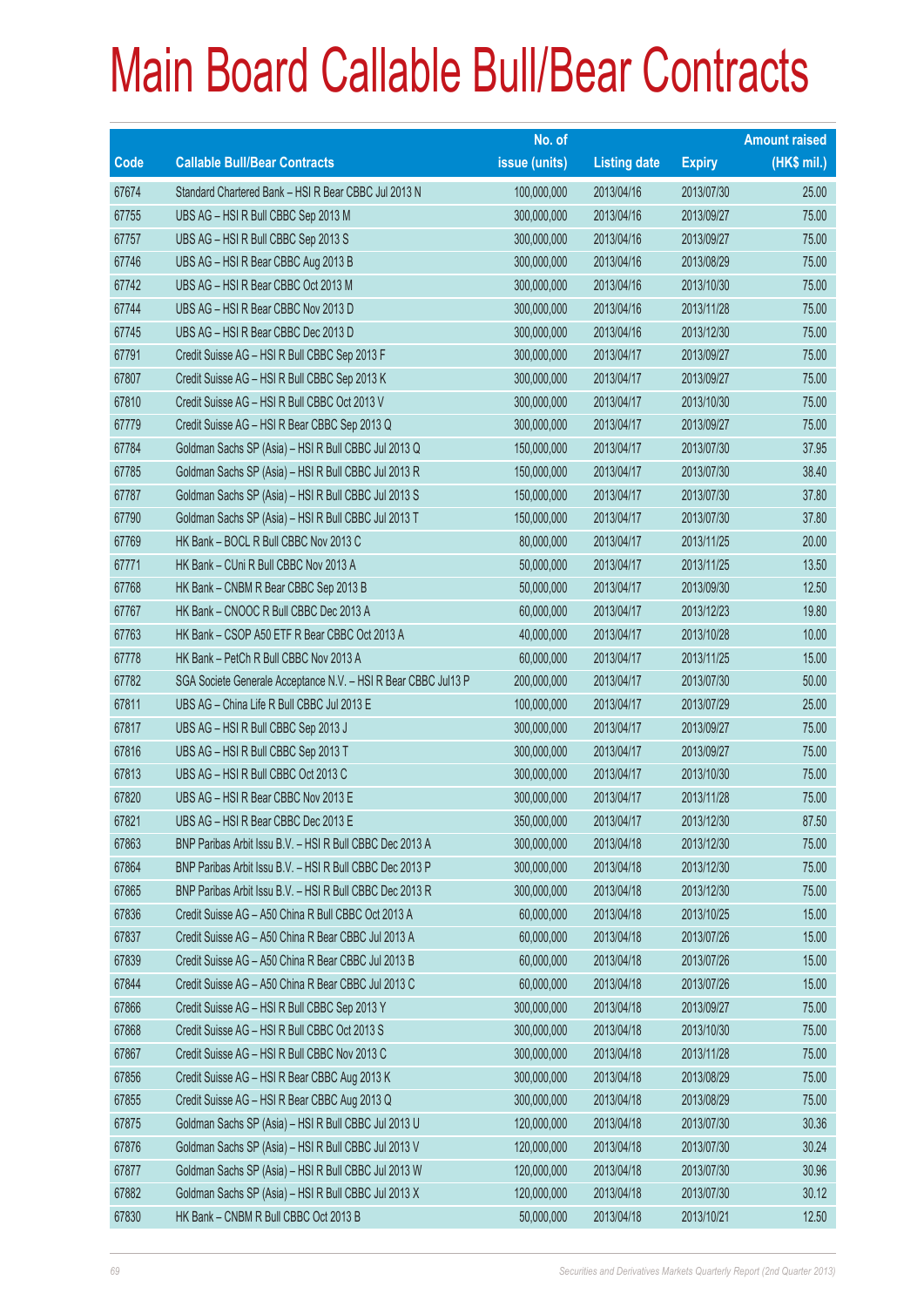|        |                                                                | No. of        |                     |               | <b>Amount raised</b> |
|--------|----------------------------------------------------------------|---------------|---------------------|---------------|----------------------|
| Code   | <b>Callable Bull/Bear Contracts</b>                            | issue (units) | <b>Listing date</b> | <b>Expiry</b> | $(HK$$ mil.)         |
| 67829  | HK Bank - CNBM R Bull CBBC Nov 2013 A                          | 50,000,000    | 2013/04/18          | 2013/11/18    | 12.50                |
| 67831  | HK Bank - China Shenhua R Bull CBBC Mar 2014 B                 | 60,000,000    | 2013/04/18          | 2014/03/18    | 15.00                |
| 67824  | HK Bank - HSI R Bull CBBC Nov 2013 G                           | 100,000,000   | 2013/04/18          | 2013/11/28    | 25.00                |
| 67826  | HK Bank - HSI R Bull CBBC Nov 2013 H                           | 100,000,000   | 2013/04/18          | 2013/11/28    | 25.00                |
| 67825  | HK Bank - HSI R Bear CBBC Oct 2013 I                           | 100,000,000   | 2013/04/18          | 2013/10/30    | 25.00                |
| 67833  | HK Bank - Yanzhou Coal R Bull CBBC Dec 2013 A                  | 50,000,000    | 2013/04/18          | 2013/12/23    | 12.50                |
| 67873  | J P Morgan SP BV - HSI R Bull CBBC Jul 2013 F                  | 300,000,000   | 2013/04/18          | 2013/07/30    | 75.00                |
| 67874  | J P Morgan SP BV - HSI R Bull CBBC Jul 2013 H                  | 300,000,000   | 2013/04/18          | 2013/07/30    | 75.00                |
| 67860  | Standard Chartered Bank - HSI R Bull CBBC Sep 2013 X           | 100,000,000   | 2013/04/18          | 2013/09/27    | 25.00                |
| 67861  | Standard Chartered Bank - HSI R Bear CBBC Jul 2013 O           | 100,000,000   | 2013/04/18          | 2013/07/30    | 25.00                |
| 67858  | SGA Societe Generale Acceptance N.V. - HSI R Bull CBBC Jul13 G | 200,000,000   | 2013/04/18          | 2013/07/30    | 50.00                |
| 67834  | SGA Societe Generale Acceptance N.V. - HSI R Bull CBBC Jul13 L | 200,000,000   | 2013/04/18          | 2013/07/30    | 50.00                |
| 67835  | SGA Societe Generale Acceptance N.V. - HSI R Bear CBBC Jul13 Q | 200,000,000   | 2013/04/18          | 2013/07/30    | 50.00                |
| 67871  | UBS AG - HSI R Bull CBBC Oct 2013 E                            | 300,000,000   | 2013/04/18          | 2013/10/30    | 75.00                |
| 67869  | UBS AG - HSI R Bull CBBC Oct 2013 H                            | 300,000,000   | 2013/04/18          | 2013/10/30    | 75.00                |
| 67870  | UBS AG - HSI R Bull CBBC Oct 2013 I                            | 300,000,000   | 2013/04/18          | 2013/10/30    | 75.00                |
| 67872  | UBS AG - HSI R Bear CBBC Dec 2013 F                            | 350,000,000   | 2013/04/18          | 2013/12/30    | 87.50                |
| 67980  | BNP Paribas Arbit Issu B.V. - HSI R Bear CBBC Jul 2013 P       | 300,000,000   | 2013/04/19          | 2013/07/30    | 75.00                |
| 67976  | Credit Suisse AG - HSI R Bull CBBC Sep 2013 C                  | 300,000,000   | 2013/04/19          | 2013/09/27    | 75.00                |
| 67902  | Credit Suisse AG - HSI R Bear CBBC Jul 2013 A                  | 300,000,000   | 2013/04/19          | 2013/07/30    | 75.00                |
| 67977  | Credit Suisse AG - HSI R Bear CBBC Sep 2013 S                  | 300,000,000   | 2013/04/19          | 2013/09/27    | 75.00                |
| 67943  | Citigroup Global Mkt H Inc. - HSI R Bull CBBC Dec 2013 Q       | 150,000,000   | 2013/04/19          | 2013/12/30    | 37.50                |
| 67928  | Citigroup Global Mkt H Inc. - HSI R Bull CBBC Dec 2013 R       | 150,000,000   | 2013/04/19          | 2013/12/30    | 37.50                |
| 67942  | Citigroup Global Mkt H Inc. - HSI R Bull CBBC Dec 2013 T       | 150,000,000   | 2013/04/19          | 2013/12/30    | 37.50                |
| 67915  | Citigroup Global Mkt H Inc. - HSI R Bull CBBC Dec 2013 U       | 150,000,000   | 2013/04/19          | 2013/12/30    | 37.50                |
| 67924  | Citigroup Global Mkt H Inc. - HSI R Bull CBBC Dec 2013 V       | 150,000,000   | 2013/04/19          | 2013/12/30    | 37.50                |
| 67944  | Citigroup Global Mkt H Inc. - HSI R Bear CBBC Aug 2013 I       | 150,000,000   | 2013/04/19          | 2013/08/29    | 37.50                |
| 67945  | Citigroup Global Mkt H Inc. - HSI R Bear CBBC Aug 2013 J       | 150,000,000   | 2013/04/19          | 2013/08/29    | 37.50                |
| 67947  | Citigroup Global Mkt H Inc. - HSI R Bear CBBC Aug 2013 K       | 150,000,000   | 2013/04/19          | 2013/08/29    | 37.50                |
| 67964  | Citigroup Global Mkt H Inc. - HSI R Bear CBBC Aug 2013 L       | 150,000,000   | 2013/04/19          | 2013/08/29    | 37.50                |
| 67887  | HK Bank - China Mobile R Bull CBBC Nov 2013 C                  | 120,000,000   | 2013/04/19          | 2013/11/26    | 30.00                |
| 67888  | HK Bank - China Life R Bull CBBC Sep 2013 B                    | 60,000,000    | 2013/04/19          | 2013/09/18    | 15.00                |
| 67883  | HK Bank - HSI R Bull CBBC Nov 2013 I                           | 100,000,000   | 2013/04/19          | 2013/11/28    | 25.00                |
| 67884  | HK Bank - Hutchison R Bull CBBC Nov 2013 C                     | 60,000,000    | 2013/04/19          | 2013/11/18    | 15.00                |
| 67904  | UBS AG - Sinopec Corp R Bull CBBC Nov 2013 A                   | 100,000,000   | 2013/04/19          | 2013/11/25    | 25.00                |
| 67971  | UBS AG - HSI R Bull CBBC Dec 2013 O                            | 300,000,000   | 2013/04/19          | 2013/12/30    | 75.00                |
| 67968  | UBS AG - HSI R Bull CBBC Mar 2014 H                            | 350,000,000   | 2013/04/19          | 2014/03/28    | 87.50                |
| 67975  | UBS AG - HSI R Bull CBBC Mar 2014 I                            | 350,000,000   | 2013/04/19          | 2014/03/28    | 87.50                |
| 67905  | UBS AG - HSI R Bear CBBC Jul 2013 S                            | 300,000,000   | 2013/04/19          | 2013/07/30    | 75.00                |
| 65326# | HK Bank - A50 R Bull CBBC Jul 2013 A                           | 180,000,000   | 2013/04/19          | 2013/07/22    | 14.04                |
| 67982  | BNP Paribas Arbit Issu B.V. - HSI R Bull CBBC Dec 2013 X       | 300,000,000   | 2013/04/22          | 2013/12/30    | 75.00                |
| 67984  | BNP Paribas Arbit Issu B.V. - HSI R Bull CBBC Dec 2013 Y       | 300,000,000   | 2013/04/22          | 2013/12/30    | 75.00                |
| 68030  | BNP Paribas Arbit Issu B.V. - HSI R Bear CBBC Jul 2013 Q       | 300,000,000   | 2013/04/22          | 2013/07/30    | 75.00                |
| 68031  | BNP Paribas Arbit Issu B.V. - HSI R Bear CBBC Jul 2013 R       | 300,000,000   | 2013/04/22          | 2013/07/30    | 75.00                |
| 68032  | BNP Paribas Arbit Issu B.V. - HSI R Bear CBBC Jul 2013 S       | 300,000,000   | 2013/04/22          | 2013/07/30    | 75.00                |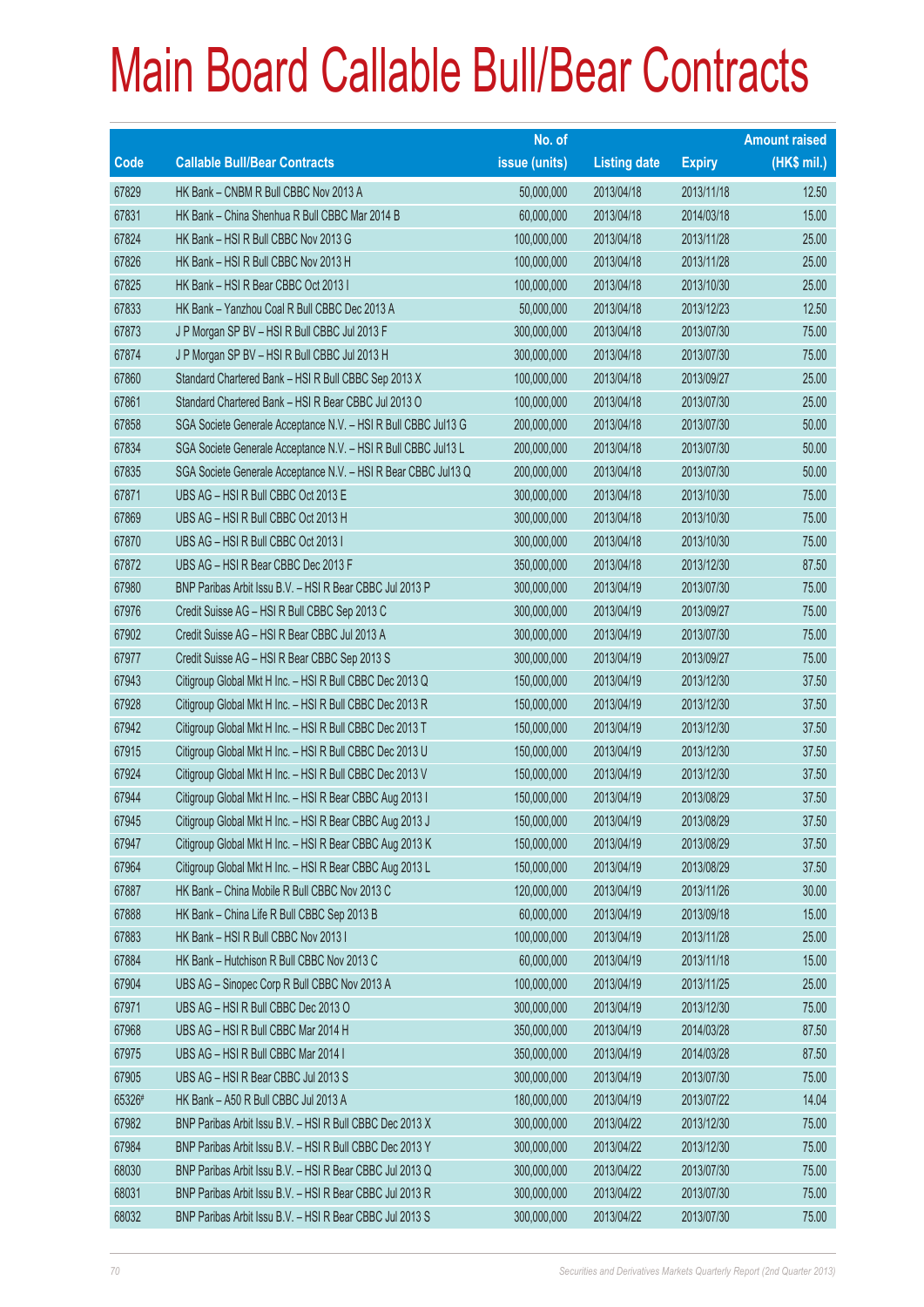|       |                                                                | No. of        |                     |               | <b>Amount raised</b> |
|-------|----------------------------------------------------------------|---------------|---------------------|---------------|----------------------|
| Code  | <b>Callable Bull/Bear Contracts</b>                            | issue (units) | <b>Listing date</b> | <b>Expiry</b> | $(HK$$ mil.)         |
| 67995 | Credit Suisse AG - HSI R Bull CBBC Sep 2013 D                  | 300,000,000   | 2013/04/22          | 2013/09/27    | 75.00                |
| 67985 | Credit Suisse AG - HSI R Bull CBBC Nov 2013 D                  | 300,000,000   | 2013/04/22          | 2013/11/28    | 75.00                |
| 67992 | Credit Suisse AG - HSI R Bull CBBC Nov 2013 E                  | 300,000,000   | 2013/04/22          | 2013/11/28    | 75.00                |
| 67994 | Credit Suisse AG - HSI R Bull CBBC Nov 2013 F                  | 300,000,000   | 2013/04/22          | 2013/11/28    | 75.00                |
| 68042 | Credit Suisse AG - HSI R Bear CBBC Jul 2013 C                  | 300,000,000   | 2013/04/22          | 2013/07/30    | 75.00                |
| 68043 | Credit Suisse AG - HSI R Bear CBBC Aug 2013 P                  | 300,000,000   | 2013/04/22          | 2013/08/29    | 75.00                |
| 68061 | Credit Suisse AG - HSI R Bear CBBC Aug 2013 R                  | 300,000,000   | 2013/04/22          | 2013/08/29    | 75.00                |
| 68071 | Credit Suisse AG - HSI R Bear CBBC Sep 2013 T                  | 300,000,000   | 2013/04/22          | 2013/09/27    | 75.00                |
| 68194 | Citigroup Global Mkt H Inc. - HSI R Bull CBBC Dec 2013 B       | 150,000,000   | 2013/04/22          | 2013/12/30    | 37.50                |
| 67997 | Citigroup Global Mkt H Inc. - HSI R Bull CBBC Dec 2013 H       | 150,000,000   | 2013/04/22          | 2013/12/30    | 37.50                |
| 68193 | Citigroup Global Mkt H Inc. - HSI R Bull CBBC Dec 2013 P       | 150,000,000   | 2013/04/22          | 2013/12/30    | 37.50                |
| 67996 | Citigroup Global Mkt H Inc. - HSI R Bull CBBC Dec 2013 S       | 150,000,000   | 2013/04/22          | 2013/12/30    | 37.50                |
| 68195 | Citigroup Global Mkt H Inc. - HSI R Bear CBBC Aug 2013 M       | 150,000,000   | 2013/04/22          | 2013/08/29    | 37.50                |
| 68196 | Citigroup Global Mkt H Inc. - HSI R Bear CBBC Aug 2013 N       | 150,000,000   | 2013/04/22          | 2013/08/29    | 37.50                |
| 68202 | Citigroup Global Mkt H Inc. - HSI R Bear CBBC Aug 2013 O       | 150,000,000   | 2013/04/22          | 2013/08/29    | 37.50                |
| 68113 | Goldman Sachs SP (Asia) - HSI R Bull CBBC Jul 2013 F           | 150,000,000   | 2013/04/22          | 2013/07/30    | 38.55                |
| 68110 | Goldman Sachs SP (Asia) - HSI R Bull CBBC Jul 2013 Y           | 150,000,000   | 2013/04/22          | 2013/07/30    | 38.10                |
| 68112 | Goldman Sachs SP (Asia) - HSI R Bull CBBC Jul 2013 Z           | 150,000,000   | 2013/04/22          | 2013/07/30    | 37.80                |
| 68096 | Goldman Sachs SP (Asia) - HSI R Bear CBBC Jul 2013 L           | 150,000,000   | 2013/04/22          | 2013/07/30    | 37.50                |
| 68107 | Goldman Sachs SP (Asia) - HSI R Bear CBBC Jul 2013 M           | 150,000,000   | 2013/04/22          | 2013/07/30    | 37.80                |
| 68170 | J P Morgan SP BV - HSI R Bull CBBC Sep 2013 A                  | 300,000,000   | 2013/04/22          | 2013/09/27    | 75.00                |
| 68115 | J P Morgan SP BV - HSI R Bear CBBC Sep 2013 A                  | 300,000,000   | 2013/04/22          | 2013/09/27    | 75.00                |
| 68024 | Standard Chartered Bank - HSI R Bear CBBC Jul 2013 P           | 100,000,000   | 2013/04/22          | 2013/07/30    | 25.00                |
| 68016 | SGA Societe Generale Acceptance N.V. - HSI R Bear CBBC Jul13 R | 200,000,000   | 2013/04/22          | 2013/07/30    | 50.00                |
| 68020 | SGA Societe Generale Acceptance N.V. - HSI R Bear CBBC Jul13 S | 200,000,000   | 2013/04/22          | 2013/07/30    | 50.00                |
| 68011 | UBS AG - HSI R Bull CBBC Oct 2013 F                            | 300,000,000   | 2013/04/22          | 2013/10/30    | 75.00                |
| 68009 | UBS AG - HSI R Bull CBBC Dec 2013 P                            | 300,000,000   | 2013/04/22          | 2013/12/30    | 75.00                |
| 68012 | UBS AG - HSI R Bull CBBC Feb 2014 I                            | 350,000,000   | 2013/04/22          | 2014/02/27    | 87.50                |
| 67999 | UBS AG - HSI R Bull CBBC Mar 2014 J                            | 350,000,000   | 2013/04/22          | 2014/03/28    | 87.50                |
| 68040 | UBS AG - HSI R Bear CBBC Jul 2013 V                            | 300,000,000   | 2013/04/22          | 2013/07/30    | 75.00                |
| 68039 | UBS AG - HSI R Bear CBBC Aug 2013 Y                            | 300,000,000   | 2013/04/22          | 2013/08/29    | 75.00                |
| 68038 | UBS AG - HSI R Bear CBBC Nov 2013 F                            | 350,000,000   | 2013/04/22          | 2013/11/28    | 87.50                |
| 68224 | BNP Paribas Arbit Issu B.V. - HSI R Bull CBBC Dec 2013 C       | 300,000,000   | 2013/04/23          | 2013/12/30    | 75.00                |
| 68228 | BNP Paribas Arbit Issu B.V. - HSI R Bull CBBC Dec 2013 E       | 300,000,000   | 2013/04/23          | 2013/12/30    | 75.00                |
| 68231 | BNP Paribas Arbit Issu B.V. - HSI R Bull CBBC Dec 2013 H       | 300,000,000   | 2013/04/23          | 2013/12/30    | 75.00                |
| 68233 | BNP Paribas Arbit Issu B.V. - HSI R Bull CBBC Dec 2013 L       | 300,000,000   | 2013/04/23          | 2013/12/30    | 75.00                |
| 68246 | BNP Paribas Arbit Issu B.V. - HSI R Bull CBBC Dec 2013 M       | 300,000,000   | 2013/04/23          | 2013/12/30    | 75.00                |
| 68223 | BNP Paribas Arbit Issu B.V. - HSI R Bull CBBC Dec 2013 Z       | 300,000,000   | 2013/04/23          | 2013/12/30    | 75.00                |
| 68369 | BNP Paribas Arbit Issu B.V. - HSI R Bear CBBC Jul 2013 T       | 300,000,000   | 2013/04/23          | 2013/07/30    | 75.00                |
| 68370 | BNP Paribas Arbit Issu B.V. - HSI R Bear CBBC Jul 2013 U       | 300,000,000   | 2013/04/23          | 2013/07/30    | 75.00                |
| 68259 | Credit Suisse AG - HSI R Bull CBBC Oct 2013 A                  | 300,000,000   | 2013/04/23          | 2013/10/30    | 75.00                |
| 68261 | Credit Suisse AG - HSI R Bull CBBC Oct 2013 B                  | 300,000,000   | 2013/04/23          | 2013/10/30    | 75.00                |
| 68258 | Credit Suisse AG - HSI R Bull CBBC Oct 2013 Y                  | 300,000,000   | 2013/04/23          | 2013/10/30    | 75.00                |
| 68262 | Credit Suisse AG - HSI R Bull CBBC Oct 2013 Z                  | 300,000,000   | 2013/04/23          | 2013/10/30    | 75.00                |
| 68366 | Credit Suisse AG - HSI R Bull CBBC Mar 2014 A                  | 300,000,000   | 2013/04/23          | 2014/03/28    | 75.00                |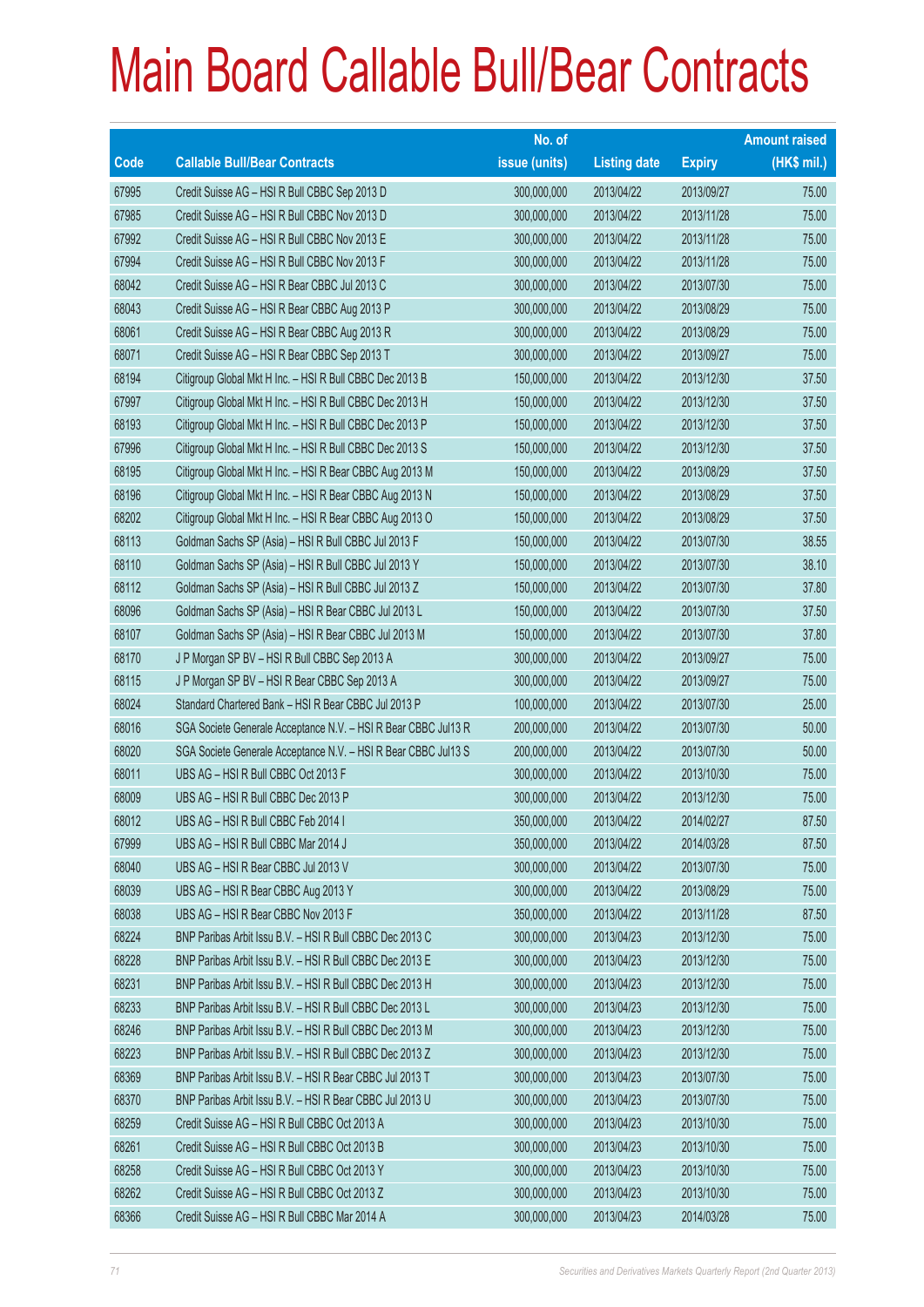|        |                                                                | No. of        |                     |               | <b>Amount raised</b> |
|--------|----------------------------------------------------------------|---------------|---------------------|---------------|----------------------|
| Code   | <b>Callable Bull/Bear Contracts</b>                            | issue (units) | <b>Listing date</b> | <b>Expiry</b> | $(HK$$ mil.)         |
| 68367  | Credit Suisse AG - HSI R Bull CBBC Mar 2014 B                  | 300,000,000   | 2013/04/23          | 2014/03/28    | 78.00                |
| 68368  | Credit Suisse AG - HSI R Bull CBBC Mar 2014 C                  | 300,000,000   | 2013/04/23          | 2014/03/28    | 84.00                |
| 68354  | Credit Suisse AG - HSI R Bear CBBC Jul 2013 T                  | 300,000,000   | 2013/04/23          | 2013/07/30    | 75.00                |
| 68362  | Credit Suisse AG - HSI R Bear CBBC Aug 2013 S                  | 300,000,000   | 2013/04/23          | 2013/08/29    | 75.00                |
| 68365  | Credit Suisse AG - HSI R Bear CBBC Nov 2013 A                  | 300,000,000   | 2013/04/23          | 2013/11/28    | 75.00                |
| 68212  | Citigroup Global Mkt H Inc. - HSI R Bull CBBC Dec 2013 D       | 150,000,000   | 2013/04/23          | 2013/12/30    | 37.50                |
| 68214  | Citigroup Global Mkt H Inc. - HSI R Bull CBBC Dec 2013 E       | 150,000,000   | 2013/04/23          | 2013/12/30    | 37.50                |
| 68326  | Citigroup Global Mkt H Inc. - HSI R Bull CBBC Dec 2013 G       | 150,000,000   | 2013/04/23          | 2013/12/30    | 37.50                |
| 68328  | Citigroup Global Mkt H Inc. - HSI R Bull CBBC Dec 2013 M       | 150,000,000   | 2013/04/23          | 2013/12/30    | 37.50                |
| 68352  | Citigroup Global Mkt H Inc. - HSI R Bear CBBC Aug 2013 C       | 150,000,000   | 2013/04/23          | 2013/08/29    | 37.50                |
| 68336  | Citigroup Global Mkt H Inc. - HSI R Bear CBBC Aug 2013 P       | 150,000,000   | 2013/04/23          | 2013/08/29    | 37.50                |
| 68416  | Goldman Sachs SP (Asia) - HSI R Bull CBBC Jul 2013 G           | 150,000,000   | 2013/04/23          | 2013/07/30    | 38.25                |
| 68412  | Goldman Sachs SP (Asia) - HSI R Bull CBBC Jul 2013 J           | 150,000,000   | 2013/04/23          | 2013/07/30    | 38.25                |
| 68413  | Goldman Sachs SP (Asia) - HSI R Bull CBBC Jul 2013 M           | 150,000,000   | 2013/04/23          | 2013/07/30    | 37.80                |
| 68209  | HK Bank - HSCEI R Bear CBBC Oct 2013 C                         | 68,000,000    | 2013/04/23          | 2013/10/30    | 17.00                |
| 68278  | Standard Chartered Bank - HSI R Bull CBBC Sep 2013 Y           | 100,000,000   | 2013/04/23          | 2013/09/27    | 25.00                |
| 68221  | SGA Societe Generale Acceptance N.V. - HSI R Bull CBBC Jul13 B | 200,000,000   | 2013/04/23          | 2013/07/30    | 50.00                |
| 68220  | SGA Societe Generale Acceptance N.V. - HSI R Bull CBBC Jul13 F | 200,000,000   | 2013/04/23          | 2013/07/30    | 50.00                |
| 68215  | SGA Societe Generale Acceptance N.V. - HSI R Bull CBBC Aug13 Q | 200,000,000   | 2013/04/23          | 2013/08/29    | 50.00                |
| 68217  | SGA Societe Generale Acceptance N.V. - HSI R Bull CBBC Aug13 R | 200,000,000   | 2013/04/23          | 2013/08/29    | 50.00                |
| 68219  | SGA Societe Generale Acceptance N.V. - HSI R Bear CBBC Jul13 T | 200,000,000   | 2013/04/23          | 2013/07/30    | 50.00                |
| 68270  | SGA Societe Generale Acceptance N.V. - HSI R Bear CBBC Jul13 U | 200,000,000   | 2013/04/23          | 2013/07/30    | 50.00                |
| 68400  | UBS AG - China Mobile R Bear CBBC Nov 2013 A                   | 100,000,000   | 2013/04/23          | 2013/11/18    | 25.00                |
| 68389  | UBS AG - CNBM R Bull CBBC Dec 2013 A                           | 50,000,000    | 2013/04/23          | 2013/12/16    | 12.50                |
| 68402  | UBS AG - CNOOC R Bull CBBC Dec 2013 A                          | 100,000,000   | 2013/04/23          | 2013/12/16    | 25.00                |
| 68399  | UBS AG - A50 China R Bull CBBC Feb 2014 A                      | 100,000,000   | 2013/04/23          | 2014/02/17    | 25.00                |
| 68404  | UBS AG - HSBC R Bull CBBC Dec 2013 A                           | 100,000,000   | 2013/04/23          | 2013/12/09    | 25.00                |
| 68249  | UBS AG - HSI R Bull CBBC Nov 2013 X                            | 300,000,000   | 2013/04/23          | 2013/11/28    | 75.00                |
| 68257  | UBS AG - HSI R Bull CBBC Nov 2013 Y                            | 350,000,000   | 2013/04/23          | 2013/11/28    | 87.50                |
| 68279  | UBS AG - HSI R Bear CBBC Aug 2013 L                            | 300,000,000   | 2013/04/23          | 2013/08/29    | 75.00                |
| 68280  | UBS AG - HSI R Bear CBBC Aug 2013 P                            | 300,000,000   | 2013/04/23          | 2013/08/29    | 75.00                |
| 68312  | UBS AG - HSI R Bear CBBC Aug 2013 S                            | 300,000,000   | 2013/04/23          | 2013/08/29    | 75.00                |
| 61141# | HK Bank - HSCEI R Bull CBBC Oct 2013 B                         | 188,000,000   | 2013/04/23          | 2013/10/30    | 10.34                |
| 68533  | BNP Paribas Arbit Issu B.V. - HSI R Bear CBBC Jul 2013 V       | 300,000,000   | 2013/04/24          | 2013/07/30    | 75.00                |
| 68536  | BNP Paribas Arbit Issu B.V. - HSI R Bear CBBC Jul 2013 W       | 300,000,000   | 2013/04/24          | 2013/07/30    | 75.00                |
| 68506  | Credit Suisse AG - HSI R Bull CBBC Sep 2013 B                  | 300,000,000   | 2013/04/24          | 2013/09/27    | 75.00                |
| 68505  | Credit Suisse AG - HSI R Bull CBBC Nov 2013 G                  | 300,000,000   | 2013/04/24          | 2013/11/28    | 75.00                |
| 68454  | Credit Suisse AG - HSI R Bear CBBC Aug 2013 T                  | 300,000,000   | 2013/04/24          | 2013/08/29    | 75.00                |
| 68531  | Credit Suisse AG - HSI R Bear CBBC Aug 2013 U                  | 300,000,000   | 2013/04/24          | 2013/08/29    | 75.00                |
| 68456  | Credit Suisse AG - HSI R Bear CBBC Oct 2013 A                  | 300,000,000   | 2013/04/24          | 2013/10/30    | 75.00                |
| 68463  | Citigroup Global Mkt H Inc. - HSI R Bull CBBC Dec 2013 N       | 150,000,000   | 2013/04/24          | 2013/12/30    | 37.50                |
| 68504  | Citigroup Global Mkt H Inc. - HSI R Bull CBBC Dec 2013 O       | 150,000,000   | 2013/04/24          | 2013/12/30    | 37.50                |
| 68509  | Citigroup Global Mkt H Inc. - HSI R Bear CBBC Sep 2013 A       | 150,000,000   | 2013/04/24          | 2013/09/27    | 37.50                |
| 68518  | Citigroup Global Mkt H Inc. - HSI R Bear CBBC Sep 2013 B       | 150,000,000   | 2013/04/24          | 2013/09/27    | 37.50                |
| 68537  | Goldman Sachs SP (Asia) - HSI R Bear CBBC Jul 2013 N           | 150,000,000   | 2013/04/24          | 2013/07/30    | 38.85                |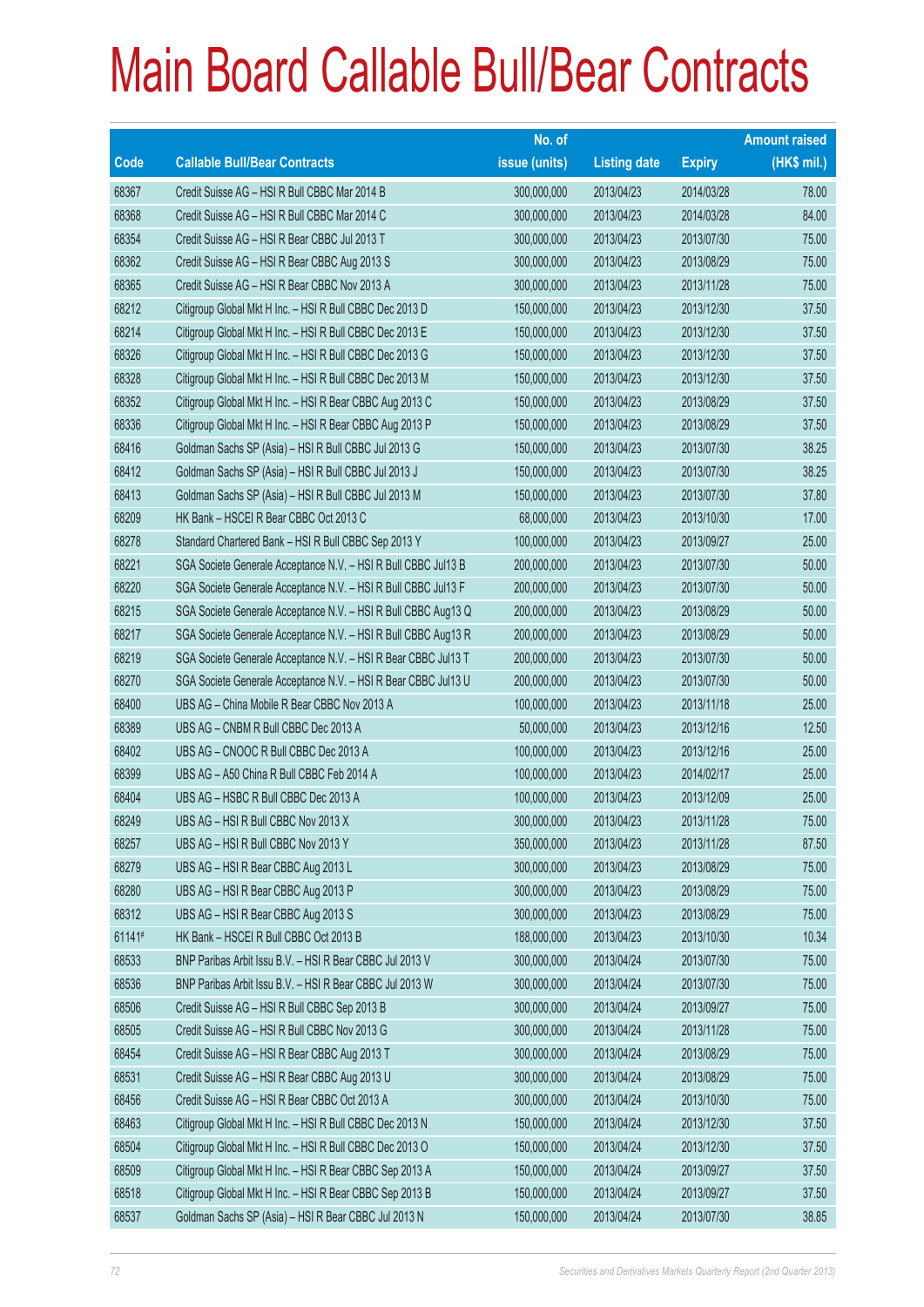|        |                                                                | No. of        |                     |               | <b>Amount raised</b> |
|--------|----------------------------------------------------------------|---------------|---------------------|---------------|----------------------|
| Code   | <b>Callable Bull/Bear Contracts</b>                            | issue (units) | <b>Listing date</b> | <b>Expiry</b> | $(HK$$ mil.)         |
| 68541  | Goldman Sachs SP (Asia) - HSI R Bear CBBC Jul 2013 O           | 150,000,000   | 2013/04/24          | 2013/07/30    | 39.00                |
| 68547  | Goldman Sachs SP (Asia) - HSI R Bear CBBC Jul 2013 P           | 150,000,000   | 2013/04/24          | 2013/07/30    | 37.65                |
| 68440  | HK Bank - ABC R Bear CBBC Jan 2014 A                           | 40,000,000    | 2013/04/24          | 2014/01/16    | 10.00                |
| 68435  | HK Bank - AIA R Bear CBBC Oct 2013 B                           | 50,000,000    | 2013/04/24          | 2013/10/07    | 17.00                |
| 68448  | HK Bank - Evergrande R Bull CBBC Jan 2014 A                    | 60,000,000    | 2013/04/24          | 2014/01/28    | 15.00                |
| 68432  | HK Bank - A50 R Bull CBBC Sep 2013 H                           | 100,000,000   | 2013/04/24          | 2013/09/16    | 25.00                |
| 68433  | HK Bank - A50 R Bull CBBC Sep 2013 I                           | 100,000,000   | 2013/04/24          | 2013/09/30    | 25.00                |
| 68421  | HK Bank - HSI R Bull CBBC Dec 2013 F                           | 100,000,000   | 2013/04/24          | 2013/12/30    | 25.00                |
| 68444  | HK Bank - Sands China R Bull CBBC Dec 2013 D                   | 60,000,000    | 2013/04/24          | 2013/12/18    | 15.00                |
| 68550  | J P Morgan SP BV - HSI R Bull CBBC Oct 2013 A                  | 300,000,000   | 2013/04/24          | 2013/10/30    | 75.00                |
| 68551  | J P Morgan SP BV - HSI R Bull CBBC Oct 2013 B                  | 300,000,000   | 2013/04/24          | 2013/10/30    | 75.00                |
| 68552  | J P Morgan SP BV - HSI R Bull CBBC Oct 2013 C                  | 300,000,000   | 2013/04/24          | 2013/10/30    | 75.00                |
| 68566  | J P Morgan SP BV - HSI R Bull CBBC Oct 2013 D                  | 300,000,000   | 2013/04/24          | 2013/10/30    | 75.00                |
| 68567  | J P Morgan SP BV - HSI R Bull CBBC Oct 2013 E                  | 300,000,000   | 2013/04/24          | 2013/10/30    | 75.00                |
| 68569  | J P Morgan SP BV - HSI R Bull CBBC Oct 2013 F                  | 300,000,000   | 2013/04/24          | 2013/10/30    | 75.00                |
| 68549  | J P Morgan SP BV - HSI R Bear CBBC Oct 2013 A                  | 300,000,000   | 2013/04/24          | 2013/10/30    | 75.00                |
| 68457  | Standard Chartered Bank - HSI R Bear CBBC Jul 2013 Q           | 100,000,000   | 2013/04/24          | 2013/07/30    | 25.00                |
| 68527  | SGA Societe Generale Acceptance N.V. - HSI R Bear CBBC Jul13 V | 200,000,000   | 2013/04/24          | 2013/07/30    | 50.00                |
| 68528  | SGA Societe Generale Acceptance N.V. - HSI R Bear CBBC Jul13 W | 200,000,000   | 2013/04/24          | 2013/07/30    | 50.00                |
| 68524  | UBS AG - HSBC R Bull CBBC Jun 2014 A                           | 100,000,000   | 2013/04/24          | 2014/06/16    | 25.00                |
| 68458  | UBS AG - HSI R Bull CBBC Dec 2013 Q                            | 300,000,000   | 2013/04/24          | 2013/12/30    | 75.00                |
| 68462  | UBS AG - HSI R Bull CBBC Feb 2014 J                            | 350,000,000   | 2013/04/24          | 2014/02/27    | 87.50                |
| 68519  | UBS AG - HSI R Bear CBBC Jul 2013 W                            | 300,000,000   | 2013/04/24          | 2013/07/30    | 75.00                |
| 68522  | UBS AG - HSI R Bear CBBC Jul 2013 Y                            | 350,000,000   | 2013/04/24          | 2013/07/30    | 87.50                |
| 68520  | UBS AG - HSI R Bear CBBC Aug 2013 A                            | 300,000,000   | 2013/04/24          | 2013/08/29    | 75.00                |
| 63482# | HK Bank - HSI R Bull CBBC Jul 2013 C                           | 200,000,000   | 2013/04/24          | 2013/07/30    | 11.20                |
| 68646  | BNP Paribas Arbit Issu B.V. - HSI R Bear CBBC Jul 2013 X       | 300,000,000   | 2013/04/25          | 2013/07/30    | 75.00                |
| 68624  | Credit Suisse AG - HSI R Bull CBBC Nov 2013 H                  | 300,000,000   | 2013/04/25          | 2013/11/28    | 75.00                |
| 68625  | Credit Suisse AG - HSI R Bull CBBC Nov 2013 I                  | 300,000,000   | 2013/04/25          | 2013/11/28    | 75.00                |
| 68634  | Credit Suisse AG - HSI R Bear CBBC Aug 2013 L                  | 300,000,000   | 2013/04/25          | 2013/08/29    | 75.00                |
| 68626  | Credit Suisse AG - HSI R Bear CBBC Aug 2013 V                  | 300,000,000   | 2013/04/25          | 2013/08/29    | 75.00                |
| 68631  | Credit Suisse AG - HSI R Bear CBBC Aug 2013 Y                  | 300,000,000   | 2013/04/25          | 2013/08/29    | 75.00                |
| 68627  | Credit Suisse AG - HSI R Bear CBBC Sep 2013 U                  | 300,000,000   | 2013/04/25          | 2013/09/27    | 75.00                |
| 68623  | Citigroup Global Mkt H Inc. - HSI R Bull CBBC Dec 2013 J       | 150,000,000   | 2013/04/25          | 2013/12/30    | 37.50                |
| 68639  | Citigroup Global Mkt H Inc. - HSI R Bull CBBC Dec 2013 W       | 150,000,000   | 2013/04/25          | 2013/12/30    | 37.50                |
| 68640  | Citigroup Global Mkt H Inc. - HSI R Bull CBBC Dec 2013 X       | 150,000,000   | 2013/04/25          | 2013/12/30    | 37.50                |
| 68638  | Citigroup Global Mkt H Inc. - HSI R Bear CBBC Sep 2013 C       | 150,000,000   | 2013/04/25          | 2013/09/27    | 37.50                |
| 68648  | Goldman Sachs SP (Asia) - HSI R Bull CBBC Jul 2013 K           | 150,000,000   | 2013/04/25          | 2013/07/30    | 38.10                |
| 68651  | Goldman Sachs SP (Asia) - HSI R Bull CBBC Jul 2013 N           | 150,000,000   | 2013/04/25          | 2013/07/30    | 37.80                |
| 68652  | Goldman Sachs SP (Asia) - HSI R Bull CBBC Jul 2013 Q           | 150,000,000   | 2013/04/25          | 2013/07/30    | 38.10                |
| 68650  | Goldman Sachs SP (Asia) - HSI R Bear CBBC Jul 2013 Q           | 150,000,000   | 2013/04/25          | 2013/07/30    | 38.55                |
| 68599  | HK Bank - China Shenhua R Bull CBBC Jul 2014 A                 | 60,000,000    | 2013/04/25          | 2014/07/18    | 15.00                |
| 68598  | HK Bank - China Shenhua R Bear CBBC Jan 2014 A                 | 40,000,000    | 2013/04/25          | 2014/01/14    | 10.00                |
| 68573  | HK Bank - HSCEI R Bull CBBC Nov 2013 C                         | 100,000,000   | 2013/04/25          | 2013/11/28    | 25.00                |
| 68571  | HK Bank - HSI R Bear CBBC Oct 2013 J                           | 400,000,000   | 2013/04/25          | 2013/10/30    | 100.00               |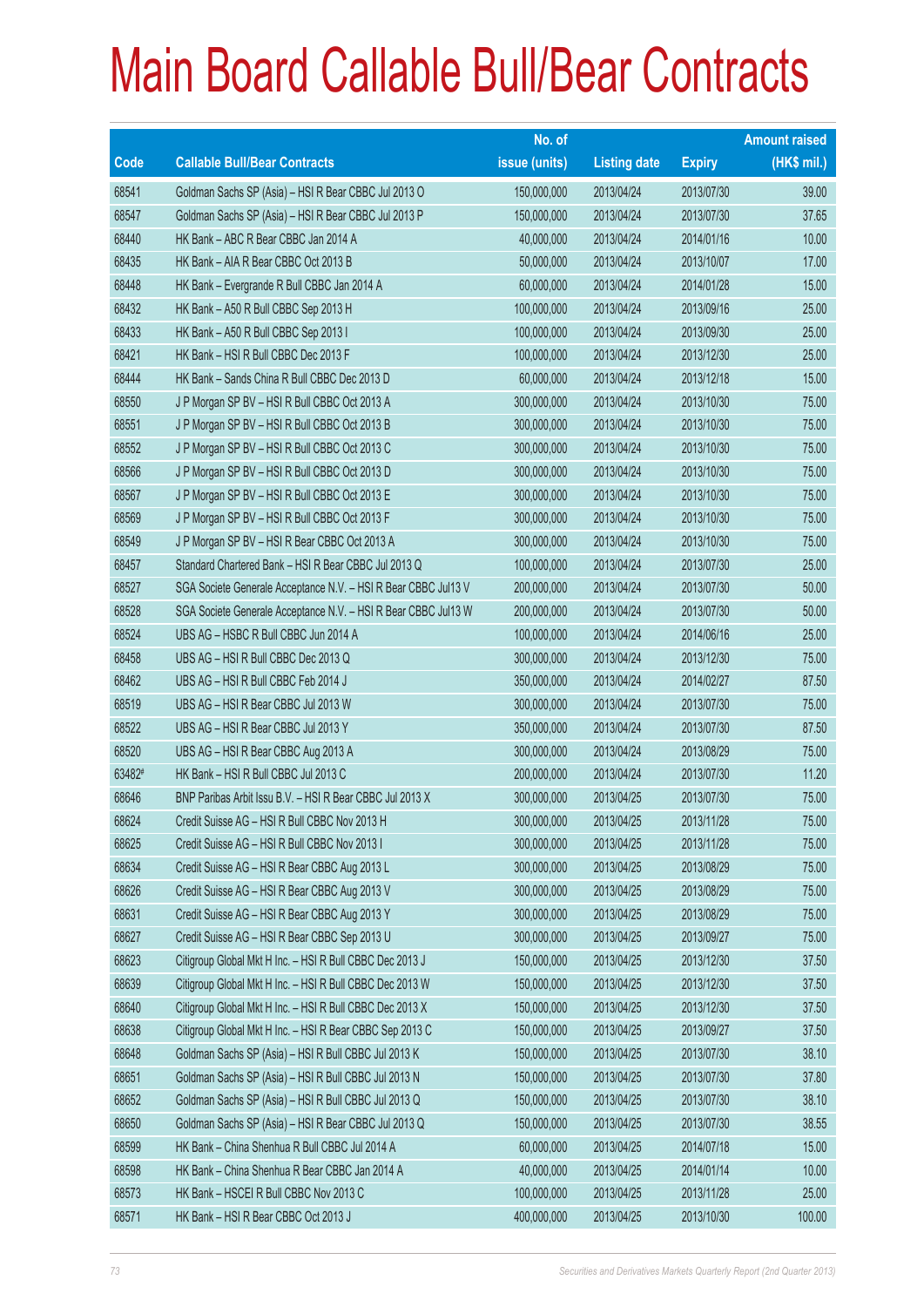|       |                                                                | No. of        |                     |               | <b>Amount raised</b> |
|-------|----------------------------------------------------------------|---------------|---------------------|---------------|----------------------|
| Code  | <b>Callable Bull/Bear Contracts</b>                            | issue (units) | <b>Listing date</b> | <b>Expiry</b> | $(HK$$ mil.)         |
| 68582 | HK Bank - TCH R Bull CBBC Sep 2013 B                           | 50,000,000    | 2013/04/25          | 2013/09/30    | 12.50                |
| 68653 | J P Morgan SP BV - HSI R Bear CBBC Sep 2013 B                  | 300,000,000   | 2013/04/25          | 2013/09/27    | 75.00                |
| 68654 | J P Morgan SP BV - HSI R Bear CBBC Sep 2013 C                  | 300,000,000   | 2013/04/25          | 2013/09/27    | 75.00                |
| 68655 | J P Morgan SP BV - HSI R Bear CBBC Sep 2013 D                  | 300,000,000   | 2013/04/25          | 2013/09/27    | 75.00                |
| 68600 | Standard Chartered Bank - HSI R Bull CBBC Sep 2013 Z           | 100,000,000   | 2013/04/25          | 2013/09/27    | 25.00                |
| 68601 | Standard Chartered Bank - HSI R Bear CBBC Jul 2013 R           | 100,000,000   | 2013/04/25          | 2013/07/30    | 25.00                |
| 68622 | UBS AG - HSCEI R Bear CBBC Aug 2013 C                          | 100,000,000   | 2013/04/25          | 2013/08/29    | 25.00                |
| 68645 | UBS AG - HSI R Bull CBBC Dec 2013 R                            | 350,000,000   | 2013/04/25          | 2013/12/30    | 87.50                |
| 68604 | UBS AG - HSI R Bull CBBC Feb 2014 K                            | 300,000,000   | 2013/04/25          | 2014/02/27    | 75.00                |
| 68644 | UBS AG - HSI R Bull CBBC Feb 2014 L                            | 350,000,000   | 2013/04/25          | 2014/02/27    | 87.50                |
| 68643 | UBS AG - HSI R Bull CBBC Mar 2014 K                            | 350,000,000   | 2013/04/25          | 2014/03/28    | 87.50                |
| 68642 | UBS AG - HSI R Bear CBBC Aug 2013 T                            | 300,000,000   | 2013/04/25          | 2013/08/29    | 75.00                |
| 68641 | UBS AG - HSI R Bear CBBC Sep 2013 X                            | 300,000,000   | 2013/04/25          | 2013/09/27    | 75.00                |
| 68710 | BNP Paribas Arbit Issu B.V. - HSI R Bull CBBC Dec 2013 Q       | 300,000,000   | 2013/04/26          | 2013/12/30    | 75.00                |
| 68709 | BNP Paribas Arbit Issu B.V. - HSI R Bull CBBC Dec 2013 W       | 300,000,000   | 2013/04/26          | 2013/12/30    | 75.00                |
| 68714 | Credit Suisse AG - HSI R Bull CBBC Sep 2013 P                  | 300,000,000   | 2013/04/26          | 2013/09/27    | 75.00                |
| 68715 | Credit Suisse AG - HSI R Bull CBBC Sep 2013 Q                  | 300,000,000   | 2013/04/26          | 2013/09/27    | 75.00                |
| 68712 | Credit Suisse AG - HSI R Bull CBBC Oct 2013 C                  | 300,000,000   | 2013/04/26          | 2013/10/30    | 75.00                |
| 68713 | Credit Suisse AG - HSI R Bull CBBC Oct 2013 D                  | 300,000,000   | 2013/04/26          | 2013/10/30    | 75.00                |
| 68701 | Credit Suisse AG - HSI R Bear CBBC Aug 2013 N                  | 300,000,000   | 2013/04/26          | 2013/08/29    | 75.00                |
| 68656 | Credit Suisse AG - HSI R Bear CBBC Sep 2013 V                  | 300,000,000   | 2013/04/26          | 2013/09/27    | 75.00                |
| 68657 | Credit Suisse AG - HSI R Bear CBBC Sep 2013 W                  | 300,000,000   | 2013/04/26          | 2013/09/27    | 75.00                |
| 68699 | Credit Suisse AG - HSI R Bear CBBC Oct 2013 B                  | 300,000,000   | 2013/04/26          | 2013/10/30    | 75.00                |
| 68711 | Credit Suisse AG - HSI R Bear CBBC Oct 2013 C                  | 300,000,000   | 2013/04/26          | 2013/10/30    | 75.00                |
| 68727 | Citigroup Global Mkt H Inc. - HSI R Bull CBBC Dec 2013 Y       | 150,000,000   | 2013/04/26          | 2013/12/30    | 37.50                |
| 68673 | Citigroup Global Mkt H Inc. - HSI R Bear CBBC Sep 2013 D       | 150,000,000   | 2013/04/26          | 2013/09/27    | 37.50                |
| 68697 | Citigroup Global Mkt H Inc. - HSI R Bear CBBC Sep 2013 E       | 150,000,000   | 2013/04/26          | 2013/09/27    | 37.50                |
| 68698 | Citigroup Global Mkt H Inc. - HSI R Bear CBBC Sep 2013 F       | 150,000,000   | 2013/04/26          | 2013/09/27    | 37.50                |
| 68728 | Goldman Sachs SP (Asia) - HSI R Bull CBBC Jul 2013 R           | 150,000,000   | 2013/04/26          | 2013/07/30    | 38.85                |
| 68732 | Goldman Sachs SP (Asia) - HSI R Bull CBBC Jul 2013 S           | 150,000,000   | 2013/04/26          | 2013/07/30    | 38.70                |
| 68733 | Goldman Sachs SP (Asia) - HSI R Bull CBBC Jul 2013 U           | 150,000,000   | 2013/04/26          | 2013/07/30    | 38.25                |
| 68734 | Goldman Sachs SP (Asia) - HSI R Bull CBBC Jul 2013 V           | 150,000,000   | 2013/04/26          | 2013/07/30    | 38.40                |
| 68667 | HK Bank - Anhui Conch R Bull CBBC Sep 2014 A                   | 50,000,000    | 2013/04/26          | 2014/09/29    | 12.50                |
| 68663 | HK Bank - CNOOC R Bull CBBC Oct 2013 B                         | 60,000,000    | 2013/04/26          | 2013/10/28    | 19.80                |
| 68664 | HK Bank - HKEx R Bull CBBC Nov 2013 B                          | 60,000,000    | 2013/04/26          | 2013/11/25    | 19.20                |
| 68661 | HK Bank - HSI R Bear CBBC Aug 2013 K                           | 100,000,000   | 2013/04/26          | 2013/08/29    | 25.00                |
| 68662 | HK Bank - HSI R Bear CBBC Aug 2013 L                           | 100,000,000   | 2013/04/26          | 2013/08/29    | 25.00                |
| 68665 | HK Bank - PetCh R Bull CBBC Dec 2013 A                         | 60,000,000    | 2013/04/26          | 2013/12/23    | 15.00                |
| 68666 | HK Bank - PetCh R Bear CBBC Nov 2013 A                         | 40,000,000    | 2013/04/26          | 2013/11/25    | 10.00                |
| 68668 | Standard Chartered Bank - HSI R Bull CBBC Dec 2013 A           | 200,000,000   | 2013/04/26          | 2013/12/30    | 50.00                |
| 68669 | Standard Chartered Bank - HSI R Bear CBBC Dec 2013 A           | 200,000,000   | 2013/04/26          | 2013/12/30    | 50.00                |
| 68726 | SGA Societe Generale Acceptance N.V. - HSI R Bull CBBC Jul13 A | 200,000,000   | 2013/04/26          | 2013/07/30    | 50.00                |
| 68678 | SGA Societe Generale Acceptance N.V. - HSI R Bull CBBC Jul13 C | 200,000,000   | 2013/04/26          | 2013/07/30    | 50.00                |
| 68720 | SGA Societe Generale Acceptance N.V. - HSI R Bull CBBC Jul13 E | 200,000,000   | 2013/04/26          | 2013/07/30    | 50.00                |
| 68725 | SGA Societe Generale Acceptance N.V. - HSI R Bull CBBC Jul13 P | 200,000,000   | 2013/04/26          | 2013/07/30    | 50.00                |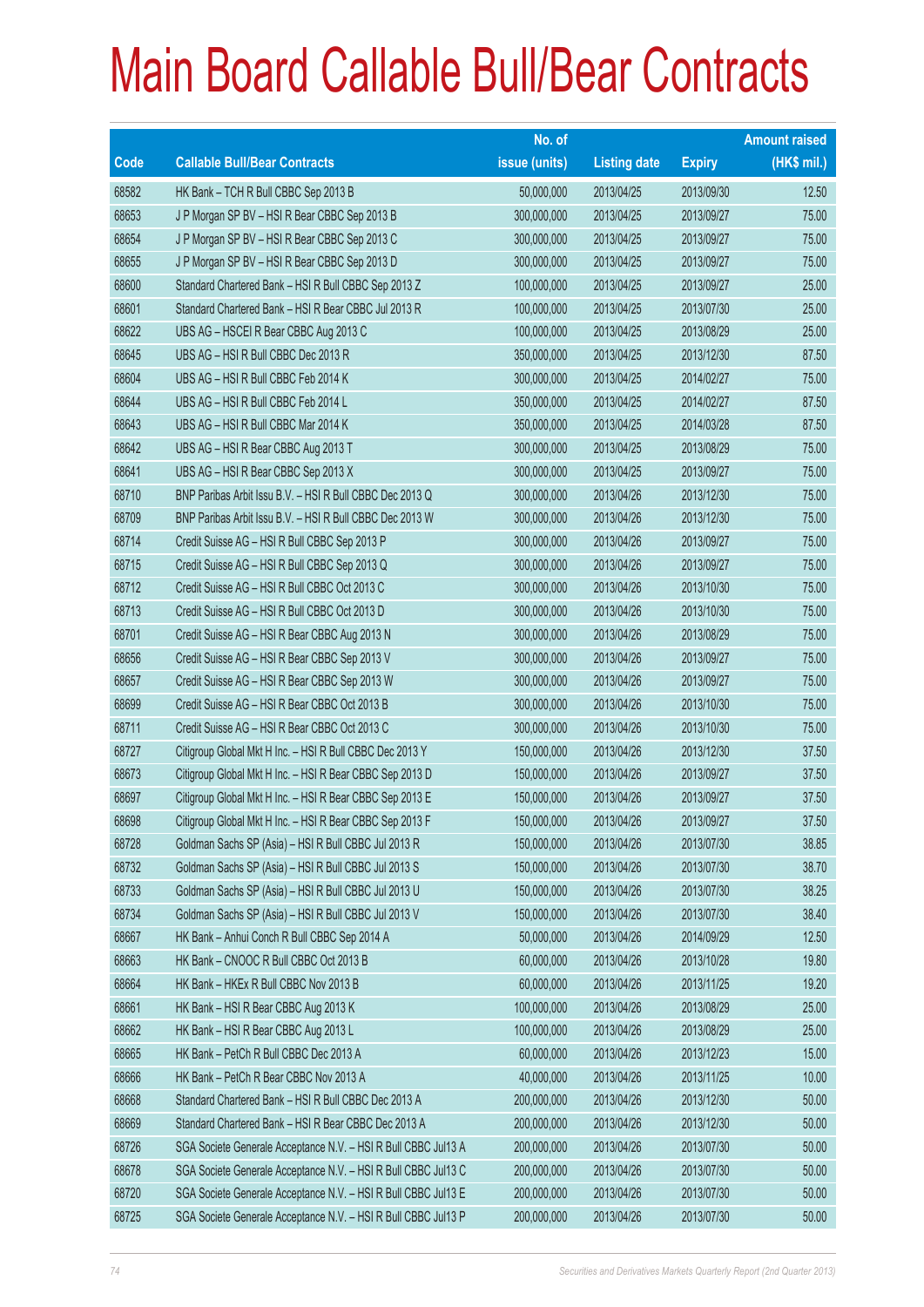|             |                                                                | No. of        |                     |               | <b>Amount raised</b> |
|-------------|----------------------------------------------------------------|---------------|---------------------|---------------|----------------------|
| <b>Code</b> | <b>Callable Bull/Bear Contracts</b>                            | issue (units) | <b>Listing date</b> | <b>Expiry</b> | $(HK$$ mil.)         |
| 68658       | SGA Societe Generale Acceptance N.V. - HSI R Bull CBBC Aug13 S | 200,000,000   | 2013/04/26          | 2013/08/29    | 50.00                |
| 68674       | SGA Societe Generale Acceptance N.V. - HSI R Bull CBBC Aug13 T | 200,000,000   | 2013/04/26          | 2013/08/29    | 50.00                |
| 68675       | SGA Societe Generale Acceptance N.V. - HSI R Bull CBBC Aug13 U | 200,000,000   | 2013/04/26          | 2013/08/29    | 50.00                |
| 68676       | SGA Societe Generale Acceptance N.V. - HSI R Bull CBBC Aug13 V | 200,000,000   | 2013/04/26          | 2013/08/29    | 50.00                |
| 68677       | SGA Societe Generale Acceptance N.V. - HSI R Bull CBBC Aug13 W | 200,000,000   | 2013/04/26          | 2013/08/29    | 50.00                |
| 68659       | SGA Societe Generale Acceptance N.V. - HSI R Bear CBBC Jul13 X | 200,000,000   | 2013/04/26          | 2013/07/30    | 50.00                |
| 68660       | SGA Societe Generale Acceptance N.V. - HSI R Bear CBBC Jul13 Y | 200,000,000   | 2013/04/26          | 2013/07/30    | 50.00                |
| 68679       | SGA Societe Generale Acceptance N.V. - HSI R Bear CBBC Jul13 Z | 200,000,000   | 2013/04/26          | 2013/07/30    | 50.00                |
| 68682       | SGA Societe Generale Acceptance N.V. - HSI R Bear CBBC Aug13 A | 200,000,000   | 2013/04/26          | 2013/08/29    | 50.00                |
| 68683       | SGA Societe Generale Acceptance N.V. - HSI R Bear CBBC Aug13 B | 200,000,000   | 2013/04/26          | 2013/08/29    | 50.00                |
| 68684       | SGA Societe Generale Acceptance N.V. - HSI R Bear CBBC Aug13 C | 200,000,000   | 2013/04/26          | 2013/08/29    | 50.00                |
| 68685       | SGA Societe Generale Acceptance N.V. - HSI R Bear CBBC Aug13 D | 200,000,000   | 2013/04/26          | 2013/08/29    | 50.00                |
| 68692       | UBS AG - China Mobile R Bear CBBC Oct 2013 A                   | 100,000,000   | 2013/04/26          | 2013/10/21    | 25.00                |
| 68691       | UBS AG - China Mobile R Bear CBBC Nov 2013 B                   | 100,000,000   | 2013/04/26          | 2013/11/25    | 25.00                |
| 68690       | UBS AG - China Shenhua R Bull CBBC Apr 2014 A                  | 100,000,000   | 2013/04/26          | 2014/04/07    | 25.00                |
| 68689       | UBS AG - China Shenhua R Bear CBBC Dec 2013 B                  | 100,000,000   | 2013/04/26          | 2013/12/16    | 25.00                |
| 68686       | UBS AG - Evergrande R Bull CBBC Jan 2014 A                     | 100,000,000   | 2013/04/26          | 2014/01/20    | 25.00                |
| 68718       | UBS AG - HSI R Bull CBBC Dec 2013 S                            | 300,000,000   | 2013/04/26          | 2013/12/30    | 75.00                |
| 68716       | UBS AG - HSI R Bull CBBC Feb 2014 M                            | 350,000,000   | 2013/04/26          | 2014/02/27    | 87.50                |
| 68717       | UBS AG - HSI R Bull CBBC Feb 2014 N                            | 300,000,000   | 2013/04/26          | 2014/02/27    | 75.00                |
| 68719       | UBS AG - HSI R Bull CBBC Mar 2014 L                            | 300,000,000   | 2013/04/26          | 2014/03/28    | 75.00                |
| 68695       | UBS AG - HSI R Bear CBBC Sep 2013 Y                            | 300,000,000   | 2013/04/26          | 2013/09/27    | 75.00                |
| 68696       | UBS AG - HSI R Bear CBBC Sep 2013 Z                            | 350,000,000   | 2013/04/26          | 2013/09/27    | 87.50                |
| 68670       | UBS AG - HSI R Bear CBBC Oct 2013 N                            | 350,000,000   | 2013/04/26          | 2013/10/30    | 87.50                |
| 68672       | UBS AG - HSI R Bear CBBC Oct 2013 O                            | 300,000,000   | 2013/04/26          | 2013/10/30    | 75.00                |
| 68693       | UBS AG - Petrochina R Bear CBBC Dec 2013 A                     | 100,000,000   | 2013/04/26          | 2013/12/02    | 25.00                |
| 68687       | UBS AG - Sands China R Bull CBBC Mar 2014 A                    | 100,000,000   | 2013/04/26          | 2014/03/17    | 25.00                |
| 68694       | UBS AG - TCH R Bull CBBC Sep 2013 A                            | 100,000,000   | 2013/04/26          | 2013/09/23    | 25.00                |
| 68688       | UBS AG - Yanzhou Coal R Bull CBBC Nov 2013 A                   | 50,000,000    | 2013/04/26          | 2013/11/18    | 12.50                |
| 68737       | BNP Paribas Arbit Issu B.V. - HSI R Bear CBBC Jul 2013 Y       | 300,000,000   | 2013/04/29          | 2013/07/30    | 75.00                |
| 68749       | Credit Suisse AG - HSI R Bull CBBC Sep 2013 R                  | 300,000,000   | 2013/04/29          | 2013/09/27    | 75.00                |
| 68751       | Credit Suisse AG - HSI R Bull CBBC Oct 2013 G                  | 300,000,000   | 2013/04/29          | 2013/10/30    | 75.00                |
| 68738       | Credit Suisse AG - HSI R Bear CBBC Aug 2013 W                  | 300,000,000   | 2013/04/29          | 2013/08/29    | 75.00                |
| 68748       | Credit Suisse AG - HSI R Bear CBBC Sep 2013 X                  | 300,000,000   | 2013/04/29          | 2013/09/27    | 75.00                |
| 68752       | Credit Suisse AG - HSI R Bear CBBC Sep 2013 Y                  | 300,000,000   | 2013/04/29          | 2013/09/27    | 75.00                |
| 68775       | Citigroup Global Mkt H Inc. - HSI R Bull CBBC Dec 2013 A       | 150,000,000   | 2013/04/29          | 2013/12/30    | 37.50                |
| 68776       | Citigroup Global Mkt H Inc. - HSI R Bull CBBC Dec 2013 F       | 150,000,000   | 2013/04/29          | 2013/12/30    | 37.50                |
| 68774       | Citigroup Global Mkt H Inc. - HSI R Bull CBBC Dec 2013 Z       | 150,000,000   | 2013/04/29          | 2013/12/30    | 37.50                |
| 68764       | Citigroup Global Mkt H Inc. - HSI R Bear CBBC Sep 2013 G       | 150,000,000   | 2013/04/29          | 2013/09/27    | 37.50                |
| 68765       | Citigroup Global Mkt H Inc. - HSI R Bear CBBC Sep 2013 H       | 150,000,000   | 2013/04/29          | 2013/09/27    | 37.50                |
| 68766       | Citigroup Global Mkt H Inc. - HSI R Bear CBBC Sep 2013 I       | 150,000,000   | 2013/04/29          | 2013/09/27    | 37.50                |
| 68767       | Goldman Sachs SP (Asia) - HSI R Bear CBBC Jul 2013 R           | 150,000,000   | 2013/04/29          | 2013/07/30    | 37.65                |
| 68753       | Merrill Lynch Int'l & Co. C.V. - HSI R Bull CBBC Sep 2013 I    | 60,000,000    | 2013/04/29          | 2013/09/27    | 15.00                |
| 68754       | Merrill Lynch Int'l & Co. C.V. - HSI R Bull CBBC Sep 2013 J    | 60,000,000    | 2013/04/29          | 2013/09/27    | 15.00                |
| 68758       | Merrill Lynch Int'l & Co. C.V. - HSI R Bull CBBC Sep 2013 K    | 60,000,000    | 2013/04/29          | 2013/09/27    | 15.00                |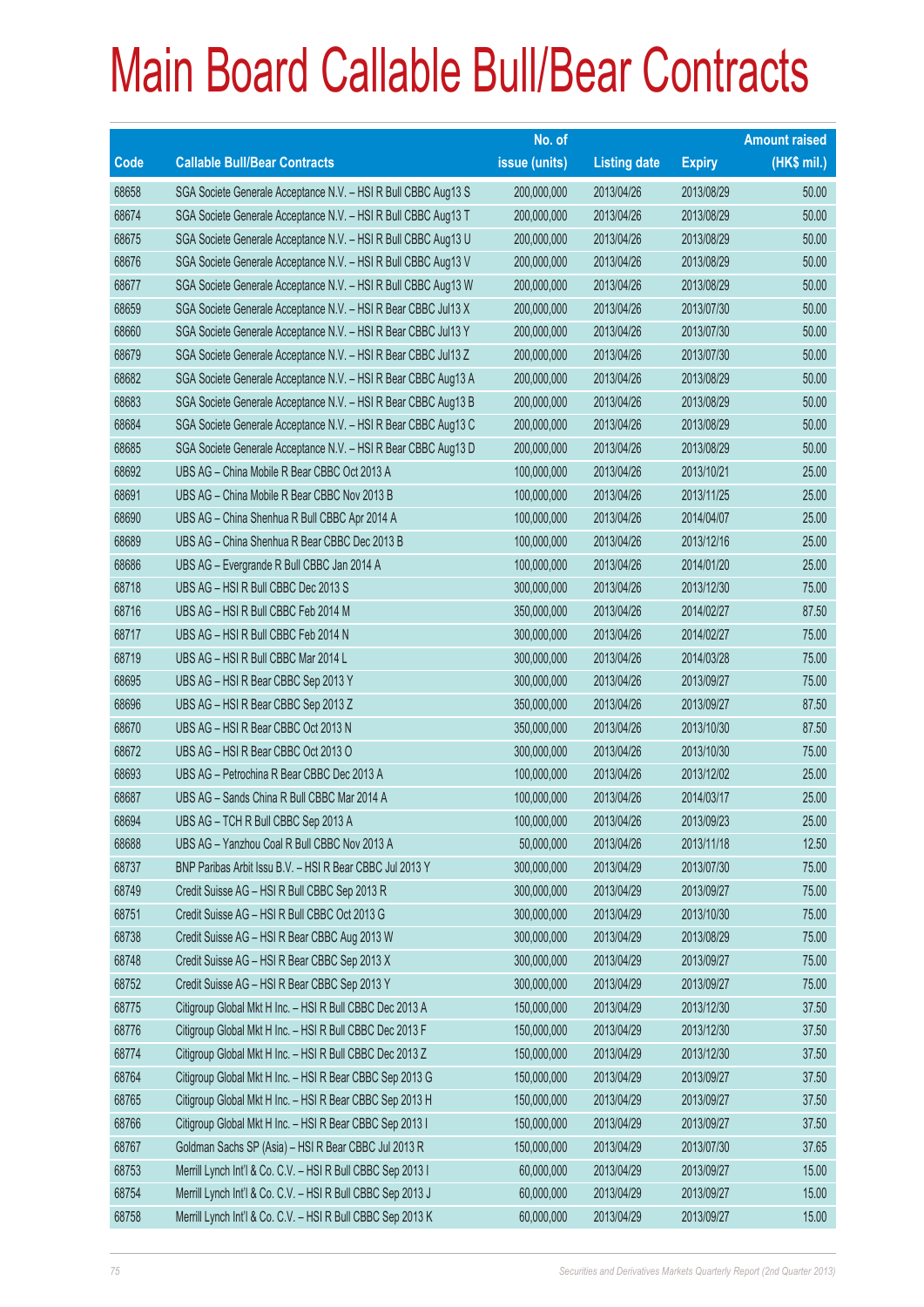|       |                                                                | No. of        |                     |               | <b>Amount raised</b> |
|-------|----------------------------------------------------------------|---------------|---------------------|---------------|----------------------|
| Code  | <b>Callable Bull/Bear Contracts</b>                            | issue (units) | <b>Listing date</b> | <b>Expiry</b> | $(HK$$ mil.)         |
| 68759 | Merrill Lynch Int'l & Co. C.V. - HSI R Bull CBBC Sep 2013 L    | 60,000,000    | 2013/04/29          | 2013/09/27    | 15.00                |
| 68760 | Merrill Lynch Int'l & Co. C.V. - HSI R Bull CBBC Sep 2013 M    | 60,000,000    | 2013/04/29          | 2013/09/27    | 15.00                |
| 68761 | Merrill Lynch Int'l & Co. C.V. - HSI R Bull CBBC Sep 2013 N    | 60,000,000    | 2013/04/29          | 2013/09/27    | 15.00                |
| 68735 | Standard Chartered Bank - HSI R Bull CBBC Sep 2013 A           | 100,000,000   | 2013/04/29          | 2013/09/27    | 25.00                |
| 68736 | Standard Chartered Bank - HSI R Bull CBBC Sep 2013 H           | 100,000,000   | 2013/04/29          | 2013/09/27    | 25.00                |
| 68747 | SGA Societe Generale Acceptance N.V. - HSI R Bull CBBC Jul13 D | 200,000,000   | 2013/04/29          | 2013/07/30    | 50.00                |
| 68773 | UBS AG - Anhui Conch R Bull CBBC Jul 2014 A                    | 100,000,000   | 2013/04/29          | 2014/07/07    | 25.00                |
| 68772 | UBS AG - HSCEI R Bull CBBC Dec 2013 A                          | 100,000,000   | 2013/04/29          | 2013/12/30    | 25.00                |
| 68771 | UBS AG - HSI R Bull CBBC Nov 2013 A                            | 300,000,000   | 2013/04/29          | 2013/11/28    | 75.00                |
| 68769 | UBS AG - HSI R Bull CBBC Nov 2013 Z                            | 300,000,000   | 2013/04/29          | 2013/11/28    | 75.00                |
| 68741 | UBS AG - HSI R Bull CBBC Dec 2013 T                            | 300,000,000   | 2013/04/29          | 2013/12/30    | 75.00                |
| 68770 | UBS AG - HSI R Bull CBBC Mar 2014 M                            | 300,000,000   | 2013/04/29          | 2014/03/28    | 75.00                |
| 68740 | UBS AG - HSI R Bear CBBC Jul 2013 V                            | 300,000,000   | 2013/04/29          | 2013/07/30    | 75.00                |
| 68768 | UBS AG - HSI R Bear CBBC Dec 2013 G                            | 350,000,000   | 2013/04/29          | 2013/12/30    | 87.50                |
| 68785 | BNP Paribas Arbit Issu B.V. - HSI R Bull CBBC Dec 2013 D       | 300,000,000   | 2013/04/30          | 2013/12/30    | 75.00                |
| 68784 | BNP Paribas Arbit Issu B.V. - HSI R Bull CBBC Dec 2013 S       | 300,000,000   | 2013/04/30          | 2013/12/30    | 75.00                |
| 68806 | BNP Paribas Arbit Issu B.V. - HSI R Bear CBBC Jul 2013 D       | 300,000,000   | 2013/04/30          | 2013/07/30    | 75.00                |
| 68807 | BNP Paribas Arbit Issu B.V. - HSI R Bear CBBC Jul 2013 G       | 300,000,000   | 2013/04/30          | 2013/07/30    | 75.00                |
| 68805 | BNP Paribas Arbit Issu B.V. - HSI R Bear CBBC Jul 2013 Z       | 300,000,000   | 2013/04/30          | 2013/07/30    | 75.00                |
| 68813 | Credit Suisse AG - HSI R Bull CBBC Sep 2013 S                  | 300,000,000   | 2013/04/30          | 2013/09/27    | 75.00                |
| 68802 | Credit Suisse AG - HSI R Bull CBBC Nov 2013 M                  | 300,000,000   | 2013/04/30          | 2013/11/28    | 75.00                |
| 68801 | Credit Suisse AG - HSI R Bull CBBC Nov 2013 N                  | 300,000,000   | 2013/04/30          | 2013/11/28    | 75.00                |
| 68812 | Credit Suisse AG - HSI R Bull CBBC Nov 2013 O                  | 300,000,000   | 2013/04/30          | 2013/11/28    | 75.00                |
| 68819 | Credit Suisse AG - HSI R Bear CBBC Jul 2013 C                  | 300,000,000   | 2013/04/30          | 2013/07/30    | 75.00                |
| 68820 | Credit Suisse AG - HSI R Bear CBBC Jul 2013 T                  | 300,000,000   | 2013/04/30          | 2013/07/30    | 75.00                |
| 68821 | Credit Suisse AG - HSI R Bear CBBC Sep 2013 Z                  | 300,000,000   | 2013/04/30          | 2013/09/27    | 75.00                |
| 68815 | Citigroup Global Mkt H Inc. - HSI R Bull CBBC Dec 2013 C       | 150,000,000   | 2013/04/30          | 2013/12/30    | 37.50                |
| 68799 | Citigroup Global Mkt H Inc. - HSI R Bull CBBC Dec 2013 I       | 150,000,000   | 2013/04/30          | 2013/12/30    | 37.50                |
| 68800 | Citigroup Global Mkt H Inc. - HSI R Bull CBBC Dec 2013 K       | 150,000,000   | 2013/04/30          | 2013/12/30    | 37.50                |
| 68814 | Citigroup Global Mkt H Inc. - HSI R Bull CBBC Dec 2013 L       | 150,000,000   | 2013/04/30          | 2013/12/30    | 37.50                |
| 68816 | Citigroup Global Mkt H Inc. - HSI R Bear CBBC Sep 2013 J       | 150,000,000   | 2013/04/30          | 2013/09/27    | 37.50                |
| 68817 | Citigroup Global Mkt H Inc. - HSI R Bear CBBC Sep 2013 K       | 150,000,000   | 2013/04/30          | 2013/09/27    | 37.50                |
| 68818 | Citigroup Global Mkt H Inc. - HSI R Bear CBBC Sep 2013 L       | 150,000,000   | 2013/04/30          | 2013/09/27    | 37.50                |
| 68780 | HK Bank - China Life R Bear CBBC Aug 2013 D                    | 50,000,000    | 2013/04/30          | 2013/08/19    | 12.50                |
| 68782 | HK Bank - CNBM R Bull CBBC Sep 2013 B                          | 50,000,000    | 2013/04/30          | 2013/09/30    | 12.50                |
| 68783 | HK Bank - Sinopec Corp R Bull CBBC Nov 2013 B                  | 80,000,000    | 2013/04/30          | 2013/11/25    | 20.00                |
| 68779 | HK Bank - HSI R Bull CBBC Sep 2013 I                           | 100,000,000   | 2013/04/30          | 2013/09/27    | 25.00                |
| 68781 | HK Bank - Yanzhou Coal R Bull CBBC Nov 2013 B                  | 50,000,000    | 2013/04/30          | 2013/11/25    | 12.50                |
| 68825 | Merrill Lynch Int'l & Co. C.V. - HSI R Bear CBBC Sep 2013 N    | 60,000,000    | 2013/04/30          | 2013/09/27    | 15.00                |
| 68826 | Merrill Lynch Int'l & Co. C.V. - HSI R Bear CBBC Sep 2013 O    | 60,000,000    | 2013/04/30          | 2013/09/27    | 15.00                |
| 68827 | Merrill Lynch Int'l & Co. C.V. - HSI R Bear CBBC Sep 2013 P    | 60,000,000    | 2013/04/30          | 2013/09/27    | 15.00                |
| 68810 | Standard Chartered Bank - HSI R Bear CBBC Jul 2013 S           | 100,000,000   | 2013/04/30          | 2013/07/30    | 25.00                |
| 68797 | UBS AG - HSI R Bull CBBC Oct 2013 G                            | 300,000,000   | 2013/04/30          | 2013/10/30    | 75.00                |
| 68798 | UBS AG - HSI R Bull CBBC Oct 2013 J                            | 300,000,000   | 2013/04/30          | 2013/10/30    | 75.00                |
| 68795 | UBS AG - HSI R Bull CBBC Nov 2013 B                            | 350,000,000   | 2013/04/30          | 2013/11/28    | 87.50                |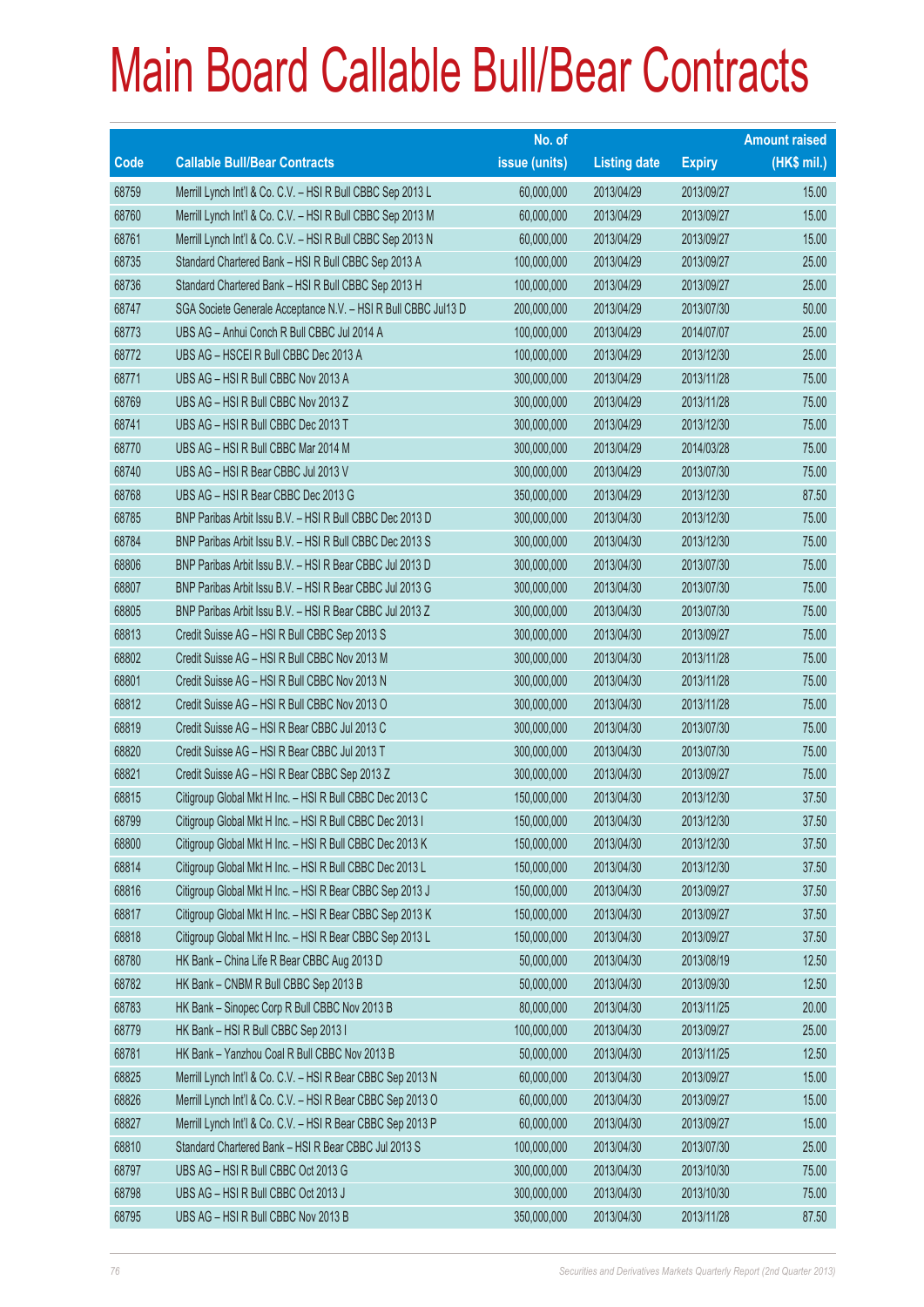|       |                                                             | No. of        |                     |               | <b>Amount raised</b> |
|-------|-------------------------------------------------------------|---------------|---------------------|---------------|----------------------|
| Code  | <b>Callable Bull/Bear Contracts</b>                         | issue (units) | <b>Listing date</b> | <b>Expiry</b> | (HK\$ mil.)          |
| 68792 | UBS AG - HSI R Bull CBBC Dec 2013 U                         | 350,000,000   | 2013/04/30          | 2013/12/30    | 87.50                |
| 68793 | UBS AG - HSI R Bull CBBC Dec 2013 V                         | 350,000,000   | 2013/04/30          | 2013/12/30    | 87.50                |
| 68794 | UBS AG - HSI R Bull CBBC Dec 2013 W                         | 350,000,000   | 2013/04/30          | 2013/12/30    | 87.50                |
| 68796 | UBS AG - HSI R Bull CBBC Dec 2013 X                         | 350,000,000   | 2013/04/30          | 2013/12/30    | 87.50                |
| 68790 | UBS AG - HSI R Bull CBBC Jan 2014 A                         | 300,000,000   | 2013/04/30          | 2014/01/29    | 75.00                |
| 68791 | UBS AG - HSI R Bull CBBC Jan 2014 B                         | 300,000,000   | 2013/04/30          | 2014/01/29    | 75.00                |
| 68822 | UBS AG - HSI R Bear CBBC Aug 2013 B                         | 300,000,000   | 2013/04/30          | 2013/08/29    | 75.00                |
| 68823 | UBS AG - HSI R Bear CBBC Aug 2013 Y                         | 300,000,000   | 2013/04/30          | 2013/08/29    | 75.00                |
| 68824 | UBS AG - HSI R Bear CBBC Nov 2013 G                         | 350,000,000   | 2013/04/30          | 2013/11/28    | 87.50                |
| 68854 | BNP Paribas Arbit Issu B.V. - HSI R Bull CBBC Dec 2013 F    | 300,000,000   | 2013/05/02          | 2013/12/30    | 75.00                |
| 68855 | BNP Paribas Arbit Issu B.V. - HSI R Bull CBBC Dec 2013 G    | 300,000,000   | 2013/05/02          | 2013/12/30    | 75.00                |
| 68856 | BNP Paribas Arbit Issu B.V. - HSI R Bull CBBC Dec 2013 I    | 300,000,000   | 2013/05/02          | 2013/12/30    | 75.00                |
| 68843 | Credit Suisse AG - HSI R Bull CBBC Sep 2013 M               | 300,000,000   | 2013/05/02          | 2013/09/27    | 75.00                |
| 68845 | Credit Suisse AG - HSI R Bull CBBC Sep 2013 N               | 300,000,000   | 2013/05/02          | 2013/09/27    | 75.00                |
| 68846 | Credit Suisse AG - HSI R Bull CBBC Sep 2013 U               | 300,000,000   | 2013/05/02          | 2013/09/27    | 75.00                |
| 68836 | Credit Suisse AG - HSI R Bear CBBC Aug 2013 M               | 300,000,000   | 2013/05/02          | 2013/08/29    | 75.00                |
| 68837 | Credit Suisse AG - HSI R Bear CBBC Aug 2013 O               | 300,000,000   | 2013/05/02          | 2013/08/29    | 75.00                |
| 68838 | Credit Suisse AG - HSI R Bear CBBC Aug 2013 P               | 300,000,000   | 2013/05/02          | 2013/08/29    | 75.00                |
| 68842 | Credit Suisse AG - HSI R Bear CBBC Sep 2013 F               | 300,000,000   | 2013/05/02          | 2013/09/27    | 75.00                |
| 68831 | HK Bank - BOCL R Bear CBBC Dec 2013 B                       | 40,000,000    | 2013/05/02          | 2013/12/19    | 10.00                |
| 68830 | HK Bank - CNOOC R Bear CBBC Aug 2013 B                      | 40,000,000    | 2013/05/02          | 2013/08/19    | 10.00                |
| 68833 | HK Bank - ICBC R Bull CBBC Nov 2013 A                       | 80,000,000    | 2013/05/02          | 2013/11/25    | 20.00                |
| 68832 | HK Bank - ICBC R Bear CBBC Nov 2013 B                       | 40,000,000    | 2013/05/02          | 2013/11/25    | 10.00                |
| 68828 | J P Morgan SP BV - HSI R Bull CBBC Sep 2013 B               | 300,000,000   | 2013/05/02          | 2013/09/27    | 75.00                |
| 68829 | J P Morgan SP BV - HSI R Bull CBBC Sep 2013 C               | 300,000,000   | 2013/05/02          | 2013/09/27    | 75.00                |
| 68840 | J P Morgan SP BV - HSI R Bull CBBC Dec 2013 A               | 300,000,000   | 2013/05/02          | 2013/12/30    | 75.00                |
| 68841 | J P Morgan SP BV - HSI R Bull CBBC Dec 2013 B               | 300,000,000   | 2013/05/02          | 2013/12/30    | 75.00                |
| 68850 | Merrill Lynch Int'l & Co. C.V. - HSI R Bull CBBC Sep 2013 O | 60,000,000    | 2013/05/02          | 2013/09/27    | 15.00                |
| 68853 | Merrill Lynch Int'l & Co. C.V. - HSI R Bull CBBC Sep 2013 P | 60,000,000    | 2013/05/02          | 2013/09/27    | 15.00                |
| 68847 | Merrill Lynch Int'l & Co. C.V. - HSI R Bear CBBC Sep 2013 Q | 60,000,000    | 2013/05/02          | 2013/09/27    | 15.00                |
| 68858 | UBS AG - HSI R Bull CBBC Oct 2013 K                         | 300,000,000   | 2013/05/02          | 2013/10/30    | 75.00                |
| 68860 | UBS AG - HSI R Bull CBBC Oct 2013 L                         | 300,000,000   | 2013/05/02          | 2013/10/30    | 75.00                |
| 68859 | UBS AG - HSI R Bull CBBC Dec 2013 Y                         | 350,000,000   | 2013/05/02          | 2013/12/30    | 87.50                |
| 68834 | UBS AG - HSI R Bear CBBC Aug 2013 L                         | 300,000,000   | 2013/05/02          | 2013/08/29    | 75.00                |
| 68835 | UBS AG - HSI R Bear CBBC Sep 2013 A                         | 300,000,000   | 2013/05/02          | 2013/09/27    | 75.00                |
| 68857 | UBS AG - HSI R Bear CBBC Sep 2013 I                         | 300,000,000   | 2013/05/02          | 2013/09/27    | 75.00                |
| 68886 | BNP Paribas Arbit Issu B.V. - HSI R Bull CBBC Dec 2013 A    | 300,000,000   | 2013/05/03          | 2013/12/30    | 75.00                |
| 68871 | BNP Paribas Arbit Issu B.V. - HSI R Bull CBBC Dec 2013 O    | 300,000,000   | 2013/05/03          | 2013/12/30    | 75.00                |
| 68887 | BNP Paribas Arbit Issu B.V. - HSI R Bull CBBC Dec 2013 P    | 300,000,000   | 2013/05/03          | 2013/12/30    | 75.00                |
| 68890 | BNP Paribas Arbit Issu B.V. - HSI R Bull CBBC Dec 2013 R    | 300,000,000   | 2013/05/03          | 2013/12/30    | 75.00                |
| 68891 | BNP Paribas Arbit Issu B.V. - HSI R Bull CBBC Dec 2013 U    | 300,000,000   | 2013/05/03          | 2013/12/30    | 75.00                |
| 68885 | BNP Paribas Arbit Issu B.V. - HSI R Bull CBBC Dec 2013 V    | 300,000,000   | 2013/05/03          | 2013/12/30    | 75.00                |
| 68869 | BNP Paribas Arbit Issu B.V. - HSI R Bear CBBC Aug 2013 A    | 300,000,000   | 2013/05/03          | 2013/08/29    | 75.00                |
| 68870 | BNP Paribas Arbit Issu B.V. - HSI R Bear CBBC Aug 2013 B    | 300,000,000   | 2013/05/03          | 2013/08/29    | 75.00                |
| 68877 | BNP Paribas Arbit Issu B.V. - HSI R Bear CBBC Aug 2013 C    | 300,000,000   | 2013/05/03          | 2013/08/29    | 75.00                |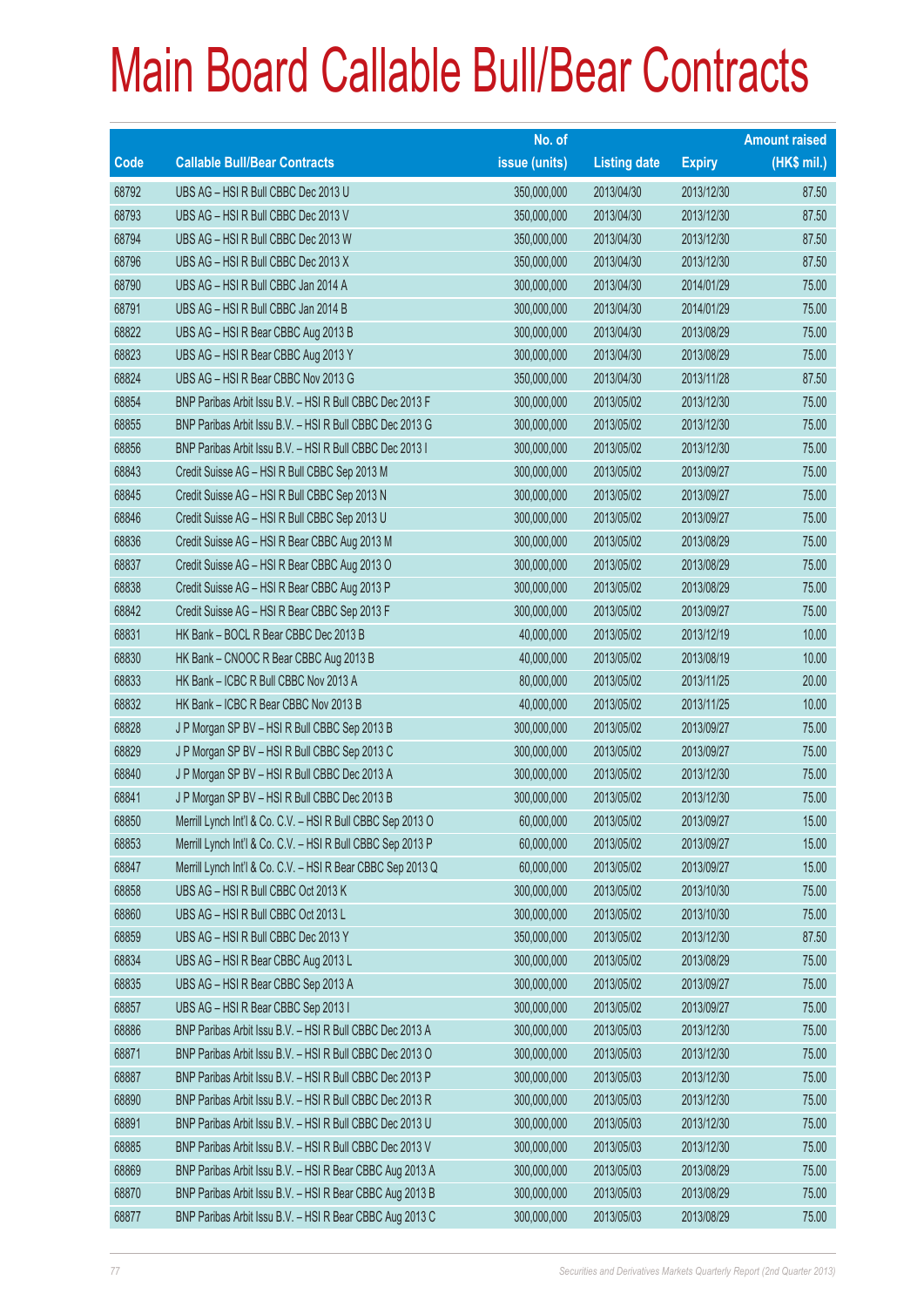|             |                                                                | No. of        |                     |               | <b>Amount raised</b> |
|-------------|----------------------------------------------------------------|---------------|---------------------|---------------|----------------------|
| <b>Code</b> | <b>Callable Bull/Bear Contracts</b>                            | issue (units) | <b>Listing date</b> | <b>Expiry</b> | $(HK$$ mil.)         |
| 68895       | Credit Suisse AG - HSI R Bull CBBC Oct 2013 E                  | 300,000,000   | 2013/05/03          | 2013/10/30    | 75.00                |
| 68893       | Credit Suisse AG - HSI R Bull CBBC Oct 2013 I                  | 300,000,000   | 2013/05/03          | 2013/10/30    | 75.00                |
| 68894       | Credit Suisse AG - HSI R Bull CBBC Nov 2013 P                  | 300,000,000   | 2013/05/03          | 2013/11/28    | 75.00                |
| 68896       | Credit Suisse AG - HSI R Bull CBBC Nov 2013 Q                  | 300,000,000   | 2013/05/03          | 2013/11/28    | 75.00                |
| 68879       | Credit Suisse AG - HSI R Bear CBBC Aug 2013 Q                  | 300,000,000   | 2013/05/03          | 2013/08/29    | 75.00                |
| 68880       | Credit Suisse AG - HSI R Bear CBBC Aug 2013 R                  | 300,000,000   | 2013/05/03          | 2013/08/29    | 75.00                |
| 68878       | Credit Suisse AG - HSI R Bear CBBC Sep 2013 G                  | 300,000,000   | 2013/05/03          | 2013/09/27    | 75.00                |
| 68892       | Credit Suisse AG - HSI R Bear CBBC Sep 2013 H                  | 300,000,000   | 2013/05/03          | 2013/09/27    | 75.00                |
| 68903       | Goldman Sachs SP (Asia) - HSI R Bull CBBC Aug 2013 A           | 150,000,000   | 2013/05/03          | 2013/08/29    | 38.25                |
| 68904       | Goldman Sachs SP (Asia) - HSI R Bull CBBC Aug 2013 B           | 150,000,000   | 2013/05/03          | 2013/08/29    | 37.80                |
| 68907       | Goldman Sachs SP (Asia) - HSI R Bull CBBC Aug 2013 C           | 150,000,000   | 2013/05/03          | 2013/08/29    | 37.95                |
| 68908       | Goldman Sachs SP (Asia) - HSI R Bull CBBC Aug 2013 D           | 150,000,000   | 2013/05/03          | 2013/08/29    | 38.85                |
| 68862       | HK Bank - Sinopec Corp R Bear CBBC Nov 2013 B                  | 40,000,000    | 2013/05/03          | 2013/11/18    | 10.00                |
| 68866       | HK Bank - CSOP A50 ETF R Bull CBBC Oct 2013 C                  | 80,000,000    | 2013/05/03          | 2013/10/15    | 20.00                |
| 68868       | HK Bank - Galaxy Ent R Bull CBBC Sep 2013 B                    | 50,000,000    | 2013/05/03          | 2013/09/30    | 17.00                |
| 68861       | HK Bank - HSI R Bull CBBC Oct 2013 I                           | 100,000,000   | 2013/05/03          | 2013/10/30    | 25.00                |
| 68897       | Standard Chartered Bank - HSI R Bull CBBC Sep 2013 G           | 100,000,000   | 2013/05/03          | 2013/09/27    | 25.00                |
| 68872       | Standard Chartered Bank - HSI R Bull CBBC Dec 2013 B           | 200,000,000   | 2013/05/03          | 2013/12/30    | 50.00                |
| 68874       | Standard Chartered Bank - HSI R Bear CBBC Aug 2013 A           | 100,000,000   | 2013/05/03          | 2013/08/29    | 25.00                |
| 68873       | Standard Chartered Bank - HSI R Bear CBBC Dec 2013 B           | 200,000,000   | 2013/05/03          | 2013/12/30    | 50.00                |
| 68875       | SGA Societe Generale Acceptance N.V. - HSI R Bull CBBC Aug13 X | 200,000,000   | 2013/05/03          | 2013/08/29    | 50.00                |
| 68883       | SGA Societe Generale Acceptance N.V. - HSI R Bull CBBC Aug13 Y | 200,000,000   | 2013/05/03          | 2013/08/29    | 50.00                |
| 68884       | SGA Societe Generale Acceptance N.V. - HSI R Bull CBBC Aug13 Z | 200,000,000   | 2013/05/03          | 2013/08/29    | 50.00                |
| 68876       | SGA Societe Generale Acceptance N.V. - HSI R Bear CBBC Aug13 E | 200,000,000   | 2013/05/03          | 2013/08/29    | 50.00                |
| 68898       | UBS AG - HSI R Bull CBBC Oct 2013 N                            | 300,000,000   | 2013/05/03          | 2013/10/30    | 75.00                |
| 68899       | UBS AG - HSI R Bull CBBC Nov 2013 C                            | 300,000,000   | 2013/05/03          | 2013/11/28    | 75.00                |
| 68901       | UBS AG - HSI R Bull CBBC Nov 2013 D                            | 300,000,000   | 2013/05/03          | 2013/11/28    | 75.00                |
| 68900       | UBS AG - HSI R Bull CBBC Dec 2013 Z                            | 300,000,000   | 2013/05/03          | 2013/12/30    | 75.00                |
| 68881       | UBS AG - HSI R Bear CBBC Aug 2013 P                            | 300,000,000   | 2013/05/03          | 2013/08/29    | 75.00                |
| 68902       | UBS AG - HSI R Bear CBBC Aug 2013 S                            | 300,000,000   | 2013/05/03          | 2013/08/29    | 75.00                |
| 68882       | UBS AG - HSI R Bear CBBC Nov 2013 H                            | 350,000,000   | 2013/05/03          | 2013/11/28    | 87.50                |
| 68934       | BNP Paribas Arbit Issu B.V. - HSI R Bull CBBC Sep 2013 F       | 300,000,000   | 2013/05/06          | 2013/09/27    | 75.00                |
| 68935       | BNP Paribas Arbit Issu B.V. - HSI R Bull CBBC Sep 2013 G       | 300,000,000   | 2013/05/06          | 2013/09/27    | 75.00                |
| 68911       | BNP Paribas Arbit Issu B.V. - HSI R Bear CBBC Aug 2013 D       | 300,000,000   | 2013/05/06          | 2013/08/29    | 75.00                |
| 68912       | BNP Paribas Arbit Issu B.V. - HSI R Bear CBBC Aug 2013 E       | 300,000,000   | 2013/05/06          | 2013/08/29    | 75.00                |
| 68913       | BNP Paribas Arbit Issu B.V. - HSI R Bear CBBC Aug 2013 F       | 300,000,000   | 2013/05/06          | 2013/08/29    | 75.00                |
| 68939       | Credit Suisse AG - HSI R Bull CBBC Sep 2013 I                  | 300,000,000   | 2013/05/06          | 2013/09/27    | 75.00                |
| 68937       | Credit Suisse AG - HSI R Bull CBBC Sep 2013 V                  | 300,000,000   | 2013/05/06          | 2013/09/27    | 75.00                |
| 68936       | Credit Suisse AG - HSI R Bull CBBC Nov 2013 R                  | 300,000,000   | 2013/05/06          | 2013/11/28    | 75.00                |
| 68938       | Credit Suisse AG - HSI R Bull CBBC Nov 2013 S                  | 300,000,000   | 2013/05/06          | 2013/11/28    | 75.00                |
| 68941       | Credit Suisse AG - HSI R Bull CBBC Nov 2013 T                  | 300,000,000   | 2013/05/06          | 2013/11/28    | 75.00                |
| 68918       | Credit Suisse AG - HSI R Bull CBBC Jan 2014 A                  | 300,000,000   | 2013/05/06          | 2014/01/29    | 75.00                |
| 68919       | Credit Suisse AG - HSI R Bull CBBC Jan 2014 B                  | 300,000,000   | 2013/05/06          | 2014/01/29    | 75.00                |
| 68920       | Credit Suisse AG - HSI R Bull CBBC Jan 2014 C                  | 300,000,000   | 2013/05/06          | 2014/01/29    | 75.00                |
| 68917       | Credit Suisse AG - HSI R Bear CBBC Aug 2013 X                  | 300,000,000   | 2013/05/06          | 2013/08/29    | 75.00                |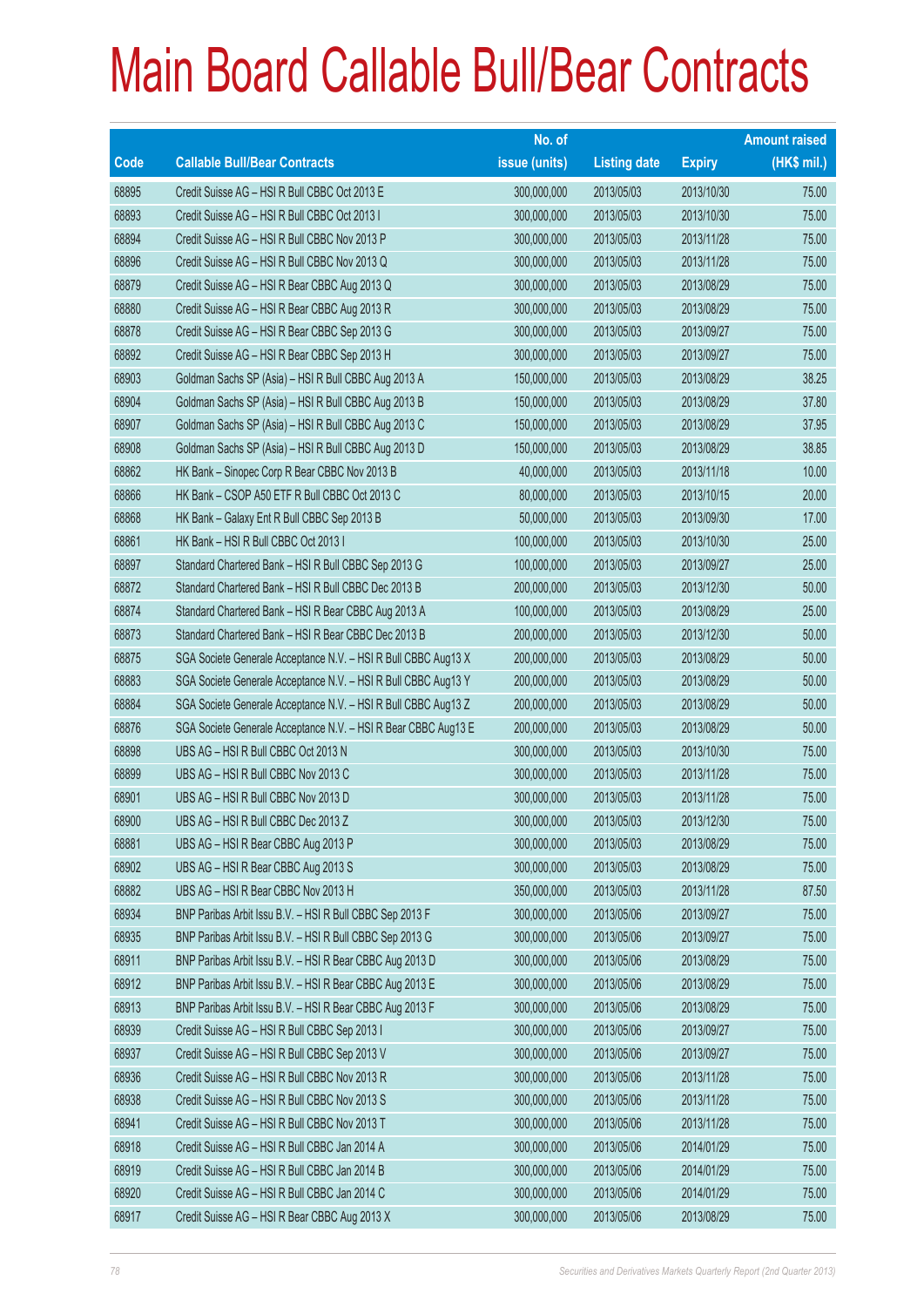|             |                                                                | No. of        |                     |               | <b>Amount raised</b> |
|-------------|----------------------------------------------------------------|---------------|---------------------|---------------|----------------------|
| <b>Code</b> | <b>Callable Bull/Bear Contracts</b>                            | issue (units) | <b>Listing date</b> | <b>Expiry</b> | (HK\$ mil.)          |
| 68914       | Credit Suisse AG - HSI R Bear CBBC Sep 2013 I                  | 300,000,000   | 2013/05/06          | 2013/09/27    | 75.00                |
| 68915       | Credit Suisse AG - HSI R Bear CBBC Sep 2013 J                  | 300,000,000   | 2013/05/06          | 2013/09/27    | 75.00                |
| 68916       | Credit Suisse AG - HSI R Bear CBBC Sep 2013 N                  | 300,000,000   | 2013/05/06          | 2013/09/27    | 75.00                |
| 68921       | Credit Suisse AG - HSI R Bear CBBC Nov 2013 B                  | 300,000,000   | 2013/05/06          | 2013/11/28    | 75.00                |
| 68922       | Credit Suisse AG - HSI R Bear CBBC Nov 2013 C                  | 300,000,000   | 2013/05/06          | 2013/11/28    | 75.00                |
| 68923       | Credit Suisse AG - HSI R Bear CBBC Nov 2013 D                  | 300,000,000   | 2013/05/06          | 2013/11/28    | 75.00                |
| 68958       | Goldman Sachs SP (Asia) - HSI R Bull CBBC Aug 2013 E           | 150,000,000   | 2013/05/06          | 2013/08/29    | 39.00                |
| 68959       | Goldman Sachs SP (Asia) - HSI R Bull CBBC Aug 2013 F           | 150,000,000   | 2013/05/06          | 2013/08/29    | 38.40                |
| 68960       | Goldman Sachs SP (Asia) - HSI R Bull CBBC Aug 2013 G           | 150,000,000   | 2013/05/06          | 2013/08/29    | 38.10                |
| 68961       | Goldman Sachs SP (Asia) - HSI R Bull CBBC Aug 2013 H           | 150,000,000   | 2013/05/06          | 2013/08/29    | 37.80                |
| 68951       | Merrill Lynch Int'l & Co. C.V. - HSI R Bull CBBC Sep 2013 Q    | 60,000,000    | 2013/05/06          | 2013/09/27    | 15.00                |
| 68952       | Merrill Lynch Int'l & Co. C.V. - HSI R Bull CBBC Sep 2013 R    | 60,000,000    | 2013/05/06          | 2013/09/27    | 15.00                |
| 68949       | Merrill Lynch Int'l & Co. C.V. - HSI R Bear CBBC Sep 2013 R    | 60,000,000    | 2013/05/06          | 2013/09/27    | 15.00                |
| 68950       | Merrill Lynch Int'l & Co. C.V. - HSI R Bear CBBC Sep 2013 S    | 60,000,000    | 2013/05/06          | 2013/09/27    | 15.00                |
| 68909       | Standard Chartered Bank - HSI R Bull CBBC Sep 2013 B           | 100,000,000   | 2013/05/06          | 2013/09/27    | 25.00                |
| 68910       | Standard Chartered Bank - HSI R Bear CBBC Aug 2013 B           | 100,000,000   | 2013/05/06          | 2013/08/29    | 25.00                |
| 68932       | Standard Chartered Bank - HSI R Bear CBBC Aug 2013 C           | 100,000,000   | 2013/05/06          | 2013/08/29    | 25.00                |
| 68933       | Standard Chartered Bank - HSI R Bear CBBC Dec 2013 C           | 200,000,000   | 2013/05/06          | 2013/12/30    | 50.00                |
| 68927       | SGA Societe Generale Acceptance N.V. - HSI R Bull CBBC Aug13 F | 200,000,000   | 2013/05/06          | 2013/08/29    | 50.00                |
| 68928       | SGA Societe Generale Acceptance N.V. - HSI R Bull CBBC Aug13 G | 200,000,000   | 2013/05/06          | 2013/08/29    | 50.00                |
| 68929       | SGA Societe Generale Acceptance N.V. - HSI R Bear CBBC Aug13 F | 200,000,000   | 2013/05/06          | 2013/08/29    | 50.00                |
| 68931       | SGA Societe Generale Acceptance N.V. - HSI R Bear CBBC Aug13 G | 200,000,000   | 2013/05/06          | 2013/08/29    | 50.00                |
| 68948       | SGA Societe Generale Acceptance N.V. - HSI R Bear CBBC Aug13 H | 200,000,000   | 2013/05/06          | 2013/08/29    | 50.00                |
| 68957       | UBS AG - CC Bank R Bull CBBC Dec 2013 B                        | 100,000,000   | 2013/05/06          | 2013/12/16    | 25.00                |
| 68953       | UBS AG - HSBC R Bull CBBC Nov 2013 B                           | 100,000,000   | 2013/05/06          | 2013/11/11    | 25.00                |
| 68943       | UBS AG - HSI R Bull CBBC Oct 2013 M                            | 300,000,000   | 2013/05/06          | 2013/10/30    | 75.00                |
| 68942       | UBS AG - HSI R Bull CBBC Oct 2013 O                            | 300,000,000   | 2013/05/06          | 2013/10/30    | 75.00                |
| 68944       | UBS AG - HSI R Bull CBBC Nov 2013 E                            | 300,000,000   | 2013/05/06          | 2013/11/28    | 75.00                |
| 68946       | UBS AG - HSI R Bull CBBC Dec 2013 A                            | 300,000,000   | 2013/05/06          | 2013/12/30    | 75.00                |
| 68924       | UBS AG - HSI R Bear CBBC Aug 2013 A                            | 300,000,000   | 2013/05/06          | 2013/08/29    | 75.00                |
| 68926       | UBS AG - HSI R Bear CBBC Sep 2013 J                            | 300,000,000   | 2013/05/06          | 2013/09/27    | 75.00                |
| 68925       | UBS AG - HSI R Bear CBBC Oct 2013 P                            | 350,000,000   | 2013/05/06          | 2013/10/30    | 87.50                |
| 68955       | UBS AG - Hutchison R Bull CBBC Oct 2013 B                      | 100,000,000   | 2013/05/06          | 2013/10/28    | 25.00                |
| 68980       | Credit Suisse AG - HSI R Bull CBBC Sep 2013 H                  | 300,000,000   | 2013/05/07          | 2013/09/27    | 75.00                |
| 68977       | Credit Suisse AG - HSI R Bull CBBC Oct 2013 J                  | 300,000,000   | 2013/05/07          | 2013/10/30    | 75.00                |
| 68984       | Credit Suisse AG - HSI R Bull CBBC Oct 2013 N                  | 300,000,000   | 2013/05/07          | 2013/10/30    | 75.00                |
| 68985       | Credit Suisse AG - HSI R Bull CBBC Oct 2013 O                  | 300,000,000   | 2013/05/07          | 2013/10/30    | 75.00                |
| 68972       | Credit Suisse AG - HSI R Bear CBBC Aug 2013 S                  | 300,000,000   | 2013/05/07          | 2013/08/29    | 75.00                |
| 68974       | Credit Suisse AG - HSI R Bear CBBC Sep 2013 O                  | 300,000,000   | 2013/05/07          | 2013/09/27    | 75.00                |
| 68973       | Credit Suisse AG - HSI R Bear CBBC Oct 2013 D                  | 300,000,000   | 2013/05/07          | 2013/10/30    | 75.00                |
| 68969       | HK Bank - ABC R Bull CBBC Feb 2014 A                           | 80,000,000    | 2013/05/07          | 2014/02/28    | 20.00                |
| 68967       | HK Bank - China Mobile R Bull CBBC Nov 2013 D                  | 120,000,000   | 2013/05/07          | 2013/11/11    | 30.00                |
| 68966       | HK Bank - HSCEI R Bull CBBC Sep 2013 D                         | 100,000,000   | 2013/05/07          | 2013/09/27    | 25.00                |
| 68963       | HK Bank - HSI R Bull CBBC Sep 2013 J                           | 100,000,000   | 2013/05/07          | 2013/09/27    | 25.00                |
| 68962       | HK Bank - HSI R Bull CBBC Nov 2013 J                           | 100,000,000   | 2013/05/07          | 2013/11/28    | 25.00                |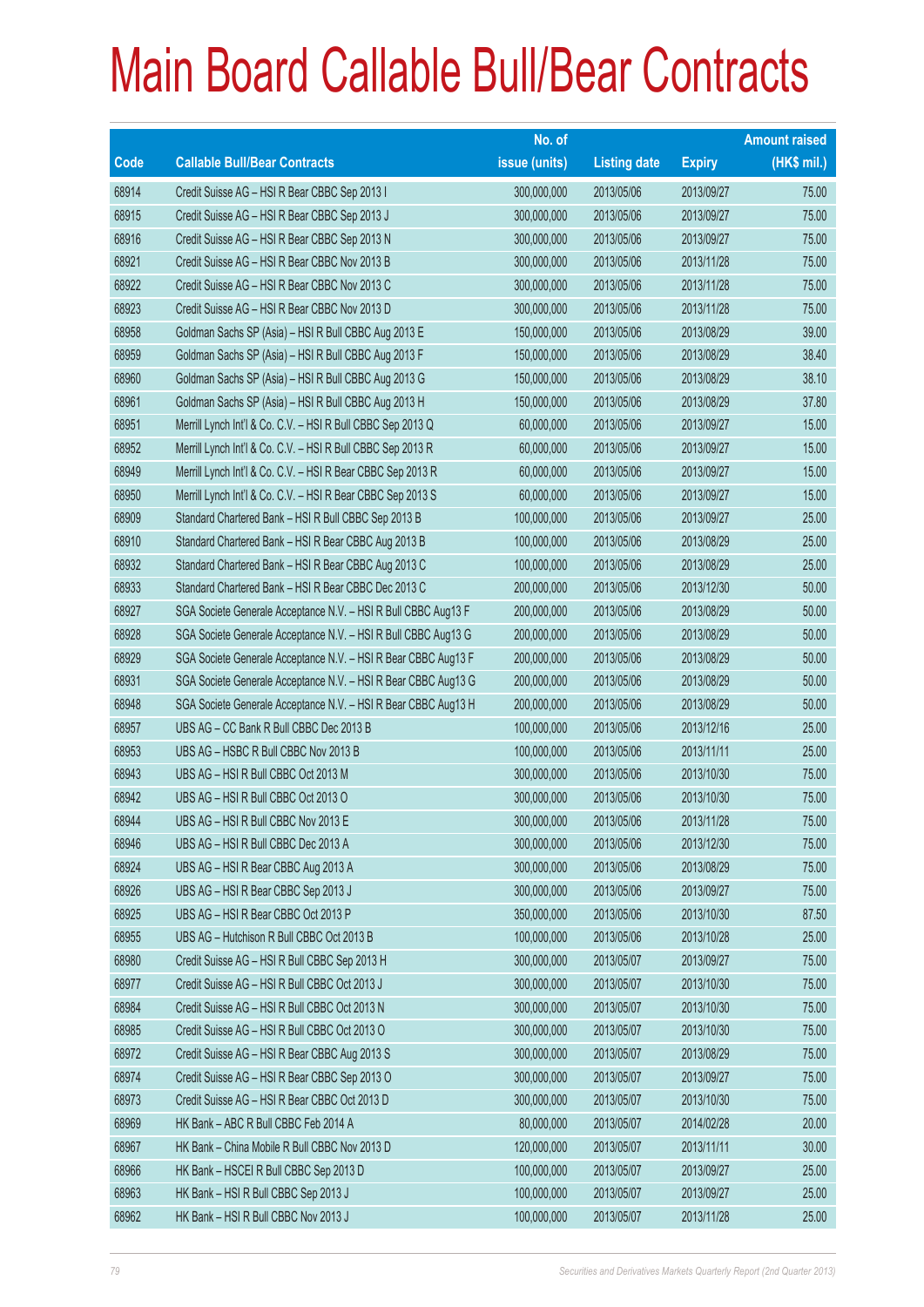|        |                                                                | No. of        |                     |               | <b>Amount raised</b> |
|--------|----------------------------------------------------------------|---------------|---------------------|---------------|----------------------|
| Code   | <b>Callable Bull/Bear Contracts</b>                            | issue (units) | <b>Listing date</b> | <b>Expiry</b> | $(HK$$ mil.)         |
| 68965  | HK Bank - HSI R Bull CBBC Dec 2013 G                           | 400,000,000   | 2013/05/07          | 2013/12/30    | 100.00               |
| 68968  | HK Bank - Hutchison R Bull CBBC Nov 2013 D                     | 60,000,000    | 2013/05/07          | 2013/11/28    | 15.00                |
| 68970  | HK Bank - SHK Ppt R Bull CBBC Jan 2014 A                       | 60,000,000    | 2013/05/07          | 2014/01/16    | 15.00                |
| 68981  | SGA Societe Generale Acceptance N.V. - HSI R Bull CBBC Aug13 J | 200,000,000   | 2013/05/07          | 2013/08/29    | 50.00                |
| 68982  | SGA Societe Generale Acceptance N.V. - HSI R Bull CBBC Aug13 L | 200,000,000   | 2013/05/07          | 2013/08/29    | 50.00                |
| 68983  | SGA Societe Generale Acceptance N.V. - HSI R Bear CBBC Aug13 I | 200,000,000   | 2013/05/07          | 2013/08/29    | 50.00                |
| 68989  | UBS AG - HSI R Bull CBBC Dec 2013 B                            | 350,000,000   | 2013/05/07          | 2013/12/30    | 87.50                |
| 68986  | UBS AG - HSI R Bull CBBC Jan 2014 C                            | 300,000,000   | 2013/05/07          | 2014/01/29    | 75.00                |
| 68988  | UBS AG - HSI R Bull CBBC Jan 2014 D                            | 300,000,000   | 2013/05/07          | 2014/01/29    | 75.00                |
| 68971  | UBS AG - HSI R Bear CBBC Sep 2013 K                            | 300,000,000   | 2013/05/07          | 2013/09/27    | 75.00                |
| 61140# | HK Bank - HSI R Bear CBBC Nov 2013 I                           | 280,000,000   | 2013/05/07          | 2013/11/28    | 22.12                |
| 69001  | BNP Paribas Arbit Issu B.V. - HSI R Bull CBBC Sep 2013 J       | 300,000,000   | 2013/05/08          | 2013/09/27    | 75.00                |
| 69031  | BNP Paribas Arbit Issu B.V. - HSI R Bull CBBC Sep 2013 K       | 300,000,000   | 2013/05/08          | 2013/09/27    | 75.00                |
| 69030  | BNP Paribas Arbit Issu B.V. - HSI R Bull CBBC Sep 2013 U       | 300,000,000   | 2013/05/08          | 2013/09/27    | 75.00                |
| 68999  | BNP Paribas Arbit Issu B.V. - HSI R Bear CBBC Aug 2013 G       | 300,000,000   | 2013/05/08          | 2013/08/29    | 75.00                |
| 69000  | BNP Paribas Arbit Issu B.V. - HSI R Bear CBBC Aug 2013 H       | 300,000,000   | 2013/05/08          | 2013/08/29    | 75.00                |
| 69002  | Credit Suisse AG - A50 China R Bull CBBC Oct 2013 B            | 50,000,000    | 2013/05/08          | 2013/10/25    | 12.50                |
| 69003  | Credit Suisse AG - A50 China R Bull CBBC Nov 2013 A            | 50,000,000    | 2013/05/08          | 2013/11/29    | 12.50                |
| 69004  | Credit Suisse AG - A50 China R Bull CBBC Nov 2013 B            | 50,000,000    | 2013/05/08          | 2013/11/29    | 12.50                |
| 69027  | Credit Suisse AG - HSI R Bull CBBC Jan 2014 D                  | 300,000,000   | 2013/05/08          | 2014/01/29    | 75.00                |
| 69028  | Credit Suisse AG - HSI R Bull CBBC Jan 2014 E                  | 300,000,000   | 2013/05/08          | 2014/01/29    | 75.00                |
| 69029  | Credit Suisse AG - HSI R Bull CBBC Jan 2014 F                  | 300,000,000   | 2013/05/08          | 2014/01/29    | 75.00                |
| 69005  | Credit Suisse AG - HSI R Bear CBBC Aug 2013 K                  | 300,000,000   | 2013/05/08          | 2013/08/29    | 75.00                |
| 69015  | Credit Suisse AG - HSI R Bear CBBC Aug 2013 L                  | 300,000,000   | 2013/05/08          | 2013/08/29    | 75.00                |
| 69007  | Credit Suisse AG - HSI R Bear CBBC Aug 2013 T                  | 300,000,000   | 2013/05/08          | 2013/08/29    | 75.00                |
| 69009  | Credit Suisse AG - HSI R Bear CBBC Aug 2013 U                  | 300,000,000   | 2013/05/08          | 2013/08/29    | 75.00                |
| 69020  | Credit Suisse AG - HSI R Bear CBBC Aug 2013 V                  | 300,000,000   | 2013/05/08          | 2013/08/29    | 75.00                |
| 69008  | Credit Suisse AG - HSI R Bear CBBC Sep 2013 Q                  | 300,000,000   | 2013/05/08          | 2013/09/27    | 75.00                |
| 69006  | Credit Suisse AG - HSI R Bear CBBC Sep 2013 R                  | 300,000,000   | 2013/05/08          | 2013/09/27    | 75.00                |
| 69010  | Credit Suisse AG - HSI R Bear CBBC Sep 2013 S                  | 300,000,000   | 2013/05/08          | 2013/09/27    | 75.00                |
| 69012  | Credit Suisse AG - HSI R Bear CBBC Sep 2013 T                  | 300,000,000   | 2013/05/08          | 2013/09/27    | 75.00                |
| 69011  | Credit Suisse AG - HSI R Bear CBBC Oct 2013 E                  | 300,000,000   | 2013/05/08          | 2013/10/30    | 75.00                |
| 69013  | Credit Suisse AG - HSI R Bear CBBC Oct 2013 F                  | 300,000,000   | 2013/05/08          | 2013/10/30    | 75.00                |
| 69021  | Credit Suisse AG - HSI R Bear CBBC Oct 2013 G                  | 300,000,000   | 2013/05/08          | 2013/10/30    | 75.00                |
| 69014  | Credit Suisse AG - HSI R Bear CBBC Nov 2013 E                  | 300,000,000   | 2013/05/08          | 2013/11/28    | 75.00                |
| 69032  | Goldman Sachs SP (Asia) - HSI R Bear CBBC Aug 2013 A           | 150,000,000   | 2013/05/08          | 2013/08/29    | 38.25                |
| 69034  | Goldman Sachs SP (Asia) - HSI R Bear CBBC Aug 2013 B           | 150,000,000   | 2013/05/08          | 2013/08/29    | 37.95                |
| 69035  | Goldman Sachs SP (Asia) - HSI R Bear CBBC Aug 2013 C           | 150,000,000   | 2013/05/08          | 2013/08/29    | 38.25                |
| 69036  | Goldman Sachs SP (Asia) - HSI R Bear CBBC Aug 2013 D           | 150,000,000   | 2013/05/08          | 2013/08/29    | 37.95                |
| 68992  | HK Bank - COVS R Bull CBBC Nov 2013 C                          | 50,000,000    | 2013/05/08          | 2013/11/11    | 12.50                |
| 68993  | HK Bank - CNOOC R Bull CBBC Nov 2013 B                         | 60,000,000    | 2013/05/08          | 2013/11/11    | 15.00                |
| 68990  | HK Bank - Galaxy Ent R Bull CBBC Nov 2013 A                    | 50,000,000    | 2013/05/08          | 2013/11/25    | 20.00                |
| 68991  | HK Bank - Sands China R Bull CBBC Nov 2013 B                   | 60,000,000    | 2013/05/08          | 2013/11/25    | 15.00                |
| 68994  | HK Bank - Yanzhou Coal R Bull CBBC Dec 2013 B                  | 50,000,000    | 2013/05/08          | 2013/12/23    | 12.50                |
| 69026  | Standard Chartered Bank - HSI R Bull CBBC Sep 2013 C           | 100,000,000   | 2013/05/08          | 2013/09/27    | 25.00                |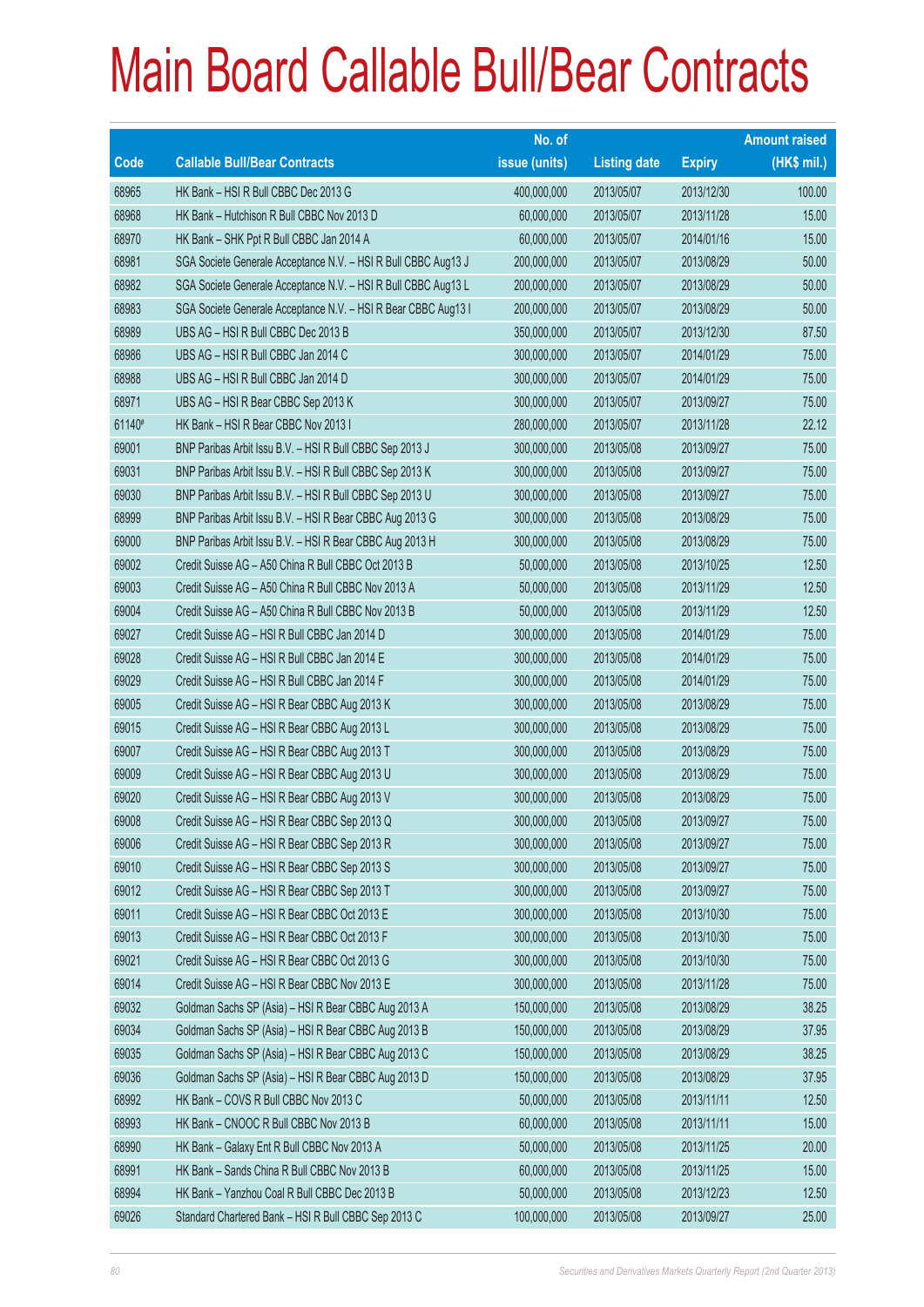|       |                                                                | No. of        |                     |               | <b>Amount raised</b> |
|-------|----------------------------------------------------------------|---------------|---------------------|---------------|----------------------|
| Code  | <b>Callable Bull/Bear Contracts</b>                            | issue (units) | <b>Listing date</b> | <b>Expiry</b> | (HK\$ mil.)          |
| 68995 | Standard Chartered Bank - HSI R Bear CBBC Aug 2013 D           | 100,000,000   | 2013/05/08          | 2013/08/29    | 25.00                |
| 69022 | SGA Societe Generale Acceptance N.V. - HSI R Bull CBBC Aug13 C | 200,000,000   | 2013/05/08          | 2013/08/29    | 50.00                |
| 69023 | SGA Societe Generale Acceptance N.V. - HSI R Bull CBBC Aug13 D | 200,000,000   | 2013/05/08          | 2013/08/29    | 50.00                |
| 69024 | SGA Societe Generale Acceptance N.V. - HSI R Bear CBBC Aug13 J | 200,000,000   | 2013/05/08          | 2013/08/29    | 50.00                |
| 69025 | SGA Societe Generale Acceptance N.V. - HSI R Bear CBBC Aug13 K | 200,000,000   | 2013/05/08          | 2013/08/29    | 50.00                |
| 69040 | UBS AG - HSI R Bull CBBC Nov 2013 G                            | 300,000,000   | 2013/05/08          | 2013/11/28    | 75.00                |
| 69037 | UBS AG - HSI R Bull CBBC Nov 2013 H                            | 300,000,000   | 2013/05/08          | 2013/11/28    | 75.00                |
| 69039 | UBS AG - HSI R Bull CBBC Dec 2013 D                            | 350,000,000   | 2013/05/08          | 2013/12/30    | 87.50                |
| 69038 | UBS AG - HSI R Bull CBBC Jan 2014 E                            | 300,000,000   | 2013/05/08          | 2014/01/29    | 75.00                |
| 68996 | UBS AG - HSI R Bear CBBC Aug 2013 N                            | 300,000,000   | 2013/05/08          | 2013/08/29    | 75.00                |
| 68997 | UBS AG - HSI R Bear CBBC Sep 2013 G                            | 300,000,000   | 2013/05/08          | 2013/09/27    | 75.00                |
| 68998 | UBS AG - HSI R Bear CBBC Dec 2013 H                            | 350,000,000   | 2013/05/08          | 2013/12/30    | 87.50                |
| 69041 | Credit Suisse AG - HSI R Bull CBBC Nov 2013 U                  | 300,000,000   | 2013/05/09          | 2013/11/28    | 75.00                |
| 69042 | Credit Suisse AG - HSI R Bull CBBC Nov 2013 V                  | 300,000,000   | 2013/05/09          | 2013/11/28    | 75.00                |
| 69043 | Credit Suisse AG - HSI R Bull CBBC Nov 2013 W                  | 300,000,000   | 2013/05/09          | 2013/11/28    | 75.00                |
| 69054 | Credit Suisse AG - HSI R Bear CBBC Aug 2013 Y                  | 300,000,000   | 2013/05/09          | 2013/08/29    | 75.00                |
| 69055 | Credit Suisse AG - HSI R Bear CBBC Aug 2013 Z                  | 300,000,000   | 2013/05/09          | 2013/08/29    | 75.00                |
| 69067 | Goldman Sachs SP (Asia) - HSI R Bull CBBC Aug 2013 I           | 150,000,000   | 2013/05/09          | 2013/08/29    | 38.10                |
| 69066 | Goldman Sachs SP (Asia) - HSI R Bear CBBC Aug 2013 E           | 150,000,000   | 2013/05/09          | 2013/08/29    | 37.50                |
| 69047 | HK Bank - Anhui Conch R Bull CBBC Sep 2014 B                   | 50,000,000    | 2013/05/09          | 2014/09/18    | 12.50                |
| 69048 | HK Bank - AIA R Bull CBBC Nov 2013 B                           | 60,000,000    | 2013/05/09          | 2013/11/25    | 15.00                |
| 69046 | HK Bank - CUni R Bull CBBC Oct 2013 C                          | 50,000,000    | 2013/05/09          | 2013/10/28    | 12.50                |
| 69045 | HK Bank - Galaxy Ent R Bear CBBC Jan 2014 A                    | 40,000,000    | 2013/05/09          | 2014/01/27    | 30.00                |
| 69044 | HK Bank - HSI R Bull CBBC Oct 2013 J                           | 100,000,000   | 2013/05/09          | 2013/10/30    | 25.00                |
| 69049 | HK Bank - Ping An R Bull CBBC Nov 2013 A                       | 60,000,000    | 2013/05/09          | 2013/11/25    | 15.00                |
| 69060 | Merrill Lynch Int'l & Co. C.V. - HSI R Bull CBBC Oct 2013 A    | 60,000,000    | 2013/05/09          | 2013/10/30    | 15.00                |
| 69061 | Merrill Lynch Int'l & Co. C.V. - HSI R Bull CBBC Oct 2013 B    | 60,000,000    | 2013/05/09          | 2013/10/30    | 15.00                |
| 69062 | Merrill Lynch Int'l & Co. C.V. - HSI R Bull CBBC Oct 2013 C    | 60,000,000    | 2013/05/09          | 2013/10/30    | 15.00                |
| 69058 | Merrill Lynch Int'l & Co. C.V. - HSI R Bear CBBC Oct 2013 A    | 60,000,000    | 2013/05/09          | 2013/10/30    | 15.00                |
| 69052 | UBS AG - HSI R Bull CBBC Jan 2014 F                            | 350,000,000   | 2013/05/09          | 2014/01/29    | 87.50                |
| 69056 | UBS AG - HSI R Bear CBBC Oct 2013 Q                            | 300,000,000   | 2013/05/09          | 2013/10/30    | 75.00                |
| 69057 | UBS AG - HSI R Bear CBBC Nov 2013 I                            | 350,000,000   | 2013/05/09          | 2013/11/28    | 87.50                |
| 69065 | UBS AG - SHK Ppt R Bull CBBC Jan 2014 B                        | 100,000,000   | 2013/05/09          | 2014/01/27    | 25.00                |
| 69063 | UBS AG - TCH R Bull CBBC Nov 2013 A                            | 100,000,000   | 2013/05/09          | 2013/11/11    | 31.50                |
| 69097 | BNP Paribas Arbit Issu B.V. - HSCEI R Bull CBBC Dec 2013 C     | 200,000,000   | 2013/05/10          | 2013/12/30    | 50.00                |
| 69099 | BNP Paribas Arbit Issu B.V. - HSI R Bull CBBC Sep 2013 T       | 300,000,000   | 2013/05/10          | 2013/09/27    | 75.00                |
| 69098 | BNP Paribas Arbit Issu B.V. - HSI R Bull CBBC Sep 2013 Z       | 300,000,000   | 2013/05/10          | 2013/09/27    | 75.00                |
| 69116 | Credit Suisse AG - HSI R Bull CBBC Oct 2013 P                  | 300,000,000   | 2013/05/10          | 2013/10/30    | 75.00                |
| 69117 | Credit Suisse AG - HSI R Bull CBBC Oct 2013 W                  | 300,000,000   | 2013/05/10          | 2013/10/30    | 75.00                |
| 69078 | Credit Suisse AG - HSI R Bear CBBC Aug 2013 N                  | 300,000,000   | 2013/05/10          | 2013/08/29    | 75.00                |
| 69081 | Credit Suisse AG - HSI R Bear CBBC Sep 2013 K                  | 300,000,000   | 2013/05/10          | 2013/09/27    | 75.00                |
| 69082 | Credit Suisse AG - HSI R Bear CBBC Oct 2013 H                  | 300,000,000   | 2013/05/10          | 2013/10/30    | 75.00                |
| 69118 | Goldman Sachs SP (Asia) - HSI R Bull CBBC Aug 2013 J           | 150,000,000   | 2013/05/10          | 2013/08/29    | 38.10                |
| 69076 | HK Bank - CC Bank R Bull CBBC Jan 2014 A                       | 80,000,000    | 2013/05/10          | 2014/01/21    | 20.00                |
| 69074 | HK Bank - CNBM R Bull CBBC Dec 2013 A                          | 50,000,000    | 2013/05/10          | 2013/12/30    | 14.00                |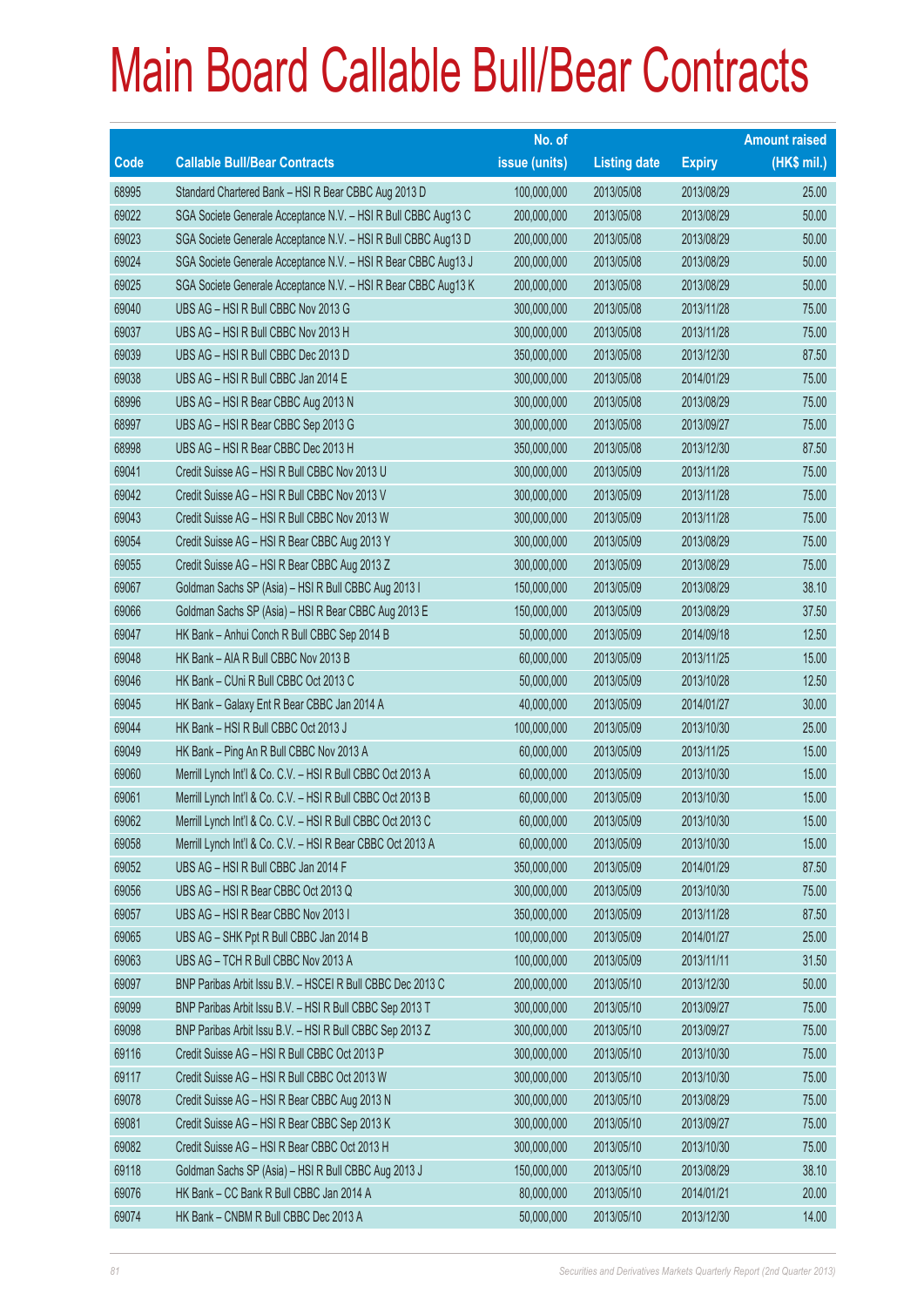|       |                                                                | No. of        |                     |               | <b>Amount raised</b> |
|-------|----------------------------------------------------------------|---------------|---------------------|---------------|----------------------|
| Code  | <b>Callable Bull/Bear Contracts</b>                            | issue (units) | <b>Listing date</b> | <b>Expiry</b> | $(HK$$ mil.)         |
| 69075 | HK Bank - CNBM R Bull CBBC Dec 2013 B                          | 50,000,000    | 2013/05/10          | 2013/12/09    | 12.50                |
| 69070 | HK Bank - HSI R Bull CBBC Nov 2013 K                           | 100,000,000   | 2013/05/10          | 2013/11/28    | 25.00                |
| 69069 | HK Bank - HSI R Bull CBBC Dec 2013 H                           | 100,000,000   | 2013/05/10          | 2013/12/30    | 25.00                |
| 69071 | HK Bank - HSI R Bear CBBC Dec 2013 E                           | 400,000,000   | 2013/05/10          | 2013/12/30    | 100.00               |
| 69073 | HK Bank - ICBC R Bull CBBC Nov 2013 B                          | 80,000,000    | 2013/05/10          | 2013/11/04    | 20.00                |
| 69072 | HK Bank - TCH R Bull CBBC Oct 2013 B                           | 50,000,000    | 2013/05/10          | 2013/10/28    | 18.00                |
| 69100 | Standard Chartered Bank - HSI R Bull CBBC Sep 2013 D           | 100,000,000   | 2013/05/10          | 2013/09/27    | 25.00                |
| 69095 | SGA Societe Generale Acceptance N.V. - HSI R Bull CBBC Aug13 E | 200,000,000   | 2013/05/10          | 2013/08/29    | 50.00                |
| 69094 | SGA Societe Generale Acceptance N.V. - HSI R Bull CBBC Sep13 F | 200,000,000   | 2013/05/10          | 2013/09/27    | 50.00                |
| 69096 | SGA Societe Generale Acceptance N.V. - HSI R Bear CBBC Aug13 L | 200,000,000   | 2013/05/10          | 2013/08/29    | 50.00                |
| 69110 | UBS AG - Anhui Conch R Bull CBBC Aug 2014 A                    | 100,000,000   | 2013/05/10          | 2014/08/18    | 25.00                |
| 69111 | UBS AG - CUni R Bull CBBC Dec 2013 A                           | 100,000,000   | 2013/05/10          | 2013/12/09    | 25.00                |
| 69106 | UBS AG - CNBM R Bull CBBC Nov 2013 A                           | 50,000,000    | 2013/05/10          | 2013/11/04    | 12.50                |
| 69105 | UBS AG - CNBM R Bear CBBC Nov 2013 A                           | 50,000,000    | 2013/05/10          | 2013/11/18    | 12.50                |
| 69113 | UBS AG - Galaxy Ent R Bull CBBC Aug 2013 B                     | 50,000,000    | 2013/05/10          | 2013/08/19    | 15.00                |
| 69115 | UBS AG - Galaxy Ent R Bull CBBC Sep 2013 B                     | 50,000,000    | 2013/05/10          | 2013/09/30    | 37.50                |
| 69112 | UBS AG - Galaxy Ent R Bear CBBC Oct 2013 A                     | 50,000,000    | 2013/05/10          | 2013/10/28    | 33.50                |
| 69101 | UBS AG - HSI R Bull CBBC Oct 2013 P                            | 300,000,000   | 2013/05/10          | 2013/10/30    | 75.00                |
| 69102 | UBS AG - HSI R Bull CBBC Nov 2013 I                            | 300,000,000   | 2013/05/10          | 2013/11/28    | 75.00                |
| 69103 | UBS AG - HSI R Bull CBBC Dec 2013 C                            | 300,000,000   | 2013/05/10          | 2013/12/30    | 75.00                |
| 69083 | UBS AG - HSI R Bear CBBC Aug 2013 O                            | 300,000,000   | 2013/05/10          | 2013/08/29    | 75.00                |
| 69091 | UBS AG - HSI R Bear CBBC Aug 2013 Q                            | 300,000,000   | 2013/05/10          | 2013/08/29    | 75.00                |
| 69092 | UBS AG - HSI R Bear CBBC Aug 2013 R                            | 350,000,000   | 2013/05/10          | 2013/08/29    | 87.50                |
| 69093 | UBS AG - HSI R Bear CBBC Aug 2013 T                            | 300,000,000   | 2013/05/10          | 2013/08/29    | 75.00                |
| 69104 | UBS AG - Ping An R Bull CBBC Oct 2013 C                        | 100,000,000   | 2013/05/10          | 2013/10/28    | 25.00                |
| 69109 | UBS AG - Yanzhou Coal R Bull CBBC Nov 2013 B                   | 50,000,000    | 2013/05/10          | 2013/11/11    | 12.50                |
| 69108 | UBS AG - Yanzhou Coal R Bull CBBC Jun 2014 A                   | 50,000,000    | 2013/05/10          | 2014/06/30    | 12.50                |
| 69107 | UBS AG - Yanzhou Coal R Bear CBBC Dec 2013 A                   | 50,000,000    | 2013/05/10          | 2013/12/09    | 12.50                |
| 69122 | BNP Paribas Arbit Issu B.V. - HSI R Bull CBBC Sep 2013 E       | 300,000,000   | 2013/05/13          | 2013/09/27    | 75.00                |
| 69148 | BNP Paribas Arbit Issu B.V. - HSI R Bull CBBC Sep 2013 S       | 300,000,000   | 2013/05/13          | 2013/09/27    | 75.00                |
| 69121 | BNP Paribas Arbit Issu B.V. - HSI R Bear CBBC Aug 2013 I       | 300,000,000   | 2013/05/13          | 2013/08/29    | 75.00                |
| 69150 | Credit Suisse AG - HSI R Bull CBBC Jan 2014 G                  | 300,000,000   | 2013/05/13          | 2014/01/29    | 75.00                |
| 69151 | Credit Suisse AG - HSI R Bull CBBC Jan 2014 H                  | 300,000,000   | 2013/05/13          | 2014/01/29    | 75.00                |
| 69152 | Credit Suisse AG - HSI R Bull CBBC Jan 2014 I                  | 300,000,000   | 2013/05/13          | 2014/01/29    | 75.00                |
| 69120 | Credit Suisse AG - HSI R Bear CBBC Aug 2013 W                  | 300,000,000   | 2013/05/13          | 2013/08/29    | 75.00                |
| 69119 | Credit Suisse AG - HSI R Bear CBBC Sep 2013 L                  | 300,000,000   | 2013/05/13          | 2013/09/27    | 75.00                |
| 69153 | Citigroup Global Mkt H Inc. - HSI R Bull CBBC Dec 2013 Q       | 150,000,000   | 2013/05/13          | 2013/12/30    | 37.50                |
| 69167 | Citigroup Global Mkt H Inc. - HSI R Bull CBBC Dec 2013 R       | 150,000,000   | 2013/05/13          | 2013/12/30    | 37.50                |
| 69168 | Citigroup Global Mkt H Inc. - HSI R Bull CBBC Dec 2013 T       | 150,000,000   | 2013/05/13          | 2013/12/30    | 37.50                |
| 69169 | Citigroup Global Mkt H Inc. - HSI R Bull CBBC Dec 2013 U       | 150,000,000   | 2013/05/13          | 2013/12/30    | 37.50                |
| 69170 | Citigroup Global Mkt H Inc. - HSI R Bull CBBC Dec 2013 V       | 150,000,000   | 2013/05/13          | 2013/12/30    | 37.50                |
| 69137 | Goldman Sachs SP (Asia) - HSI R Bull CBBC Aug 2013 K           | 150,000,000   | 2013/05/13          | 2013/08/29    | 38.55                |
| 69144 | Goldman Sachs SP (Asia) - HSI R Bull CBBC Aug 2013 L           | 150,000,000   | 2013/05/13          | 2013/08/29    | 38.70                |
| 69125 | HK Bank - CAM CSI300 R Bull CBBC Oct 2013 A                    | 60,000,000    | 2013/05/13          | 2013/10/21    | 15.00                |
| 69123 | HK Bank - CAM CSI300 R Bull CBBC Nov 2013 A                    | 60,000,000    | 2013/05/13          | 2013/11/18    | 22.80                |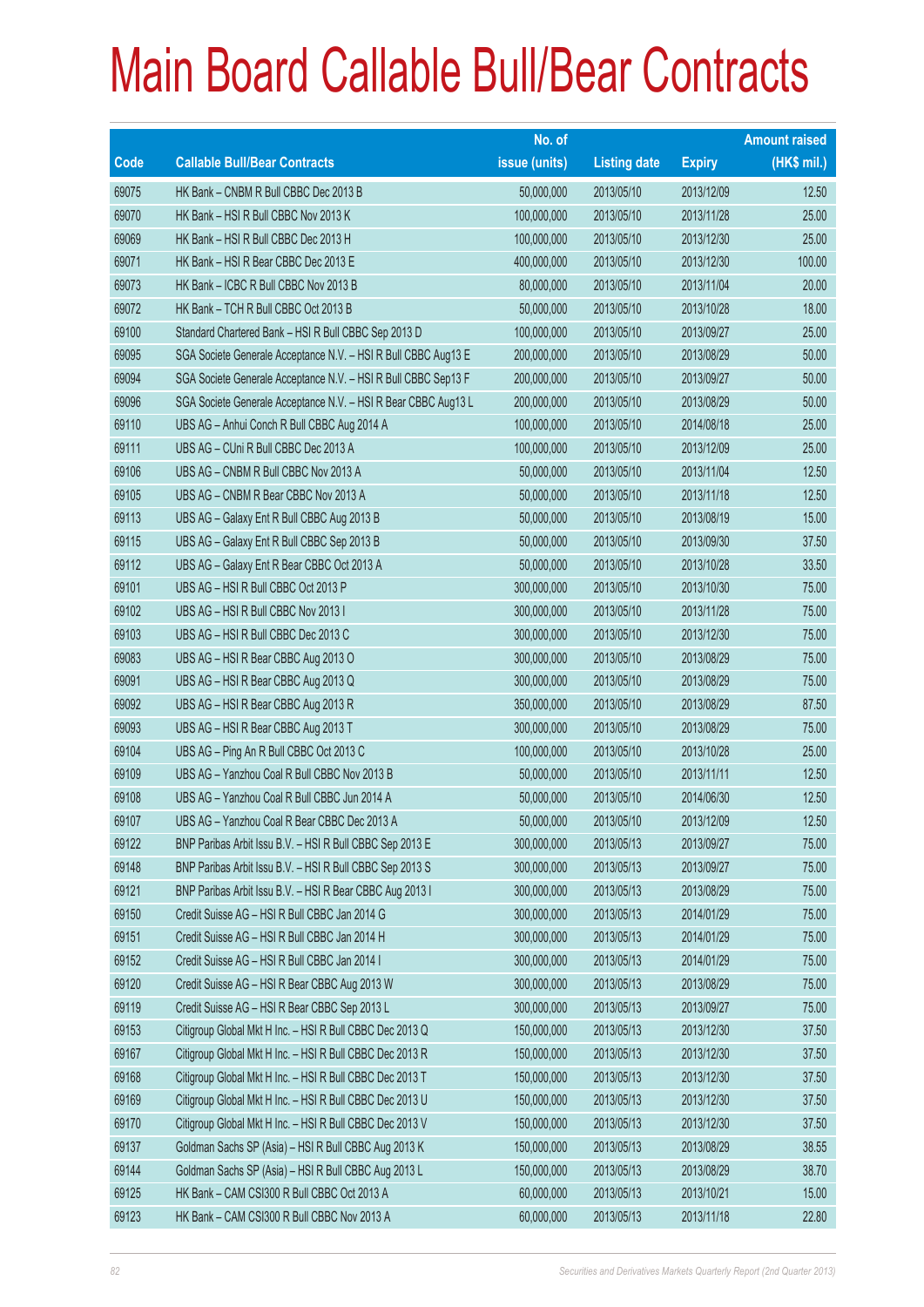|       |                                                                | No. of        |                     |               | <b>Amount raised</b> |
|-------|----------------------------------------------------------------|---------------|---------------------|---------------|----------------------|
| Code  | <b>Callable Bull/Bear Contracts</b>                            | issue (units) | <b>Listing date</b> | <b>Expiry</b> | (HK\$ mil.)          |
| 69130 | HK Bank - Minsheng Bank R Bull CBBC Oct 2013 B                 | 40,000,000    | 2013/05/13          | 2013/10/15    | 10.00                |
| 69131 | HK Bank - Minsheng Bank R Bull CBBC Nov 2013 A                 | 40,000,000    | 2013/05/13          | 2013/11/11    | 10.00                |
| 69129 | HK Bank - Minsheng Bank R Bear CBBC Nov 2013 A                 | 40,000,000    | 2013/05/13          | 2013/11/11    | 10.00                |
| 69126 | HK Bank - CPIC R Bull CBBC Oct 2013 A                          | 60,000,000    | 2013/05/13          | 2013/10/28    | 18.60                |
| 69147 | SGA Societe Generale Acceptance N.V. - HSI R Bull CBBC Aug13 H | 200,000,000   | 2013/05/13          | 2013/08/29    | 50.00                |
| 69132 | SGA Societe Generale Acceptance N.V. - HSI R Bear CBBC Aug13 M | 200,000,000   | 2013/05/13          | 2013/08/29    | 50.00                |
| 69145 | SGA Societe Generale Acceptance N.V. - HSI R Bear CBBC Aug13 N | 200,000,000   | 2013/05/13          | 2013/08/29    | 50.00                |
| 69146 | SGA Societe Generale Acceptance N.V. - HSI R Bear CBBC Aug13 O | 200,000,000   | 2013/05/13          | 2013/08/29    | 50.00                |
| 69155 | UBS AG - CAM CSI300 R Bull CBBC Feb 2014 A                     | 40,000,000    | 2013/05/13          | 2014/02/10    | 10.00                |
| 69154 | UBS AG - CAM CSI300 R Bear CBBC Dec 2013 A                     | 40,000,000    | 2013/05/13          | 2013/12/16    | 10.60                |
| 69162 | UBS AG - Minsheng Bank R Bull CBBC Nov 2013 A                  | 50,000,000    | 2013/05/13          | 2013/11/25    | 12.50                |
| 69161 | UBS AG - Minsheng Bank R Bear CBBC Oct 2013 A                  | 50,000,000    | 2013/05/13          | 2013/10/28    | 12.50                |
| 69157 | UBS AG - CPIC R Bull CBBC Nov 2013 A                           | 30,000,000    | 2013/05/13          | 2013/11/04    | 11.25                |
| 69156 | UBS AG - CPIC R Bear CBBC Oct 2013 A                           | 30,000,000    | 2013/05/13          | 2013/10/07    | 13.05                |
| 69160 | UBS AG - HSI R Bull CBBC Oct 2013 R                            | 300,000,000   | 2013/05/13          | 2013/10/30    | 75.00                |
| 69159 | UBS AG - HSI R Bull CBBC Dec 2013 E                            | 300,000,000   | 2013/05/13          | 2013/12/30    | 75.00                |
| 69158 | UBS AG - HSI R Bull CBBC Jan 2014 G                            | 300,000,000   | 2013/05/13          | 2014/01/29    | 75.00                |
| 69135 | UBS AG - HSI R Bear CBBC Aug 2013 B                            | 300,000,000   | 2013/05/13          | 2013/08/29    | 75.00                |
| 69133 | UBS AG - HSI R Bear CBBC Aug 2013 X                            | 300,000,000   | 2013/05/13          | 2013/08/29    | 75.00                |
| 69134 | UBS AG - HSI R Bear CBBC Sep 2013 L                            | 300,000,000   | 2013/05/13          | 2013/09/27    | 75.00                |
| 69136 | UBS AG - HSI R Bear CBBC Oct 2013 R                            | 350,000,000   | 2013/05/13          | 2013/10/30    | 87.50                |
| 69166 | UBS AG - Lenovo R Bull CBBC Dec 2013 C                         | 50,000,000    | 2013/05/13          | 2013/12/09    | 12.50                |
| 69165 | UBS AG - Lenovo R Bear CBBC Oct 2013 A                         | 50,000,000    | 2013/05/13          | 2013/10/28    | 12.50                |
| 69164 | UBS AG - PICC Group R Bull CBBC Dec 2013 A                     | 50,000,000    | 2013/05/13          | 2013/12/16    | 12.50                |
| 69163 | UBS AG - PICC Group R Bear CBBC Nov 2013 A                     | 50,000,000    | 2013/05/13          | 2013/11/11    | 12.50                |
| 69218 | BNP Paribas Arbit Issu B.V. - HSI R Bull CBBC Sep 2013 L       | 300,000,000   | 2013/05/14          | 2013/09/27    | 75.00                |
| 69223 | BNP Paribas Arbit Issu B.V. - HSI R Bull CBBC Sep 2013 M       | 300,000,000   | 2013/05/14          | 2013/09/27    | 75.00                |
| 69211 | BNP Paribas Arbit Issu B.V. - HSI R Bear CBBC Aug 2013 J       | 300,000,000   | 2013/05/14          | 2013/08/29    | 75.00                |
| 69226 | BNP Paribas Arbit Issu B.V. - HSI R Bear CBBC Aug 2013 K       | 300,000,000   | 2013/05/14          | 2013/08/29    | 75.00                |
| 69229 | BNP Paribas Arbit Issu B.V. - HSI R Bear CBBC Aug 2013 L       | 300,000,000   | 2013/05/14          | 2013/08/29    | 75.00                |
| 69214 | Credit Suisse AG - HSI R Bull CBBC Feb 2014 F                  | 300,000,000   | 2013/05/14          | 2014/02/27    | 75.00                |
| 69215 | Credit Suisse AG - HSI R Bull CBBC Feb 2014 G                  | 300,000,000   | 2013/05/14          | 2014/02/27    | 75.00                |
| 69216 | Credit Suisse AG - HSI R Bull CBBC Feb 2014 H                  | 300,000,000   | 2013/05/14          | 2014/02/27    | 75.00                |
| 69217 | Credit Suisse AG - HSI R Bull CBBC Feb 2014 I                  | 300,000,000   | 2013/05/14          | 2014/02/27    | 75.00                |
| 69192 | Credit Suisse AG - HSI R Bear CBBC Aug 2013 M                  | 300,000,000   | 2013/05/14          | 2013/08/29    | 75.00                |
| 69191 | Credit Suisse AG - HSI R Bear CBBC Sep 2013 P                  | 300,000,000   | 2013/05/14          | 2013/09/27    | 75.00                |
| 69213 | Credit Suisse AG - HSI R Bear CBBC Sep 2013 U                  | 300,000,000   | 2013/05/14          | 2013/09/27    | 75.00                |
| 69236 | Citigroup Global Mkt H Inc. - HSI R Bull CBBC Jan 2014 A       | 150,000,000   | 2013/05/14          | 2014/01/29    | 37.50                |
| 69237 | Citigroup Global Mkt H Inc. - HSI R Bull CBBC Jan 2014 B       | 150,000,000   | 2013/05/14          | 2014/01/29    | 37.50                |
| 69238 | Citigroup Global Mkt H Inc. - HSI R Bull CBBC Jan 2014 C       | 150,000,000   | 2013/05/14          | 2014/01/29    | 37.50                |
| 69239 | Citigroup Global Mkt H Inc. - HSI R Bull CBBC Jan 2014 D       | 150,000,000   | 2013/05/14          | 2014/01/29    | 37.50                |
| 69240 | Citigroup Global Mkt H Inc. - HSI R Bull CBBC Jan 2014 E       | 150,000,000   | 2013/05/14          | 2014/01/29    | 37.50                |
| 69212 | Citigroup Global Mkt H Inc. - HSI R Bear CBBC Sep 2013 M       | 150,000,000   | 2013/05/14          | 2013/09/27    | 37.50                |
| 69233 | Goldman Sachs SP (Asia) - HSI R Bull CBBC Aug 2013 M           | 150,000,000   | 2013/05/14          | 2013/08/29    | 38.10                |
| 69234 | Goldman Sachs SP (Asia) - HSI R Bull CBBC Aug 2013 N           | 150,000,000   | 2013/05/14          | 2013/08/29    | 37.65                |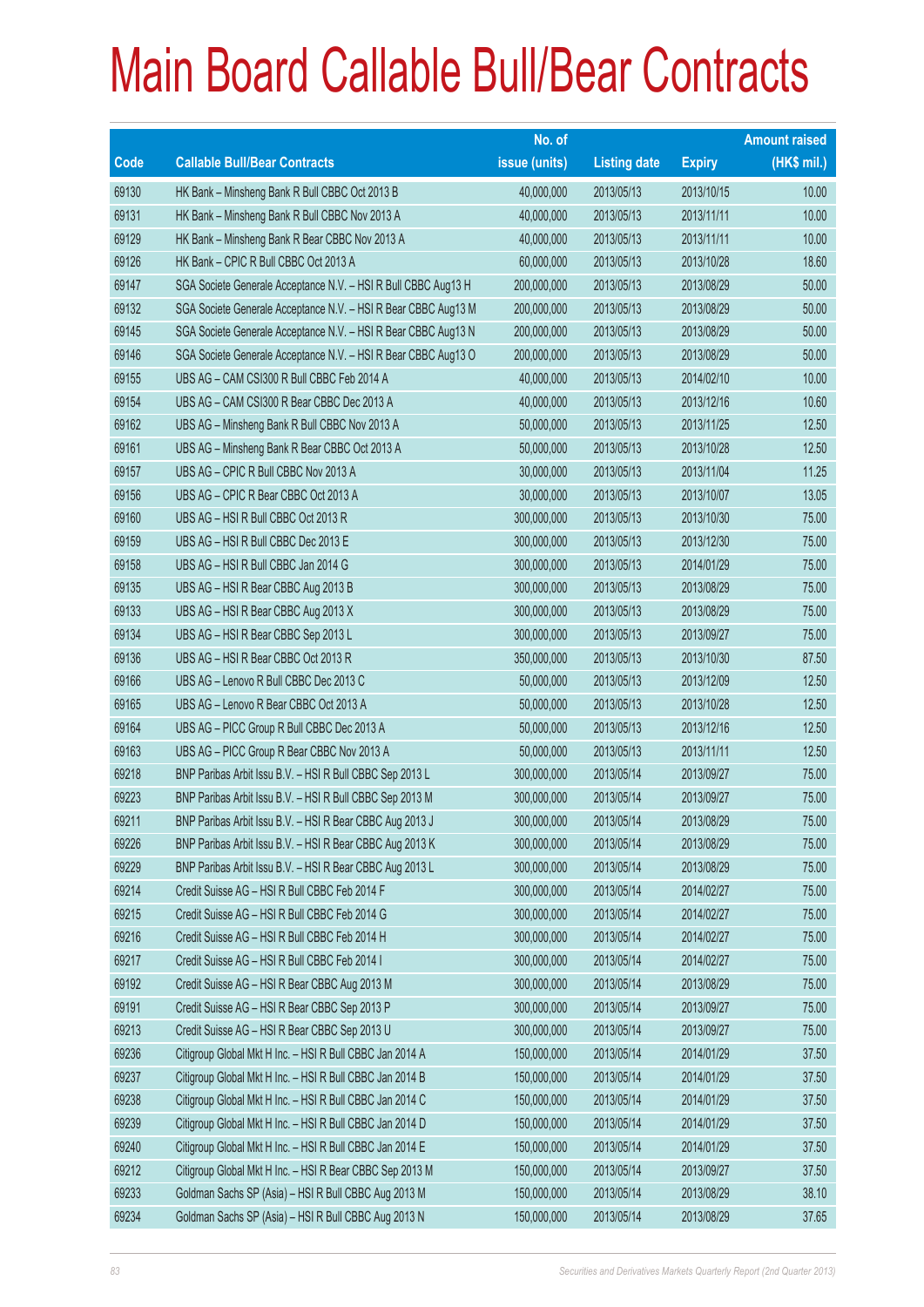|       |                                                                | No. of        |                     |               | <b>Amount raised</b> |
|-------|----------------------------------------------------------------|---------------|---------------------|---------------|----------------------|
| Code  | <b>Callable Bull/Bear Contracts</b>                            | issue (units) | <b>Listing date</b> | <b>Expiry</b> | $(HK$$ mil.)         |
| 69235 | Goldman Sachs SP (Asia) - HSI R Bull CBBC Aug 2013 O           | 150,000,000   | 2013/05/14          | 2013/08/29    | 38.10                |
| 69177 | HK Bank - BOCL R Bull CBBC Mar 2014 A                          | 80,000,000    | 2013/05/14          | 2014/03/18    | 20.00                |
| 69182 | HK Bank - China Mobile R Bull CBBC Dec 2013 B                  | 120,000,000   | 2013/05/14          | 2013/12/02    | 30.00                |
| 69176 | HK Bank - Cheung Kong R Bull CBBC Dec 2013 A                   | 60,000,000    | 2013/05/14          | 2013/12/02    | 15.00                |
| 69174 | HK Bank - A50 R Bull CBBC Sep 2013 J                           | 100,000,000   | 2013/05/14          | 2013/09/30    | 25.00                |
| 69171 | HK Bank - HSI R Bull CBBC Nov 2013 L                           | 100,000,000   | 2013/05/14          | 2013/11/28    | 25.00                |
| 69172 | HK Bank - HSI R Bull CBBC Dec 2013 I                           | 400,000,000   | 2013/05/14          | 2013/12/30    | 100.00               |
| 69183 | HK Bank - Lenovo R Bear CBBC Jan 2014 A                        | 40,000,000    | 2013/05/14          | 2014/01/21    | 10.00                |
| 69185 | HK Bank - PICC Group R Bull CBBC Nov 2013 A                    | 50,000,000    | 2013/05/14          | 2013/11/25    | 12.50                |
| 69184 | HK Bank - PICC Group R Bull CBBC Dec 2013 A                    | 50,000,000    | 2013/05/14          | 2013/12/12    | 12.50                |
| 69181 | HK Bank - TCH R Bull CBBC Oct 2013 C                           | 50,000,000    | 2013/05/14          | 2013/10/15    | 13.50                |
| 69188 | Standard Chartered Bank - HSI R Bear CBBC Aug 2013 E           | 100,000,000   | 2013/05/14          | 2013/08/29    | 25.00                |
| 69189 | Standard Chartered Bank - HSI R Bear CBBC Dec 2013 D           | 200,000,000   | 2013/05/14          | 2013/12/30    | 50.00                |
| 69190 | Standard Chartered Bank - HSI R Bear CBBC Dec 2013 E           | 200,000,000   | 2013/05/14          | 2013/12/30    | 50.00                |
| 69186 | SGA Societe Generale Acceptance N.V. - HSI R Bear CBBC Aug13 P | 200,000,000   | 2013/05/14          | 2013/08/29    | 50.00                |
| 69187 | SGA Societe Generale Acceptance N.V. - HSI R Bear CBBC Aug13 Q | 200,000,000   | 2013/05/14          | 2013/08/29    | 50.00                |
| 69194 | SGA Societe Generale Acceptance N.V. - HSI R Bear CBBC Aug13 R | 200,000,000   | 2013/05/14          | 2013/08/29    | 50.00                |
| 69201 | UBS AG - AIA R Bull CBBC May 2014 A                            | 100,000,000   | 2013/05/14          | 2014/05/26    | 25.00                |
| 69200 | UBS AG - AIA R Bear CBBC Feb 2014 A                            | 100,000,000   | 2013/05/14          | 2014/02/10    | 25.00                |
| 69203 | UBS AG - CNOOC R Bull CBBC Nov 2013 A                          | 100,000,000   | 2013/05/14          | 2013/11/04    | 25.00                |
| 69197 | UBS AG - A50 China R Bull CBBC Jan 2014 D                      | 100,000,000   | 2013/05/14          | 2014/01/20    | 25.00                |
| 69207 | UBS AG - HKEx R Bull CBBC Nov 2013 A                           | 100,000,000   | 2013/05/14          | 2013/11/25    | 25.00                |
| 69210 | UBS AG - HSBC R Bear CBBC Dec 2013 A                           | 100,000,000   | 2013/05/14          | 2013/12/09    | 25.00                |
| 69196 | UBS AG - HSCEI R Bull CBBC Nov 2013 A                          | 100,000,000   | 2013/05/14          | 2013/11/28    | 25.00                |
| 69195 | UBS AG - HSCEI R Bear CBBC Aug 2013 D                          | 100,000,000   | 2013/05/14          | 2013/08/29    | 25.00                |
| 69231 | UBS AG - HSI R Bull CBBC Oct 2013 Q                            | 300,000,000   | 2013/05/14          | 2013/10/30    | 75.00                |
| 69230 | UBS AG - HSI R Bull CBBC Nov 2013 J                            | 300,000,000   | 2013/05/14          | 2013/11/28    | 75.00                |
| 69193 | UBS AG - HSI R Bear CBBC Sep 2013 Q                            | 300,000,000   | 2013/05/14          | 2013/09/27    | 75.00                |
| 69232 | UBS AG - HSI R Bear CBBC Sep 2013 R                            | 300,000,000   | 2013/05/14          | 2013/09/27    | 75.00                |
| 69209 | UBS AG - Hutchison R Bull CBBC Nov 2013 A                      | 100,000,000   | 2013/05/14          | 2013/11/25    | 25.00                |
| 69199 | UBS AG - ICBC R Bull CBBC Nov 2013 A                           | 100,000,000   | 2013/05/14          | 2013/11/04    | 25.00                |
| 69198 | UBS AG - Sands China R Bull CBBC Nov 2013 A                    | 100,000,000   | 2013/05/14          | 2013/11/25    | 25.00                |
| 69208 | UBS AG - SHK Ppt R Bull CBBC Jan 2014 C                        | 100,000,000   | 2013/05/14          | 2014/01/13    | 25.00                |
| 69206 | UBS AG - TCH R Bull CBBC Dec 2013 B                            | 100,000,000   | 2013/05/14          | 2013/12/16    | 25.00                |
| 69267 | BNP Paribas Arbit Issu B.V. - HSI R Bull CBBC Aug 2013 A       | 300,000,000   | 2013/05/15          | 2013/08/29    | 75.00                |
| 69268 | BNP Paribas Arbit Issu B.V. - HSI R Bull CBBC Sep 2013 N       | 300,000,000   | 2013/05/15          | 2013/09/27    | 75.00                |
| 69289 | BNP Paribas Arbit Issu B.V. - HSI R Bull CBBC Sep 2013 P       | 300,000,000   | 2013/05/15          | 2013/09/27    | 75.00                |
| 69293 | BNP Paribas Arbit Issu B.V. - HSI R Bull CBBC Sep 2013 Q       | 300,000,000   | 2013/05/15          | 2013/09/27    | 75.00                |
| 69270 | BNP Paribas Arbit Issu B.V. - HSI R Bull CBBC Sep 2013 R       | 300,000,000   | 2013/05/15          | 2013/09/27    | 75.00                |
| 69252 | BNP Paribas Arbit Issu B.V. - HSI R Bear CBBC Aug 2013 M       | 300,000,000   | 2013/05/15          | 2013/08/29    | 75.00                |
| 69253 | BNP Paribas Arbit Issu B.V. - HSI R Bear CBBC Aug 2013 N       | 300,000,000   | 2013/05/15          | 2013/08/29    | 75.00                |
| 69265 | BNP Paribas Arbit Issu B.V. - HSI R Bear CBBC Aug 2013 O       | 300,000,000   | 2013/05/15          | 2013/08/29    | 75.00                |
| 69279 | Credit Suisse AG - HSI R Bull CBBC Jan 2014 J                  | 300,000,000   | 2013/05/15          | 2014/01/29    | 75.00                |
| 69282 | Credit Suisse AG - HSI R Bull CBBC Jan 2014 K                  | 300,000,000   | 2013/05/15          | 2014/01/29    | 75.00                |
| 69283 | Credit Suisse AG - HSI R Bull CBBC Jan 2014 L                  | 300,000,000   | 2013/05/15          | 2014/01/29    | 75.00                |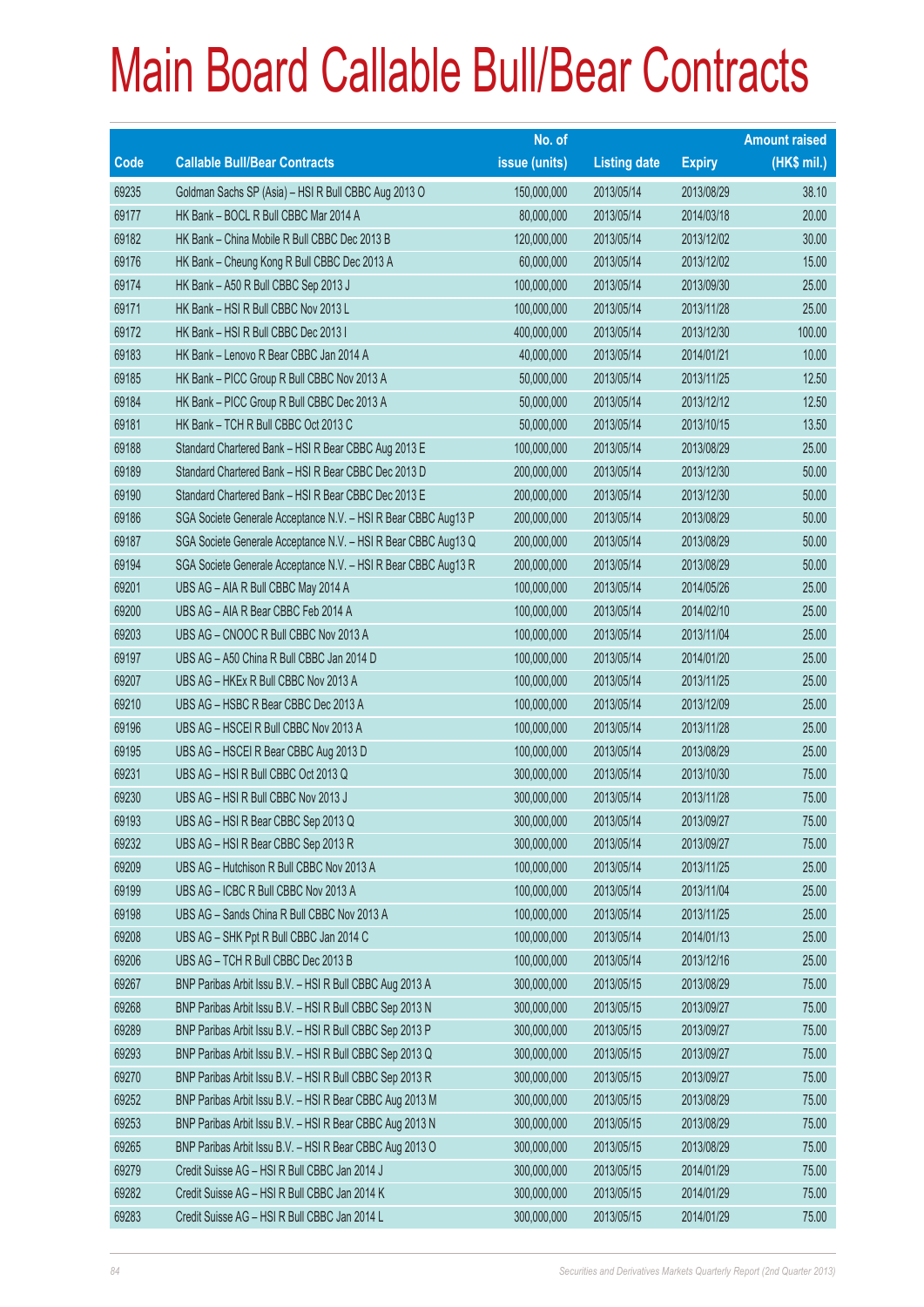|       |                                                                | No. of        |                     |               | <b>Amount raised</b> |
|-------|----------------------------------------------------------------|---------------|---------------------|---------------|----------------------|
| Code  | <b>Callable Bull/Bear Contracts</b>                            | issue (units) | <b>Listing date</b> | <b>Expiry</b> | $(HK$$ mil.)         |
| 69258 | Credit Suisse AG - HSI R Bear CBBC Aug 2013 O                  | 300,000,000   | 2013/05/15          | 2013/08/29    | 75.00                |
| 69259 | Credit Suisse AG - HSI R Bear CBBC Aug 2013 P                  | 300,000,000   | 2013/05/15          | 2013/08/29    | 75.00                |
| 69311 | Citigroup Global Mkt H Inc. - HSI R Bull CBBC Jan 2014 F       | 150,000,000   | 2013/05/15          | 2014/01/29    | 37.50                |
| 69312 | Citigroup Global Mkt H Inc. - HSI R Bull CBBC Jan 2014 G       | 150,000,000   | 2013/05/15          | 2014/01/29    | 37.50                |
| 69313 | Citigroup Global Mkt H Inc. - HSI R Bull CBBC Jan 2014 H       | 150,000,000   | 2013/05/15          | 2014/01/29    | 37.50                |
| 69314 | Citigroup Global Mkt H Inc. - HSI R Bull CBBC Jan 2014 I       | 150,000,000   | 2013/05/15          | 2014/01/29    | 37.50                |
| 69316 | Citigroup Global Mkt H Inc. - HSI R Bull CBBC Jan 2014 J       | 150,000,000   | 2013/05/15          | 2014/01/29    | 37.50                |
| 69261 | Citigroup Global Mkt H Inc. - HSI R Bear CBBC Dec 2013 A       | 150,000,000   | 2013/05/15          | 2013/12/30    | 37.50                |
| 69262 | Citigroup Global Mkt H Inc. - HSI R Bear CBBC Dec 2013 B       | 150,000,000   | 2013/05/15          | 2013/12/30    | 37.50                |
| 69307 | Goldman Sachs SP (Asia) - HSI R Bull CBBC Aug 2013 P           | 120,000,000   | 2013/05/15          | 2013/08/29    | 30.12                |
| 69309 | Goldman Sachs SP (Asia) - HSI R Bull CBBC Aug 2013 Q           | 120,000,000   | 2013/05/15          | 2013/08/29    | 30.12                |
| 69310 | Goldman Sachs SP (Asia) - HSI R Bull CBBC Aug 2013 R           | 120,000,000   | 2013/05/15          | 2013/08/29    | 30.12                |
| 69308 | Goldman Sachs SP (Asia) - HSI R Bear CBBC Aug 2013 F           | 120,000,000   | 2013/05/15          | 2013/08/29    | 30.00                |
| 69246 | HK Bank - AIA R Bear CBBC Nov 2013 B                           | 50,000,000    | 2013/05/15          | 2013/11/25    | 24.50                |
| 69247 | HK Bank - Cheung Kong R Bear CBBC Dec 2013 A                   | 50,000,000    | 2013/05/15          | 2013/12/02    | 12.50                |
| 69245 | HK Bank - HSCEI R Bull CBBC Oct 2013 C                         | 100,000,000   | 2013/05/15          | 2013/10/30    | 25.00                |
| 69300 | J P Morgan SP BV - HSI R Bull CBBC Oct 2013 G                  | 300,000,000   | 2013/05/15          | 2013/10/30    | 75.00                |
| 69304 | J P Morgan SP BV - HSI R Bull CBBC Oct 2013 H                  | 300,000,000   | 2013/05/15          | 2013/10/30    | 75.00                |
| 69301 | J P Morgan SP BV - HSI R Bull CBBC Nov 2013 A                  | 300,000,000   | 2013/05/15          | 2013/11/28    | 75.00                |
| 69305 | J P Morgan SP BV - HSI R Bull CBBC Nov 2013 B                  | 300,000,000   | 2013/05/15          | 2013/11/28    | 75.00                |
| 69303 | J P Morgan SP BV - HSI R Bull CBBC Dec 2013 C                  | 300,000,000   | 2013/05/15          | 2013/12/30    | 75.00                |
| 69306 | J P Morgan SP BV - HSI R Bull CBBC Dec 2013 D                  | 300,000,000   | 2013/05/15          | 2013/12/30    | 75.00                |
| 69241 | Merrill Lynch Int'l & Co. C.V. - HSI R Bull CBBC Oct 2013 D    | 60,000,000    | 2013/05/15          | 2013/10/30    | 15.00                |
| 69242 | Merrill Lynch Int'l & Co. C.V. - HSI R Bull CBBC Oct 2013 E    | 60,000,000    | 2013/05/15          | 2013/10/30    | 15.00                |
| 69243 | Merrill Lynch Int'l & Co. C.V. - HSI R Bull CBBC Oct 2013 F    | 60,000,000    | 2013/05/15          | 2013/10/30    | 15.00                |
| 69244 | Merrill Lynch Int'l & Co. C.V. - HSI R Bull CBBC Oct 2013 G    | 60,000,000    | 2013/05/15          | 2013/10/30    | 15.00                |
| 69248 | Standard Chartered Bank - HSI R Bull CBBC Sep 2013 I           | 100,000,000   | 2013/05/15          | 2013/09/27    | 25.00                |
| 69251 | Standard Chartered Bank - HSI R Bear CBBC Aug 2013 F           | 100,000,000   | 2013/05/15          | 2013/08/29    | 25.00                |
| 69249 | Standard Chartered Bank - HSI R Bear CBBC Oct 2013 A           | 100,000,000   | 2013/05/15          | 2013/10/30    | 25.00                |
| 69250 | Standard Chartered Bank - HSI R Bear CBBC Oct 2013 B           | 100,000,000   | 2013/05/15          | 2013/10/30    | 25.00                |
| 69255 | SGA Societe Generale Acceptance N.V. - HSI R Bull CBBC Aug13 K | 200,000,000   | 2013/05/15          | 2013/08/29    | 50.00                |
| 69294 | SGA Societe Generale Acceptance N.V. - HSI R Bull CBBC Aug13 M | 200,000,000   | 2013/05/15          | 2013/08/29    | 50.00                |
| 69254 | SGA Societe Generale Acceptance N.V. - HSI R Bull CBBC Sep13 G | 200,000,000   | 2013/05/15          | 2013/09/27    | 50.00                |
| 69256 | SGA Societe Generale Acceptance N.V. - HSI R Bear CBBC Aug13 S | 200,000,000   | 2013/05/15          | 2013/08/29    | 50.00                |
| 69257 | SGA Societe Generale Acceptance N.V. - HSI R Bear CBBC Aug13 T | 200,000,000   | 2013/05/15          | 2013/08/29    | 50.00                |
| 69295 | SGA Societe Generale Acceptance N.V. - HSI R Bear CBBC Aug13 U | 200,000,000   | 2013/05/15          | 2013/08/29    | 50.00                |
| 69273 | UBS AG - AIA R Bear CBBC Mar 2014 A                            | 100,000,000   | 2013/05/15          | 2014/03/17    | 25.00                |
| 69275 | UBS AG - China Mobile R Bull CBBC Nov 2013 C                   | 100,000,000   | 2013/05/15          | 2013/11/04    | 25.00                |
| 69276 | UBS AG - COVS R Bull CBBC Nov 2013 A                           | 50,000,000    | 2013/05/15          | 2013/11/04    | 14.00                |
| 69278 | UBS AG - Cheung Kong R Bull CBBC Nov 2013 A                    | 100,000,000   | 2013/05/15          | 2013/11/04    | 25.00                |
| 69272 | UBS AG - China Life R Bull CBBC Oct 2013 B                     | 100,000,000   | 2013/05/15          | 2013/10/21    | 25.00                |
| 69277 | UBS AG - HKEx R Bear CBBC Nov 2013 A                           | 100,000,000   | 2013/05/15          | 2013/11/11    | 25.50                |
| 69299 | UBS AG - HSCEI R Bull CBBC Oct 2013 E                          | 100,000,000   | 2013/05/15          | 2013/10/30    | 25.00                |
| 69298 | UBS AG - HSI R Bull CBBC Oct 2013 B                            | 300,000,000   | 2013/05/15          | 2013/10/30    | 75.00                |
| 69297 | UBS AG - HSI R Bull CBBC Nov 2013 K                            | 300,000,000   | 2013/05/15          | 2013/11/28    | 75.00                |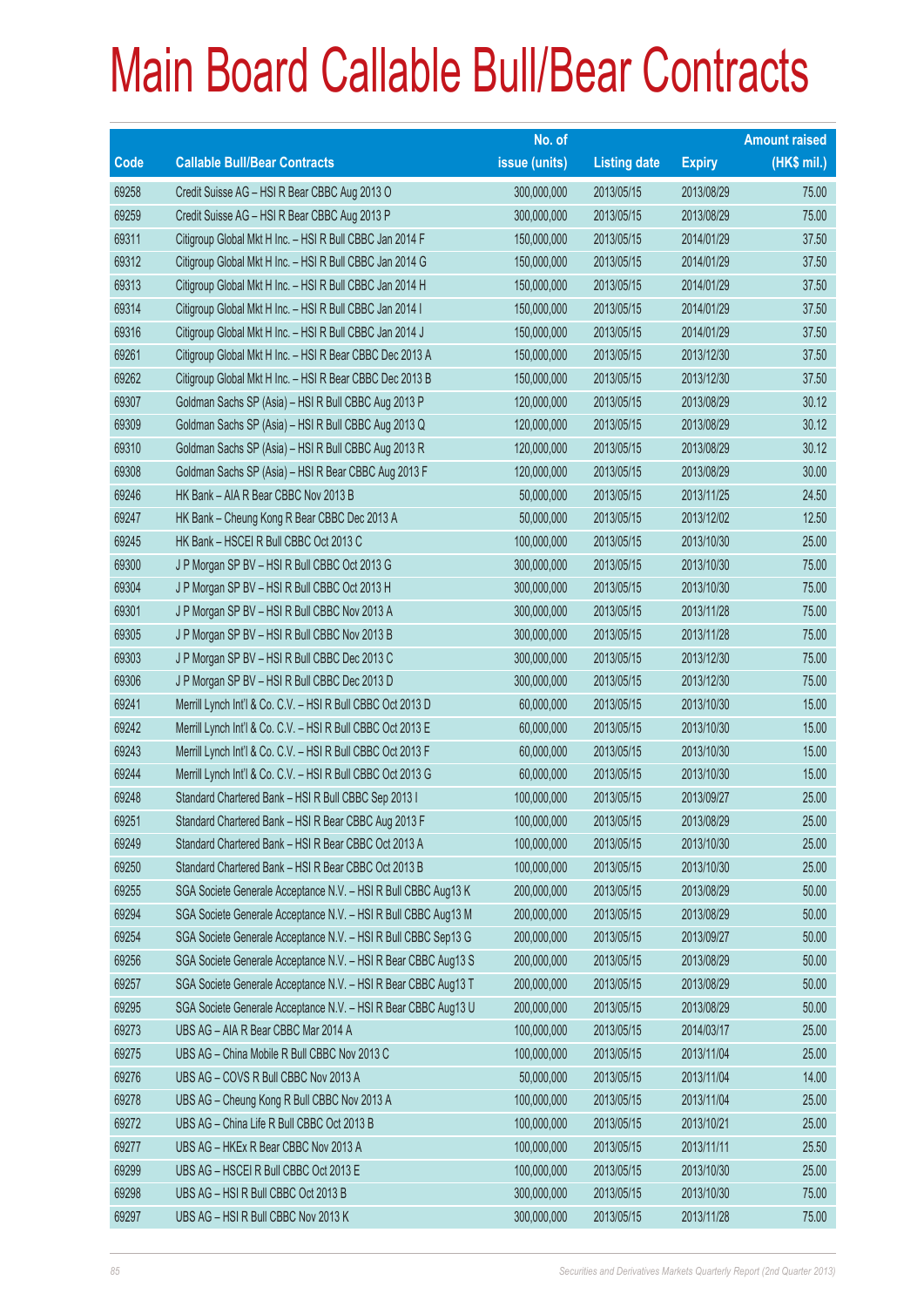|       |                                                                | No. of        |                     |               | <b>Amount raised</b> |
|-------|----------------------------------------------------------------|---------------|---------------------|---------------|----------------------|
| Code  | <b>Callable Bull/Bear Contracts</b>                            | issue (units) | <b>Listing date</b> | <b>Expiry</b> | $(HK$$ mil.)         |
| 69296 | UBS AG - HSI R Bull CBBC Dec 2013 H                            | 300,000,000   | 2013/05/15          | 2013/12/30    | 75.00                |
| 69264 | UBS AG - HSI R Bear CBBC Aug 2013 U                            | 300,000,000   | 2013/05/15          | 2013/08/29    | 75.00                |
| 69271 | UBS AG - HSI R Bear CBBC Aug 2013 Y                            | 300,000,000   | 2013/05/15          | 2013/08/29    | 75.00                |
| 69322 | BNP Paribas Arbit Issu B.V. - HSI R Bear CBBC Aug 2013 P       | 300,000,000   | 2013/05/16          | 2013/08/29    | 75.00                |
| 69323 | BNP Paribas Arbit Issu B.V. - HSI R Bear CBBC Aug 2013 Q       | 300,000,000   | 2013/05/16          | 2013/08/29    | 75.00                |
| 69324 | BNP Paribas Arbit Issu B.V. - HSI R Bear CBBC Aug 2013 R       | 300,000,000   | 2013/05/16          | 2013/08/29    | 75.00                |
| 69325 | BNP Paribas Arbit Issu B.V. - HSI R Bear CBBC Aug 2013 S       | 300,000,000   | 2013/05/16          | 2013/08/29    | 75.00                |
| 69326 | BNP Paribas Arbit Issu B.V. - HSI R Bear CBBC Aug 2013 T       | 300,000,000   | 2013/05/16          | 2013/08/29    | 75.00                |
| 69333 | Credit Suisse AG - HSI R Bull CBBC Nov 2013 B                  | 300,000,000   | 2013/05/16          | 2013/11/28    | 75.00                |
| 69331 | Credit Suisse AG - HSI R Bull CBBC Nov 2013 X                  | 300,000,000   | 2013/05/16          | 2013/11/28    | 75.00                |
| 69338 | Credit Suisse AG - HSI R Bull CBBC Jan 2014 N                  | 300,000,000   | 2013/05/16          | 2014/01/29    | 75.00                |
| 69340 | Credit Suisse AG - HSI R Bear CBBC Aug 2013 R                  | 300,000,000   | 2013/05/16          | 2013/08/29    | 75.00                |
| 69339 | Credit Suisse AG - HSI R Bear CBBC Sep 2013 V                  | 300,000,000   | 2013/05/16          | 2013/09/27    | 75.00                |
| 69341 | Citigroup Global Mkt H Inc. - HSI R Bear CBBC Dec 2013 C       | 150,000,000   | 2013/05/16          | 2013/12/30    | 37.50                |
| 69321 | HK Bank - China Life R Bull CBBC Oct 2013 B                    | 60,000,000    | 2013/05/16          | 2013/10/18    | 15.00                |
| 69320 | HK Bank - HSI R Bull CBBC Oct 2013 K                           | 100,000,000   | 2013/05/16          | 2013/10/30    | 25.00                |
| 69319 | HK Bank - HSI R Bull CBBC Nov 2013 M                           | 400,000,000   | 2013/05/16          | 2013/11/28    | 100.00               |
| 69327 | Standard Chartered Bank - HSI R Bull CBBC Sep 2013 J           | 100,000,000   | 2013/05/16          | 2013/09/27    | 25.00                |
| 69328 | Standard Chartered Bank - HSI R Bear CBBC Aug 2013 G           | 100,000,000   | 2013/05/16          | 2013/08/29    | 25.00                |
| 69334 | SGA Societe Generale Acceptance N.V. - HSI R Bear CBBC Aug13 V | 200,000,000   | 2013/05/16          | 2013/08/29    | 50.00                |
| 69330 | UBS AG - HSI R Bull CBBC Dec 2013 I                            | 300,000,000   | 2013/05/16          | 2013/12/30    | 75.00                |
| 69329 | UBS AG - HSI R Bull CBBC Jan 2014 H                            | 300,000,000   | 2013/05/16          | 2014/01/29    | 75.00                |
| 69343 | UBS AG - HSI R Bull CBBC Mar 2014 N                            | 300,000,000   | 2013/05/16          | 2014/03/28    | 75.00                |
| 69349 | UBS AG - HSI R Bull CBBC Mar 2014 O                            | 300,000,000   | 2013/05/16          | 2014/03/28    | 75.00                |
| 69342 | UBS AG - HSI R Bull CBBC Apr 2014 C                            | 300,000,000   | 2013/05/16          | 2014/04/29    | 75.00                |
| 69348 | UBS AG - HSI R Bull CBBC May 2014 C                            | 300,000,000   | 2013/05/16          | 2014/05/29    | 75.00                |
| 69346 | UBS AG - HSI R Bear CBBC Aug 2013 L                            | 300,000,000   | 2013/05/16          | 2013/08/29    | 75.00                |
| 69345 | UBS AG - HSI R Bear CBBC Aug 2013 Z                            | 300,000,000   | 2013/05/16          | 2013/08/29    | 75.00                |
| 69344 | UBS AG - HSI R Bear CBBC Sep 2013 S                            | 350,000,000   | 2013/05/16          | 2013/09/27    | 87.50                |
| 69347 | UBS AG - HSI R Bear CBBC Oct 2013 S                            | 300,000,000   | 2013/05/16          | 2013/10/30    | 75.00                |
| 69368 | BNP Paribas Arbit Issu B.V. - HSI R Bull CBBC Sep 2013 O       | 300,000,000   | 2013/05/20          | 2013/09/27    | 75.00                |
| 69366 | BNP Paribas Arbit Issu B.V. - HSI R Bear CBBC Aug 2013 U       | 300,000,000   | 2013/05/20          | 2013/08/29    | 75.00                |
| 69367 | BNP Paribas Arbit Issu B.V. - HSI R Bear CBBC Aug 2013 V       | 300,000,000   | 2013/05/20          | 2013/08/29    | 75.00                |
| 69357 | Credit Suisse AG - HSI R Bull CBBC Oct 2013 R                  | 300,000,000   | 2013/05/20          | 2013/10/30    | 75.00                |
| 69358 | Credit Suisse AG - HSI R Bull CBBC Oct 2013 U                  | 300,000,000   | 2013/05/20          | 2013/10/30    | 75.00                |
| 69365 | Credit Suisse AG - HSI R Bull CBBC Jan 2014 O                  | 300,000,000   | 2013/05/20          | 2014/01/29    | 75.00                |
| 69363 | Credit Suisse AG - HSI R Bear CBBC Aug 2013 S                  | 300,000,000   | 2013/05/20          | 2013/08/29    | 75.00                |
| 69362 | Credit Suisse AG - HSI R Bear CBBC Aug 2013 X                  | 300,000,000   | 2013/05/20          | 2013/08/29    | 75.00                |
| 69364 | Citigroup Global Mkt H Inc. - HSI R Bull CBBC Jan 2014 K       | 150,000,000   | 2013/05/20          | 2014/01/29    | 37.50                |
| 69353 | HK Bank - China Shenhua R Bull CBBC Aug 2014 A                 | 60,000,000    | 2013/05/20          | 2014/08/25    | 15.00                |
| 69354 | HK Bank - Evergrande R Bull CBBC Feb 2014 A                    | 60,000,000    | 2013/05/20          | 2014/02/24    | 15.00                |
| 69351 | HK Bank - Lenovo R Bear CBBC Jan 2014 B                        | 40,000,000    | 2013/05/20          | 2014/01/16    | 11.60                |
| 69356 | SGA Societe Generale Acceptance N.V. - HSI R Bull CBBC Aug13 N | 200,000,000   | 2013/05/20          | 2013/08/29    | 50.00                |
| 69355 | SGA Societe Generale Acceptance N.V. - HSI R Bear CBBC Aug13 W | 200,000,000   | 2013/05/20          | 2013/08/29    | 50.00                |
| 69369 | UBS AG - HSI R Bull CBBC Oct 2013 S                            | 300,000,000   | 2013/05/20          | 2013/10/30    | 75.00                |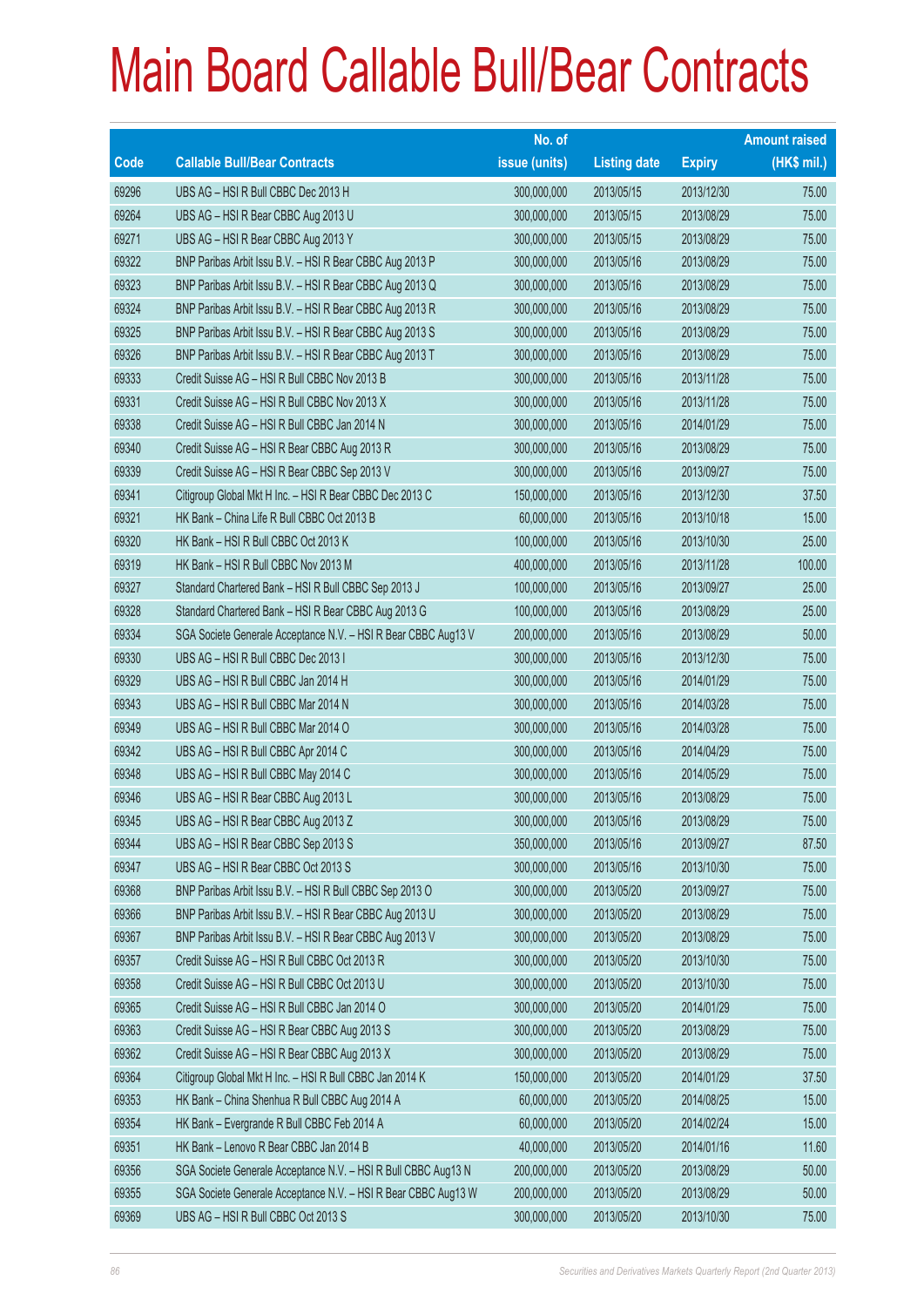|        |                                                                | No. of        |                     |               | <b>Amount raised</b> |
|--------|----------------------------------------------------------------|---------------|---------------------|---------------|----------------------|
| Code   | <b>Callable Bull/Bear Contracts</b>                            | issue (units) | <b>Listing date</b> | <b>Expiry</b> | $(HK$$ mil.)         |
| 69360  | UBS AG - HSI R Bull CBBC Nov 2013 L                            | 350,000,000   | 2013/05/20          | 2013/11/28    | 87.50                |
| 69359  | UBS AG - HSI R Bull CBBC Jan 2014 I                            | 300,000,000   | 2013/05/20          | 2014/01/29    | 75.00                |
| 69361  | UBS AG - HSI R Bear CBBC Oct 2013 T                            | 300,000,000   | 2013/05/20          | 2013/10/30    | 75.00                |
| 69377  | BNP Paribas Arbit Issu B.V. - HSI R Bear CBBC Aug 2013 A       | 300,000,000   | 2013/05/21          | 2013/08/29    | 75.00                |
| 69378  | BNP Paribas Arbit Issu B.V. - HSI R Bear CBBC Aug 2013 B       | 300,000,000   | 2013/05/21          | 2013/08/29    | 75.00                |
| 69379  | BNP Paribas Arbit Issu B.V. - HSI R Bear CBBC Aug 2013 C       | 300,000,000   | 2013/05/21          | 2013/08/29    | 75.00                |
| 69373  | BNP Paribas Arbit Issu B.V. - HSI R Bear CBBC Aug 2013 W       | 300,000,000   | 2013/05/21          | 2013/08/29    | 75.00                |
| 69374  | BNP Paribas Arbit Issu B.V. - HSI R Bear CBBC Aug 2013 X       | 300,000,000   | 2013/05/21          | 2013/08/29    | 75.00                |
| 69375  | BNP Paribas Arbit Issu B.V. - HSI R Bear CBBC Aug 2013 Y       | 300,000,000   | 2013/05/21          | 2013/08/29    | 75.00                |
| 69376  | BNP Paribas Arbit Issu B.V. - HSI R Bear CBBC Aug 2013 Z       | 300,000,000   | 2013/05/21          | 2013/08/29    | 75.00                |
| 69371  | Credit Suisse AG - HSI R Bull CBBC Nov 2013 C                  | 300,000,000   | 2013/05/21          | 2013/11/28    | 75.00                |
| 69370  | Credit Suisse AG - HSI R Bull CBBC Nov 2013 Y                  | 300,000,000   | 2013/05/21          | 2013/11/28    | 75.00                |
| 69382  | Credit Suisse AG - HSI R Bear CBBC Aug 2013 K                  | 300,000,000   | 2013/05/21          | 2013/08/29    | 75.00                |
| 69380  | Credit Suisse AG - HSI R Bear CBBC Aug 2013 L                  | 300,000,000   | 2013/05/21          | 2013/08/29    | 75.00                |
| 69381  | Credit Suisse AG - HSI R Bear CBBC Aug 2013 V                  | 300,000,000   | 2013/05/21          | 2013/08/29    | 75.00                |
| 69393  | Goldman Sachs SP (Asia) - HSI R Bear CBBC Aug 2013 G           | 150,000,000   | 2013/05/21          | 2013/08/29    | 37.95                |
| 69395  | Goldman Sachs SP (Asia) - HSI R Bear CBBC Aug 2013 H           | 150,000,000   | 2013/05/21          | 2013/08/29    | 38.85                |
| 69397  | J P Morgan SP BV - HSI R Bear CBBC Oct 2013 B                  | 300,000,000   | 2013/05/21          | 2013/10/30    | 75.00                |
| 69398  | J P Morgan SP BV - HSI R Bear CBBC Oct 2013 C                  | 300,000,000   | 2013/05/21          | 2013/10/30    | 75.00                |
| 69400  | J P Morgan SP BV - HSI R Bear CBBC Oct 2013 D                  | 300,000,000   | 2013/05/21          | 2013/10/30    | 75.00                |
| 69396  | J P Morgan SP BV - HSI R Bear CBBC Nov 2013 A                  | 300,000,000   | 2013/05/21          | 2013/11/28    | 75.00                |
| 69399  | J P Morgan SP BV - HSI R Bear CBBC Nov 2013 B                  | 300,000,000   | 2013/05/21          | 2013/11/28    | 75.00                |
| 69383  | Merrill Lynch Int'l & Co. C.V. - HSI R Bear CBBC Oct 2013 B    | 100,000,000   | 2013/05/21          | 2013/10/30    | 25.00                |
| 69384  | Merrill Lynch Int'l & Co. C.V. - HSI R Bear CBBC Oct 2013 C    | 100,000,000   | 2013/05/21          | 2013/10/30    | 25.00                |
| 69385  | Merrill Lynch Int'l & Co. C.V. - HSI R Bear CBBC Oct 2013 D    | 100,000,000   | 2013/05/21          | 2013/10/30    | 25.00                |
| 69386  | Merrill Lynch Int'l & Co. C.V. - HSI R Bear CBBC Oct 2013 E    | 100,000,000   | 2013/05/21          | 2013/10/30    | 25.00                |
| 69392  | UBS AG - China Shenhua R Bull CBBC Jul 2014 A                  | 100,000,000   | 2013/05/21          | 2014/07/21    | 25.00                |
| 69387  | UBS AG - Evergrande R Bull CBBC Feb 2014 A                     | 100,000,000   | 2013/05/21          | 2014/02/17    | 25.00                |
| 69372  | UBS AG - HSI R Bull CBBC Nov 2013 M                            | 300,000,000   | 2013/05/21          | 2013/11/28    | 75.00                |
| 69390  | UBS AG - HSI R Bull CBBC Mar 2014 P                            | 300,000,000   | 2013/05/21          | 2014/03/28    | 75.00                |
| 69388  | UBS AG - HSI R Bear CBBC Sep 2013 T                            | 300,000,000   | 2013/05/21          | 2013/09/27    | 75.00                |
| 69389  | UBS AG - HSI R Bear CBBC Oct 2013 U                            | 300,000,000   | 2013/05/21          | 2013/10/30    | 75.00                |
| 61013# | HK Bank - CSOP A50 ETF R Bull CBBC Sep 2013 B                  | 180,000,000   | 2013/05/21          | 2013/09/30    | 13.50                |
| 69415  | BNP Paribas Arbit Issu B.V. - HSI R Bull CBBC Sep 2013 H       | 300,000,000   | 2013/05/22          | 2013/09/27    | 75.00                |
| 69408  | BNP Paribas Arbit Issu B.V. - HSI R Bear CBBC Aug 2013 E       | 300,000,000   | 2013/05/22          | 2013/08/29    | 75.00                |
| 69410  | BNP Paribas Arbit Issu B.V. - HSI R Bear CBBC Aug 2013 F       | 300,000,000   | 2013/05/22          | 2013/08/29    | 75.00                |
| 69412  | Credit Suisse AG - HSI R Bull CBBC Feb 2014 J                  | 300,000,000   | 2013/05/22          | 2014/02/27    | 75.00                |
| 69426  | Credit Suisse AG - HSI R Bear CBBC Aug 2013 Q                  | 300,000,000   | 2013/05/22          | 2013/08/29    | 75.00                |
| 69413  | Citigroup Global Mkt H Inc. - HSI R Bull CBBC Jan 2014 L       | 150,000,000   | 2013/05/22          | 2014/01/29    | 37.50                |
| 69427  | Citigroup Global Mkt H Inc. - HSI R Bear CBBC Dec 2013 D       | 150,000,000   | 2013/05/22          | 2013/12/30    | 37.50                |
| 69428  | Citigroup Global Mkt H Inc. - HSI R Bear CBBC Dec 2013 E       | 150,000,000   | 2013/05/22          | 2013/12/30    | 37.50                |
| 69429  | Goldman Sachs SP (Asia) - HSI R Bear CBBC Aug 2013 I           | 120,000,000   | 2013/05/22          | 2013/08/29    | 30.00                |
| 69403  | HK Bank - HSI R Bear CBBC Oct 2013 K                           | 100,000,000   | 2013/05/22          | 2013/10/30    | 25.00                |
| 69404  | Standard Chartered Bank - HSI R Bear CBBC Aug 2013 H           | 100,000,000   | 2013/05/22          | 2013/08/29    | 25.00                |
| 69407  | SGA Societe Generale Acceptance N.V. - HSI R Bear CBBC Aug13 X | 200,000,000   | 2013/05/22          | 2013/08/29    | 50.00                |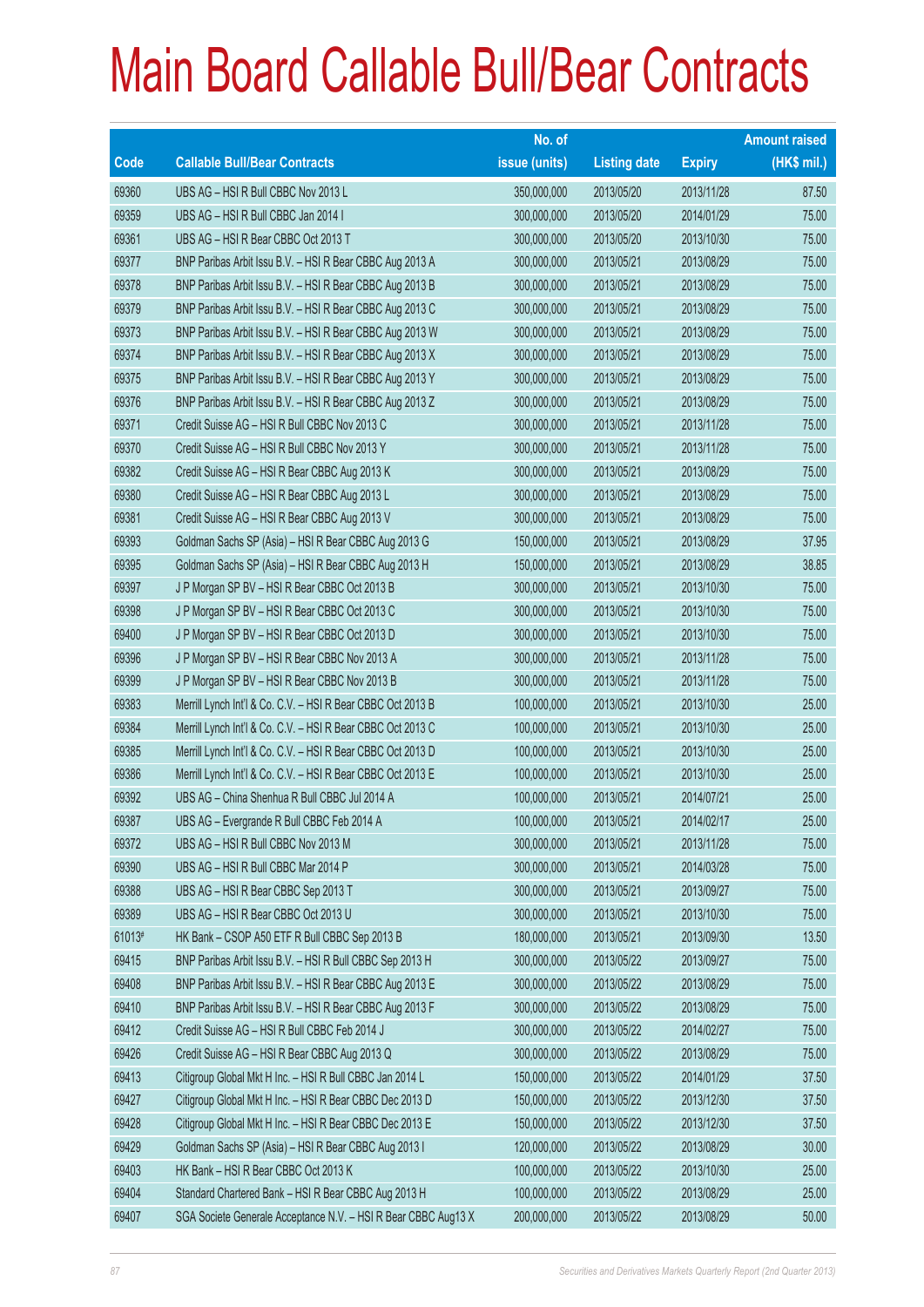|        |                                                                | No. of        |                     |               | <b>Amount raised</b> |
|--------|----------------------------------------------------------------|---------------|---------------------|---------------|----------------------|
| Code   | <b>Callable Bull/Bear Contracts</b>                            | issue (units) | <b>Listing date</b> | <b>Expiry</b> | (HK\$ mil.)          |
| 69424  | UBS AG - Sinopec Corp R Bull CBBC Nov 2013 B                   | 100,000,000   | 2013/05/22          | 2013/11/04    | 25.00                |
| 69411  | UBS AG - HSI R Bull CBBC Apr 2014 D                            | 300,000,000   | 2013/05/22          | 2014/04/29    | 75.00                |
| 69416  | UBS AG - HSI R Bear CBBC Sep 2013 U                            | 300,000,000   | 2013/05/22          | 2013/09/27    | 75.00                |
| 69425  | UBS AG - Hutchison R Bear CBBC Nov 2013 A                      | 100,000,000   | 2013/05/22          | 2013/11/11    | 25.00                |
| 69422  | UBS AG - Ping An R Bull CBBC Nov 2013 B                        | 100,000,000   | 2013/05/22          | 2013/11/25    | 25.00                |
| 69417  | UBS AG - Ping An R Bear CBBC Nov 2013 A                        | 100,000,000   | 2013/05/22          | 2013/11/18    | 25.00                |
| 69423  | UBS AG - TCH R Bull CBBC Dec 2013 C                            | 100,000,000   | 2013/05/22          | 2013/12/16    | 45.50                |
| 69438  | BNP Paribas Arbit Issu B.V. - HSI R Bull CBBC Sep 2013 I       | 300,000,000   | 2013/05/23          | 2013/09/27    | 75.00                |
| 69437  | BNP Paribas Arbit Issu B.V. - HSI R Bear CBBC Aug 2013 G       | 300,000,000   | 2013/05/23          | 2013/08/29    | 75.00                |
| 69453  | Credit Suisse AG - HSI R Bull CBBC Nov 2013 D                  | 300,000,000   | 2013/05/23          | 2013/11/28    | 75.00                |
| 69454  | Credit Suisse AG - HSI R Bull CBBC Nov 2013 E                  | 300,000,000   | 2013/05/23          | 2013/11/28    | 75.00                |
| 69433  | Credit Suisse AG - HSI R Bear CBBC Sep 2013 W                  | 300,000,000   | 2013/05/23          | 2013/09/27    | 75.00                |
| 69434  | Credit Suisse AG - HSI R Bear CBBC Sep 2013 X                  | 300,000,000   | 2013/05/23          | 2013/09/27    | 75.00                |
| 69455  | Citigroup Global Mkt H Inc. - HSI R Bull CBBC Jan 2014 M       | 150,000,000   | 2013/05/23          | 2014/01/29    | 37.50                |
| 69458  | Citigroup Global Mkt H Inc. - HSI R Bull CBBC Jan 2014 N       | 150,000,000   | 2013/05/23          | 2014/01/29    | 37.50                |
| 69459  | Citigroup Global Mkt H Inc. - HSI R Bull CBBC Jan 2014 O       | 150,000,000   | 2013/05/23          | 2014/01/29    | 37.50                |
| 69436  | Citigroup Global Mkt H Inc. - HSI R Bear CBBC Dec 2013 F       | 150,000,000   | 2013/05/23          | 2013/12/30    | 37.50                |
| 69460  | Citigroup Global Mkt H Inc. - HSI R Bear CBBC Dec 2013 G       | 150,000,000   | 2013/05/23          | 2013/12/30    | 37.50                |
| 69430  | HK Bank - ABC R Bull CBBC Jan 2014 A                           | 80,000,000    | 2013/05/23          | 2014/01/27    | 20.00                |
| 69431  | HK Bank - Minsheng Bank R Bull CBBC Dec 2013 A                 | 40,000,000    | 2013/05/23          | 2013/12/30    | 13.60                |
| 69439  | UBS AG - HSI R Bull CBBC Nov 2013 N                            | 300,000,000   | 2013/05/23          | 2013/11/28    | 75.00                |
| 69444  | UBS AG - HSI R Bull CBBC Nov 2013 O                            | 300,000,000   | 2013/05/23          | 2013/11/28    | 75.00                |
| 69435  | UBS AG - HSI R Bear CBBC Jan 2014 A                            | 300,000,000   | 2013/05/23          | 2014/01/29    | 75.00                |
| 69445  | UBS AG - PICC Group R Bull CBBC Jan 2014 A                     | 50,000,000    | 2013/05/23          | 2014/01/13    | 12.50                |
| 63707# | HK Bank - HSI R Bear CBBC Dec 2013 A                           | 280,000,000   | 2013/05/23          | 2013/12/30    | 32.76                |
| 69477  | BNP Paribas Arbit Issu B.V. - HSI R Bull CBBC Sep 2013 M       | 300,000,000   | 2013/05/24          | 2013/09/27    | 75.00                |
| 69485  | Credit Suisse AG - HSI R Bull CBBC Dec 2013 F                  | 300,000,000   | 2013/05/24          | 2013/12/30    | 75.00                |
| 69489  | Credit Suisse AG - HSI R Bull CBBC Dec 2013 H                  | 300,000,000   | 2013/05/24          | 2013/12/30    | 75.00                |
| 69491  | Credit Suisse AG - HSI R Bull CBBC Dec 2013 I                  | 300,000,000   | 2013/05/24          | 2013/12/30    | 75.00                |
| 69471  | Credit Suisse AG - HSI R Bear CBBC Oct 2013 I                  | 300,000,000   | 2013/05/24          | 2013/10/30    | 75.00                |
| 69462  | HK Bank - Sinopec Corp R Bull CBBC Oct 2013 B                  | 80,000,000    | 2013/05/24          | 2013/10/28    | 20.00                |
| 69461  | HK Bank - Ping An R Bear CBBC Nov 2013 A                       | 40,000,000    | 2013/05/24          | 2013/11/11    | 10.00                |
| 69473  | Standard Chartered Bank - HSI R Bear CBBC Oct 2013 C           | 100,000,000   | 2013/05/24          | 2013/10/30    | 25.00                |
| 69474  | Standard Chartered Bank - HSI R Bear CBBC Oct 2013 D           | 100,000,000   | 2013/05/24          | 2013/10/30    | 25.00                |
| 69464  | SGA Societe Generale Acceptance N.V - CSA50 R Bull CBBC Oct13A | 100,000,000   | 2013/05/24          | 2013/10/30    | 25.00                |
| 69465  | SGA Societe Generale Acceptance N.V - CSA50 R Bull CBBC Oct13B | 100,000,000   | 2013/05/24          | 2013/10/30    | 25.00                |
| 69468  | SGA Societe Generale Acceptance N.V - CSA50 R Bear CBBC Oct13A | 100,000,000   | 2013/05/24          | 2013/10/30    | 25.00                |
| 69469  | SGA Societe Generale Acceptance N.V - CSA50 R Bear CBBC Oct13B | 100,000,000   | 2013/05/24          | 2013/10/30    | 25.00                |
| 69470  | SGA Societe Generale Acceptance N.V. - A50 R Bull CBBC Oct 13D | 100,000,000   | 2013/05/24          | 2013/10/30    | 25.00                |
| 69476  | SGA Societe Generale Acceptance N.V. - HSI R Bull CBBC Aug 13B | 200,000,000   | 2013/05/24          | 2013/08/29    | 50.00                |
| 69475  | SGA Societe Generale Acceptance N.V. - HSI R Bull CBBC Aug 13I | 200,000,000   | 2013/05/24          | 2013/08/29    | 50.00                |
| 69484  | UBS AG - HSI R Bull CBBC Oct 2013 T                            | 300,000,000   | 2013/05/24          | 2013/10/30    | 75.00                |
| 69483  | UBS AG - HSI R Bull CBBC Apr 2014 E                            | 300,000,000   | 2013/05/24          | 2014/04/29    | 75.00                |
| 69472  | UBS AG - HSI R Bear CBBC Aug 2013 P                            | 300,000,000   | 2013/05/24          | 2013/08/29    | 75.00                |
| 69478  | UBS AG - TCH R Bull CBBC Dec 2013 D                            | 100,000,000   | 2013/05/24          | 2013/12/02    | 26.50                |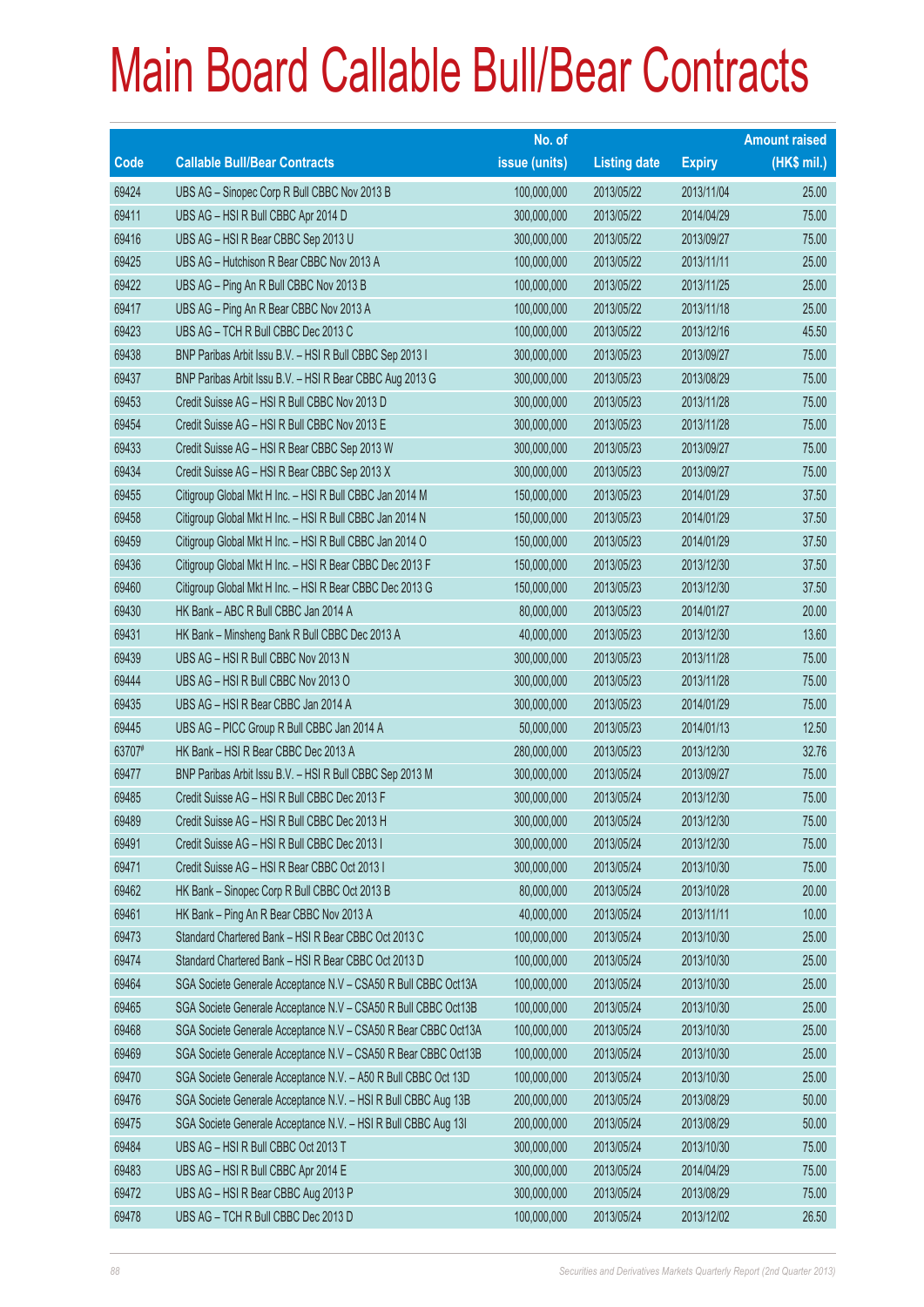|       |                                                          | No. of        |                     |               | <b>Amount raised</b> |
|-------|----------------------------------------------------------|---------------|---------------------|---------------|----------------------|
| Code  | <b>Callable Bull/Bear Contracts</b>                      | issue (units) | <b>Listing date</b> | <b>Expiry</b> | $(HK$$ mil.)         |
| 69492 | UBS AG - TCH R Bear CBBC Nov 2013 A                      | 100,000,000   | 2013/05/24          | 2013/11/25    | 26.00                |
| 69479 | UBS AG - TCH R Bear CBBC Feb 2014 A                      | 100,000,000   | 2013/05/24          | 2014/02/10    | 80.00                |
| 69534 | BNP Paribas Arbit Issu B.V. - HSI R Bull CBBC Apr 2014 A | 300,000,000   | 2013/05/27          | 2014/04/29    | 75.00                |
| 69535 | BNP Paribas Arbit Issu B.V. - HSI R Bull CBBC Apr 2014 B | 300,000,000   | 2013/05/27          | 2014/04/29    | 75.00                |
| 69537 | BNP Paribas Arbit Issu B.V. - HSI R Bull CBBC Apr 2014 C | 300,000,000   | 2013/05/27          | 2014/04/29    | 75.00                |
| 69538 | BNP Paribas Arbit Issu B.V. - HSI R Bull CBBC Apr 2014 D | 300,000,000   | 2013/05/27          | 2014/04/29    | 75.00                |
| 69531 | BNP Paribas Arbit Issu B.V. - HSI R Bear CBBC Dec 2013 A | 300,000,000   | 2013/05/27          | 2013/12/30    | 75.00                |
| 69533 | BNP Paribas Arbit Issu B.V. - HSI R Bear CBBC Dec 2013 B | 300,000,000   | 2013/05/27          | 2013/12/30    | 75.00                |
| 69505 | Credit Suisse AG - HSI R Bull CBBC Feb 2014 K            | 300,000,000   | 2013/05/27          | 2014/02/27    | 75.00                |
| 69558 | Credit Suisse AG - HSI R Bull CBBC Feb 2014 L            | 300,000,000   | 2013/05/27          | 2014/02/27    | 75.00                |
| 69559 | Credit Suisse AG - HSI R Bull CBBC Feb 2014 M            | 300,000,000   | 2013/05/27          | 2014/02/27    | 75.00                |
| 69560 | Credit Suisse AG - HSI R Bull CBBC Feb 2014 N            | 300,000,000   | 2013/05/27          | 2014/02/27    | 75.00                |
| 69561 | Credit Suisse AG - HSI R Bull CBBC Feb 2014 O            | 300,000,000   | 2013/05/27          | 2014/02/27    | 75.00                |
| 69511 | Credit Suisse AG - HSI R Bear CBBC Aug 2013 N            | 300,000,000   | 2013/05/27          | 2013/08/29    | 75.00                |
| 69512 | Credit Suisse AG - HSI R Bear CBBC Aug 2013 W            | 300,000,000   | 2013/05/27          | 2013/08/29    | 75.00                |
| 69509 | Credit Suisse AG - HSI R Bear CBBC Aug 2013 Y            | 300,000,000   | 2013/05/27          | 2013/08/29    | 75.00                |
| 69510 | Credit Suisse AG - HSI R Bear CBBC Aug 2013 Z            | 300,000,000   | 2013/05/27          | 2013/08/29    | 75.00                |
| 69506 | Credit Suisse AG - HSI R Bear CBBC Oct 2013 J            | 300,000,000   | 2013/05/27          | 2013/10/30    | 75.00                |
| 69508 | Credit Suisse AG - HSI R Bear CBBC Oct 2013 K            | 300,000,000   | 2013/05/27          | 2013/10/30    | 75.00                |
| 69572 | Citigroup Global Mkt H Inc. - HSI R Bull CBBC Jan 2014 P | 120,000,000   | 2013/05/27          | 2014/01/29    | 30.00                |
| 69573 | Citigroup Global Mkt H Inc. - HSI R Bull CBBC Jan 2014 Q | 120,000,000   | 2013/05/27          | 2014/01/29    | 30.00                |
| 69574 | Citigroup Global Mkt H Inc. - HSI R Bull CBBC Jan 2014 R | 120,000,000   | 2013/05/27          | 2014/01/29    | 30.00                |
| 69513 | Citigroup Global Mkt H Inc. - HSI R Bear CBBC Dec 2013 H | 120,000,000   | 2013/05/27          | 2013/12/30    | 30.00                |
| 69514 | Citigroup Global Mkt H Inc. - HSI R Bear CBBC Dec 2013 I | 120,000,000   | 2013/05/27          | 2013/12/30    | 30.00                |
| 69515 | Citigroup Global Mkt H Inc. - HSI R Bear CBBC Dec 2013 J | 120,000,000   | 2013/05/27          | 2013/12/30    | 30.00                |
| 69539 | Goldman Sachs SP (Asia) - HSI R Bull CBBC Aug 2013 S     | 150,000,000   | 2013/05/27          | 2013/08/29    | 38.25                |
| 69540 | Goldman Sachs SP (Asia) - HSI R Bull CBBC Aug 2013 T     | 150,000,000   | 2013/05/27          | 2013/08/29    | 38.85                |
| 69541 | Goldman Sachs SP (Asia) - HSI R Bull CBBC Aug 2013 U     | 150,000,000   | 2013/05/27          | 2013/08/29    | 37.80                |
| 69542 | Goldman Sachs SP (Asia) - HSI R Bull CBBC Aug 2013 V     | 150,000,000   | 2013/05/27          | 2013/08/29    | 38.40                |
| 69543 | Goldman Sachs SP (Asia) - HSI R Bull CBBC Aug 2013 W     | 150,000,000   | 2013/05/27          | 2013/08/29    | 37.50                |
| 69544 | Goldman Sachs SP (Asia) - HSI R Bull CBBC Aug 2013 X     | 150,000,000   | 2013/05/27          | 2013/08/29    | 38.10                |
| 69545 | Goldman Sachs SP (Asia) - HSI R Bull CBBC Aug 2013 Y     | 150,000,000   | 2013/05/27          | 2013/08/29    | 38.40                |
| 69546 | Goldman Sachs SP (Asia) - HSI R Bull CBBC Aug 2013 Z     | 150,000,000   | 2013/05/27          | 2013/08/29    | 37.50                |
| 69575 | Goldman Sachs SP (Asia) - HSI R Bear CBBC Aug 2013 J     | 150,000,000   | 2013/05/27          | 2013/08/29    | 38.55                |
| 69576 | Goldman Sachs SP (Asia) - HSI R Bear CBBC Aug 2013 K     | 150,000,000   | 2013/05/27          | 2013/08/29    | 37.95                |
| 69577 | Goldman Sachs SP (Asia) - HSI R Bear CBBC Aug 2013 L     | 150,000,000   | 2013/05/27          | 2013/08/29    | 38.40                |
| 69578 | Goldman Sachs SP (Asia) - HSI R Bear CBBC Aug 2013 M     | 150,000,000   | 2013/05/27          | 2013/08/29    | 39.15                |
| 69579 | Goldman Sachs SP (Asia) - HSI R Bear CBBC Aug 2013 N     | 150,000,000   | 2013/05/27          | 2013/08/29    | 38.85                |
| 69493 | HK Bank - Hutchison R Bull CBBC Oct 2013 B               | 60,000,000    | 2013/05/27          | 2013/10/28    | 15.00                |
| 69494 | HK Bank - Hutchison R Bull CBBC Dec 2013 A               | 60,000,000    | 2013/05/27          | 2013/12/30    | 15.00                |
| 69522 | HK Bank - TCH R Bull CBBC Nov 2013 C                     | 50,000,000    | 2013/05/27          | 2013/11/18    | 24.00                |
| 69524 | HK Bank - TCH R Bull CBBC Nov 2013 D                     | 50,000,000    | 2013/05/27          | 2013/11/04    | 19.00                |
| 69581 | J P Morgan SP BV - HSI R Bull CBBC Nov 2013 C            | 300,000,000   | 2013/05/27          | 2013/11/28    | 75.00                |
| 69582 | J P Morgan SP BV - HSI R Bull CBBC Nov 2013 D            | 300,000,000   | 2013/05/27          | 2013/11/28    | 75.00                |
| 69583 | J P Morgan SP BV - HSI R Bull CBBC Dec 2013 E            | 300,000,000   | 2013/05/27          | 2013/12/30    | 75.00                |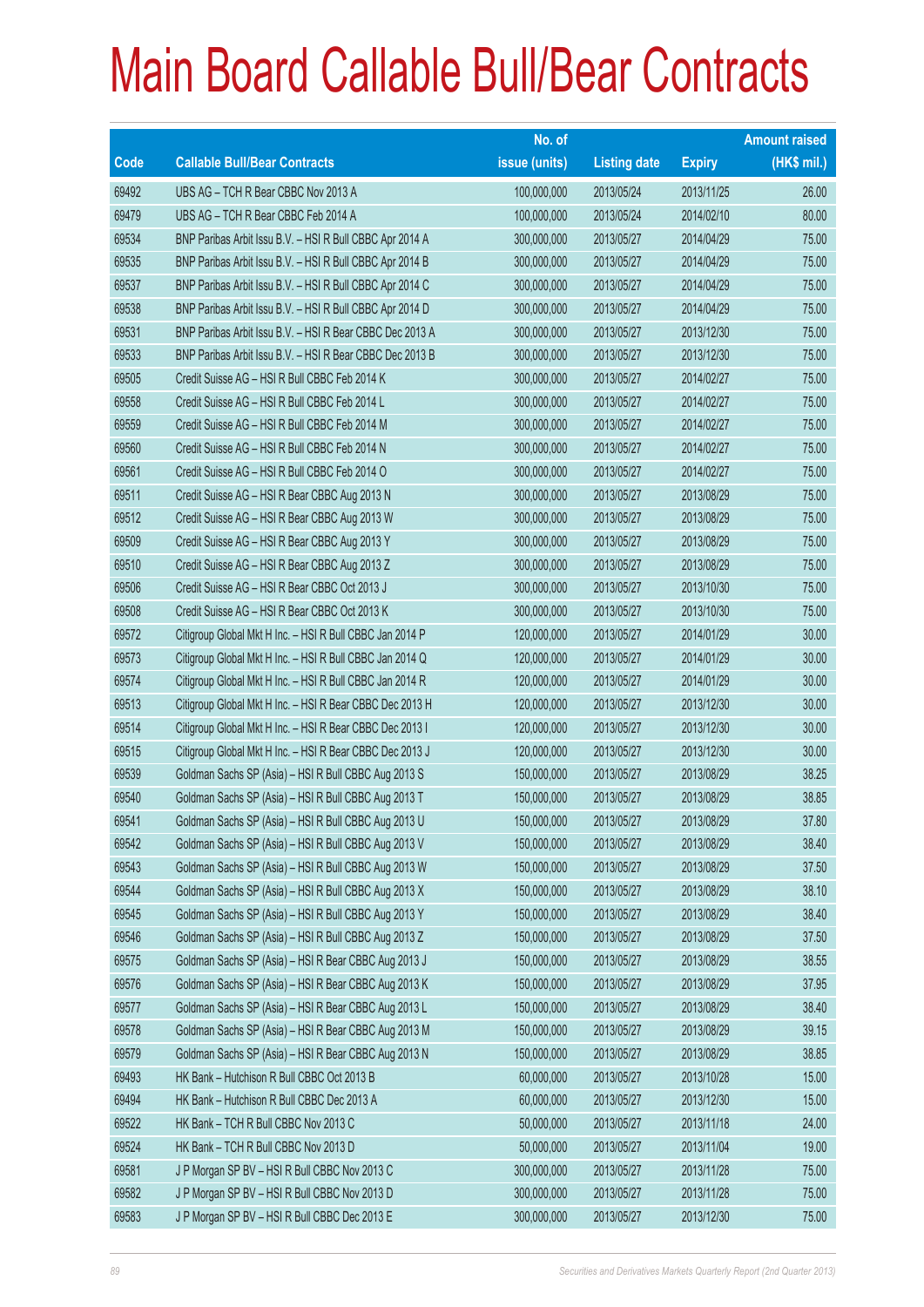|       |                                                                | No. of        |                     |               | <b>Amount raised</b> |
|-------|----------------------------------------------------------------|---------------|---------------------|---------------|----------------------|
| Code  | <b>Callable Bull/Bear Contracts</b>                            | issue (units) | <b>Listing date</b> | <b>Expiry</b> | $(HK$$ mil.)         |
| 69585 | J P Morgan SP BV - HSI R Bull CBBC Dec 2013 F                  | 300,000,000   | 2013/05/27          | 2013/12/30    | 75.00                |
| 69587 | J P Morgan SP BV - HSI R Bear CBBC Oct 2013 E                  | 300,000,000   | 2013/05/27          | 2013/10/30    | 75.00                |
| 69586 | J P Morgan SP BV - HSI R Bear CBBC Nov 2013 C                  | 300,000,000   | 2013/05/27          | 2013/11/28    | 75.00                |
| 69562 | Merrill Lynch Int'l & Co. C.V. - HSI R Bull CBBC Oct 2013 H    | 100,000,000   | 2013/05/27          | 2013/10/30    | 25.00                |
| 69563 | Merrill Lynch Int'l & Co. C.V. - HSI R Bull CBBC Oct 2013 I    | 100,000,000   | 2013/05/27          | 2013/10/30    | 25.00                |
| 69564 | Merrill Lynch Int'l & Co. C.V. - HSI R Bull CBBC Oct 2013 J    | 100,000,000   | 2013/05/27          | 2013/10/30    | 25.00                |
| 69565 | Merrill Lynch Int'l & Co. C.V. - HSI R Bull CBBC Oct 2013 K    | 100,000,000   | 2013/05/27          | 2013/10/30    | 25.00                |
| 69567 | Merrill Lynch Int'l & Co. C.V. - HSI R Bull CBBC Oct 2013 L    | 100,000,000   | 2013/05/27          | 2013/10/30    | 25.00                |
| 69580 | Merrill Lynch Int'l & Co. C.V. - HSI R Bear CBBC Oct 2013 F    | 100,000,000   | 2013/05/27          | 2013/10/30    | 25.00                |
| 69495 | Standard Chartered Bank - HSI R Bull CBBC Sep 2013 K           | 100,000,000   | 2013/05/27          | 2013/09/27    | 25.00                |
| 69526 | Standard Chartered Bank - HSI R Bull CBBC Sep 2013 L           | 100,000,000   | 2013/05/27          | 2013/09/27    | 25.00                |
| 69525 | Standard Chartered Bank - HSI R Bull CBBC Sep 2013 M           | 100,000,000   | 2013/05/27          | 2013/09/27    | 25.00                |
| 69496 | Standard Chartered Bank - HSI R Bear CBBC Aug 2013 I           | 100,000,000   | 2013/05/27          | 2013/08/29    | 25.00                |
| 69497 | Standard Chartered Bank - HSI R Bear CBBC Aug 2013 J           | 100,000,000   | 2013/05/27          | 2013/08/29    | 25.00                |
| 69527 | SGA Societe Generale Acceptance N.V. - HSI R Bull CBBC Aug13 A | 200,000,000   | 2013/05/27          | 2013/08/29    | 50.00                |
| 69528 | SGA Societe Generale Acceptance N.V. - HSI R Bull CBBC Aug13 H | 200,000,000   | 2013/05/27          | 2013/08/29    | 50.00                |
| 69529 | SGA Societe Generale Acceptance N.V. - HSI R Bull CBBC Sep13 H | 200,000,000   | 2013/05/27          | 2013/09/27    | 50.00                |
| 69530 | SGA Societe Generale Acceptance N.V. - HSI R Bear CBBC Aug13 A | 200,000,000   | 2013/05/27          | 2013/08/29    | 50.00                |
| 69498 | SGA Societe Generale Acceptance N.V. - HSI R Bear CBBC Aug13 Y | 200,000,000   | 2013/05/27          | 2013/08/29    | 50.00                |
| 69501 | SGA Societe Generale Acceptance N.V. - HSI R Bear CBBC Aug13 Z | 200,000,000   | 2013/05/27          | 2013/08/29    | 50.00                |
| 69502 | SGA Societe Generale Acceptance N.V. - HSI R Bear CBBC Sep13 A | 200,000,000   | 2013/05/27          | 2013/09/27    | 50.00                |
| 69553 | UBS AG - CSOP A50 ETF R Bull CBBC Nov 2013 A                   | 100,000,000   | 2013/05/27          | 2013/11/11    | 25.00                |
| 69552 | UBS AG - CSOP A50 ETF R Bear CBBC Oct 2013 A                   | 100,000,000   | 2013/05/27          | 2013/10/28    | 25.00                |
| 69551 | UBS AG - A50 China R Bull CBBC Jan 2014 E                      | 100,000,000   | 2013/05/27          | 2014/01/13    | 25.00                |
| 69550 | UBS AG - A50 China R Bear CBBC Oct 2013 B                      | 100,000,000   | 2013/05/27          | 2013/10/28    | 25.00                |
| 69555 | UBS AG - HKEx R Bear CBBC Nov 2013 B                           | 100,000,000   | 2013/05/27          | 2013/11/25    | 25.00                |
| 69557 | UBS AG - HSBC R Bull CBBC Dec 2013 B                           | 100,000,000   | 2013/05/27          | 2013/12/23    | 25.00                |
| 69556 | UBS AG - HSBC R Bear CBBC Dec 2013 B                           | 100,000,000   | 2013/05/27          | 2013/12/02    | 25.00                |
| 69548 | UBS AG - HSCEI R Bear CBBC Sep 2013 A                          | 100,000,000   | 2013/05/27          | 2013/09/27    | 25.00                |
| 69549 | UBS AG - HSCEI R Bear CBBC Sep 2013 B                          | 100,000,000   | 2013/05/27          | 2013/09/27    | 25.00                |
| 69568 | UBS AG - HSI R Bull CBBC Oct 2013 U                            | 300,000,000   | 2013/05/27          | 2013/10/30    | 75.00                |
| 69571 | UBS AG - HSI R Bull CBBC Oct 2013 V                            | 300,000,000   | 2013/05/27          | 2013/10/30    | 75.00                |
| 69570 | UBS AG - HSI R Bull CBBC Dec 2013 J                            | 300,000,000   | 2013/05/27          | 2013/12/30    | 75.00                |
| 69517 | UBS AG - HSI R Bear CBBC Aug 2013 A                            | 300,000,000   | 2013/05/27          | 2013/08/29    | 75.00                |
| 69518 | UBS AG - HSI R Bear CBBC Aug 2013 N                            | 300,000,000   | 2013/05/27          | 2013/08/29    | 75.00                |
| 69516 | UBS AG - HSI R Bear CBBC Aug 2013 S                            | 300,000,000   | 2013/05/27          | 2013/08/29    | 75.00                |
| 69519 | UBS AG - HSI R Bear CBBC Aug 2013 V                            | 300,000,000   | 2013/05/27          | 2013/08/29    | 75.00                |
| 69554 | UBS AG - TCH R Bull CBBC Jan 2014 A                            | 100,000,000   | 2013/05/27          | 2014/01/20    | 25.00                |
| 69547 | UBS AG - TCH R Bear CBBC Nov 2013 B                            | 100,000,000   | 2013/05/27          | 2013/11/11    | 33.00                |
| 69604 | BNP Paribas Arbit Issu B.V. - HSI R Bear CBBC Dec 2013 C       | 300,000,000   | 2013/05/28          | 2013/12/30    | 75.00                |
| 69600 | Credit Suisse AG - HSI R Bull CBBC Jan 2014 P                  | 300,000,000   | 2013/05/28          | 2014/01/29    | 75.00                |
| 69601 | Credit Suisse AG - HSI R Bull CBBC Jan 2014 Q                  | 300,000,000   | 2013/05/28          | 2014/01/29    | 75.00                |
| 69602 | Credit Suisse AG - HSI R Bull CBBC Jan 2014 R                  | 300,000,000   | 2013/05/28          | 2014/01/29    | 75.00                |
| 69611 | Credit Suisse AG - HSI R Bear CBBC Aug 2013 M                  | 300,000,000   | 2013/05/28          | 2013/08/29    | 75.00                |
| 69612 | Credit Suisse AG - HSI R Bear CBBC Aug 2013 O                  | 300,000,000   | 2013/05/28          | 2013/08/29    | 75.00                |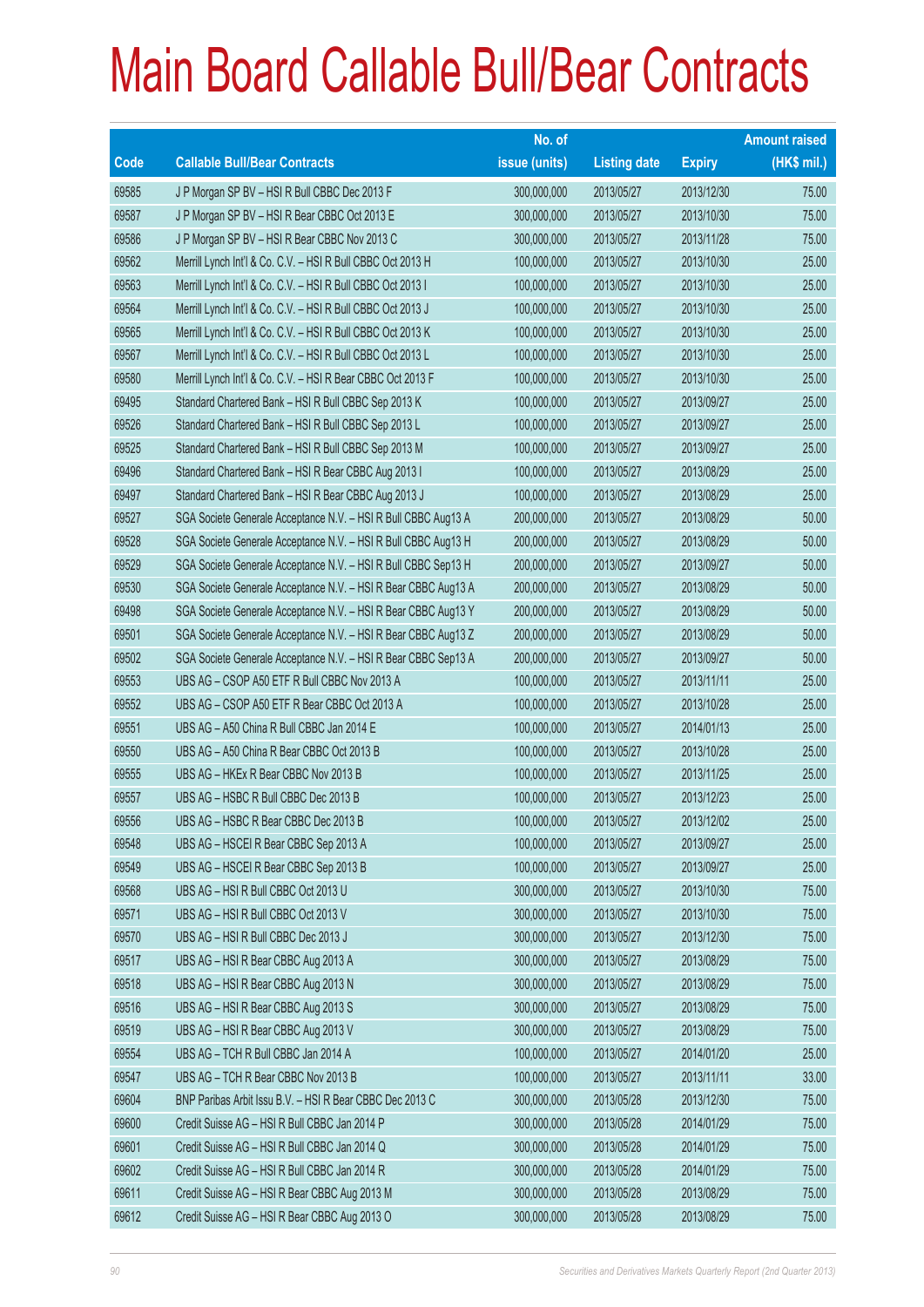|        |                                                                | No. of        |                     |               | <b>Amount raised</b> |
|--------|----------------------------------------------------------------|---------------|---------------------|---------------|----------------------|
| Code   | <b>Callable Bull/Bear Contracts</b>                            | issue (units) | <b>Listing date</b> | <b>Expiry</b> | $(HK$$ mil.)         |
| 69605  | Citigroup Global Mkt H Inc. - HSI R Bull CBBC Jan 2014 S       | 120,000,000   | 2013/05/28          | 2014/01/29    | 30.00                |
| 69606  | Citigroup Global Mkt H Inc. - HSI R Bear CBBC Dec 2013 K       | 120,000,000   | 2013/05/28          | 2013/12/30    | 30.00                |
| 69607  | Citigroup Global Mkt H Inc. - HSI R Bear CBBC Dec 2013 L       | 120,000,000   | 2013/05/28          | 2013/12/30    | 30.00                |
| 69608  | Citigroup Global Mkt H Inc. - HSI R Bear CBBC Dec 2013 M       | 120,000,000   | 2013/05/28          | 2013/12/30    | 30.00                |
| 69593  | HK Bank - AIA R Bull CBBC Nov 2013 C                           | 60,000,000    | 2013/05/28          | 2013/11/04    | 19.80                |
| 69596  | HK Bank - CSOP A50 ETF R Bull CBBC Nov 2013 B                  | 80,000,000    | 2013/05/28          | 2013/11/11    | 20.00                |
| 69597  | HK Bank - A50 R Bull CBBC Oct 2013 E                           | 100,000,000   | 2013/05/28          | 2013/10/28    | 25.00                |
| 69598  | HK Bank - HSI R Bull CBBC Dec 2013 J                           | 100,000,000   | 2013/05/28          | 2013/12/30    | 25.00                |
| 69595  | HK Bank - TCH R Bull CBBC Oct 2013 D                           | 50,000,000    | 2013/05/28          | 2013/10/21    | 16.00                |
| 69599  | HK Bank - TCH R Bear CBBC Nov 2013 B                           | 50,000,000    | 2013/05/28          | 2013/11/25    | 19.50                |
| 69594  | HK Bank - TCH R Bear CBBC Dec 2013 A                           | 50,000,000    | 2013/05/28          | 2013/12/16    | 25.00                |
| 69589  | SGA Societe Generale Acceptance N.V. - HSI R Bull CBBC Aug13 K | 200,000,000   | 2013/05/28          | 2013/08/29    | 50.00                |
| 69588  | SGA Societe Generale Acceptance N.V. - HSI R Bull CBBC Aug13 M | 200,000,000   | 2013/05/28          | 2013/08/29    | 50.00                |
| 69590  | SGA Societe Generale Acceptance N.V. - HSI R Bear CBBC Aug13 E | 200,000,000   | 2013/05/28          | 2013/08/29    | 50.00                |
| 69591  | SGA Societe Generale Acceptance N.V. - HSI R Bear CBBC Aug13 F | 200,000,000   | 2013/05/28          | 2013/08/29    | 50.00                |
| 69592  | SGA Societe Generale Acceptance N.V. - HSI R Bear CBBC Aug13 H | 200,000,000   | 2013/05/28          | 2013/08/29    | 50.00                |
| 69617  | UBS AG - HSI R Bull CBBC Sep 2013 I                            | 300,000,000   | 2013/05/28          | 2013/09/27    | 75.00                |
| 69603  | UBS AG - HSI R Bull CBBC Nov 2013 P                            | 300,000,000   | 2013/05/28          | 2013/11/28    | 75.00                |
| 69616  | UBS AG - HSI R Bull CBBC Dec 2013 F                            | 300,000,000   | 2013/05/28          | 2013/12/30    | 75.00                |
| 69615  | UBS AG - HSI R Bear CBBC Aug 2013 R                            | 350,000,000   | 2013/05/28          | 2013/08/29    | 87.50                |
| 69613  | UBS AG - HSI R Bear CBBC Aug 2013 W                            | 300,000,000   | 2013/05/28          | 2013/08/29    | 75.00                |
| 69610  | UBS AG - TCH R Bull CBBC Dec 2013 E                            | 100,000,000   | 2013/05/28          | 2013/12/23    | 33.00                |
| 68951# | Merrill Lynch Int'l & Co. C.V. - HSI R Bull CBBC Sep 2013 Q    | 220,000,000   | 2013/05/28          | 2013/09/27    | 10.12                |
| 69624  | BNP Paribas Arbit Issu B.V. - HSI R Bull CBBC Apr 2014 E       | 300,000,000   | 2013/05/29          | 2014/04/29    | 75.00                |
| 69634  | BNP Paribas Arbit Issu B.V. - HSI R Bear CBBC Dec 2013 D       | 300,000,000   | 2013/05/29          | 2013/12/30    | 75.00                |
| 69625  | Credit Suisse AG - HSI R Bull CBBC Dec 2013 J                  | 300,000,000   | 2013/05/29          | 2013/12/30    | 75.00                |
| 69626  | Credit Suisse AG - HSI R Bull CBBC Dec 2013 K                  | 300,000,000   | 2013/05/29          | 2013/12/30    | 75.00                |
| 69627  | Credit Suisse AG - HSI R Bear CBBC Aug 2013 P                  | 300,000,000   | 2013/05/29          | 2013/08/29    | 75.00                |
| 69628  | Credit Suisse AG - HSI R Bear CBBC Aug 2013 R                  | 300,000,000   | 2013/05/29          | 2013/08/29    | 75.00                |
| 69631  | Goldman Sachs SP (Asia) - HSI R Bear CBBC Aug 2013 O           | 150,000,000   | 2013/05/29          | 2013/08/29    | 38.40                |
| 69632  | Goldman Sachs SP (Asia) - HSI R Bear CBBC Aug 2013 P           | 150,000,000   | 2013/05/29          | 2013/08/29    | 38.55                |
| 69633  | Goldman Sachs SP (Asia) - HSI R Bear CBBC Aug 2013 Q           | 150,000,000   | 2013/05/29          | 2013/08/29    | 37.65                |
| 69640  | J P Morgan SP BV - HSI R Bull CBBC Nov 2013 E                  | 300,000,000   | 2013/05/29          | 2013/11/28    | 75.00                |
| 69644  | J P Morgan SP BV - HSI R Bull CBBC Nov 2013 F                  | 300,000,000   | 2013/05/29          | 2013/11/28    | 75.00                |
| 69638  | J P Morgan SP BV - HSI R Bull CBBC Dec 2013 G                  | 300,000,000   | 2013/05/29          | 2013/12/30    | 75.00                |
| 69639  | J P Morgan SP BV - HSI R Bull CBBC Dec 2013 H                  | 300,000,000   | 2013/05/29          | 2013/12/30    | 75.00                |
| 69641  | J P Morgan SP BV - HSI R Bull CBBC Dec 2013 I                  | 300,000,000   | 2013/05/29          | 2013/12/30    | 75.00                |
| 69642  | J P Morgan SP BV - HSI R Bull CBBC Dec 2013 J                  | 300,000,000   | 2013/05/29          | 2013/12/30    | 75.00                |
| 69645  | J P Morgan SP BV - HSI R Bear CBBC Nov 2013 D                  | 300,000,000   | 2013/05/29          | 2013/11/28    | 75.00                |
| 69646  | J P Morgan SP BV - HSI R Bear CBBC Nov 2013 E                  | 300,000,000   | 2013/05/29          | 2013/11/28    | 75.00                |
| 69648  | J P Morgan SP BV - HSI R Bear CBBC Nov 2013 F                  | 300,000,000   | 2013/05/29          | 2013/11/28    | 75.00                |
| 69647  | J P Morgan SP BV - HSI R Bear CBBC Dec 2013 A                  | 300,000,000   | 2013/05/29          | 2013/12/30    | 75.00                |
| 69649  | J P Morgan SP BV - HSI R Bear CBBC Dec 2013 B                  | 300,000,000   | 2013/05/29          | 2013/12/30    | 75.00                |
| 69629  | Merrill Lynch Int'l & Co. C.V. - HSI R Bear CBBC Oct 2013 G    | 100,000,000   | 2013/05/29          | 2013/10/30    | 25.00                |
| 69630  | Merrill Lynch Int'l & Co. C.V. - HSI R Bear CBBC Oct 2013 H    | 100,000,000   | 2013/05/29          | 2013/10/30    | 25.00                |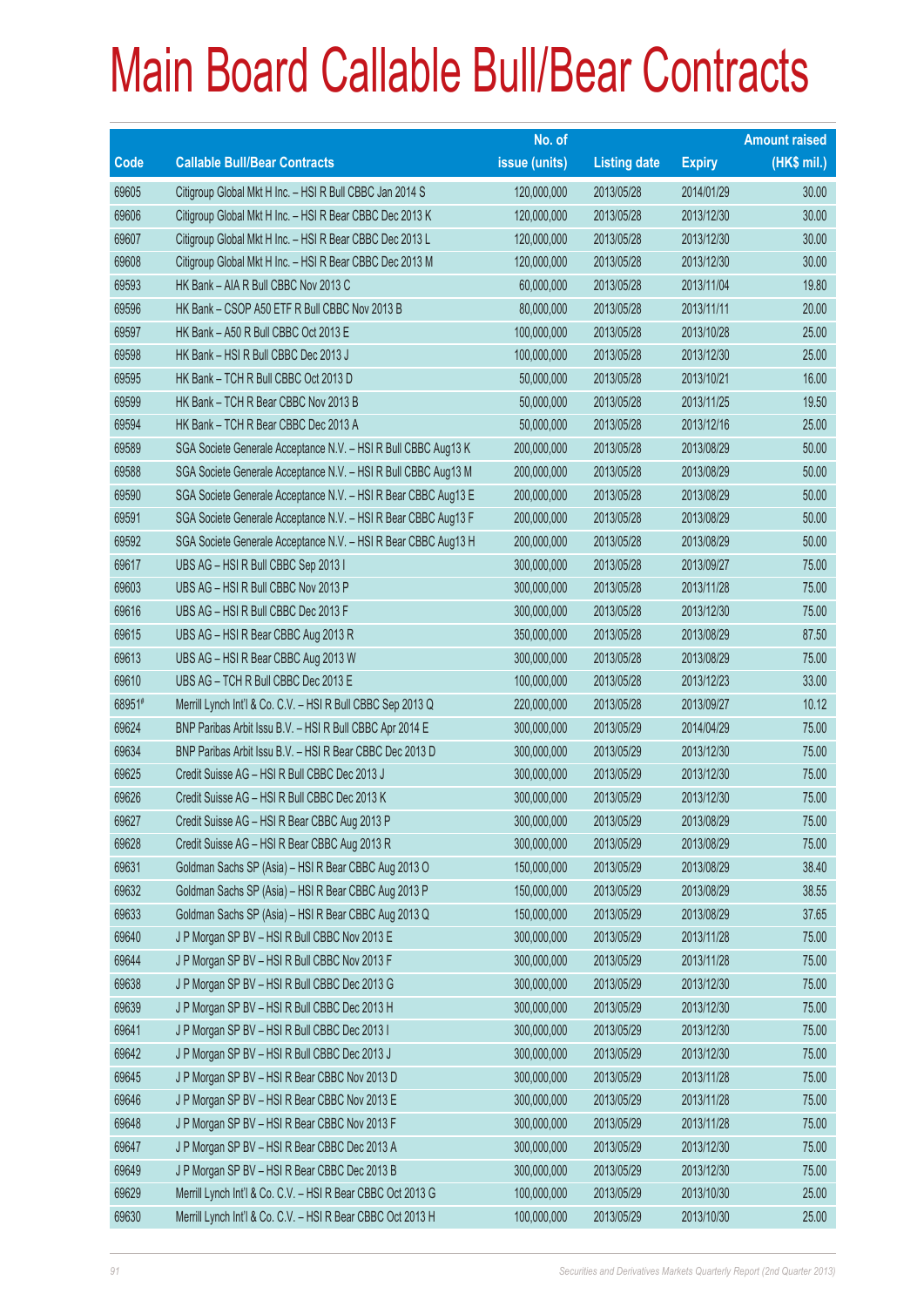|       |                                                                | No. of        |                     |               | <b>Amount raised</b> |
|-------|----------------------------------------------------------------|---------------|---------------------|---------------|----------------------|
| Code  | <b>Callable Bull/Bear Contracts</b>                            | issue (units) | <b>Listing date</b> | <b>Expiry</b> | $(HK$$ mil.)         |
| 69618 | SGA Societe Generale Acceptance N.V. - HSI R Bear CBBC Aug13 B | 200,000,000   | 2013/05/29          | 2013/08/29    | 50.00                |
| 69619 | UBS AG - AIA R Bull CBBC Jun 2014 A                            | 100,000,000   | 2013/05/29          | 2014/06/16    | 25.00                |
| 69621 | UBS AG - HSI R Bull CBBC Oct 2013 X                            | 300,000,000   | 2013/05/29          | 2013/10/30    | 75.00                |
| 69620 | UBS AG - HSI R Bull CBBC Nov 2013 S                            | 350,000,000   | 2013/05/29          | 2013/11/28    | 87.50                |
| 69636 | UBS AG - HSI R Bear CBBC Aug 2013 T                            | 300,000,000   | 2013/05/29          | 2013/08/29    | 75.00                |
| 69637 | UBS AG - HSI R Bear CBBC Sep 2013 V                            | 300,000,000   | 2013/05/29          | 2013/09/27    | 75.00                |
| 69656 | BNP Paribas Arbit Issu B.V. - HSI R Bull CBBC Apr 2014 F       | 300,000,000   | 2013/05/30          | 2014/04/29    | 75.00                |
| 69657 | BNP Paribas Arbit Issu B.V. - HSI R Bull CBBC Apr 2014 G       | 300,000,000   | 2013/05/30          | 2014/04/29    | 75.00                |
| 69693 | BNP Paribas Arbit Issu B.V. - HSI R Bull CBBC Apr 2014 H       | 300,000,000   | 2013/05/30          | 2014/04/29    | 75.00                |
| 69695 | BNP Paribas Arbit Issu B.V. - HSI R Bull CBBC Apr 2014 I       | 300,000,000   | 2013/05/30          | 2014/04/29    | 75.00                |
| 69685 | BNP Paribas Arbit Issu B.V. - HSI R Bear CBBC Dec 2013 E       | 300,000,000   | 2013/05/30          | 2013/12/30    | 75.00                |
| 69686 | BNP Paribas Arbit Issu B.V. - HSI R Bear CBBC Dec 2013 F       | 300,000,000   | 2013/05/30          | 2013/12/30    | 75.00                |
| 69687 | BNP Paribas Arbit Issu B.V. - HSI R Bear CBBC Dec 2013 G       | 300,000,000   | 2013/05/30          | 2013/12/30    | 75.00                |
| 69688 | BNP Paribas Arbit Issu B.V. - HSI R Bear CBBC Dec 2013 H       | 300,000,000   | 2013/05/30          | 2013/12/30    | 75.00                |
| 69689 | BNP Paribas Arbit Issu B.V. - HSI R Bear CBBC Dec 2013 I       | 300,000,000   | 2013/05/30          | 2013/12/30    | 75.00                |
| 69690 | BNP Paribas Arbit Issu B.V. - HSI R Bear CBBC Dec 2013 J       | 300,000,000   | 2013/05/30          | 2013/12/30    | 75.00                |
| 69691 | BNP Paribas Arbit Issu B.V. - HSI R Bear CBBC Dec 2013 K       | 300,000,000   | 2013/05/30          | 2013/12/30    | 75.00                |
| 69742 | BNP Paribas Arbit Issu B.V. - HSI R Bear CBBC Dec 2013 L       | 300,000,000   | 2013/05/30          | 2013/12/30    | 75.00                |
| 69743 | BNP Paribas Arbit Issu B.V. - HSI R Bear CBBC Dec 2013 M       | 300,000,000   | 2013/05/30          | 2013/12/30    | 75.00                |
| 69662 | Credit Suisse AG - HSI R Bull CBBC Dec 2013 L                  | 300,000,000   | 2013/05/30          | 2013/12/30    | 75.00                |
| 69666 | Credit Suisse AG - HSI R Bull CBBC Dec 2013 N                  | 300,000,000   | 2013/05/30          | 2013/12/30    | 75.00                |
| 69667 | Credit Suisse AG - HSI R Bull CBBC Dec 2013 O                  | 300,000,000   | 2013/05/30          | 2013/12/30    | 75.00                |
| 69668 | Credit Suisse AG - HSI R Bull CBBC Dec 2013 P                  | 300,000,000   | 2013/05/30          | 2013/12/30    | 75.00                |
| 69681 | Credit Suisse AG - HSI R Bull CBBC Dec 2013 Q                  | 300,000,000   | 2013/05/30          | 2013/12/30    | 75.00                |
| 69682 | Credit Suisse AG - HSI R Bull CBBC Dec 2013 R                  | 300,000,000   | 2013/05/30          | 2013/12/30    | 75.00                |
| 69708 | Credit Suisse AG - HSI R Bear CBBC Aug 2013 K                  | 300,000,000   | 2013/05/30          | 2013/08/29    | 75.00                |
| 69712 | Credit Suisse AG - HSI R Bear CBBC Aug 2013 L                  | 300,000,000   | 2013/05/30          | 2013/08/29    | 75.00                |
| 69744 | Credit Suisse AG - HSI R Bear CBBC Aug 2013 Q                  | 300,000,000   | 2013/05/30          | 2013/08/29    | 75.00                |
| 69700 | Credit Suisse AG - HSI R Bear CBBC Aug 2013 S                  | 300,000,000   | 2013/05/30          | 2013/08/29    | 75.00                |
| 69704 | Credit Suisse AG - HSI R Bear CBBC Aug 2013 T                  | 300,000,000   | 2013/05/30          | 2013/08/29    | 75.00                |
| 69746 | Credit Suisse AG - HSI R Bear CBBC Aug 2013 V                  | 300,000,000   | 2013/05/30          | 2013/08/29    | 75.00                |
| 69705 | Credit Suisse AG - HSI R Bear CBBC Aug 2013 X                  | 300,000,000   | 2013/05/30          | 2013/08/29    | 75.00                |
| 69747 | Credit Suisse AG - HSI R Bear CBBC Sep 2013 Y                  | 300,000,000   | 2013/05/30          | 2013/09/27    | 75.00                |
| 69669 | Citigroup Global Mkt H Inc. - HSI R Bull CBBC Jan 2014 T       | 120,000,000   | 2013/05/30          | 2014/01/29    | 30.00                |
| 69670 | Citigroup Global Mkt H Inc. - HSI R Bull CBBC Jan 2014 U       | 120,000,000   | 2013/05/30          | 2014/01/29    | 30.00                |
| 69671 | Citigroup Global Mkt H Inc. - HSI R Bull CBBC Jan 2014 V       | 120,000,000   | 2013/05/30          | 2014/01/29    | 30.00                |
| 69697 | Citigroup Global Mkt H Inc. - HSI R Bull CBBC Jan 2014 W       | 120,000,000   | 2013/05/30          | 2014/01/29    | 30.00                |
| 69699 | Citigroup Global Mkt H Inc. - HSI R Bull CBBC Jan 2014 X       | 120,000,000   | 2013/05/30          | 2014/01/29    | 30.00                |
| 69715 | Citigroup Global Mkt H Inc. - HSI R Bear CBBC Jan 2014 A       | 120,000,000   | 2013/05/30          | 2014/01/29    | 30.00                |
| 69716 | Citigroup Global Mkt H Inc. - HSI R Bear CBBC Jan 2014 B       | 120,000,000   | 2013/05/30          | 2014/01/29    | 30.00                |
| 69717 | Citigroup Global Mkt H Inc. - HSI R Bear CBBC Jan 2014 C       | 120,000,000   | 2013/05/30          | 2014/01/29    | 30.00                |
| 69748 | Goldman Sachs SP (Asia) - HSI R Bear CBBC Sep 2013 A           | 150,000,000   | 2013/05/30          | 2013/09/27    | 38.40                |
| 69749 | Goldman Sachs SP (Asia) - HSI R Bear CBBC Sep 2013 B           | 150,000,000   | 2013/05/30          | 2013/09/27    | 39.00                |
| 69750 | Goldman Sachs SP (Asia) - HSI R Bear CBBC Sep 2013 C           | 150,000,000   | 2013/05/30          | 2013/09/27    | 37.65                |
| 69752 | Goldman Sachs SP (Asia) - HSI R Bear CBBC Sep 2013 D           | 150,000,000   | 2013/05/30          | 2013/09/27    | 38.10                |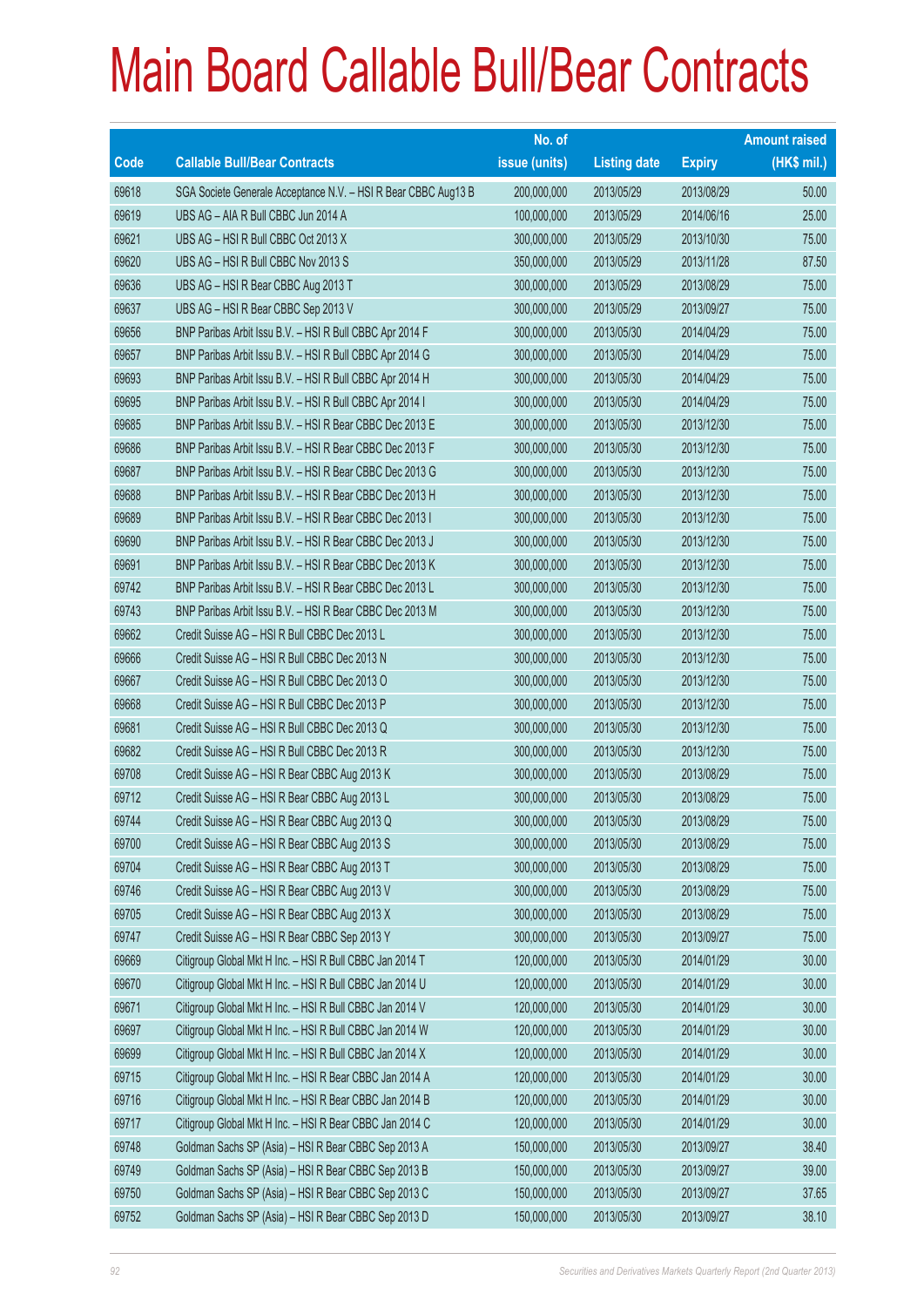|             |                                                                | No. of        |                     |               | <b>Amount raised</b> |
|-------------|----------------------------------------------------------------|---------------|---------------------|---------------|----------------------|
| <b>Code</b> | <b>Callable Bull/Bear Contracts</b>                            | issue (units) | <b>Listing date</b> | <b>Expiry</b> | (HK\$ mil.)          |
| 69753       | Goldman Sachs SP (Asia) - HSI R Bear CBBC Sep 2013 E           | 150,000,000   | 2013/05/30          | 2013/09/27    | 37.95                |
| 69754       | Goldman Sachs SP (Asia) - HSI R Bear CBBC Sep 2013 F           | 150,000,000   | 2013/05/30          | 2013/09/27    | 37.80                |
| 69756       | Goldman Sachs SP (Asia) - HSI R Bear CBBC Sep 2013 G           | 150,000,000   | 2013/05/30          | 2013/09/27    | 37.50                |
| 69759       | Goldman Sachs SP (Asia) - HSI R Bear CBBC Sep 2013 H           | 150,000,000   | 2013/05/30          | 2013/09/27    | 37.50                |
| 69760       | Goldman Sachs SP (Asia) - HSI R Bear CBBC Sep 2013 I           | 150,000,000   | 2013/05/30          | 2013/09/27    | 37.95                |
| 69650       | HK Bank - CAM CSI300 R Bull CBBC Nov 2013 B                    | 60,000,000    | 2013/05/30          | 2013/11/04    | 15.00                |
| 69652       | HK Bank - CPIC R Bull CBBC Nov 2013 A                          | 60,000,000    | 2013/05/30          | 2013/11/25    | 15.00                |
| 69654       | HK Bank - HKEx R Bull CBBC Oct 2013 C                          | 60,000,000    | 2013/05/30          | 2013/10/07    | 15.00                |
| 69651       | HK Bank - PetCh R Bear CBBC Nov 2013 B                         | 40,000,000    | 2013/05/30          | 2013/11/25    | 10.00                |
| 69761       | J P Morgan SP BV - HSI R Bull CBBC Dec 2013 K                  | 300,000,000   | 2013/05/30          | 2013/12/30    | 75.00                |
| 69762       | J P Morgan SP BV - HSI R Bull CBBC Dec 2013 L                  | 300,000,000   | 2013/05/30          | 2013/12/30    | 75.00                |
| 69763       | J P Morgan SP BV - HSI R Bear CBBC Nov 2013 G                  | 300,000,000   | 2013/05/30          | 2013/11/28    | 75.00                |
| 69764       | J P Morgan SP BV - HSI R Bear CBBC Nov 2013 H                  | 300,000,000   | 2013/05/30          | 2013/11/28    | 75.00                |
| 69731       | Merrill Lynch Int'l & Co. C.V. - HSI R Bull CBBC Nov 2013 A    | 100,000,000   | 2013/05/30          | 2013/11/28    | 25.00                |
| 69719       | Merrill Lynch Int'l & Co. C.V. - HSI R Bear CBBC Nov 2013 A    | 100,000,000   | 2013/05/30          | 2013/11/28    | 25.00                |
| 69721       | Merrill Lynch Int'l & Co. C.V. - HSI R Bear CBBC Nov 2013 B    | 100,000,000   | 2013/05/30          | 2013/11/28    | 25.00                |
| 69722       | Merrill Lynch Int'l & Co. C.V. - HSI R Bear CBBC Nov 2013 C    | 100,000,000   | 2013/05/30          | 2013/11/28    | 25.00                |
| 69723       | Merrill Lynch Int'l & Co. C.V. - HSI R Bear CBBC Nov 2013 D    | 100,000,000   | 2013/05/30          | 2013/11/28    | 25.00                |
| 69724       | Merrill Lynch Int'l & Co. C.V. - HSI R Bear CBBC Nov 2013 E    | 100,000,000   | 2013/05/30          | 2013/11/28    | 25.00                |
| 69730       | Merrill Lynch Int'l & Co. C.V. - HSI R Bear CBBC Nov 2013 F    | 100,000,000   | 2013/05/30          | 2013/11/28    | 25.00                |
| 69655       | SGA Societe Generale Acceptance N.V. - HSI R Bull CBBC Aug13 N | 200,000,000   | 2013/05/30          | 2013/08/29    | 50.00                |
| 69673       | SGA Societe Generale Acceptance N.V. - HSI R Bull CBBC Sep13 I | 200,000,000   | 2013/05/30          | 2013/09/27    | 50.00                |
| 69684       | SGA Societe Generale Acceptance N.V. - HSI R Bull CBBC Sep13 J | 200,000,000   | 2013/05/30          | 2013/09/27    | 50.00                |
| 69679       | SGA Societe Generale Acceptance N.V. - HSI R Bull CBBC Oct13 A | 200,000,000   | 2013/05/30          | 2013/10/30    | 50.00                |
| 69674       | SGA Societe Generale Acceptance N.V. - HSI R Bear CBBC Aug13 I | 200,000,000   | 2013/05/30          | 2013/08/29    | 50.00                |
| 69676       | SGA Societe Generale Acceptance N.V. - HSI R Bear CBBC Aug13 J | 200,000,000   | 2013/05/30          | 2013/08/29    | 50.00                |
| 69678       | SGA Societe Generale Acceptance N.V. - HSI R Bear CBBC Aug13 L | 200,000,000   | 2013/05/30          | 2013/08/29    | 50.00                |
| 69718       | SGA Societe Generale Acceptance N.V. - HSI R Bear CBBC Aug13 M | 200,000,000   | 2013/05/30          | 2013/08/29    | 50.00                |
| 69732       | UBS AG - China Life R Bear CBBC Dec 2013 B                     | 100,000,000   | 2013/05/30          | 2013/12/23    | 25.00                |
| 69672       | UBS AG - HSI R Bull CBBC Oct 2013 Y                            | 300,000,000   | 2013/05/30          | 2013/10/30    | 75.00                |
| 69680       | UBS AG - HSI R Bull CBBC Nov 2013 Q                            | 300,000,000   | 2013/05/30          | 2013/11/28    | 75.00                |
| 69658       | UBS AG - HSI R Bull CBBC Dec 2013 K                            | 300,000,000   | 2013/05/30          | 2013/12/30    | 75.00                |
| 69659       | UBS AG - HSI R Bull CBBC Dec 2013 L                            | 300,000,000   | 2013/05/30          | 2013/12/30    | 75.00                |
| 69660       | UBS AG - HSI R Bull CBBC Mar 2014 Q                            | 300,000,000   | 2013/05/30          | 2014/03/28    | 75.00                |
| 69733       | UBS AG - HSI R Bear CBBC Aug 2013 B                            | 300,000,000   | 2013/05/30          | 2013/08/29    | 75.00                |
| 69735       | UBS AG - HSI R Bear CBBC Aug 2013 M                            | 300,000,000   | 2013/05/30          | 2013/08/29    | 75.00                |
| 69736       | UBS AG - HSI R Bear CBBC Aug 2013 Q                            | 300,000,000   | 2013/05/30          | 2013/08/29    | 75.00                |
| 69734       | UBS AG - HSI R Bear CBBC Aug 2013 U                            | 300,000,000   | 2013/05/30          | 2013/08/29    | 75.00                |
| 69739       | UBS AG - HSI R Bear CBBC Aug 2013 Y                            | 300,000,000   | 2013/05/30          | 2013/08/29    | 75.00                |
| 69788       | BNP Paribas Arbit Issu B.V. - HSI R Bull CBBC Apr 2014 J       | 300,000,000   | 2013/05/31          | 2014/04/29    | 75.00                |
| 69789       | BNP Paribas Arbit Issu B.V. - HSI R Bull CBBC Apr 2014 K       | 300,000,000   | 2013/05/31          | 2014/04/29    | 75.00                |
| 69784       | Credit Suisse AG - HSI R Bull CBBC Jan 2014 S                  | 300,000,000   | 2013/05/31          | 2014/01/29    | 75.00                |
| 69809       | Credit Suisse AG - HSI R Bull CBBC Jan 2014 T                  | 300,000,000   | 2013/05/31          | 2014/01/29    | 75.00                |
| 69810       | Credit Suisse AG - HSI R Bull CBBC Jan 2014 U                  | 300,000,000   | 2013/05/31          | 2014/01/29    | 75.00                |
| 69815       | Credit Suisse AG - HSI R Bear CBBC Sep 2013 F                  | 300,000,000   | 2013/05/31          | 2013/09/27    | 75.00                |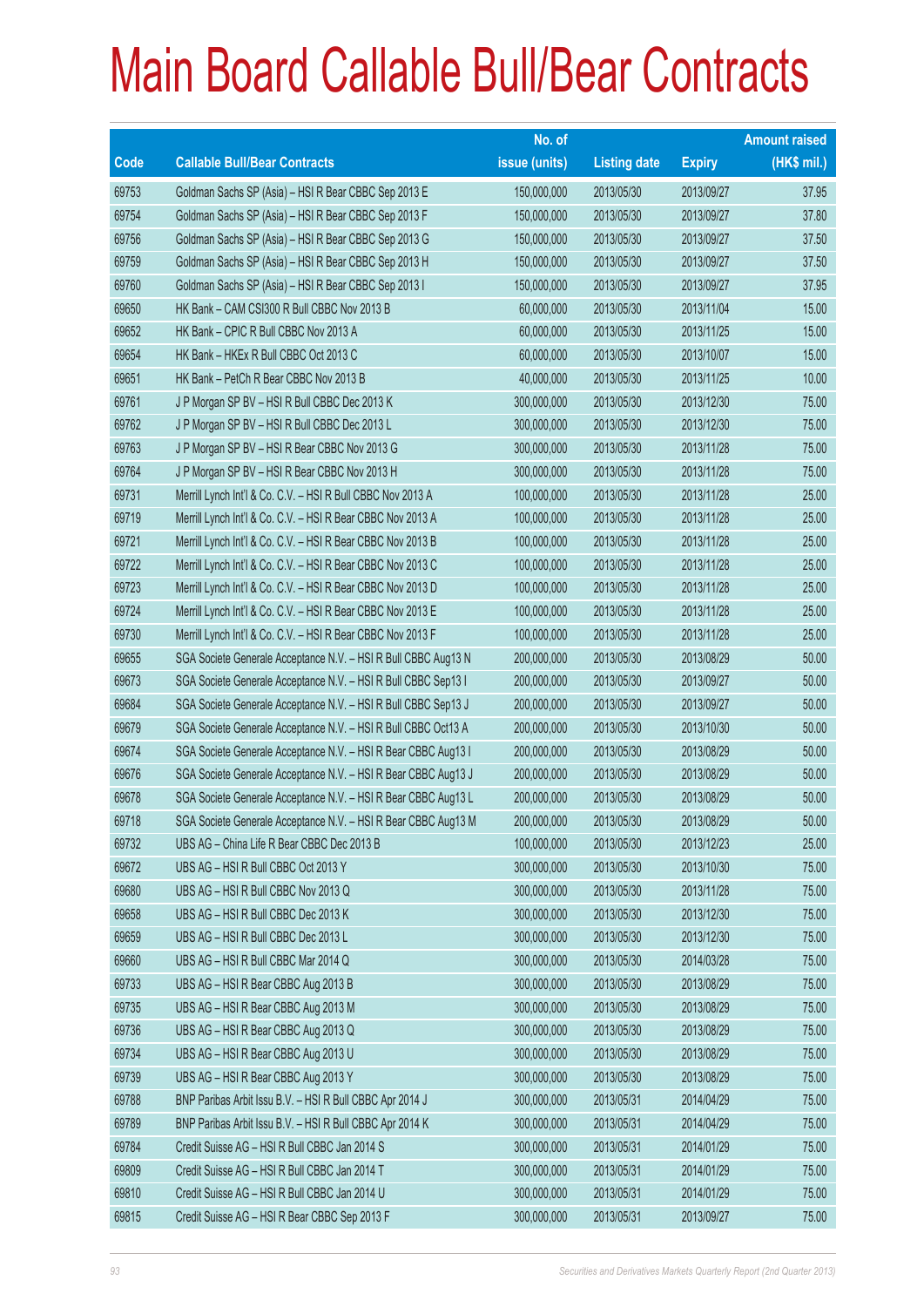|       |                                                                | No. of        |                     |               | <b>Amount raised</b> |
|-------|----------------------------------------------------------------|---------------|---------------------|---------------|----------------------|
| Code  | <b>Callable Bull/Bear Contracts</b>                            | issue (units) | <b>Listing date</b> | <b>Expiry</b> | $(HK$$ mil.)         |
| 69817 | Credit Suisse AG - HSI R Bear CBBC Sep 2013 G                  | 300,000,000   | 2013/05/31          | 2013/09/27    | 75.00                |
| 69814 | Credit Suisse AG - HSI R Bear CBBC Sep 2013 Z                  | 300,000,000   | 2013/05/31          | 2013/09/27    | 75.00                |
| 69811 | Credit Suisse AG - HSI R Bear CBBC Oct 2013 L                  | 300,000,000   | 2013/05/31          | 2013/10/30    | 75.00                |
| 69816 | Credit Suisse AG - HSI R Bear CBBC Oct 2013 M                  | 300,000,000   | 2013/05/31          | 2013/10/30    | 75.00                |
| 69819 | Citigroup Global Mkt H Inc. - HSI R Bull CBBC Jan 2014 Y       | 120,000,000   | 2013/05/31          | 2014/01/29    | 30.00                |
| 69822 | Citigroup Global Mkt H Inc. - HSI R Bull CBBC Jan 2014 Z       | 120,000,000   | 2013/05/31          | 2014/01/29    | 30.00                |
| 69823 | Citigroup Global Mkt H Inc. - HSI R Bear CBBC Jan 2014 D       | 120,000,000   | 2013/05/31          | 2014/01/29    | 30.00                |
| 69824 | Citigroup Global Mkt H Inc. - HSI R Bear CBBC Jan 2014 E       | 120,000,000   | 2013/05/31          | 2014/01/29    | 30.00                |
| 69830 | Goldman Sachs SP (Asia) - HSI R Bull CBBC Sep 2013 A           | 150,000,000   | 2013/05/31          | 2013/09/27    | 38.70                |
| 69825 | Goldman Sachs SP (Asia) - HSI R Bear CBBC Sep 2013 J           | 150,000,000   | 2013/05/31          | 2013/09/27    | 37.50                |
| 69826 | Goldman Sachs SP (Asia) - HSI R Bear CBBC Sep 2013 K           | 150,000,000   | 2013/05/31          | 2013/09/27    | 40.20                |
| 69827 | Goldman Sachs SP (Asia) - HSI R Bear CBBC Sep 2013 L           | 150,000,000   | 2013/05/31          | 2013/09/27    | 38.40                |
| 69829 | Goldman Sachs SP (Asia) - HSI R Bear CBBC Sep 2013 M           | 150,000,000   | 2013/05/31          | 2013/09/27    | 38.85                |
| 69775 | HK Bank - CSOP A50 ETF R Bear CBBC Jan 2014 A                  | 40,000,000    | 2013/05/31          | 2014/01/13    | 10.00                |
| 69776 | HK Bank - CSOP A50 ETF R Bear CBBC Feb 2014 A                  | 40,000,000    | 2013/05/31          | 2014/02/17    | 10.00                |
| 69766 | HK Bank - HSCEI R Bull CBBC Nov 2013 D                         | 100,000,000   | 2013/05/31          | 2013/11/28    | 25.00                |
| 69765 | HK Bank - HSCEI R Bear CBBC Nov 2013 C                         | 68,000,000    | 2013/05/31          | 2013/11/28    | 17.00                |
| 69772 | HK Bank - HSI R Bear CBBC Sep 2013 L                           | 100,000,000   | 2013/05/31          | 2013/09/27    | 25.00                |
| 69768 | HK Bank - HSI R Bear CBBC Oct 2013 L                           | 100,000,000   | 2013/05/31          | 2013/10/30    | 25.00                |
| 69767 | HK Bank - HSI R Bear CBBC Nov 2013 L                           | 100,000,000   | 2013/05/31          | 2013/11/28    | 25.00                |
| 69774 | HK Bank - HSI R Bear CBBC Nov 2013 M                           | 100,000,000   | 2013/05/31          | 2013/11/28    | 25.00                |
| 69781 | Standard Chartered Bank - HSI R Bear CBBC Oct 2013 E           | 100,000,000   | 2013/05/31          | 2013/10/30    | 25.00                |
| 69782 | Standard Chartered Bank - HSI R Bear CBBC Oct 2013 F           | 100,000,000   | 2013/05/31          | 2013/10/30    | 25.00                |
| 69777 | SGA Societe Generale Acceptance N.V. - HSI R Bull CBBC Sep 13K | 200,000,000   | 2013/05/31          | 2013/09/27    | 50.00                |
| 69787 | SGA Societe Generale Acceptance N.V. - HSI R Bull CBBC Sep 13L | 200,000,000   | 2013/05/31          | 2013/09/27    | 50.00                |
| 69778 | SGA Societe Generale Acceptance N.V. - HSI R Bear CBBC Sep 13B | 200,000,000   | 2013/05/31          | 2013/09/27    | 50.00                |
| 69779 | SGA Societe Generale Acceptance N.V. - HSI R Bear CBBC Sep 13C | 200,000,000   | 2013/05/31          | 2013/09/27    | 50.00                |
| 69780 | SGA Societe Generale Acceptance N.V. - HSI R Bear CBBC Sep 13D | 200,000,000   | 2013/05/31          | 2013/09/27    | 50.00                |
| 69803 | UBS AG - HSBC R Bear CBBC Nov 2013 A                           | 100,000,000   | 2013/05/31          | 2013/11/18    | 25.00                |
| 69798 | UBS AG - HSCEI R Bear CBBC Oct 2013 A                          | 100,000,000   | 2013/05/31          | 2013/10/30    | 25.00                |
| 69797 | UBS AG - HSI R Bull CBBC Nov 2013 T                            | 300,000,000   | 2013/05/31          | 2013/11/28    | 75.00                |
| 69786 | UBS AG - HSI R Bull CBBC Mar 2014 R                            | 300,000,000   | 2013/05/31          | 2014/03/28    | 75.00                |
| 69818 | UBS AG - HSI R Bear CBBC Sep 2013 P                            | 300,000,000   | 2013/05/31          | 2013/09/27    | 75.00                |
| 69791 | UBS AG - HSI R Bear CBBC Sep 2013 W                            | 300,000,000   | 2013/05/31          | 2013/09/27    | 75.00                |
| 69793 | UBS AG - HSI R Bear CBBC Sep 2013 X                            | 300,000,000   | 2013/05/31          | 2013/09/27    | 75.00                |
| 69802 | UBS AG - TCH R Bear CBBC Dec 2013 B                            | 100,000,000   | 2013/05/31          | 2013/12/02    | 28.00                |
| 69891 | Credit Suisse AG - HSI R Bull CBBC Nov 2013 F                  | 300,000,000   | 2013/06/03          | 2013/11/28    | 75.00                |
| 69893 | Credit Suisse AG - HSI R Bull CBBC Nov 2013 Z                  | 300,000,000   | 2013/06/03          | 2013/11/28    | 75.00                |
| 69841 | Credit Suisse AG - HSI R Bear CBBC Sep 2013 H                  | 300,000,000   | 2013/06/03          | 2013/09/27    | 75.00                |
| 69838 | Credit Suisse AG - HSI R Bear CBBC Oct 2013 N                  | 300,000,000   | 2013/06/03          | 2013/10/30    | 75.00                |
| 69840 | Credit Suisse AG - HSI R Bear CBBC Oct 2013 O                  | 300,000,000   | 2013/06/03          | 2013/10/30    | 75.00                |
| 69885 | Citigroup Global Mkt H Inc. - HSI R Bull CBBC Jan 2014 E       | 120,000,000   | 2013/06/03          | 2014/01/29    | 30.00                |
| 69832 | HK Bank - Hutchison R Bear CBBC Oct 2013 A                     | 50,000,000    | 2013/06/03          | 2013/10/28    | 12.50                |
| 69831 | HK Bank - Lenovo R Bull CBBC Jan 2014 A                        | 60,000,000    | 2013/06/03          | 2014/01/27    | 15.00                |
| 69836 | HK Bank - PICC Group R Bull CBBC Feb 2014 A                    | 50,000,000    | 2013/06/03          | 2014/02/26    | 12.50                |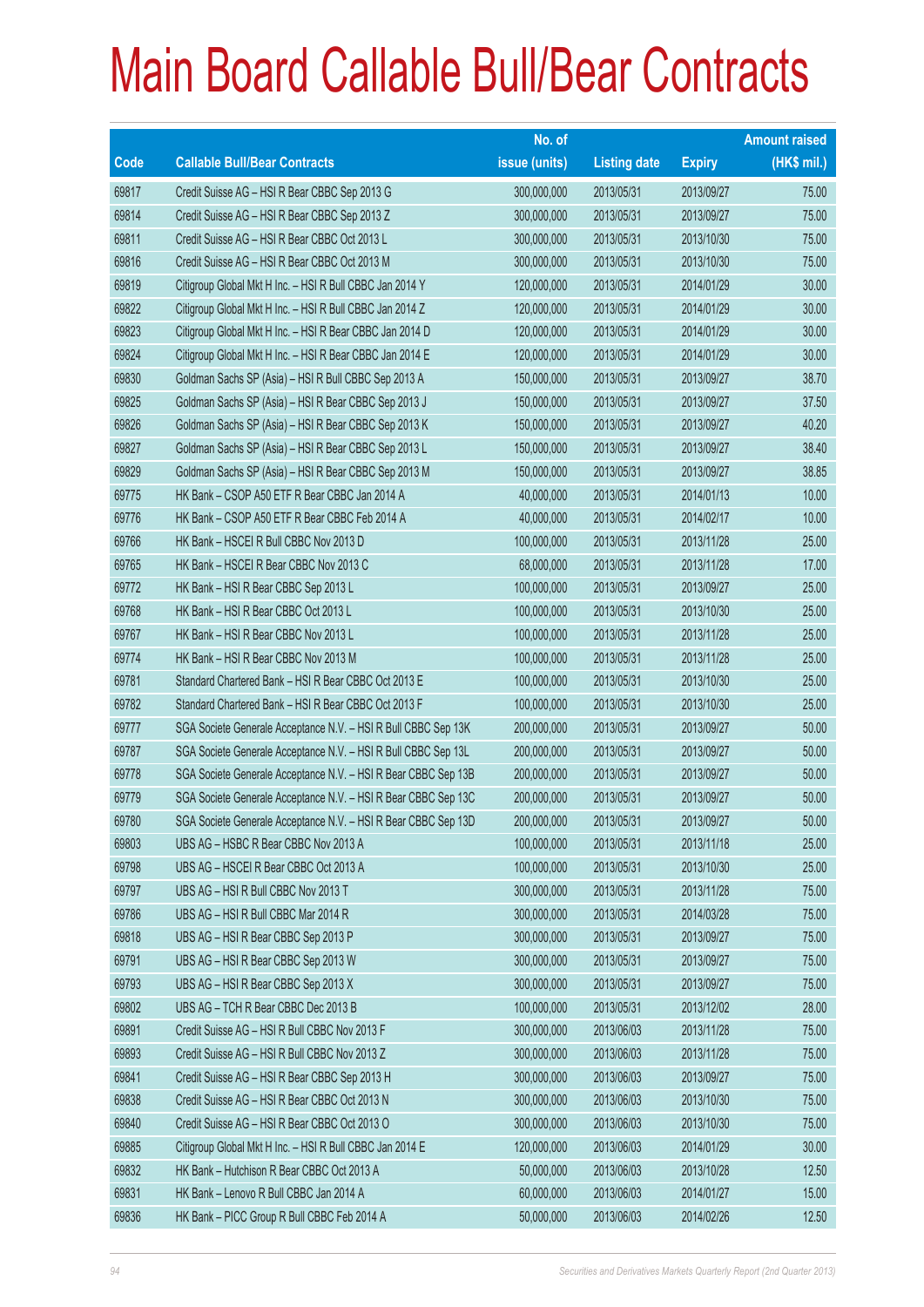|       |                                                                | No. of        |                     |               | <b>Amount raised</b> |
|-------|----------------------------------------------------------------|---------------|---------------------|---------------|----------------------|
| Code  | <b>Callable Bull/Bear Contracts</b>                            | issue (units) | <b>Listing date</b> | <b>Expiry</b> | $(HK$$ mil.)         |
| 69837 | Standard Chartered Bank - HSI R Bull CBBC Sep 2013 O           | 100,000,000   | 2013/06/03          | 2013/09/27    | 25.00                |
| 69844 | SGA Societe Generale Acceptance N.V. - HSI R Bull CBBC Sep13 M | 200,000,000   | 2013/06/03          | 2013/09/27    | 50.00                |
| 69843 | SGA Societe Generale Acceptance N.V. - HSI R Bull CBBC Oct13 B | 200,000,000   | 2013/06/03          | 2013/10/30    | 50.00                |
| 69845 | SGA Societe Generale Acceptance N.V. - HSI R Bear CBBC Sep13 E | 200,000,000   | 2013/06/03          | 2013/09/27    | 50.00                |
| 69849 | SGA Societe Generale Acceptance N.V. - HSI R Bear CBBC Sep13 F | 200,000,000   | 2013/06/03          | 2013/09/27    | 50.00                |
| 69854 | UBS AG - Minsheng Bank R Bull CBBC Oct 2013 A                  | 50,000,000    | 2013/06/03          | 2013/10/07    | 12.50                |
| 69853 | UBS AG - Minsheng Bank R Bull CBBC Nov 2013 B                  | 50,000,000    | 2013/06/03          | 2013/11/11    | 12.50                |
| 69897 | UBS AG - HSI R Bull CBBC Feb 2014 O                            | 300,000,000   | 2013/06/03          | 2014/02/27    | 75.00                |
| 69850 | UBS AG - HSI R Bear CBBC Sep 2013 Y                            | 300,000,000   | 2013/06/03          | 2013/09/27    | 75.00                |
| 69851 | UBS AG - HSI R Bear CBBC Sep 2013 Z                            | 300,000,000   | 2013/06/03          | 2013/09/27    | 75.00                |
| 69842 | UBS AG - HSI R Bear CBBC Oct 2013 V                            | 300,000,000   | 2013/06/03          | 2013/10/30    | 75.00                |
| 69882 | UBS AG - Hutchison R Bull CBBC Dec 2013 B                      | 100,000,000   | 2013/06/03          | 2013/12/16    | 25.00                |
| 69881 | UBS AG - Lenovo R Bull CBBC Dec 2013 D                         | 50,000,000    | 2013/06/03          | 2013/12/09    | 12.50                |
| 69878 | UBS AG - Lenovo R Bear CBBC Jan 2014 A                         | 50,000,000    | 2013/06/03          | 2014/01/13    | 12.50                |
| 69859 | UBS AG - PICC Group R Bull CBBC Jan 2014 B                     | 50,000,000    | 2013/06/03          | 2014/01/27    | 12.50                |
| 69904 | Credit Suisse AG - HSI R Bull CBBC Nov 2013 B                  | 300,000,000   | 2013/06/04          | 2013/11/28    | 75.00                |
| 69912 | Credit Suisse AG - HSI R Bull CBBC Nov 2013 C                  | 300,000,000   | 2013/06/04          | 2013/11/28    | 75.00                |
| 69906 | Credit Suisse AG - HSI R Bull CBBC Nov 2013 X                  | 300,000,000   | 2013/06/04          | 2013/11/28    | 75.00                |
| 69911 | Credit Suisse AG - HSI R Bull CBBC Nov 2013 Y                  | 300,000,000   | 2013/06/04          | 2013/11/28    | 75.00                |
| 69898 | Credit Suisse AG - HSI R Bear CBBC Sep 2013 I                  | 300,000,000   | 2013/06/04          | 2013/09/27    | 75.00                |
| 69929 | Citigroup Global Mkt H Inc. - HSI R Bull CBBC Nov 2013 Z       | 120,000,000   | 2013/06/04          | 2013/11/28    | 30.00                |
| 69928 | Citigroup Global Mkt H Inc. - HSI R Bear CBBC Nov 2013 A       | 120,000,000   | 2013/06/04          | 2013/11/28    | 30.00                |
| 69930 | Goldman Sachs SP (Asia) - HSI R Bull CBBC Sep 2013 B           | 120,000,000   | 2013/06/04          | 2013/09/27    | 30.24                |
| 69935 | Goldman Sachs SP (Asia) - HSI R Bull CBBC Sep 2013 C           | 120,000,000   | 2013/06/04          | 2013/09/27    | 30.24                |
| 69936 | Goldman Sachs SP (Asia) - HSI R Bull CBBC Sep 2013 D           | 120,000,000   | 2013/06/04          | 2013/09/27    | 30.48                |
| 69937 | Goldman Sachs SP (Asia) - HSI R Bull CBBC Sep 2013 E           | 120,000,000   | 2013/06/04          | 2013/09/27    | 30.36                |
| 69938 | J P Morgan SP BV - HSI R Bull CBBC Dec 2013 M                  | 300,000,000   | 2013/06/04          | 2013/12/30    | 75.00                |
| 69940 | J P Morgan SP BV - HSI R Bull CBBC Dec 2013 N                  | 300,000,000   | 2013/06/04          | 2013/12/30    | 75.00                |
| 69949 | J P Morgan SP BV - HSI R Bear CBBC Nov 2013 I                  | 300,000,000   | 2013/06/04          | 2013/11/28    | 75.00                |
| 69950 | J P Morgan SP BV - HSI R Bear CBBC Nov 2013 J                  | 300,000,000   | 2013/06/04          | 2013/11/28    | 75.00                |
| 69942 | JP Morgan SP BV - HSIR Bear CBBC Dec 2013 C                    | 300,000,000   | 2013/06/04          | 2013/12/30    | 75.00                |
| 69951 | J P Morgan SP BV - HSI R Bear CBBC Dec 2013 D                  | 300,000,000   | 2013/06/04          | 2013/12/30    | 75.00                |
| 69913 | Merrill Lynch Int'l & Co. C.V. - HSI R Bull CBBC Nov 2013 B    | 100,000,000   | 2013/06/04          | 2013/11/28    | 25.00                |
| 69914 | Merrill Lynch Int'l & Co. C.V. - HSI R Bull CBBC Nov 2013 C    | 100,000,000   | 2013/06/04          | 2013/11/28    | 25.00                |
| 69920 | Merrill Lynch Int'l & Co. C.V. - HSI R Bull CBBC Nov 2013 D    | 100,000,000   | 2013/06/04          | 2013/11/28    | 25.00                |
| 69921 | SGA Societe Generale Acceptance N.V. - HSI R Bull CBBC Sep13 N | 200,000,000   | 2013/06/04          | 2013/09/27    | 50.00                |
| 69922 | UBS AG - HSI R Bull CBBC Oct 2013 Z                            | 300,000,000   | 2013/06/04          | 2013/10/30    | 75.00                |
| 69924 | UBS AG - HSI R Bull CBBC Dec 2013 M                            | 300,000,000   | 2013/06/04          | 2013/12/30    | 75.00                |
| 69925 | UBS AG - HSI R Bull CBBC Mar 2014 S                            | 300,000,000   | 2013/06/04          | 2014/03/28    | 75.00                |
| 69900 | UBS AG - HSI R Bear CBBC Sep 2013 A                            | 300,000,000   | 2013/06/04          | 2013/09/27    | 75.00                |
| 69901 | UBS AG - HSI R Bear CBBC Oct 2013 W                            | 350,000,000   | 2013/06/04          | 2013/10/30    | 87.50                |
| 69984 | BNP Paribas Arbit Issu B.V. - HSI R Bear CBBC Dec 2013 N       | 300,000,000   | 2013/06/05          | 2013/12/30    | 75.00                |
| 69985 | BNP Paribas Arbit Issu B.V. - HSI R Bear CBBC Dec 2013 O       | 300,000,000   | 2013/06/05          | 2013/12/30    | 75.00                |
| 69955 | Credit Suisse AG - HSI R Bull CBBC Jan 2014 V                  | 300,000,000   | 2013/06/05          | 2014/01/29    | 75.00                |
| 69968 | Credit Suisse AG - HSI R Bull CBBC Jan 2014 W                  | 300,000,000   | 2013/06/05          | 2014/01/29    | 75.00                |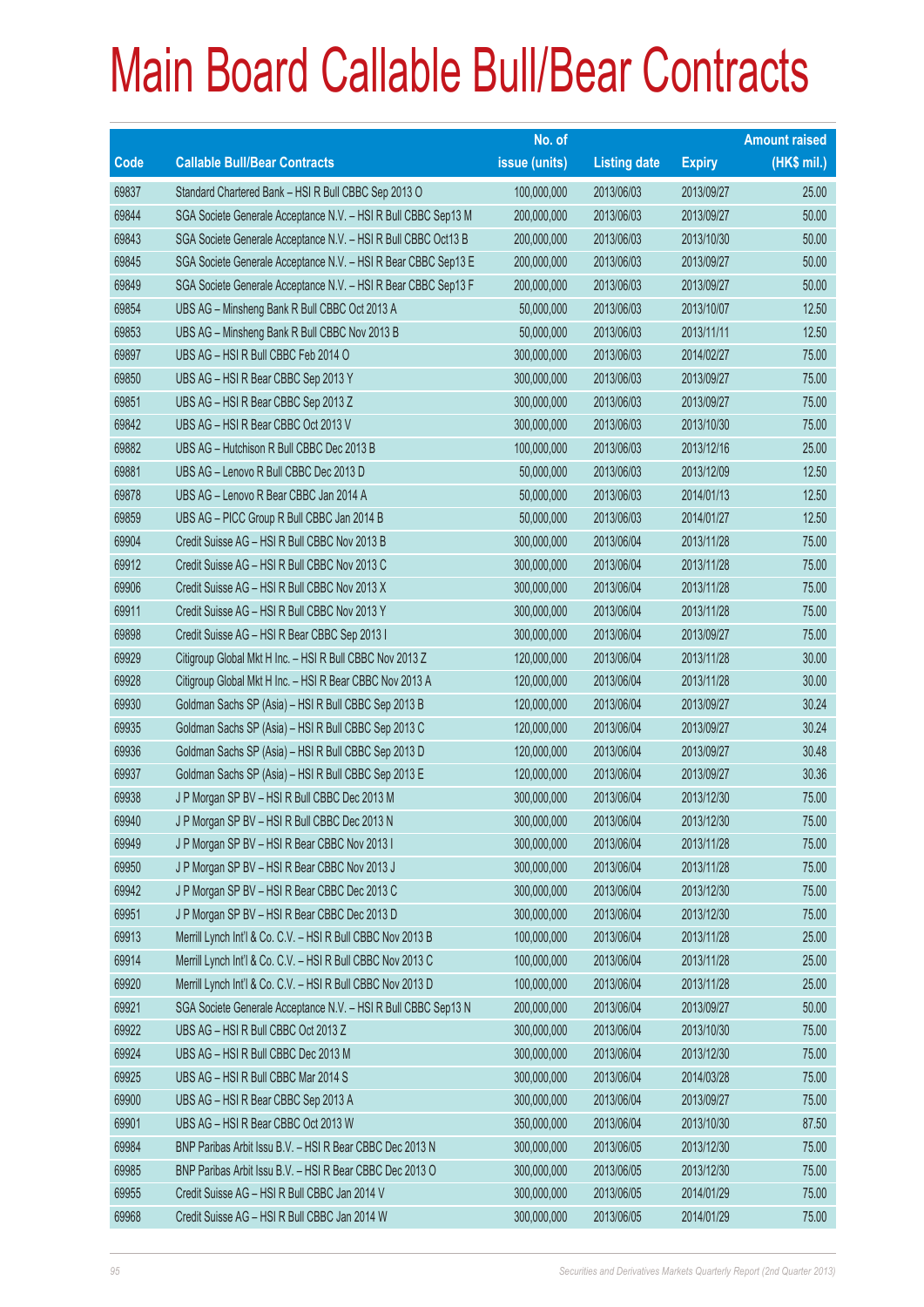|        |                                                                | No. of        |                     |               | <b>Amount raised</b> |
|--------|----------------------------------------------------------------|---------------|---------------------|---------------|----------------------|
| Code   | <b>Callable Bull/Bear Contracts</b>                            | issue (units) | <b>Listing date</b> | <b>Expiry</b> | $(HK$$ mil.)         |
| 69971  | Credit Suisse AG - HSI R Bear CBBC Sep 2013 N                  | 300,000,000   | 2013/06/05          | 2013/09/27    | 75.00                |
| 69972  | Credit Suisse AG - HSI R Bear CBBC Sep 2013 O                  | 300,000,000   | 2013/06/05          | 2013/09/27    | 75.00                |
| 69969  | Citigroup Global Mkt H Inc. - HSI R Bull CBBC Oct 2013 V       | 120,000,000   | 2013/06/05          | 2013/10/30    | 30.00                |
| 69970  | Citigroup Global Mkt H Inc. - HSI R Bull CBBC Oct 2013 W       | 120,000,000   | 2013/06/05          | 2013/10/30    | 30.00                |
| 69973  | Citigroup Global Mkt H Inc. - HSI R Bear CBBC Oct 2013 A       | 120,000,000   | 2013/06/05          | 2013/10/30    | 30.00                |
| 69953  | HK Bank - HSI R Bull CBBC Oct 2013 L                           | 100,000,000   | 2013/06/05          | 2013/10/30    | 25.00                |
| 69952  | HK Bank - HSI R Bull CBBC Nov 2013 N                           | 100,000,000   | 2013/06/05          | 2013/11/28    | 25.00                |
| 69986  | J P Morgan SP BV - HSI R Bull CBBC Dec 2013 O                  | 300,000,000   | 2013/06/05          | 2013/12/30    | 75.00                |
| 69995  | J P Morgan SP BV - HSI R Bull CBBC Dec 2013 P                  | 300,000,000   | 2013/06/05          | 2013/12/30    | 75.00                |
| 60000  | J P Morgan SP BV - HSI R Bull CBBC Dec 2013 Q                  | 300,000,000   | 2013/06/05          | 2013/12/30    | 75.00                |
| 60002  | J P Morgan SP BV - HSI R Bear CBBC Nov 2013 K                  | 300,000,000   | 2013/06/05          | 2013/11/28    | 75.00                |
| 60010  | J P Morgan SP BV - HSI R Bear CBBC Nov 2013 L                  | 300,000,000   | 2013/06/05          | 2013/11/28    | 75.00                |
| 60001  | J P Morgan SP BV - HSI R Bear CBBC Dec 2013 E                  | 300,000,000   | 2013/06/05          | 2013/12/30    | 75.00                |
| 69954  | Standard Chartered Bank - HSI R Bull CBBC Sep 2013 Q           | 100,000,000   | 2013/06/05          | 2013/09/27    | 25.00                |
| 69982  | SGA Societe Generale Acceptance N.V. - HSI R Bear CBBC Sep13 G | 200,000,000   | 2013/06/05          | 2013/09/27    | 50.00                |
| 69962  | UBS AG - HSI R Bull CBBC Nov 2013 R                            | 300,000,000   | 2013/06/05          | 2013/11/28    | 75.00                |
| 69967  | UBS AG - HSI R Bull CBBC Nov 2013 U                            | 300,000,000   | 2013/06/05          | 2013/11/28    | 75.00                |
| 69957  | UBS AG - HSI R Bull CBBC Dec 2013 N                            | 300,000,000   | 2013/06/05          | 2013/12/30    | 75.00                |
| 69981  | UBS AG - HSI R Bear CBBC Sep 2013 I                            | 300,000,000   | 2013/06/05          | 2013/09/27    | 75.00                |
| 69974  | UBS AG - HSI R Bear CBBC Oct 2013 X                            | 300,000,000   | 2013/06/05          | 2013/10/30    | 75.00                |
| 67824# | HK Bank - HSI R Bull CBBC Nov 2013 G                           | 180,000,000   | 2013/06/05          | 2013/11/28    | 18.00                |
| 60065  | BNP Paribas Arbit Issu B.V. - HSI R Bull CBBC Apr 2014 L       | 300,000,000   | 2013/06/06          | 2014/04/29    | 75.00                |
| 60066  | BNP Paribas Arbit Issu B.V. - HSI R Bull CBBC Apr 2014 M       | 300,000,000   | 2013/06/06          | 2014/04/29    | 75.00                |
| 60067  | BNP Paribas Arbit Issu B.V. - HSI R Bull CBBC Apr 2014 N       | 300,000,000   | 2013/06/06          | 2014/04/29    | 75.00                |
| 60070  | BNP Paribas Arbit Issu B.V. - HSI R Bull CBBC Apr 2014 O       | 300,000,000   | 2013/06/06          | 2014/04/29    | 90.00                |
| 60062  | BNP Paribas Arbit Issu B.V. - HSI R Bear CBBC Dec 2013 P       | 300,000,000   | 2013/06/06          | 2013/12/30    | 75.00                |
| 60063  | BNP Paribas Arbit Issu B.V. - HSI R Bear CBBC Dec 2013 Q       | 300,000,000   | 2013/06/06          | 2013/12/30    | 75.00                |
| 60035  | Credit Suisse AG - HSI R Bull CBBC Jan 2014 M                  | 300,000,000   | 2013/06/06          | 2014/01/29    | 75.00                |
| 60026  | Credit Suisse AG - HSI R Bull CBBC Jan 2014 X                  | 300,000,000   | 2013/06/06          | 2014/01/29    | 75.00                |
| 60031  | Credit Suisse AG - HSI R Bull CBBC Jan 2014 Y                  | 300,000,000   | 2013/06/06          | 2014/01/29    | 75.00                |
| 60032  | Credit Suisse AG - HSI R Bull CBBC Jan 2014 Z                  | 300,000,000   | 2013/06/06          | 2014/01/29    | 75.00                |
| 60027  | Credit Suisse AG - HSI R Bull CBBC Feb 2014 P                  | 300,000,000   | 2013/06/06          | 2014/02/27    | 75.00                |
| 60038  | Credit Suisse AG - HSI R Bear CBBC Sep 2013 K                  | 300,000,000   | 2013/06/06          | 2013/09/27    | 75.00                |
| 60036  | Credit Suisse AG - HSI R Bear CBBC Sep 2013 M                  | 300,000,000   | 2013/06/06          | 2013/09/27    | 75.00                |
| 60029  | Credit Suisse AG - HSI R Bear CBBC Oct 2013 Q                  | 300,000,000   | 2013/06/06          | 2013/10/30    | 75.00                |
| 60030  | Credit Suisse AG - HSI R Bear CBBC Nov 2013 F                  | 300,000,000   | 2013/06/06          | 2013/11/28    | 75.00                |
| 60083  | Citigroup Global Mkt H Inc. - HSI R Bull CBBC Oct 2013 Z       | 120,000,000   | 2013/06/06          | 2013/10/30    | 30.00                |
| 60075  | Citigroup Global Mkt H Inc. - HSI R Bear CBBC Oct 2013 B       | 120,000,000   | 2013/06/06          | 2013/10/30    | 30.00                |
| 60086  | Goldman Sachs SP (Asia) - HSI R Bear CBBC Sep 2013 N           | 150,000,000   | 2013/06/06          | 2013/09/27    | 37.65                |
| 60087  | Goldman Sachs SP (Asia) - HSI R Bear CBBC Sep 2013 O           | 150,000,000   | 2013/06/06          | 2013/09/27    | 38.10                |
| 60019  | HK Bank - CPIC R Bull CBBC Dec 2013 C                          | 60,000,000    | 2013/06/06          | 2013/12/23    | 29.40                |
| 60012  | HK Bank - HSI R Bull CBBC Jan 2014 A                           | 400,000,000   | 2013/06/06          | 2014/01/29    | 100.00               |
| 60014  | HK Bank - HSI R Bull CBBC Jan 2014 B                           | 400,000,000   | 2013/06/06          | 2014/01/29    | 100.00               |
| 60011  | HK Bank - HSI R Bear CBBC Oct 2013 M                           | 100,000,000   | 2013/06/06          | 2013/10/30    | 25.00                |
| 60016  | HK Bank - Ping An R Bear CBBC Oct 2013 A                       | 40,000,000    | 2013/06/06          | 2013/10/28    | 10.00                |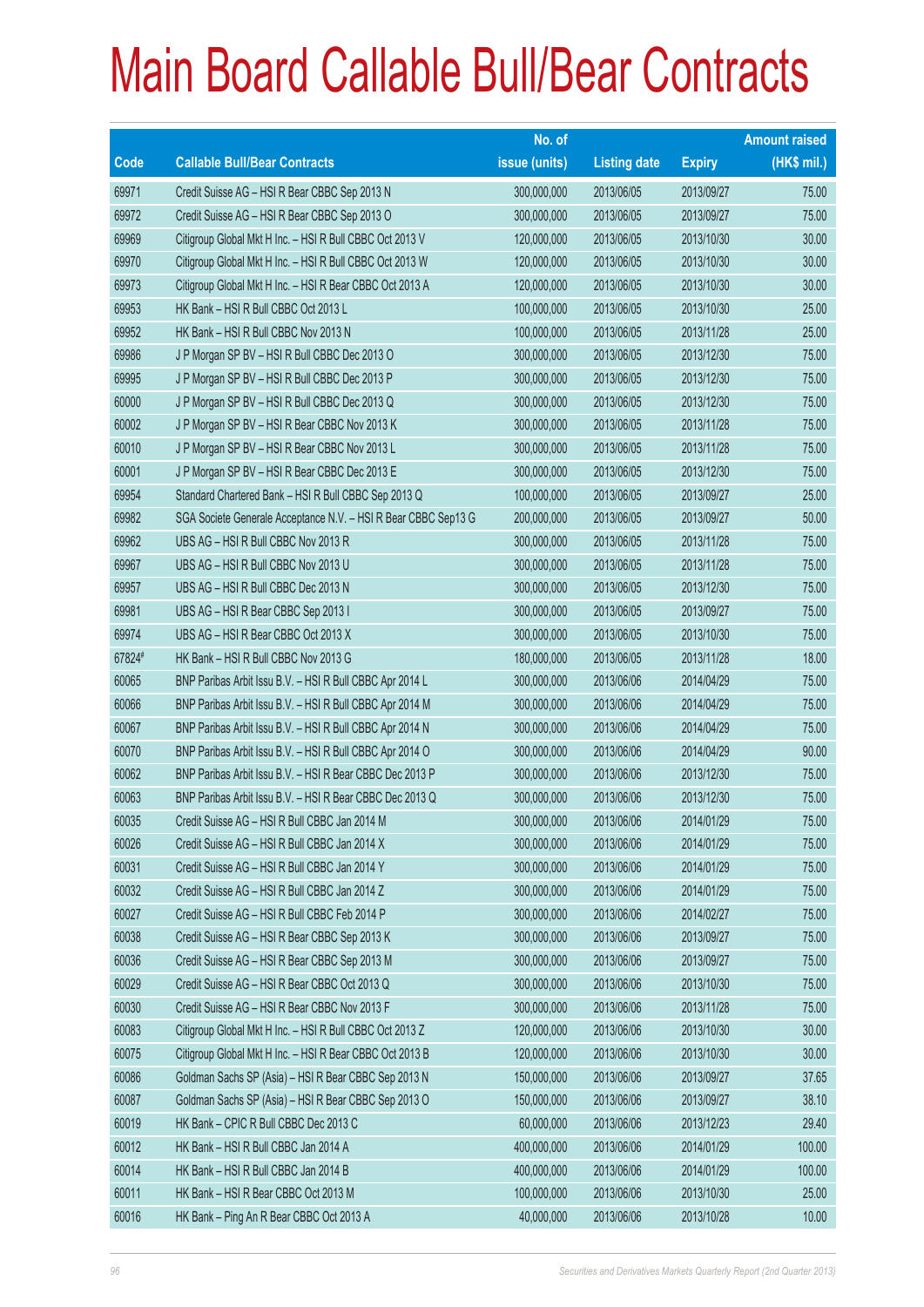|       |                                                                | No. of        |                     |               | <b>Amount raised</b> |
|-------|----------------------------------------------------------------|---------------|---------------------|---------------|----------------------|
| Code  | <b>Callable Bull/Bear Contracts</b>                            | issue (units) | <b>Listing date</b> | <b>Expiry</b> | $(HK$$ mil.)         |
| 60015 | HK Bank - SHK Ppt R Bear CBBC Dec 2013 A                       | 50,000,000    | 2013/06/06          | 2013/12/30    | 12.50                |
| 60080 | Merrill Lynch Int'l & Co. C.V. - HSI R Bull CBBC Nov 2013 E    | 100,000,000   | 2013/06/06          | 2013/11/28    | 25.00                |
| 60082 | Merrill Lynch Int'l & Co. C.V. - HSI R Bull CBBC Nov 2013 F    | 100,000,000   | 2013/06/06          | 2013/11/28    | 25.00                |
| 60081 | Merrill Lynch Int'l & Co. C.V. - HSI R Bear CBBC Nov 2013 G    | 100,000,000   | 2013/06/06          | 2013/11/28    | 25.00                |
| 60061 | Standard Chartered Bank - HSI R Bull CBBC Sep 2013 R           | 100,000,000   | 2013/06/06          | 2013/09/27    | 25.00                |
| 60024 | Standard Chartered Bank - HSI R Bear CBBC Oct 2013 G           | 100,000,000   | 2013/06/06          | 2013/10/30    | 25.00                |
| 60040 | SGA Societe Generale Acceptance N.V. - HSI R Bull CBBC Sep 13O | 200,000,000   | 2013/06/06          | 2013/09/27    | 50.00                |
| 60049 | SGA Societe Generale Acceptance N.V. - HSI R Bull CBBC Oct 13C | 200,000,000   | 2013/06/06          | 2013/10/30    | 50.00                |
| 60051 | SGA Societe Generale Acceptance N.V. - HSI R Bear CBBC Sep 13H | 200,000,000   | 2013/06/06          | 2013/09/27    | 50.00                |
| 60060 | SGA Societe Generale Acceptance N.V. - HSI R Bear CBBC Sep 13I | 200,000,000   | 2013/06/06          | 2013/09/27    | 50.00                |
| 60078 | UBS AG - China Life R Bear CBBC Nov 2013 A                     | 100,000,000   | 2013/06/06          | 2013/11/18    | 25.00                |
| 60033 | UBS AG - HSI R Bull CBBC Oct 2013 A                            | 300,000,000   | 2013/06/06          | 2013/10/30    | 75.00                |
| 60079 | UBS AG - HSI R Bull CBBC Dec 2013 O                            | 300,000,000   | 2013/06/06          | 2013/12/30    | 75.00                |
| 60034 | UBS AG - HSI R Bull CBBC Mar 2014 T                            | 350,000,000   | 2013/06/06          | 2014/03/28    | 87.50                |
| 60023 | UBS AG - HSI R Bull CBBC May 2014 D                            | 300,000,000   | 2013/06/06          | 2014/05/29    | 75.00                |
| 60022 | UBS AG - HSI R Bull CBBC Jun 2014 A                            | 300,000,000   | 2013/06/06          | 2014/06/27    | 75.00                |
| 60077 | UBS AG - HSI R Bear CBBC Sep 2013 J                            | 300,000,000   | 2013/06/06          | 2013/09/27    | 75.00                |
| 60076 | UBS AG - HSI R Bear CBBC Oct 2013 Y                            | 300,000,000   | 2013/06/06          | 2013/10/30    | 75.00                |
| 60020 | UBS AG - HSI R Bear CBBC Feb 2014 A                            | 300,000,000   | 2013/06/06          | 2014/02/27    | 75.00                |
| 60021 | UBS AG - HSI R Bear CBBC Apr 2014 A                            | 300,000,000   | 2013/06/06          | 2014/04/29    | 75.00                |
| 60112 | BNP Paribas Arbit Issu B.V. - HSI R Bear CBBC Dec 2013 R       | 300,000,000   | 2013/06/07          | 2013/12/30    | 75.00                |
| 60089 | Credit Suisse AG - HSI R Bull CBBC Feb 2014 Q                  | 300,000,000   | 2013/06/07          | 2014/02/27    | 75.00                |
| 60094 | Credit Suisse AG - HSI R Bull CBBC Feb 2014 R                  | 300,000,000   | 2013/06/07          | 2014/02/27    | 75.00                |
| 60102 | Credit Suisse AG - HSI R Bear CBBC Sep 2013 L                  | 300,000,000   | 2013/06/07          | 2013/09/27    | 75.00                |
| 60103 | Credit Suisse AG - HSI R Bear CBBC Sep 2013 P                  | 300,000,000   | 2013/06/07          | 2013/09/27    | 75.00                |
| 60111 | Citigroup Global Mkt H Inc. - HSI R Bull CBBC Oct 2013 C       | 120,000,000   | 2013/06/07          | 2013/10/30    | 30.00                |
| 60104 | Citigroup Global Mkt H Inc. - HSI R Bear CBBC Oct 2013 C       | 120,000,000   | 2013/06/07          | 2013/10/30    | 30.00                |
| 60113 | Goldman Sachs SP (Asia) - HSI R Bull CBBC Sep 2013 F           | 120,000,000   | 2013/06/07          | 2013/09/27    | 30.24                |
| 60088 | HK Bank - HSCEI R Bear CBBC Dec 2013 C                         | 68,000,000    | 2013/06/07          | 2013/12/30    | 17.00                |
| 60118 | J P Morgan SP BV - HSI R Bear CBBC Nov 2013 M                  | 300,000,000   | 2013/06/07          | 2013/11/28    | 75.00                |
| 60114 | JP Morgan SP BV - HSIR Bear CBBC Dec 2013 F                    | 300,000,000   | 2013/06/07          | 2013/12/30    | 75.00                |
| 60098 | UBS AG - HSI R Bull CBBC Nov 2013 V                            | 300,000,000   | 2013/06/07          | 2013/11/28    | 75.00                |
| 60097 | UBS AG - HSI R Bull CBBC Mar 2014 U                            | 300,000,000   | 2013/06/07          | 2014/03/28    | 75.00                |
| 60101 | UBS AG - HSI R Bear CBBC Sep 2013 O                            | 300,000,000   | 2013/06/07          | 2013/09/27    | 75.00                |
| 60099 | UBS AG - SHK Ppt R Bear CBBC Dec 2013 A                        | 100,000,000   | 2013/06/07          | 2013/12/23    | 25.00                |
| 60174 | BNP Paribas Arbit Issu B.V. - HSI R Bear CBBC Dec 2013 S       | 300,000,000   | 2013/06/10          | 2013/12/30    | 75.00                |
| 60175 | BNP Paribas Arbit Issu B.V. - HSI R Bear CBBC Dec 2013 T       | 300,000,000   | 2013/06/10          | 2013/12/30    | 75.00                |
| 60176 | BNP Paribas Arbit Issu B.V. - HSI R Bear CBBC Dec 2013 U       | 300,000,000   | 2013/06/10          | 2013/12/30    | 75.00                |
| 60129 | Credit Suisse AG - HSI R Bull CBBC Nov 2013 D                  | 300,000,000   | 2013/06/10          | 2013/11/28    | 75.00                |
| 60130 | Credit Suisse AG - HSI R Bull CBBC Nov 2013 E                  | 300,000,000   | 2013/06/10          | 2013/11/28    | 75.00                |
| 60131 | Credit Suisse AG - HSI R Bull CBBC Nov 2013 U                  | 300,000,000   | 2013/06/10          | 2013/11/28    | 75.00                |
| 60152 | Credit Suisse AG - HSI R Bear CBBC Sep 2013 R                  | 300,000,000   | 2013/06/10          | 2013/09/27    | 75.00                |
| 60126 | Credit Suisse AG - HSI R Bear CBBC Nov 2013 G                  | 300,000,000   | 2013/06/10          | 2013/11/28    | 75.00                |
| 60135 | Citigroup Global Mkt H Inc. - HSI R Bull CBBC Oct 2013 B       | 120,000,000   | 2013/06/10          | 2013/10/30    | 30.00                |
| 60173 | Citigroup Global Mkt H Inc. - HSI R Bull CBBC Oct 2013 D       | 120,000,000   | 2013/06/10          | 2013/10/30    | 30.00                |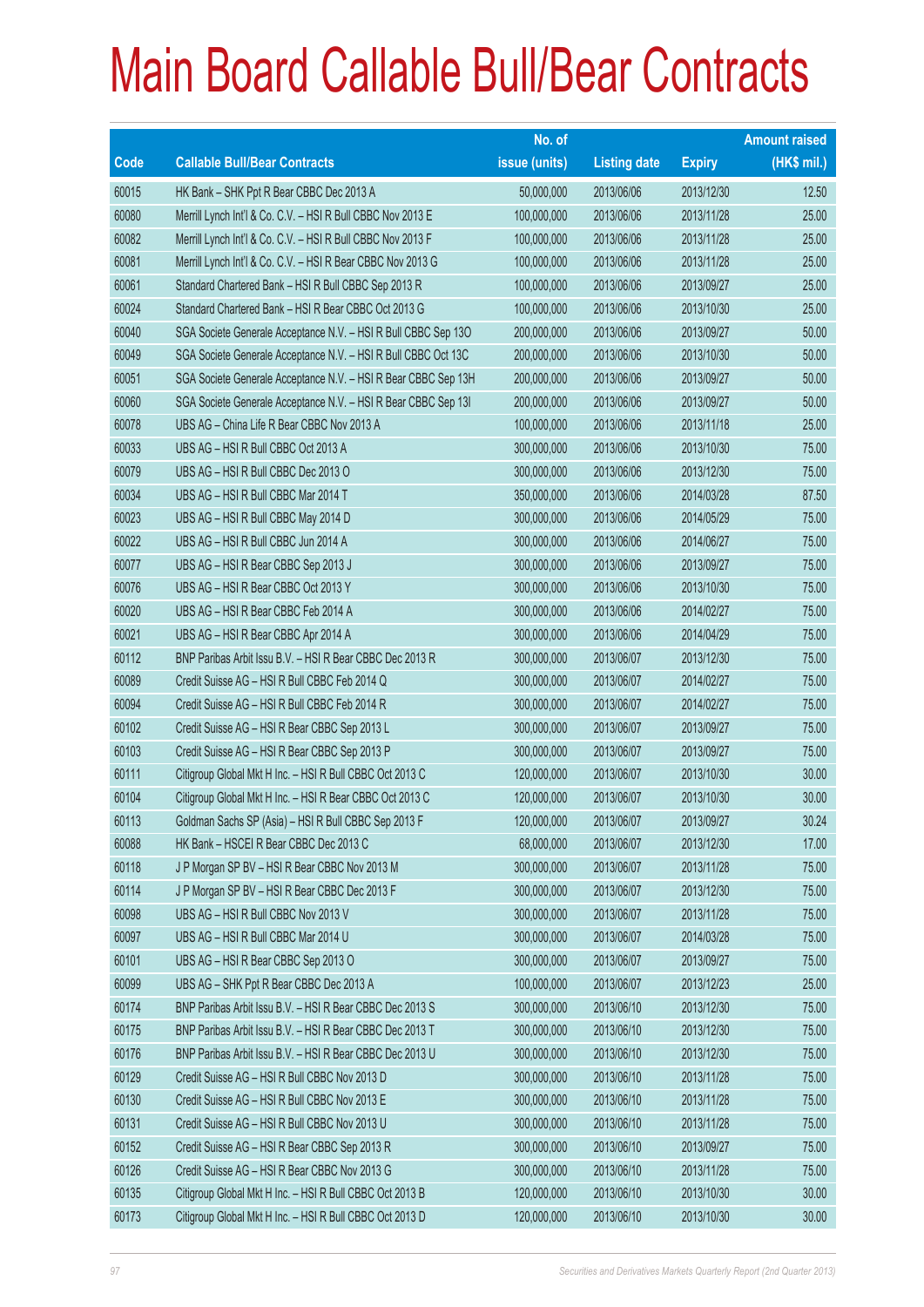|       |                                                                | No. of        |                     |               | <b>Amount raised</b> |
|-------|----------------------------------------------------------------|---------------|---------------------|---------------|----------------------|
| Code  | <b>Callable Bull/Bear Contracts</b>                            | issue (units) | <b>Listing date</b> | <b>Expiry</b> | $(HK$$ mil.)         |
| 60166 | Citigroup Global Mkt H Inc. - HSI R Bear CBBC Oct 2013 D       | 120,000,000   | 2013/06/10          | 2013/10/30    | 30.00                |
| 60172 | Citigroup Global Mkt H Inc. - HSI R Bear CBBC Oct 2013 E       | 120,000,000   | 2013/06/10          | 2013/10/30    | 30.00                |
| 60163 | Goldman Sachs SP (Asia) - HSI R Bear CBBC Sep 2013 P           | 150,000,000   | 2013/06/10          | 2013/09/27    | 38.10                |
| 60164 | Goldman Sachs SP (Asia) - HSI R Bear CBBC Sep 2013 Q           | 150,000,000   | 2013/06/10          | 2013/09/27    | 37.95                |
| 60165 | Goldman Sachs SP (Asia) - HSI R Bear CBBC Sep 2013 R           | 150,000,000   | 2013/06/10          | 2013/09/27    | 38.70                |
| 60178 | J P Morgan SP BV - HSI R Bear CBBC Nov 2013 N                  | 300,000,000   | 2013/06/10          | 2013/11/28    | 75.00                |
| 60177 | JP Morgan SP BV - HSIR Bear CBBC Dec 2013 G                    | 300,000,000   | 2013/06/10          | 2013/12/30    | 75.00                |
| 60155 | Merrill Lynch Int'l & Co. C.V. - HSI R Bear CBBC Nov 2013 H    | 100,000,000   | 2013/06/10          | 2013/11/28    | 25.00                |
| 60156 | Merrill Lynch Int'l & Co. C.V. - HSI R Bear CBBC Nov 2013 I    | 100,000,000   | 2013/06/10          | 2013/11/28    | 25.00                |
| 60157 | Merrill Lynch Int'l & Co. C.V. - HSI R Bear CBBC Nov 2013 J    | 100,000,000   | 2013/06/10          | 2013/11/28    | 25.00                |
| 60122 | Standard Chartered Bank - HSI R Bear CBBC Oct 2013 H           | 100,000,000   | 2013/06/10          | 2013/10/30    | 25.00                |
| 60158 | SGA Societe Generale Acceptance N.V. - HSI R Bear CBBC Sep13 J | 200,000,000   | 2013/06/10          | 2013/09/27    | 50.00                |
| 60140 | UBS AG - HSCEI R Bear CBBC Sep 2013 C                          | 100,000,000   | 2013/06/10          | 2013/09/27    | 25.00                |
| 60144 | UBS AG - HSI R Bull CBBC Nov 2013 W                            | 300,000,000   | 2013/06/10          | 2013/11/28    | 75.00                |
| 60150 | UBS AG - HSI R Bull CBBC Nov 2013 Y                            | 300,000,000   | 2013/06/10          | 2013/11/28    | 75.00                |
| 60146 | UBS AG - HSI R Bull CBBC Feb 2014 P                            | 300,000,000   | 2013/06/10          | 2014/02/27    | 75.00                |
| 60123 | UBS AG - HSI R Bear CBBC Sep 2013 K                            | 300,000,000   | 2013/06/10          | 2013/09/27    | 75.00                |
| 60159 | UBS AG - HSI R Bear CBBC Sep 2013 N                            | 300,000,000   | 2013/06/10          | 2013/09/27    | 75.00                |
| 60137 | UBS AG - Ping An R Bear CBBC Oct 2013 A                        | 100,000,000   | 2013/06/10          | 2013/10/07    | 25.00                |
| 60184 | BNP Paribas Arbit Issu B.V. - HSI R Bull CBBC Apr 2014 P       | 300,000,000   | 2013/06/11          | 2014/04/29    | 90.00                |
| 60181 | Credit Suisse AG - HSI R Bull CBBC Dec 2013 S                  | 300,000,000   | 2013/06/11          | 2013/12/30    | 75.00                |
| 60183 | Credit Suisse AG - HSI R Bull CBBC Dec 2013 T                  | 300,000,000   | 2013/06/11          | 2013/12/30    | 75.00                |
| 60190 | Credit Suisse AG - HSI R Bear CBBC Sep 2013 U                  | 300,000,000   | 2013/06/11          | 2013/09/27    | 75.00                |
| 60191 | Credit Suisse AG - HSI R Bear CBBC Sep 2013 V                  | 300,000,000   | 2013/06/11          | 2013/09/27    | 75.00                |
| 60189 | Standard Chartered Bank - HSI R Bull CBBC Sep 2013 S           | 100,000,000   | 2013/06/11          | 2013/09/27    | 25.00                |
| 60187 | SGA Societe Generale Acceptance N.V. - HSI R Bull CBBC Sep13 P | 200,000,000   | 2013/06/11          | 2013/09/27    | 50.00                |
| 60179 | SGA Societe Generale Acceptance N.V. - HSI R Bear CBBC Sep13 K | 200,000,000   | 2013/06/11          | 2013/09/27    | 50.00                |
| 60180 | SGA Societe Generale Acceptance N.V. - HSI R Bear CBBC Sep13 L | 200,000,000   | 2013/06/11          | 2013/09/27    | 50.00                |
| 60200 | UBS AG - China Mobile R Bear CBBC Feb 2014 A                   | 100,000,000   | 2013/06/11          | 2014/02/10    | 25.00                |
| 60201 | UBS AG - CC Bank R Bull CBBC Jan 2014 A                        | 100,000,000   | 2013/06/11          | 2014/01/27    | 25.00                |
| 60197 | UBS AG - China Life R Bull CBBC Jan 2014 A                     | 100,000,000   | 2013/06/11          | 2014/01/20    | 25.00                |
| 60185 | UBS AG - HSI R Bull CBBC Oct 2013 D                            | 300,000,000   | 2013/06/11          | 2013/10/30    | 75.00                |
| 60194 | UBS AG - HSI R Bear CBBC Sep 2013 G                            | 300,000,000   | 2013/06/11          | 2013/09/27    | 75.00                |
| 60193 | UBS AG - HSI R Bear CBBC Nov 2013 J                            | 300,000,000   | 2013/06/11          | 2013/11/28    | 75.00                |
| 60199 | UBS AG - ICBC R Bull CBBC Feb 2014 A                           | 100,000,000   | 2013/06/11          | 2014/02/10    | 25.00                |
| 60227 | BNP Paribas Arbit Issu B.V. - HSCEI R Bull CBBC Dec 2013 D     | 200,000,000   | 2013/06/13          | 2013/12/30    | 50.00                |
| 60217 | BNP Paribas Arbit Issu B.V. - HSI R Bull CBBC Apr 2014 Q       | 300,000,000   | 2013/06/13          | 2014/04/29    | 90.00                |
| 60236 | BNP Paribas Arbit Issu B.V. - HSI R Bull CBBC Apr 2014 R       | 300,000,000   | 2013/06/13          | 2014/04/29    | 90.00                |
| 60237 | BNP Paribas Arbit Issu B.V. - HSI R Bull CBBC Apr 2014 S       | 300,000,000   | 2013/06/13          | 2014/04/29    | 90.00                |
| 60238 | BNP Paribas Arbit Issu B.V. - HSI R Bull CBBC Apr 2014 T       | 300,000,000   | 2013/06/13          | 2014/04/29    | 75.00                |
| 60241 | BNP Paribas Arbit Issu B.V. - HSI R Bull CBBC Apr 2014 U       | 300,000,000   | 2013/06/13          | 2014/04/29    | 75.00                |
| 60242 | BNP Paribas Arbit Issu B.V. - HSI R Bull CBBC Apr 2014 V       | 300,000,000   | 2013/06/13          | 2014/04/29    | 75.00                |
| 60243 | BNP Paribas Arbit Issu B.V. - HSI R Bull CBBC Apr 2014 W       | 300,000,000   | 2013/06/13          | 2014/04/29    | 75.00                |
| 60233 | BNP Paribas Arbit Issu B.V. - HSI R Bear CBBC Dec 2013 V       | 300,000,000   | 2013/06/13          | 2013/12/30    | 75.00                |
| 60234 | BNP Paribas Arbit Issu B.V. - HSI R Bear CBBC Dec 2013 W       | 300,000,000   | 2013/06/13          | 2013/12/30    | 75.00                |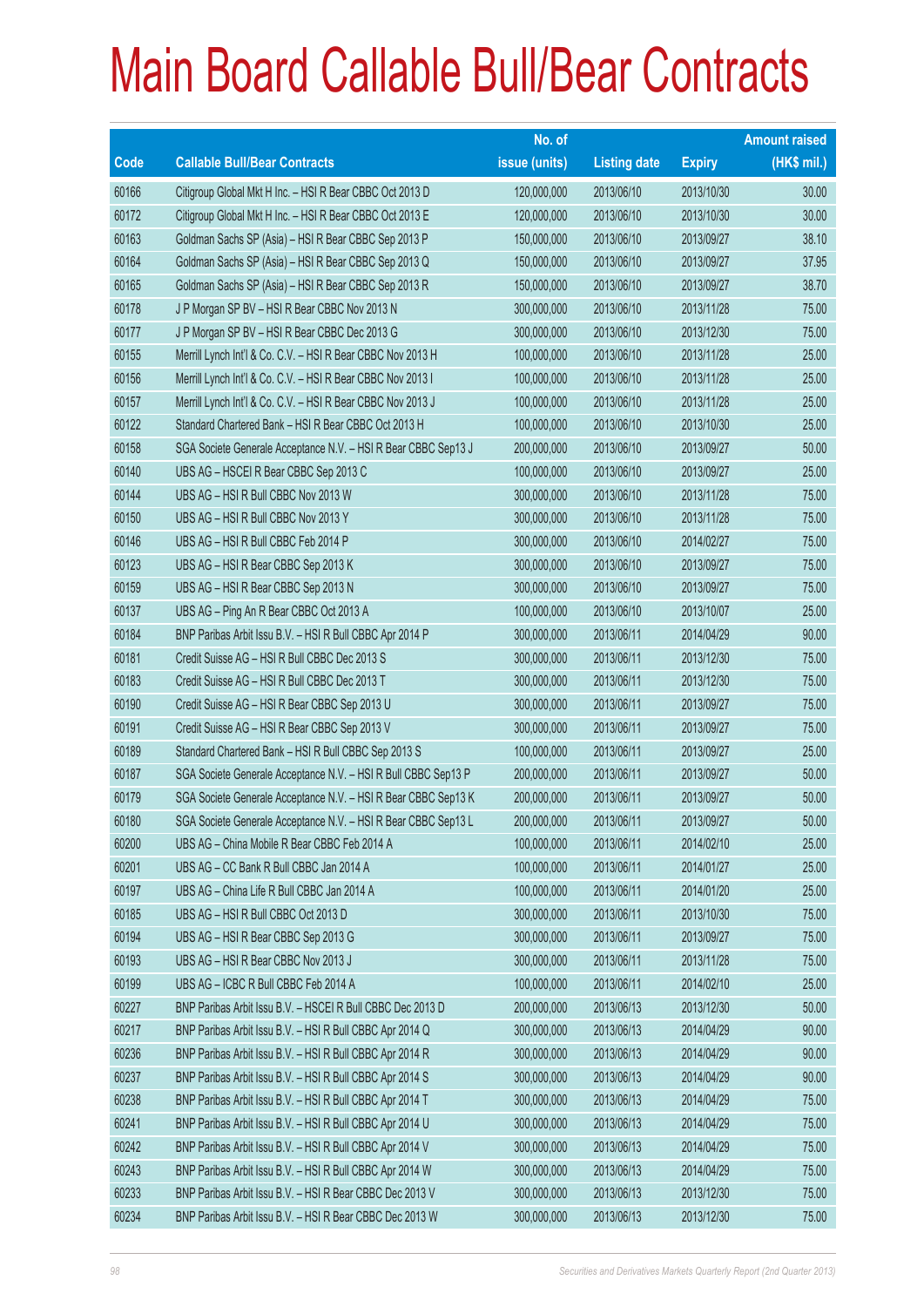|       |                                                                | No. of        |                     |               | <b>Amount raised</b> |
|-------|----------------------------------------------------------------|---------------|---------------------|---------------|----------------------|
| Code  | <b>Callable Bull/Bear Contracts</b>                            | issue (units) | <b>Listing date</b> | <b>Expiry</b> | $(HK$$ mil.)         |
| 60235 | BNP Paribas Arbit Issu B.V. - HSI R Bear CBBC Dec 2013 X       | 300,000,000   | 2013/06/13          | 2013/12/30    | 75.00                |
| 60293 | BNP Paribas Arbit Issu B.V. - HSI R Bear CBBC Dec 2013 Y       | 300,000,000   | 2013/06/13          | 2013/12/30    | 75.00                |
| 60277 | Credit Suisse AG - HSI R Bull CBBC Jan 2014 E                  | 300,000,000   | 2013/06/13          | 2014/01/29    | 75.00                |
| 60282 | Credit Suisse AG - HSI R Bull CBBC Jan 2014 F                  | 300,000,000   | 2013/06/13          | 2014/01/29    | 75.00                |
| 60220 | Credit Suisse AG - HSI R Bull CBBC Jan 2014 G                  | 300,000,000   | 2013/06/13          | 2014/01/29    | 75.00                |
| 60221 | Credit Suisse AG - HSI R Bull CBBC Jan 2014 J                  | 300,000,000   | 2013/06/13          | 2014/01/29    | 75.00                |
| 60245 | Credit Suisse AG - HSI R Bull CBBC Jan 2014 K                  | 300,000,000   | 2013/06/13          | 2014/01/29    | 75.00                |
| 60246 | Credit Suisse AG - HSI R Bull CBBC Jan 2014 L                  | 300,000,000   | 2013/06/13          | 2014/01/29    | 75.00                |
| 60256 | Credit Suisse AG - HSI R Bull CBBC Jan 2014 O                  | 300,000,000   | 2013/06/13          | 2014/01/29    | 75.00                |
| 60284 | Credit Suisse AG - HSI R Bear CBBC Oct 2013 S                  | 300,000,000   | 2013/06/13          | 2013/10/30    | 75.00                |
| 60289 | Credit Suisse AG - HSI R Bear CBBC Oct 2013 T                  | 300,000,000   | 2013/06/13          | 2013/10/30    | 75.00                |
| 60290 | Credit Suisse AG - HSI R Bear CBBC Oct 2013 U                  | 300,000,000   | 2013/06/13          | 2013/10/30    | 75.00                |
| 60224 | Citigroup Global Mkt H Inc. - HSI R Bull CBBC Oct 2013 E       | 120,000,000   | 2013/06/13          | 2013/10/30    | 30.00                |
| 60300 | Citigroup Global Mkt H Inc. - HSI R Bull CBBC Oct 2013 F       | 120,000,000   | 2013/06/13          | 2013/10/30    | 30.00                |
| 60302 | Citigroup Global Mkt H Inc. - HSI R Bull CBBC Oct 2013 G       | 120,000,000   | 2013/06/13          | 2013/10/30    | 30.00                |
| 60295 | Citigroup Global Mkt H Inc. - HSI R Bear CBBC Oct 2013 F       | 120,000,000   | 2013/06/13          | 2013/10/30    | 30.00                |
| 60297 | Citigroup Global Mkt H Inc. - HSI R Bear CBBC Oct 2013 G       | 120,000,000   | 2013/06/13          | 2013/10/30    | 30.00                |
| 60340 | Goldman Sachs SP (Asia) - HSI R Bull CBBC Sep 2013 G           | 150,000,000   | 2013/06/13          | 2013/09/27    | 38.40                |
| 60337 | Goldman Sachs SP (Asia) - HSI R Bear CBBC Sep 2013 S           | 150,000,000   | 2013/06/13          | 2013/09/27    | 37.80                |
| 60338 | Goldman Sachs SP (Asia) - HSI R Bear CBBC Sep 2013 T           | 150,000,000   | 2013/06/13          | 2013/09/27    | 38.70                |
| 60339 | Goldman Sachs SP (Asia) - HSI R Bear CBBC Sep 2013 U           | 150,000,000   | 2013/06/13          | 2013/09/27    | 38.25                |
| 60214 | HK Bank - China Mobile R Bear CBBC Oct 2013 B                  | 50,000,000    | 2013/06/13          | 2013/10/15    | 12.50                |
| 60216 | HK Bank - Cheung Kong R Bull CBBC Nov 2013 B                   | 60,000,000    | 2013/06/13          | 2013/11/18    | 15.00                |
| 60213 | HK Bank - China Life R Bear CBBC Nov 2013 B                    | 50,000,000    | 2013/06/13          | 2013/11/11    | 12.50                |
| 60212 | HK Bank - A50 R Bull CBBC Nov 2013 C                           | 100,000,000   | 2013/06/13          | 2013/11/11    | 25.00                |
| 60210 | HK Bank - HSI R Bull CBBC Dec 2013 K                           | 100,000,000   | 2013/06/13          | 2013/12/30    | 25.00                |
| 60209 | HK Bank - HSI R Bear CBBC Nov 2013 N                           | 100,000,000   | 2013/06/13          | 2013/11/28    | 25.00                |
| 60215 | HK Bank - SHK Ppt R Bull CBBC Dec 2013 A                       | 60,000,000    | 2013/06/13          | 2013/12/30    | 15.60                |
| 60351 | J P Morgan SP BV - HSI R Bull CBBC Dec 2013 R                  | 300,000,000   | 2013/06/13          | 2013/12/30    | 75.00                |
| 60361 | J P Morgan SP BV - HSI R Bull CBBC Dec 2013 S                  | 300,000,000   | 2013/06/13          | 2013/12/30    | 75.00                |
| 60362 | J P Morgan SP BV - HSI R Bull CBBC Dec 2013 T                  | 300,000,000   | 2013/06/13          | 2013/12/30    | 75.00                |
| 60365 | J P Morgan SP BV - HSI R Bull CBBC Dec 2013 U                  | 300,000,000   | 2013/06/13          | 2013/12/30    | 75.00                |
| 60367 | J P Morgan SP BV - HSI R Bear CBBC Nov 2013 O                  | 300,000,000   | 2013/06/13          | 2013/11/28    | 75.00                |
| 60369 | J P Morgan SP BV - HSI R Bear CBBC Nov 2013 P                  | 300,000,000   | 2013/06/13          | 2013/11/28    | 75.00                |
| 60368 | J P Morgan SP BV - HSI R Bear CBBC Dec 2013 H                  | 300,000,000   | 2013/06/13          | 2013/12/30    | 75.00                |
| 60325 | Merrill Lynch Int'l & Co. C.V. - HSI R Bull CBBC Nov 2013 G    | 100,000,000   | 2013/06/13          | 2013/11/28    | 25.00                |
| 60333 | Merrill Lynch Int'l & Co. C.V. - HSI R Bull CBBC Nov 2013 H    | 100,000,000   | 2013/06/13          | 2013/11/28    | 25.00                |
| 60334 | Merrill Lynch Int'l & Co. C.V. - HSI R Bull CBBC Nov 2013 I    | 100,000,000   | 2013/06/13          | 2013/11/28    | 25.00                |
| 60335 | Merrill Lynch Int'l & Co. C.V. - HSI R Bull CBBC Nov 2013 J    | 100,000,000   | 2013/06/13          | 2013/11/28    | 25.00                |
| 60321 | Merrill Lynch Int'l & Co. C.V. - HSI R Bull CBBC Dec 2013 A    | 100,000,000   | 2013/06/13          | 2013/12/30    | 25.00                |
| 60332 | Merrill Lynch Int'l & Co. C.V. - HSI R Bull CBBC Dec 2013 B    | 100,000,000   | 2013/06/13          | 2013/12/30    | 25.00                |
| 60257 | Standard Chartered Bank - HSI R Bull CBBC Sep 2013 T           | 100,000,000   | 2013/06/13          | 2013/09/27    | 25.00                |
| 60219 | SGA Societe Generale Acceptance N.V. - HSI R Bull CBBC Sep13 Q | 200,000,000   | 2013/06/13          | 2013/09/27    | 50.00                |
| 60291 | SGA Societe Generale Acceptance N.V. - HSI R Bull CBBC Sep13 R | 200,000,000   | 2013/06/13          | 2013/09/27    | 50.00                |
| 60225 | SGA Societe Generale Acceptance N.V. - HSI R Bull CBBC Oct13 D | 200,000,000   | 2013/06/13          | 2013/10/30    | 50.00                |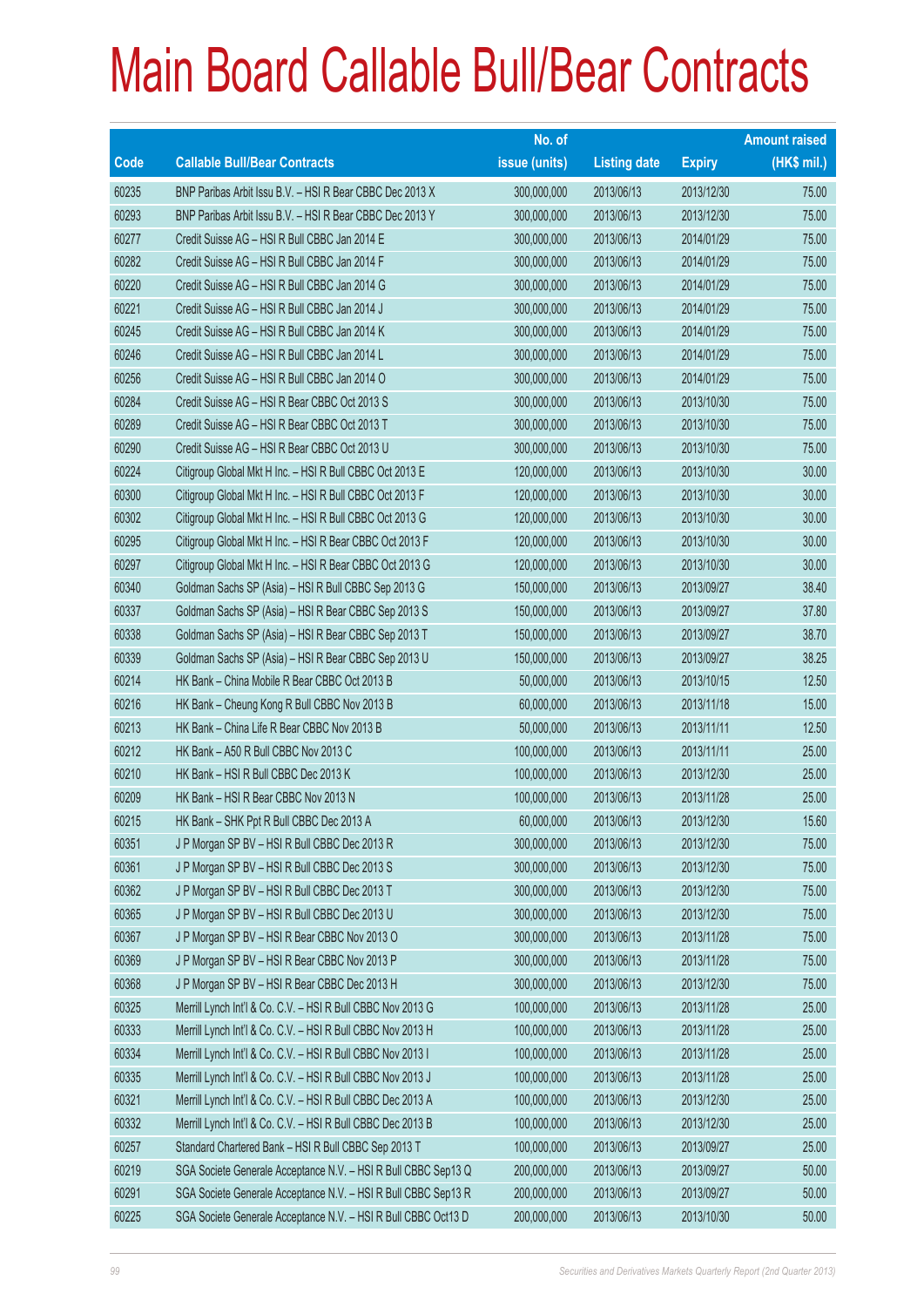|        |                                                                | No. of        |                     |               | <b>Amount raised</b> |
|--------|----------------------------------------------------------------|---------------|---------------------|---------------|----------------------|
| Code   | <b>Callable Bull/Bear Contracts</b>                            | issue (units) | <b>Listing date</b> | <b>Expiry</b> | $(HK$$ mil.)         |
| 60226  | SGA Societe Generale Acceptance N.V. - HSI R Bear CBBC Sep13 M | 200,000,000   | 2013/06/13          | 2013/09/27    | 50.00                |
| 60292  | SGA Societe Generale Acceptance N.V. - HSI R Bear CBBC Sep13 N | 200,000,000   | 2013/06/13          | 2013/09/27    | 50.00                |
| 60312  | UBS AG - CPIC R Bull CBBC Dec 2013 B                           | 30,000,000    | 2013/06/13          | 2013/12/09    | 11.10                |
| 60320  | UBS AG - HKEx R Bear CBBC Nov 2013 C                           | 100,000,000   | 2013/06/13          | 2013/11/25    | 25.00                |
| 60307  | UBS AG - HSCEI R Bear CBBC Oct 2013 B                          | 100,000,000   | 2013/06/13          | 2013/10/30    | 25.00                |
| 60262  | UBS AG - HSI R Bull CBBC Oct 2013 W                            | 300,000,000   | 2013/06/13          | 2013/10/30    | 75.00                |
| 60261  | UBS AG - HSI R Bull CBBC Dec 2013 I                            | 300,000,000   | 2013/06/13          | 2013/12/30    | 75.00                |
| 60222  | UBS AG - HSI R Bull CBBC Dec 2013 P                            | 300,000,000   | 2013/06/13          | 2013/12/30    | 75.00                |
| 60223  | UBS AG - HSI R Bull CBBC Mar 2014 V                            | 350,000,000   | 2013/06/13          | 2014/03/28    | 87.50                |
| 60259  | UBS AG - HSI R Bull CBBC Mar 2014 W                            | 300,000,000   | 2013/06/13          | 2014/03/28    | 75.00                |
| 60258  | UBS AG - HSI R Bull CBBC Apr 2014 F                            | 300,000,000   | 2013/06/13          | 2014/04/29    | 75.00                |
| 60306  | UBS AG - HSI R Bear CBBC Sep 2013 M                            | 300,000,000   | 2013/06/13          | 2013/09/27    | 75.00                |
| 60305  | UBS AG - HSI R Bear CBBC Oct 2013 A                            | 300,000,000   | 2013/06/13          | 2013/10/30    | 75.00                |
| 60304  | UBS AG - HSI R Bear CBBC Oct 2013 Z                            | 300,000,000   | 2013/06/13          | 2013/10/30    | 75.00                |
| 60319  | UBS AG - Petrochina R Bull CBBC Nov 2013 A                     | 100,000,000   | 2013/06/13          | 2013/11/18    | 25.00                |
| 65129# | UBS AG - HSCEI R Bull CBBC Sep 2013 B                          | 200,000,000   | 2013/06/13          | 2013/09/27    | 10.00                |
| 60384  | BNP Paribas Arbit Issu B.V. - HSI R Bull CBBC Apr 2014 X       | 300,000,000   | 2013/06/14          | 2014/04/29    | 75.00                |
| 60428  | BNP Paribas Arbit Issu B.V. - HSI R Bull CBBC Apr 2014 Y       | 300,000,000   | 2013/06/14          | 2014/04/29    | 75.00                |
| 60414  | BNP Paribas Arbit Issu B.V. - HSI R Bear CBBC Nov 2013 A       | 300,000,000   | 2013/06/14          | 2013/11/28    | 75.00                |
| 60417  | BNP Paribas Arbit Issu B.V. - HSI R Bear CBBC Nov 2013 B       | 300,000,000   | 2013/06/14          | 2013/11/28    | 75.00                |
| 60418  | BNP Paribas Arbit Issu B.V. - HSI R Bear CBBC Nov 2013 C       | 300,000,000   | 2013/06/14          | 2013/11/28    | 75.00                |
| 60427  | BNP Paribas Arbit Issu B.V. - HSI R Bear CBBC Nov 2013 D       | 300,000,000   | 2013/06/14          | 2013/11/28    | 75.00                |
| 60387  | Credit Suisse AG - HSI R Bull CBBC Dec 2013 U                  | 300,000,000   | 2013/06/14          | 2013/12/30    | 75.00                |
| 60391  | Credit Suisse AG - HSI R Bull CBBC Dec 2013 V                  | 300,000,000   | 2013/06/14          | 2013/12/30    | 75.00                |
| 60392  | Credit Suisse AG - HSI R Bull CBBC Dec 2013 W                  | 300,000,000   | 2013/06/14          | 2013/12/30    | 75.00                |
| 60394  | Credit Suisse AG - HSI R Bull CBBC Dec 2013 X                  | 300,000,000   | 2013/06/14          | 2013/12/30    | 75.00                |
| 60395  | Credit Suisse AG - HSI R Bull CBBC Dec 2013 Y                  | 300,000,000   | 2013/06/14          | 2013/12/30    | 75.00                |
| 60448  | Credit Suisse AG - HSI R Bear CBBC Sep 2013 W                  | 300,000,000   | 2013/06/14          | 2013/09/27    | 75.00                |
| 60449  | Credit Suisse AG - HSI R Bear CBBC Sep 2013 X                  | 300,000,000   | 2013/06/14          | 2013/09/27    | 75.00                |
| 60436  | Credit Suisse AG - HSI R Bear CBBC Oct 2013 V                  | 300,000,000   | 2013/06/14          | 2013/10/30    | 75.00                |
| 60437  | Credit Suisse AG - HSI R Bear CBBC Oct 2013 W                  | 300,000,000   | 2013/06/14          | 2013/10/30    | 75.00                |
| 60386  | Credit Suisse AG - HSI R Bear CBBC Dec 2013 A                  | 300,000,000   | 2013/06/14          | 2013/12/30    | 75.00                |
| 60482  | Citigroup Global Mkt H Inc. - HSI R Bull CBBC Oct 2013 H       | 120,000,000   | 2013/06/14          | 2013/10/30    | 30.00                |
| 60488  | Citigroup Global Mkt H Inc. - HSI R Bull CBBC Oct 2013 I       | 120,000,000   | 2013/06/14          | 2013/10/30    | 30.00                |
| 60489  | Citigroup Global Mkt H Inc. - HSI R Bull CBBC Oct 2013 X       | 120,000,000   | 2013/06/14          | 2013/10/30    | 30.00                |
| 60490  | Citigroup Global Mkt H Inc. - HSI R Bear CBBC Oct 2013 H       | 120,000,000   | 2013/06/14          | 2013/10/30    | 30.00                |
| 60511  | Citigroup Global Mkt H Inc. - HSI R Bear CBBC Oct 2013 I       | 120,000,000   | 2013/06/14          | 2013/10/30    | 30.00                |
| 60480  | Goldman Sachs SP (Asia) - HSI R Bear CBBC Sep 2013 V           | 150,000,000   | 2013/06/14          | 2013/09/27    | 38.40                |
| 60481  | Goldman Sachs SP (Asia) - HSI R Bear CBBC Sep 2013 W           | 150,000,000   | 2013/06/14          | 2013/09/27    | 37.95                |
| 60383  | HK Bank - China Mobile R Bear CBBC Nov 2013 A                  | 50,000,000    | 2013/06/14          | 2013/11/25    | 12.50                |
| 60377  | HK Bank - Cheung Kong R Bear CBBC Nov 2013 B                   | 50,000,000    | 2013/06/14          | 2013/11/04    | 12.50                |
| 60376  | HK Bank - HSI R Bear CBBC Oct 2013 N                           | 100,000,000   | 2013/06/14          | 2013/10/30    | 25.00                |
| 60373  | HK Bank - HSI R Bear CBBC Nov 2013 O                           | 100,000,000   | 2013/06/14          | 2013/11/28    | 25.00                |
| 60374  | HK Bank - HSI R Bear CBBC Dec 2013 F                           | 400,000,000   | 2013/06/14          | 2013/12/30    | 100.00               |
| 60513  | J P Morgan SP BV - HSI R Bull CBBC Dec 2013 V                  | 300,000,000   | 2013/06/14          | 2013/12/30    | 75.00                |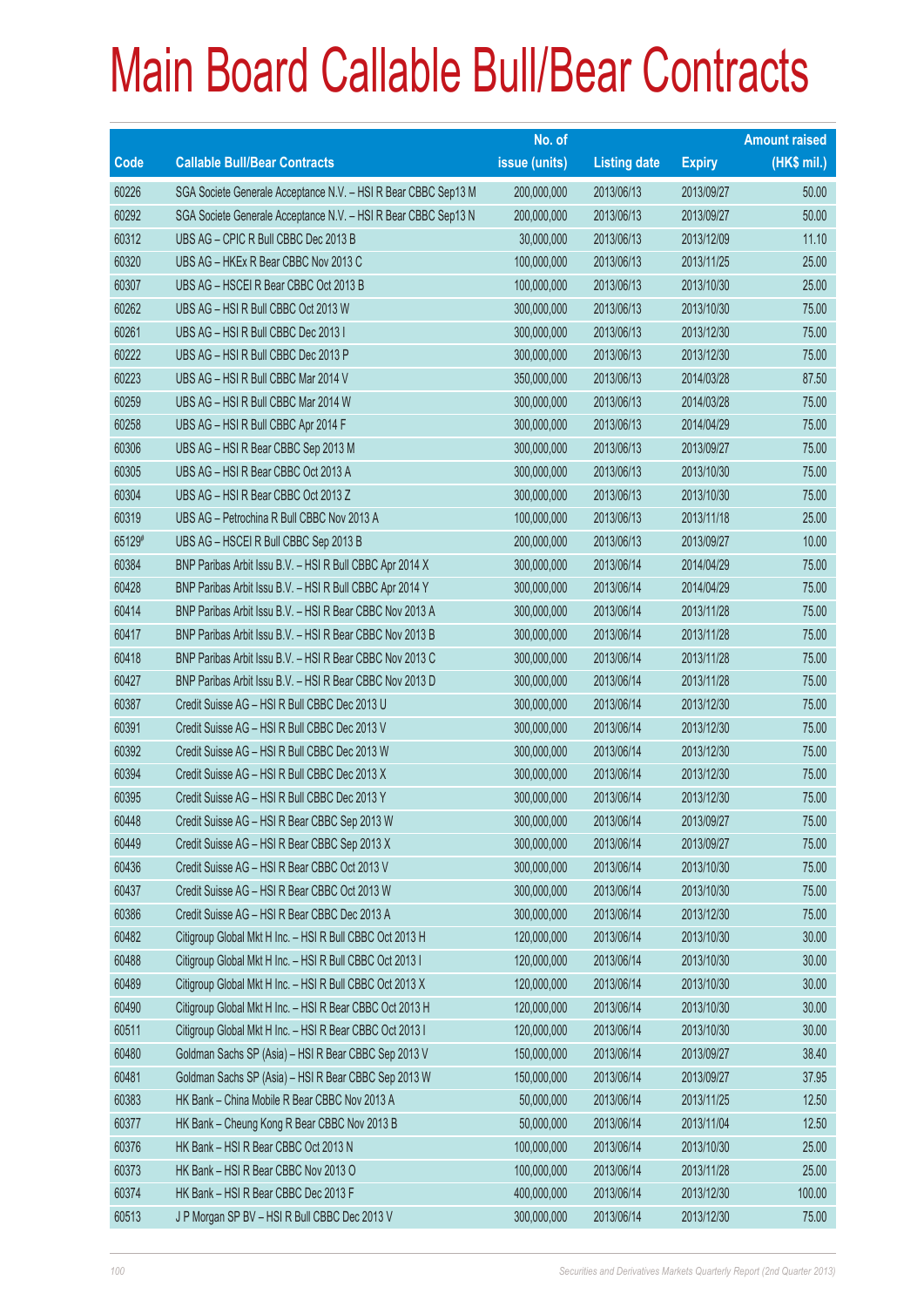|       |                                                                | No. of        |                     |               | <b>Amount raised</b> |
|-------|----------------------------------------------------------------|---------------|---------------------|---------------|----------------------|
| Code  | <b>Callable Bull/Bear Contracts</b>                            | issue (units) | <b>Listing date</b> | <b>Expiry</b> | $(HK$$ mil.)         |
| 60515 | J P Morgan SP BV - HSI R Bull CBBC Dec 2013 W                  | 300,000,000   | 2013/06/14          | 2013/12/30    | 75.00                |
| 60520 | J P Morgan SP BV - HSI R Bull CBBC Dec 2013 X                  | 300,000,000   | 2013/06/14          | 2013/12/30    | 75.00                |
| 60527 | J P Morgan SP BV - HSI R Bull CBBC Dec 2013 Y                  | 300,000,000   | 2013/06/14          | 2013/12/30    | 75.00                |
| 60529 | J P Morgan SP BV - HSI R Bear CBBC Nov 2013 Q                  | 300,000,000   | 2013/06/14          | 2013/11/28    | 75.00                |
| 60528 | J P Morgan SP BV - HSI R Bear CBBC Dec 2013 I                  | 300,000,000   | 2013/06/14          | 2013/12/30    | 75.00                |
| 60479 | Merrill Lynch Int'l & Co. C.V. - HSI R Bull CBBC Dec 2013 C    | 100,000,000   | 2013/06/14          | 2013/12/30    | 25.00                |
| 60475 | Merrill Lynch Int'l & Co. C.V. - HSI R Bear CBBC Dec 2013 A    | 100,000,000   | 2013/06/14          | 2013/12/30    | 25.00                |
| 60477 | Merrill Lynch Int'l & Co. C.V. - HSI R Bear CBBC Dec 2013 B    | 100,000,000   | 2013/06/14          | 2013/12/30    | 25.00                |
| 60478 | Merrill Lynch Int'l & Co. C.V. - HSI R Bear CBBC Dec 2013 C    | 100,000,000   | 2013/06/14          | 2013/12/30    | 25.00                |
| 60429 | Standard Chartered Bank - HSI R Bull CBBC Sep 2013 U           | 100,000,000   | 2013/06/14          | 2013/09/27    | 25.00                |
| 60430 | Standard Chartered Bank - HSI R Bear CBBC Oct 2013 I           | 100,000,000   | 2013/06/14          | 2013/10/30    | 25.00                |
| 60431 | Standard Chartered Bank - HSI R Bear CBBC Oct 2013 J           | 100,000,000   | 2013/06/14          | 2013/10/30    | 25.00                |
| 60401 | SGA Societe Generale Acceptance N.V. - HSI R Bull CBBC Oct13 E | 200,000,000   | 2013/06/14          | 2013/10/30    | 50.00                |
| 60402 | SGA Societe Generale Acceptance N.V. - HSI R Bull CBBC Oct13 F | 200,000,000   | 2013/06/14          | 2013/10/30    | 50.00                |
| 60403 | SGA Societe Generale Acceptance N.V. - HSI R Bear CBBC Sep13 O | 200,000,000   | 2013/06/14          | 2013/09/27    | 50.00                |
| 60404 | SGA Societe Generale Acceptance N.V. - HSI R Bear CBBC Sep13 P | 200,000,000   | 2013/06/14          | 2013/09/27    | 50.00                |
| 60405 | SGA Societe Generale Acceptance N.V. - HSI R Bear CBBC Sep13 Q | 200,000,000   | 2013/06/14          | 2013/09/27    | 50.00                |
| 60470 | UBS AG - HSCEI R Bear CBBC Nov 2013 A                          | 100,000,000   | 2013/06/14          | 2013/11/28    | 25.00                |
| 60400 | UBS AG - HSI R Bull CBBC Nov 2013 J                            | 300,000,000   | 2013/06/14          | 2013/11/28    | 75.00                |
| 60399 | UBS AG - HSI R Bull CBBC Dec 2013 C                            | 300,000,000   | 2013/06/14          | 2013/12/30    | 75.00                |
| 60450 | UBS AG - HSI R Bear CBBC Sep 2013 Q                            | 300,000,000   | 2013/06/14          | 2013/09/27    | 75.00                |
| 60451 | UBS AG - HSI R Bear CBBC Sep 2013 R                            | 300,000,000   | 2013/06/14          | 2013/09/27    | 75.00                |
| 60452 | UBS AG - HSI R Bear CBBC Oct 2013 E                            | 300,000,000   | 2013/06/14          | 2013/10/30    | 75.00                |
| 60463 | UBS AG - HSI R Bear CBBC Oct 2013 F                            | 300,000,000   | 2013/06/14          | 2013/10/30    | 75.00                |
| 60464 | UBS AG - HSI R Bear CBBC Dec 2013 I                            | 300,000,000   | 2013/06/14          | 2013/12/30    | 75.00                |
| 60465 | UBS AG - HSI R Bear CBBC Dec 2013 J                            | 300,000,000   | 2013/06/14          | 2013/12/30    | 75.00                |
| 60473 | UBS AG - Hutchison R Bear CBBC Dec 2013 A                      | 100,000,000   | 2013/06/14          | 2013/12/09    | 25.00                |
| 60557 | BNP Paribas Arbit Issu B.V. - HSI R Bull CBBC Apr 2014 A       | 300,000,000   | 2013/06/17          | 2014/04/29    | 75.00                |
| 60582 | BNP Paribas Arbit Issu B.V. - HSI R Bull CBBC Apr 2014 B       | 300,000,000   | 2013/06/17          | 2014/04/29    | 75.00                |
| 60583 | BNP Paribas Arbit Issu B.V. - HSI R Bull CBBC Apr 2014 C       | 300,000,000   | 2013/06/17          | 2014/04/29    | 75.00                |
| 60666 | BNP Paribas Arbit Issu B.V. - HSI R Bull CBBC Apr 2014 D       | 300,000,000   | 2013/06/17          | 2014/04/29    | 90.00                |
| 60674 | BNP Paribas Arbit Issu B.V. - HSI R Bull CBBC Apr 2014 E       | 300,000,000   | 2013/06/17          | 2014/04/29    | 90.00                |
| 60550 | BNP Paribas Arbit Issu B.V. - HSI R Bull CBBC Apr 2014 Z       | 300,000,000   | 2013/06/17          | 2014/04/29    | 75.00                |
| 60551 | BNP Paribas Arbit Issu B.V. - HSI R Bear CBBC Nov 2013 E       | 300,000,000   | 2013/06/17          | 2013/11/28    | 75.00                |
| 60552 | BNP Paribas Arbit Issu B.V. - HSI R Bear CBBC Nov 2013 F       | 300,000,000   | 2013/06/17          | 2013/11/28    | 75.00                |
| 60661 | BNP Paribas Arbit Issu B.V. - HSI R Bear CBBC Nov 2013 G       | 300,000,000   | 2013/06/17          | 2013/11/28    | 75.00                |
| 60663 | BNP Paribas Arbit Issu B.V. - HSI R Bear CBBC Nov 2013 H       | 300,000,000   | 2013/06/17          | 2013/11/28    | 75.00                |
| 60664 | BNP Paribas Arbit Issu B.V. - HSI R Bear CBBC Nov 2013 I       | 300,000,000   | 2013/06/17          | 2013/11/28    | 75.00                |
| 60665 | BNP Paribas Arbit Issu B.V. - HSI R Bear CBBC Nov 2013 J       | 300,000,000   | 2013/06/17          | 2013/11/28    | 75.00                |
| 60600 | Credit Suisse AG - HSI R Bull CBBC Jan 2014 H                  | 300,000,000   | 2013/06/17          | 2014/01/29    | 75.00                |
| 60604 | Credit Suisse AG - HSI R Bull CBBC Jan 2014 I                  | 300,000,000   | 2013/06/17          | 2014/01/29    | 75.00                |
| 60609 | Credit Suisse AG - HSI R Bull CBBC Jan 2014 P                  | 300,000,000   | 2013/06/17          | 2014/01/29    | 75.00                |
| 60660 | Credit Suisse AG - HSI R Bull CBBC Jan 2014 Q                  | 300,000,000   | 2013/06/17          | 2014/01/29    | 75.00                |
| 60655 | Credit Suisse AG - HSI R Bull CBBC Mar 2014 D                  | 300,000,000   | 2013/06/17          | 2014/03/28    | 84.00                |
| 60656 | Credit Suisse AG - HSI R Bull CBBC Mar 2014 E                  | 300,000,000   | 2013/06/17          | 2014/03/28    | 99.00                |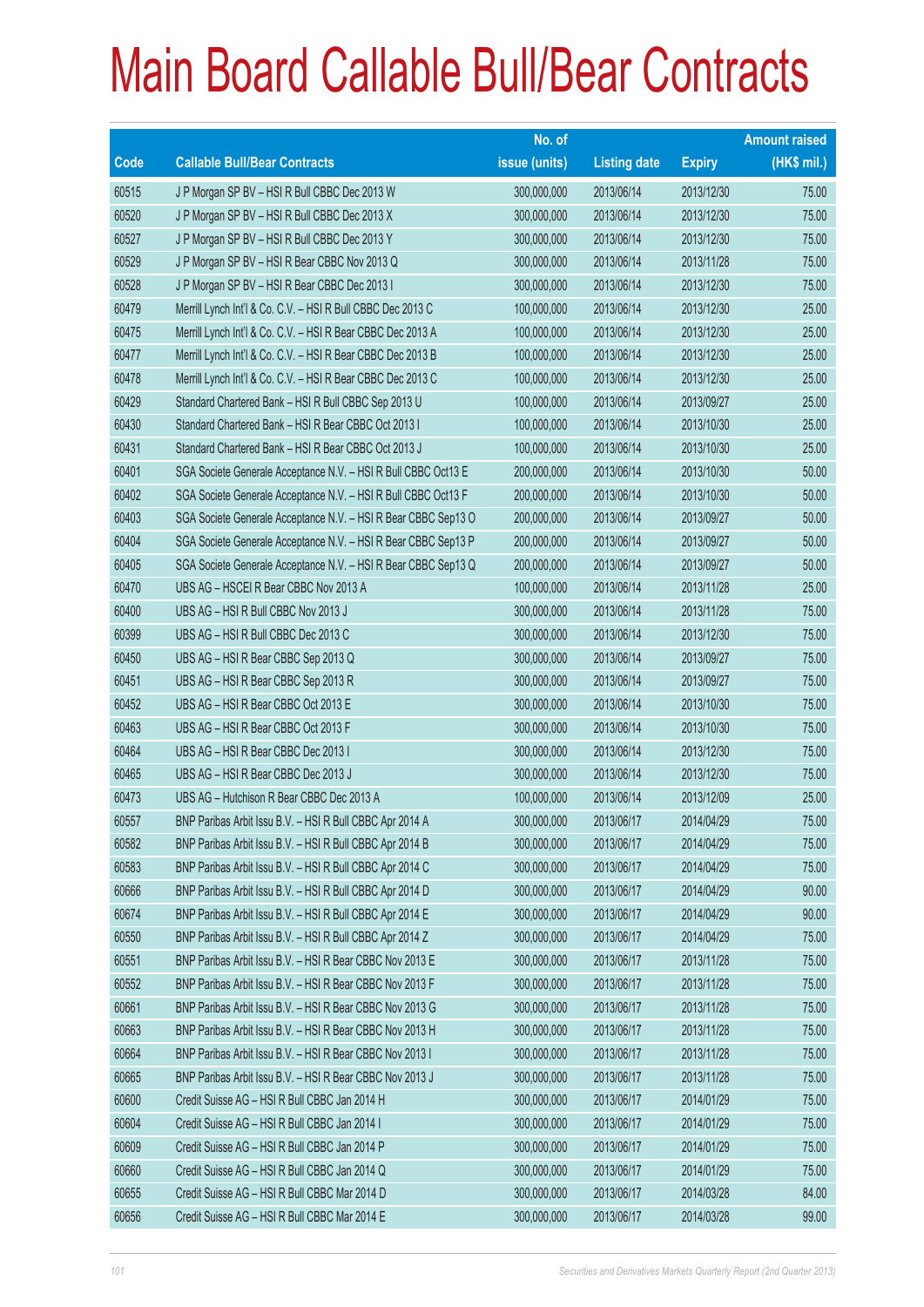|       |                                                                | No. of        |                     |               | <b>Amount raised</b> |
|-------|----------------------------------------------------------------|---------------|---------------------|---------------|----------------------|
| Code  | <b>Callable Bull/Bear Contracts</b>                            | issue (units) | <b>Listing date</b> | <b>Expiry</b> | $(HK$$ mil.)         |
| 60657 | Credit Suisse AG - HSI R Bull CBBC Mar 2014 F                  | 300,000,000   | 2013/06/17          | 2014/03/28    | 75.00                |
| 60711 | Credit Suisse AG - HSI R Bear CBBC Oct 2013 X                  | 300,000,000   | 2013/06/17          | 2013/10/30    | 75.00                |
| 60712 | Credit Suisse AG - HSI R Bear CBBC Oct 2013 Y                  | 300,000,000   | 2013/06/17          | 2013/10/30    | 75.00                |
| 60716 | Credit Suisse AG - HSI R Bear CBBC Oct 2013 Z                  | 300,000,000   | 2013/06/17          | 2013/10/30    | 75.00                |
| 60635 | Citigroup Global Mkt H Inc. - HSI R Bull CBBC Oct 2013 A       | 120,000,000   | 2013/06/17          | 2013/10/30    | 30.00                |
| 60636 | Citigroup Global Mkt H Inc. - HSI R Bull CBBC Oct 2013 J       | 120,000,000   | 2013/06/17          | 2013/10/30    | 30.00                |
| 60807 | Citigroup Global Mkt H Inc. - HSI R Bull CBBC Nov 2013 C       | 120,000,000   | 2013/06/17          | 2013/11/28    | 30.00                |
| 60826 | Citigroup Global Mkt H Inc. - HSI R Bull CBBC Nov 2013 D       | 120,000,000   | 2013/06/17          | 2013/11/28    | 30.00                |
| 60804 | Citigroup Global Mkt H Inc. - HSI R Bear CBBC Nov 2013 B       | 120,000,000   | 2013/06/17          | 2013/11/28    | 30.00                |
| 60805 | Citigroup Global Mkt H Inc. - HSI R Bear CBBC Nov 2013 C       | 120,000,000   | 2013/06/17          | 2013/11/28    | 30.00                |
| 60709 | Bank of East Asia - Ping An R Bull CBBC Jun 2014 A             | 60,000,000    | 2013/06/17          | 2014/06/26    | 15.00                |
| 60706 | Bank of East Asia - Sands China R Bull CBBC Jun 2014 A         | 60,000,000    | 2013/06/17          | 2014/06/26    | 15.00                |
| 60762 | Goldman Sachs SP (Asia) - HSI R Bull CBBC Sep 2013 H           | 120,000,000   | 2013/06/17          | 2013/09/27    | 30.36                |
| 60763 | Goldman Sachs SP (Asia) - HSI R Bear CBBC Sep 2013 X           | 120,000,000   | 2013/06/17          | 2013/09/27    | 30.24                |
| 60767 | Goldman Sachs SP (Asia) - HSI R Bear CBBC Sep 2013 Y           | 120,000,000   | 2013/06/17          | 2013/09/27    | 30.12                |
| 60771 | Goldman Sachs SP (Asia) - HSI R Bear CBBC Sep 2013 Z           | 120,000,000   | 2013/06/17          | 2013/09/27    | 30.24                |
| 60546 | HK Bank - CC Bank R Bear CBBC Nov 2013 A                       | 40,000,000    | 2013/06/17          | 2013/11/25    | 10.00                |
| 60545 | HK Bank - Minsheng Bank R Bear CBBC Dec 2013 A                 | 40,000,000    | 2013/06/17          | 2013/12/23    | 10.00                |
| 60543 | HK Bank – HKEx R Bear CBBC Nov 2013 C                          | 50,000,000    | 2013/06/17          | 2013/11/11    | 12.50                |
| 60532 | HK Bank - HSI R Bull CBBC Nov 2013 O                           | 100,000,000   | 2013/06/17          | 2013/11/28    | 25.00                |
| 60531 | HK Bank - HSI R Bull CBBC Dec 2013 L                           | 100,000,000   | 2013/06/17          | 2013/12/30    | 25.00                |
| 60530 | HK Bank - HSI R Bear CBBC Nov 2013 P                           | 100,000,000   | 2013/06/17          | 2013/11/28    | 25.00                |
| 60541 | HK Bank - Hutchison R Bull CBBC Dec 2013 B                     | 60,000,000    | 2013/06/17          | 2013/12/16    | 15.00                |
| 60544 | HK Bank - TCH R Bear CBBC Nov 2013 C                           | 50,000,000    | 2013/06/17          | 2013/11/04    | 13.00                |
| 60848 | J P Morgan SP BV - HSI R Bull CBBC Oct 2013 I                  | 300,000,000   | 2013/06/17          | 2013/10/30    | 75.00                |
| 60871 | J P Morgan SP BV - HSI R Bull CBBC Oct 2013 J                  | 300,000,000   | 2013/06/17          | 2013/10/30    | 75.00                |
| 60845 | J P Morgan SP BV - HSI R Bull CBBC Nov 2013 G                  | 300,000,000   | 2013/06/17          | 2013/11/28    | 75.00                |
| 60854 | J P Morgan SP BV - HSI R Bull CBBC Nov 2013 H                  | 300,000,000   | 2013/06/17          | 2013/11/28    | 75.00                |
| 60843 | J P Morgan SP BV - HSI R Bull CBBC Dec 2013 C                  | 300,000,000   | 2013/06/17          | 2013/12/30    | 75.00                |
| 60847 | J P Morgan SP BV - HSI R Bull CBBC Dec 2013 E                  | 300,000,000   | 2013/06/17          | 2013/12/30    | 75.00                |
| 60840 | J P Morgan SP BV - HSI R Bull CBBC Dec 2013 Z                  | 300,000,000   | 2013/06/17          | 2013/12/30    | 75.00                |
| 60827 | J P Morgan SP BV - HSI R Bear CBBC Oct 2013 F                  | 300,000,000   | 2013/06/17          | 2013/10/30    | 75.00                |
| 60837 | J P Morgan SP BV - HSI R Bear CBBC Oct 2013 G                  | 300,000,000   | 2013/06/17          | 2013/10/30    | 75.00                |
| 60839 | J P Morgan SP BV - HSI R Bear CBBC Oct 2013 H                  | 300,000,000   | 2013/06/17          | 2013/10/30    | 75.00                |
| 60829 | J P Morgan SP BV - HSI R Bear CBBC Nov 2013 R                  | 300,000,000   | 2013/06/17          | 2013/11/28    | 75.00                |
| 60838 | J P Morgan SP BV - HSI R Bear CBBC Nov 2013 S                  | 300,000,000   | 2013/06/17          | 2013/11/28    | 75.00                |
| 60830 | J P Morgan SP BV - HSI R Bear CBBC Dec 2013 J                  | 300,000,000   | 2013/06/17          | 2013/12/30    | 75.00                |
| 60718 | Merrill Lynch Int'l & Co. C.V. - HSI R Bull CBBC Dec 2013 D    | 100,000,000   | 2013/06/17          | 2013/12/30    | 25.00                |
| 60720 | Merrill Lynch Int'l & Co. C.V. - HSI R Bull CBBC Dec 2013 E    | 100,000,000   | 2013/06/17          | 2013/12/30    | 25.00                |
| 60723 | Merrill Lynch Int'l & Co. C.V. - HSI R Bull CBBC Dec 2013 F    | 100,000,000   | 2013/06/17          | 2013/12/30    | 25.00                |
| 60719 | Merrill Lynch Int'l & Co. C.V. - HSI R Bear CBBC Dec 2013 D    | 100,000,000   | 2013/06/17          | 2013/12/30    | 25.00                |
| 60584 | SGA Societe Generale Acceptance N.V. - HSI R Bull CBBC Sep13 S | 200,000,000   | 2013/06/17          | 2013/09/27    | 50.00                |
| 60586 | SGA Societe Generale Acceptance N.V. - HSI R Bear CBBC Sep13 R | 200,000,000   | 2013/06/17          | 2013/09/27    | 50.00                |
| 60642 | SGA Societe Generale Acceptance N.V. - HSI R Bear CBBC Sep13 S | 200,000,000   | 2013/06/17          | 2013/09/27    | 50.00                |
| 60653 | SGA Societe Generale Acceptance N.V. - HSI R Bear CBBC Sep13 T | 200,000,000   | 2013/06/17          | 2013/09/27    | 50.00                |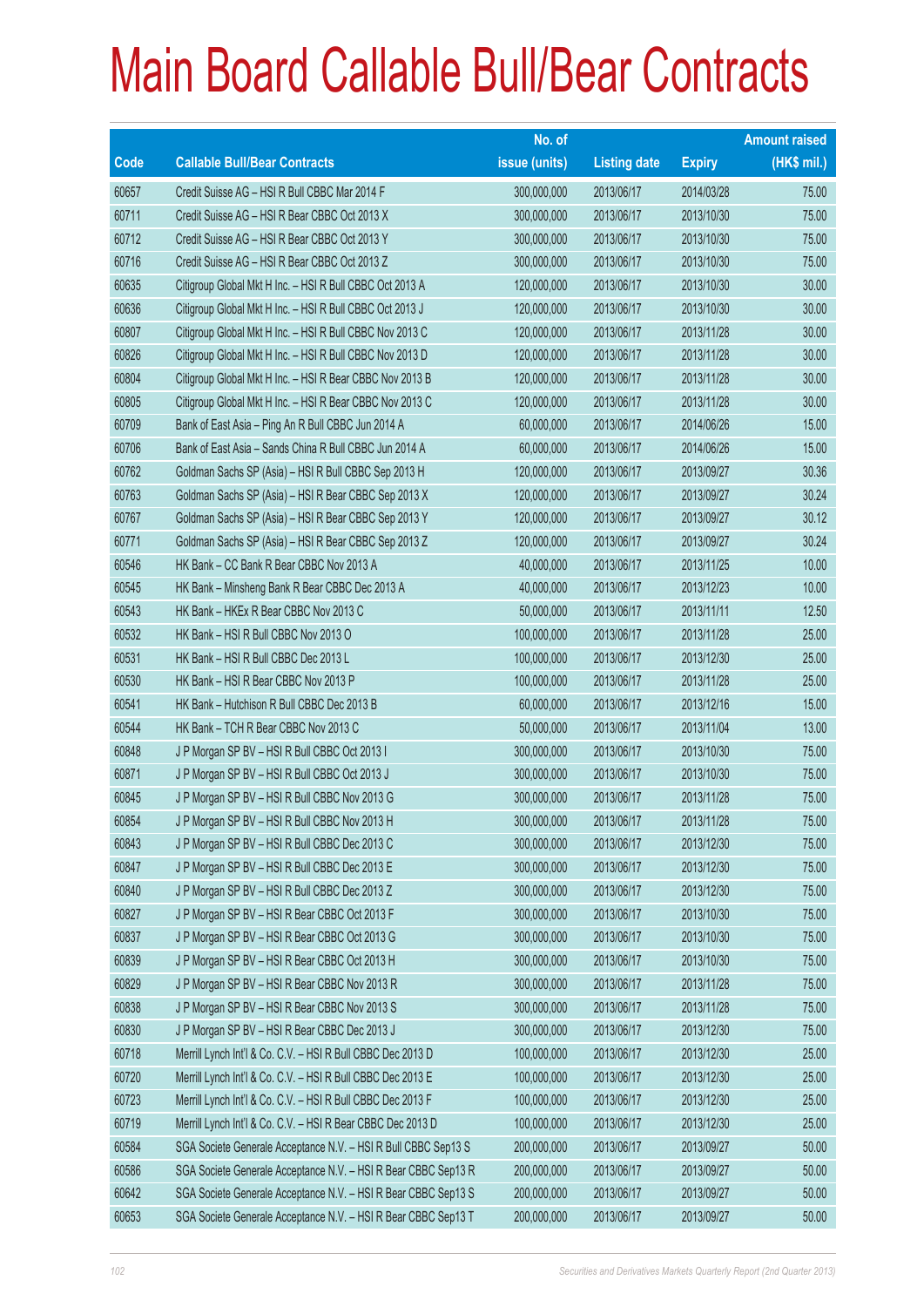|       |                                                                | No. of        |                     |               | <b>Amount raised</b> |
|-------|----------------------------------------------------------------|---------------|---------------------|---------------|----------------------|
| Code  | <b>Callable Bull/Bear Contracts</b>                            | issue (units) | <b>Listing date</b> | <b>Expiry</b> | (HK\$ mil.)          |
| 60746 | UBS AG - HKEx R Bull CBBC Dec 2013 B                           | 100,000,000   | 2013/06/17          | 2013/12/23    | 25.00                |
| 60743 | UBS AG - HSCEI R Bear CBBC Sep 2013 D                          | 100,000,000   | 2013/06/17          | 2013/09/27    | 25.00                |
| 60641 | UBS AG - HSI R Bull CBBC Oct 2013 C                            | 300,000,000   | 2013/06/17          | 2013/10/30    | 75.00                |
| 60637 | UBS AG - HSI R Bull CBBC Dec 2013 D                            | 300,000,000   | 2013/06/17          | 2013/12/30    | 75.00                |
| 60640 | UBS AG - HSI R Bull CBBC Dec 2013 E                            | 300,000,000   | 2013/06/17          | 2013/12/30    | 75.00                |
| 60733 | UBS AG - HSI R Bear CBBC Sep 2013 H                            | 300,000,000   | 2013/06/17          | 2013/09/27    | 75.00                |
| 60734 | UBS AG - HSI R Bear CBBC Sep 2013 S                            | 300,000,000   | 2013/06/17          | 2013/09/27    | 75.00                |
| 60739 | UBS AG - HSI R Bear CBBC Sep 2013 T                            | 300,000,000   | 2013/06/17          | 2013/09/27    | 75.00                |
| 60735 | UBS AG - HSI R Bear CBBC Oct 2013 G                            | 300,000,000   | 2013/06/17          | 2013/10/30    | 75.00                |
| 60736 | UBS AG - HSI R Bear CBBC Oct 2013 H                            | 300,000,000   | 2013/06/17          | 2013/10/30    | 75.00                |
| 60747 | UBS AG - Hutchison R Bull CBBC Nov 2013 B                      | 100,000,000   | 2013/06/17          | 2013/11/18    | 25.00                |
| 60956 | BNP Paribas Arbit Issu B.V. - HSI R Bull CBBC Apr 2014 F       | 300,000,000   | 2013/06/18          | 2014/04/29    | 75.00                |
| 60976 | Credit Suisse AG - HSI R Bull CBBC Feb 2014 S                  | 300,000,000   | 2013/06/18          | 2014/02/27    | 75.00                |
| 60981 | Credit Suisse AG - HSI R Bull CBBC Feb 2014 T                  | 300,000,000   | 2013/06/18          | 2014/02/27    | 75.00                |
| 60982 | Credit Suisse AG - HSI R Bull CBBC Feb 2014 U                  | 300,000,000   | 2013/06/18          | 2014/02/27    | 75.00                |
| 60921 | Credit Suisse AG - HSI R Bear CBBC Oct 2013 A                  | 300,000,000   | 2013/06/18          | 2013/10/30    | 75.00                |
| 60922 | Credit Suisse AG - HSI R Bear CBBC Oct 2013 B                  | 300,000,000   | 2013/06/18          | 2013/10/30    | 75.00                |
| 60923 | Credit Suisse AG - HSI R Bear CBBC Oct 2013 C                  | 300,000,000   | 2013/06/18          | 2013/10/30    | 75.00                |
| 60924 | Credit Suisse AG - HSI R Bear CBBC Oct 2013 D                  | 300,000,000   | 2013/06/18          | 2013/10/30    | 75.00                |
| 61033 | Citigroup Global Mkt H Inc. - HSI R Bull CBBC Oct 2013 K       | 120,000,000   | 2013/06/18          | 2013/10/30    | 30.00                |
| 61045 | Citigroup Global Mkt H Inc. - HSI R Bear CBBC Oct 2013 J       | 120,000,000   | 2013/06/18          | 2013/10/30    | 30.00                |
| 60895 | HK Bank - AIA R Bear CBBC Nov 2013 C                           | 50,000,000    | 2013/06/18          | 2013/11/11    | 17.50                |
| 60898 | HK Bank - CNOOC R Bear CBBC Nov 2013 A                         | 40,000,000    | 2013/06/18          | 2013/11/25    | 10.00                |
| 60886 | HK Bank - HSCEI R Bull CBBC Jan 2014 A                         | 100,000,000   | 2013/06/18          | 2014/01/29    | 25.00                |
| 60885 | HK Bank - HSCEI R Bear CBBC Jan 2014 A                         | 68,000,000    | 2013/06/18          | 2014/01/29    | 17.00                |
| 60872 | HK Bank - HSI R Bull CBBC Feb 2014 B                           | 400,000,000   | 2013/06/18          | 2014/02/27    | 120.00               |
| 60878 | HK Bank - HSI R Bear CBBC Dec 2013 G                           | 400,000,000   | 2013/06/18          | 2013/12/30    | 100.00               |
| 60887 | HK Bank - ICBC R Bear CBBC Nov 2013 C                          | 40,000,000    | 2013/06/18          | 2013/11/25    | 10.00                |
| 60901 | HK Bank - PICC Group R Bull CBBC Jan 2014 A                    | 50,000,000    | 2013/06/18          | 2014/01/27    | 12.50                |
| 60969 | Standard Chartered Bank - HSI R Bull CBBC Sep 2013 E           | 100,000,000   | 2013/06/18          | 2013/09/27    | 25.00                |
| 60919 | Standard Chartered Bank - HSI R Bear CBBC Oct 2013 K           | 100,000,000   | 2013/06/18          | 2013/10/30    | 25.00                |
| 60950 | SGA Societe Generale Acceptance N.V. - HSI R Bull CBBC Sep13 T | 200,000,000   | 2013/06/18          | 2013/09/27    | 50.00                |
| 60914 | SGA Societe Generale Acceptance N.V. - HSI R Bear CBBC Sep13 U | 200,000,000   | 2013/06/18          | 2013/09/27    | 50.00                |
| 60918 | SGA Societe Generale Acceptance N.V. - HSI R Bear CBBC Sep13 V | 200,000,000   | 2013/06/18          | 2013/09/27    | 50.00                |
| 61003 | UBS AG - CC Bank R Bear CBBC Jan 2014 A                        | 100,000,000   | 2013/06/18          | 2014/01/13    | 25.00                |
| 61018 | UBS AG - Cheung Kong R Bear CBBC Dec 2013 A                    | 100,000,000   | 2013/06/18          | 2013/12/23    | 25.00                |
| 61014 | UBS AG - Sinopec Corp R Bull CBBC Dec 2013 A                   | 100,000,000   | 2013/06/18          | 2013/12/09    | 25.00                |
| 61004 | UBS AG - Sinopec Corp R Bear CBBC Nov 2013 A                   | 100,000,000   | 2013/06/18          | 2013/11/25    | 25.00                |
| 61002 | UBS AG - A50 China R Bull CBBC Mar 2014 A                      | 100,000,000   | 2013/06/18          | 2014/03/10    | 25.00                |
| 61000 | UBS AG - HSCEI R Bull CBBC May 2014 A                          | 100,000,000   | 2013/06/18          | 2014/05/29    | 25.00                |
| 60996 | UBS AG - HSCEI R Bull CBBC Jun 2014 B                          | 100,000,000   | 2013/06/18          | 2014/06/27    | 25.00                |
| 60986 | UBS AG - HSI R Bull CBBC Dec 2013 H                            | 300,000,000   | 2013/06/18          | 2013/12/30    | 75.00                |
| 60987 | UBS AG - HSI R Bull CBBC Mar 2014 X                            | 350,000,000   | 2013/06/18          | 2014/03/28    | 87.50                |
| 60925 | UBS AG - HSI R Bear CBBC Oct 2013 I                            | 300,000,000   | 2013/06/18          | 2013/10/30    | 75.00                |
| 60949 | UBS AG - HSI R Bear CBBC Oct 2013 L                            | 350,000,000   | 2013/06/18          | 2013/10/30    | 87.50                |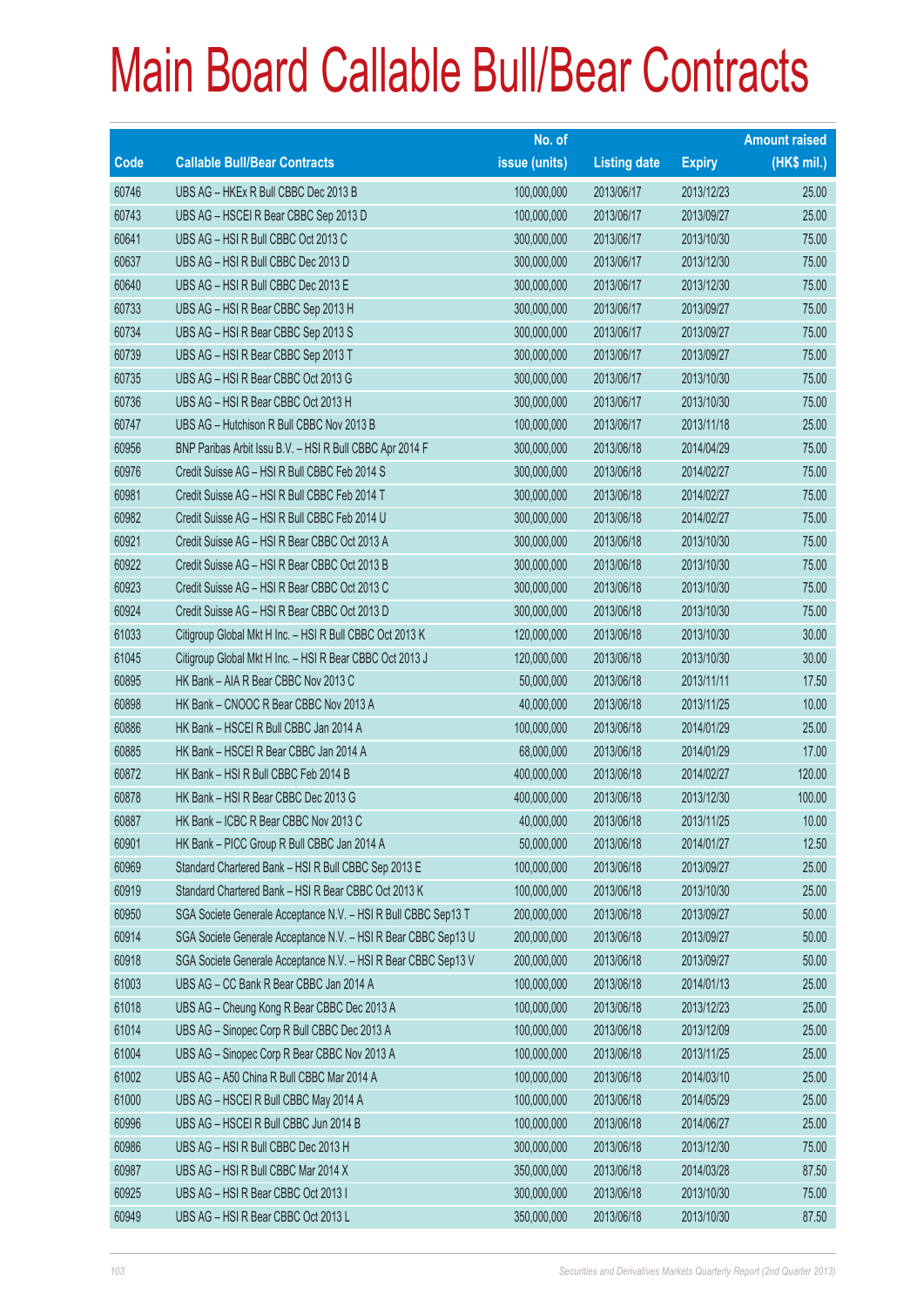|       |                                                                | No. of        |                     |               | <b>Amount raised</b> |
|-------|----------------------------------------------------------------|---------------|---------------------|---------------|----------------------|
| Code  | <b>Callable Bull/Bear Contracts</b>                            | issue (units) | <b>Listing date</b> | <b>Expiry</b> | $(HK$$ mil.)         |
| 60948 | UBS AG - HSI R Bear CBBC Oct 2013 M                            | 300,000,000   | 2013/06/18          | 2013/10/30    | 75.00                |
| 60940 | UBS AG - HSI R Bear CBBC Nov 2013 K                            | 300,000,000   | 2013/06/18          | 2013/11/28    | 75.00                |
| 61113 | BNP Paribas Arbit Issu B.V. - HSCEI R Bull CBBC Dec 2013 E     | 200,000,000   | 2013/06/19          | 2013/12/30    | 50.00                |
| 61116 | BNP Paribas Arbit Issu B.V. - HSI R Bull CBBC Apr 2014 G       | 300,000,000   | 2013/06/19          | 2014/04/29    | 75.00                |
| 61127 | BNP Paribas Arbit Issu B.V. - HSI R Bull CBBC Apr 2014 H       | 300,000,000   | 2013/06/19          | 2014/04/29    | 75.00                |
| 61129 | BNP Paribas Arbit Issu B.V. - HSI R Bull CBBC Apr 2014 I       | 300,000,000   | 2013/06/19          | 2014/04/29    | 75.00                |
| 61130 | BNP Paribas Arbit Issu B.V. - HSI R Bull CBBC Apr 2014 J       | 300,000,000   | 2013/06/19          | 2014/04/29    | 75.00                |
| 61246 | BNP Paribas Arbit Issu B.V. - HSI R Bull CBBC Apr 2014 K       | 300,000,000   | 2013/06/19          | 2014/04/29    | 75.00                |
| 61165 | BNP Paribas Arbit Issu B.V. - HSI R Bear CBBC Nov 2013 K       | 300,000,000   | 2013/06/19          | 2013/11/28    | 75.00                |
| 61166 | BNP Paribas Arbit Issu B.V. - HSI R Bear CBBC Nov 2013 L       | 300,000,000   | 2013/06/19          | 2013/11/28    | 75.00                |
| 61167 | BNP Paribas Arbit Issu B.V. - HSI R Bear CBBC Nov 2013 M       | 300,000,000   | 2013/06/19          | 2013/11/28    | 75.00                |
| 61244 | BNP Paribas Arbit Issu B.V. - HSI R Bear CBBC Nov 2013 N       | 300,000,000   | 2013/06/19          | 2013/11/28    | 75.00                |
| 61245 | BNP Paribas Arbit Issu B.V. - HSI R Bear CBBC Nov 2013 O       | 300,000,000   | 2013/06/19          | 2013/11/28    | 75.00                |
| 61133 | Credit Suisse AG - HSI R Bull CBBC Dec 2013 G                  | 300,000,000   | 2013/06/19          | 2013/12/30    | 75.00                |
| 61197 | Credit Suisse AG - HSI R Bull CBBC Dec 2013 M                  | 300,000,000   | 2013/06/19          | 2013/12/30    | 75.00                |
| 61132 | Credit Suisse AG - HSI R Bull CBBC Dec 2013 Z                  | 300,000,000   | 2013/06/19          | 2013/12/30    | 75.00                |
| 61218 | Credit Suisse AG - HSI R Bear CBBC Sep 2013 J                  | 300,000,000   | 2013/06/19          | 2013/09/27    | 75.00                |
| 61219 | Credit Suisse AG - HSI R Bear CBBC Oct 2013 G                  | 300,000,000   | 2013/06/19          | 2013/10/30    | 75.00                |
| 61134 | Credit Suisse AG - HSI R Bear CBBC Dec 2013 B                  | 300,000,000   | 2013/06/19          | 2013/12/30    | 75.00                |
| 61198 | Credit Suisse AG - HSI R Bear CBBC Dec 2013 C                  | 300,000,000   | 2013/06/19          | 2013/12/30    | 75.00                |
| 61150 | Citigroup Global Mkt H Inc. - HSI R Bull CBBC Oct 2013 L       | 120,000,000   | 2013/06/19          | 2013/10/30    | 30.00                |
| 61231 | Citigroup Global Mkt H Inc. - HSI R Bull CBBC Nov 2013 F       | 120,000,000   | 2013/06/19          | 2013/11/28    | 30.00                |
| 61232 | Citigroup Global Mkt H Inc. - HSI R Bear CBBC Nov 2013 D       | 120,000,000   | 2013/06/19          | 2013/11/28    | 30.00                |
| 61236 | Citigroup Global Mkt H Inc. - HSI R Bear CBBC Nov 2013 E       | 120,000,000   | 2013/06/19          | 2013/11/28    | 30.00                |
| 61102 | HK Bank - Sinopec Corp R Bull CBBC Dec 2013 A                  | 80,000,000    | 2013/06/19          | 2013/12/23    | 20.00                |
| 61112 | HK Bank - Sinopec Corp R Bear CBBC Dec 2013 A                  | 40,000,000    | 2013/06/19          | 2013/12/23    | 10.00                |
| 61046 | HK Bank - HSCEI R Bear CBBC Nov 2013 D                         | 68,000,000    | 2013/06/19          | 2013/11/28    | 17.00                |
| 61047 | HK Bank - HSI R Bear CBBC Oct 2013 O                           | 100,000,000   | 2013/06/19          | 2013/10/30    | 25.00                |
| 61095 | HK Bank - Hutchison R Bear CBBC Nov 2013 C                     | 50,000,000    | 2013/06/19          | 2013/11/11    | 12.50                |
| 61096 | HK Bank - ICBC R Bull CBBC Dec 2013 A                          | 80,000,000    | 2013/06/19          | 2013/12/02    | 20.00                |
| 61089 | HK Bank - TCH R Bull CBBC Nov 2013 E                           | 50,000,000    | 2013/06/19          | 2013/11/25    | 12.50                |
| 61149 | Standard Chartered Bank - HSI R Bull CBBC Sep 2013 X           | 100,000,000   | 2013/06/19          | 2013/09/27    | 25.00                |
| 61169 | Standard Chartered Bank - HSI R Bear CBBC Oct 2013 L           | 100,000,000   | 2013/06/19          | 2013/10/30    | 25.00                |
| 61170 | Standard Chartered Bank - HSI R Bear CBBC Dec 2013 F           | 200,000,000   | 2013/06/19          | 2013/12/30    | 50.00                |
| 61157 | SGA Societe Generale Acceptance N.V. - HSI R Bull CBBC Sep 13U | 200,000,000   | 2013/06/19          | 2013/09/27    | 50.00                |
| 61158 | SGA Societe Generale Acceptance N.V. - HSI R Bull CBBC Oct 13G | 200,000,000   | 2013/06/19          | 2013/10/30    | 50.00                |
| 61161 | SGA Societe Generale Acceptance N.V. - HSI R Bear CBBC Sep 13W | 200,000,000   | 2013/06/19          | 2013/09/27    | 50.00                |
| 61222 | SGA Societe Generale Acceptance N.V. - HSI R Bear CBBC Sep 13X | 200,000,000   | 2013/06/19          | 2013/09/27    | 50.00                |
| 61223 | SGA Societe Generale Acceptance N.V. - HSI R Bear CBBC Sep 13Y | 200,000,000   | 2013/06/19          | 2013/09/27    | 50.00                |
| 61227 | SGA Societe Generale Acceptance N.V. - HSI R Bear CBBC Sep 13Z | 200,000,000   | 2013/06/19          | 2013/09/27    | 50.00                |
| 61195 | UBS AG - AIA R Bear CBBC Mar 2014 B                            | 100,000,000   | 2013/06/19          | 2014/03/31    | 25.00                |
| 61196 | UBS AG - CNOOC R Bear CBBC Nov 2013 A                          | 100,000,000   | 2013/06/19          | 2013/11/11    | 25.00                |
| 61151 | UBS AG - HSI R Bull CBBC Nov 2013 K                            | 300,000,000   | 2013/06/19          | 2013/11/28    | 75.00                |
| 61156 | UBS AG - HSI R Bull CBBC Nov 2013 L                            | 300,000,000   | 2013/06/19          | 2013/11/28    | 75.00                |
| 61241 | UBS AG - HSI R Bull CBBC Dec 2013 B                            | 350,000,000   | 2013/06/19          | 2013/12/30    | 87.50                |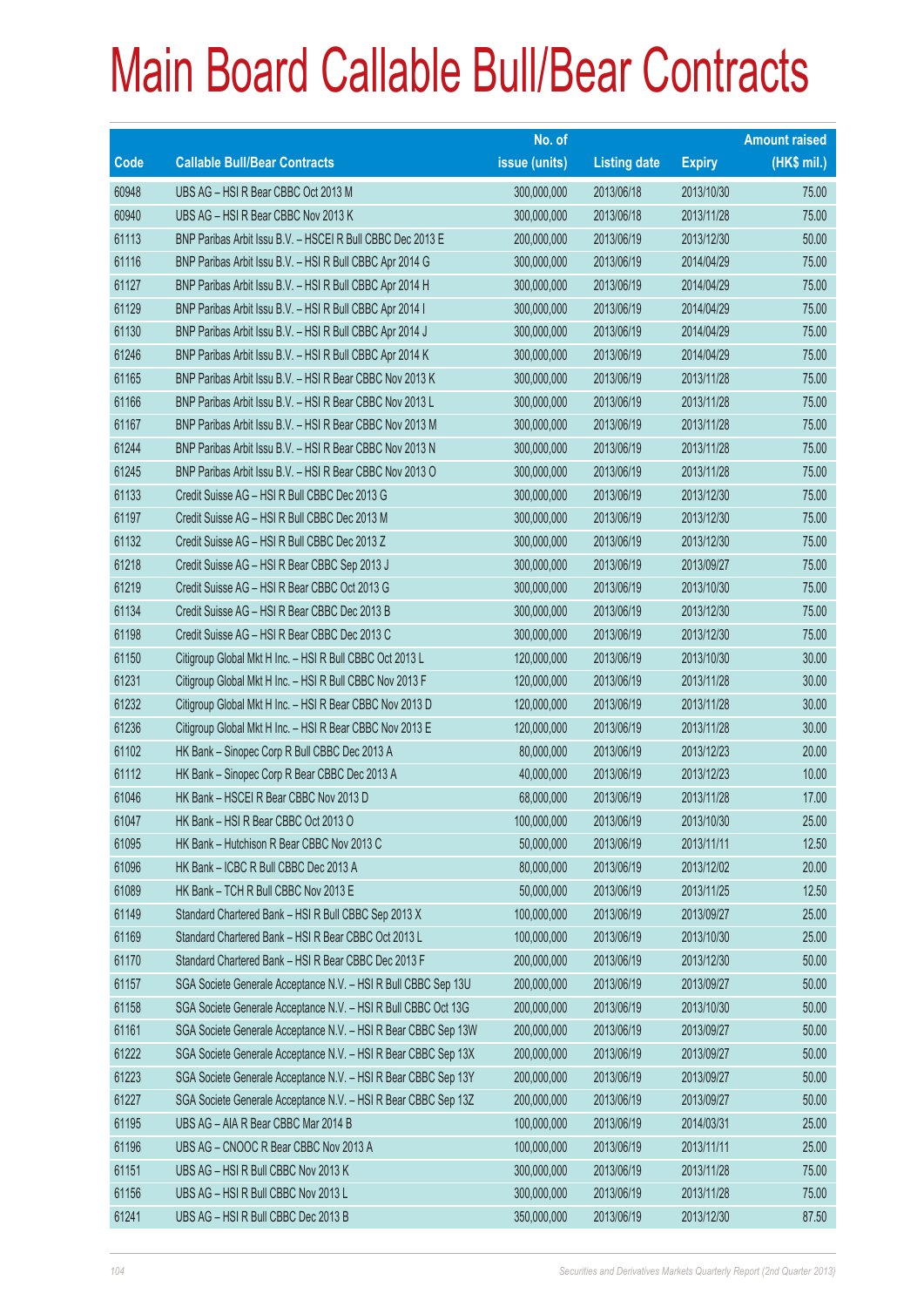|       |                                                             | No. of        |                     |               | <b>Amount raised</b> |
|-------|-------------------------------------------------------------|---------------|---------------------|---------------|----------------------|
| Code  | <b>Callable Bull/Bear Contracts</b>                         | issue (units) | <b>Listing date</b> | <b>Expiry</b> | $(HK$$ mil.)         |
| 61193 | UBS AG - HSI R Bull CBBC Mar 2014 Y                         | 300,000,000   | 2013/06/19          | 2014/03/28    | 75.00                |
| 61180 | UBS AG - HSI R Bull CBBC Jun 2014 B                         | 300,000,000   | 2013/06/19          | 2014/06/27    | 75.00                |
| 61181 | UBS AG - HSI R Bull CBBC Jun 2014 C                         | 300,000,000   | 2013/06/19          | 2014/06/27    | 75.00                |
| 61189 | UBS AG - HSI R Bull CBBC Jun 2014 D                         | 300,000,000   | 2013/06/19          | 2014/06/27    | 75.00                |
| 61173 | UBS AG - HSI R Bull CBBC Aug 2014 A                         | 300,000,000   | 2013/06/19          | 2014/08/28    | 75.00                |
| 61178 | UBS AG - HSI R Bull CBBC Aug 2014 B                         | 300,000,000   | 2013/06/19          | 2014/08/28    | 75.00                |
| 61182 | UBS AG - HSI R Bull CBBC Aug 2014 C                         | 300,000,000   | 2013/06/19          | 2014/08/28    | 75.00                |
| 61171 | UBS AG - HSI R Bull CBBC Sep 2014 A                         | 300,000,000   | 2013/06/19          | 2014/09/29    | 79.50                |
| 61172 | UBS AG - HSI R Bull CBBC Sep 2014 B                         | 300,000,000   | 2013/06/19          | 2014/09/29    | 75.00                |
| 61240 | UBS AG - HSI R Bear CBBC Sep 2013 U                         | 300,000,000   | 2013/06/19          | 2013/09/27    | 75.00                |
| 61238 | UBS AG - HSI R Bear CBBC Oct 2013 N                         | 300,000,000   | 2013/06/19          | 2013/10/30    | 75.00                |
| 61239 | UBS AG - HSI R Bear CBBC Oct 2013 O                         | 300,000,000   | 2013/06/19          | 2013/10/30    | 75.00                |
| 61237 | UBS AG - HSI R Bear CBBC Nov 2013 L                         | 300,000,000   | 2013/06/19          | 2013/11/28    | 75.00                |
| 61194 | UBS AG - ICBC R Bear CBBC Nov 2013 A                        | 100,000,000   | 2013/06/19          | 2013/11/11    | 25.00                |
| 61331 | BNP Paribas Arbit Issu B.V. - A50 Ch R Bull CBBC Dec 2013 H | 200,000,000   | 2013/06/20          | 2013/12/30    | 50.00                |
| 61337 | BNP Paribas Arbit Issu B.V. - HSCEI R Bull CBBC Dec 2013 F  | 200,000,000   | 2013/06/20          | 2013/12/30    | 50.00                |
| 61295 | BNP Paribas Arbit Issu B.V. - HSI R Bull CBBC Mar 2014 A    | 300,000,000   | 2013/06/20          | 2014/03/28    | 120.00               |
| 61299 | BNP Paribas Arbit Issu B.V. - HSI R Bull CBBC Mar 2014 B    | 300,000,000   | 2013/06/20          | 2014/03/28    | 105.00               |
| 61304 | BNP Paribas Arbit Issu B.V. - HSI R Bull CBBC Mar 2014 C    | 300,000,000   | 2013/06/20          | 2014/03/28    | 105.00               |
| 61306 | BNP Paribas Arbit Issu B.V. - HSI R Bull CBBC Mar 2014 D    | 300,000,000   | 2013/06/20          | 2014/03/28    | 90.00                |
| 61307 | BNP Paribas Arbit Issu B.V. - HSI R Bull CBBC Mar 2014 E    | 300,000,000   | 2013/06/20          | 2014/03/28    | 90.00                |
| 61311 | BNP Paribas Arbit Issu B.V. - HSI R Bull CBBC Mar 2014 F    | 300,000,000   | 2013/06/20          | 2014/03/28    | 90.00                |
| 61315 | BNP Paribas Arbit Issu B.V. - HSI R Bull CBBC Mar 2014 G    | 300,000,000   | 2013/06/20          | 2014/03/28    | 75.00                |
| 61317 | BNP Paribas Arbit Issu B.V. - HSI R Bull CBBC Mar 2014 H    | 300,000,000   | 2013/06/20          | 2014/03/28    | 75.00                |
| 61318 | BNP Paribas Arbit Issu B.V. - HSI R Bull CBBC Mar 2014 I    | 300,000,000   | 2013/06/20          | 2014/03/28    | 75.00                |
| 61319 | BNP Paribas Arbit Issu B.V. - HSI R Bull CBBC Mar 2014 J    | 300,000,000   | 2013/06/20          | 2014/03/28    | 75.00                |
| 61321 | BNP Paribas Arbit Issu B.V. - HSI R Bull CBBC Mar 2014 K    | 300,000,000   | 2013/06/20          | 2014/03/28    | 75.00                |
| 61322 | BNP Paribas Arbit Issu B.V. - HSI R Bull CBBC Mar 2014 L    | 300,000,000   | 2013/06/20          | 2014/03/28    | 75.00                |
| 61323 | BNP Paribas Arbit Issu B.V. - HSI R Bull CBBC Mar 2014 M    | 300,000,000   | 2013/06/20          | 2014/03/28    | 75.00                |
| 61324 | BNP Paribas Arbit Issu B.V. - HSI R Bull CBBC Mar 2014 N    | 300,000,000   | 2013/06/20          | 2014/03/28    | 75.00                |
| 61327 | BNP Paribas Arbit Issu B.V. - HSI R Bull CBBC Mar 2014 O    | 300,000,000   | 2013/06/20          | 2014/03/28    | 75.00                |
| 61328 | BNP Paribas Arbit Issu B.V. - HSI R Bull CBBC Mar 2014 P    | 300,000,000   | 2013/06/20          | 2014/03/28    | 75.00                |
| 61329 | BNP Paribas Arbit Issu B.V. - HSI R Bull CBBC Mar 2014 Q    | 300,000,000   | 2013/06/20          | 2014/03/28    | 75.00                |
| 61330 | BNP Paribas Arbit Issu B.V. - HSI R Bull CBBC Mar 2014 R    | 300,000,000   | 2013/06/20          | 2014/03/28    | 75.00                |
| 61380 | BNP Paribas Arbit Issu B.V. - HSI R Bull CBBC Mar 2014 S    | 300,000,000   | 2013/06/20          | 2014/03/28    | 120.00               |
| 61383 | BNP Paribas Arbit Issu B.V. - HSI R Bull CBBC Mar 2014 T    | 300,000,000   | 2013/06/20          | 2014/03/28    | 120.00               |
| 61396 | BNP Paribas Arbit Issu B.V. - HSI R Bear CBBC Nov 2013 P    | 300,000,000   | 2013/06/20          | 2013/11/28    | 75.00                |
| 61397 | BNP Paribas Arbit Issu B.V. - HSI R Bear CBBC Nov 2013 Q    | 300,000,000   | 2013/06/20          | 2013/11/28    | 75.00                |
| 61398 | BNP Paribas Arbit Issu B.V. - HSI R Bear CBBC Nov 2013 R    | 300,000,000   | 2013/06/20          | 2013/11/28    | 75.00                |
| 61399 | BNP Paribas Arbit Issu B.V. - HSI R Bear CBBC Nov 2013 S    | 300,000,000   | 2013/06/20          | 2013/11/28    | 75.00                |
| 61400 | BNP Paribas Arbit Issu B.V. - HSI R Bear CBBC Nov 2013 T    | 300,000,000   | 2013/06/20          | 2013/11/28    | 75.00                |
| 61401 | BNP Paribas Arbit Issu B.V. - HSI R Bear CBBC Nov 2013 U    | 300,000,000   | 2013/06/20          | 2013/11/28    | 75.00                |
| 61384 | BNP Paribas Arbit Issu B.V. - HSI R Bear CBBC Jan 2014 A    | 300,000,000   | 2013/06/20          | 2014/01/29    | 75.00                |
| 61385 | BNP Paribas Arbit Issu B.V. - HSI R Bear CBBC Jan 2014 B    | 300,000,000   | 2013/06/20          | 2014/01/29    | 75.00                |
| 61386 | BNP Paribas Arbit Issu B.V. - HSI R Bear CBBC Jan 2014 C    | 300,000,000   | 2013/06/20          | 2014/01/29    | 75.00                |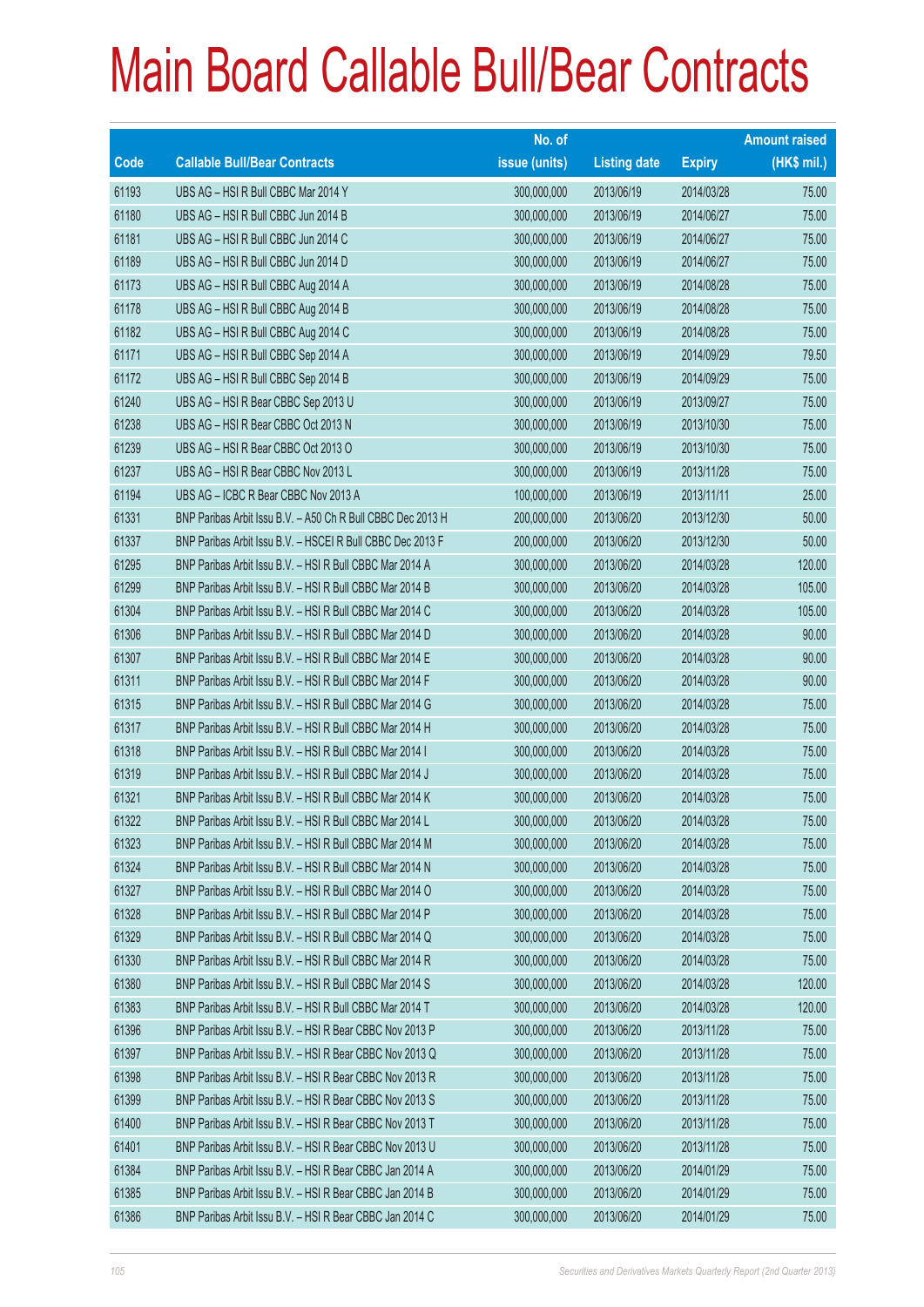|       |                                                          | No. of        |                     |               | <b>Amount raised</b> |
|-------|----------------------------------------------------------|---------------|---------------------|---------------|----------------------|
| Code  | <b>Callable Bull/Bear Contracts</b>                      | issue (units) | <b>Listing date</b> | <b>Expiry</b> | (HK\$ mil.)          |
| 61388 | BNP Paribas Arbit Issu B.V. - HSI R Bear CBBC Jan 2014 D | 300,000,000   | 2013/06/20          | 2014/01/29    | 75.00                |
| 61394 | BNP Paribas Arbit Issu B.V. - HSI R Bear CBBC Jan 2014 E | 300,000,000   | 2013/06/20          | 2014/01/29    | 75.00                |
| 61395 | BNP Paribas Arbit Issu B.V. - HSI R Bear CBBC Jan 2014 F | 300,000,000   | 2013/06/20          | 2014/01/29    | 75.00                |
| 61350 | Credit Suisse AG - HSI R Bull CBBC Dec 2013 F            | 300,000,000   | 2013/06/20          | 2013/12/30    | 75.00                |
| 61351 | Credit Suisse AG - HSI R Bull CBBC Dec 2013 H            | 300,000,000   | 2013/06/20          | 2013/12/30    | 75.00                |
| 61352 | Credit Suisse AG - HSI R Bull CBBC Dec 2013 I            | 300,000,000   | 2013/06/20          | 2013/12/30    | 75.00                |
| 61353 | Credit Suisse AG - HSI R Bull CBBC Dec 2013 J            | 300,000,000   | 2013/06/20          | 2013/12/30    | 75.00                |
| 61354 | Credit Suisse AG - HSI R Bull CBBC Dec 2013 K            | 300,000,000   | 2013/06/20          | 2013/12/30    | 75.00                |
| 61408 | Credit Suisse AG - HSI R Bull CBBC Jan 2014 N            | 300,000,000   | 2013/06/20          | 2014/01/29    | 75.00                |
| 61407 | Credit Suisse AG - HSI R Bull CBBC Jan 2014 R            | 300,000,000   | 2013/06/20          | 2014/01/29    | 75.00                |
| 61409 | Credit Suisse AG - HSI R Bull CBBC Jan 2014 S            | 300,000,000   | 2013/06/20          | 2014/01/29    | 75.00                |
| 61410 | Credit Suisse AG - HSI R Bull CBBC Jan 2014 T            | 300,000,000   | 2013/06/20          | 2014/01/29    | 84.00                |
| 61411 | Credit Suisse AG - HSI R Bull CBBC Jan 2014 U            | 300,000,000   | 2013/06/20          | 2014/01/29    | 99.00                |
| 61419 | Credit Suisse AG - HSI R Bull CBBC Feb 2014 V            | 300,000,000   | 2013/06/20          | 2014/02/27    | 75.00                |
| 61413 | Credit Suisse AG - HSI R Bull CBBC Apr 2014 A            | 300,000,000   | 2013/06/20          | 2014/04/29    | 75.00                |
| 61414 | Credit Suisse AG - HSI R Bull CBBC Apr 2014 B            | 300,000,000   | 2013/06/20          | 2014/04/29    | 75.00                |
| 61416 | Credit Suisse AG - HSI R Bull CBBC Apr 2014 C            | 300,000,000   | 2013/06/20          | 2014/04/29    | 79.50                |
| 61417 | Credit Suisse AG - HSI R Bull CBBC Apr 2014 D            | 300,000,000   | 2013/06/20          | 2014/04/29    | 96.00                |
| 61418 | Credit Suisse AG - HSI R Bull CBBC Apr 2014 E            | 300,000,000   | 2013/06/20          | 2014/04/29    | 109.50               |
| 61422 | Credit Suisse AG - HSI R Bear CBBC Oct 2013 H            | 300,000,000   | 2013/06/20          | 2013/10/30    | 75.00                |
| 61425 | Credit Suisse AG - HSI R Bear CBBC Oct 2013 P            | 300,000,000   | 2013/06/20          | 2013/10/30    | 75.00                |
| 61427 | Credit Suisse AG - HSI R Bear CBBC Oct 2013 R            | 300,000,000   | 2013/06/20          | 2013/10/30    | 75.00                |
| 61421 | Credit Suisse AG - HSI R Bear CBBC Nov 2013 H            | 300,000,000   | 2013/06/20          | 2013/11/28    | 75.00                |
| 61423 | Credit Suisse AG - HSI R Bear CBBC Nov 2013 I            | 300,000,000   | 2013/06/20          | 2013/11/28    | 75.00                |
| 61426 | Credit Suisse AG - HSI R Bear CBBC Nov 2013 J            | 300,000,000   | 2013/06/20          | 2013/11/28    | 75.00                |
| 61420 | Credit Suisse AG - HSI R Bear CBBC Feb 2014 A            | 300,000,000   | 2013/06/20          | 2014/02/27    | 75.00                |
| 61462 | Citigroup Global Mkt H Inc. - HSI R Bull CBBC Nov 2013 B | 120,000,000   | 2013/06/20          | 2013/11/28    | 30.00                |
| 61466 | Citigroup Global Mkt H Inc. - HSI R Bull CBBC Nov 2013 E | 120,000,000   | 2013/06/20          | 2013/11/28    | 30.00                |
| 61355 | Citigroup Global Mkt H Inc. - HSI R Bull CBBC Nov 2013 G | 120,000,000   | 2013/06/20          | 2013/11/28    | 30.00                |
| 61356 | Citigroup Global Mkt H Inc. - HSI R Bull CBBC Nov 2013 M | 120,000,000   | 2013/06/20          | 2013/11/28    | 30.00                |
| 61357 | Citigroup Global Mkt H Inc. - HSI R Bull CBBC Nov 2013 O | 120,000,000   | 2013/06/20          | 2013/11/28    | 30.00                |
| 61358 | Citigroup Global Mkt H Inc. - HSI R Bull CBBC Nov 2013 Q | 120,000,000   | 2013/06/20          | 2013/11/28    | 30.00                |
| 61461 | Citigroup Global Mkt H Inc. - HSI R Bull CBBC Nov 2013 T | 120,000,000   | 2013/06/20          | 2013/11/28    | 30.00                |
| 61456 | Citigroup Global Mkt H Inc. - HSI R Bull CBBC Mar 2014 A | 120,000,000   | 2013/06/20          | 2014/03/28    | 30.00                |
| 61457 | Citigroup Global Mkt H Inc. - HSI R Bull CBBC Mar 2014 B | 120,000,000   | 2013/06/20          | 2014/03/28    | 30.00                |
| 61459 | Citigroup Global Mkt H Inc. - HSI R Bull CBBC Mar 2014 C | 120,000,000   | 2013/06/20          | 2014/03/28    | 30.00                |
| 61460 | Citigroup Global Mkt H Inc. - HSI R Bull CBBC Mar 2014 D | 120,000,000   | 2013/06/20          | 2014/03/28    | 30.00                |
| 61428 | Citigroup Global Mkt H Inc. - HSI R Bear CBBC Nov 2013 F | 120,000,000   | 2013/06/20          | 2013/11/28    | 30.00                |
| 61429 | Citigroup Global Mkt H Inc. - HSI R Bear CBBC Nov 2013 G | 120,000,000   | 2013/06/20          | 2013/11/28    | 30.00                |
| 61467 | Citigroup Global Mkt H Inc. - HSI R Bear CBBC Nov 2013 H | 120,000,000   | 2013/06/20          | 2013/11/28    | 30.00                |
| 61468 | Citigroup Global Mkt H Inc. - HSI R Bear CBBC Nov 2013 I | 120,000,000   | 2013/06/20          | 2013/11/28    | 30.00                |
| 61402 | Goldman Sachs SP (Asia) - HSI R Bull CBBC Oct 2013 A     | 150,000,000   | 2013/06/20          | 2013/10/30    | 38.55                |
| 61403 | Goldman Sachs SP (Asia) - HSI R Bull CBBC Oct 2013 B     | 150,000,000   | 2013/06/20          | 2013/10/30    | 38.10                |
| 61404 | Goldman Sachs SP (Asia) - HSI R Bull CBBC Oct 2013 C     | 150,000,000   | 2013/06/20          | 2013/10/30    | 38.70                |
| 61405 | Goldman Sachs SP (Asia) - HSI R Bull CBBC Oct 2013 D     | 150,000,000   | 2013/06/20          | 2013/10/30    | 38.25                |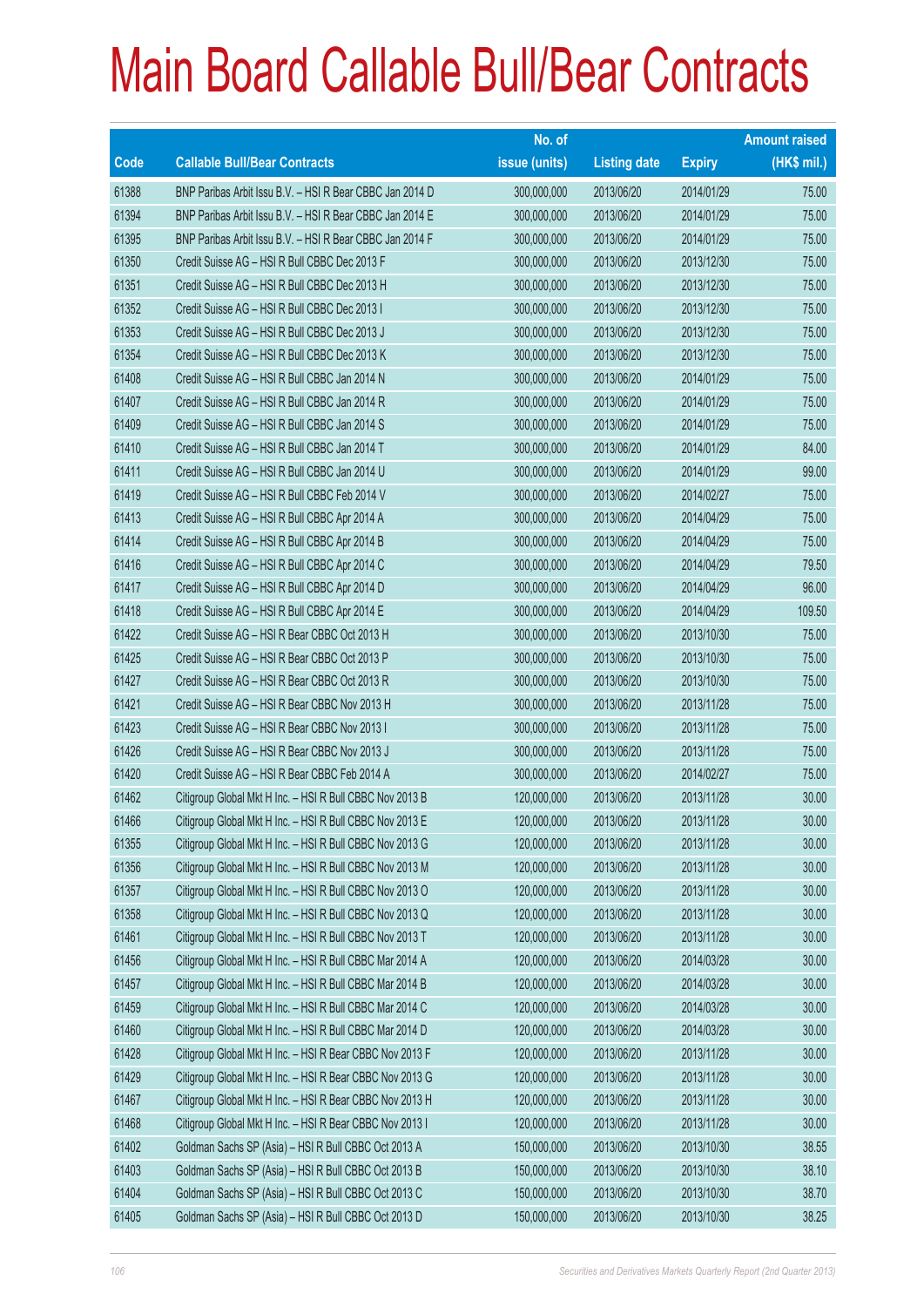|       |                                                                | No. of        |                     |               | <b>Amount raised</b> |
|-------|----------------------------------------------------------------|---------------|---------------------|---------------|----------------------|
| Code  | <b>Callable Bull/Bear Contracts</b>                            | issue (units) | <b>Listing date</b> | <b>Expiry</b> | (HK\$ mil.)          |
| 61406 | Goldman Sachs SP (Asia) - HSI R Bull CBBC Oct 2013 E           | 150,000,000   | 2013/06/20          | 2013/10/30    | 38.25                |
| 61248 | HK Bank - China Mobile R Bull CBBC Feb 2014 A                  | 120,000,000   | 2013/06/20          | 2014/02/24    | 30.00                |
| 61247 | HK Bank - HSI R Bear CBBC Nov 2013 Q                           | 100,000,000   | 2013/06/20          | 2013/11/28    | 25.00                |
| 61477 | J P Morgan SP BV - HSI R Bull CBBC Dec 2013 F                  | 300,000,000   | 2013/06/20          | 2013/12/30    | 75.00                |
| 61481 | J P Morgan SP BV - HSI R Bull CBBC Dec 2013 I                  | 300,000,000   | 2013/06/20          | 2013/12/30    | 75.00                |
| 61485 | J P Morgan SP BV - HSI R Bull CBBC Dec 2013 J                  | 300,000,000   | 2013/06/20          | 2013/12/30    | 75.00                |
| 61476 | J P Morgan SP BV - HSI R Bull CBBC Jan 2014 A                  | 300,000,000   | 2013/06/20          | 2014/01/29    | 75.00                |
| 61480 | J P Morgan SP BV - HSI R Bull CBBC Jan 2014 B                  | 300,000,000   | 2013/06/20          | 2014/01/29    | 75.00                |
| 61483 | J P Morgan SP BV - HSI R Bull CBBC Jan 2014 C                  | 300,000,000   | 2013/06/20          | 2014/01/29    | 75.00                |
| 61475 | J P Morgan SP BV - HSI R Bull CBBC Feb 2014 A                  | 300,000,000   | 2013/06/20          | 2014/02/27    | 75.00                |
| 61478 | J P Morgan SP BV - HSI R Bull CBBC Feb 2014 B                  | 300,000,000   | 2013/06/20          | 2014/02/27    | 75.00                |
| 61482 | J P Morgan SP BV - HSI R Bull CBBC Feb 2014 C                  | 300,000,000   | 2013/06/20          | 2014/02/27    | 75.00                |
| 61474 | J P Morgan SP BV - HSI R Bull CBBC Mar 2014 A                  | 300,000,000   | 2013/06/20          | 2014/03/28    | 75.00                |
| 61471 | J P Morgan SP BV - HSI R Bear CBBC Nov 2013 T                  | 300,000,000   | 2013/06/20          | 2013/11/28    | 75.00                |
| 61473 | J P Morgan SP BV - HSI R Bear CBBC Nov 2013 U                  | 300,000,000   | 2013/06/20          | 2013/11/28    | 75.00                |
| 61469 | J P Morgan SP BV - HSI R Bear CBBC Dec 2013 K                  | 300,000,000   | 2013/06/20          | 2013/12/30    | 75.00                |
| 61470 | J P Morgan SP BV - HSI R Bear CBBC Dec 2013 L                  | 300,000,000   | 2013/06/20          | 2013/12/30    | 75.00                |
| 61472 | J P Morgan SP BV - HSI R Bear CBBC Dec 2013 M                  | 300,000,000   | 2013/06/20          | 2013/12/30    | 75.00                |
| 61359 | Merrill Lynch Int'l & Co. C.V. - HSI R Bull CBBC Dec 2013 G    | 100,000,000   | 2013/06/20          | 2013/12/30    | 25.00                |
| 61360 | Merrill Lynch Int'l & Co. C.V. - HSI R Bull CBBC Dec 2013 H    | 100,000,000   | 2013/06/20          | 2013/12/30    | 25.00                |
| 61361 | Merrill Lynch Int'l & Co. C.V. - HSI R Bull CBBC Dec 2013 I    | 100,000,000   | 2013/06/20          | 2013/12/30    | 25.00                |
| 61362 | Merrill Lynch Int'l & Co. C.V. - HSI R Bear CBBC Dec 2013 E    | 100,000,000   | 2013/06/20          | 2013/12/30    | 25.00                |
| 61363 | Merrill Lynch Int'l & Co. C.V. - HSI R Bear CBBC Dec 2013 F    | 100,000,000   | 2013/06/20          | 2013/12/30    | 25.00                |
| 61364 | Merrill Lynch Int'l & Co. C.V. - HSI R Bear CBBC Dec 2013 G    | 100,000,000   | 2013/06/20          | 2013/12/30    | 25.00                |
| 61365 | Merrill Lynch Int'l & Co. C.V. - HSI R Bear CBBC Dec 2013 H    | 100,000,000   | 2013/06/20          | 2013/12/30    | 25.00                |
| 61366 | Merrill Lynch Int'l & Co. C.V. - HSI R Bear CBBC Dec 2013 I    | 100,000,000   | 2013/06/20          | 2013/12/30    | 25.00                |
| 61367 | Merrill Lynch Int'l & Co. C.V. - HSI R Bear CBBC Dec 2013 J    | 100,000,000   | 2013/06/20          | 2013/12/30    | 25.00                |
| 61369 | Merrill Lynch Int'l & Co. C.V. - HSI R Bear CBBC Dec 2013 K    | 100,000,000   | 2013/06/20          | 2013/12/30    | 25.00                |
| 61370 | Merrill Lynch Int'l & Co. C.V. - HSI R Bear CBBC Dec 2013 L    | 100,000,000   | 2013/06/20          | 2013/12/30    | 25.00                |
| 61371 | Merrill Lynch Int'l & Co. C.V. - HSI R Bear CBBC Dec 2013 M    | 100,000,000   | 2013/06/20          | 2013/12/30    | 25.00                |
| 61338 | Standard Chartered Bank - HSI R Bull CBBC Nov 2013 A           | 100,000,000   | 2013/06/20          | 2013/11/28    | 25.00                |
| 61339 | Standard Chartered Bank - HSI R Bull CBBC Nov 2013 B           | 100,000,000   | 2013/06/20          | 2013/11/28    | 25.00                |
| 61340 | Standard Chartered Bank - HSI R Bull CBBC Nov 2013 C           | 100,000,000   | 2013/06/20          | 2013/11/28    | 25.00                |
| 61346 | Standard Chartered Bank - HSI R Bull CBBC Nov 2013 D           | 100,000,000   | 2013/06/20          | 2013/11/28    | 25.00                |
| 61347 | Standard Chartered Bank - HSI R Bull CBBC Nov 2013 E           | 100,000,000   | 2013/06/20          | 2013/11/28    | 25.00                |
| 61348 | Standard Chartered Bank - HSI R Bull CBBC Nov 2013 F           | 100,000,000   | 2013/06/20          | 2013/11/28    | 25.00                |
| 61341 | Standard Chartered Bank - HSI R Bear CBBC Oct 2013 M           | 100,000,000   | 2013/06/20          | 2013/10/30    | 25.00                |
| 61254 | SGA Societe Generale Acceptance N.V. - HSI R Bull CBBC Sep13 V | 200,000,000   | 2013/06/20          | 2013/09/27    | 50.00                |
| 61256 | SGA Societe Generale Acceptance N.V. - HSI R Bull CBBC Sep13 W | 200,000,000   | 2013/06/20          | 2013/09/27    | 50.00                |
| 61260 | SGA Societe Generale Acceptance N.V. - HSI R Bull CBBC Sep13 X | 200,000,000   | 2013/06/20          | 2013/09/27    | 50.00                |
| 61264 | SGA Societe Generale Acceptance N.V. - HSI R Bull CBBC Sep13 Y | 200,000,000   | 2013/06/20          | 2013/09/27    | 50.00                |
| 61266 | SGA Societe Generale Acceptance N.V. - HSI R Bull CBBC Sep13 Z | 200,000,000   | 2013/06/20          | 2013/09/27    | 50.00                |
| 61262 | SGA Societe Generale Acceptance N.V. - HSI R Bull CBBC Oct13 H | 200,000,000   | 2013/06/20          | 2013/10/30    | 50.00                |
| 61265 | SGA Societe Generale Acceptance N.V. - HSI R Bull CBBC Oct13 I | 200,000,000   | 2013/06/20          | 2013/10/30    | 50.00                |
| 61267 | SGA Societe Generale Acceptance N.V. - HSI R Bull CBBC Oct13 J | 200,000,000   | 2013/06/20          | 2013/10/30    | 51.00                |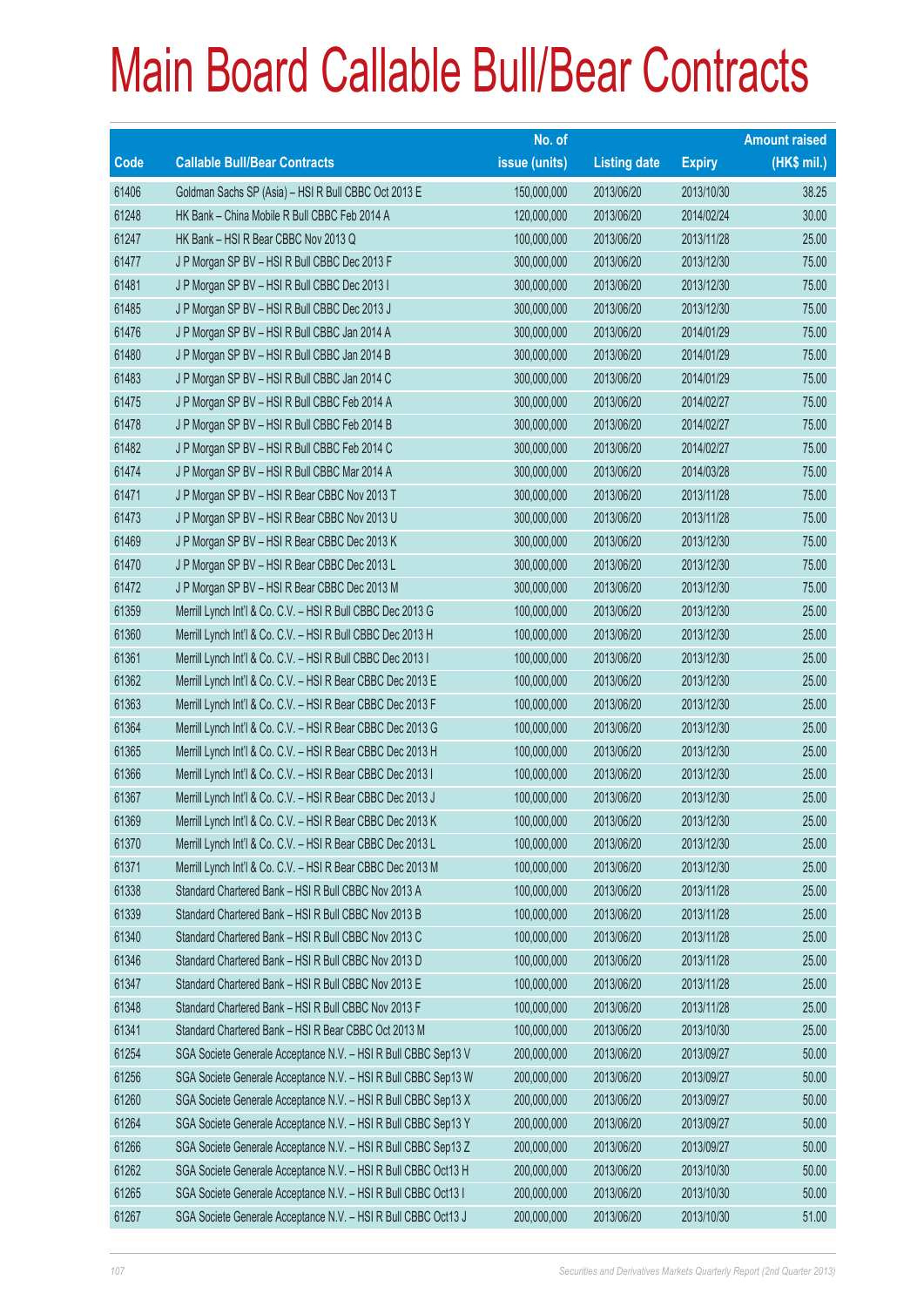|       |                                                                | No. of        |                     |               | <b>Amount raised</b> |
|-------|----------------------------------------------------------------|---------------|---------------------|---------------|----------------------|
| Code  | <b>Callable Bull/Bear Contracts</b>                            | issue (units) | <b>Listing date</b> | <b>Expiry</b> | (HK\$ mil.)          |
| 61268 | SGA Societe Generale Acceptance N.V. - HSI R Bull CBBC Oct13 K | 200,000,000   | 2013/06/20          | 2013/10/30    | 56.00                |
| 61453 | SGA Societe Generale Acceptance N.V. - HSI R Bull CBBC Oct13 L | 200,000,000   | 2013/06/20          | 2013/10/30    | 50.00                |
| 61454 | SGA Societe Generale Acceptance N.V. - HSI R Bull CBBC Oct13 M | 200,000,000   | 2013/06/20          | 2013/10/30    | 50.00                |
| 61372 | SGA Societe Generale Acceptance N.V. - HSI R Bear CBBC Oct13 A | 200,000,000   | 2013/06/20          | 2013/10/30    | 50.00                |
| 61373 | SGA Societe Generale Acceptance N.V. - HSI R Bear CBBC Oct13 B | 200,000,000   | 2013/06/20          | 2013/10/30    | 50.00                |
| 61375 | SGA Societe Generale Acceptance N.V. - HSI R Bear CBBC Oct13 C | 200,000,000   | 2013/06/20          | 2013/10/30    | 50.00                |
| 61376 | SGA Societe Generale Acceptance N.V. - HSI R Bear CBBC Oct13 D | 200,000,000   | 2013/06/20          | 2013/10/30    | 50.00                |
| 61377 | SGA Societe Generale Acceptance N.V. - HSI R Bear CBBC Oct13 E | 200,000,000   | 2013/06/20          | 2013/10/30    | 50.00                |
| 61378 | SGA Societe Generale Acceptance N.V. - HSI R Bear CBBC Oct13 F | 200,000,000   | 2013/06/20          | 2013/10/30    | 50.00                |
| 61379 | SGA Societe Generale Acceptance N.V. - HSI R Bear CBBC Oct13 G | 200,000,000   | 2013/06/20          | 2013/10/30    | 50.00                |
| 61440 | UBS AG - China Mobile R Bull CBBC Dec 2013 A                   | 100,000,000   | 2013/06/20          | 2013/12/16    | 25.00                |
| 61439 | UBS AG - China Mobile R Bull CBBC Jun 2014 B                   | 100,000,000   | 2013/06/20          | 2014/06/23    | 25.00                |
| 61442 | UBS AG - CC Bank R Bull CBBC Feb 2014 A                        | 100,000,000   | 2013/06/20          | 2014/02/24    | 25.00                |
| 61441 | UBS AG - CC Bank R Bear CBBC Dec 2013 A                        | 100,000,000   | 2013/06/20          | 2013/12/16    | 25.00                |
| 61434 | UBS AG - China Life R Bull CBBC Feb 2014 A                     | 100,000,000   | 2013/06/20          | 2014/02/17    | 48.50                |
| 61433 | UBS AG - China Life R Bear CBBC Jan 2014 A                     | 100,000,000   | 2013/06/20          | 2014/01/06    | 27.00                |
| 61432 | UBS AG - CSOP A50 ETF R Bear CBBC Nov 2013 A                   | 100,000,000   | 2013/06/20          | 2013/11/25    | 25.00                |
| 61431 | UBS AG - A50 China R Bull CBBC Feb 2014 B                      | 100,000,000   | 2013/06/20          | 2014/02/10    | 25.00                |
| 61430 | UBS AG - A50 China R Bear CBBC Nov 2013 A                      | 100,000,000   | 2013/06/20          | 2013/11/18    | 25.00                |
| 61444 | UBS AG - HKEx R Bear CBBC Dec 2013 A                           | 100,000,000   | 2013/06/20          | 2013/12/16    | 25.00                |
| 61446 | UBS AG - HSBC R Bull CBBC Dec 2013 C                           | 100,000,000   | 2013/06/20          | 2013/12/23    | 25.00                |
| 61284 | UBS AG - HSI R Bull CBBC Sep 2013 U                            | 300,000,000   | 2013/06/20          | 2013/09/27    | 75.00                |
| 61287 | UBS AG - HSI R Bull CBBC Sep 2013 V                            | 300,000,000   | 2013/06/20          | 2013/09/27    | 75.00                |
| 61283 | UBS AG - HSI R Bull CBBC Nov 2013 M                            | 300,000,000   | 2013/06/20          | 2013/11/28    | 75.00                |
| 61293 | UBS AG - HSI R Bull CBBC Dec 2013 F                            | 300,000,000   | 2013/06/20          | 2013/12/30    | 75.00                |
| 61285 | UBS AG - HSI R Bull CBBC Dec 2013 J                            | 300,000,000   | 2013/06/20          | 2013/12/30    | 75.00                |
| 61282 | UBS AG - HSI R Bull CBBC Mar 2014 Z                            | 300,000,000   | 2013/06/20          | 2014/03/28    | 75.00                |
| 61269 | UBS AG - HSI R Bull CBBC Apr 2014 G                            | 300,000,000   | 2013/06/20          | 2014/04/29    | 75.00                |
| 61271 | UBS AG - HSI R Bull CBBC Apr 2014 H                            | 300,000,000   | 2013/06/20          | 2014/04/29    | 75.00                |
| 61272 | UBS AG - HSI R Bull CBBC Apr 2014 I                            | 300,000,000   | 2013/06/20          | 2014/04/29    | 75.00                |
| 61280 | UBS AG - HSI R Bull CBBC May 2014 E                            | 300,000,000   | 2013/06/20          | 2014/05/29    | 75.00                |
| 61448 | UBS AG - HSI R Bear CBBC Oct 2013 K                            | 300,000,000   | 2013/06/20          | 2013/10/30    | 75.00                |
| 61449 | UBS AG - HSI R Bear CBBC Oct 2013 P                            | 300,000,000   | 2013/06/20          | 2013/10/30    | 75.00                |
| 61450 | UBS AG - HSI R Bear CBBC Oct 2013 Q                            | 300,000,000   | 2013/06/20          | 2013/10/30    | 75.00                |
| 61451 | UBS AG - HSI R Bear CBBC Oct 2013 R                            | 300,000,000   | 2013/06/20          | 2013/10/30    | 75.00                |
| 61452 | UBS AG - HSI R Bear CBBC Oct 2013 T                            | 300,000,000   | 2013/06/20          | 2013/10/30    | 75.00                |
| 61455 | UBS AG - HSI R Bear CBBC Oct 2013 U                            | 300,000,000   | 2013/06/20          | 2013/10/30    | 75.00                |
| 61447 | UBS AG - HSI R Bear CBBC Nov 2013 M                            | 300,000,000   | 2013/06/20          | 2013/11/28    | 75.00                |
| 61445 | UBS AG - Hutchison R Bull CBBC Jan 2014 A                      | 100,000,000   | 2013/06/20          | 2014/01/13    | 25.00                |
| 61436 | UBS AG - ICBC R Bull CBBC Feb 2014 B                           | 100,000,000   | 2013/06/20          | 2014/02/10    | 25.00                |
| 61520 | BNP Paribas Arbit Issu B.V. - HSI R Bull CBBC Mar 2014 U       | 300,000,000   | 2013/06/21          | 2014/03/28    | 75.00                |
| 61526 | Credit Suisse AG - HSI R Bull CBBC Jan 2014 M                  | 300,000,000   | 2013/06/21          | 2014/01/29    | 75.00                |
| 61524 | Credit Suisse AG - HSI R Bull CBBC Jan 2014 V                  | 300,000,000   | 2013/06/21          | 2014/01/29    | 75.00                |
| 61525 | Credit Suisse AG - HSI R Bull CBBC Jan 2014 W                  | 300,000,000   | 2013/06/21          | 2014/01/29    | 75.00                |
| 61494 | Credit Suisse AG - HSI R Bear CBBC Nov 2013 K                  | 300,000,000   | 2013/06/21          | 2013/11/28    | 75.00                |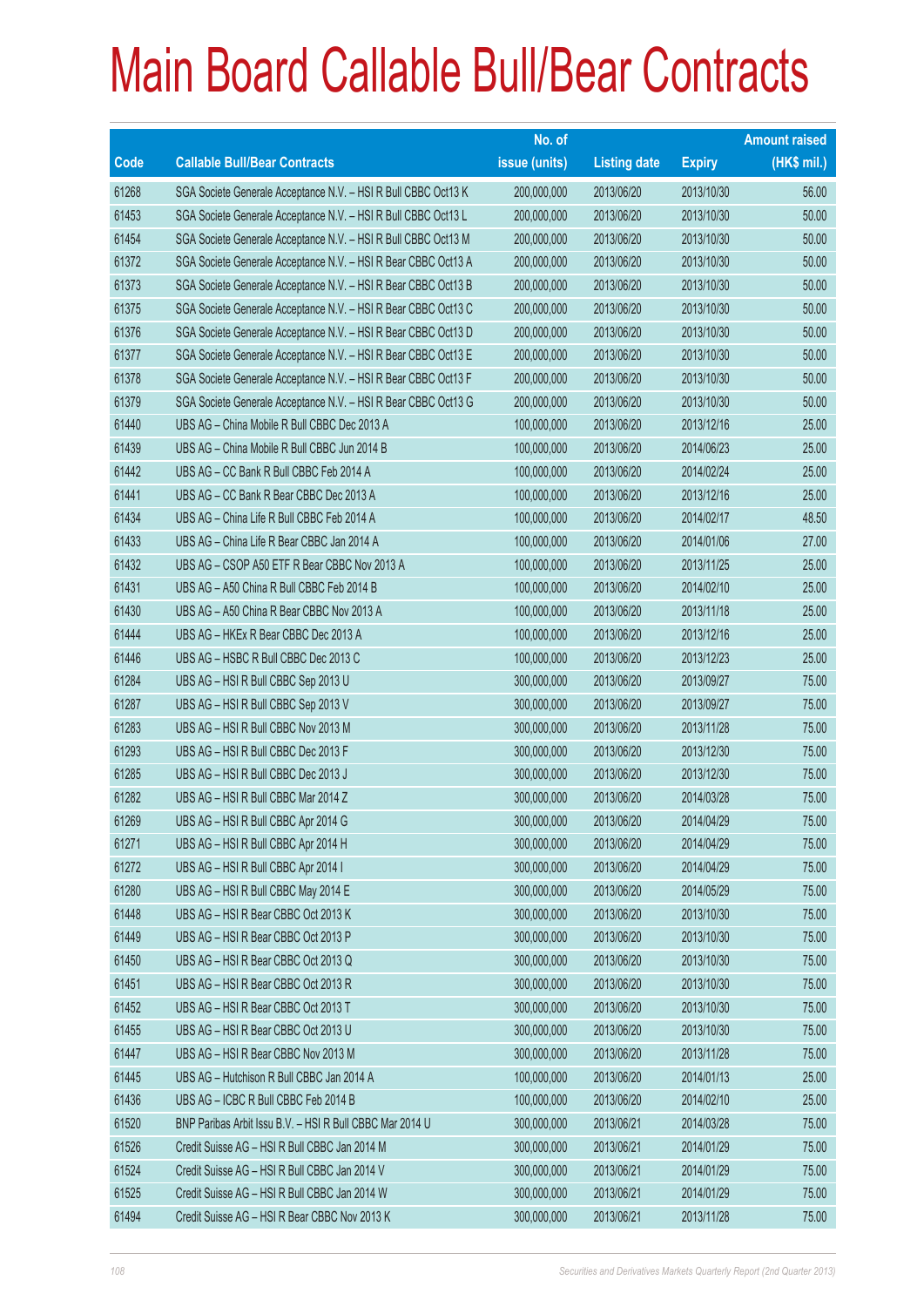|       |                                                                | No. of        |                     |               | <b>Amount raised</b> |
|-------|----------------------------------------------------------------|---------------|---------------------|---------------|----------------------|
| Code  | <b>Callable Bull/Bear Contracts</b>                            | issue (units) | <b>Listing date</b> | <b>Expiry</b> | (HK\$ mil.)          |
| 61495 | Credit Suisse AG - HSI R Bear CBBC Nov 2013 L                  | 300,000,000   | 2013/06/21          | 2013/11/28    | 75.00                |
| 61496 | Credit Suisse AG - HSI R Bear CBBC Nov 2013 M                  | 300,000,000   | 2013/06/21          | 2013/11/28    | 75.00                |
| 61497 | Credit Suisse AG - HSI R Bear CBBC Nov 2013 N                  | 300,000,000   | 2013/06/21          | 2013/11/28    | 75.00                |
| 61498 | Credit Suisse AG - HSI R Bear CBBC Nov 2013 O                  | 300,000,000   | 2013/06/21          | 2013/11/28    | 75.00                |
| 61527 | Citigroup Global Mkt H Inc. - HSI R Bull CBBC Nov 2013 H       | 120,000,000   | 2013/06/21          | 2013/11/28    | 30.00                |
| 61528 | Citigroup Global Mkt H Inc. - HSI R Bear CBBC Nov 2013 J       | 120,000,000   | 2013/06/21          | 2013/11/28    | 30.00                |
| 61530 | Goldman Sachs SP (Asia) - HSI R Bull CBBC Oct 2013 F           | 150,000,000   | 2013/06/21          | 2013/10/30    | 39.00                |
| 61531 | Goldman Sachs SP (Asia) - HSI R Bull CBBC Oct 2013 G           | 150,000,000   | 2013/06/21          | 2013/10/30    | 39.00                |
| 61532 | Goldman Sachs SP (Asia) - HSI R Bull CBBC Oct 2013 H           | 150,000,000   | 2013/06/21          | 2013/10/30    | 37.80                |
| 61533 | Goldman Sachs SP (Asia) - HSI R Bull CBBC Oct 2013 I           | 150,000,000   | 2013/06/21          | 2013/10/30    | 37.50                |
| 61534 | Goldman Sachs SP (Asia) - HSI R Bull CBBC Oct 2013 J           | 150,000,000   | 2013/06/21          | 2013/10/30    | 37.80                |
| 61492 | HK Bank - China Mobile R Bull CBBC Dec 2013 C                  | 120,000,000   | 2013/06/21          | 2013/12/20    | 30.00                |
| 61493 | HK Bank – CC Bank R Bear CBBC Dec 2013 B                       | 40,000,000    | 2013/06/21          | 2013/12/20    | 10.00                |
| 61491 | HK Bank - HSCEI R Bear CBBC Jan 2014 B                         | 68,000,000    | 2013/06/21          | 2014/01/29    | 17.00                |
| 61489 | HK Bank - HSI R Bull CBBC Jan 2014 C                           | 100,000,000   | 2013/06/21          | 2014/01/29    | 25.00                |
| 61490 | HK Bank - HSI R Bull CBBC Jan 2014 D                           | 100,000,000   | 2013/06/21          | 2014/01/29    | 25.00                |
| 61486 | HK Bank - HSI R Bear CBBC Nov 2013 R                           | 100,000,000   | 2013/06/21          | 2013/11/28    | 25.00                |
| 61487 | HK Bank - HSI R Bear CBBC Nov 2013 S                           | 100,000,000   | 2013/06/21          | 2013/11/28    | 25.00                |
| 61488 | HK Bank - HSI R Bear CBBC Dec 2013 H                           | 400,000,000   | 2013/06/21          | 2013/12/30    | 100.00               |
| 61519 | SGA Societe Generale Acceptance N.V. - HSI R Bull CBBC Sep13 E | 200,000,000   | 2013/06/21          | 2013/09/27    | 50.00                |
| 61500 | SGA Societe Generale Acceptance N.V. - HSI R Bear CBBC Oct13 H | 200,000,000   | 2013/06/21          | 2013/10/30    | 50.00                |
| 61501 | SGA Societe Generale Acceptance N.V. - HSI R Bear CBBC Oct13 I | 200,000,000   | 2013/06/21          | 2013/10/30    | 50.00                |
| 61513 | UBS AG - CAM CSI300 R Bull CBBC Dec 2013 A                     | 40,000,000    | 2013/06/21          | 2013/12/09    | 11.80                |
| 61512 | UBS AG - CAM CSI300 R Bear CBBC Feb 2014 A                     | 40,000,000    | 2013/06/21          | 2014/02/17    | 16.60                |
| 61515 | UBS AG - Minsheng Bank R Bull CBBC Jan 2014 A                  | 50,000,000    | 2013/06/21          | 2014/01/20    | 12.50                |
| 61518 | UBS AG - Sinopec Corp R Bull CBBC Dec 2013 B                   | 100,000,000   | 2013/06/21          | 2013/12/16    | 25.00                |
| 61516 | UBS AG - China Shenhua R Bull CBBC Sep 2014 A                  | 100,000,000   | 2013/06/21          | 2014/09/29    | 25.00                |
| 61523 | UBS AG - HSI R Bull CBBC Oct 2013 E                            | 300,000,000   | 2013/06/21          | 2013/10/30    | 75.00                |
| 61522 | UBS AG - HSI R Bull CBBC Nov 2013 G                            | 300,000,000   | 2013/06/21          | 2013/11/28    | 75.00                |
| 61521 | UBS AG - HSI R Bull CBBC Dec 2013 K                            | 300,000,000   | 2013/06/21          | 2013/12/30    | 75.00                |
| 61510 | UBS AG - HSI R Bull CBBC Apr 2014 J                            | 300,000,000   | 2013/06/21          | 2014/04/29    | 75.00                |
| 61508 | UBS AG - HSI R Bull CBBC Aug 2014 D                            | 300,000,000   | 2013/06/21          | 2014/08/28    | 78.00                |
| 61509 | UBS AG - HSI R Bull CBBC Aug 2014 E                            | 300,000,000   | 2013/06/21          | 2014/08/28    | 75.00                |
| 61506 | UBS AG - HSI R Bull CBBC Sep 2014 C                            | 300,000,000   | 2013/06/21          | 2014/09/29    | 108.00               |
| 61507 | UBS AG - HSI R Bull CBBC Sep 2014 D                            | 300,000,000   | 2013/06/21          | 2014/09/29    | 93.00                |
| 61502 | UBS AG - HSI R Bear CBBC Nov 2013 N                            | 300,000,000   | 2013/06/21          | 2013/11/28    | 75.00                |
| 61503 | UBS AG - HSI R Bear CBBC Nov 2013 O                            | 300,000,000   | 2013/06/21          | 2013/11/28    | 75.00                |
| 61504 | UBS AG - HSI R Bear CBBC Nov 2013 P                            | 300,000,000   | 2013/06/21          | 2013/11/28    | 75.00                |
| 61505 | UBS AG - HSI R Bear CBBC Nov 2013 Q                            | 300,000,000   | 2013/06/21          | 2013/11/28    | 75.00                |
| 61517 | UBS AG - Petrochina R Bull CBBC Dec 2013 A                     | 100,000,000   | 2013/06/21          | 2013/12/16    | 25.00                |
| 61514 | UBS AG - Ping An R Bull CBBC Dec 2013 A                        | 100,000,000   | 2013/06/21          | 2013/12/23    | 25.00                |
| 61555 | BNP Paribas Arbit Issu B.V. - HSI R Bull CBBC Mar 2014 V       | 300,000,000   | 2013/06/24          | 2014/03/28    | 75.00                |
| 61556 | BNP Paribas Arbit Issu B.V. - HSI R Bull CBBC Mar 2014 W       | 300,000,000   | 2013/06/24          | 2014/03/28    | 75.00                |
| 61540 | Credit Suisse AG - A50 China R Bull CBBC Jan 2014 A            | 50,000,000    | 2013/06/24          | 2014/01/24    | 12.50                |
| 61541 | Credit Suisse AG - A50 China R Bull CBBC Jan 2014 B            | 50,000,000    | 2013/06/24          | 2014/01/24    | 12.50                |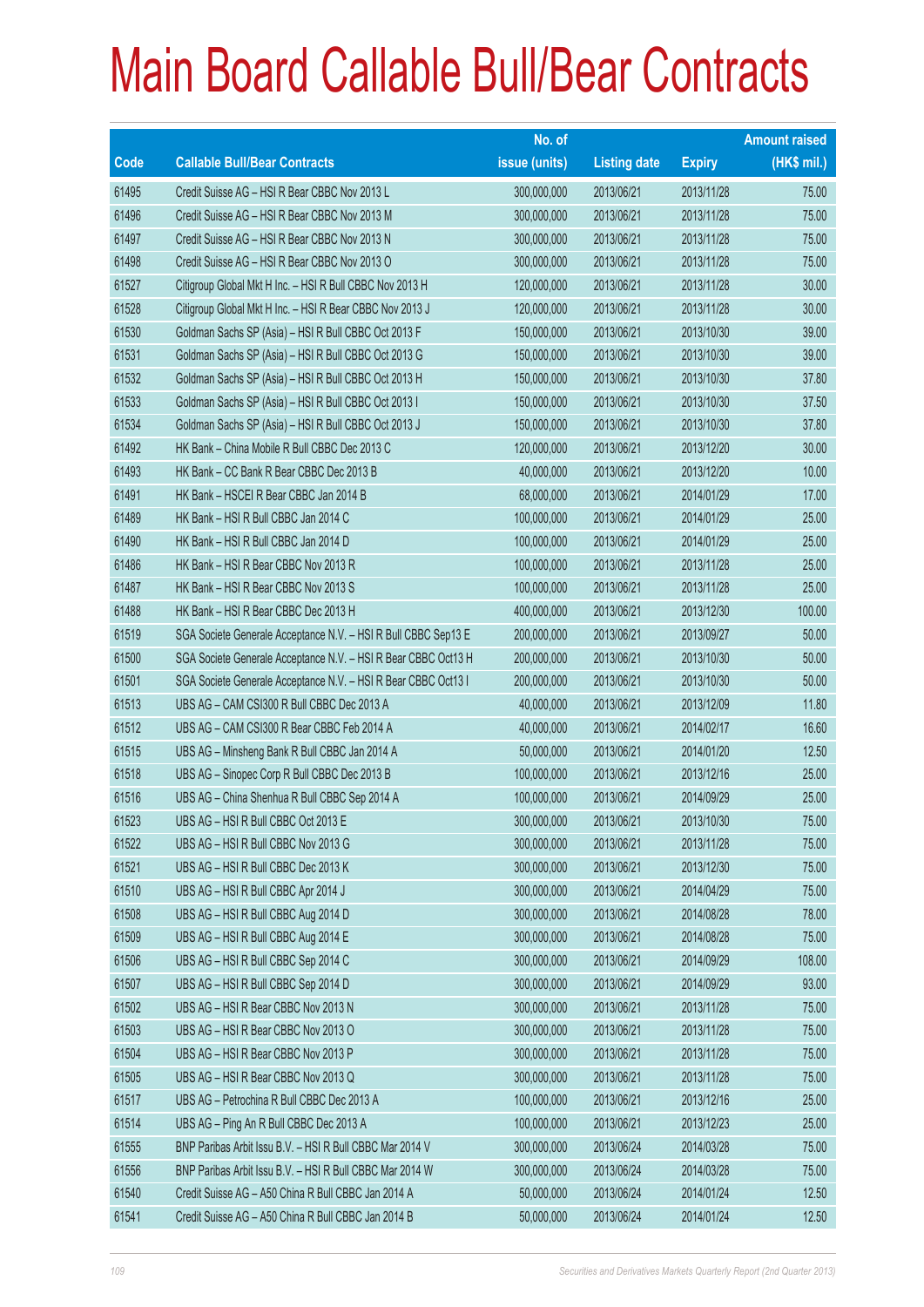|             |                                                                | No. of        |                     |               | <b>Amount raised</b> |
|-------------|----------------------------------------------------------------|---------------|---------------------|---------------|----------------------|
| <b>Code</b> | <b>Callable Bull/Bear Contracts</b>                            | issue (units) | <b>Listing date</b> | <b>Expiry</b> | $(HK$$ mil.)         |
| 61542       | Credit Suisse AG - A50 China R Bear CBBC Jan 2014 A            | 50,000,000    | 2013/06/24          | 2014/01/24    | 12.50                |
| 61543       | Credit Suisse AG - A50 China R Bear CBBC Jan 2014 B            | 50,000,000    | 2013/06/24          | 2014/01/24    | 12.50                |
| 61550       | Credit Suisse AG - HSCEI R Bull CBBC Oct 2013 A                | 150,000,000   | 2013/06/24          | 2013/10/30    | 37.50                |
| 61551       | Credit Suisse AG - HSCEI R Bull CBBC Oct 2013 B                | 150,000,000   | 2013/06/24          | 2013/10/30    | 37.50                |
| 61552       | Credit Suisse AG - HSCEI R Bull CBBC Oct 2013 C                | 150,000,000   | 2013/06/24          | 2013/10/30    | 37.50                |
| 61553       | Credit Suisse AG - HSCEI R Bear CBBC Oct 2013 A                | 150,000,000   | 2013/06/24          | 2013/10/30    | 37.50                |
| 61554       | Credit Suisse AG - HSCEI R Bear CBBC Oct 2013 B                | 150,000,000   | 2013/06/24          | 2013/10/30    | 37.50                |
| 61575       | Credit Suisse AG - HSI R Bull CBBC Feb 2014 F                  | 300,000,000   | 2013/06/24          | 2014/02/27    | 75.00                |
| 61570       | Credit Suisse AG - HSI R Bull CBBC Feb 2014 W                  | 300,000,000   | 2013/06/24          | 2014/02/27    | 75.00                |
| 61571       | Credit Suisse AG - HSI R Bull CBBC Feb 2014 X                  | 300,000,000   | 2013/06/24          | 2014/02/27    | 75.00                |
| 61573       | Credit Suisse AG - HSI R Bull CBBC Feb 2014 Y                  | 300,000,000   | 2013/06/24          | 2014/02/27    | 75.00                |
| 61574       | Credit Suisse AG - HSI R Bull CBBC Feb 2014 Z                  | 300,000,000   | 2013/06/24          | 2014/02/27    | 75.00                |
| 61544       | Credit Suisse AG - HSI R Bear CBBC Nov 2013 P                  | 300,000,000   | 2013/06/24          | 2013/11/28    | 75.00                |
| 61545       | Credit Suisse AG - HSI R Bear CBBC Nov 2013 Q                  | 300,000,000   | 2013/06/24          | 2013/11/28    | 75.00                |
| 61546       | Credit Suisse AG - HSI R Bear CBBC Nov 2013 R                  | 300,000,000   | 2013/06/24          | 2013/11/28    | 75.00                |
| 61579       | Citigroup Global Mkt H Inc. - HSI R Bull CBBC Nov 2013 I       | 120,000,000   | 2013/06/24          | 2013/11/28    | 30.00                |
| 61580       | Citigroup Global Mkt H Inc. - HSI R Bull CBBC Nov 2013 J       | 120,000,000   | 2013/06/24          | 2013/11/28    | 30.00                |
| 61577       | Citigroup Global Mkt H Inc. - HSI R Bear CBBC Nov 2013 K       | 120,000,000   | 2013/06/24          | 2013/11/28    | 30.00                |
| 61578       | Citigroup Global Mkt H Inc. - HSI R Bear CBBC Nov 2013 L       | 120,000,000   | 2013/06/24          | 2013/11/28    | 30.00                |
| 61594       | J P Morgan SP BV - HSI R Bull CBBC Dec 2013 D                  | 300,000,000   | 2013/06/24          | 2013/12/30    | 75.00                |
| 61591       | J P Morgan SP BV - HSI R Bull CBBC Dec 2013 H                  | 300,000,000   | 2013/06/24          | 2013/12/30    | 75.00                |
| 61590       | J P Morgan SP BV - HSI R Bull CBBC Jan 2014 D                  | 300,000,000   | 2013/06/24          | 2014/01/29    | 75.00                |
| 61593       | J P Morgan SP BV - HSI R Bull CBBC Jan 2014 E                  | 300,000,000   | 2013/06/24          | 2014/01/29    | 75.00                |
| 61589       | J P Morgan SP BV - HSI R Bull CBBC Feb 2014 D                  | 300,000,000   | 2013/06/24          | 2014/02/27    | 75.00                |
| 61592       | J P Morgan SP BV - HSI R Bull CBBC Feb 2014 E                  | 300,000,000   | 2013/06/24          | 2014/02/27    | 75.00                |
| 61585       | J P Morgan SP BV - HSI R Bear CBBC Nov 2013 V                  | 300,000,000   | 2013/06/24          | 2013/11/28    | 75.00                |
| 61588       | J P Morgan SP BV - HSI R Bear CBBC Nov 2013 W                  | 300,000,000   | 2013/06/24          | 2013/11/28    | 75.00                |
| 61587       | JP Morgan SP BV - HSIR Bear CBBC Dec 2013 N                    | 300,000,000   | 2013/06/24          | 2013/12/30    | 75.00                |
| 61581       | Merrill Lynch Int'l & Co. C.V. - HSI R Bull CBBC Dec 2013 J    | 100,000,000   | 2013/06/24          | 2013/12/30    | 25.00                |
| 61582       | Merrill Lynch Int'l & Co. C.V. - HSI R Bull CBBC Dec 2013 K    | 100,000,000   | 2013/06/24          | 2013/12/30    | 25.00                |
| 61583       | Merrill Lynch Int'l & Co. C.V. - HSI R Bull CBBC Dec 2013 L    | 100,000,000   | 2013/06/24          | 2013/12/30    | 25.00                |
| 61584       | Merrill Lynch Int'l & Co. C.V. - HSI R Bull CBBC Dec 2013 M    | 100,000,000   | 2013/06/24          | 2013/12/30    | 25.00                |
| 61535       | Standard Chartered Bank - HSI R Bear CBBC Oct 2013 N           | 100,000,000   | 2013/06/24          | 2013/10/30    | 25.00                |
| 61549       | SGA Societe Generale Acceptance N.V. - HSI R Bull CBBC Sep13 C | 200,000,000   | 2013/06/24          | 2013/09/27    | 50.00                |
| 61548       | SGA Societe Generale Acceptance N.V. - HSI R Bull CBBC Sep13 D | 200,000,000   | 2013/06/24          | 2013/09/27    | 50.00                |
| 61547       | SGA Societe Generale Acceptance N.V. - HSI R Bull CBBC Oct13 N | 200,000,000   | 2013/06/24          | 2013/10/30    | 50.00                |
| 61568       | UBS AG - HSCEI R Bull CBBC May 2014 B                          | 100,000,000   | 2013/06/24          | 2014/05/29    | 25.00                |
| 61567       | UBS AG - HSCEIR Bear CBBC Oct 2013 C                           | 100,000,000   | 2013/06/24          | 2013/10/30    | 25.00                |
| 61563       | UBS AG - HSI R Bull CBBC Oct 2013 H                            | 300,000,000   | 2013/06/24          | 2013/10/30    | 75.00                |
| 61564       | UBS AG - HSI R Bull CBBC Feb 2014 Q                            | 300,000,000   | 2013/06/24          | 2014/02/27    | 75.00                |
| 61565       | UBS AG - HSI R Bull CBBC Feb 2014 R                            | 300,000,000   | 2013/06/24          | 2014/02/27    | 75.00                |
| 61566       | UBS AG - HSI R Bull CBBC Feb 2014 S                            | 300,000,000   | 2013/06/24          | 2014/02/27    | 75.00                |
| 61558       | UBS AG - HSI R Bull CBBC Jul 2014 B                            | 300,000,000   | 2013/06/24          | 2014/07/30    | 84.00                |
| 61559       | UBS AG - HSI R Bull CBBC Jul 2014 C                            | 300,000,000   | 2013/06/24          | 2014/07/30    | 78.00                |
| 61557       | UBS AG - HSI R Bull CBBC Aug 2014 F                            | 300,000,000   | 2013/06/24          | 2014/08/28    | 135.00               |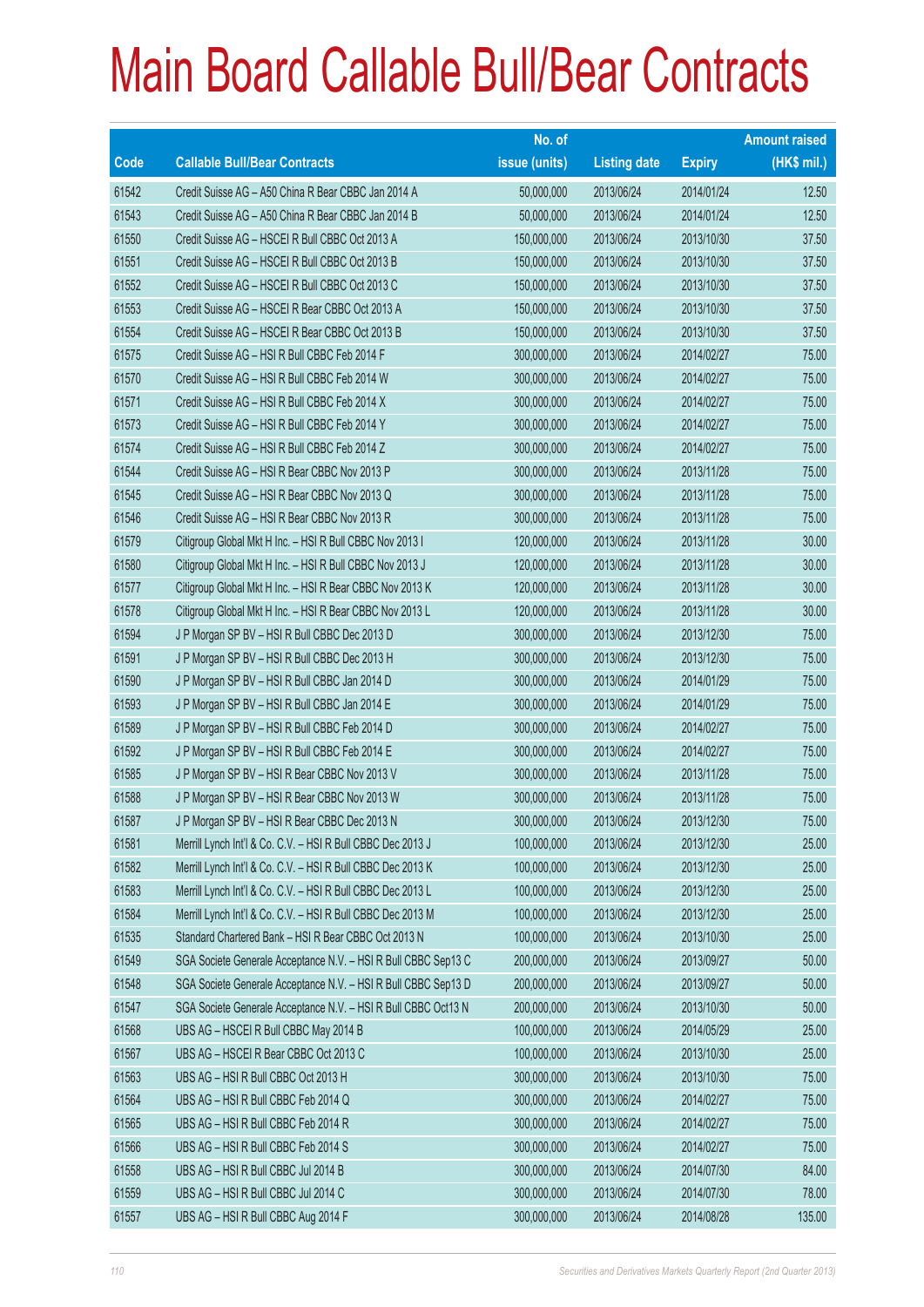|       |                                                                | No. of        |                     |               | <b>Amount raised</b> |
|-------|----------------------------------------------------------------|---------------|---------------------|---------------|----------------------|
| Code  | <b>Callable Bull/Bear Contracts</b>                            | issue (units) | <b>Listing date</b> | <b>Expiry</b> | (HK\$ mil.)          |
| 61539 | UBS AG - HSI R Bear CBBC Nov 2013 R                            | 300,000,000   | 2013/06/24          | 2013/11/28    | 75.00                |
| 61536 | UBS AG - HSI R Bear CBBC Dec 2013 K                            | 300,000,000   | 2013/06/24          | 2013/12/30    | 75.00                |
| 61538 | UBS AG - HSI R Bear CBBC Dec 2013 L                            | 300,000,000   | 2013/06/24          | 2013/12/30    | 75.00                |
| 61569 | UBS AG - ICBC R Bear CBBC Dec 2013 A                           | 100,000,000   | 2013/06/24          | 2013/12/02    | 25.00                |
| 61616 | Credit Suisse AG - HSI R Bull CBBC Mar 2014 G                  | 300,000,000   | 2013/06/25          | 2014/03/28    | 75.00                |
| 61617 | Credit Suisse AG - HSI R Bull CBBC Mar 2014 H                  | 300,000,000   | 2013/06/25          | 2014/03/28    | 75.00                |
| 61620 | Credit Suisse AG - HSI R Bear CBBC Nov 2013 S                  | 300,000,000   | 2013/06/25          | 2013/11/28    | 75.00                |
| 61622 | Credit Suisse AG - HSI R Bear CBBC Nov 2013 T                  | 300,000,000   | 2013/06/25          | 2013/11/28    | 75.00                |
| 61624 | Citigroup Global Mkt H Inc. - HSI R Bull CBBC Nov 2013 L       | 120,000,000   | 2013/06/25          | 2013/11/28    | 30.00                |
| 61625 | Citigroup Global Mkt H Inc. - HSI R Bear CBBC Nov 2013 M       | 120,000,000   | 2013/06/25          | 2013/11/28    | 30.00                |
| 61597 | Goldman Sachs SP (Asia) - HSI R Bear CBBC Oct 2013 A           | 150,000,000   | 2013/06/25          | 2013/10/30    | 38.25                |
| 61599 | Goldman Sachs SP (Asia) - HSI R Bear CBBC Oct 2013 B           | 150,000,000   | 2013/06/25          | 2013/10/30    | 38.10                |
| 61600 | Goldman Sachs SP (Asia) - HSI R Bear CBBC Oct 2013 C           | 150,000,000   | 2013/06/25          | 2013/10/30    | 38.10                |
| 61601 | Goldman Sachs SP (Asia) - HSI R Bear CBBC Oct 2013 D           | 150,000,000   | 2013/06/25          | 2013/10/30    | 37.50                |
| 61602 | Goldman Sachs SP (Asia) - HSI R Bear CBBC Oct 2013 E           | 150,000,000   | 2013/06/25          | 2013/10/30    | 37.50                |
| 61612 | HK Bank - Sinopec Corp R Bull CBBC Jan 2014 A                  | 80,000,000    | 2013/06/25          | 2014/01/27    | 20.00                |
| 61610 | HK Bank - CSOP A50 ETF R Bull CBBC Jan 2014 A                  | 80,000,000    | 2013/06/25          | 2014/01/27    | 20.00                |
| 61611 | HK Bank - CSOP A50 ETF R Bear CBBC Dec 2013 A                  | 40,000,000    | 2013/06/25          | 2013/12/09    | 10.00                |
| 61608 | HK Bank - A50 R Bull CBBC Dec 2013 A                           | 100,000,000   | 2013/06/25          | 2013/12/02    | 25.00                |
| 61609 | HK Bank - A50 R Bull CBBC Jan 2014 A                           | 100,000,000   | 2013/06/25          | 2014/01/20    | 25.00                |
| 61607 | HK Bank - HSCEI R Bull CBBC Feb 2014 A                         | 100,000,000   | 2013/06/25          | 2014/02/27    | 25.00                |
| 61606 | HK Bank - HSI R Bull CBBC Oct 2013 M                           | 100,000,000   | 2013/06/25          | 2013/10/30    | 25.00                |
| 61603 | HK Bank - HSI R Bull CBBC Nov 2013 P                           | 100,000,000   | 2013/06/25          | 2013/11/28    | 25.00                |
| 61618 | SGA Societe Generale Acceptance N.V. - HSI R Bull CBBC Sep13 A | 200,000,000   | 2013/06/25          | 2013/09/27    | 50.00                |
| 61619 | SGA Societe Generale Acceptance N.V. - HSI R Bear CBBC Oct13 J | 200,000,000   | 2013/06/25          | 2013/10/30    | 50.00                |
| 61614 | UBS AG - HSI R Bull CBBC Nov 2013 I                            | 300,000,000   | 2013/06/25          | 2013/11/28    | 75.00                |
| 61613 | UBS AG - HSI R Bull CBBC Dec 2013 L                            | 300,000,000   | 2013/06/25          | 2013/12/30    | 75.00                |
| 61615 | UBS AG - HSI R Bull CBBC Dec 2013 Z                            | 300,000,000   | 2013/06/25          | 2013/12/30    | 75.00                |
| 61623 | UBS AG - HSI R Bear CBBC Feb 2014 B                            | 300,000,000   | 2013/06/25          | 2014/02/27    | 75.00                |
| 61636 | Credit Suisse AG - HSI R Bull CBBC Feb 2014 G                  | 300,000,000   | 2013/06/26          | 2014/02/27    | 75.00                |
| 61637 | Credit Suisse AG - HSI R Bull CBBC Feb 2014 H                  | 300,000,000   | 2013/06/26          | 2014/02/27    | 75.00                |
| 61639 | Credit Suisse AG - HSI R Bear CBBC Nov 2013 U                  | 300,000,000   | 2013/06/26          | 2013/11/28    | 75.00                |
| 61640 | Credit Suisse AG - HSI R Bear CBBC Nov 2013 V                  | 300,000,000   | 2013/06/26          | 2013/11/28    | 75.00                |
| 61647 | Citigroup Global Mkt H Inc. - HSI R Bull CBBC Oct 2013 M       | 120,000,000   | 2013/06/26          | 2013/10/30    | 30.00                |
| 61650 | Citigroup Global Mkt H Inc. - HSI R Bear CBBC Oct 2013 K       | 120,000,000   | 2013/06/26          | 2013/10/30    | 30.00                |
| 61651 | Goldman Sachs SP (Asia) - HSI R Bear CBBC Oct 2013 F           | 150,000,000   | 2013/06/26          | 2013/10/30    | 38.10                |
| 61652 | Goldman Sachs SP (Asia) - HSI R Bear CBBC Oct 2013 G           | 150,000,000   | 2013/06/26          | 2013/10/30    | 37.50                |
| 61626 | HK Bank - China Mobile R Bull CBBC Dec 2013 D                  | 120,000,000   | 2013/06/26          | 2013/12/09    | 30.00                |
| 61628 | HK Bank - CC Bank R Bull CBBC Nov 2013 A                       | 80,000,000    | 2013/06/26          | 2013/11/25    | 20.00                |
| 61627 | HK Bank - CC Bank R Bull CBBC Dec 2013 A                       | 80,000,000    | 2013/06/26          | 2013/12/23    | 20.00                |
| 61630 | HK Bank - China Life R Bull CBBC Dec 2013 B                    | 60,000,000    | 2013/06/26          | 2013/12/09    | 27.60                |
| 61629 | HK Bank - ICBC R Bull CBBC Dec 2013 B                          | 80,000,000    | 2013/06/26          | 2013/12/23    | 20.00                |
| 61643 | J P Morgan SP BV - HSI R Bear CBBC Nov 2013 X                  | 300,000,000   | 2013/06/26          | 2013/11/28    | 75.00                |
| 61646 | J P Morgan SP BV - HSI R Bear CBBC Nov 2013 Y                  | 300,000,000   | 2013/06/26          | 2013/11/28    | 75.00                |
| 61642 | J P Morgan SP BV - HSI R Bear CBBC Dec 2013 O                  | 300,000,000   | 2013/06/26          | 2013/12/30    | 75.00                |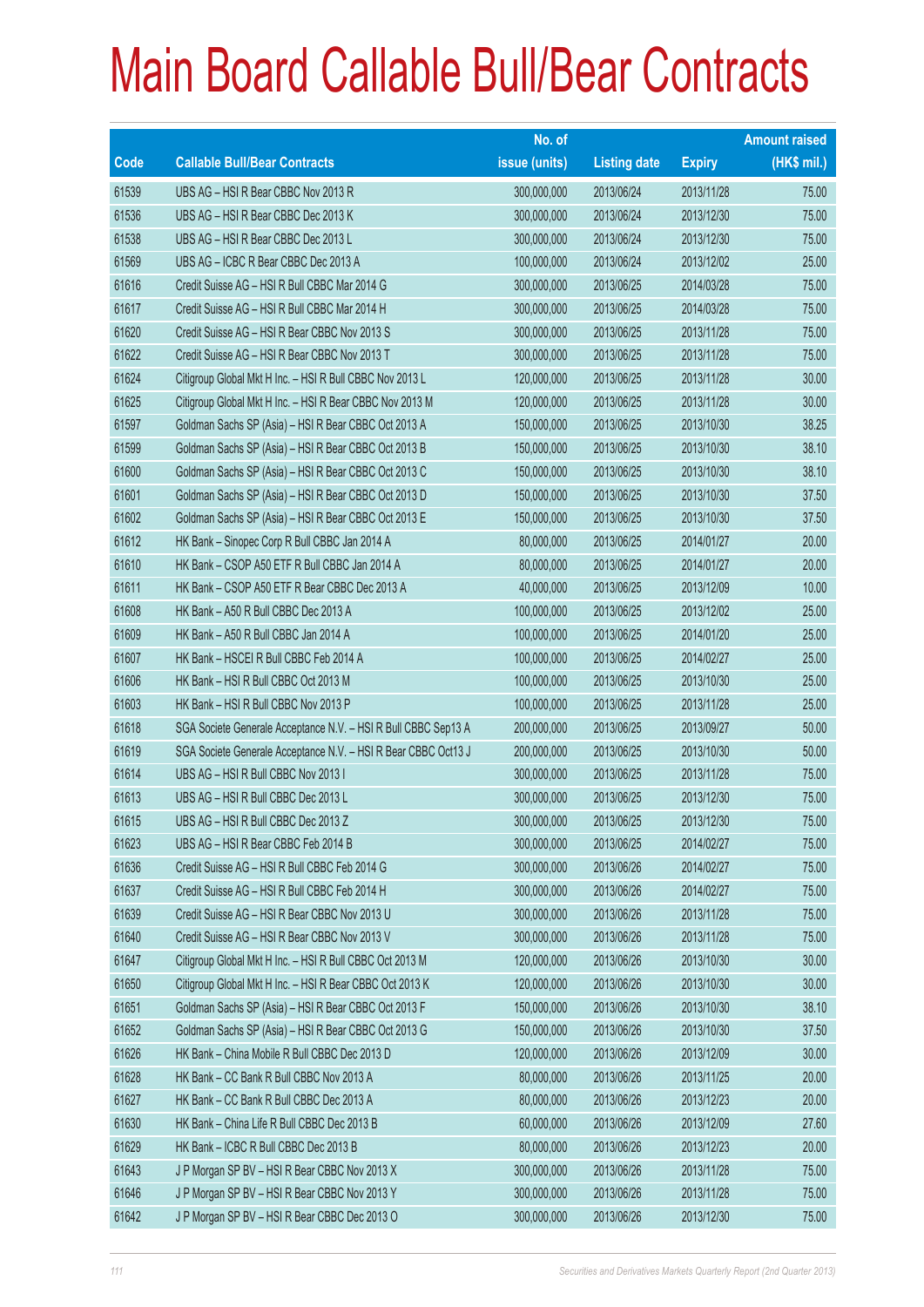|       |                                                             | No. of        |                     |               | <b>Amount raised</b> |
|-------|-------------------------------------------------------------|---------------|---------------------|---------------|----------------------|
| Code  | <b>Callable Bull/Bear Contracts</b>                         | issue (units) | <b>Listing date</b> | <b>Expiry</b> | $(HK$$ mil.)         |
| 61644 | J P Morgan SP BV - HSI R Bear CBBC Dec 2013 P               | 300,000,000   | 2013/06/26          | 2013/12/30    | 75.00                |
| 61632 | UBS AG - HSI R Bull CBBC Mar 2014 A                         | 350,000,000   | 2013/06/26          | 2014/03/28    | 87.50                |
| 61633 | UBS AG - HSI R Bull CBBC Mar 2014 B                         | 350,000,000   | 2013/06/26          | 2014/03/28    | 87.50                |
| 61631 | UBS AG - HSI R Bull CBBC Apr 2014 K                         | 350,000,000   | 2013/06/26          | 2014/04/29    | 87.50                |
| 61641 | UBS AG - HSI R Bear CBBC Dec 2013 M                         | 350,000,000   | 2013/06/26          | 2013/12/30    | 87.50                |
| 61694 | BNP Paribas Arbit Issu B.V. - A50 Ch R Bull CBBC Dec 2013 I | 200,000,000   | 2013/06/27          | 2013/12/30    | 50.00                |
| 61692 | BNP Paribas Arbit Issu B.V. - HSCEI R Bull CBBC Dec 2013 G  | 200,000,000   | 2013/06/27          | 2013/12/30    | 50.00                |
| 61702 | BNP Paribas Arbit Issu B.V. - HSI R Bull CBBC Feb 2014 A    | 300,000,000   | 2013/06/27          | 2014/02/27    | 75.00                |
| 61703 | BNP Paribas Arbit Issu B.V. - HSI R Bull CBBC Feb 2014 B    | 300,000,000   | 2013/06/27          | 2014/02/27    | 75.00                |
| 61704 | BNP Paribas Arbit Issu B.V. - HSI R Bull CBBC Feb 2014 C    | 300,000,000   | 2013/06/27          | 2014/02/27    | 75.00                |
| 61705 | BNP Paribas Arbit Issu B.V. - HSI R Bull CBBC Feb 2014 D    | 300,000,000   | 2013/06/27          | 2014/02/27    | 75.00                |
| 61706 | BNP Paribas Arbit Issu B.V. - HSI R Bull CBBC Feb 2014 E    | 300,000,000   | 2013/06/27          | 2014/02/27    | 75.00                |
| 61679 | BNP Paribas Arbit Issu B.V. - HSI R Bull CBBC Mar 2014 P    | 300,000,000   | 2013/06/27          | 2014/03/28    | 75.00                |
| 61676 | BNP Paribas Arbit Issu B.V. - HSI R Bull CBBC Mar 2014 X    | 300,000,000   | 2013/06/27          | 2014/03/28    | 75.00                |
| 61677 | BNP Paribas Arbit Issu B.V. - HSI R Bull CBBC Mar 2014 Y    | 300,000,000   | 2013/06/27          | 2014/03/28    | 75.00                |
| 61678 | BNP Paribas Arbit Issu B.V. - HSI R Bull CBBC Mar 2014 Z    | 300,000,000   | 2013/06/27          | 2014/03/28    | 75.00                |
| 61707 | BNP Paribas Arbit Issu B.V. - HSI R Bull CBBC Apr 2014 L    | 300,000,000   | 2013/06/27          | 2014/04/29    | 75.00                |
| 61708 | BNP Paribas Arbit Issu B.V. - HSI R Bull CBBC Apr 2014 M    | 300,000,000   | 2013/06/27          | 2014/04/29    | 75.00                |
| 61709 | BNP Paribas Arbit Issu B.V. - HSI R Bull CBBC Apr 2014 P    | 300,000,000   | 2013/06/27          | 2014/04/29    | 75.00                |
| 61695 | BNP Paribas Arbit Issu B.V. - HSI R Bear CBBC Jan 2014 G    | 300,000,000   | 2013/06/27          | 2014/01/29    | 75.00                |
| 61697 | BNP Paribas Arbit Issu B.V. - HSI R Bear CBBC Jan 2014 H    | 300,000,000   | 2013/06/27          | 2014/01/29    | 75.00                |
| 61698 | BNP Paribas Arbit Issu B.V. - HSI R Bear CBBC Jan 2014 I    | 300,000,000   | 2013/06/27          | 2014/01/29    | 75.00                |
| 61699 | BNP Paribas Arbit Issu B.V. - HSI R Bear CBBC Jan 2014 J    | 300,000,000   | 2013/06/27          | 2014/01/29    | 75.00                |
| 61700 | BNP Paribas Arbit Issu B.V. - HSI R Bear CBBC Jan 2014 K    | 300,000,000   | 2013/06/27          | 2014/01/29    | 75.00                |
| 61701 | BNP Paribas Arbit Issu B.V. - HSI R Bear CBBC Jan 2014 L    | 300,000,000   | 2013/06/27          | 2014/01/29    | 75.00                |
| 61762 | BNP Paribas Arbit Issu B.V. - HSI R Bear CBBC Jan 2014 M    | 300,000,000   | 2013/06/27          | 2014/01/29    | 75.00                |
| 61670 | Credit Suisse AG - HSI R Bull CBBC Apr 2014 F               | 300,000,000   | 2013/06/27          | 2014/04/29    | 75.00                |
| 61671 | Credit Suisse AG - HSI R Bull CBBC Apr 2014 G               | 300,000,000   | 2013/06/27          | 2014/04/29    | 75.00                |
| 61672 | Credit Suisse AG - HSI R Bull CBBC Apr 2014 H               | 300,000,000   | 2013/06/27          | 2014/04/29    | 75.00                |
| 61673 | Credit Suisse AG - HSI R Bull CBBC Apr 2014 I               | 300,000,000   | 2013/06/27          | 2014/04/29    | 75.00                |
| 61675 | Credit Suisse AG - HSI R Bull CBBC Apr 2014 J               | 300,000,000   | 2013/06/27          | 2014/04/29    | 75.00                |
| 61710 | Credit Suisse AG - HSI R Bull CBBC May 2014 A               | 300,000,000   | 2013/06/27          | 2014/05/29    | 75.00                |
| 61711 | Credit Suisse AG - HSI R Bull CBBC May 2014 B               | 300,000,000   | 2013/06/27          | 2014/05/29    | 79.50                |
| 61713 | Credit Suisse AG - HSI R Bull CBBC May 2014 C               | 300,000,000   | 2013/06/27          | 2014/05/29    | 82.50                |
| 61714 | Credit Suisse AG - HSI R Bull CBBC Jul 2014 A               | 300,000,000   | 2013/06/27          | 2014/07/30    | 94.50                |
| 61715 | Credit Suisse AG - HSI R Bull CBBC Jul 2014 B               | 300,000,000   | 2013/06/27          | 2014/07/30    | 106.50               |
| 61716 | Credit Suisse AG - HSI R Bull CBBC Aug 2014 A               | 300,000,000   | 2013/06/27          | 2014/08/28    | 115.50               |
| 61717 | Credit Suisse AG - HSI R Bull CBBC Aug 2014 B               | 300,000,000   | 2013/06/27          | 2014/08/28    | 121.50               |
| 61718 | Credit Suisse AG - HSI R Bull CBBC Aug 2014 C               | 300,000,000   | 2013/06/27          | 2014/08/28    | 75.00                |
| 61719 | Credit Suisse AG - HSI R Bear CBBC Nov 2013 W               | 300,000,000   | 2013/06/27          | 2013/11/28    | 75.00                |
| 61720 | Credit Suisse AG - HSI R Bear CBBC Nov 2013 X               | 300,000,000   | 2013/06/27          | 2013/11/28    | 75.00                |
| 61721 | Credit Suisse AG - HSI R Bear CBBC Dec 2013 D               | 300,000,000   | 2013/06/27          | 2013/12/30    | 75.00                |
| 61722 | Credit Suisse AG - HSI R Bear CBBC Dec 2013 E               | 300,000,000   | 2013/06/27          | 2013/12/30    | 75.00                |
| 61723 | Credit Suisse AG - HSI R Bear CBBC Dec 2013 F               | 300,000,000   | 2013/06/27          | 2013/12/30    | 75.00                |
| 61725 | Credit Suisse AG - HSI R Bear CBBC Dec 2013 G               | 300,000,000   | 2013/06/27          | 2013/12/30    | 75.00                |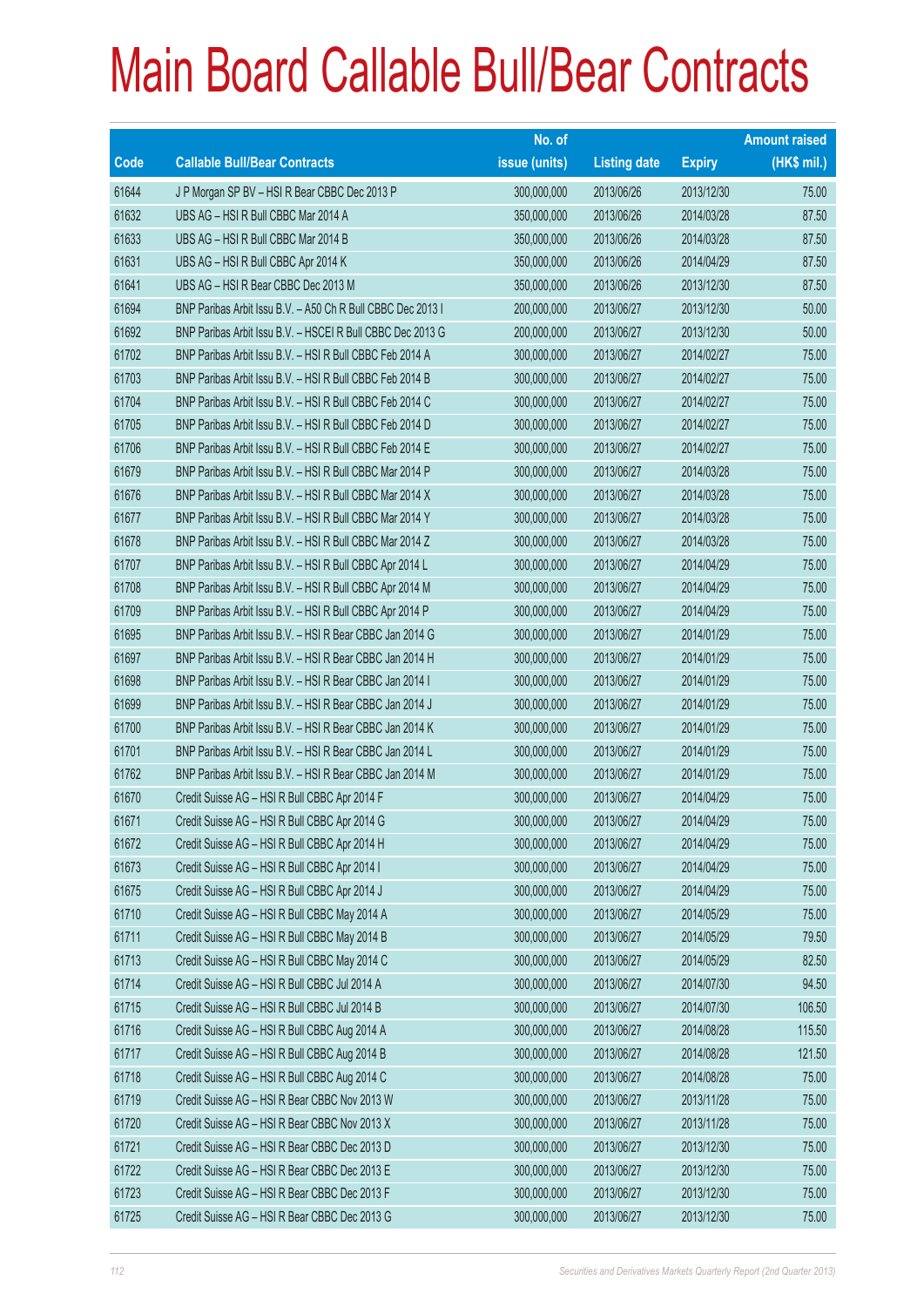|       |                                                                | No. of        |                     |               | <b>Amount raised</b> |
|-------|----------------------------------------------------------------|---------------|---------------------|---------------|----------------------|
| Code  | <b>Callable Bull/Bear Contracts</b>                            | issue (units) | <b>Listing date</b> | <b>Expiry</b> | $(HK$$ mil.)         |
| 61680 | Citigroup Global Mkt H Inc. - HSI R Bull CBBC Oct 2013 N       | 120,000,000   | 2013/06/27          | 2013/10/30    | 30.00                |
| 61682 | Citigroup Global Mkt H Inc. - HSI R Bull CBBC Oct 2013 O       | 120,000,000   | 2013/06/27          | 2013/10/30    | 30.00                |
| 61757 | Citigroup Global Mkt H Inc. - HSI R Bull CBBC Oct 2013 P       | 120,000,000   | 2013/06/27          | 2013/10/30    | 30.00                |
| 61758 | Citigroup Global Mkt H Inc. - HSI R Bull CBBC Oct 2013 Q       | 120,000,000   | 2013/06/27          | 2013/10/30    | 30.00                |
| 61681 | Citigroup Global Mkt H Inc. - HSI R Bull CBBC Oct 2013 Y       | 120,000,000   | 2013/06/27          | 2013/10/30    | 30.00                |
| 61748 | Citigroup Global Mkt H Inc. - HSI R Bull CBBC Mar 2014 E       | 120,000,000   | 2013/06/27          | 2014/03/28    | 30.00                |
| 61749 | Citigroup Global Mkt H Inc. - HSI R Bull CBBC Mar 2014 F       | 120,000,000   | 2013/06/27          | 2014/03/28    | 30.00                |
| 61755 | Citigroup Global Mkt H Inc. - HSI R Bull CBBC Mar 2014 G       | 120,000,000   | 2013/06/27          | 2014/03/28    | 30.00                |
| 61759 | Citigroup Global Mkt H Inc. - HSI R Bear CBBC Oct 2013 L       | 120,000,000   | 2013/06/27          | 2013/10/30    | 30.00                |
| 61760 | Citigroup Global Mkt H Inc. - HSI R Bear CBBC Oct 2013 M       | 120,000,000   | 2013/06/27          | 2013/10/30    | 30.00                |
| 61761 | Citigroup Global Mkt H Inc. - HSI R Bear CBBC Oct 2013 N       | 120,000,000   | 2013/06/27          | 2013/10/30    | 30.00                |
| 61743 | Goldman Sachs SP (Asia) - HSI R Bear CBBC Oct 2013 H           | 150,000,000   | 2013/06/27          | 2013/10/30    | 37.80                |
| 61744 | Goldman Sachs SP (Asia) - HSI R Bear CBBC Oct 2013 I           | 150,000,000   | 2013/06/27          | 2013/10/30    | 37.50                |
| 61745 | Goldman Sachs SP (Asia) - HSI R Bear CBBC Oct 2013 J           | 150,000,000   | 2013/06/27          | 2013/10/30    | 38.40                |
| 61747 | Goldman Sachs SP (Asia) - HSI R Bear CBBC Oct 2013 K           | 150,000,000   | 2013/06/27          | 2013/10/30    | 37.65                |
| 61656 | HK Bank - AIA R Bull CBBC Dec 2013 C                           | 60,000,000    | 2013/06/27          | 2013/12/09    | 15.00                |
| 61655 | HK Bank - CAM CSI300 R Bull CBBC Jan 2014 A                    | 60,000,000    | 2013/06/27          | 2014/01/27    | 27.00                |
| 61660 | HK Bank - BOCL R Bear CBBC Feb 2014 A                          | 40,000,000    | 2013/06/27          | 2014/02/20    | 10.00                |
| 61658 | HK Bank - CPIC R Bull CBBC Jan 2014 A                          | 60,000,000    | 2013/06/27          | 2014/01/27    | 32.40                |
| 61653 | HK Bank - A50 R Bear CBBC Nov 2013 C                           | 50,000,000    | 2013/06/27          | 2013/11/04    | 12.50                |
| 61654 | HK Bank - A50 R Bear CBBC Nov 2013 D                           | 50,000,000    | 2013/06/27          | 2013/11/25    | 12.50                |
| 61659 | HK Bank - Lenovo R Bear CBBC Dec 2013 A                        | 40,000,000    | 2013/06/27          | 2013/12/23    | 10.00                |
| 61657 | HK Bank - Ping An R Bull CBBC Nov 2013 B                       | 60,000,000    | 2013/06/27          | 2013/11/25    | 15.00                |
| 61773 | J P Morgan SP BV - HSI R Bull CBBC Jan 2014 F                  | 300,000,000   | 2013/06/27          | 2014/01/29    | 75.00                |
| 61776 | J P Morgan SP BV - HSI R Bull CBBC Jan 2014 G                  | 300,000,000   | 2013/06/27          | 2014/01/29    | 75.00                |
| 61779 | J P Morgan SP BV - HSI R Bull CBBC Jan 2014 H                  | 300,000,000   | 2013/06/27          | 2014/01/29    | 75.00                |
| 61782 | J P Morgan SP BV - HSI R Bull CBBC Jan 2014 I                  | 300,000,000   | 2013/06/27          | 2014/01/29    | 75.00                |
| 61772 | J P Morgan SP BV - HSI R Bull CBBC Feb 2014 F                  | 300,000,000   | 2013/06/27          | 2014/02/27    | 75.00                |
| 61775 | J P Morgan SP BV - HSI R Bull CBBC Feb 2014 G                  | 300,000,000   | 2013/06/27          | 2014/02/27    | 75.00                |
| 61778 | J P Morgan SP BV - HSI R Bull CBBC Feb 2014 H                  | 300,000,000   | 2013/06/27          | 2014/02/27    | 75.00                |
| 61781 | J P Morgan SP BV - HSI R Bull CBBC Feb 2014 I                  | 300,000,000   | 2013/06/27          | 2014/02/27    | 75.00                |
| 61770 | J P Morgan SP BV - HSI R Bull CBBC Mar 2014 B                  | 300,000,000   | 2013/06/27          | 2014/03/28    | 75.00                |
| 61774 | J P Morgan SP BV - HSI R Bull CBBC Mar 2014 C                  | 300,000,000   | 2013/06/27          | 2014/03/28    | 75.00                |
| 61777 | J P Morgan SP BV - HSI R Bull CBBC Mar 2014 D                  | 300,000,000   | 2013/06/27          | 2014/03/28    | 75.00                |
| 61780 | J P Morgan SP BV - HSI R Bull CBBC Mar 2014 E                  | 300,000,000   | 2013/06/27          | 2014/03/28    | 75.00                |
| 61768 | J P Morgan SP BV - HSI R Bear CBBC Nov 2013 B                  | 300,000,000   | 2013/06/27          | 2013/11/28    | 75.00                |
| 61765 | J P Morgan SP BV - HSI R Bear CBBC Nov 2013 Z                  | 300,000,000   | 2013/06/27          | 2013/11/28    | 75.00                |
| 61763 | J P Morgan SP BV - HSI R Bear CBBC Dec 2013 Q                  | 300,000,000   | 2013/06/27          | 2013/12/30    | 75.00                |
| 61766 | J P Morgan SP BV - HSI R Bear CBBC Dec 2013 R                  | 300,000,000   | 2013/06/27          | 2013/12/30    | 75.00                |
| 61769 | J P Morgan SP BV - HSI R Bear CBBC Dec 2013 S                  | 300,000,000   | 2013/06/27          | 2013/12/30    | 75.00                |
| 61661 | SGA Societe Generale Acceptance N.V. - HSI R Bull CBBC Sep13 B | 200,000,000   | 2013/06/27          | 2013/09/27    | 50.00                |
| 61662 | SGA Societe Generale Acceptance N.V. - HSI R Bull CBBC Sep13 F | 200,000,000   | 2013/06/27          | 2013/09/27    | 50.00                |
| 61663 | SGA Societe Generale Acceptance N.V. - HSI R Bull CBBC Sep13 H | 200,000,000   | 2013/06/27          | 2013/09/27    | 50.00                |
| 61688 | SGA Societe Generale Acceptance N.V. - HSI R Bull CBBC Sep13 I | 200,000,000   | 2013/06/27          | 2013/09/27    | 50.00                |
| 61664 | SGA Societe Generale Acceptance N.V. - HSI R Bull CBBC Oct13 O | 200,000,000   | 2013/06/27          | 2013/10/30    | 50.00                |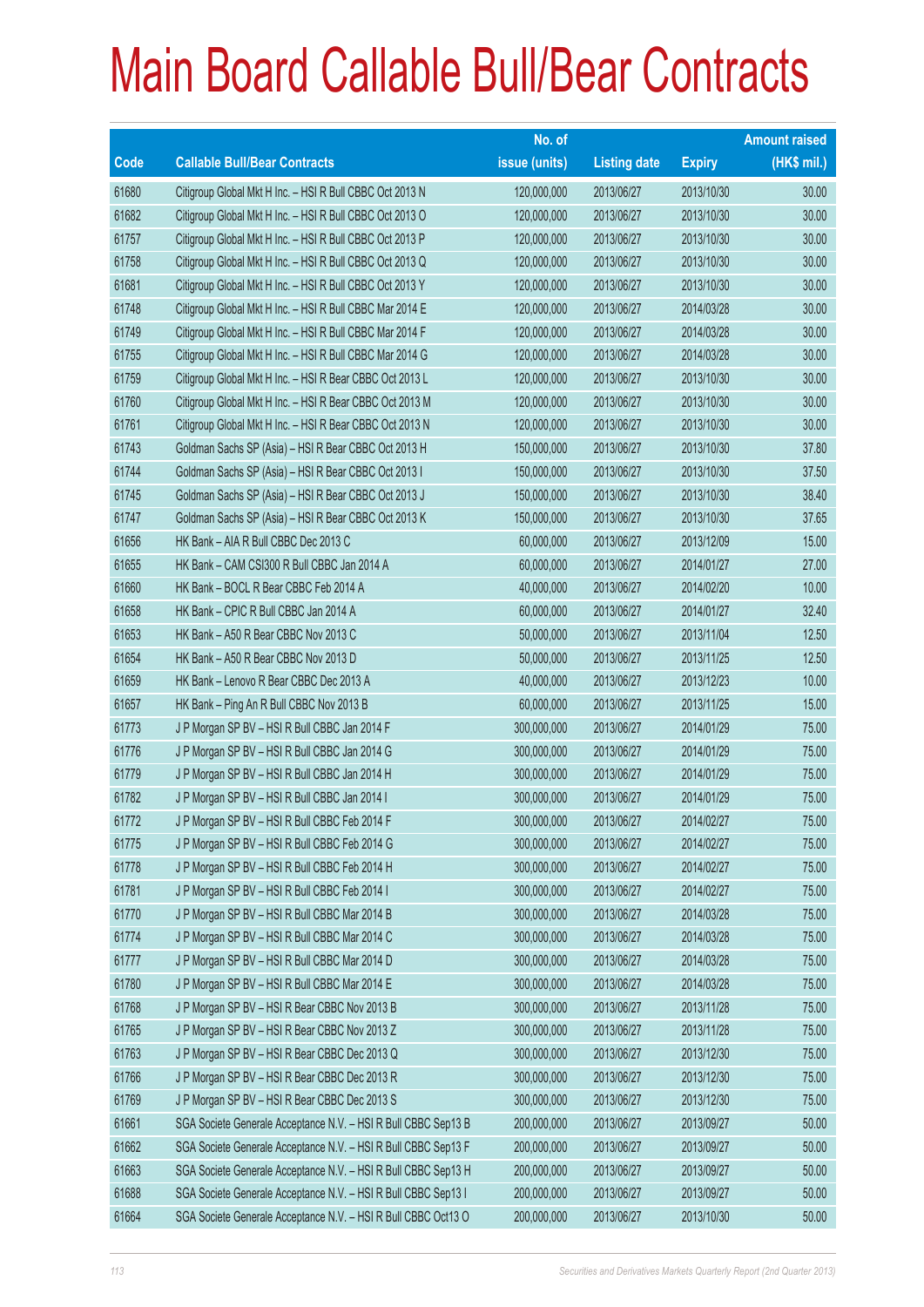|       |                                                                | No. of        |                     |               | <b>Amount raised</b> |
|-------|----------------------------------------------------------------|---------------|---------------------|---------------|----------------------|
| Code  | <b>Callable Bull/Bear Contracts</b>                            | issue (units) | <b>Listing date</b> | <b>Expiry</b> | $(HK$$ mil.)         |
| 61666 | SGA Societe Generale Acceptance N.V. - HSI R Bull CBBC Oct13 P | 200,000,000   | 2013/06/27          | 2013/10/30    | 50.00                |
| 61668 | SGA Societe Generale Acceptance N.V. - HSI R Bull CBBC Oct13 Q | 200,000,000   | 2013/06/27          | 2013/10/30    | 50.00                |
| 61689 | SGA Societe Generale Acceptance N.V. - HSI R Bull CBBC Oct13 R | 200,000,000   | 2013/06/27          | 2013/10/30    | 50.00                |
| 61690 | SGA Societe Generale Acceptance N.V. - HSI R Bear CBBC Oct13 K | 200,000,000   | 2013/06/27          | 2013/10/30    | 50.00                |
| 61691 | SGA Societe Generale Acceptance N.V. - HSI R Bear CBBC Oct13 L | 200,000,000   | 2013/06/27          | 2013/10/30    | 50.00                |
| 61732 | UBS AG - COVS R Bull CBBC Dec 2013 A                           | 50,000,000    | 2013/06/27          | 2013/12/16    | 18.75                |
| 61730 | UBS AG - CC Bank R Bull CBBC Jan 2014 B                        | 100,000,000   | 2013/06/27          | 2014/01/21    | 25.00                |
| 61729 | UBS AG - CC Bank R Bull CBBC Mar 2014 A                        | 100,000,000   | 2013/06/27          | 2014/03/11    | 25.00                |
| 61728 | UBS AG - HSCEI R Bull CBBC May 2014 C                          | 100,000,000   | 2013/06/27          | 2014/05/29    | 25.00                |
| 61726 | UBS AG - HSCEI R Bear CBBC Sep 2013 E                          | 100,000,000   | 2013/06/27          | 2013/09/27    | 25.00                |
| 61686 | UBS AG - HSI R Bull CBBC Oct 2013 I                            | 300,000,000   | 2013/06/27          | 2013/10/30    | 75.00                |
| 61685 | UBS AG - HSI R Bull CBBC Nov 2013 N                            | 300,000,000   | 2013/06/27          | 2013/11/28    | 75.00                |
| 61684 | UBS AG - HSI R Bull CBBC Dec 2013 A                            | 300,000,000   | 2013/06/27          | 2013/12/30    | 75.00                |
| 61683 | UBS AG - HSI R Bull CBBC Dec 2013 M                            | 300,000,000   | 2013/06/27          | 2013/12/30    | 75.00                |
| 61687 | UBS AG - HSI R Bull CBBC Dec 2013 N                            | 300,000,000   | 2013/06/27          | 2013/12/30    | 75.00                |
| 61735 | UBS AG - HSI R Bull CBBC Dec 2013 T                            | 300,000,000   | 2013/06/27          | 2013/12/30    | 75.00                |
| 61740 | UBS AG - HSI R Bull CBBC Jul 2014 D                            | 300,000,000   | 2013/06/27          | 2014/07/30    | 75.00                |
| 61742 | UBS AG - HSI R Bull CBBC Aug 2014 G                            | 300,000,000   | 2013/06/27          | 2014/08/28    | 75.00                |
| 61737 | UBS AG - HSI R Bear CBBC Nov 2013 S                            | 300,000,000   | 2013/06/27          | 2013/11/28    | 75.00                |
| 61738 | UBS AG - HSI R Bear CBBC Nov 2013 T                            | 300,000,000   | 2013/06/27          | 2013/11/28    | 75.00                |
| 61739 | UBS AG - HSI R Bear CBBC Nov 2013 U                            | 300,000,000   | 2013/06/27          | 2013/11/28    | 75.00                |
| 61736 | UBS AG - HSI R Bear CBBC Dec 2013 N                            | 300,000,000   | 2013/06/27          | 2013/12/30    | 75.00                |
| 61734 | UBS AG - ICBC R Bull CBBC Dec 2013 A                           | 100,000,000   | 2013/06/27          | 2013/12/30    | 25.00                |
| 61733 | UBS AG - ICBC R Bear CBBC Nov 2013 B                           | 100,000,000   | 2013/06/27          | 2013/11/25    | 25.00                |
| 61731 | UBS AG - TCH R Bear CBBC Dec 2013 C                            | 100,000,000   | 2013/06/27          | 2013/12/23    | 28.00                |
| 61807 | BNP Paribas Arbit Issu B.V. - A50 Ch R Bull CBBC Dec 2013 J    | 200,000,000   | 2013/06/28          | 2013/12/30    | 50.00                |
| 61808 | BNP Paribas Arbit Issu B.V. - A50 Ch R Bull CBBC Dec 2013 K    | 200,000,000   | 2013/06/28          | 2013/12/30    | 50.00                |
| 61811 | BNP Paribas Arbit Issu B.V. - HSI R Bull CBBC Feb 2014 F       | 300,000,000   | 2013/06/28          | 2014/02/27    | 75.00                |
| 61812 | BNP Paribas Arbit Issu B.V. - HSI R Bull CBBC Feb 2014 G       | 300,000,000   | 2013/06/28          | 2014/02/27    | 75.00                |
| 61813 | BNP Paribas Arbit Issu B.V. - HSI R Bull CBBC Feb 2014 H       | 300,000,000   | 2013/06/28          | 2014/02/27    | 75.00                |
| 61814 | BNP Paribas Arbit Issu B.V. - HSI R Bull CBBC Feb 2014 I       | 300,000,000   | 2013/06/28          | 2014/02/27    | 75.00                |
| 61815 | BNP Paribas Arbit Issu B.V. - HSI R Bull CBBC Feb 2014 J       | 300,000,000   | 2013/06/28          | 2014/02/27    | 75.00                |
| 61816 | BNP Paribas Arbit Issu B.V. - HSI R Bull CBBC Feb 2014 K       | 300,000,000   | 2013/06/28          | 2014/02/27    | 75.00                |
| 61817 | BNP Paribas Arbit Issu B.V. - HSI R Bull CBBC Feb 2014 L       | 300,000,000   | 2013/06/28          | 2014/02/27    | 75.00                |
| 61853 | BNP Paribas Arbit Issu B.V. - HSI R Bear CBBC Jan 2014 N       | 300,000,000   | 2013/06/28          | 2014/01/29    | 75.00                |
| 61856 | BNP Paribas Arbit Issu B.V. - HSI R Bear CBBC Jan 2014 O       | 300,000,000   | 2013/06/28          | 2014/01/29    | 75.00                |
| 61857 | BNP Paribas Arbit Issu B.V. - HSI R Bear CBBC Jan 2014 P       | 300,000,000   | 2013/06/28          | 2014/01/29    | 75.00                |
| 61831 | Credit Suisse AG - HSI R Bull CBBC Mar 2014 I                  | 300,000,000   | 2013/06/28          | 2014/03/28    | 75.00                |
| 61836 | Credit Suisse AG - HSI R Bull CBBC Mar 2014 J                  | 300,000,000   | 2013/06/28          | 2014/03/28    | 75.00                |
| 61837 | Credit Suisse AG - HSI R Bull CBBC Mar 2014 K                  | 300,000,000   | 2013/06/28          | 2014/03/28    | 75.00                |
| 61838 | Credit Suisse AG - HSI R Bull CBBC Mar 2014 L                  | 300,000,000   | 2013/06/28          | 2014/03/28    | 75.00                |
| 61839 | Credit Suisse AG - HSI R Bull CBBC Mar 2014 M                  | 300,000,000   | 2013/06/28          | 2014/03/28    | 75.00                |
| 61870 | Credit Suisse AG - HSI R Bull CBBC Jun 2014 A                  | 300,000,000   | 2013/06/28          | 2014/06/27    | 75.00                |
| 61871 | Credit Suisse AG - HSI R Bull CBBC Jun 2014 B                  | 300,000,000   | 2013/06/28          | 2014/06/27    | 85.50                |
| 61872 | Credit Suisse AG - HSI R Bull CBBC Jun 2014 C                  | 300,000,000   | 2013/06/28          | 2014/06/27    | 97.50                |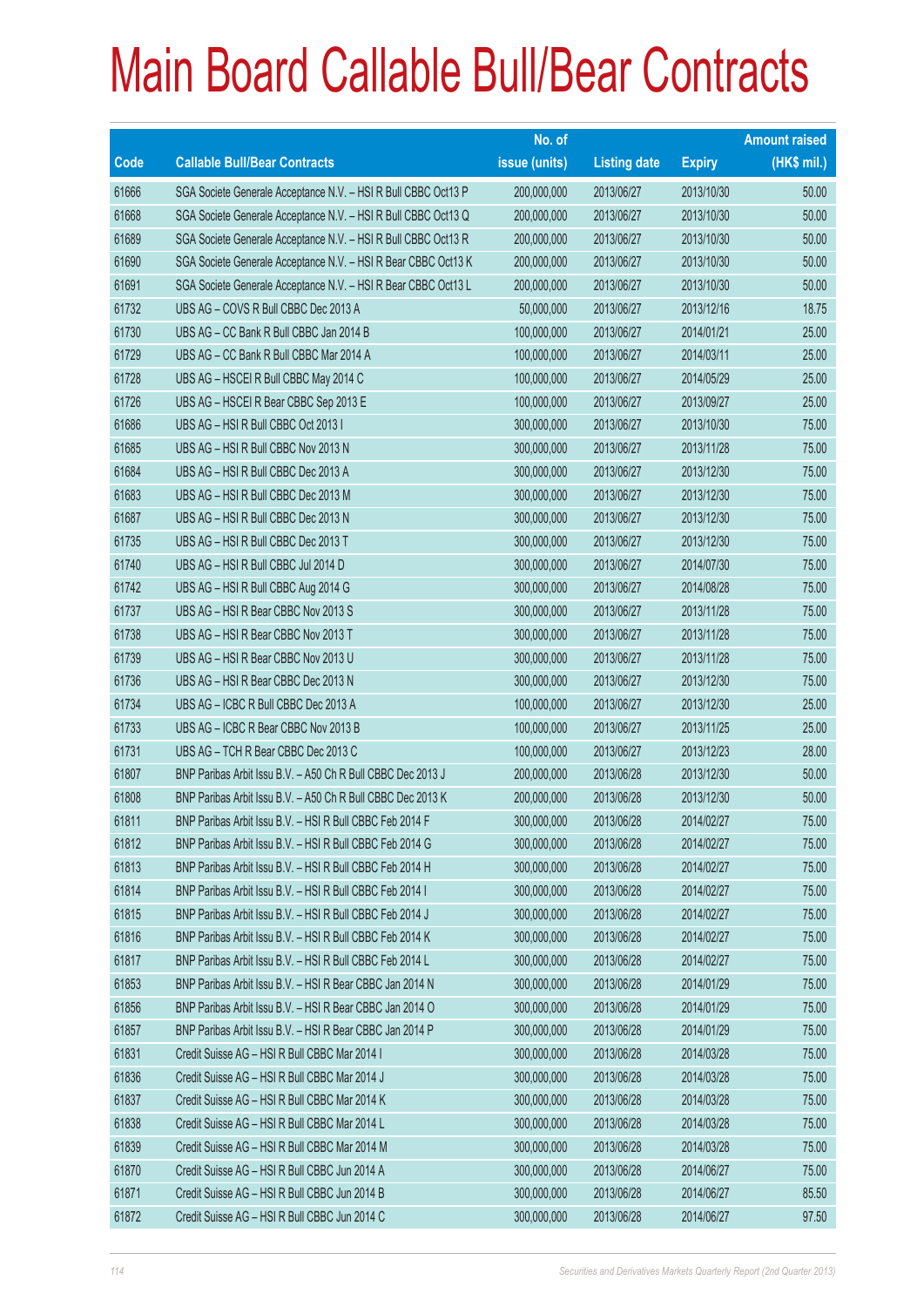|       |                                                             | No. of        |                     |               | <b>Amount raised</b> |
|-------|-------------------------------------------------------------|---------------|---------------------|---------------|----------------------|
| Code  | <b>Callable Bull/Bear Contracts</b>                         | issue (units) | <b>Listing date</b> | <b>Expiry</b> | $(HK$$ mil.)         |
| 61873 | Credit Suisse AG - HSI R Bull CBBC Jun 2014 D               | 300,000,000   | 2013/06/28          | 2014/06/27    | 100.50               |
| 61874 | Credit Suisse AG - HSI R Bull CBBC Jun 2014 E               | 300,000,000   | 2013/06/28          | 2014/06/27    | 118.50               |
| 61875 | Credit Suisse AG - HSI R Bear CBBC Nov 2013 Y               | 300,000,000   | 2013/06/28          | 2013/11/28    | 75.00                |
| 61877 | Credit Suisse AG - HSI R Bear CBBC Nov 2013 Z               | 300,000,000   | 2013/06/28          | 2013/11/28    | 75.00                |
| 61878 | Credit Suisse AG - HSI R Bear CBBC Dec 2013 H               | 300,000,000   | 2013/06/28          | 2013/12/30    | 75.00                |
| 61879 | Credit Suisse AG - HSI R Bear CBBC Dec 2013 I               | 300,000,000   | 2013/06/28          | 2013/12/30    | 75.00                |
| 61880 | Credit Suisse AG - HSI R Bear CBBC Dec 2013 J               | 300,000,000   | 2013/06/28          | 2013/12/30    | 75.00                |
| 61861 | Citigroup Global Mkt H Inc. - HSI R Bull CBBC Oct 2013 R    | 120,000,000   | 2013/06/28          | 2013/10/30    | 30.00                |
| 61858 | Citigroup Global Mkt H Inc. - HSI R Bull CBBC Mar 2014 H    | 120,000,000   | 2013/06/28          | 2014/03/28    | 30.00                |
| 61859 | Citigroup Global Mkt H Inc. - HSI R Bull CBBC Mar 2014 I    | 120,000,000   | 2013/06/28          | 2014/03/28    | 30.00                |
| 61860 | Citigroup Global Mkt H Inc. - HSI R Bull CBBC Mar 2014 J    | 120,000,000   | 2013/06/28          | 2014/03/28    | 30.00                |
| 61863 | Citigroup Global Mkt H Inc. - HSI R Bear CBBC Oct 2013 O    | 120,000,000   | 2013/06/28          | 2013/10/30    | 30.00                |
| 61866 | Citigroup Global Mkt H Inc. - HSI R Bear CBBC Oct 2013 P    | 120,000,000   | 2013/06/28          | 2013/10/30    | 30.00                |
| 61919 | Goldman Sachs SP (Asia) - HSI R Bull CBBC Oct 2013 K        | 150,000,000   | 2013/06/28          | 2013/10/30    | 38.85                |
| 61920 | Goldman Sachs SP (Asia) - HSI R Bull CBBC Oct 2013 L        | 150,000,000   | 2013/06/28          | 2013/10/30    | 38.10                |
| 61922 | Goldman Sachs SP (Asia) - HSI R Bull CBBC Oct 2013 M        | 150,000,000   | 2013/06/28          | 2013/10/30    | 37.95                |
| 61923 | Goldman Sachs SP (Asia) - HSI R Bull CBBC Oct 2013 N        | 150,000,000   | 2013/06/28          | 2013/10/30    | 38.85                |
| 61924 | Goldman Sachs SP (Asia) - HSI R Bull CBBC Oct 2013 O        | 150,000,000   | 2013/06/28          | 2013/10/30    | 39.30                |
| 61799 | HK Bank - CSOP A50 ETF R Bull CBBC Feb 2014 A               | 80,000,000    | 2013/06/28          | 2014/02/17    | 20.00                |
| 61797 | HK Bank - A50 R Bull CBBC Jan 2014 B                        | 100,000,000   | 2013/06/28          | 2014/01/13    | 25.00                |
| 61798 | HK Bank - A50 R Bull CBBC Jan 2014 C                        | 100,000,000   | 2013/06/28          | 2014/01/27    | 25.00                |
| 61796 | HK Bank - HSCEI R Bull CBBC Mar 2014 A                      | 100,000,000   | 2013/06/28          | 2014/03/28    | 25.00                |
| 61792 | HK Bank - HSI R Bull CBBC Dec 2013 M                        | 100,000,000   | 2013/06/28          | 2013/12/30    | 25.00                |
| 61793 | HK Bank - HSI R Bull CBBC Jan 2014 E                        | 100,000,000   | 2013/06/28          | 2014/01/29    | 25.00                |
| 61794 | HK Bank - HSI R Bull CBBC Jan 2014 F                        | 400,000,000   | 2013/06/28          | 2014/01/29    | 100.00               |
| 61795 | HK Bank - HSI R Bear CBBC Dec 2013 I                        | 100,000,000   | 2013/06/28          | 2013/12/30    | 25.00                |
| 61800 | J P Morgan SP BV - HSI R Bull CBBC Jan 2014 J               | 300,000,000   | 2013/06/28          | 2014/01/29    | 75.00                |
| 61803 | J P Morgan SP BV - HSI R Bull CBBC Jan 2014 K               | 300,000,000   | 2013/06/28          | 2014/01/29    | 75.00                |
| 61940 | J P Morgan SP BV - HSI R Bull CBBC Jan 2014 L               | 300,000,000   | 2013/06/28          | 2014/01/29    | 75.00                |
| 61941 | J P Morgan SP BV - HSI R Bull CBBC Jan 2014 M               | 300,000,000   | 2013/06/28          | 2014/01/29    | 75.00                |
| 61802 | J P Morgan SP BV - HSI R Bull CBBC Feb 2014 J               | 300,000,000   | 2013/06/28          | 2014/02/27    | 75.00                |
| 61935 | J P Morgan SP BV - HSI R Bull CBBC Feb 2014 K               | 300,000,000   | 2013/06/28          | 2014/02/27    | 75.00                |
| 61937 | J P Morgan SP BV - HSI R Bull CBBC Feb 2014 L               | 300,000,000   | 2013/06/28          | 2014/02/27    | 75.00                |
| 61939 | J P Morgan SP BV - HSI R Bull CBBC Feb 2014 M               | 300,000,000   | 2013/06/28          | 2014/02/27    | 75.00                |
| 61943 | J P Morgan SP BV - HSI R Bull CBBC Feb 2014 N               | 300,000,000   | 2013/06/28          | 2014/02/27    | 75.00                |
| 61801 | J P Morgan SP BV - HSI R Bull CBBC Mar 2014 F               | 300,000,000   | 2013/06/28          | 2014/03/28    | 75.00                |
| 61929 | J P Morgan SP BV - HSI R Bull CBBC Mar 2014 G               | 300,000,000   | 2013/06/28          | 2014/03/28    | 75.00                |
| 61936 | J P Morgan SP BV - HSI R Bull CBBC Mar 2014 H               | 300,000,000   | 2013/06/28          | 2014/03/28    | 75.00                |
| 61938 | J P Morgan SP BV - HSI R Bull CBBC Mar 2014 I               | 300,000,000   | 2013/06/28          | 2014/03/28    | 75.00                |
| 61942 | J P Morgan SP BV - HSI R Bull CBBC Mar 2014 J               | 300,000,000   | 2013/06/28          | 2014/03/28    | 75.00                |
| 61933 | J P Morgan SP BV - HSI R Bear CBBC Dec 2013 T               | 300,000,000   | 2013/06/28          | 2013/12/30    | 75.00                |
| 61932 | J P Morgan SP BV - HSI R Bear CBBC Jan 2014 A               | 300,000,000   | 2013/06/28          | 2014/01/29    | 75.00                |
| 61934 | J P Morgan SP BV - HSI R Bear CBBC Jan 2014 B               | 300,000,000   | 2013/06/28          | 2014/01/29    | 75.00                |
| 61915 | Merrill Lynch Int'l & Co. C.V. - HSI R Bull CBBC Dec 2013 N | 100,000,000   | 2013/06/28          | 2013/12/30    | 25.00                |
| 61916 | Merrill Lynch Int'l & Co. C.V. - HSI R Bull CBBC Dec 2013 O | 100,000,000   | 2013/06/28          | 2013/12/30    | 25.00                |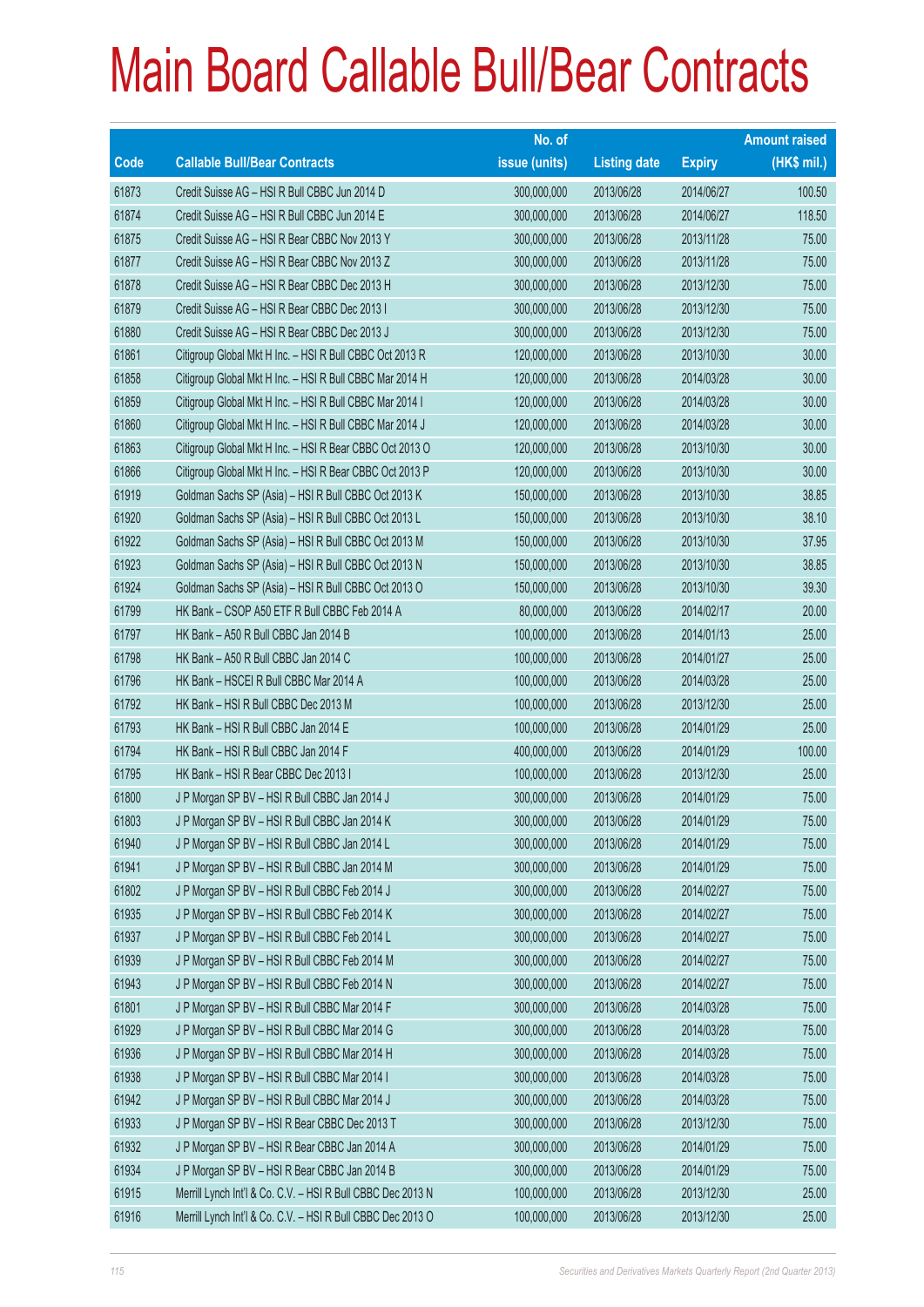|              |                                                                | No. of        |                     |               | <b>Amount raised</b> |
|--------------|----------------------------------------------------------------|---------------|---------------------|---------------|----------------------|
| Code         | <b>Callable Bull/Bear Contracts</b>                            | issue (units) | <b>Listing date</b> | <b>Expiry</b> | $(HK$$ mil.)         |
| 61917        | Merrill Lynch Int'l & Co. C.V. - HSI R Bull CBBC Dec 2013 P    | 100,000,000   | 2013/06/28          | 2013/12/30    | 25.00                |
| 61913        | Merrill Lynch Int'l & Co. C.V. - HSI R Bear CBBC Dec 2013 N    | 100,000,000   | 2013/06/28          | 2013/12/30    | 25.00                |
| 61914        | Merrill Lynch Int'l & Co. C.V. - HSI R Bear CBBC Dec 2013 O    | 100,000,000   | 2013/06/28          | 2013/12/30    | 25.00                |
| 61804        | Standard Chartered Bank - HSI R Bull CBBC Nov 2013 G           | 100,000,000   | 2013/06/28          | 2013/11/28    | 25.00                |
| 61805        | Standard Chartered Bank - HSI R Bull CBBC Nov 2013 H           | 100,000,000   | 2013/06/28          | 2013/11/28    | 25.00                |
| 61806        | Standard Chartered Bank - HSI R Bear CBBC Oct 2013 O           | 100,000,000   | 2013/06/28          | 2013/10/30    | 25.00                |
| 61818        | SGA Societe Generale Acceptance N.V. - HSI R Bull CBBC Sep13 J | 200,000,000   | 2013/06/28          | 2013/09/27    | 50.00                |
| 61821        | SGA Societe Generale Acceptance N.V. - HSI R Bull CBBC Sep13 L | 200,000,000   | 2013/06/28          | 2013/09/27    | 50.00                |
| 61823        | SGA Societe Generale Acceptance N.V. - HSI R Bull CBBC Sep13 M | 200,000,000   | 2013/06/28          | 2013/09/27    | 50.00                |
| 61824        | SGA Societe Generale Acceptance N.V. - HSI R Bull CBBC Oct13 S | 200,000,000   | 2013/06/28          | 2013/10/30    | 50.00                |
| 61825        | SGA Societe Generale Acceptance N.V. - HSI R Bull CBBC Oct13 T | 200,000,000   | 2013/06/28          | 2013/10/30    | 50.00                |
| 61852        | SGA Societe Generale Acceptance N.V. - HSI R Bull CBBC Oct13 U | 200,000,000   | 2013/06/28          | 2013/10/30    | 50.00                |
| 61846        | SGA Societe Generale Acceptance N.V. - HSI R Bear CBBC Oct13 M | 200,000,000   | 2013/06/28          | 2013/10/30    | 50.00                |
| 61847        | SGA Societe Generale Acceptance N.V. - HSI R Bear CBBC Oct13 N | 200,000,000   | 2013/06/28          | 2013/10/30    | 50.00                |
| 61848        | SGA Societe Generale Acceptance N.V. - HSI R Bear CBBC Oct13 O | 200,000,000   | 2013/06/28          | 2013/10/30    | 50.00                |
| 61849        | SGA Societe Generale Acceptance N.V. - HSI R Bear CBBC Oct13 P | 200,000,000   | 2013/06/28          | 2013/10/30    | 50.00                |
| 61869        | UBS AG - ABC R Bull CBBC Jul 2014 A                            | 100,000,000   | 2013/06/28          | 2014/07/28    | 25.00                |
| 61907        | UBS AG - BOCL R Bull CBBC Jul 2014 A                           | 100,000,000   | 2013/06/28          | 2014/07/21    | 25.00                |
| 61867        | UBS AG - CSOP A50 ETF R Bull CBBC Jan 2014 B                   | 100,000,000   | 2013/06/28          | 2014/01/13    | 25.00                |
| 61910        | UBS AG - CSOP A50 ETF R Bull CBBC Mar 2014 A                   | 100,000,000   | 2013/06/28          | 2014/03/10    | 25.00                |
| 61909        | UBS AG - A50 China R Bull CBBC Feb 2014 C                      | 100,000,000   | 2013/06/28          | 2014/02/17    | 25.00                |
| 61908        | UBS AG - A50 China R Bull CBBC Apr 2014 A                      | 100,000,000   | 2013/06/28          | 2014/04/07    | 25.00                |
| 61906        | UBS AG - HSCEI R Bull CBBC Apr 2014 A                          | 100,000,000   | 2013/06/28          | 2014/04/29    | 25.00                |
| 61905        | UBS AG - HSCEI R Bear CBBC Oct 2013 D                          | 100,000,000   | 2013/06/28          | 2013/10/30    | 25.00                |
| 61842        | UBS AG - HSI R Bull CBBC Nov 2013 H                            | 300,000,000   | 2013/06/28          | 2013/11/28    | 75.00                |
| 61840        | UBS AG - HSI R Bull CBBC Nov 2013 O                            | 300,000,000   | 2013/06/28          | 2013/11/28    | 75.00                |
| 61841        | UBS AG - HSI R Bull CBBC Dec 2013 Y                            | 300,000,000   | 2013/06/28          | 2013/12/30    | 75.00                |
| 61899        | UBS AG - HSI R Bull CBBC Mar 2014 C                            | 300,000,000   | 2013/06/28          | 2014/03/28    | 90.00                |
| 61902        | UBS AG - HSI R Bull CBBC Mar 2014 D                            | 300,000,000   | 2013/06/28          | 2014/03/28    | 75.00                |
| 61895        | UBS AG - HSI R Bull CBBC May 2014 F                            | 300,000,000   | 2013/06/28          | 2014/05/29    | 114.00               |
| 61897        | UBS AG - HSI R Bull CBBC Sep 2014 E                            | 300,000,000   | 2013/06/28          | 2014/09/29    | 75.00                |
| 61901        | UBS AG - HSI R Bull CBBC Sep 2014 F                            | 300,000,000   | 2013/06/28          | 2014/09/29    | 75.00                |
| 61903        | UBS AG - HSI R Bull CBBC Dec 2014 A                            | 300,000,000   | 2013/06/28          | 2014/12/30    | 75.00                |
| 61904        | UBS AG - HSI R Bull CBBC Dec 2014 B                            | 300,000,000   | 2013/06/28          | 2014/12/30    | 75.00                |
| 61881        | UBS AG - HSI R Bear CBBC Nov 2013 V                            | 300,000,000   | 2013/06/28          | 2013/11/28    | 75.00                |
| 61882        | UBS AG - HSI R Bear CBBC Nov 2013 W                            | 300,000,000   | 2013/06/28          | 2013/11/28    | 75.00                |
| 61883        | UBS AG - HSI R Bear CBBC Nov 2013 X                            | 300,000,000   | 2013/06/28          | 2013/11/28    | 75.00                |
| 61887        | UBS AG - HSI R Bear CBBC Dec 2013 O                            | 300,000,000   | 2013/06/28          | 2013/12/30    | 75.00                |
| 61890        | UBS AG - HSI R Bear CBBC Dec 2013 P                            | 300,000,000   | 2013/06/28          | 2013/12/30    | 75.00                |
| 61892        | UBS AG - HSI R Bear CBBC Dec 2013 Q                            | 300,000,000   | 2013/06/28          | 2013/12/30    | 75.00                |
| 61893        | UBS AG - HSI R Bear CBBC Dec 2013 R                            | 300,000,000   | 2013/06/28          | 2013/12/30    | 75.00                |
| 61868        | UBS AG - ICBC R Bull CBBC Jun 2014 A                           | 100,000,000   | 2013/06/28          | 2014/06/30    | 25.00                |
| <b>Total</b> |                                                                |               |                     |               | 132,125.62           |

Further issue

#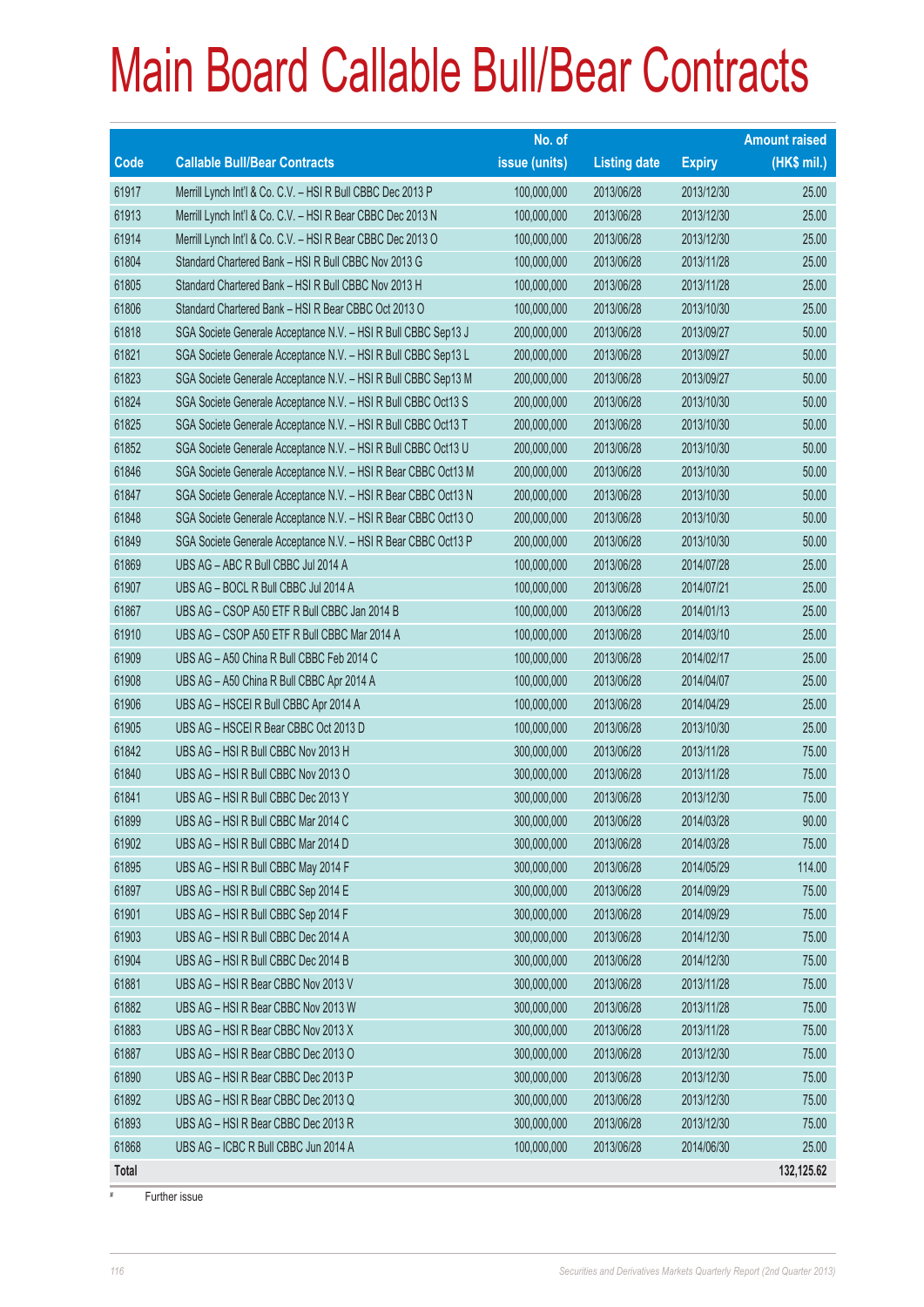# DR/ELI/Trading Only Stocks Trading Statistics

### **Depositary Receipt Trading Statistics**

|      |                | No. of issues | Turnover value (HK\$ mil.) |
|------|----------------|---------------|----------------------------|
| 2012 | Q2             |               | 14.88                      |
|      | Q <sub>3</sub> |               | 10.47                      |
|      | Q4             |               | 18.62                      |
| 2013 | Q1             |               | 15.07                      |
|      | Q2             |               | 20.85                      |

### **Equity Linked Instrument Trading Statistics**

|      |    | No. of issues | Turnover value (HK\$ mil.) |
|------|----|---------------|----------------------------|
| 2012 | Q2 |               |                            |
|      | Q3 | -             |                            |
|      | Q4 |               |                            |
|      |    |               |                            |
| 2013 | Q1 | -             |                            |
|      | Q2 |               |                            |

#### **NASDAQ Stocks**

|      |                | No. of issues | Turnover value (HK\$ mil.) |
|------|----------------|---------------|----------------------------|
| 2012 | Q2             |               | 0.14                       |
|      | Q <sub>3</sub> |               | 0.49                       |
|      | Q4             |               | 0.00                       |
| 2013 | Q1             |               | 0.25                       |
|      | Q2             |               | 0.03                       |

#### **iShares**

|      |    | No. of issues | Turnover value (HK\$ mil.) |
|------|----|---------------|----------------------------|
|      |    |               |                            |
| 2012 | Q2 |               |                            |
|      | Q3 |               |                            |
|      | Q4 |               |                            |
| 2013 | Q1 |               |                            |
|      | Q2 |               |                            |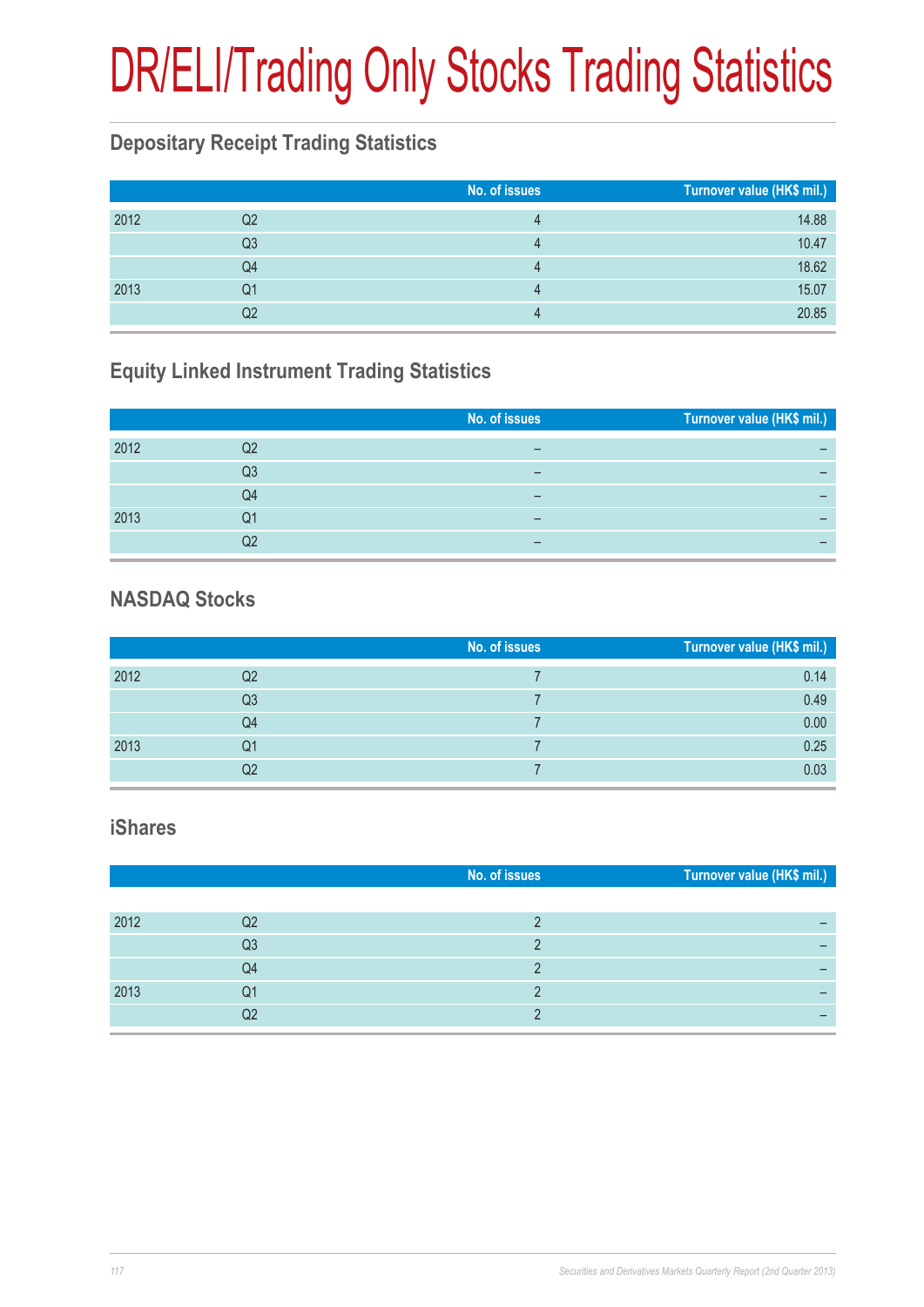### **Equity Turnover – GEM**

|      |    | Share (Mil. shs) | Value (HK\$ mil.) | No. of deals |
|------|----|------------------|-------------------|--------------|
| 2012 | Q2 | 33,806.65        | 6,874.87          | 228,059      |
|      | Q3 | 33.483.43        | 5.395.70          | 206,623      |
|      | Q4 | 45.943.00        | 9.037.19          | 329,420      |
| 2013 | Q1 | 55,775.21        | 12,379.11         | 371,122      |
|      | Q2 | 38,483.69        | 15,384.62         | 413,646      |

### **Equity Trading Statistics – GEM**

|      |                | No. of<br>trading days | <b>Average daily turnover</b><br>(HK\$ mil.) | <b>Average value</b><br>per deal |
|------|----------------|------------------------|----------------------------------------------|----------------------------------|
| 2012 | Q2             | 61                     | 112.70                                       | 30,145                           |
|      | Q <sub>3</sub> | 64                     | 84.31                                        | 26,114                           |
|      | Q4             | 61                     | 148.15                                       | 27,434                           |
| 2013 | Q <sub>1</sub> | 59                     | 209.82                                       | 33,356                           |
|      | Q2             | 60                     | 256.41                                       | 37,193                           |

#### **20 Most Advanced GEM Stocks**

for 2nd quarter 2013

|                |       |                        |                 | <b>Closing price</b>    |        |
|----------------|-------|------------------------|-----------------|-------------------------|--------|
| <b>Rank</b>    | Code  | <b>Stock</b>           | End of Jun 2013 | End of Mar 2013         | $%$ up |
| 1              | 08171 | <b>CHINA TRENDS</b>    | 0.029           | 0.013                   | 123.08 |
| $\overline{2}$ | 08272 | C FOOD&BEV GP          | 0.450           | 0.210<br>$\overline{A}$ | 114.29 |
| 3              | 08072 | <b>ROMA GROUP</b>      | 1.430           | 0.740                   | 93.24  |
| 4              | 08271 | GDC                    | 0.300           | 0.168                   | 78.57  |
| 5              | 08102 | <b>SHANGHAI FUDAN</b>  | 5.300           | 3.110                   | 70.42  |
| 6              | 08150 | <b>SEAMLESS GREEN</b>  | 1.330           | 0.820                   | 62.20  |
| $\overline{7}$ | 08050 | YUNBO DIGITAL          | 0.285           | 0.177                   | 61.02  |
| 8              | 08215 | <b>FIRST CREDIT</b>    | 0.186           | 0.121                   | 53.72  |
| 9              | 08270 | <b>CHINA LEASON</b>    | 0.495           | 0.325                   | 52.31  |
| 10             | 08292 | <b>HC INTL</b>         | 6.580           | 4.390                   | 49.89  |
| 11             | 08039 | <b>PEGASUS ENT</b>     | 0.880           | 0.590                   | 49.15  |
| 12             | 08179 | <b>GAYETY HLDGS</b>    | 0.132           | 0.089                   | 48.31  |
| 13             | 08212 | <b>CELEBRATE INT</b>   | 0.510           | 0.345                   | 47.83  |
| 14             | 08078 | <b>CHINA3D DIGIT</b>   | 0.204           | 0.138                   | 47.83  |
| 15             | 08020 | <b>CHANCETON FIN</b>   | 0.750           | 0.520<br>$\overline{A}$ | 44.23  |
| 16             | 08279 | <b>AGTECH HOLDINGS</b> | 0.485           | 0.340                   | 42.65  |
| 17             | 08123 | <b>FIRST CHINA NET</b> | 0.143           | 0.106                   | 34.91  |
| 18             | 08132 | <b>FAIRSON HLDGS</b>   | 0.163           | 0.122                   | 33.61  |
| 19             | 08231 | <b>FUDANZHANGJIANG</b> | 4.500           | 3.400                   | 32.35  |
| 20             | 08356 | <b>CNC HOLDINGS</b>    | 0.780           | 0.590                   | 32.20  |
|                |       |                        |                 |                         |        |

A Adjusted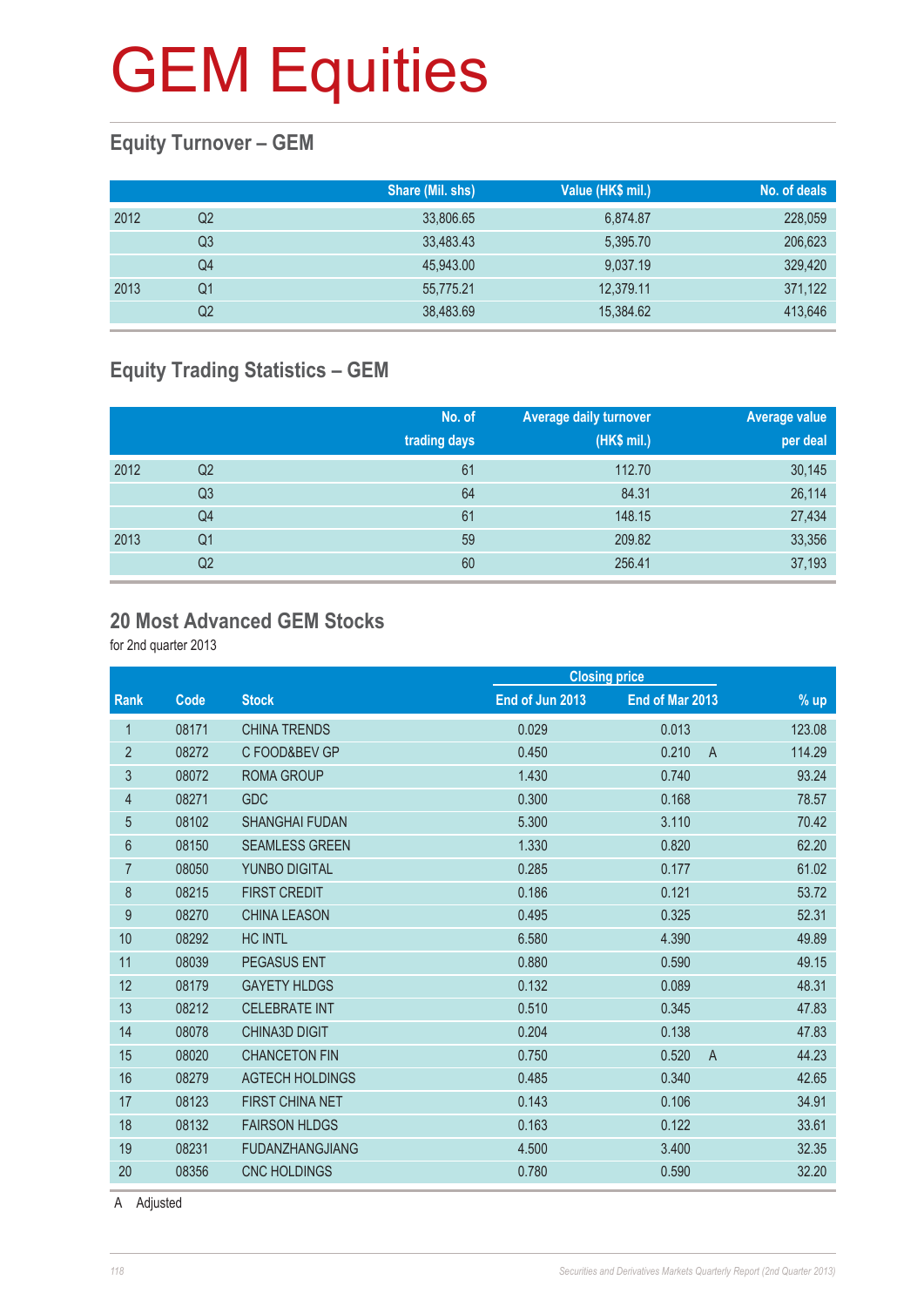#### **20 Most Declined GEM Stocks**

for 2nd quarter 2013

|                |       |                        |                 | <b>Closing price</b>    |          |
|----------------|-------|------------------------|-----------------|-------------------------|----------|
| Rank           | Code  | <b>Stock</b>           | End of Jun 2013 | End of Mar 2013         | % down   |
| $\mathbf{1}$   | 08242 | <b>MEGALOGICTECH</b>   | 0.167           | 1.000                   | $-83.30$ |
| $\overline{2}$ | 08037 | LONGLIFE GROUP         | 0.071           | 0.173                   | $-58.96$ |
| 3              | 08079 | <b>UL CREATIVITY</b>   | 0.315           | 0.560<br>$\overline{A}$ | $-43.75$ |
| 4              | 08120 | <b>ORI UNICORN</b>     | 0.445           | 0.780                   | $-42.95$ |
| $\overline{5}$ | 08076 | <b>SING LEE</b>        | 0.116           | 0.200                   | $-42.00$ |
| 6              | 08066 | PHOENITRON HOLD        | 0.275           | 0.435                   | $-36.78$ |
| $\overline{7}$ | 08175 | CHI DIGITAL LIC        | 0.197           | 0.300                   | $-34.33$ |
| $\bf 8$        | 08111 | <b>CT SOLARPOWER</b>   | 0.077           | 0.114                   | $-32.46$ |
| 9              | 08167 | <b>NEO TELEMEDIA</b>   | 0.420           | 0.620                   | $-32.26$ |
| 10             | 08153 | <b>CODE AGRI</b>       | 0.062           | 0.090                   | $-31.11$ |
| 11             | 08178 | <b>CHINA INFO TECH</b> | 0.195           | 0.280                   | $-30.36$ |
| 12             | 08148 | <b>AURUM PACIFIC</b>   | 0.270           | 0.385                   | $-29.87$ |
| 13             | 08269 | <b>WEALTH GLORY</b>    | 0.149           | 0.210                   | $-29.05$ |
| 14             | 08286 | <b>CCOE</b>            | 0.210           | 0.295                   | $-28.81$ |
| 15             | 08137 | <b>HONBRIDGE</b>       | 1.020           | 1.420                   | $-28.17$ |
| 16             | 08058 | <b>LUOXIN PHARMA</b>   | 7.500           | 10.280                  | $-27.04$ |
| 17             | 08029 | <b>SUN INT'L</b>       | 0.540           | 0.740                   | $-27.03$ |
| 18             | 08198 | <b>MELCOLOT</b>        | 0.550           | 0.740                   | $-25.68$ |
| 19             | 08025 | <b>ACR HOLDINGS</b>    | 0.550           | 0.730                   | $-24.66$ |
| 20             | 08048 | H.K. JEWELRY           | 0.275           | 0.365                   | $-24.66$ |

A Adjusted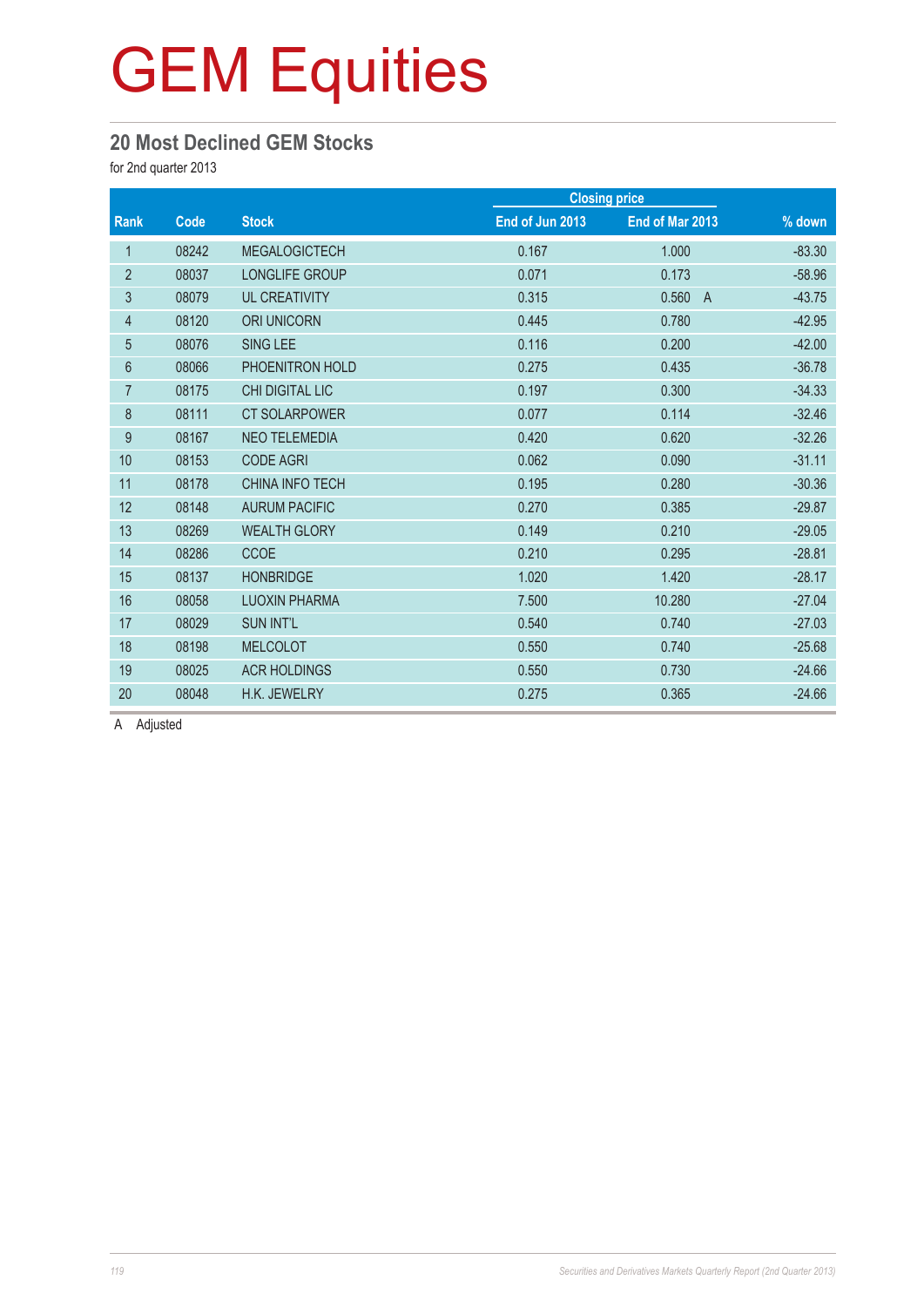### **20 Most Active GEM Stocks by Value**

for 2nd quarter 2013

| Rank             | Code  | <b>Stock</b>           | Turnover (HK\$ mil.) | % of total |
|------------------|-------|------------------------|----------------------|------------|
| $\mathbf{1}$     | 08138 | <b>TONGRENTANGCM</b>   | 3,568.58             | 23.20      |
| $\overline{2}$   | 08008 | <b>SUNEVISION</b>      | 567.49               | 3.69       |
| $\mathbf{3}$     | 08137 | <b>HONBRIDGE</b>       | 552.58               | 3.59       |
| 4                | 08017 | LONG SUCCESS           | 526.90               | 3.42       |
| 5                | 08356 | CNC HOLDINGS           | 512.97               | 3.33       |
| $\,6\,$          | 08078 | <b>CHINA3D DIGIT</b>   | 373.71               | 2.43       |
| $\overline{7}$   | 08212 | <b>CELEBRATE INT</b>   | 363.87               | 2.37       |
| $\boldsymbol{8}$ | 08090 | CHI ASSURANCE          | 352.30               | 2.29       |
| $\boldsymbol{9}$ | 08058 | <b>LUOXIN PHARMA</b>   | 336.04               | 2.18       |
| 10               | 08269 | <b>WEALTH GLORY</b>    | 331.23               | 2.15       |
| 11               | 08231 | <b>FUDANZHANGJIANG</b> | 320.54               | 2.08       |
| 12               | 08167 | <b>NEO TELEMEDIA</b>   | 307.23               | 2.00       |
| 13               | 08279 | <b>AGTECH HOLDINGS</b> | 302.57               | 1.97       |
| 14               | 08250 | CHI NATURAL INV        | 286.48               | 1.86       |
| 15               | 08102 | <b>SHANGHAI FUDAN</b>  | 275.77               | 1.79       |
| 16               | 08150 | <b>SEAMLESS GREEN</b>  | 272.10               | 1.77       |
| 17               | 08270 | <b>CHINA LEASON</b>    | 268.65               | 1.75       |
| 18               | 08120 | <b>ORI UNICORN</b>     | 241.07               | 1.57       |
| 19               | 08072 | <b>ROMA GROUP</b>      | 228.28               | 1.48       |
| 20               | 08260 | <b>ZEBRA STRAT</b>     | 226.06               | 1.47       |
| <b>Total</b>     |       |                        | 10,214.42            | 66.39      |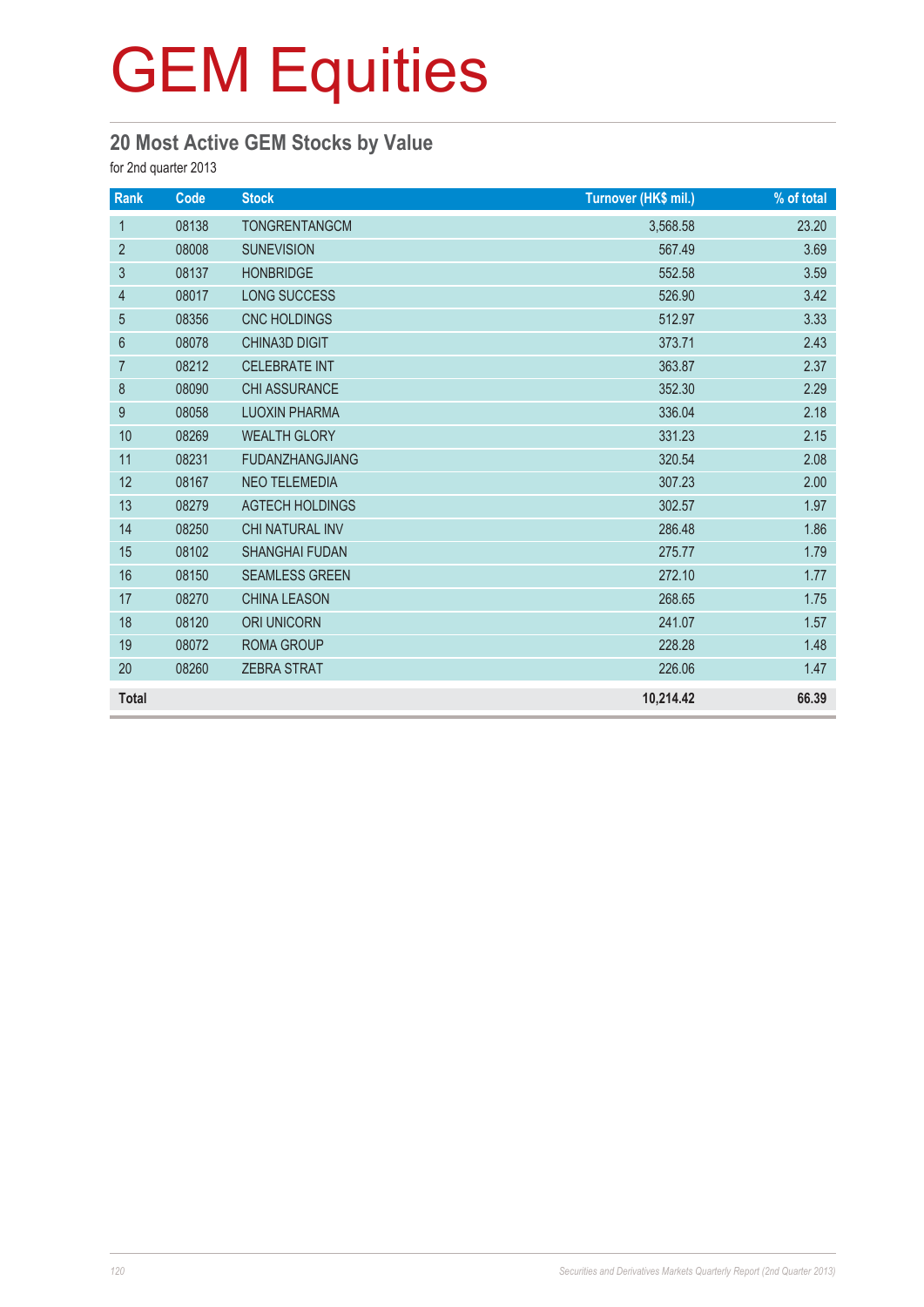### **20 Most Active GEM Stock by Shares**

for 2nd quarter 2013

| Rank           | Code  | <b>Stock</b>           | <b>Turnover (Mil. shs)</b> | % of total |
|----------------|-------|------------------------|----------------------------|------------|
| $\mathbf{1}$   | 08250 | CHI NATURAL INV        | 2,868.78                   | 7.45       |
| $\overline{2}$ | 08171 | <b>CHINA TRENDS</b>    | 2,581.56                   | 6.71       |
| $\mathfrak{S}$ | 08078 | CHINA3D DIGIT          | 1,927.16                   | 5.01       |
| $\overline{4}$ | 08269 | <b>WEALTH GLORY</b>    | 1,680.21                   | 4.37       |
| $\sqrt{5}$     | 08037 | LONGLIFE GROUP         | 1,653.01                   | 4.30       |
| $6\phantom{1}$ | 08079 | <b>UL CREATIVITY</b>   | 1,559.83                   | 4.05       |
| $\overline{7}$ | 08100 | M DREAM INWORLD        | 1,405.08                   | 3.65       |
| $\,8\,$        | 08103 | <b>TAI SHING</b>       | 1,261.33                   | 3.28       |
| 9              | 08215 | <b>FIRST CREDIT</b>    | 1,213.00                   | 3.15       |
| 10             | 08108 | <b>FAVA INT'L</b>      | 1,112.73                   | 2.89       |
| 11             | 08019 | <b>HAO WEN HLDGS</b>   | 1,086.75                   | 2.82       |
| 12             | 08212 | <b>CELEBRATE INT</b>   | 789.72                     | 2.05       |
| 13             | 08266 | M TEL                  | 783.60                     | 2.04       |
| 14             | 08356 | CNC HOLDINGS           | 720.80                     | 1.87       |
| 15             | 08167 | <b>NEO TELEMEDIA</b>   | 684.80                     | 1.78       |
| 16             | 08017 | LONG SUCCESS           | 680.11                     | 1.77       |
| 17             | 08161 | <b>CHINALOTSYNERGY</b> | 649.58                     | 1.69       |
| 18             | 08279 | <b>AGTECH HOLDINGS</b> | 609.03                     | 1.58       |
| 19             | 08270 | <b>CHINA LEASON</b>    | 598.13                     | 1.55       |
| 20             | 08085 | HK LIFE SCI            | 537.24                     | 1.40       |
| <b>Total</b>   |       |                        | 24,402.45                  | 63.41      |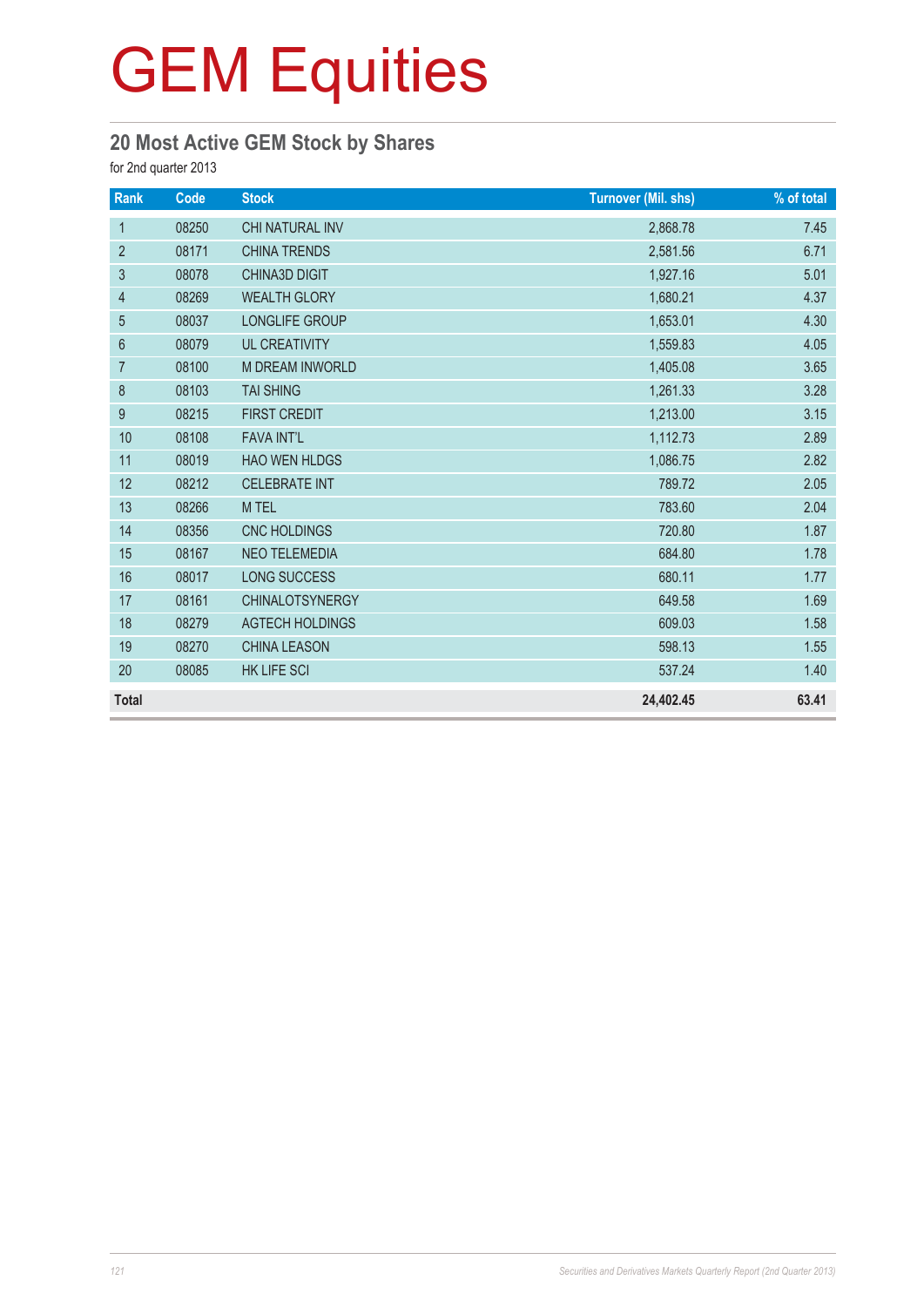#### **Market Capitalisation of Listed Companies for GEM**

as at the quarter end

|      |    | HK\$ mil. |
|------|----|-----------|
| 2012 | Q2 | 77,357.91 |
|      | Q3 | 73,436.35 |
|      | Q4 | 78,398.98 |
| 2013 | Q1 | 87,318.43 |
|      | Q2 | 98,730.52 |

#### **Market Capitalisation by Hang Seng Industry Classification System\* – GEM** Quarter-end figures



Hang Seng Industry Classification System (HSICS) is provided by Hang Seng Indexes Company Limited.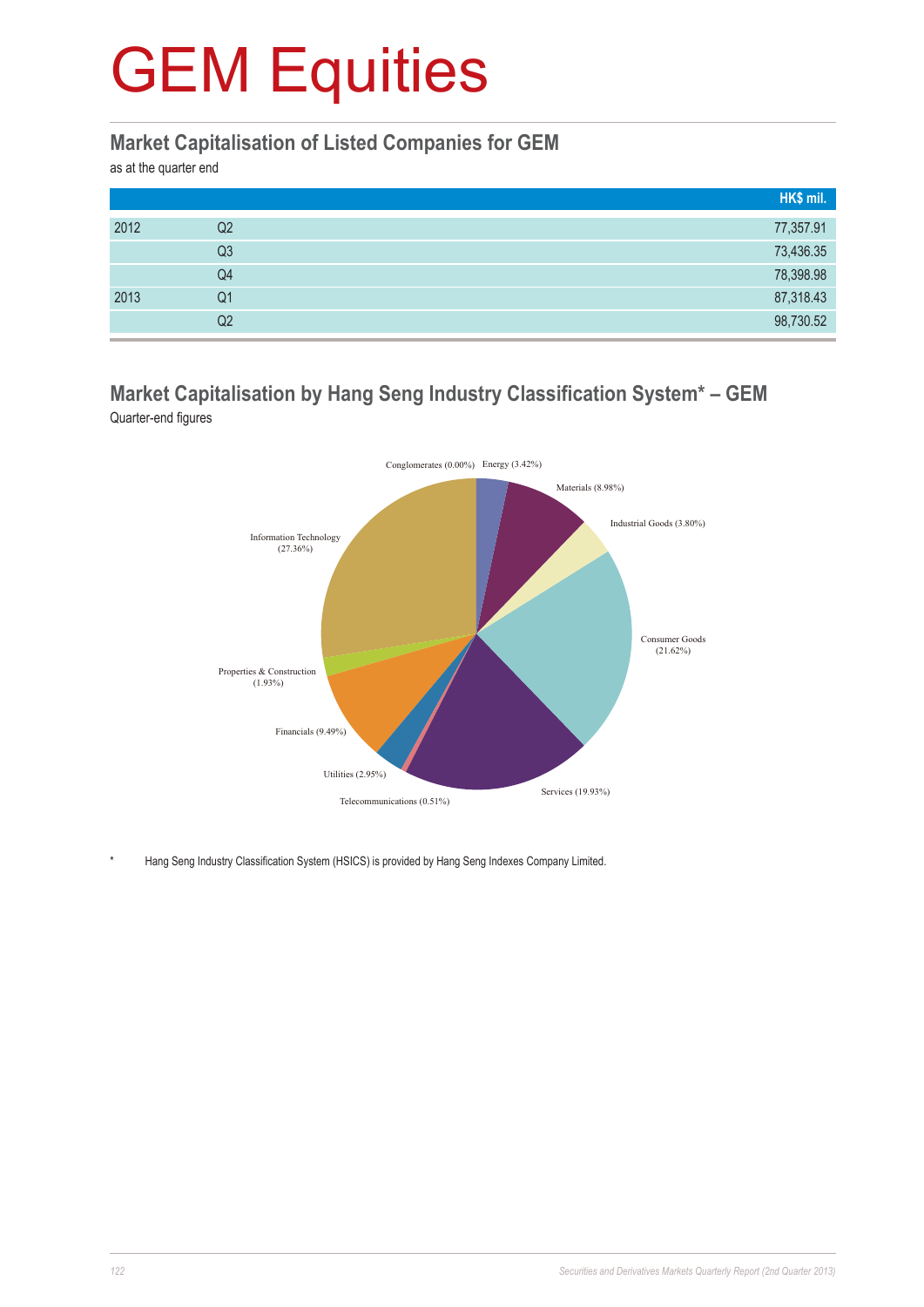#### **50 Leading Companies by Market Capitalisation – GEM**

as at the 2nd quarter end 2013

|                     | <b>Market capitalisation</b> |                                                              |             |                   |
|---------------------|------------------------------|--------------------------------------------------------------|-------------|-------------------|
| Rank                |                              | <b>Company</b>                                               | (HK\$ mil.) | % of market total |
| $\mathbf 1$         | 08138                        | Beijing Tong Ren Tang Chinese Medicine Co. Ltd.              | 8,881.00    | 9.00              |
| $\overline{2}$      | 08137                        | Honbridge Holdings Ltd.                                      | 6,339.99    | 6.42              |
| 3                   | 08008                        | Sunevision Holdings Ltd.                                     | 5,411.05    | 5.48              |
| 4                   | 08292                        | HC International, Inc.                                       | 3,782.36    | 3.83              |
| 5                   | 08122                        | LifeTech Scientific Corporation                              | 2,915.00    | 2.95              |
| $6\phantom{1}6$     | 08032                        | Viva China Holdings Ltd.                                     | 2,582.47    | 2.62              |
| $\overline{7}$      | 08086                        | ePRO Ltd.                                                    | 2,445.37    | 2.48              |
| $\,8\,$             | 08035                        | Binhai Investment Co. Ltd.                                   | 2,307.23    | 2.34              |
| 9                   | 08270                        | China Leason CBM & Shale Gas Group Co. Ltd.                  | 2,298.04    | 2.33              |
| 10                  | 08279                        | AGTech Holdings Ltd.                                         | 2,071.14    | 2.10              |
| 11                  | 08090                        | China Assurance Finance Group Ltd.                           | 1,858.97    | 1.88              |
| 12                  | 08020                        | Chanceton Financial Group Ltd.                               | 1,665.00    | 1.69              |
| 13                  | 08155                        | South China Land Ltd.                                        | 1,620.88    | 1.64              |
| 14                  | 08207                        | Credit China Holdings Ltd.                                   | 1,600.63    | 1.62              |
| 15                  | 08231                        | Shanghai Fudan-Zhangjiang Bio-Pharmaceutical Co. Ltd. -H Shs | 1,530.00    | 1.55              |
| 16                  | 08158                        | China Bio-Med Regeneration Technology Ltd.                   | 1,495.97    | 1.52              |
| 17                  | 08005                        | Yuxing InfoTech Investment Holdings Ltd.                     | 1,379.93    | 1.40              |
| 18                  | 08232                        | China U-Ton Holdings Ltd.                                    | 1,344.00    | 1.36              |
| 19                  | 08128                        | China Ground Source Energy Ltd.                              | 1,335.30    | 1.35              |
| 20                  | 08356                        | CNC Holdings Ltd.                                            | 1,306.29    | 1.32              |
| 21                  | 08102                        | Shanghai Fudan Microelectronics Group Co. Ltd. - H Shares    | 1,284.35    | 1.30              |
| 22                  | 08198                        | MelcoLot Ltd.                                                | 1,284.07    | 1.30              |
| 23                  | 08058                        | Shandong Luoxin Pharmacy Stock Co. Ltd. - H Shares           | 1,234.20    | 1.25              |
| 24                  | 08072                        | Roma Group Ltd.                                              | 1,144.00    | 1.16              |
| 25                  | 08167                        | Neo Telemedia Ltd.                                           | 1,027.29    | 1.04              |
| 26                  | 08083                        | China Innovationpay Group Ltd.                               | 983.79      | 1.00              |
| 27                  | 08161                        | China LotSynergy Holdings Ltd.                               | 872.99      | 0.88              |
| 28                  | 08066                        | Phoenitron Holdings Ltd.                                     | 869.50      | 0.88              |
| 29                  | 08025                        | Asian Capital Resources (Holdings) Ltd.                      | 817.04      | 0.83              |
| 30                  | 08219                        | Branding China Group Ltd.                                    | 752.77      | 0.76              |
| 31                  | 08046                        | Heng Xin China Holdings Ltd.                                 | 673.80      | 0.68              |
| 32                  | 08075                        | Media Asia Group Holdings Ltd.                               | 657.01      | 0.67              |
| 33                  | 08016                        | Changhong Jiahua Holdings Ltd.                               | 656.60      | 0.67              |
| 34                  | 08030                        | Flying Financial Service Holdings Ltd.                       | 653.16      | 0.66              |
| 35                  | 08175                        | China Digital Licensing (Group) Ltd.                         | 650.20      | 0.66              |
| 36                  | 08085                        | Hong Kong Life Sciences and Technologies Group Ltd.          | 648.51      | 0.66              |
| 37                  | 08109                        | Creative Energy Solutions Holdings Ltd.                      | 641.91      | 0.65              |
| 38                  | 08017                        | Long Success International (Holdings) Ltd.                   | 619.70      | 0.63              |
| 39                  | 08306                        | China Nonferrous Metals Co. Ltd.                             | 612.96      | 0.62              |
| 40                  | 08261                        | Haitian Hydropower International Ltd.                        | 610.00      | 0.62              |
| 41                  | 08240                        | China City Railway Transportation Technology HIdgs Co. Ltd.  | 592.00      | 0.60              |
| 42                  | 08123                        | First China Financial Network Holdings Ltd.                  | 576.14      | 0.58              |
| 43                  | 08250                        | China Natural Investment Co. Ltd.                            | 564.16      | 0.57              |
| 44                  | 08325                        | Oriental City Group Holdings Ltd.                            | 552.00      | 0.56              |
| 45                  | 08006                        | China.com Inc.                                               | 526.22      | 0.53              |
| 46                  | 08189                        | Tianjin TEDA Biomedical Engineering Co. Ltd. - H Shares      | 514.65      | 0.52              |
| 47                  | 08206                        | China Communication Telecom Services Co. Ltd.                | 504.93      | 0.51              |
| 48                  | 08150                        | Seamless Green China (Holdings) Ltd.                         | 504.71      | 0.51              |
| 49                  | 08029                        | Sun International Resources Ltd.                             | 500.90      | 0.51              |
| 50                  | 08220                        | Bingo Group Holdings Ltd.                                    | 480.64      | 0.49              |
|                     |                              |                                                              |             |                   |
| <b>Total</b>        |                              |                                                              | 76,180.86   | 77.16             |
| <b>Market Total</b> |                              |                                                              | 98,730.52   | 100.00            |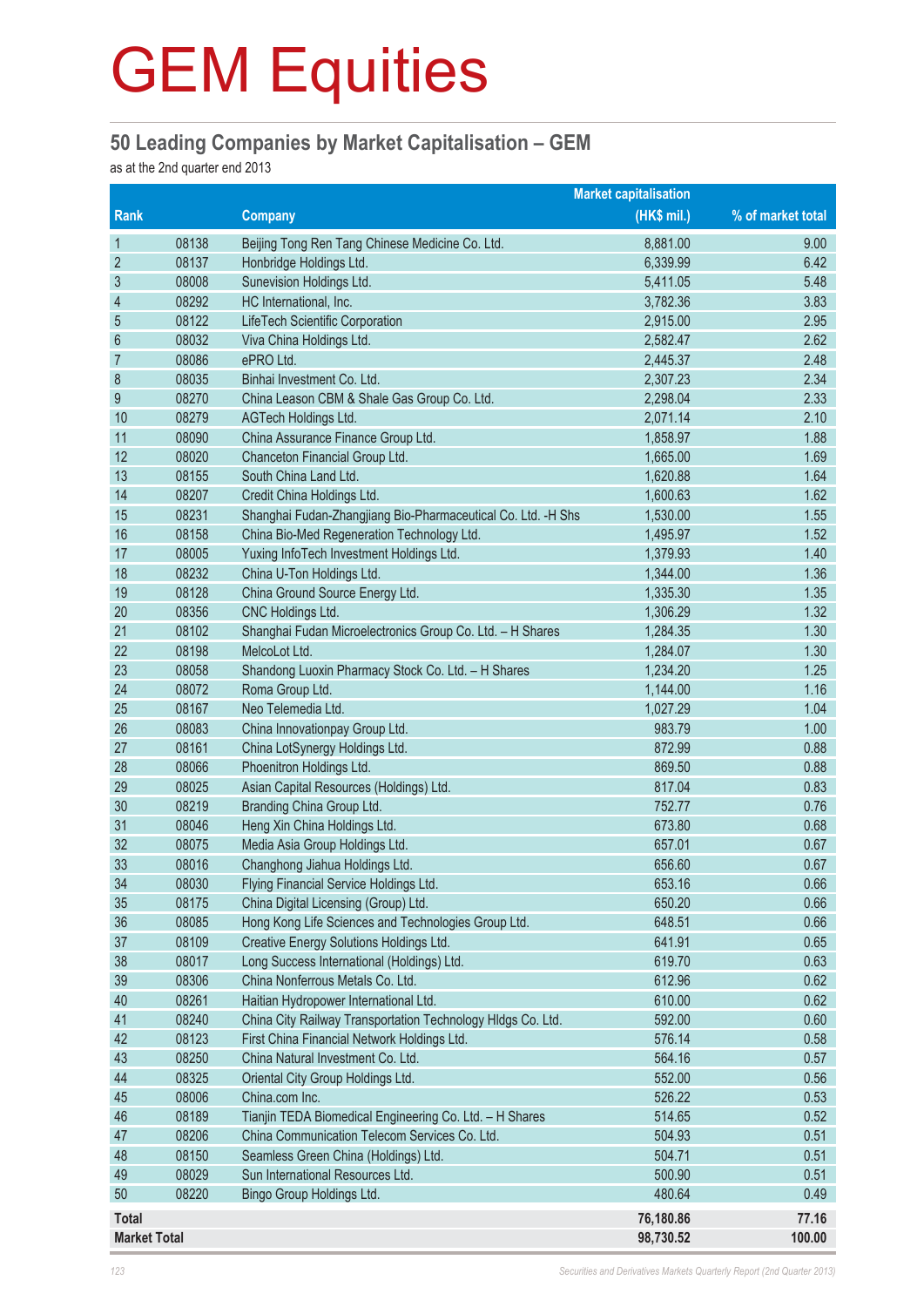#### **New Listing Statistics – equities for GEM**

|      |    | No. of newly listed companies | Funds raised (HK\$ mil.) |
|------|----|-------------------------------|--------------------------|
| 2012 | Q2 |                               | 617.66                   |
|      | Q3 | 3                             | 179.40                   |
|      | Q4 |                               | 139.50                   |
| 2013 | Q1 |                               | 60.00                    |
|      | Q2 | $5^{\circ}$                   | 887.80                   |

#### **Newly Listed Companies for GEM**

for 2nd quarter 2013

| Code         | Company name                                    | <b>Listing date</b> | No. of issued shares | Funds raised (HK\$ mil.) |
|--------------|-------------------------------------------------|---------------------|----------------------|--------------------------|
| 08260        | Zebra Strategic Holdings Ltd.                   | 2013/04/10          | 400,000,000          | 41.00                    |
| 08138        | Beijing Tong Ren Tang Chinese Medicine Co. Ltd. | 2013/05/07          | 830,000,000          | 699.20                   |
| 08276        | Huazhang Technology Holding Ltd.                | 2013/05/16          | 272,000,000          | 81.60                    |
| 08145        | Telecom Service One Holdings Ltd.               | 2013/05/30          | 120,000,000          | 30.00                    |
| 08201        | PPS International (Holdings) Ltd.               | 2013/06/17          | 100,000,000          | 36.00                    |
| <b>Total</b> |                                                 |                     |                      | 887.80                   |

### **Withdrawal of listed Companies – GEM**

for 2nd quarter 2013

| <b>Code</b> | <b>Company name</b>                                                                                                                                        | Last trading date | <b>Delisted date</b> |  |
|-------------|------------------------------------------------------------------------------------------------------------------------------------------------------------|-------------------|----------------------|--|
| 08208       | Changmao Biochemical Engineering Co. Ltd. - H Shares *                                                                                                     | 2013/06/27        | 2013/06/28           |  |
| $\star$     | Transfers of listing from GEM to Main Board pursuant to the revised Rule 9.24 of the GEM Listing Rules and to the new Chapter 9A of the Main Board Listing |                   |                      |  |

Rules effective from 1 July 2008. § Effective date of the transfer of listing from GEM to Main Board.

### **Company Name Changes for GEM**

for 2nd quarter 2013

| Code  | Old name                     | New name                        | <b>Effective date</b> | <b>Adoption date</b> |
|-------|------------------------------|---------------------------------|-----------------------|----------------------|
| 08176 | China AU Group Holdings Ltd. | EDS Wellness Holdings Ltd.      | 2013/03/08            | 2013/04/29           |
| 08215 | First Credit Holdings Ltd.   | First Credit Finance Group Ltd. | 2013/04/29            | 2013/05/13           |
| 08063 | Trasy Gold Ex Ltd.           | Well Way Group Ltd.             | 2013/05/29            | 2013/06/28           |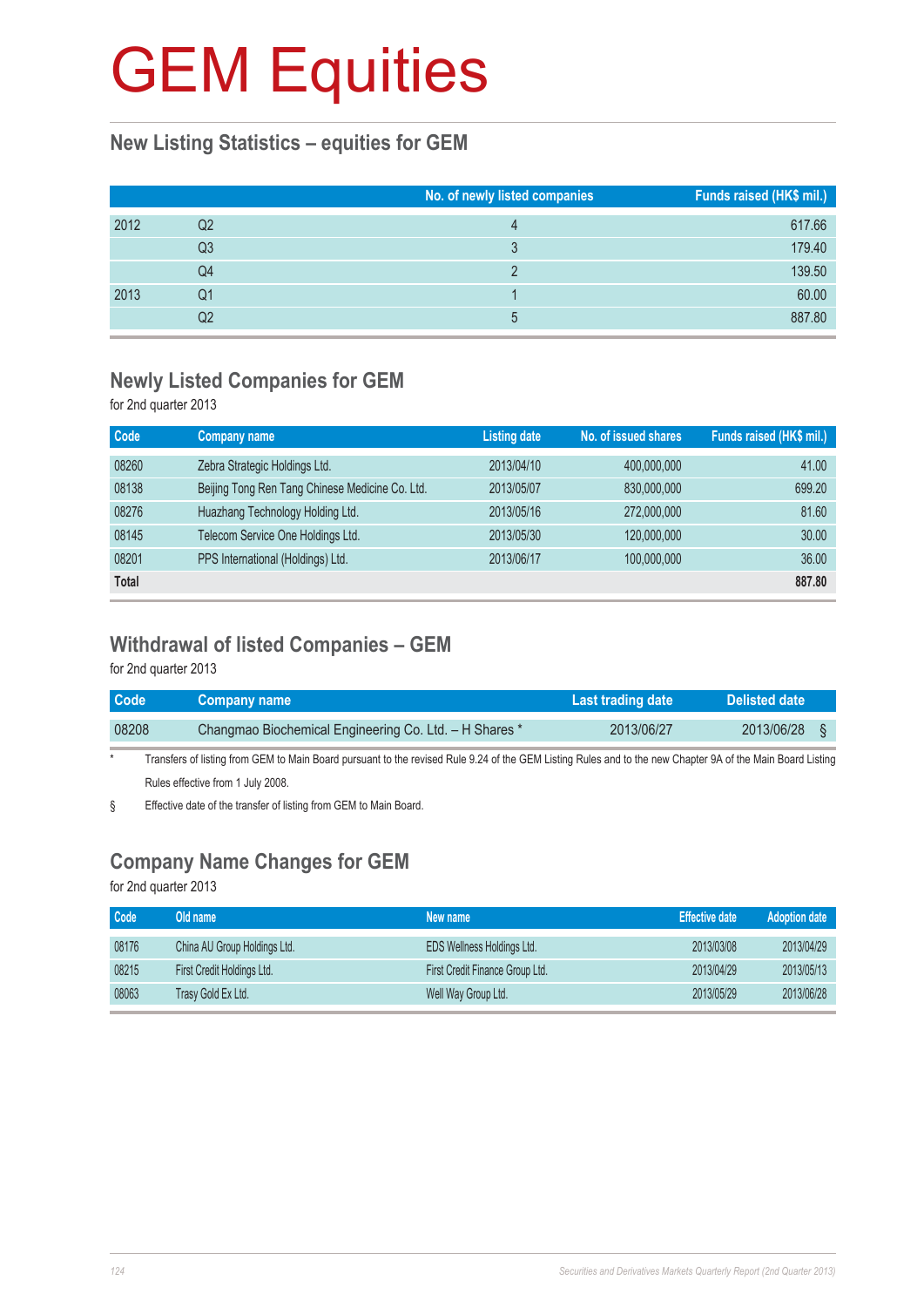#### **Bonus Issues/Bonus Warrants for GEM**

for 2nd quarter 2013

| Code <sup>1</sup> | Company                               | <b>Particulars</b> |            |
|-------------------|---------------------------------------|--------------------|------------|
| 08020             | <b>Chanceton Financial Group Ltd.</b> | 3 for 1            | 2013/04/25 |

#### **Share Split/Consolidation for GEM**

for 2nd quarter 2013

| <b>Code</b> | <b>Company</b>                          | <b>Particulars</b>      | <b>Effective date</b> |
|-------------|-----------------------------------------|-------------------------|-----------------------|
| 08272       | Chinese Food and Beverage Group Ltd.    | Consolidation 10 into 1 | 2013/04/05            |
| 08109       | Creative Energy Solutions Holdings Ltd. | Split 1 into 10         | 2013/04/23            |
| 08047       | China Neng Xiao Technology (Group) Ltd. | Consolidation 10 into 1 | 2013/05/14            |
| 08079       | Unlimited Creativity Holdings Ltd.      | Consolidation 20 into 1 | 2013/06/18            |
| 08306       | China Nonferrous Metals Co. Ltd.        | Consolidation 5 into 1  | 2013/06/20            |

### **Rights Issues & Open Offers for GEM**

for 2nd quarter 2013

| <b>Month</b> | Code  | Company                              | <b>Ratio</b>                | Funds raised (HK\$ mil.) |
|--------------|-------|--------------------------------------|-----------------------------|--------------------------|
| May          | 08022 | <b>TLT Lottotainment Group Ltd.</b>  | Open offer 2 for 1 $@$0.50$ | 65.65                    |
|              | 08351 | Larry Jewelry International Co. Ltd. | Open offer 3 for 10 @\$0.11 | 33.60                    |
| <b>Total</b> |       |                                      |                             | 99.25                    |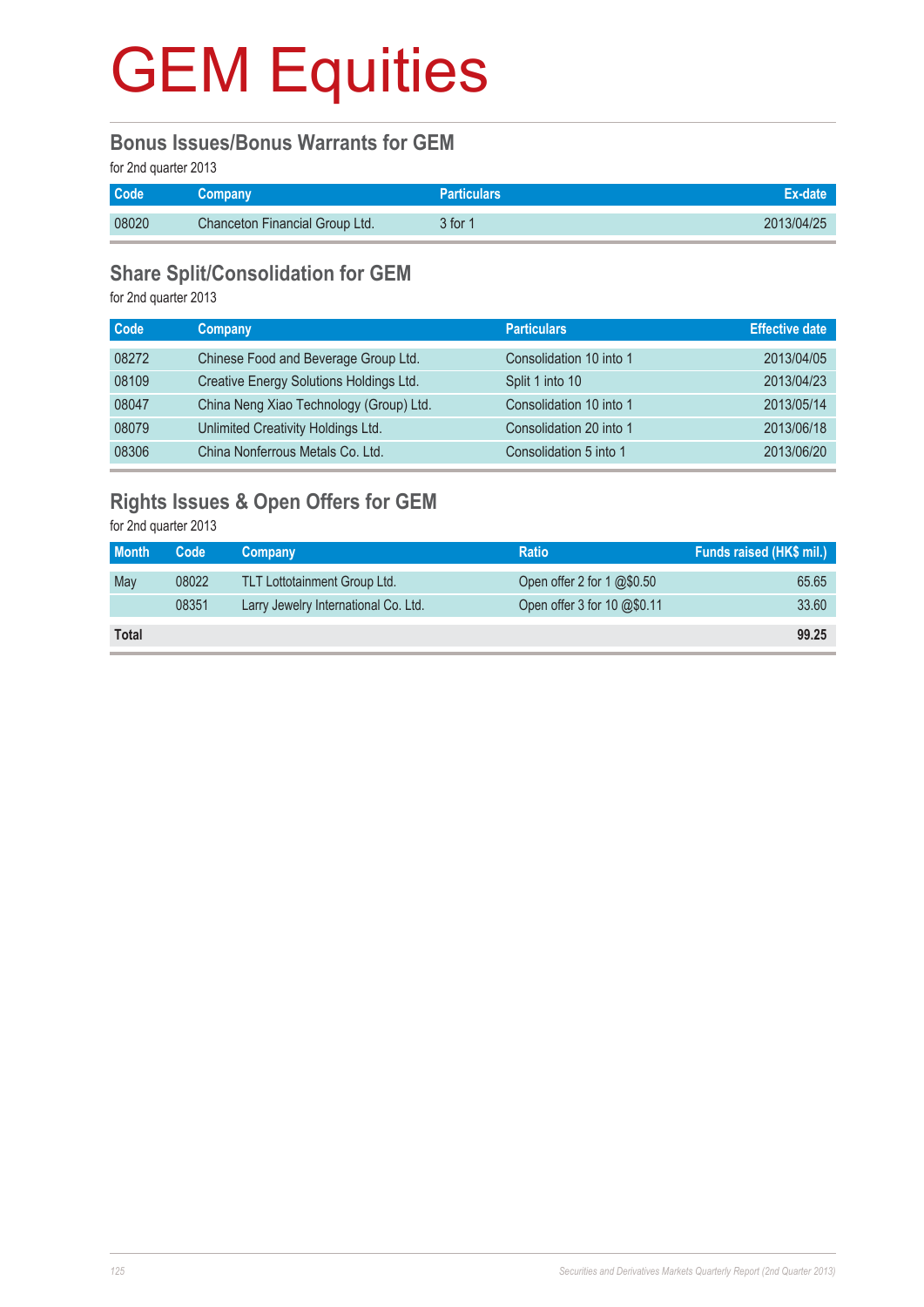### **Placing\***

|              |       |                        | No. of        |                      |                     |
|--------------|-------|------------------------|---------------|----------------------|---------------------|
|              |       |                        | new shares    | <b>Placing price</b> | <b>Funds raised</b> |
| <b>Month</b> | Code  | <b>Company</b>         | placed        | (HK\$)               | (HK\$ mil.)         |
| 2013         |       |                        |               |                      |                     |
| Mar **       | 08053 | <b>PIZU GROUP</b>      | 87,000,000    | 0.161                | 14.01               |
|              | 08050 | YUNBO DIGITAL          | 125,000,000   | 0.145                | 18.13               |
| Apr          | 08047 | CHI NENG XIAO          | 349,480,000   | 0.072                | 25.16               |
|              | 08158 | <b>CHINA BIO-MED</b>   | 1,500,000,000 | 0.165                | 247.50              |
|              | 08270 | <b>CHINA LEASON</b>    | 400,000,000   | 0.250                | 100.00              |
|              | 08078 | <b>CHINA3D DIGIT</b>   | 300,000,000   | 0.100                | 30.00               |
|              | 08215 | <b>FIRST CREDIT</b>    | 200,000,000   | 0.090                | 18.00               |
|              | 08048 | H.K. JEWELRY           | 173,410,000   | 0.340                | 58.96               |
|              | 08046 | <b>HENG XIN CHINA</b>  | 100,000,000   | 0.250                | 25.00               |
|              | 08103 | <b>TAI SHING</b>       | 57,000,000    | 0.140                | 7.98                |
| May          | 08279 | <b>AGTECH HOLDINGS</b> | 406,521,739   | 0.345                | 140.25              |
|              | 08116 | <b>C FORTUNE INV</b>   | 225,449,977   | 0.100                | 22.54               |
|              | 08150 | <b>SEAMLESS GREEN</b>  | 5,000,000     | 0.700                | 3.50                |
| Jun          | 08078 | <b>CHINA3D DIGIT</b>   | 300,000,000   | 0.100                | 30.00               |
|              | 08266 | M TEL                  | 274,000,000   | 0.085                | 23.29               |
|              | 08120 | <b>ORI UNICORN</b>     | 78,000,000    | 0.500                | 39.00               |
|              | 08022 | <b>TLT LOTTOTAIN</b>   | 13,110,000    | 0.600                | 7.87                |
| <b>Total</b> |       |                        |               |                      | 811.18              |

\* Due to the reporting time-lag, placing figures for the quarter are provisional.

\*\* Supplementary information update for previous quarters.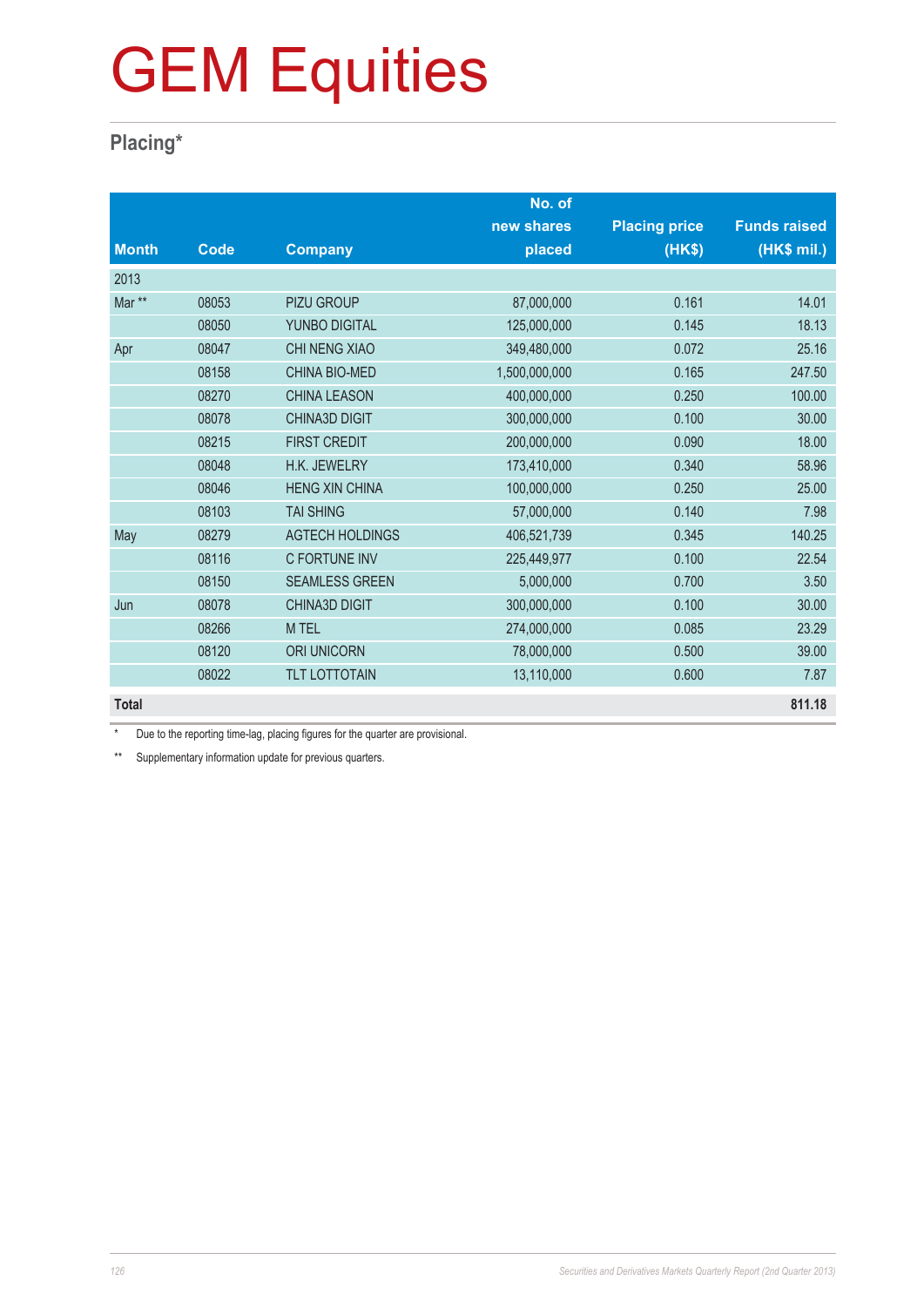### GEM Warrants

#### **Warrant Trading and Market Value Statistics – GEM**

|      |                | <b>Number</b> | Turnover value (HK\$ mil.) | Market value (HK\$ mil.) |
|------|----------------|---------------|----------------------------|--------------------------|
| 2012 | Q2             |               | 0.27                       | 15.17                    |
|      | Q <sub>3</sub> |               | 0.13                       | 8.00                     |
|      | Q4             |               | 0.01                       | 8.00                     |
| 2013 | Q1             |               | 0.85                       | 0.00                     |
|      | Q2             |               | 0.00                       | 0.00                     |

### **Newly Listed Equity GEM Warrants**

for 2nd quarter 2013

|              |                        | <b>Initial issued</b> |                     |               | <b>Amount raised</b> |
|--------------|------------------------|-----------------------|---------------------|---------------|----------------------|
| <b>Code</b>  | <b>Equity warrants</b> | amount (HK)           | <b>Listing date</b> | <b>Expiry</b> | (HK\$ mil.)          |
| Nil          |                        |                       |                     |               |                      |
| <b>Total</b> |                        |                       |                     |               | -                    |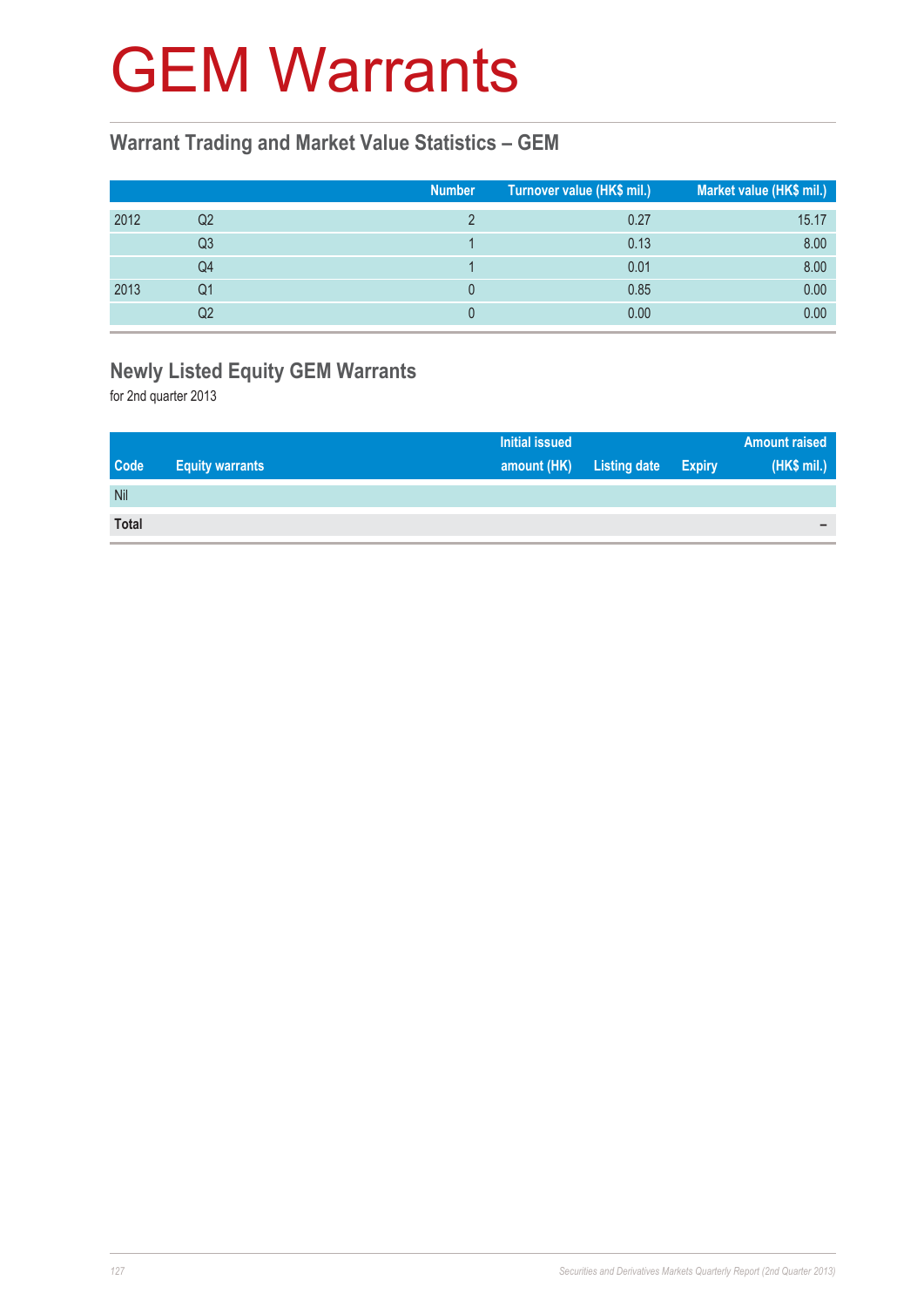# Stock Market Indices

#### **Hang Seng Index**



### **S&P/HKEx LargeCap Index**



#### **S&P/HKEx GEM Index**

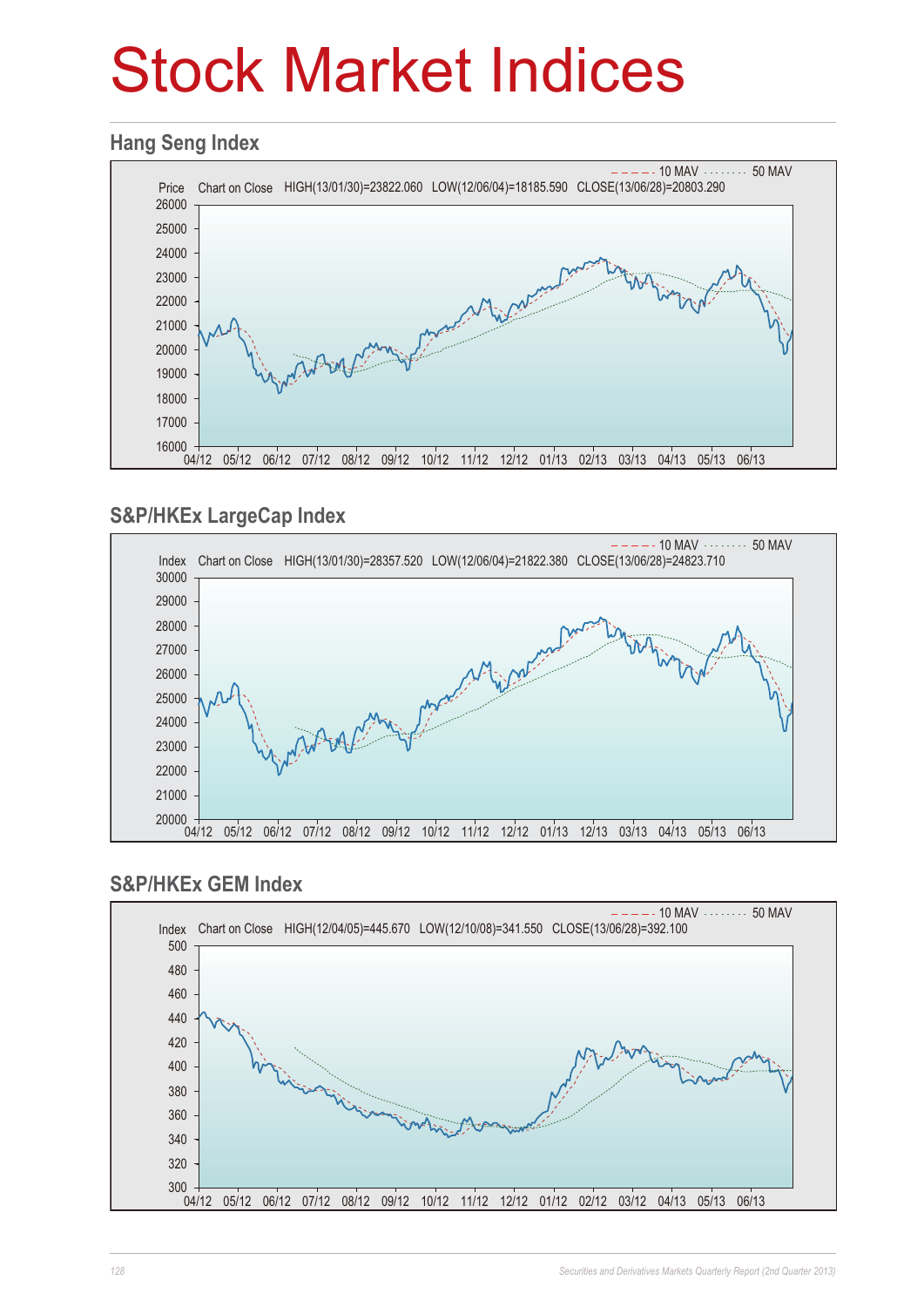# Stock Market Indices

### **Hong Kong Stock Market Indices**

|                                               | End of Jun 2013 | End of Mar 2013 |                                   |
|-----------------------------------------------|-----------------|-----------------|-----------------------------------|
| <b>Index</b>                                  | <b>Close</b>    | <b>Close</b>    | Change %                          |
| S&P/HKEx LargeCap Index                       | 24,823.71       | 26,597.26       | 6.67%<br>-                        |
|                                               |                 |                 |                                   |
| S&P/HKEx GEM Index                            | 392.10          | 400.38          | 2.07%<br>$\equiv$                 |
|                                               |                 |                 |                                   |
| <b>HANG SENG INDEX</b>                        | 20,803.29       | 22,299.63       | 6.71%<br>$\overline{\phantom{0}}$ |
| <b>SECTORIAL INDICES</b>                      |                 |                 |                                   |
| Finance                                       | 29,297.68       | 31,536.57       | 7.10%                             |
| <b>Utilities</b>                              | 50,801.22       | 56,114.25       | 9.47%                             |
| Properties                                    | 28,436.00       | 30,591.29       | 7.05%<br>$\overline{\phantom{0}}$ |
| Commerce & Industry                           | 11,653.99       | 12,360.83       | 5.72%<br>$\overline{\phantom{0}}$ |
|                                               |                 |                 |                                   |
| HANG SENG CHINA-AFFILIATED CORPORATIONS INDEX | 4,028.72        | 4,362.55        | 7.65%                             |
| HANG SENG CHINA ENTERPRISES INDEX             | 9,311.44        | 10,896.22       | 14.54%                            |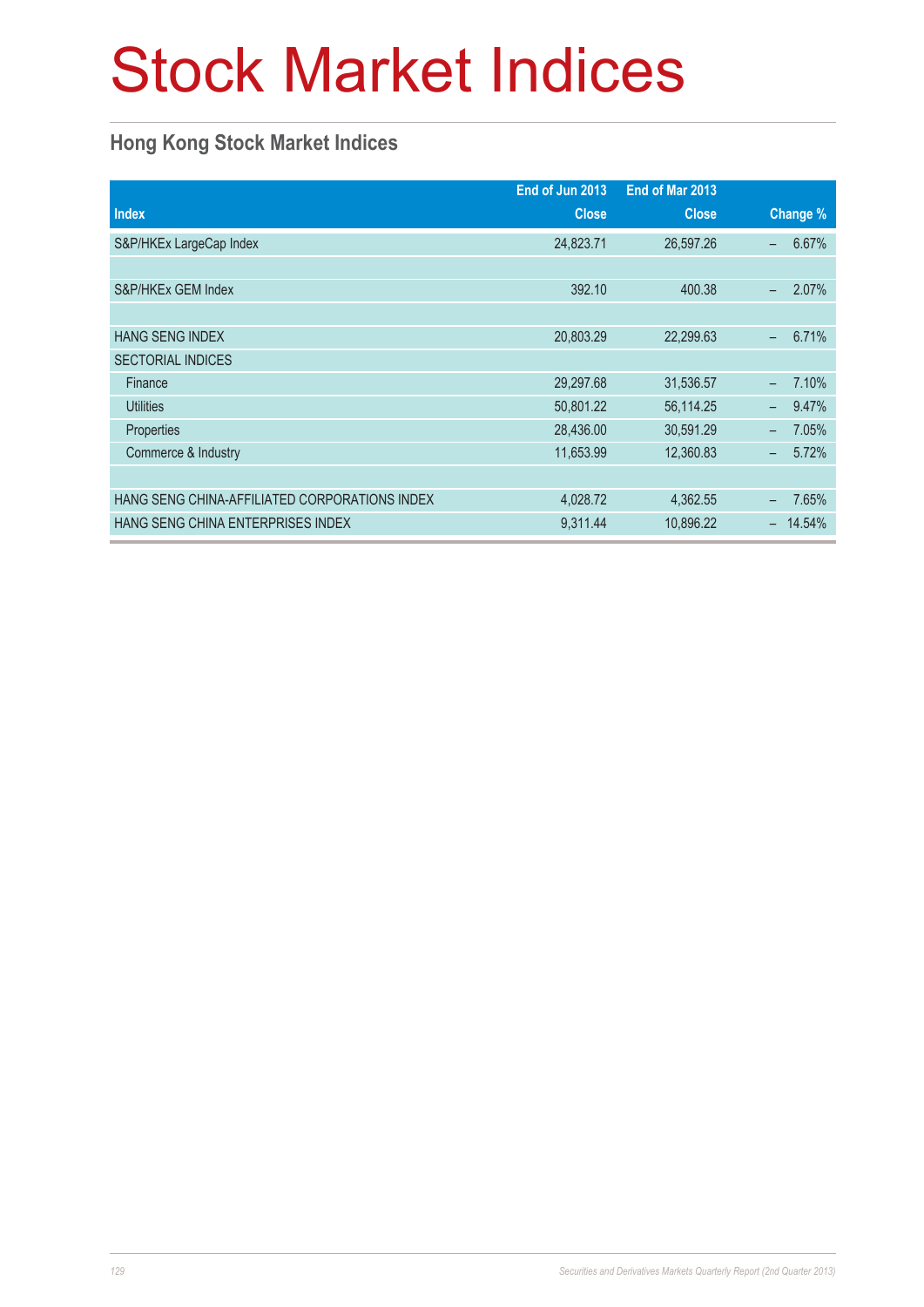# Stock Market Indices

### **WORLD INDICES**

|                                 | End of Jun 2013 | End of Mar 2013 |                                   |
|---------------------------------|-----------------|-----------------|-----------------------------------|
| <b>Index</b>                    | <b>Close</b>    | <b>Close</b>    | Change %                          |
| <b>HONG KONG</b>                |                 |                 |                                   |
| S&P/HKEx LargeCap Index         | 24,823.71       | 26,597.26       | 6.67%<br>$\overline{\phantom{0}}$ |
| Hang Seng Index                 | 20,803.29       | 22,299.63       | 6.71%<br>$\overline{\phantom{0}}$ |
| <b>AUSTRALIA</b>                |                 |                 |                                   |
| All Ordinaries Index            | 4,775.41        | 4,979.87        | 4.11%<br>$\overline{\phantom{0}}$ |
| <b>JAKARTA</b>                  |                 |                 |                                   |
| Composite Index                 | 4,818.90        | 4,940.99        | 2.47%<br>$\overline{\phantom{0}}$ |
| <b>JAPAN</b>                    |                 |                 |                                   |
| Nikkei (225)                    | 13,677.32       | 12,397.91       | $+ 10.32%$                        |
| <b>KOREA</b>                    |                 |                 |                                   |
| Composite Index                 | 1,863.32        | 2,004.89        | 7.06%<br>-                        |
| <b>KUALA LUMPUR</b>             |                 |                 |                                   |
| Composite Index                 | 1,773.54        | 1,671.63        | 6.10%<br>$\ddot{}$                |
| <b>MANILA</b>                   |                 |                 |                                   |
| Composite Index                 | 6,465.28        | 6,847.47        | 5.58%<br>-                        |
| <b>NEW ZEALAND</b>              |                 |                 |                                   |
| <b>NZSE (50)</b>                | 4,440.17        | 4,422.75        | 0.39%<br>$\ddot{}$                |
| <b>SHANGHAI</b>                 |                 |                 |                                   |
| A Shares Index                  | 2,071.26        | 2,340.92        | $-11.52%$                         |
| <b>B</b> Shares Index           | 238.66          | 263.80          | 9.53%<br>$\overline{\phantom{0}}$ |
| <b>SHENZHEN</b>                 |                 |                 |                                   |
| A Shares Index                  | 925.75          | 967.96          | 4.36%<br>$\overline{\phantom{0}}$ |
| <b>B</b> Shares Index           | 775.94          | 791.26          | 1.94%<br>-                        |
| <b>SINGAPORE</b>                |                 |                 |                                   |
| <b>FTSE Straits Times Index</b> | 3,150.44        | 3,308.10        | 4.77%<br>-                        |
| <b>TAIWAN</b>                   |                 |                 |                                   |
| Taipei Weighted Stock Index     | 8,062.21        | 7,918.61        | 1.81%<br>$\ddot{}$                |
| <b>THAILAND</b>                 |                 |                 |                                   |
| <b>SET Index</b>                | 1,451.90        | 1,561.06        | 6.99%<br>-                        |
| <b>NEW YORK</b>                 |                 |                 |                                   |
| <b>DJIA</b>                     | 14,909.60       | 14,578.54       | 2.27%<br>$\ddagger$               |
| Nasdaq Composite Index          | 3,403.25        | 3,267.52        | 4.15%<br>$\ddot{}$                |
| <b>TORONTO</b>                  |                 |                 |                                   |
| S&P/TSX Composite Index         | 12,129.11       | 12,749.90       | 4.87%<br>$\overline{\phantom{0}}$ |
| <b>GERMANY</b>                  |                 |                 |                                   |
| DAX Capital Value Index         | 4,209.43        | 4,245.47        | 0.85%<br>$\overline{\phantom{0}}$ |
| <b>LONDON</b>                   |                 |                 |                                   |
| FTSE (100)                      | 6,215.47        | 6,411.70        | 3.06%<br>$\qquad \qquad -$        |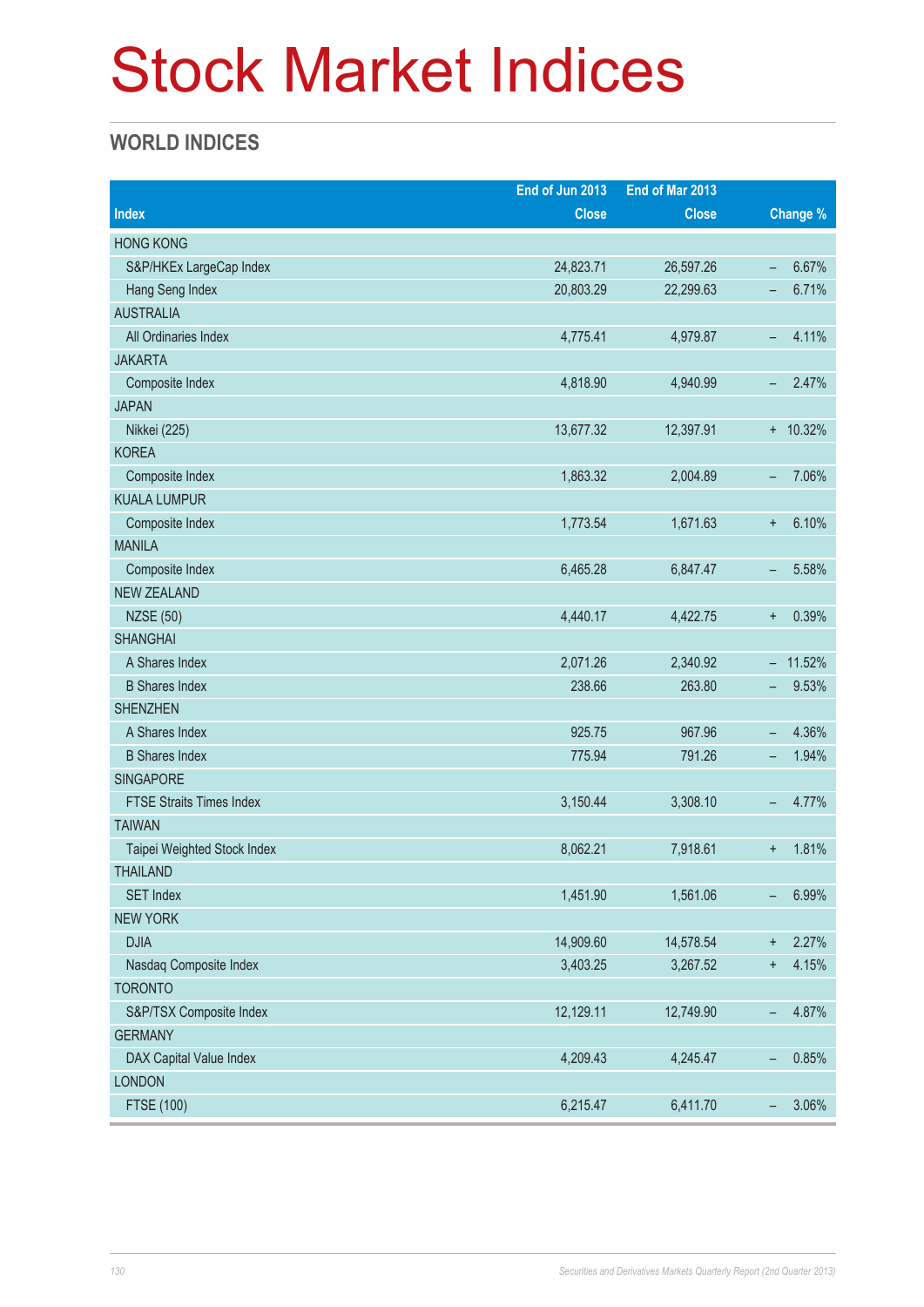#### **Contract Volume by Derivatives Products**

|                                           | <b>Contracts</b> |                  |  |
|-------------------------------------------|------------------|------------------|--|
| <b>Derivatives product</b>                | 2nd Quarter 2013 | 2nd Quarter 2012 |  |
| Hang Seng Index Futures                   | 5,468,244        | 5,405,446        |  |
| Hang Seng Index Options                   | 2,598,223        | 2,661,654        |  |
| Mini-Hang Seng Index Futures              | 2,169,689        | 2,278,107        |  |
| Mini-Hang Seng Index Options              | 335,245          | 349,946          |  |
| <b>H-shares Index Futures</b>             | 5,259,192        | 3,973,006        |  |
| H-shares Index Options                    | 1,910,329        | 1,609,830        |  |
| Mini H-shares Index Futures               | 486,689          | 448,935          |  |
| Flexible Hang Seng Index Options          | 486              | 3,500            |  |
| Flexible H-shares Index Options           | 8,720            | 2,925            |  |
| <b>HSI Dividend Point Index Futures</b>   | 1,412            | 4,329            |  |
| <b>HSCEI Dividend Point Index Futures</b> | 54,939           | 43,884           |  |
| <b>HSI Volatility Index Futures</b>       | 259              | 664              |  |
| <b>IBOVESPA Futures</b>                   | $\Omega$         |                  |  |
| <b>MICEX Index Futures</b>                | 0                | 8                |  |
| S&P BSE Sensex Index Futures              |                  | 164              |  |
| FTSE/JSE Top40 Futures                    | $\Omega$         | $\Omega$         |  |
| <b>Stock Futures</b>                      | 110,084          | 60,172           |  |
| <b>Stock Options</b>                      | 15,369,742       | 13,741,210       |  |
| Three-month HIBOR Futures                 |                  | 55               |  |
| One-month HIBOR Futures                   | 0                | $\Omega$         |  |
| Three-year Exchange Fund Note Futures     |                  | $\Omega$         |  |
| RMB Currency Futures - USD/CNH Futures1   | 46,238           |                  |  |
| <b>Gold Futures</b>                       | $\Omega$         | $\overline{2}$   |  |
| <b>Total</b>                              | 33,819,491       | 30,583,844       |  |

1 Trading in RMB Currency Futures – USD/CNH Futures commenced on 17 Sep 2012

2 Formerly Sensex Index Futures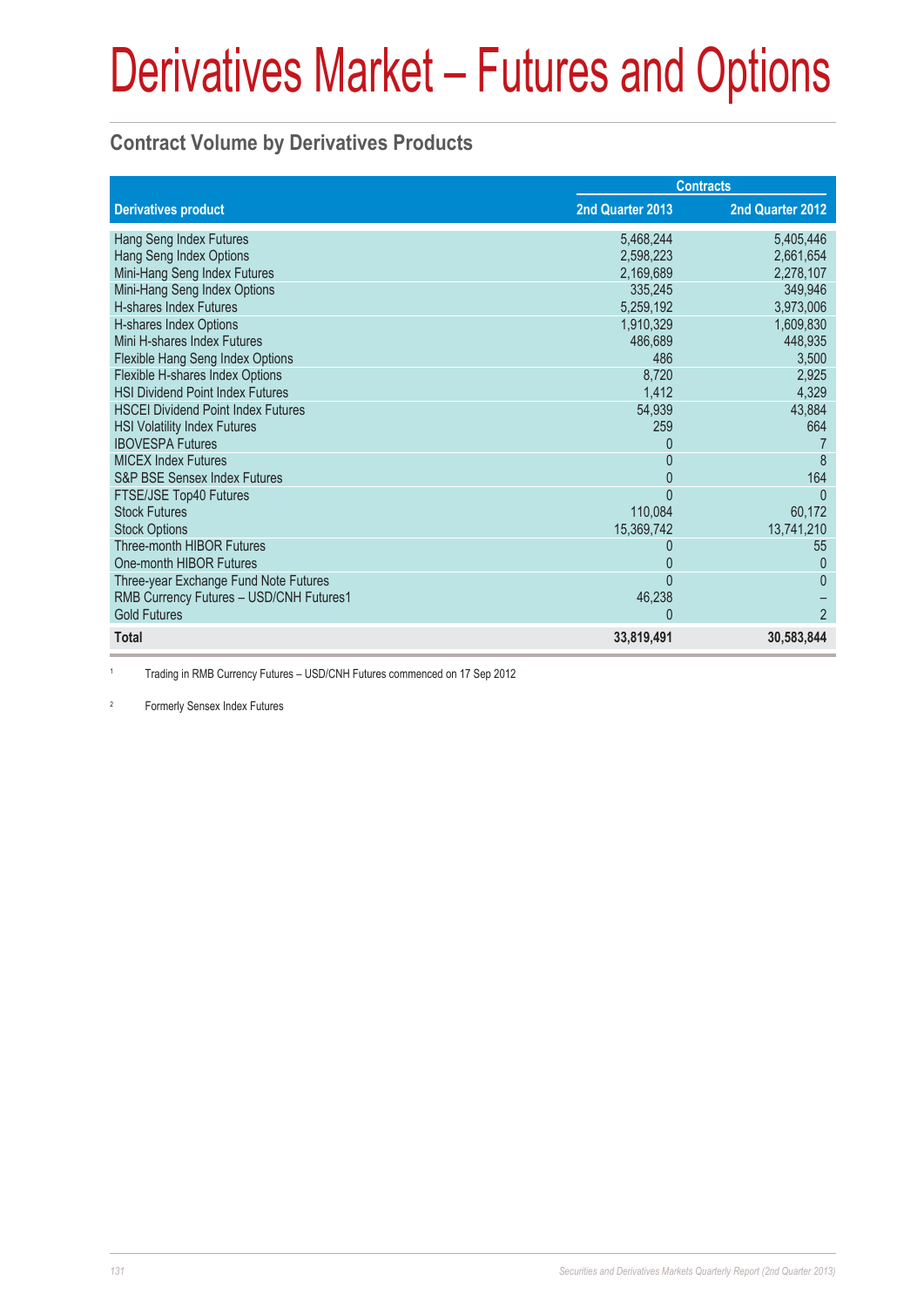#### **Hang Seng Index Futures – Contract Volume and Open Interest (contracts)**

|      |                | <b>Total</b><br>contract volume | <b>Quarter-end</b><br>open interest |
|------|----------------|---------------------------------|-------------------------------------|
| 2012 | Q2             | 5,405,446                       | 103,069                             |
|      | Q <sub>3</sub> | 4,924,352                       | 124,794                             |
|      | Q4             | 4,882,303                       | 139,344                             |
| 2013 | Q <sub>1</sub> | 4,871,620                       | 107,939                             |
|      | Q <sub>2</sub> | 5,468,244                       | 101,093                             |

#### **Mini Hang Seng Index Futures – Contract Volume and Open Interest (contracts)**

|      |                | <b>Total</b><br>contract volume | Quarter-end<br>open interest |
|------|----------------|---------------------------------|------------------------------|
| 2012 | Q2             | 2,278,107                       | 6,063                        |
|      | Q <sub>3</sub> | 2,086,235                       | 7,350                        |
|      | Q4             | 1,832,074                       | 6,638                        |
| 2013 | Q <sub>1</sub> | 1,873,375                       | 6,897                        |
|      | Q <sub>2</sub> | 2,169,689                       | 7,096                        |

#### **Hang Seng Index Options – Contract Volume and Open Interest (contracts)**

|      |                | <b>Total</b>    | Quarter-end   |
|------|----------------|-----------------|---------------|
|      |                | contract volume | open interest |
| 2012 | Q <sub>2</sub> | 2,661,654       | 346,519       |
|      | Q <sub>3</sub> | 2,289,204       | 364,960       |
|      | Q4             | 2,115,315       | 260,785       |
| 2013 | Q <sub>1</sub> | 2,269,370       | 316,226       |
|      | Q2             | 2,598,223       | 282,528       |

#### **H-Share Index Futures – Contract Volume and Open Interest (contracts)**

|      |                | <b>Total</b>    | <b>Quarter-end</b> |
|------|----------------|-----------------|--------------------|
|      |                | contract volume | open interest      |
| 2012 | Q <sub>2</sub> | 3,973,006       | 127,099            |
|      | Q <sub>3</sub> | 3,813,494       | 142,443            |
|      | Q4             | 4,276,867       | 181,909            |
| 2013 | Q <sub>1</sub> | 4,549,577       | 147,677            |
|      | Q2             | 5,259,192       | 197,763            |

### **Stock Options Market Turnover and Open Interest (contracts)**

|      |    | <b>Total</b>        | <b>Total</b>    | <b>Quarter-end</b> |
|------|----|---------------------|-----------------|--------------------|
|      |    | Premium (HK\$ mil.) | contract volume | open interest      |
| 2012 | Q2 | 8,578.21            | 13,741,210      | 5,060,742          |
|      | Q3 | 7,354.69            | 13,428,912      | 4,658,740          |
|      | Q4 | 7,341.35            | 14,366,259      | 4,031,961          |
| 2013 | Q1 | 10,840.90           | 16,408,792      | 4,758,454          |
|      | Q2 | 9,361.17            | 15,369,742      | 4,810,169          |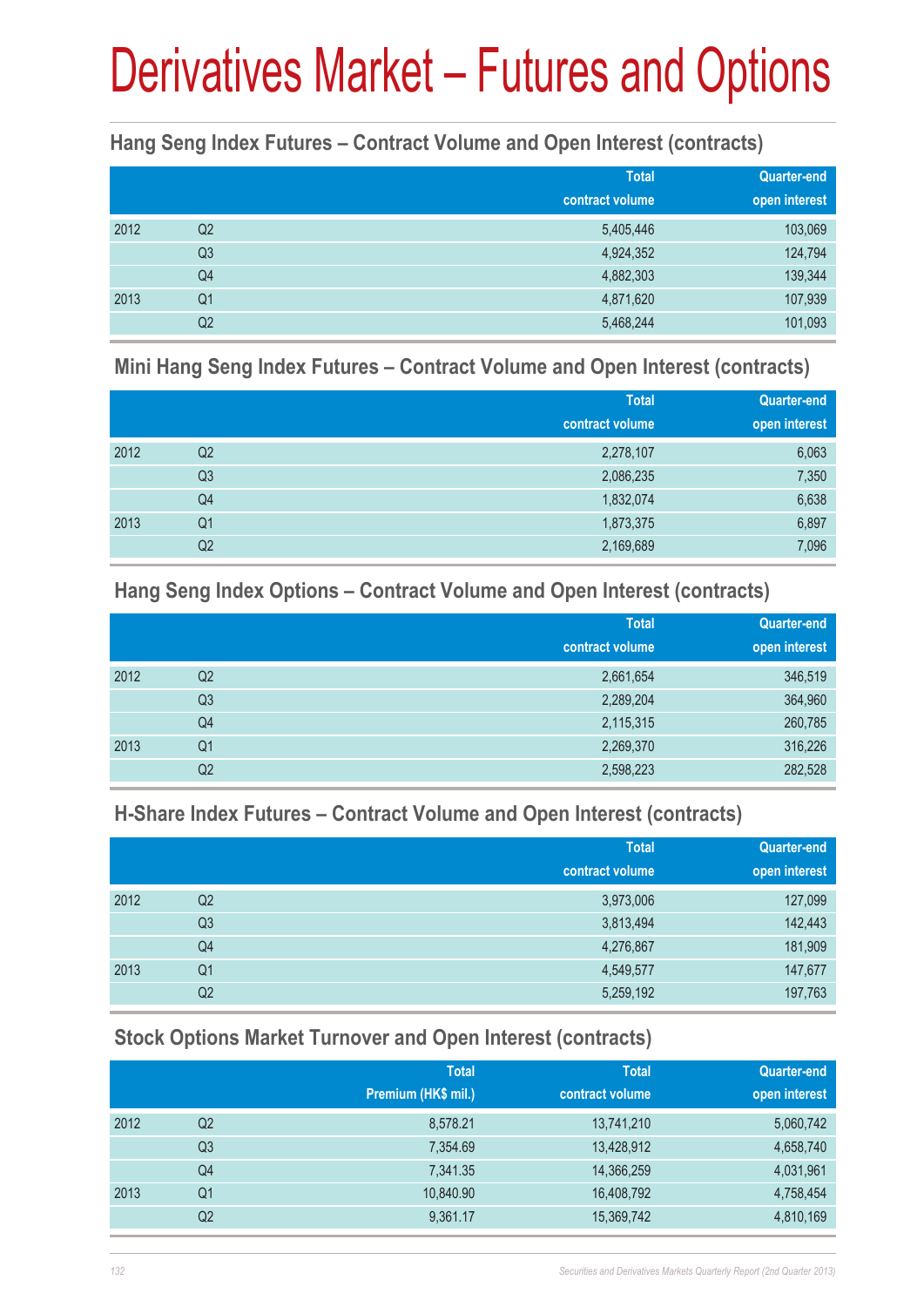#### **Stock Options Premium by Class**

for 2nd Quarter 2013

|                                            |                          | Premium         |                |
|--------------------------------------------|--------------------------|-----------------|----------------|
| <b>Options class</b>                       |                          | $(HK$$ mil.)    | % of total     |
| X ISHARES A50                              | A50                      | 884.21          | 9.45%          |
| <b>ABC</b>                                 | <b>ABC</b>               | 123.76          | 1.32%          |
| <b>ANHUI CONCH</b>                         | <b>ACC</b>               | 52.18           | 0.56%          |
| <b>AIA</b>                                 | <b>AIA</b>               | 295.72          | 3.16%          |
| <b>CHALCO</b>                              | <b>ALC</b>               | 19.26           | 0.21%          |
| CAM CSI300                                 | <b>AMC</b>               | 41.63           | 0.44%          |
| <b>BANK OF CHINA</b><br><b>BANKCOMM</b>    | <b>BCL</b><br><b>BCM</b> | 136.67<br>33.07 | 1.46%<br>0.35% |
| <b>BANK OF E ASIA</b>                      | <b>BEA</b>               | 2.01            | 0.02%          |
| <b>BELLE INT'L</b>                         | <b>BIH</b>               | 33.09           | 0.35%          |
| <b>BOC HONG KONG</b>                       | <b>BOC</b>               | 55.94           | 0.60%          |
| <b>BYD COMPANY</b>                         | <b>BYD</b>               | 19.55           | 0.21%          |
| <b>CCB</b>                                 | <b>CCB</b>               | 361.76          | 3.86%          |
| <b>CHINA COMM CONS</b>                     | CCC                      | 18.64           | 0.20%          |
| <b>CHINA COAL</b>                          | <b>CCE</b>               | 46.10           | 0.49%          |
| <b>CHINA COSCO</b>                         | CCS                      | 4.11            | 0.04%          |
| <b>CHINA MOBILE</b><br><b>CHINA UNICOM</b> | <b>CHT</b><br><b>CHU</b> | 707.27<br>65.90 | 7.56%<br>0.70% |
| <b>CITIC PACIFIC</b>                       | <b>CIT</b>               | 23.09           | 0.25%          |
| <b>CHEUNG KONG</b>                         | <b>CKH</b>               | 273.98          | 2.93%          |
| <b>CHINA LIFE</b>                          | <b>CLI</b>               | 555.75          | 5.94%          |
| <b>CLP HOLDINGS</b>                        | <b>CLP</b>               | 19.99           | 0.21%          |
| <b>CM BANK</b>                             | <b>CMB</b>               | 91.35           | 0.98%          |
| <b>CNOOC</b>                               | <b>CNC</b>               | 172.37          | 1.84%          |
| <b>CHINA OVERSEAS</b>                      | COL                      | 144.46          | 1.54%          |
| <b>CATHAY PAC AIR</b>                      | <b>CPA</b>               | 1.71            | 0.02%          |
| <b>SINOPEC CORP</b>                        | <b>CPC</b>               | 145.68          | 1.56%          |
| <b>CPIC</b><br><b>CHINA RAIL CONS</b>      | <b>CPI</b><br><b>CRC</b> | 94.83<br>11.07  | 1.01%<br>0.12% |
| <b>CHINA RAILWAY</b>                       | <b>CRG</b>               | 4.73            | 0.05%          |
| X WISECSI300ETF                            | CS <sub>3</sub>          | 1.08            | 0.01%          |
| <b>CSOP A50 ETF</b>                        | <b>CSA</b>               | 79.69           | 0.85%          |
| <b>CHINA SHENHUA</b>                       | <b>CSE</b>               | 162.93          | 1.74%          |
| <b>CITIC BANK</b>                          | <b>CTB</b>               | 11.41           | 0.12%          |
| <b>CHINA TELECOM</b>                       | <b>CTC</b>               | 28.09           | 0.30%          |
| <b>ESPRIT HOLDINGS</b>                     | <b>ESP</b>               | 5.39            | 0.06%          |
| <b>FIH</b>                                 | <b>FIH</b>               | 3.46            | 0.04%          |
| <b>GALAXY ENT</b><br><b>POWER ASSETS</b>   | <b>GLX</b><br><b>HEH</b> | 519.85<br>48.84 | 5.55%<br>0.52% |
| <b>HKEX</b>                                | <b>HEX</b>               | 288.38          | 3.08%          |
| <b>HSBC HOLDINGS</b>                       | <b>HKB</b>               | 505.68          | 5.40%          |
| <b>HK &amp; CHINA GAS</b>                  | <b>HKG</b>               | 15.47           | 0.17%          |
| <b>HENDERSON LAND</b>                      | <b>HLD</b>               | 36.22           | 0.39%          |
| <b>HUANENG POWER</b>                       | <b>HNP</b>               | 38.48           | 0.41%          |
| <b>HANG SENG BANK</b>                      | <b>HSB</b>               | 11.16           | 0.12%          |
| <b>HUTCHISON</b>                           | <b>HWL</b>               | 262.00          | 2.80%          |
| <b>ICBC</b>                                | <b>ICB</b>               | 261.16          | 2.79%          |
| <b>JIANGXI COPPER</b>                      | <b>JXC</b><br><b>LIF</b> | 101.12          | 1.08%<br>0.49% |
| LI & FUNG<br><b>MTR CORPORATION</b>        | <b>MTR</b>               | 45.45<br>11.79  | 0.13%          |
| <b>CNBM</b>                                | <b>NBM</b>               | 87.13           | 0.93%          |
| <b>NEW WORLD DEV</b>                       | <b>NWD</b>               | 36.19           | 0.39%          |
| <b>PING AN</b>                             | PAI                      | 610.47          | 6.52%          |
| <b>PETROCHINA</b>                          | PEC                      | 164.83          | 1.76%          |
| PICC P&C                                   | <b>PIC</b>               | 60.24           | 0.64%          |
| <b>R&amp;F PROPERTIES</b>                  | <b>RFP</b>               | 3.79            | 0.04%          |
| <b>SANDS CHINA LTD</b>                     | <b>SAN</b>               | 229.80          | 2.45%          |
| <b>SHK PPT</b>                             | <b>SHK</b>               | 337.62          | 3.61%          |
| <b>STANCHART</b><br><b>SWIRE PACIFIC A</b> | <b>STC</b><br><b>SWA</b> | 5.51<br>33.06   | 0.06%<br>0.35% |
| <b>TENCENT</b>                             | <b>TCH</b>               | 662.40          | 7.08%          |
| <b>TRACKER FUND</b>                        | <b>TRF</b>               | 8.96            | 0.10%          |
| <b>WHARF HOLDINGS</b>                      | <b>WHL</b>               | 82.08           | 0.88%          |
| YANZHOU COAL                               | <b>YZC</b>               | 145.80          | 1.56%          |
| <b>ZIJIN MINING</b>                        | <b>ZJM</b>               | 15.77           | 0.17%          |
| <b>Total</b>                               |                          | 9,361.17        | 100.00%        |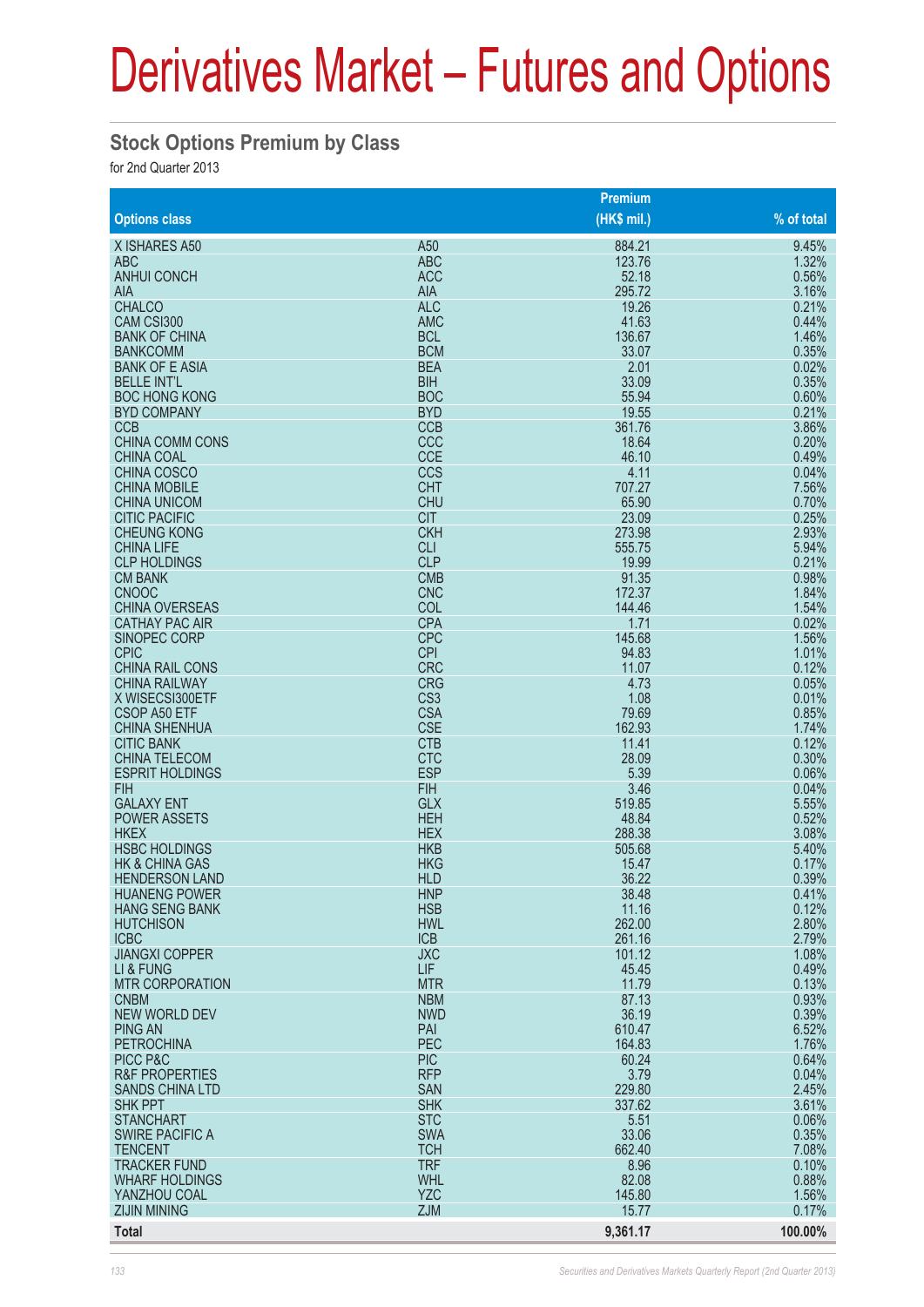#### **Stock Options Contract Volume by Class**

for 2nd Quarter 2013

|                                           |                          | <b>Contract</b>      |                |
|-------------------------------------------|--------------------------|----------------------|----------------|
| <b>Options class</b>                      |                          | volume               | % of total     |
| X ISHARES A50                             | A <sub>50</sub>          | 570,849              | 3.71%          |
| <b>ABC</b>                                | <b>ABC</b>               | 74,058               | 0.48%          |
| <b>ANHUI CONCH</b>                        | <b>ACC</b>               | 96,358               | 0.63%          |
| <b>AIA</b>                                | <b>AIA</b>               | 383,847              | 2.50%          |
| <b>CHALCO</b>                             | <b>ALC</b>               | 52,265               | 0.34%          |
| CAM CSI300                                | <b>AMC</b><br><b>BCL</b> | 28,952               | 0.19%<br>6.66% |
| <b>BANK OF CHINA</b><br><b>BANKCOMM</b>   | <b>BCM</b>               | 1,023,281<br>135,503 | 0.88%          |
| <b>BANK OF E ASIA</b>                     | <b>BEA</b>               | 13,002               | 0.08%          |
| <b>BELLE INT'L</b>                        | <b>BIH</b>               | 77,626               | 0.51%          |
| <b>BOC HONG KONG</b>                      | <b>BOC</b>               | 173,573              | 1.13%          |
| <b>BYD COMPANY</b>                        | <b>BYD</b>               | 26,016               | 0.17%          |
| <b>CCB</b>                                | <b>CCB</b>               | 1,666,585            | 10.84%         |
| <b>CHINA COMM CONS</b>                    | CCC                      | 86,743               | 0.56%          |
| <b>CHINA COAL</b>                         | <b>CCE</b>               | 110,077              | 0.72%          |
| <b>CHINA COSCO</b><br><b>CHINA MOBILE</b> | <b>CCS</b><br><b>CHT</b> | 23,854<br>825,706    | 0.16%<br>5.37% |
| <b>CHINA UNICOM</b>                       | <b>CHU</b>               | 78,363               | 0.51%          |
| <b>CITIC PACIFIC</b>                      | <b>CIT</b>               | 44,378               | 0.29%          |
| <b>CHEUNG KONG</b>                        | <b>CKH</b>               | 153,648              | 1.00%          |
| <b>CHINA LIFE</b>                         | <b>CLI</b>               | 672,744              | 4.38%          |
| <b>CLP HOLDINGS</b>                       | <b>CLP</b>               | 43,026               | 0.28%          |
| <b>CM BANK</b>                            | <b>CMB</b>               | 320,843              | 2.09%          |
| <b>CNOOC</b>                              | <b>CNC</b>               | 329,314              | 2.14%          |
| <b>CHINA OVERSEAS</b>                     | COL                      | 97,238               | 0.63%          |
| <b>CATHAY PAC AIR</b>                     | <b>CPA</b>               | 4,054                | 0.03%          |
| <b>SINOPEC CORP</b>                       | <b>CPC</b><br><b>CPI</b> | 266,635              | 1.73%          |
| <b>CPIC</b><br><b>CHINA RAIL CONS</b>     | <b>CRC</b>               | 87,843<br>39,281     | 0.57%<br>0.26% |
| <b>CHINA RAILWAY</b>                      | <b>CRG</b>               | 19,656               | 0.13%          |
| X WISECSI300ETF                           | CS <sub>3</sub>          | 862                  | 0.01%          |
| CSOP A50 ETF                              | <b>CSA</b>               | 57,334               | 0.37%          |
| <b>CHINA SHENHUA</b>                      | <b>CSE</b>               | 213,997              | 1.39%          |
| <b>CITIC BANK</b>                         | <b>CTB</b>               | 57,580               | 0.37%          |
| <b>CHINA TELECOM</b>                      | <b>CTC</b>               | 86,530               | 0.56%          |
| <b>ESPRIT HOLDINGS</b>                    | <b>ESP</b>               | 117,142              | 0.76%          |
| <b>FIH</b>                                | <b>FIH</b>               | 15,511               | 0.10%          |
| <b>GALAXY ENT</b>                         | <b>GLX</b>               | 460,045              | 2.99%          |
| <b>POWER ASSETS</b><br><b>HKEX</b>        | <b>HEH</b><br><b>HEX</b> | 59,405<br>948,048    | 0.39%<br>6.17% |
| <b>HSBC HOLDINGS</b>                      | <b>HKB</b>               | 786,732              | 5.12%          |
| <b>HK &amp; CHINA GAS</b>                 | <b>HKG</b>               | 33,846               | 0.22%          |
| <b>HENDERSON LAND</b>                     | <b>HLD</b>               | 32,295               | 0.21%          |
| <b>HUANENG POWER</b>                      | <b>HNP</b>               | 50,331               | 0.33%          |
| <b>HANG SENG BANK</b>                     | <b>HSB</b>               | 45,923               | 0.30%          |
| <b>HUTCHISON</b>                          | <b>HWL</b>               | 178,975              | 1.16%          |
| <b>ICBC</b>                               | <b>ICB</b>               | 1,392,537            | 9.06%          |
| <b>JIANGXI COPPER</b>                     | <b>JXC</b><br><b>LIF</b> | 161,775              | 1.05%<br>0.41% |
| LI & FUNG<br><b>MTR CORPORATION</b>       | <b>MTR</b>               | 63,072<br>33,857     | 0.22%          |
| <b>CNBM</b>                               | <b>NBM</b>               | 96,041               | 0.62%          |
| <b>NEW WORLD DEV</b>                      | <b>NWD</b>               | 64,441               | 0.42%          |
| <b>PING AN</b>                            | PAI                      | 573,220              | 3.73%          |
| <b>PETROCHINA</b>                         | PEC                      | 267,906              | 1.74%          |
| PICC P&C                                  | <b>PIC</b>               | 66,727               | 0.43%          |
| <b>R&amp;F PROPERTIES</b>                 | <b>RFP</b>               | 15,469               | 0.10%          |
| <b>SANDS CHINA LTD</b>                    | <b>SAN</b>               | 524,971              | 3.42%          |
| <b>SHK PPT</b>                            | <b>SHK</b>               | 161,851              | 1.05%          |
| <b>STANCHART</b>                          | <b>STC</b>               | 34,050               | 0.22%          |
| <b>SWIRE PACIFIC A</b><br><b>TENCENT</b>  | <b>SWA</b><br><b>TCH</b> | 39,211<br>959,503    | 0.26%<br>6.24% |
| <b>TRACKER FUND</b>                       | <b>TRF</b>               | 26,535               | 0.17%          |
| <b>WHARF HOLDINGS</b>                     | <b>WHL</b>               | 57,515               | 0.37%          |
| YANZHOU COAL                              | <b>YZC</b>               | 120,036              | 0.78%          |
| <b>ZIJIN MINING</b>                       | <b>ZJM</b>               | 41,151               | 0.27%          |
| <b>Total</b>                              |                          | 15,369,742           | 100.00%        |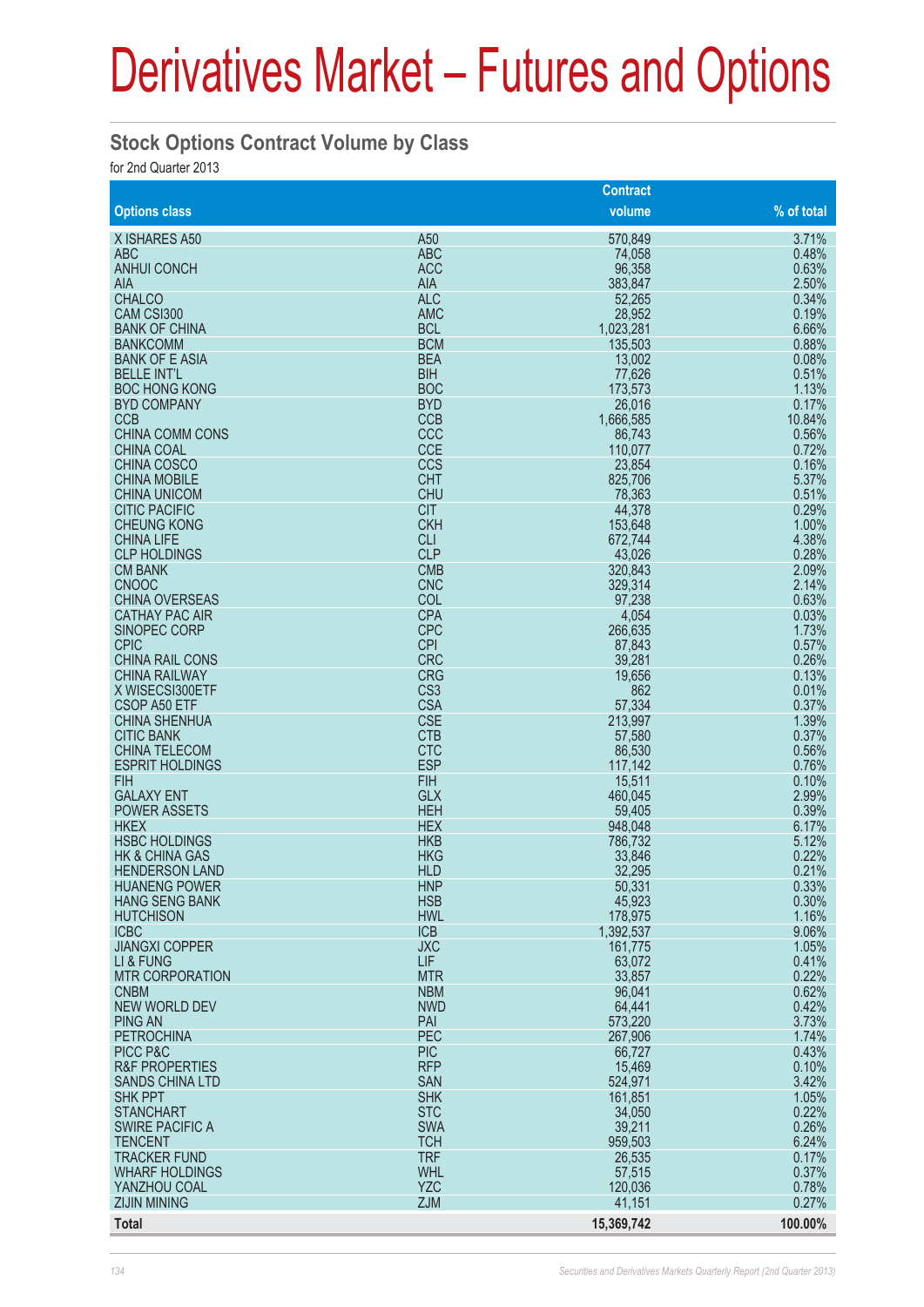#### **Average Daily Settlement Instructions (SIs) Settled in CCASS**

(both delivering and receiving SIs are counted)

|            |                |                      | Sis by shares | Sis by value |
|------------|----------------|----------------------|---------------|--------------|
| Year/Month |                | <b>Number of SIs</b> | (bil. shs)    | (HK\$bil.)   |
| 2012       | Q <sub>2</sub> | 70,419               | 43.03         | 179.84       |
|            | Q <sub>3</sub> | 66,152               | 42.10         | 156.14       |
|            | Q4             | 76,640               | 50.63         | 198.54       |
| 2013       | Q <sub>1</sub> | 89,261               | 59.01         | 268.79       |
|            | Q <sub>2</sub> | 81,848               | 58.43         | 218.85       |

### **Average Daily Investor Settlement Instructions (ISIs) settled in CCASS**

(one sided ISIs are counted)

| Year/month |    | <b>Number of ISIs</b> | ISIs by shares (Mil shs) | ISIs by value (HK\$ mil.) |
|------------|----|-----------------------|--------------------------|---------------------------|
| 2012       | Q2 | 329                   | 115.35                   | 254.73                    |
|            | Q3 | 313                   | 96.41                    | 164.42                    |
|            | Q4 | 378                   | 114.69                   | 213.72                    |
| 2013       | Q1 | 463                   | 240.85                   | 251.98                    |
|            | Q2 | 386                   | 70.50                    | 229.88                    |

#### **Securities under CCASS Custody**

(balances at quarter end)

|            |                |                  | % of issued       |                     | % of market       |
|------------|----------------|------------------|-------------------|---------------------|-------------------|
|            |                | <b>Number of</b> | shares of         |                     | capitalisation of |
|            |                | shares           | admitted          | <b>Market value</b> | admitted          |
| Year/Month |                | (bil. shs)       | <b>securities</b> | (HK\$ bil.)         | <b>securities</b> |
| 2012       | Q <sub>2</sub> | 3,713.59         | 70.37             | 10,006.88           | 50.29             |
|            | Q <sub>3</sub> | 3,672.03         | 69.98             | 10,816.76           | 50.71             |
|            | Q4             | 3,663.66         | 70.30             | 12,330.06           | 51.73             |
| 2013       | Q <sub>1</sub> | 3,673.74         | 69.58             | 12,345.00           | 51.66             |
|            | Q <sub>2</sub> | 3,726.30         | 70.11             | 11,616.39           | 51.72             |

Share quantity and market value of securities in non-HKD currency are included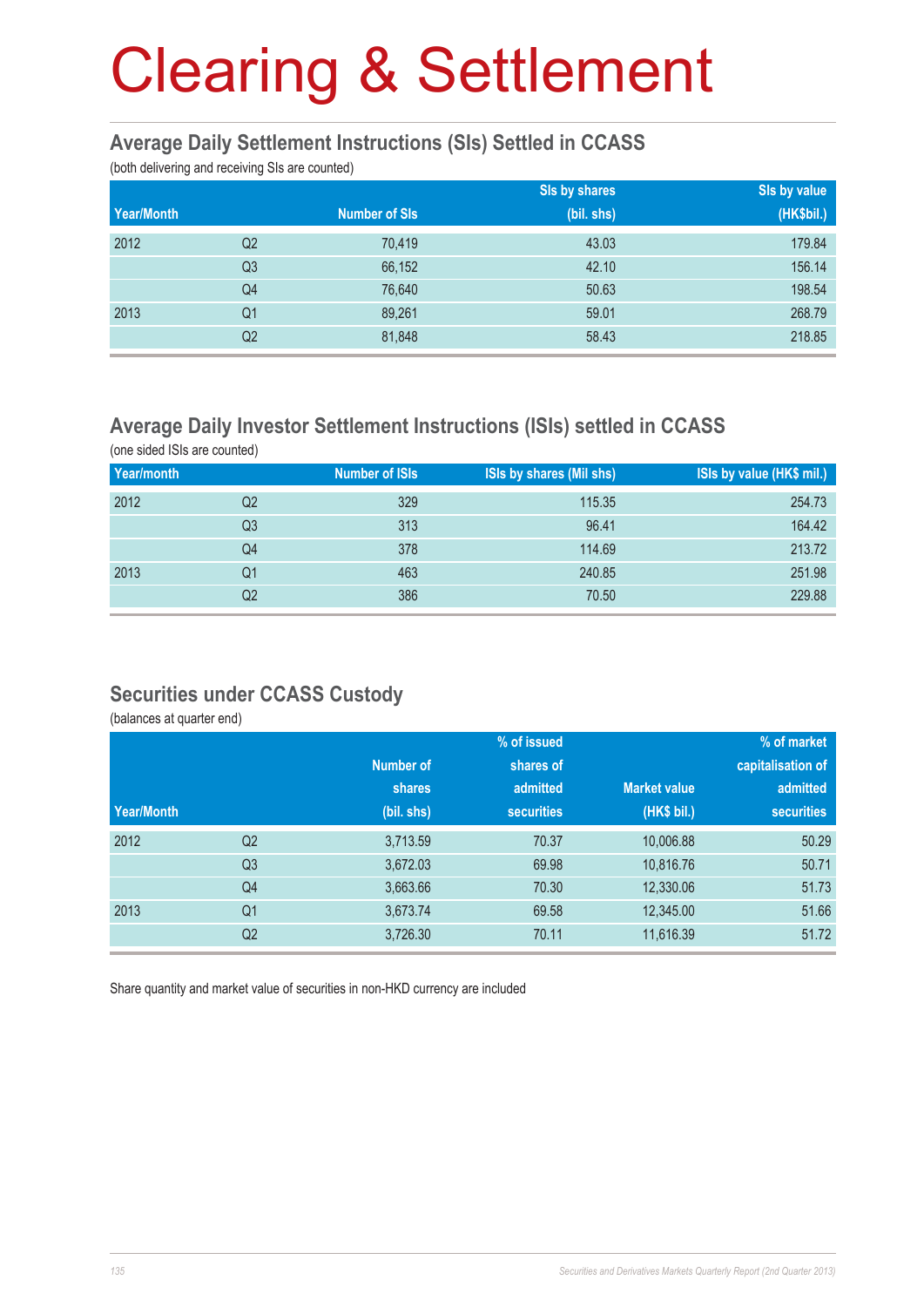#### **Average Daily Stock Exchange Trades Processed in CCASS**

(including CNS trades, isolated trades and cross trades)

| Year/Month |                | <b>No. of CCASS</b><br>trades | % of Exchange<br>trades | No. of shares<br>(Mil. shs) | % of market<br>turnover | Value of trades<br>(HK\$ mil.) | % of market<br>turnover |
|------------|----------------|-------------------------------|-------------------------|-----------------------------|-------------------------|--------------------------------|-------------------------|
| 2012       | Q2             | 737.075                       | 100                     | 135, 165, 30                | 100                     | 50.166.62                      | 100                     |
|            | Q <sub>3</sub> | 686.075                       | 100                     | 127,363.30                  | 100                     | 46,310.30                      | 100                     |
|            | Q4             | 804.910                       | 100                     | 127.520.75                  | 100                     | 55,786.39                      | 100                     |
| 2013       | Q <sub>1</sub> | 990.740                       | 100                     | 172,627.79                  | 100                     | 74,164.38                      | 100                     |
|            | Q2             | 960.186                       | 100                     | 145.842.29                  | 100                     | 62,161.42                      | 100                     |

### **Average Daily Netting Efficiency of CNS Trades**

(in stock positions and share quantity)

|            |                |                 | <b>Netting</b> | No. of shares due | <b>Netting</b> |
|------------|----------------|-----------------|----------------|-------------------|----------------|
|            |                | No. of CNS      | efficiency     | for settlement    | efficiency     |
| Year/Month |                | stock positions | $(\%)$         | (Mil. shs)        | $(\%)$         |
| 2012       | Q <sub>2</sub> | 52,112          | 96.20          | 15,324.06         | 94.21          |
|            | Q <sub>3</sub> | 51,862          | 95.93          | 15,577.24         | 93.76          |
|            | Q4             | 61,879          | 95.79          | 19,248.65         | 92.00          |
| 2013       | Q <sub>1</sub> | 71,626          | 96.07          | 24,342.25         | 92.71          |
|            | Q <sub>2</sub> | 65,358          | 96.26          | 20,347.75         | 92.80          |

### **Average Daily Settlement Efficiency of CNS Stock Positions**

|            |                | <b>Settlement efficiency (%)</b> |             |
|------------|----------------|----------------------------------|-------------|
| Year/Month |                | S day                            | $S + 1$ day |
| 2012       | Q2             | 99.91                            | 99.99       |
|            | Q <sub>3</sub> | 99.91                            | 99.99       |
|            | Q4             | 99.90                            | 99.99       |
| 2013       | Q <sub>1</sub> | 99.91                            | 99.99       |
|            | Q2             | 99.89                            | 99.99       |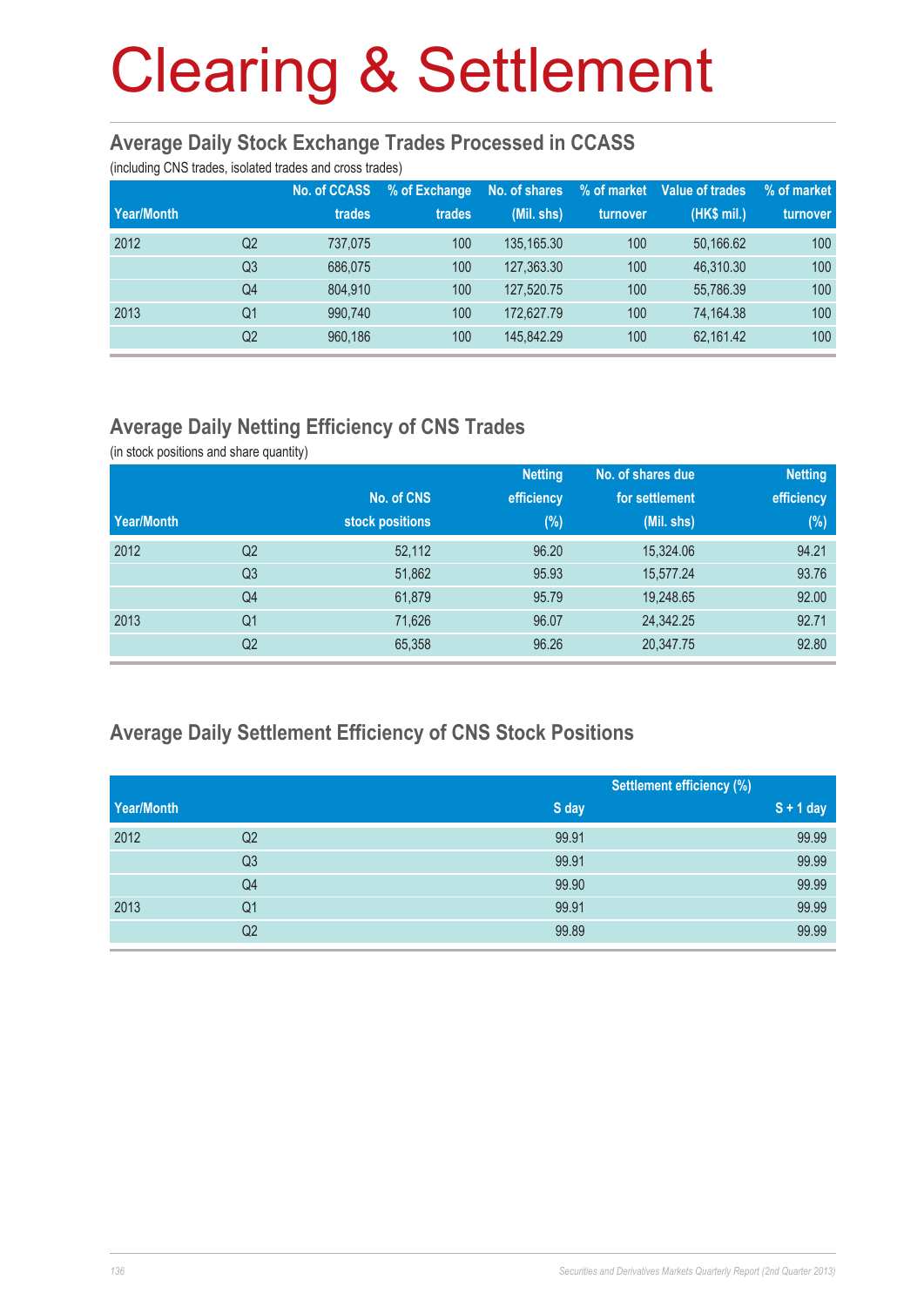### **Open Interest by Derivatives Products**

|                                                     | <b>Contracts</b> |                  |  |
|-----------------------------------------------------|------------------|------------------|--|
| <b>Derivatives product</b>                          | 2nd Quarter 2013 | 2nd Quarter 2012 |  |
| Hang Seng Index Futures                             | 101,093          | 103,069          |  |
| Hang Seng Index Options                             | 282,528          | 346,519          |  |
| Mini-Hang Seng Index Futures                        | 7,096            | 6,063            |  |
| Mini-Hang Seng Index Options                        | 8,909            | 12,617           |  |
| <b>H-shares Index Futures</b>                       | 197,763          | 127,099          |  |
| H-shares Index Options                              | 973,057          | 361,728          |  |
| Mini H-shares Index Futures                         | 4,047            | 3,236            |  |
| Flexible Hang Seng Index Options                    | 10,932           | 11,010           |  |
| Flexible H-shares Index Options                     | 24,516           | 7,125            |  |
| <b>HSI Dividend Point Index Futures</b>             | 5,259            | 5,412            |  |
| <b>HSCEI Dividend Point Index Futures</b>           | 75,519           | 59,548           |  |
| <b>HSI Volatility Index Futures</b>                 | 46               | 77               |  |
| <b>IBOVESPA Futures</b>                             | $\Omega$         | $\Omega$         |  |
| <b>MICEX Index Futures</b>                          | $\mathbf{0}$     | $\overline{0}$   |  |
| S&P BSE Sensex Index Futures <sup>2</sup>           | $\mathbf{0}$     | 23               |  |
| FTSE/JSE Top40 Futures                              | $\overline{0}$   | $\mathbf{0}$     |  |
| <b>Stock Futures</b>                                | 18,258           | 10,510           |  |
| <b>Stock Options</b>                                | 4,810,169        | 5,060,742        |  |
| Three-month HIBOR Futures                           | $\mathbf{0}$     | 65               |  |
| One-month HIBOR Futures                             | $\mathbf{0}$     | $\Omega$         |  |
| Three-year Exchange Fund Note Futures               | $\overline{0}$   | $\mathbf{0}$     |  |
| RMB Currency Futures - USD/CNH Futures <sup>1</sup> | 7,028            |                  |  |
| <b>Gold Futures</b>                                 | $\mathbf{0}$     | $\mathbf{0}$     |  |
| <b>Total</b>                                        | 6,526,220        | 6,114,843        |  |

1 Trading in RMB Currency Futures – USD/CNH Futures commenced on 17 Sep 2012

2 Formerly Sensex Index Futures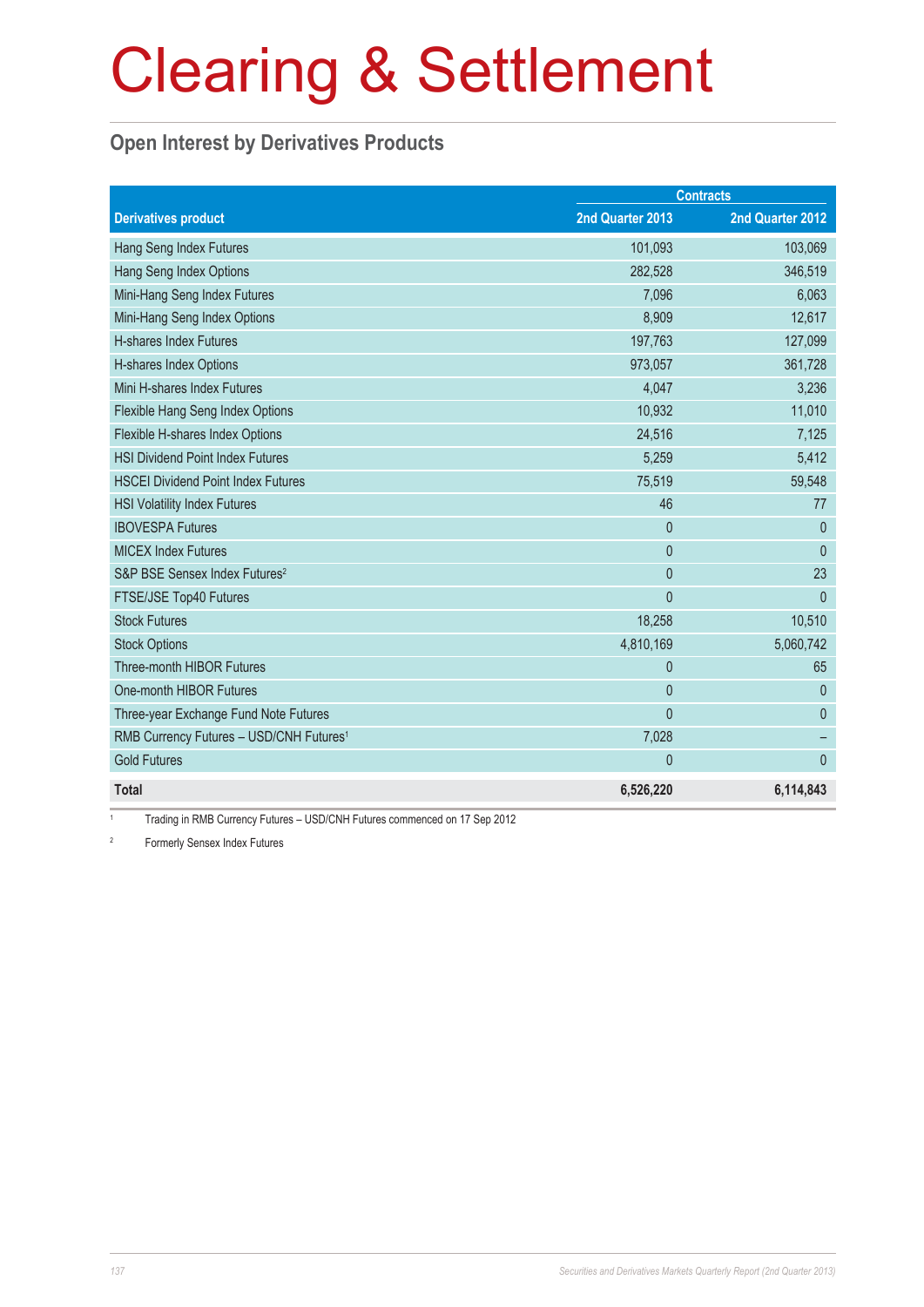#### **Stock Options Open Interest by Class**

as at the end of 2nd Quarter 2013

|                           |                 | <b>Open interest</b> |            |
|---------------------------|-----------------|----------------------|------------|
| <b>Options class</b>      |                 | (contracts)          | % of total |
| X ISHARES A50             | A50             | 173,651              | 3.61       |
| <b>ABC</b>                | <b>ABC</b>      | 28,421               | 0.59       |
| <b>ANHUI CONCH</b>        | <b>ACC</b>      | 20,269               | 0.42       |
| AIA                       | <b>AIA</b>      | 89,826               | 1.87       |
| <b>CHALCO</b>             | <b>ALC</b>      | 14,322               | 0.30       |
| CAM CSI300                | <b>AMC</b>      | 11,148               | 0.23       |
| <b>BANK OF CHINA</b>      | <b>BCL</b>      | 595,383              | 12.38      |
| <b>BANKCOMM</b>           | <b>BCM</b>      | 68,540               | 1.42       |
| <b>BANK OF E ASIA</b>     | <b>BEA</b>      | 5,645                | 0.12       |
| <b>BELLE INT'L</b>        | <b>BIH</b>      | 15,709               | 0.33       |
| <b>BOC HONG KONG</b>      | <b>BOC</b>      | 46,728               | 0.97       |
| <b>BYD COMPANY</b>        | <b>BYD</b>      | 4,342                | 0.09       |
| <b>CCB</b>                | <b>CCB</b>      | 700,456              | 14.56      |
| CHINA COMM CONS           | CCC             | 19,428               | 0.40       |
| CHINA COAL                | <b>CCE</b>      | 61,235               | 1.27       |
| CHINA COSCO               | <b>CCS</b>      | 13,072               | 0.27       |
| <b>CHINA MOBILE</b>       | <b>CHT</b>      | 182,340              | 3.79       |
| <b>CHINA UNICOM</b>       | <b>CHU</b>      | 27,046               | 0.56       |
| <b>CITIC PACIFIC</b>      | <b>CIT</b>      | 15,466               | 0.32       |
| <b>CHEUNG KONG</b>        | <b>CKH</b>      | 24,661               | 0.51       |
| <b>CHINA LIFE</b>         | <b>CLI</b>      | 147,690              | 3.07       |
| <b>CLP HOLDINGS</b>       | <b>CLP</b>      | 14,840               | 0.31       |
| <b>CM BANK</b>            | <b>CMB</b>      | 93,955               | 1.95       |
| <b>CNOOC</b>              | <b>CNC</b>      | 137,522              | 2.86       |
| <b>CHINA OVERSEAS</b>     | COL             | 31,320               | 0.65       |
| <b>CATHAY PAC AIR</b>     | <b>CPA</b>      | 3,163                | 0.07       |
| SINOPEC CORP              | <b>CPC</b>      | 118,551              | 2.46       |
| <b>CPIC</b>               | <b>CPI</b>      | 21,963               | 0.46       |
| CHINA RAIL CONS           | <b>CRC</b>      | 17,139               | 0.36       |
| <b>CHINA RAILWAY</b>      | <b>CRG</b>      | 7,789                | 0.16       |
| X WISECSI300ETF           | CS <sub>3</sub> | 454                  | 0.01       |
| CSOP A50 ETF              | <b>CSA</b>      | 17,588               | 0.37       |
| <b>CHINA SHENHUA</b>      | <b>CSE</b>      | 85,299               | 1.77       |
| <b>CITIC BANK</b>         | <b>CTB</b>      | 20,997               | 0.44       |
| CHINA TELECOM             | <b>CTC</b>      | 33,466               | 0.70       |
| <b>ESPRIT HOLDINGS</b>    | <b>ESP</b>      | 13,614               | 0.28       |
| <b>FIH</b>                | <b>FIH</b>      | 5,078                | 0.11       |
| <b>GALAXY ENT</b>         | <b>GLX</b>      | 84,016               | 1.75       |
| <b>POWER ASSETS</b>       | <b>HEH</b>      | 14,668               | 0.30       |
| <b>HKEX</b>               | <b>HEX</b>      | 170,957              | 3.55       |
| <b>HSBC HOLDINGS</b>      | <b>HKB</b>      | 196,279              | 4.08       |
| <b>HK &amp; CHINA GAS</b> | <b>HKG</b>      | 10,684               | 0.22       |
| <b>HENDERSON LAND</b>     | <b>HLD</b>      | 6,093                | 0.13       |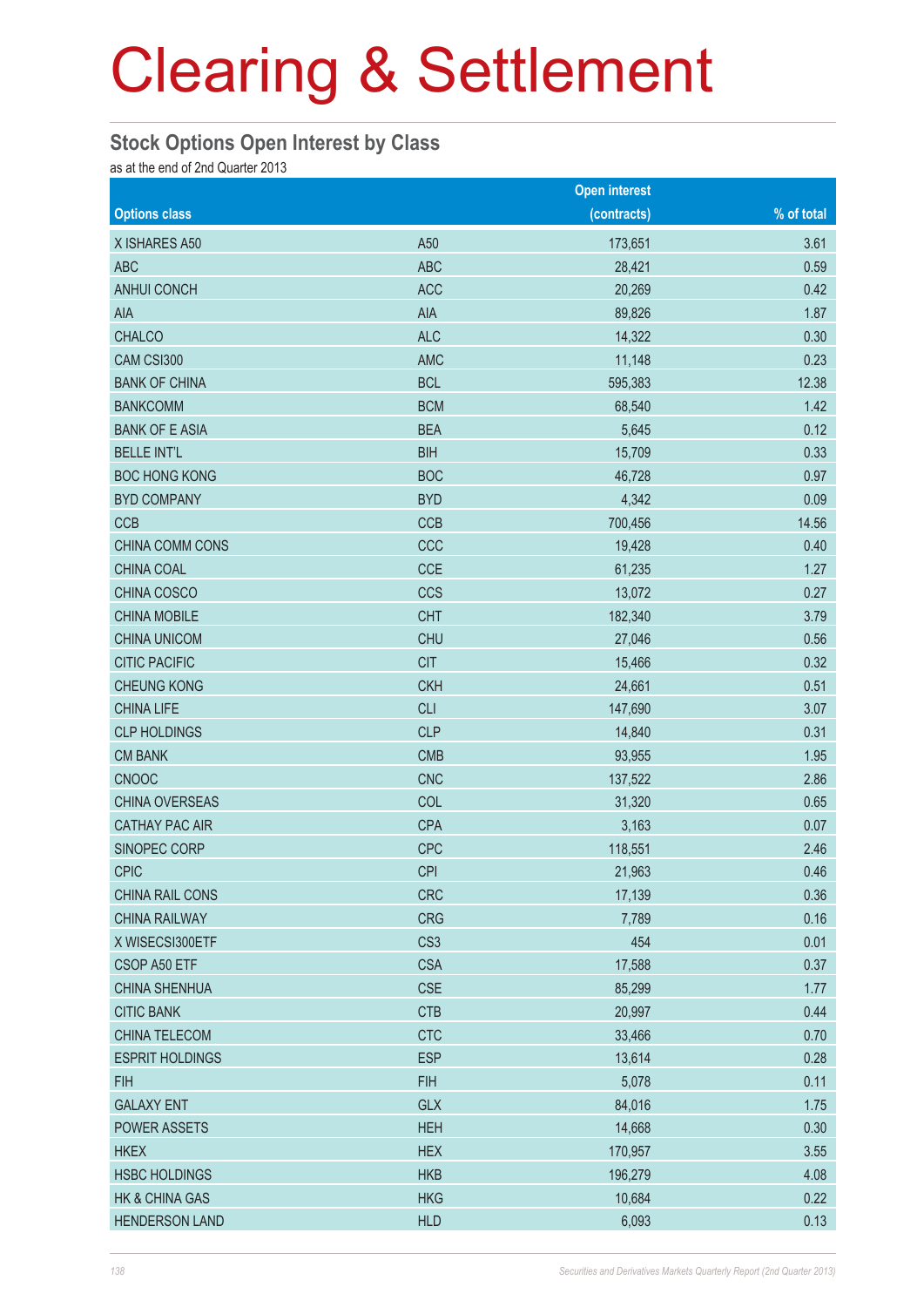|                           |            | <b>Open interest</b> |            |
|---------------------------|------------|----------------------|------------|
| <b>Options class</b>      |            | (contracts)          | % of total |
| <b>HUANENG POWER</b>      | <b>HNP</b> | 17,175               | 0.36       |
| <b>HANG SENG BANK</b>     | <b>HSB</b> | 18,175               | 0.38       |
| <b>HUTCHISON</b>          | <b>HWL</b> | 33,131               | 0.69       |
| <b>ICBC</b>               | <b>ICB</b> | 593,666              | 12.34      |
| <b>JIANGXI COPPER</b>     | <b>JXC</b> | 24,104               | 0.50       |
| LI & FUNG                 | LIF        | 26,582               | 0.55       |
| <b>MTR CORPORATION</b>    | <b>MTR</b> | 12,868               | 0.27       |
| <b>CNBM</b>               | <b>NBM</b> | 27,745               | 0.58       |
| <b>NEW WORLD DEV</b>      | <b>NWD</b> | 19,591               | 0.41       |
| <b>PING AN</b>            | PAI        | 158,247              | 3.29       |
| <b>PETROCHINA</b>         | <b>PEC</b> | 101,748              | 2.12       |
| PICC P&C                  | <b>PIC</b> | 18,251               | 0.38       |
| <b>R&amp;F PROPERTIES</b> | <b>RFP</b> | 4,502                | 0.09       |
| <b>SANDS CHINA LTD</b>    | <b>SAN</b> | 105,480              | 2.19       |
| <b>SHK PPT</b>            | <b>SHK</b> | 26,392               | 0.55       |
| <b>STANCHART</b>          | <b>STC</b> | 11,377               | 0.24       |
| <b>SWIRE PACIFIC A</b>    | <b>SWA</b> | 10,186               | 0.21       |
| <b>TENCENT</b>            | <b>TCH</b> | 155,661              | 3.24       |
| <b>TRACKER FUND</b>       | <b>TRF</b> | 13,336               | 0.28       |
| <b>WHARF HOLDINGS</b>     | <b>WHL</b> | 11,473               | 0.24       |
| YANZHOU COAL              | <b>YZC</b> | 37,952               | 0.79       |
| <b>ZIJIN MINING</b>       | <b>ZJM</b> | 11,714               | 0.24       |
| <b>Total</b>              |            | 4,810,169            | 100.00     |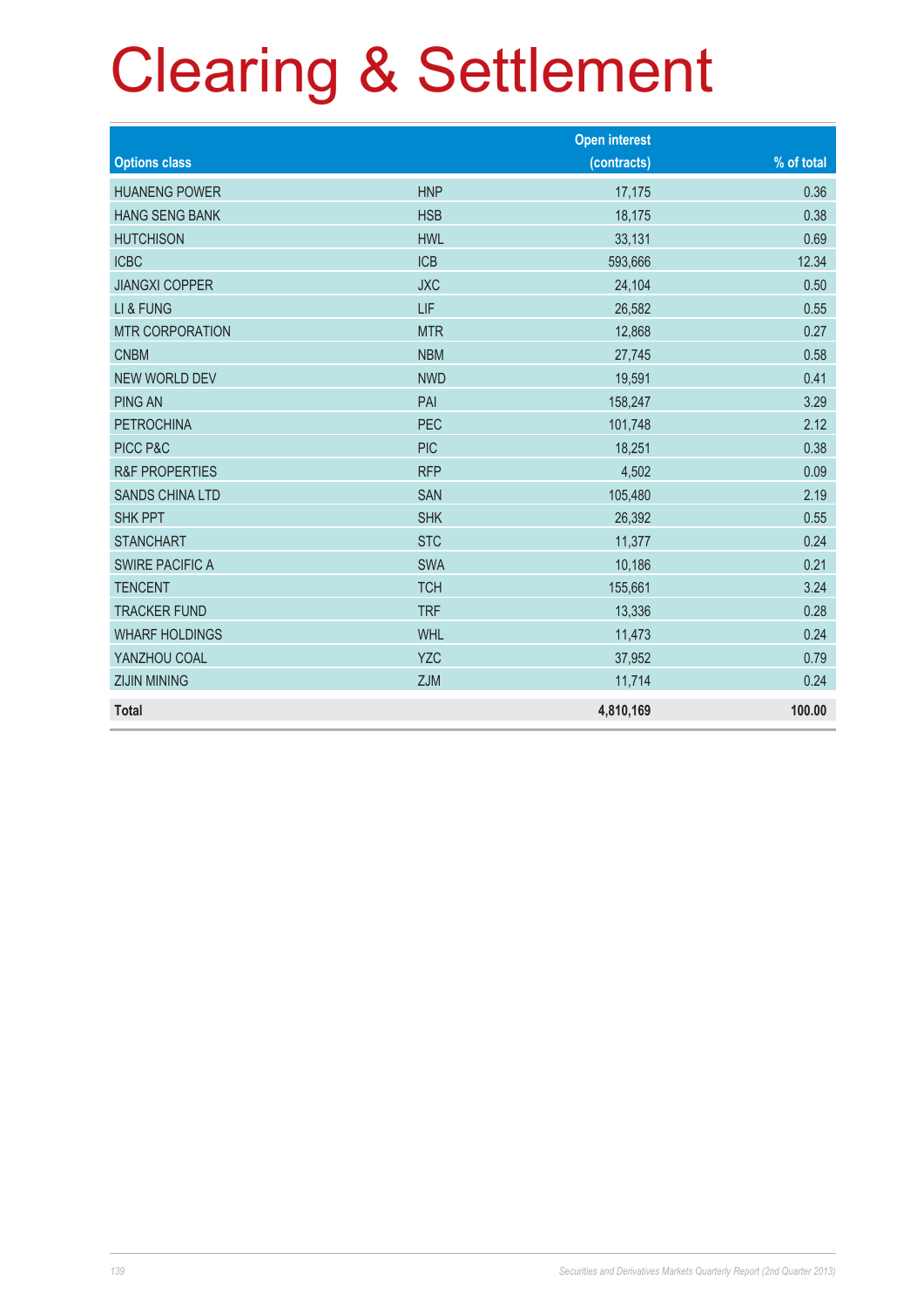# Exchange Participants Statistics

### **Stock Exchange**

|      |                | No. of Trading<br><b>Right Holders</b> | <b>Exchange</b><br><b>Participants -</b><br><b>Trading</b> | <b>Exchange</b><br><b>Participants -</b><br>Non-Trading | Non-Exchange<br><b>Participants</b> |
|------|----------------|----------------------------------------|------------------------------------------------------------|---------------------------------------------------------|-------------------------------------|
| 2012 | Q <sub>2</sub> | 563 (988)                              | 503 (921)                                                  | 39(46)                                                  | 21(21)                              |
|      | Q <sub>3</sub> | 568 (994)                              | 506 (923)                                                  | 41 (50)                                                 | 21(21)                              |
|      | Q4             | 571 (996)                              | 511 (928)                                                  | 39(47)                                                  | 21(21)                              |
| 2013 | Q1             | 572 (997)                              | 509 (924)                                                  | 42 (52)                                                 | 21(21)                              |
|      | Q <sub>2</sub> | 569 (987)                              | 507 (918)                                                  | 42 (49)                                                 | 20(20)                              |

( ) No. of trading rights

### **Futures Exchange**

|      |                | No. of Trading<br><b>Right Holders</b> | <b>Exchange</b><br><b>Participants -</b><br><b>Trading</b> | <b>Exchange</b><br><b>Participants -</b><br><b>Non-Trading</b> | Non-Exchange<br><b>Participants</b> |
|------|----------------|----------------------------------------|------------------------------------------------------------|----------------------------------------------------------------|-------------------------------------|
| 2012 | Q <sub>2</sub> | 234 (258)                              | 185 (207)                                                  | -                                                              | 49 (51)                             |
|      | Q <sub>3</sub> | 235 (259)                              | 185 (207)                                                  | -                                                              | 50(52)                              |
|      | Q4             | 234 (258)                              | 185 (207)                                                  | -                                                              | 49 (51)                             |
| 2013 | Q <sub>1</sub> | 230 (254)                              | 181 (203)                                                  | $\overline{\phantom{0}}$                                       | 49 (51)                             |
|      | Q2             | 233 (257)                              | 180 (202)                                                  | -                                                              | 53(55)                              |

Notes:

(1) The figures in blanket is the number of trading rights held.

(2) An Exchange Participant is a corporation who may trade on or through the Exchange and is licensed under the Securities and Futures Ordinance to carry on securities/ futures/options dealing activity.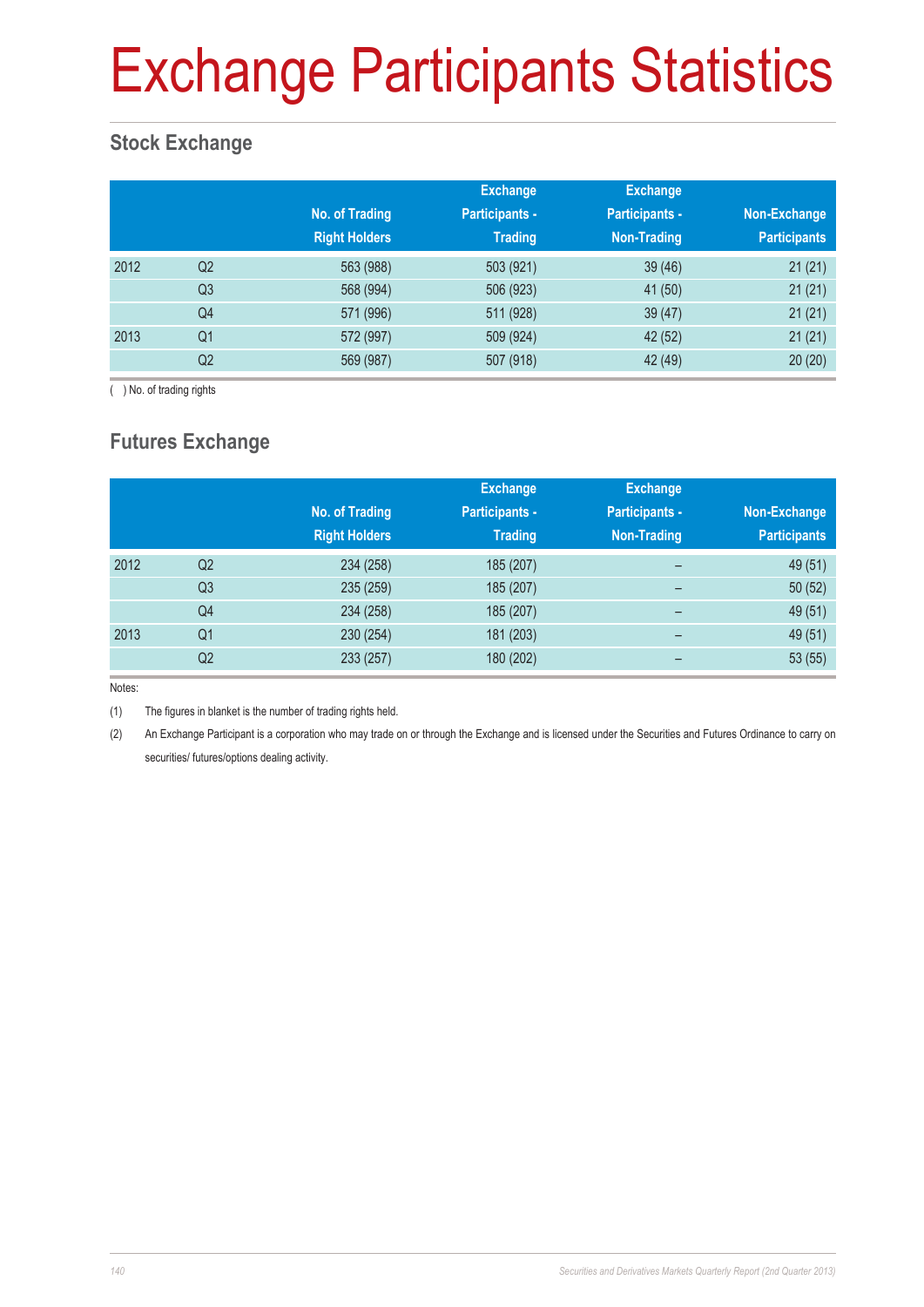# Clearing Participants Statistics

### **HKCC Participants**

| Year/month |                | <b>Clearing Participants</b> | <b>General Clearing</b><br><b>Participants</b> |
|------------|----------------|------------------------------|------------------------------------------------|
| 2012       | Q2             | 158                          | 10                                             |
|            | Q <sub>3</sub> | 158                          | 9                                              |
|            | Q4             | 158                          | 9                                              |
| 2013       | Q <sub>1</sub> | 154                          | 8                                              |
|            | Q <sub>2</sub> | 154                          | 8                                              |

### **SEOCH Participants**

|            |                |                                     | <b>General Clearing</b> |
|------------|----------------|-------------------------------------|-------------------------|
| Year/month |                | <b>Direct Clearing Participants</b> | <b>Participants</b>     |
| 2012       | Q <sub>2</sub> | 59                                  | 8                       |
|            | Q <sub>3</sub> | 62                                  | 8                       |
|            | Q4             | 63                                  | 9                       |
| 2013       | Q1             | 63                                  | 9                       |
|            | Q <sub>2</sub> | 62                                  | 9                       |

### **HKSCC Participants**

|            |                | <b>Direct Clearing</b> | <b>General Clearing</b> | Non-broker     |
|------------|----------------|------------------------|-------------------------|----------------|
| Year/month |                | <b>Participant</b>     | <b>Participant</b>      | Participants * |
| 2012       | Q <sub>2</sub> | 489                    | 8                       | 48             |
|            | Q <sub>3</sub> | 491                    | 9                       | 47             |
|            | Q4             | 493                    | 9                       | 46             |
| 2013       | Q1             | 491                    | 9                       | 45             |
|            | Q2             | 488                    | 9                       | 44             |

Non-broker participants include Clearing Agency Participants, Custodian Participants and Stock Pledgee Participants.